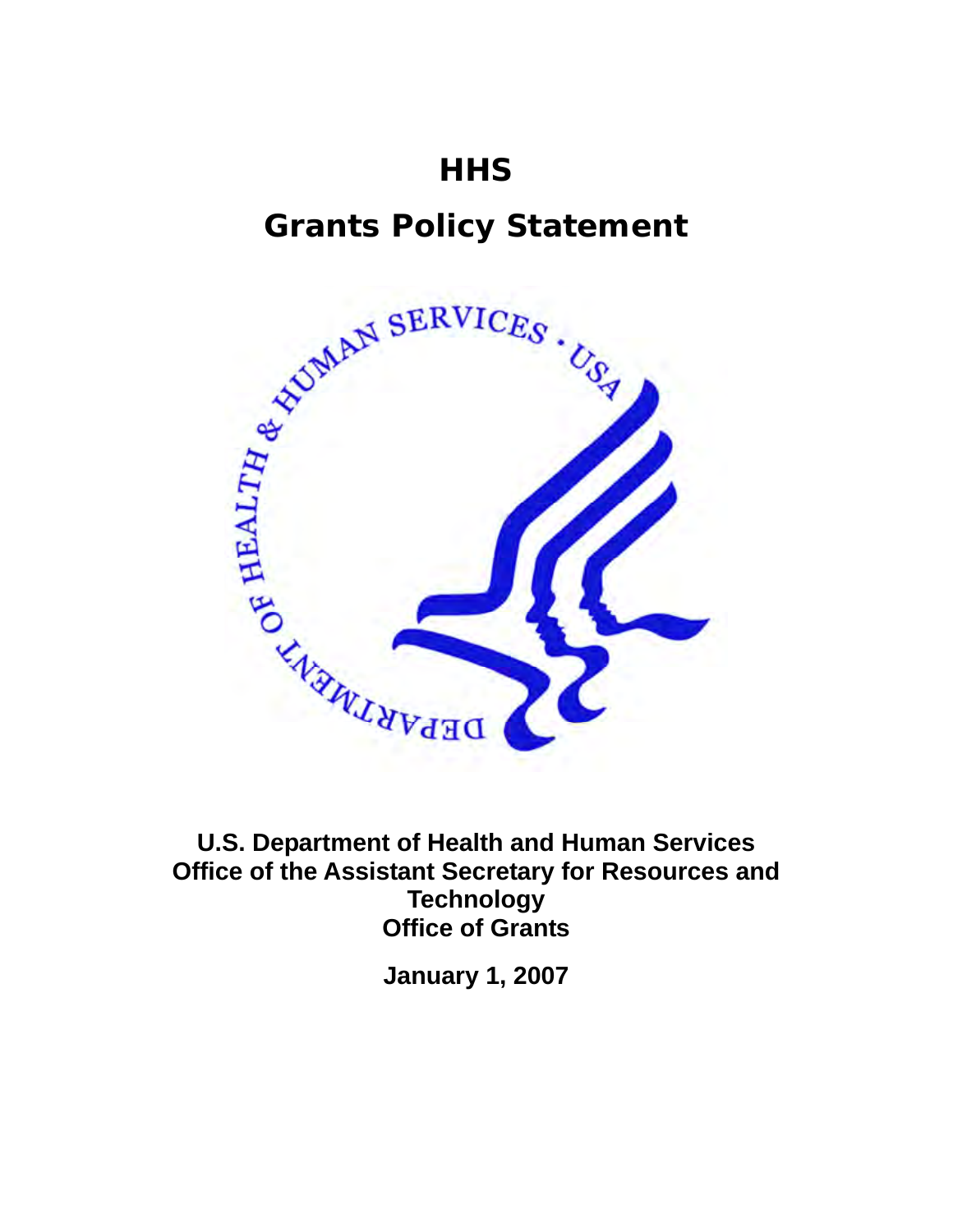# **Introduction**

The Department of Health and Human Services Grants Policy Statement (HHS GPS) is intended to make available in a single document the general terms and conditions of HHS discretionary grant and cooperative agreement awards. These general terms and conditions are common across all HHS Operating Divisions (OPDIVs)<sup>[1](#page-1-0)</sup> and apply as indicated in the HHS GPS unless there are statutory, regulatory, or award-specific requirements to the contrary (as specified in individual Notices of Award). The HHS awarding offices are components of the OPDIVs and Staff Divisions (hereafter "OPDIVs") that have grant-awarding authority.

This document also is designed to be useful to those interested in the HHS grants process by providing information about that process and its associated authorities and about responsibilities. The HHS GPS is available online from the HHS home page at<http://www.hhs.gov/grantsnet>.

# **HHS GPS Organization**

The HHS GPS has four parts and an appendix, which allow general information, application information, and other types of reference material to be separated from legally binding terms and conditions:

- *Part I: HHS Grants Process.* Part I describes the OPDIVs, their role, and the roles of other HHS organizations in HHS grants; specifies recipient and HHS staff responsibilities; outlines the grant application and review processes; and explains the various resources available to those interested in the HHS grants process.
- *Part II: Terms and Conditions of HHS Grant Awards*. Part II includes generally applicable terms and conditions. This part also specifies the terms and conditions that apply to particular types of grants, recipients, and activities that differ from, supplement, or elaborate on the general terms and conditions.
- *Part III: Points of Contact*. Part III lists pertinent offices and officials with their addresses and telephone numbers.
- *Part IV: OPDIV-Specific Information and Terms and Conditions.* Part IV, which supplements Parts I, II, and III for a given OPDIV, contains any OPDIV supplementary information and OPDIV-specific terms and conditions of award. This includes statutory, regulatory, or public policy requirements that apply only to that OPDIV or its programs. OPDIV-specific terms and conditions in Part IV take precedence if they conflict with requirements in Part II of the HHS GPS.

<span id="page-1-0"></span> $\overline{\phantom{0}}$ <sub>1</sub> <sup>1</sup> As indicated under "Applicability," the National Institutes of Health (NIH) maintains its own Grants Policy Statement. While the requirements of both policy statements are equivalent, the NIH GPS addresses only research and researchrelated matters as well as requirements that apply only to NIH.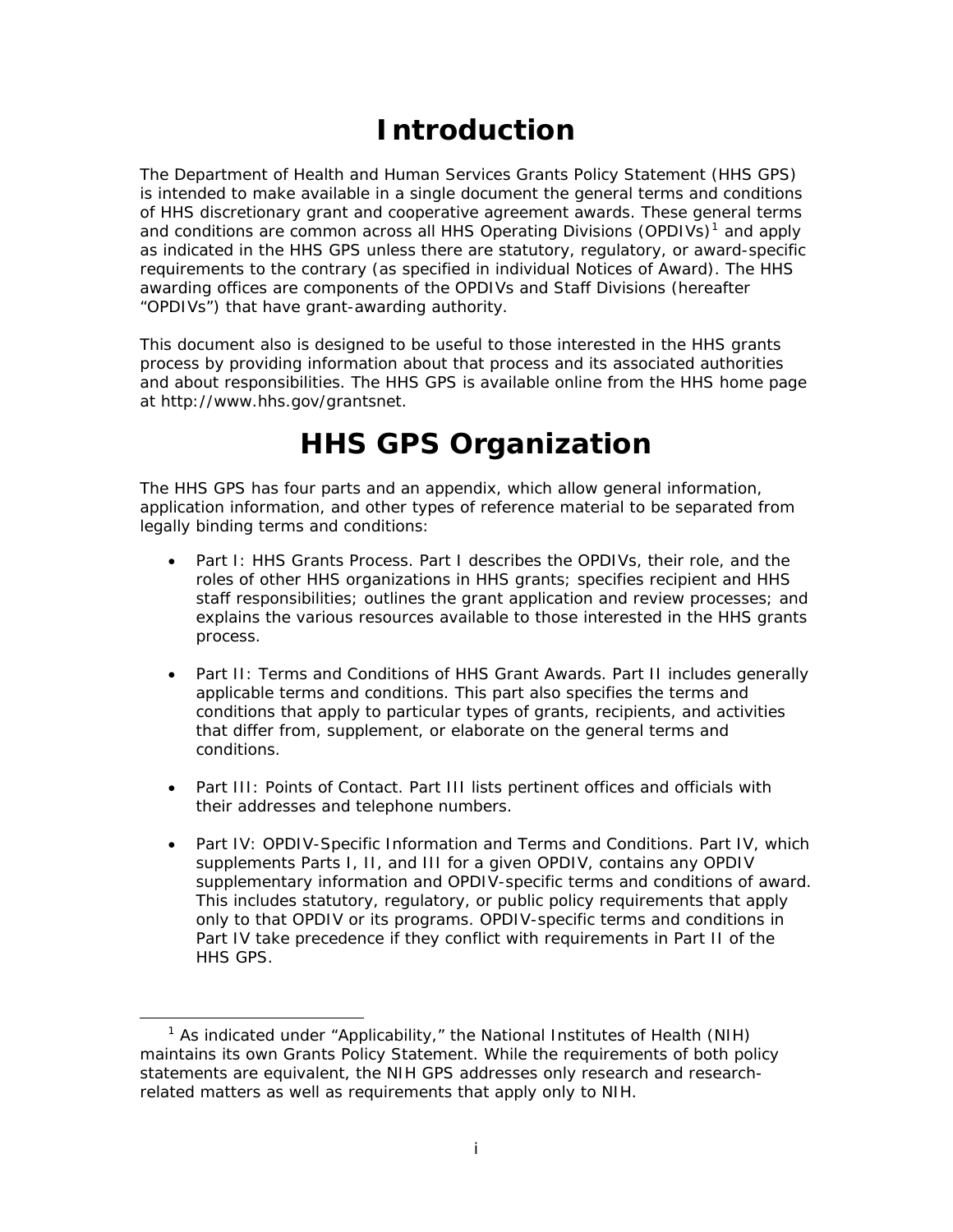• *Appendices:* The appendices include all abbreviations and a glossary of terms used throughout the HHS GPS for ease of reference.

# **Supersession and Applicability**

# **Supersession**

Applicants for HHS grants and recipients have historically relied on a variety of sources for information about the grants processes and requirements of HHS and its component OPDIVs. For the recipients of grants from the OPDIVs constituting the Public Health Service (PHS), the primary source of information for recipients was the *Public Health Service Grants Policy Statement*. This HHS GPS supersedes in its entirety the *Public Health Service Grants Policy Statement*, dated April 1, 1994, and addendum, dated January 24, 1995.

# **Applicability**

This policy statement applies only to HHS discretionary grant programs and only to awards to organizational entities made by OPDIVs other than the National Institutes of Health (NIH). It does not apply to awards under mandatory grant programs (e.g., entitlement programs) or to awards made directly to individuals (e.g., scholarships). In 1998 (and with subsequent updates), NIH issued its own NIH Grants Policy Statement. Until further notice, NIH will continue to issue and maintain its own Grants Policy Statement in lieu of the HHS GPS. $<sup>2</sup>$  $<sup>2</sup>$  $<sup>2</sup>$ </sup>

Recipients are not directly subject to the requirements of HHS Grants Policy Directives and implementing HHS Grants Administration Manuals (or any predecessor OPDIV manuals), which are internal documents guiding HHS operations. If an OPDIV implements a requirement in an internal document that does affect recipients, it will not do so by citing that document; rather, the requirement is placed on the recipient through explicit coverage in the NoA.

# **Cooperative Agreements**

The Federal Grant and Cooperative Agreement Act of 1977, 31 U.S.C. 6301, defines the cooperative agreement as an alternative assistance instrument to be used in lieu of a grant whenever substantial Federal involvement with the recipient during performance is anticipated. The difference between grants and cooperative agreements is the degree of Federal programmatic involvement rather than the type of administrative requirements imposed. Therefore, statutes, regulations, policies, and the information contained in this policy statement that are applicable to grants also apply to cooperative agreements, unless the award itself provides otherwise.

<span id="page-2-0"></span> <sup>2</sup>  $2$  This HHS GPS is issued as a preliminary step by HHS to standardize and streamline award terms and conditions. Once there are government-wide changes under the Federal Financial Assistance Management Improvement Act of 1999, 31 U.S.C. 6101 note, HHS will use this document to reflect those changes.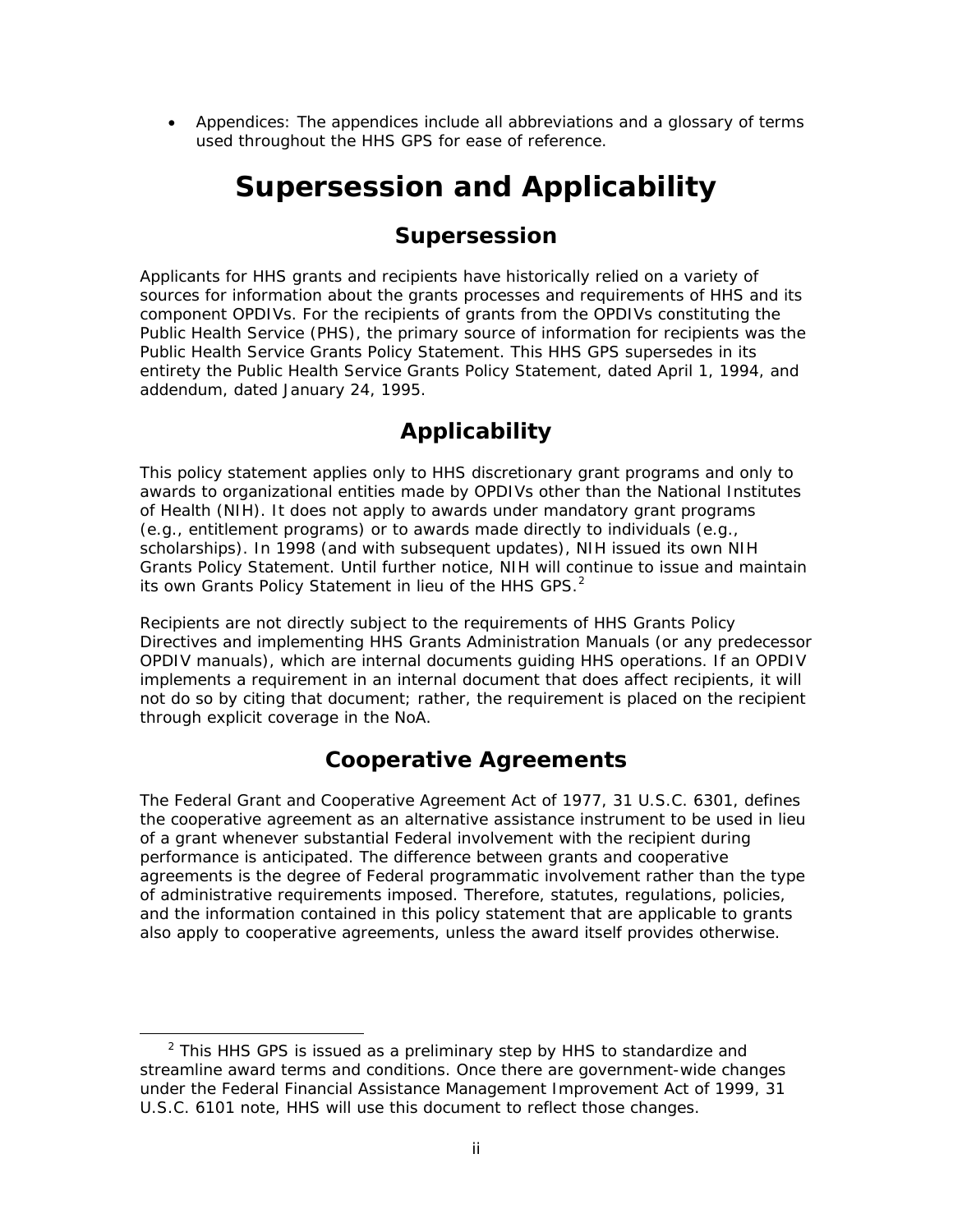# **Subrecipients and Contractors under Grants**

The information contained in this policy statement applies directly to the primary recipients of HHS funds. The HHS GPS indicates in Part II whether requirements must be applied to or "flowed down" to subawards or contracts under grants. Recipients are responsible for specifying those requirements in subawards (which includes consortium agreements) or contracts, as applicable.

# **Effective Date**

This document is effective for all new, competing continuation, and non-competing continuation HHS grant and cooperative agreement awards with beginning dates on or after January 1, 2007. This document reflects current HHS requirements as specified in 45 CFR parts 74 and 92.

The information in this document is subject to change following its issuance due to changes in statutes, regulations, or policies adopted subsequent to its effective date. To ensure that applicants and recipients are aware of changes, recipients should refer to the *Federal Register* and Code of Federal Regulations (Titles 45 and 42). These documents are available online at<http://www.gpoaccess.gov/>.

# **Conventions**

Certain conventions are followed throughout this document. The term "grant" is used to mean both grants and cooperative agreements; however, for clarity, certain sections mention both grants and cooperative agreements. The term "recipient" generally is used to refer to the organization to which an OPDIV makes a grant or cooperative agreement award. However, depending on the context, the terms "grantee" may be used rather than "recipient." "HHS" may be used in this document to refer to the entire organization or to its component organizations, or else to contrast an action by an OPDIV with an action by a recipient or other organization. A reference to Part I, II, III, or IV without further elaboration means the corresponding part of the HHS GPS. Although most of the requirements in the HHS GPS apply to the covered activities of all OPDIVs, if a requirement applies more narrowly, the exception is explicitly noted.

### **Maintenance**

The Office of Grants—part of the HHS Office of the Assistant Secretary for Resources and Technology—is responsible for developing and maintaining this document, which will be reissued periodically. Interim changes will be posted on the HHS and OPDIV Web sites (see Part I). Each change, including its applicability and effective date and the affected sections of the HHS GPS specified, will be described, and the necessary language to implement it as a term or condition of award will be provided. The Office of Grants welcomes comments and suggestions for future versions of the HHS GPS.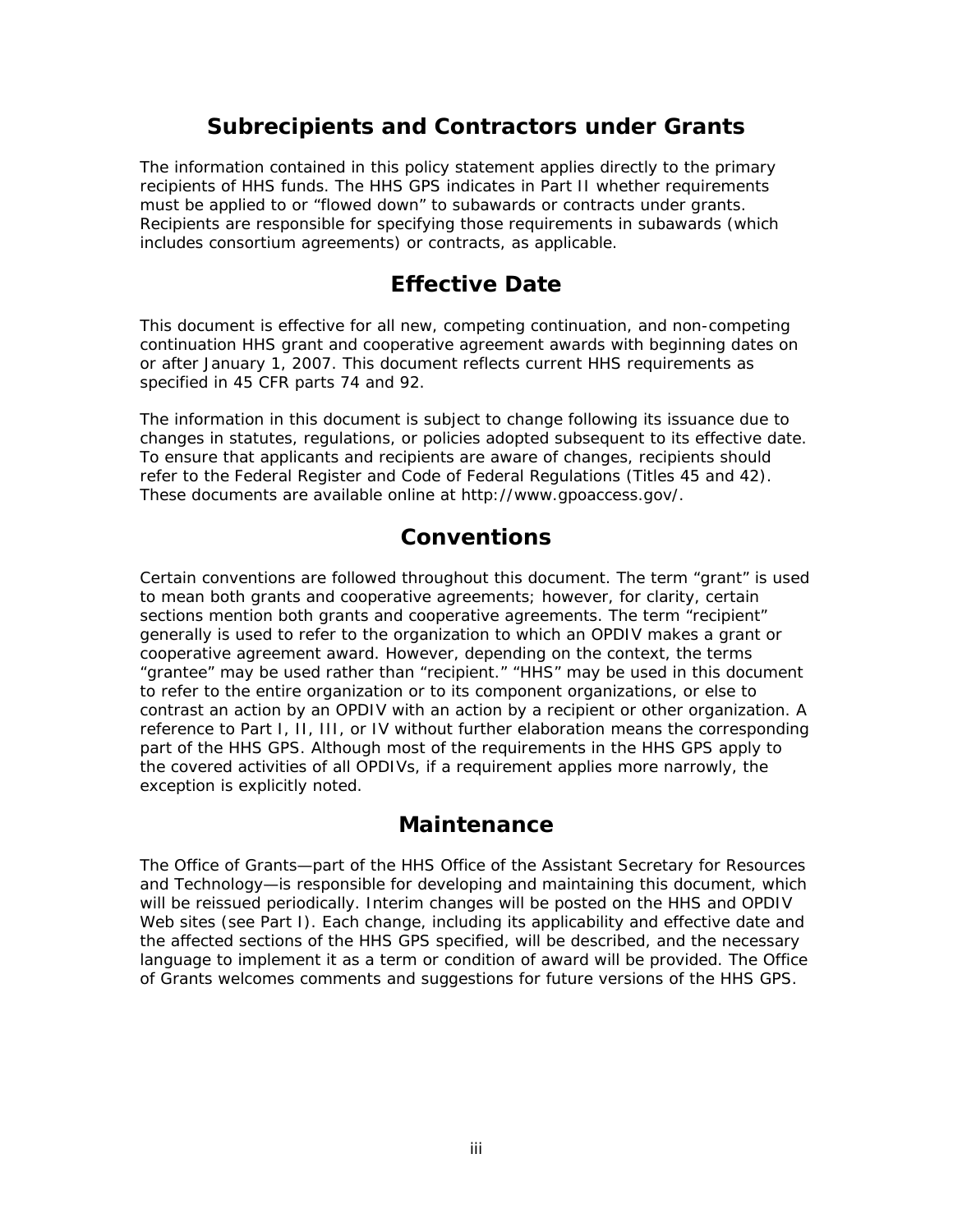# **Table of Contents**

| Roles and Responsibilities of OPDIV Staff Members and Other HHS   |
|-------------------------------------------------------------------|
| Roles and Responsibilities of Recipients and Their Principals1-6  |
|                                                                   |
|                                                                   |
| Sources of Information about HHS Grant Processes and Programs 1-9 |
|                                                                   |
| Grants.gov and Funding Opportunity Announcements1-9               |
|                                                                   |
|                                                                   |
|                                                                   |
|                                                                   |
|                                                                   |
|                                                                   |
|                                                                   |
|                                                                   |
|                                                                   |
|                                                                   |
|                                                                   |
| Preservation of Cultural and Historic Resources  1-20             |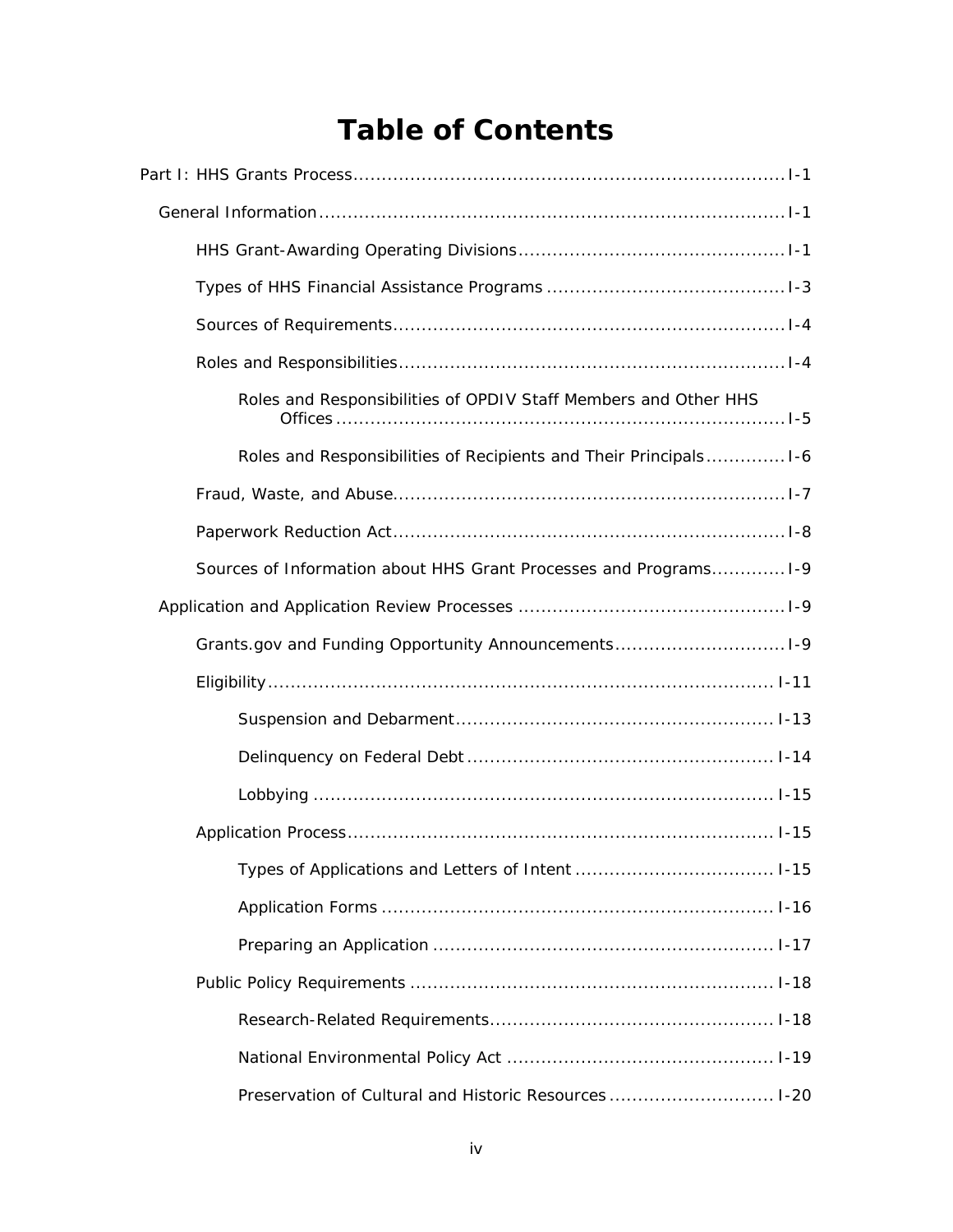| Uniform Relocation Act and Real Property Acquisition Policies Act I-22    |  |
|---------------------------------------------------------------------------|--|
|                                                                           |  |
|                                                                           |  |
|                                                                           |  |
|                                                                           |  |
|                                                                           |  |
|                                                                           |  |
| Executive Order 12372 and Public Health System Reporting Requirements1-26 |  |
|                                                                           |  |
|                                                                           |  |
|                                                                           |  |
|                                                                           |  |
|                                                                           |  |
| Business Management Reviews and Other Pre-Award Activities 1-31           |  |
|                                                                           |  |
|                                                                           |  |
| Assessment of Financial and Other Management Systems 1-32                 |  |
|                                                                           |  |
|                                                                           |  |
|                                                                           |  |
|                                                                           |  |
|                                                                           |  |
|                                                                           |  |
|                                                                           |  |
|                                                                           |  |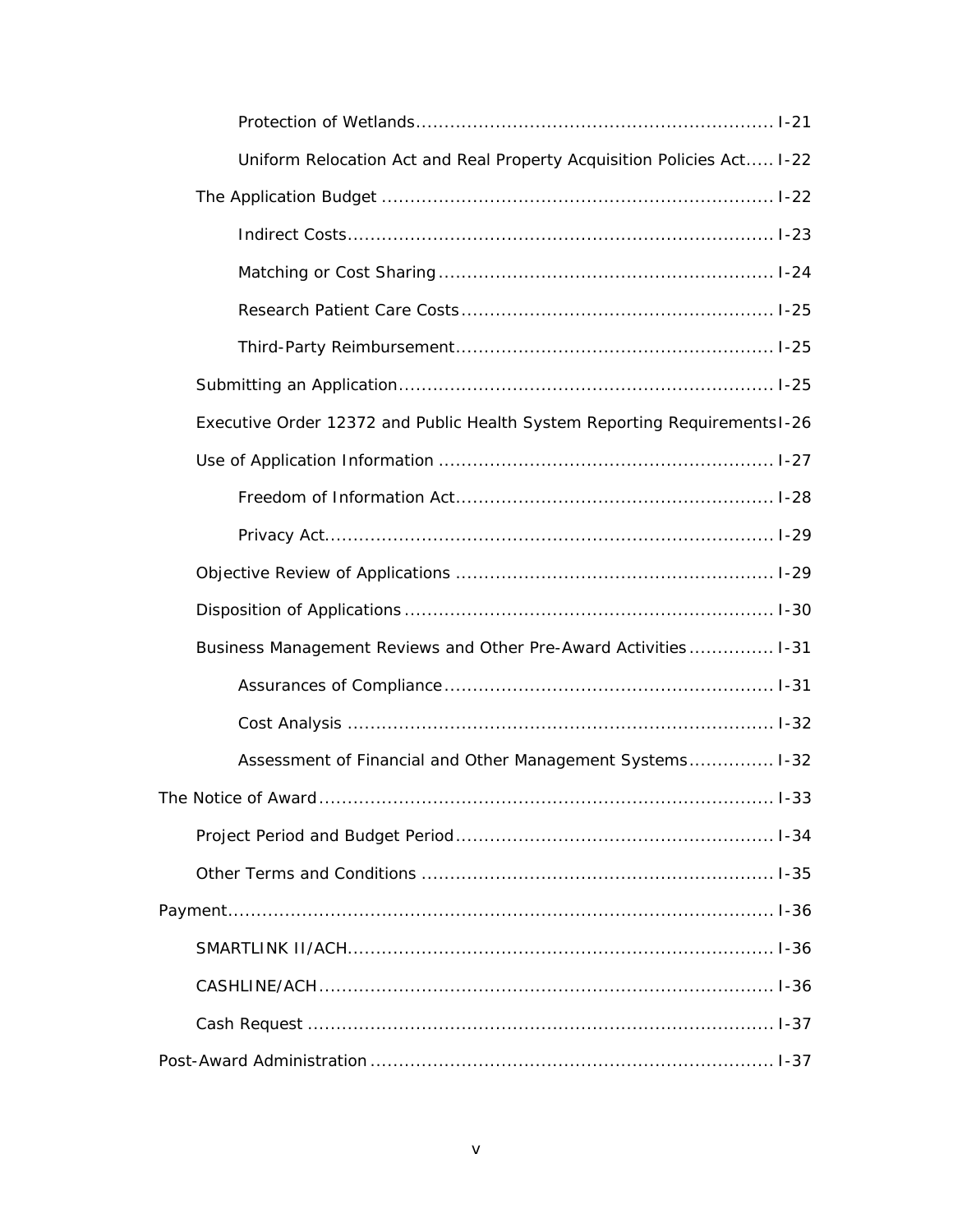| General, Program-Specific, and Award-Specific Terms and Conditions II-1         |
|---------------------------------------------------------------------------------|
|                                                                                 |
| Flow-Down of Requirements under Subawards and Contracts under GrantsII-2        |
|                                                                                 |
|                                                                                 |
|                                                                                 |
|                                                                                 |
|                                                                                 |
|                                                                                 |
|                                                                                 |
|                                                                                 |
|                                                                                 |
| Public Health Security and Bioterrorism Preparedness and                        |
|                                                                                 |
| Office for Human Research Protections' and Recipient Responsibilities II-<br>10 |
|                                                                                 |
|                                                                                 |
|                                                                                 |
|                                                                                 |
|                                                                                 |
| Recombinant DNA and Human Gene Transfer Research  11-15                         |
| Human Embryonic Stem Cell Research and Cloning II-16                            |
|                                                                                 |
|                                                                                 |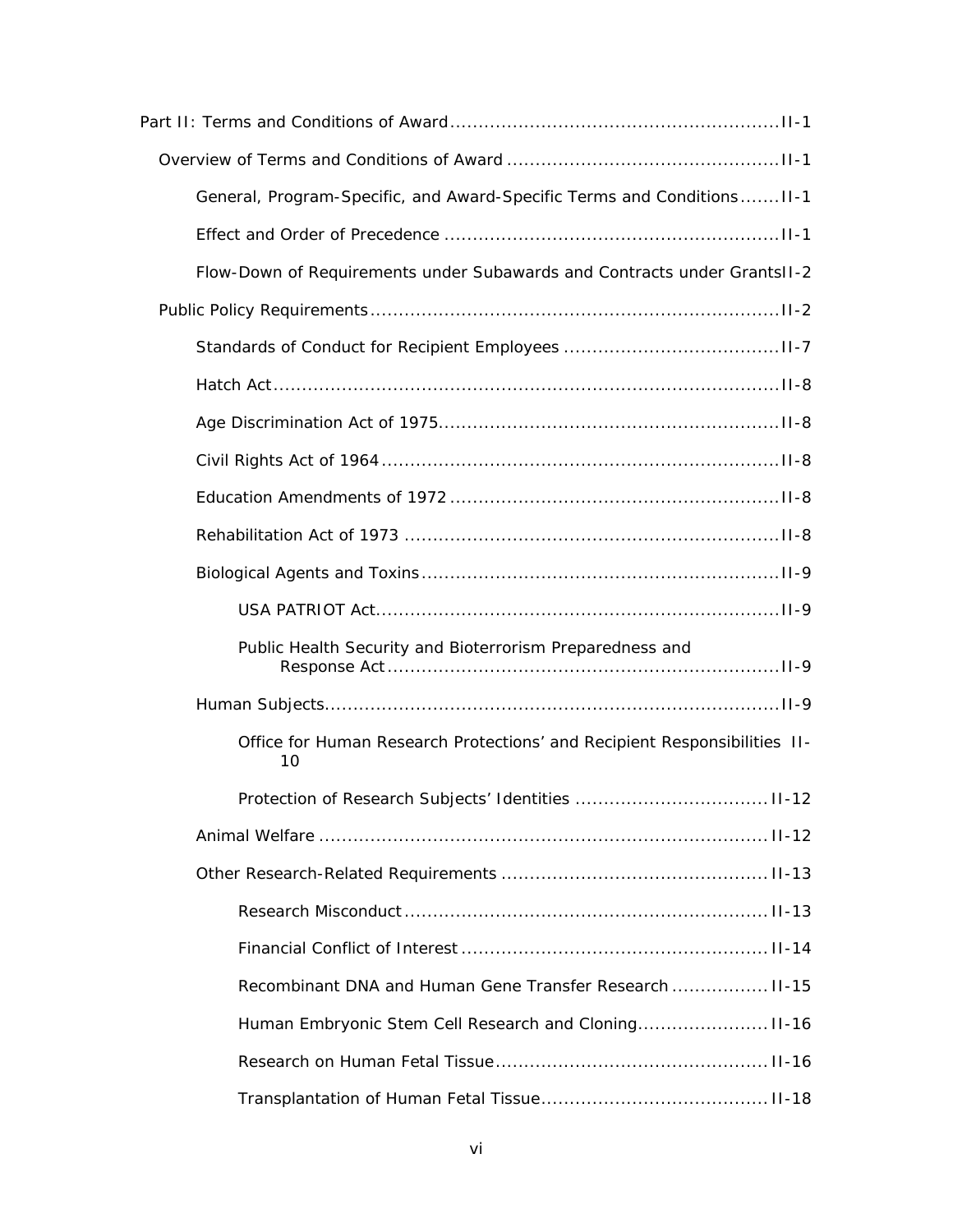| Investigational New Drug Applications/Investigational Device                |
|-----------------------------------------------------------------------------|
|                                                                             |
|                                                                             |
|                                                                             |
|                                                                             |
|                                                                             |
|                                                                             |
|                                                                             |
|                                                                             |
| Restriction on Distribution of Sterile Needles/Needle Exchange II-21        |
| Standards for Privacy of Individually Identifiable Health Information II-21 |
|                                                                             |
|                                                                             |
|                                                                             |
|                                                                             |
|                                                                             |
|                                                                             |
|                                                                             |
|                                                                             |
|                                                                             |
|                                                                             |
|                                                                             |
|                                                                             |
|                                                                             |
|                                                                             |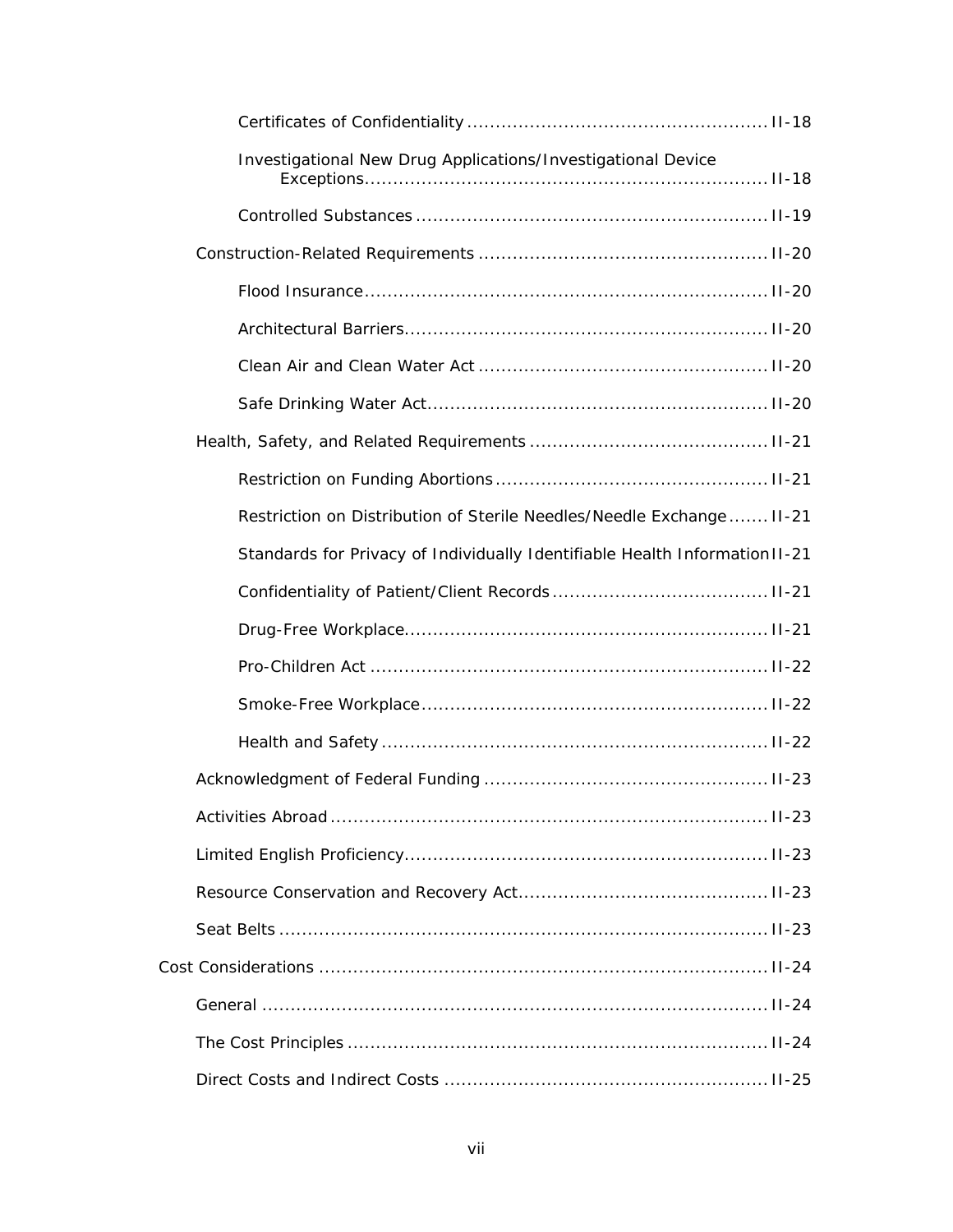| Using Program Income to Meet a Matching or Cost-Sharing Requirement II-48 |  |
|---------------------------------------------------------------------------|--|
|                                                                           |  |
|                                                                           |  |
|                                                                           |  |
|                                                                           |  |
|                                                                           |  |
|                                                                           |  |
| Change in Status, including Absence, of Principal Investigator/Project    |  |
|                                                                           |  |
| Need for Additional Time to Complete Project- or Program-Related          |  |
|                                                                           |  |
|                                                                           |  |
|                                                                           |  |
|                                                                           |  |
|                                                                           |  |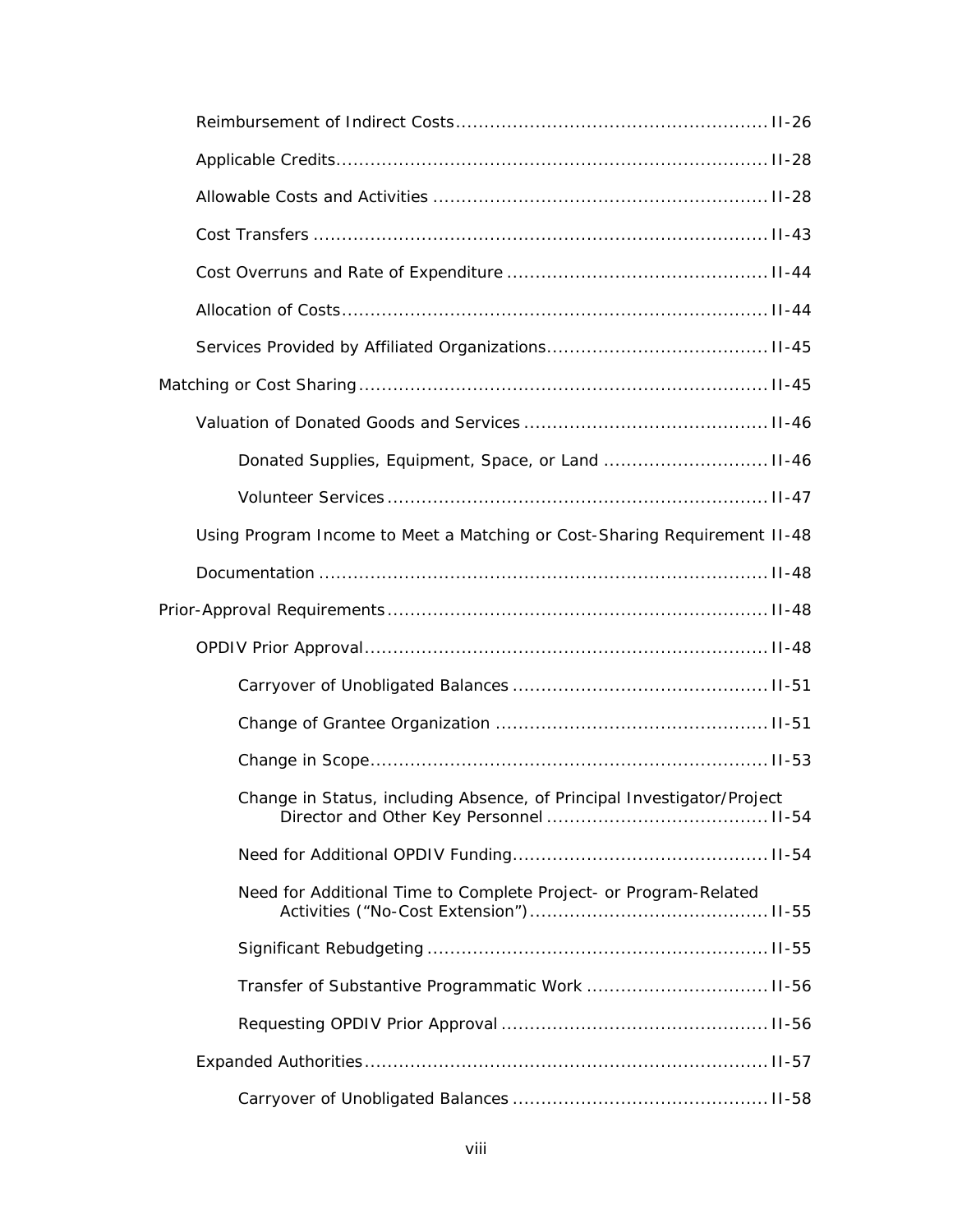| Extension of Final Budget Period of a Previously Approved Project |
|-------------------------------------------------------------------|
|                                                                   |
|                                                                   |
|                                                                   |
|                                                                   |
|                                                                   |
|                                                                   |
|                                                                   |
|                                                                   |
|                                                                   |
|                                                                   |
|                                                                   |
|                                                                   |
|                                                                   |
|                                                                   |
|                                                                   |
|                                                                   |
|                                                                   |
|                                                                   |
|                                                                   |
|                                                                   |
|                                                                   |
|                                                                   |
|                                                                   |
| Royalties and Licensing Fees from Copyrights, Inventions,         |
|                                                                   |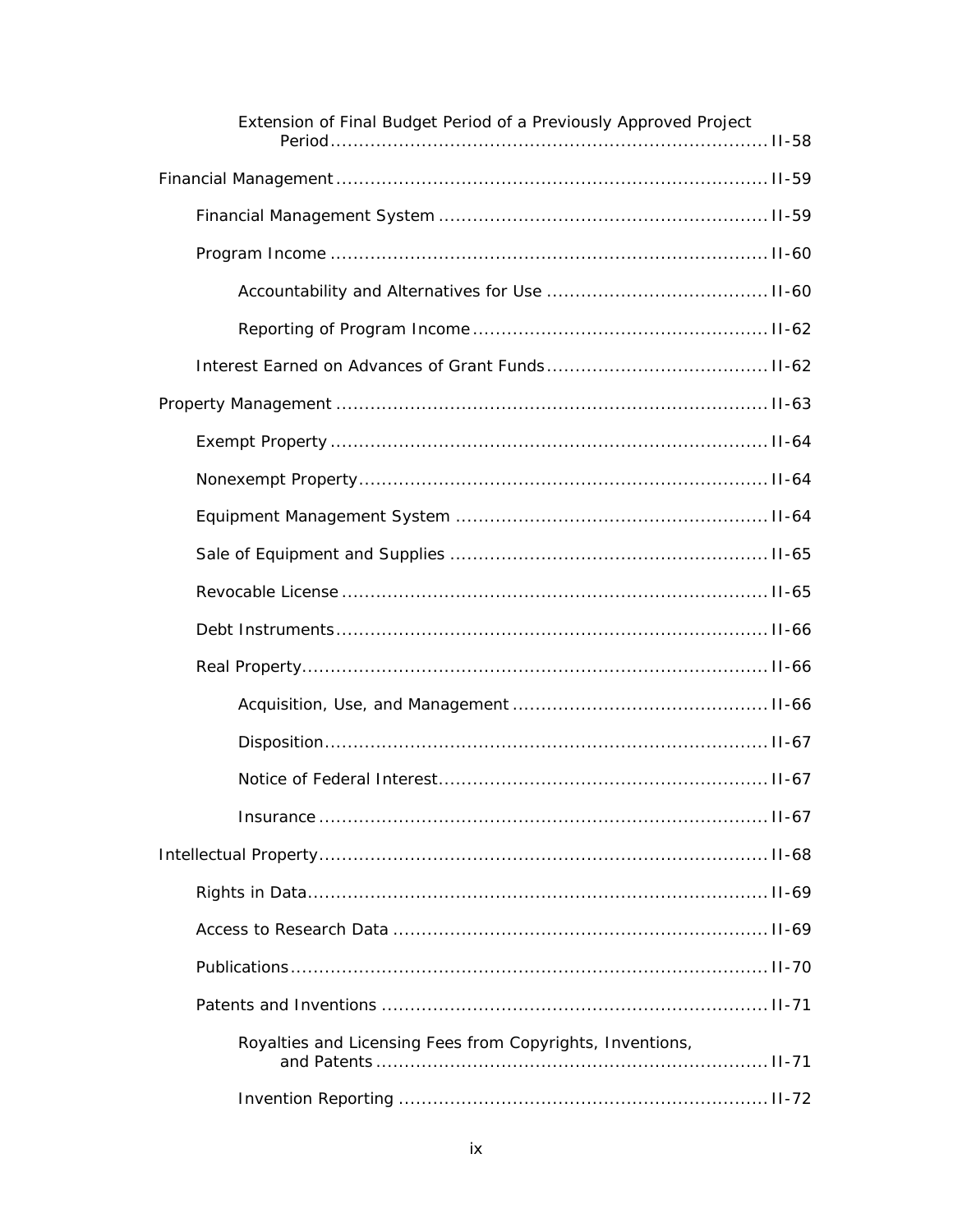| Requirements for Using Small Businesses, Minority-Owned Firms, and |  |  |
|--------------------------------------------------------------------|--|--|
|                                                                    |  |  |
|                                                                    |  |  |
|                                                                    |  |  |
|                                                                    |  |  |
|                                                                    |  |  |
|                                                                    |  |  |
|                                                                    |  |  |
|                                                                    |  |  |
|                                                                    |  |  |
|                                                                    |  |  |
|                                                                    |  |  |
|                                                                    |  |  |
|                                                                    |  |  |
| Withholding a Non-Competing Continuation Award II-89               |  |  |
|                                                                    |  |  |
|                                                                    |  |  |
|                                                                    |  |  |
|                                                                    |  |  |
|                                                                    |  |  |
|                                                                    |  |  |
|                                                                    |  |  |
|                                                                    |  |  |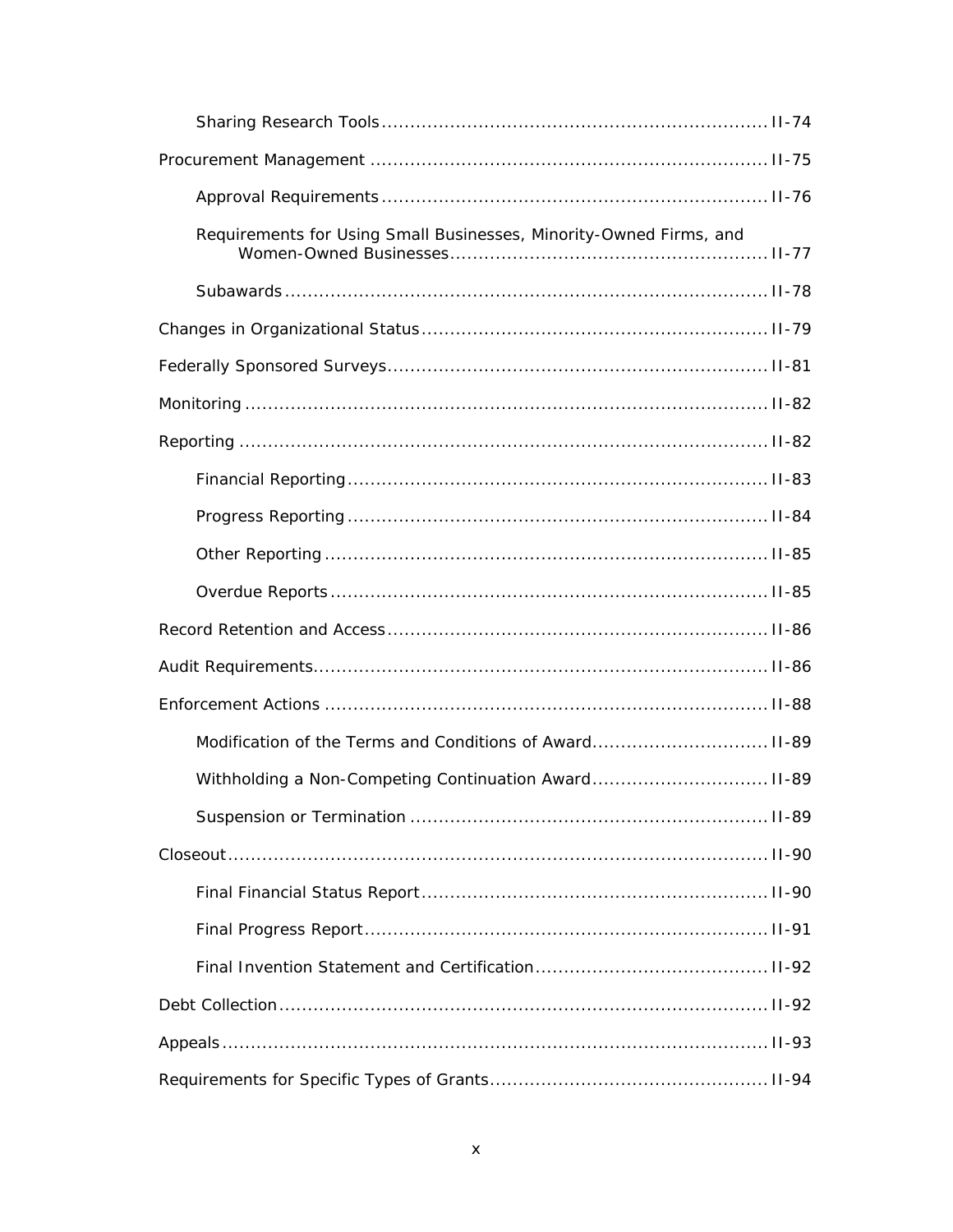| Intellectual Property: Publications, Copyright, and Public Disclosure II-97 |
|-----------------------------------------------------------------------------|
|                                                                             |
|                                                                             |
|                                                                             |
| Allowable and Unallowable Costs and Activities  II-99                       |
|                                                                             |
|                                                                             |
| Equal Employment Opportunity, Labor Standards, and Other Contract           |
|                                                                             |
| Traineeship, Fellowship, and Similar Awards Made to Organizations on        |
|                                                                             |
|                                                                             |
|                                                                             |
| Supplementation of Stipends, Compensation, and Other Income II-109          |
|                                                                             |
|                                                                             |
|                                                                             |
|                                                                             |
|                                                                             |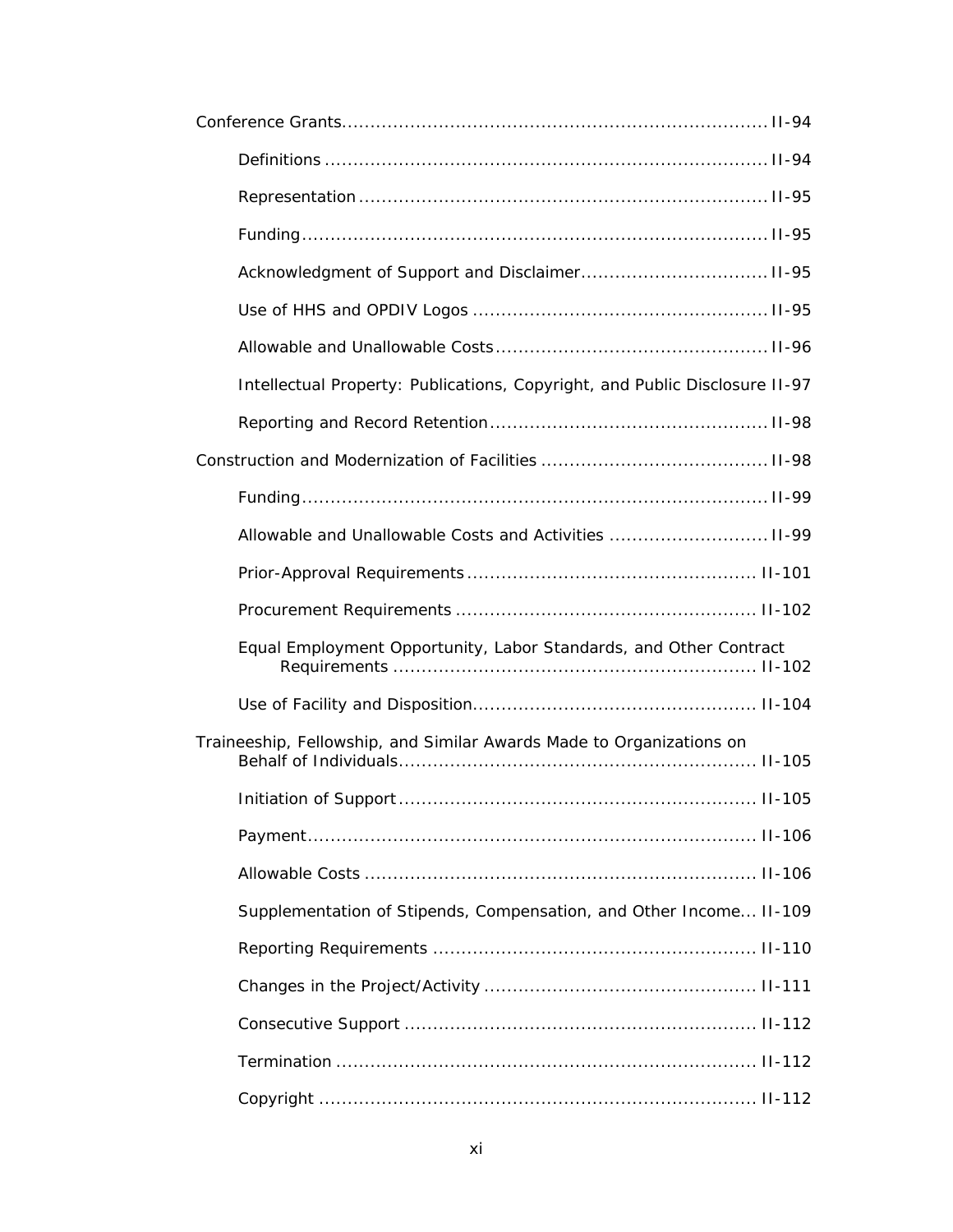| Grants to Foreign Organizations, International Organizations, and Domestic<br>Grants with Foreign Components and Subawards to Foreign |
|---------------------------------------------------------------------------------------------------------------------------------------|
|                                                                                                                                       |
|                                                                                                                                       |
|                                                                                                                                       |
|                                                                                                                                       |
| Audit II-115                                                                                                                          |
|                                                                                                                                       |
| Grants to Federal Institutions and Allowable Costs and Payments to<br>(or on Behalf of) Federal Employees under Grants  II-115        |
|                                                                                                                                       |
|                                                                                                                                       |
| Allowable Costs under Grants to Federal Institutions II-116                                                                           |
|                                                                                                                                       |
|                                                                                                                                       |
|                                                                                                                                       |
|                                                                                                                                       |
| Allowable Costs and Payments to (or on Behalf of) Federal Employees                                                                   |
|                                                                                                                                       |
|                                                                                                                                       |
|                                                                                                                                       |
|                                                                                                                                       |
| Audit II-121                                                                                                                          |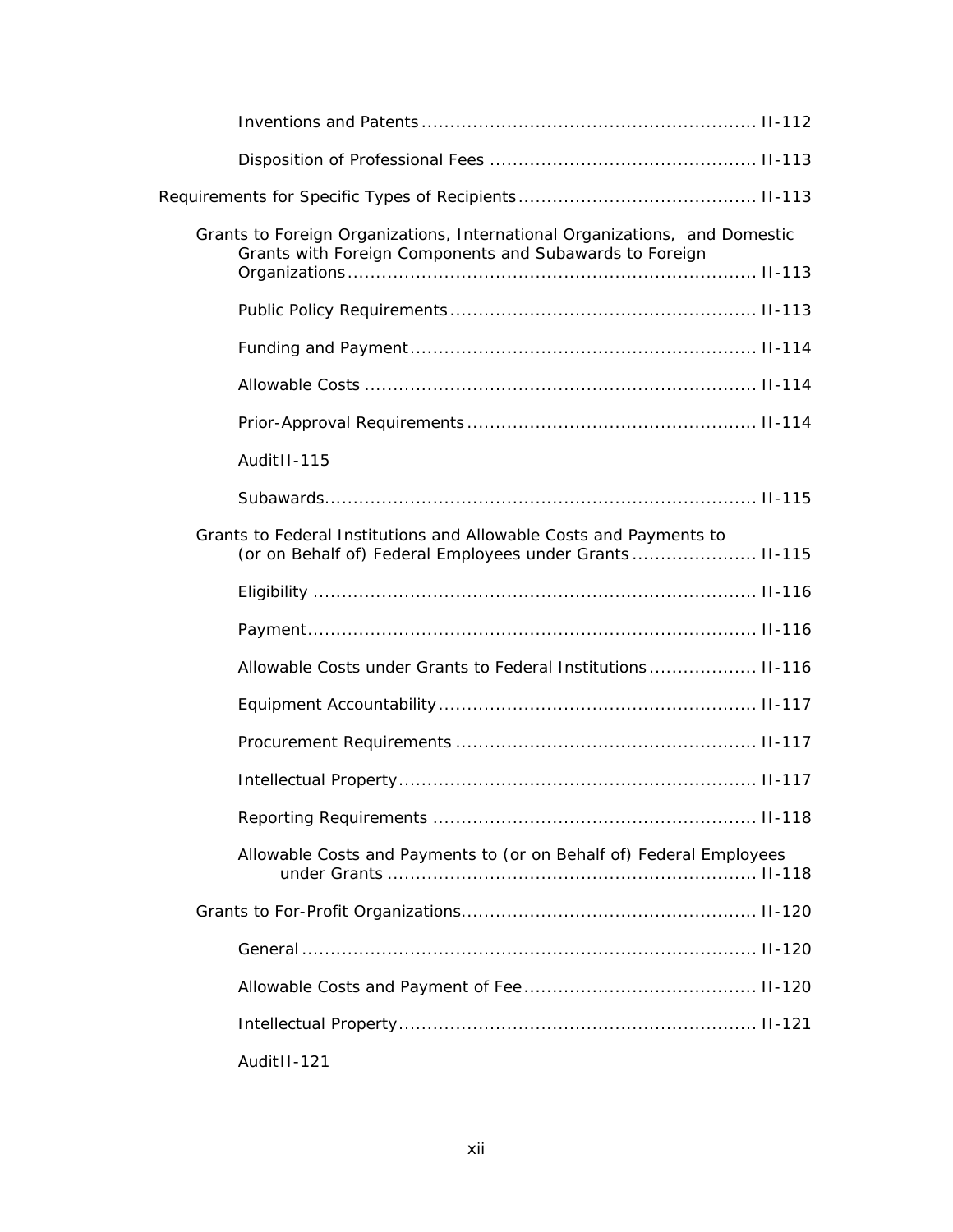| Small Business Innovation Research and Small Business Technology |
|------------------------------------------------------------------|
|                                                                  |
|                                                                  |
|                                                                  |
|                                                                  |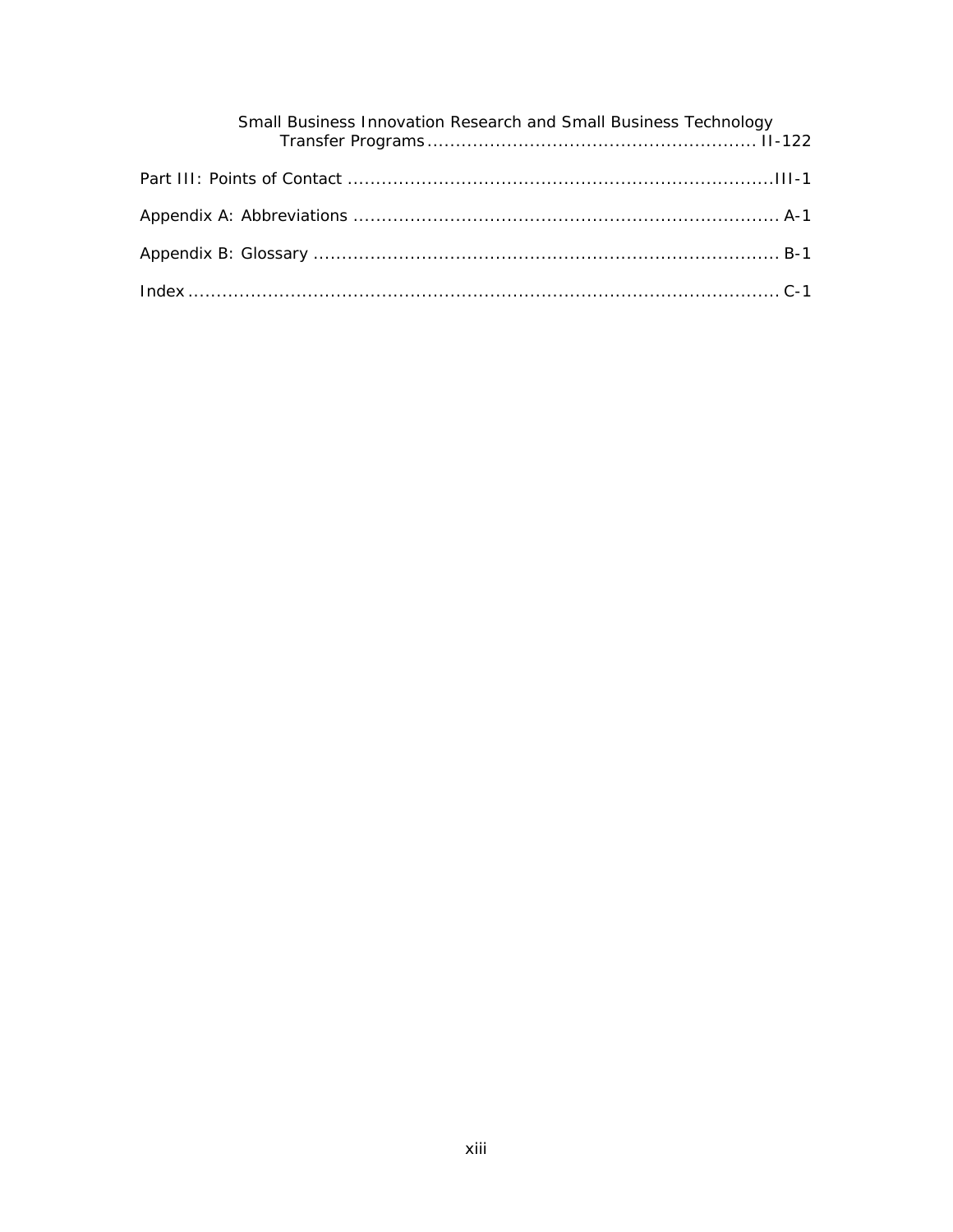# **Part I: HHS Grants Process**

# **General Information**

<span id="page-14-0"></span>This section provides information about how HHS is organized to award and administer grants and cooperative agreements. This section describes the roles of organizations within HHS with responsibilities for the HHS grants process, as well as organizations external to HHS that have a role in that process.

HHS is the Federal government's principal agency for protecting the health of Americans and providing essential human services, especially for those who are least able to help themselves. In support of its mission, HHS awards grants under more than 300 programs, making it the largest grant-awarding agency in the Federal government.

# **HHS Grant-Awarding Operating Divisions (OPDIVs)**

HHS grant programs are the responsibility of 12 OPDIVs (see Exhibit 1).

| <b>OPDIV</b>                                                        | Mission                                                                                                                                                                                                                                                                                                                                                                                                                                                                                                                                                                                                                                                                                                                       |
|---------------------------------------------------------------------|-------------------------------------------------------------------------------------------------------------------------------------------------------------------------------------------------------------------------------------------------------------------------------------------------------------------------------------------------------------------------------------------------------------------------------------------------------------------------------------------------------------------------------------------------------------------------------------------------------------------------------------------------------------------------------------------------------------------------------|
| Administration for<br>Children and Families                         | ACF is responsible for programs that promote the economic and social well-<br>being of children, families and communities. Administers the State-Federal<br>welfare program, Temporary Assistance for Needy Families, providing<br>assistance to an estimated 5 million people, including 4 million children.<br>Administers the national child support enforcement system. Administers the<br>Head Start program, serving more than 900,000 preschool children.<br>Provides funds to assist low-income families in paying for child care, and<br>supports State programs to support foster care and provide adoption<br>assistance. Funds programs to prevent child abuse and domestic violence.<br>http://www.acf.dhhs.gov/ |
| Administration on Aging                                             | AoA supports a nationwide aging network, providing services to the elderly,<br>especially to enable them to remain independent. Supports close to 240<br>million meals for the elderly each year, including home-delivered "meals on<br>wheels." Helps provide transportation and at-home services. Supports<br>ombudsman services for the elderly, and provides policy leadership on aging<br>issues.<br>http://www.aoa.dhhs.gov                                                                                                                                                                                                                                                                                             |
| Agency for Healthcare<br><b>Research and Quality</b>                | AHRQ supports research to improve the quality, safety, efficiency, and<br>effectiveness of health care for all Americans.<br>http://www.ahrq.gov                                                                                                                                                                                                                                                                                                                                                                                                                                                                                                                                                                              |
| Office of the Assistant<br>Secretary for Planning<br>and Evaluation | The ASPE is the principal advisor to the Secretary of HHS on policy<br>development and is responsible for major activities in policy coordination,<br>legislation development, strategic planning, policy research, evaluation, and<br>economic analysis.<br>http://aspe.hhs.gov/ /index.cfm                                                                                                                                                                                                                                                                                                                                                                                                                                  |

*Exhibit 1. OPDIVs with Responsibilities for HHS Grant Programs*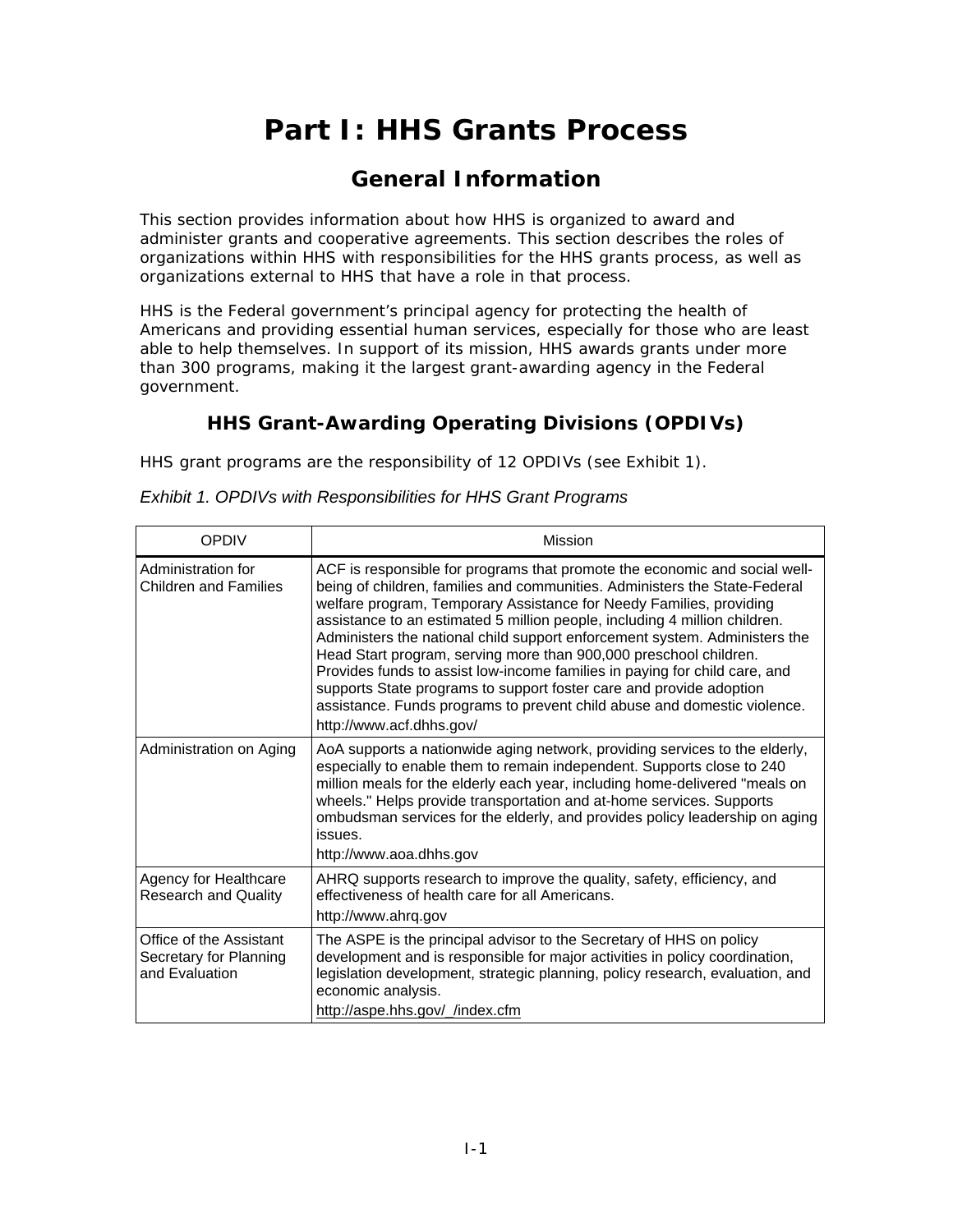## *Exhibit 1. OPDIVs with Responsibilities for HHS Grant Programs*

| <b>OPDIV</b>                                                | Mission                                                                                                                                                                                                                                                                                                                                                                                                                                                                                                                                                                                                                                                                                                                                                                                                                                                                                                                   |
|-------------------------------------------------------------|---------------------------------------------------------------------------------------------------------------------------------------------------------------------------------------------------------------------------------------------------------------------------------------------------------------------------------------------------------------------------------------------------------------------------------------------------------------------------------------------------------------------------------------------------------------------------------------------------------------------------------------------------------------------------------------------------------------------------------------------------------------------------------------------------------------------------------------------------------------------------------------------------------------------------|
| <b>Centers for Disease</b><br><b>Control and Prevention</b> | Working with States and other partners, CDC provides a system of health<br>surveillance to monitor and prevent disease outbreaks (including<br>bioterrorism), implement disease prevention strategies, and maintain<br>national health statistics. Provides for immunization services, workplace<br>safety, and environmental disease prevention. Working with the World<br>Health Organization, CDC also guards against international disease<br>transmission, with personnel stationed in more than 25 foreign countries.<br>CDC helps prevent exposure to hazardous substances from waste sites on<br>the U.S. Environmental Protection Agency's National Priorities List, and<br>develops toxicological profiles of chemicals at these sites through the<br>Agency for Toxic Substances and Disease Registry.<br>http://www.cdc.gov                                                                                   |
| Centers for Medicare and<br><b>Medicaid Services</b>        | CMS administers the Medicare and Medicaid programs, which provide<br>health care to about one in every four Americans. Medicare provides health<br>insurance for more than 41 million elderly and disabled Americans.<br>Medicaid, a joint Federal-State program, provides health coverage for some<br>44 million low-income persons, including 19 million children, and nursing<br>home coverage for low-income elderly. CMS also administers the State<br>Children's Health Insurance Program that covers more than 4.2 million<br>children.<br>http://www.medicare.gov, http://www.cms.gov                                                                                                                                                                                                                                                                                                                             |
| Food and Drug<br>Administration                             | FDA ensures the safety of foods and cosmetics, and the safety and efficacy<br>of pharmaceuticals, biological products, and medical devices, products<br>which represent almost 25 cents out of every dollar in U.S. consumer<br>spending.<br>http://www.fda.gov                                                                                                                                                                                                                                                                                                                                                                                                                                                                                                                                                                                                                                                           |
| <b>Health Resources and</b><br>Services Administration      | HRSA provides access to essential health care services for people who are<br>low-income, uninsured, or live in rural areas or urban neighborhoods where<br>access to or availability of health care is limited. HRSA-funded health<br>centers provide medical care to more than 13 million patients each year at<br>more than 3,600 sites nationwide. HRSA also helps prepare the nation's<br>health care system and providers to respond to bioterrorism and other public<br>health emergencies, is responsible for the National Health Service Corps,<br>and helps build the health care workforce through many training and<br>education programs. HRSA administers a variety of programs to improve the<br>health of mothers and children and serves people living with HIV/AIDS<br>through the Ryan White CARE Act programs. HRSA also oversees the<br>nation's organ transplantation system.<br>http://www.hrsa.gov |
| Indian Health Service                                       | IHS is the principal Federal health care provider and health advocate for<br>Indian people, and its goal is to raise their health status to the highest<br>possible level.<br>http://www.ihs.gov                                                                                                                                                                                                                                                                                                                                                                                                                                                                                                                                                                                                                                                                                                                          |
| National Institutes of<br>Health                            | NIH is the world's premier medical research organization. Its mission is to<br>improve human health by increasing scientific knowledge related to disease<br>and health. NIH carries out its mission through the conduct of intramural and<br>extramural support of biomedical and behavioral research, research training,<br>research infrastructure, and communications. NIH makes extramural awards<br>though its Institutes and Centers.<br>http://www.nih.gov                                                                                                                                                                                                                                                                                                                                                                                                                                                        |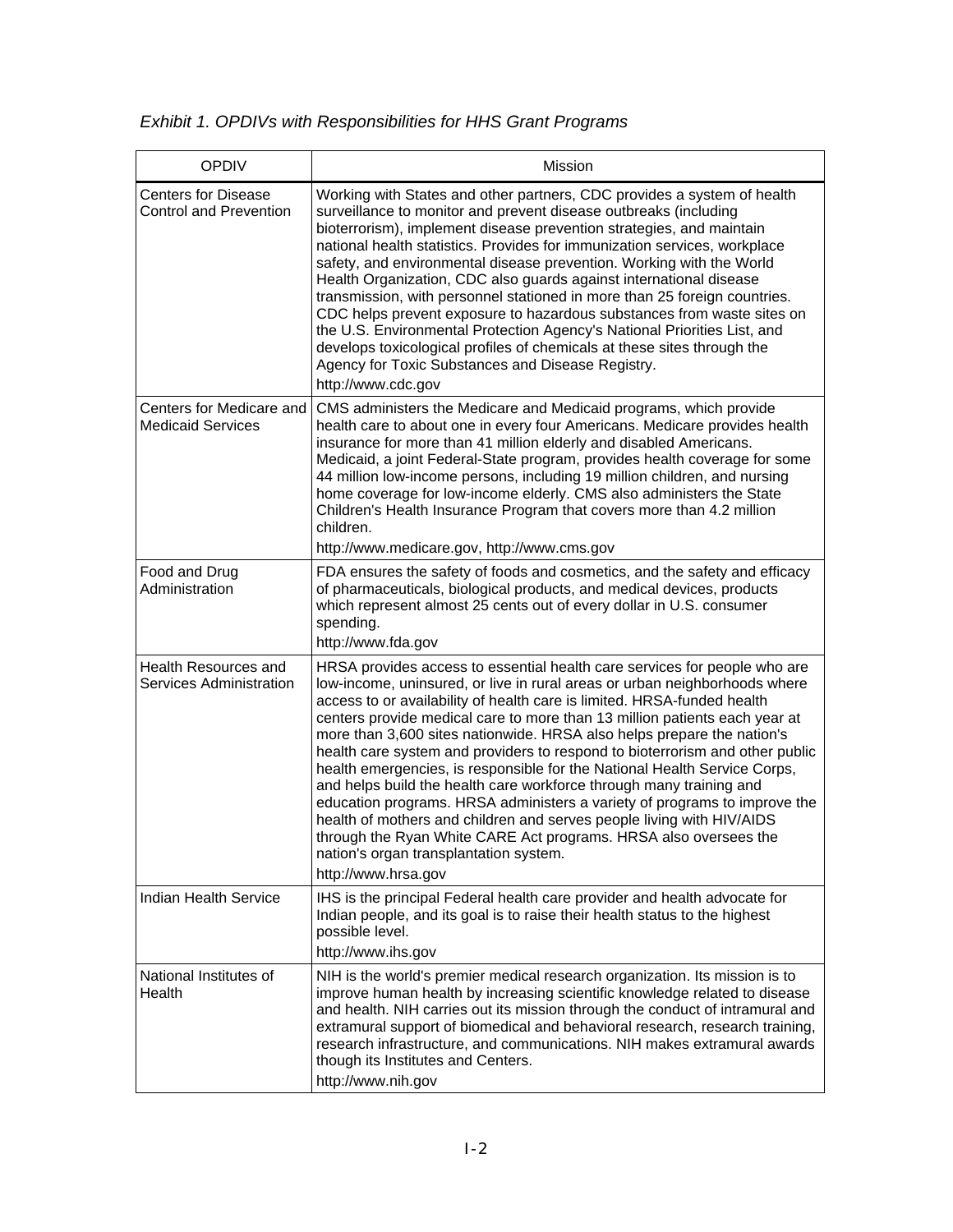#### <span id="page-16-0"></span>*Exhibit 1. OPDIVs with Responsibilities for HHS Grant Programs*

| OPDIV                                                                  | Mission                                                                                                                                                                                                                                                                                                                                                                                                                                                                                                                                                                                              |
|------------------------------------------------------------------------|------------------------------------------------------------------------------------------------------------------------------------------------------------------------------------------------------------------------------------------------------------------------------------------------------------------------------------------------------------------------------------------------------------------------------------------------------------------------------------------------------------------------------------------------------------------------------------------------------|
| Office of Public Health<br>and Science                                 | OPHS is located within the Office of the Assistant Secretary for Health, who<br>is the primary adviser to the Secretary, HHS on matters involving the<br>nation's public health and oversees the U.S. Public Health Service (PHS).<br>OPHS includes several offices-Office of Minority Health, Office of<br>Population Affairs, and Office of Disease Prevention and Health Promotion.<br>http://www.osophs.dhhs.gov/ophs/                                                                                                                                                                           |
| Substance Abuse and<br><b>Mental Health Services</b><br>Administration | SAMHSA works to improve the quality and availability of substance abuse<br>prevention, addiction treatment, and mental health services. Provides<br>funding through block grants to States to support substance abuse and<br>mental health services, including treatment for more than 650,000<br>Americans with serious substance abuse problems or mental health<br>problems. Helps improve substance abuse prevention and treatment<br>services through the identification and dissemination of best practices.<br>Monitors prevalence and incidence of substance abuse.<br>http://www.samhsa.gov |

There are several references throughout the HHS GPS to "PHS OPDIVs." Unless otherwise specified for a specific requirement, the PHS OPDIVs include the following: AHRQ, CDC, FDA, HRSA, IHS, OPHS, and SAMHSA. NIH also is a PHS OPDIV; however, the requirements that apply to NIH grants are included in the NIH Grants Policy Statement.

### **Types of HHS Financial Assistance Programs**

HHS financial assistance programs reflect a breadth of programmatic activity, consistent with the mission of each OPDIV. Activities are carried out under a variety of types of grants as well as by use of cooperative agreements. HHS generally classifies its financial assistance programs in two major categories of grants discretionary and mandatory. Discretionary grants are those for which the OPDIV may exercise judgment ("discretion") in determining the recipient and the amount of the award. Discretionary grants may be further categorized by purpose (for example, research, training, services, construction, and conference support). Generally such awards are made following a competitive process. Mandatory grants are those that an OPDIV is required to award if the recipient (usually a State) submits an acceptable plan or application and meets the statutory and regulatory eligibility and compliance requirements for the program. Mandatory grants include block grants and entitlement grants.

When an OPDIV expects to be substantially involved in carrying out the project/program, it awards a cooperative agreement rather than a grant. Substantial involvement pertains to programmatic involvement rather than administrative oversight.

These distinctions help in determining the appropriate relationship between the OPDIV and the recipient and in determining which governing requirements apply. In general, discretionary grants are subject to more detailed programmatic and administrative requirements than block grants, which afford States a significant degree of programmatic and administrative discretion within broad guidelines. However, even within discretionary grants, a range of potential requirements may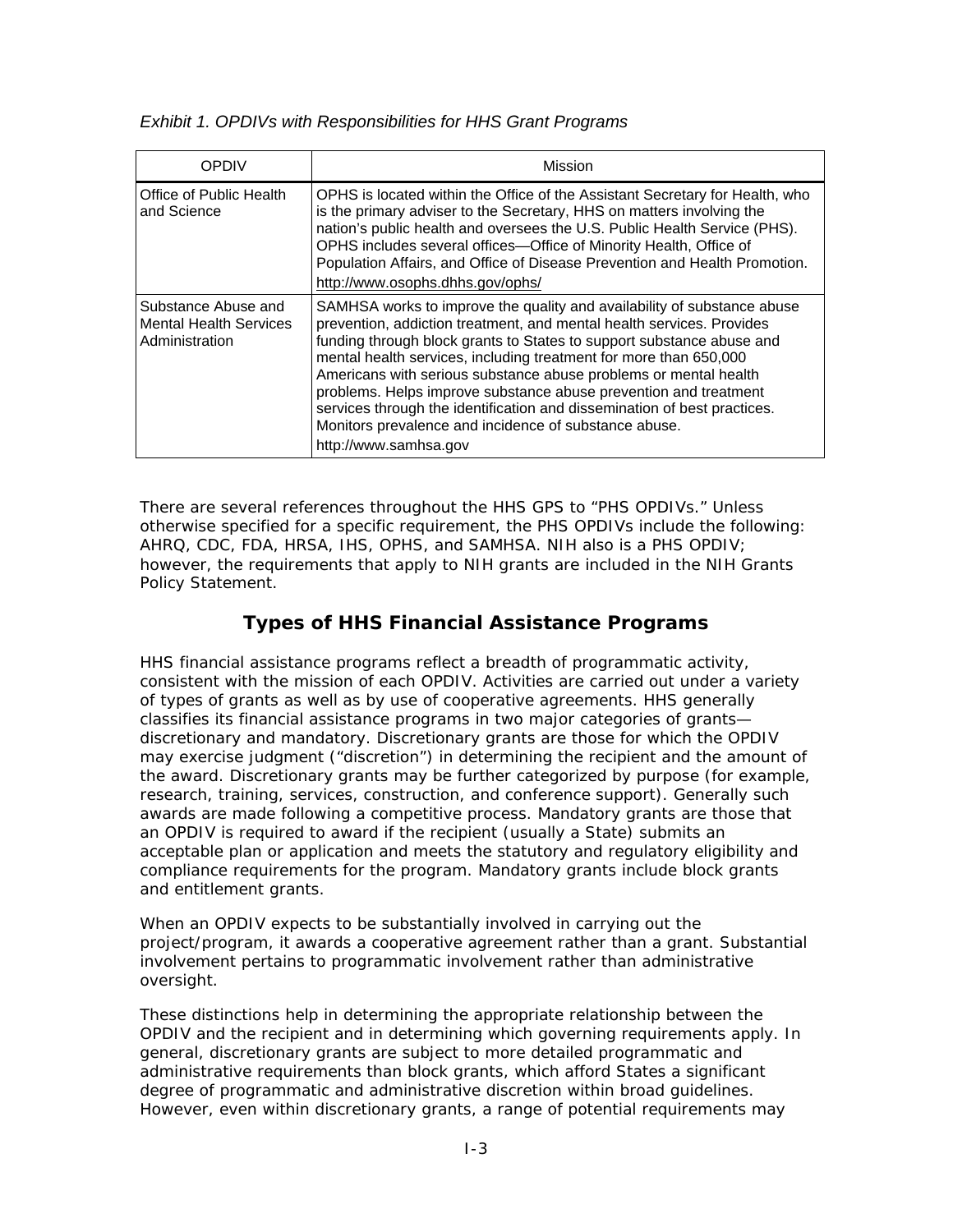<span id="page-17-0"></span>apply depending on the type of recipient and the nature of the programmatic activity. For example, different requirements apply to university-based research grants than to community-based services grants. The applicable requirements are communicated to potential recipients as part of the funding opportunity announcement process and also are observed as part of the award and post-award administration processes.

#### **Sources of Requirements**

This policy statement is based on generally applicable public laws and Executive orders, OMB circulars and the HHS implementation of them, and HHS-specific policies and procedures applicable to discretionary grants and cooperative agreements. Among these are the regulations that implement OMB Circular A-102 (applicable to grants to State, local, and Indian tribal governments) and OMB Circular A-110 (applicable to grants to institutions of higher education, hospitals, and other non-profit organizations), reissued as 2 CFR part 215, and OMB circulars incorporated in them—the OMB cost principles and single audit circular. These regulations are codified at 45 CFR part 74 $3$  (Uniform Administrative Requirements for Awards and Subawards to Institutions of Higher Education, Hospitals, Other Non-Profit Organizations, and Commercial Organizations) and 45 CFR part 92 (Uniform Administrative Requirements for Grants and Cooperative Agreements to State, Local, and Tribal Governments). These requirements provide the framework for the terms and conditions of OPDIV awards as specified in Part II and apply generally; however, where applicable, differences based on grant purpose or type of recipient will be highlighted. In addition, grants are awarded and administered under a variety of programmatic authorities (established in statute and program regulations) and under OPDIV and award-specific requirements. Part II also addresses the relationship among these differing types of requirements. Part IV includes OPDIV requirements that differ from those in Part II of the HHS GPS. The NoA includes any requirements that are specific to that award.

#### **Roles and Responsibilities**

HHS, as a Federal grantor agency, is responsible to Congress and the U.S. taxpayer for carrying out its mission cost-effectively and in compliance with applicable requirements. HHS seeks to ensure integrity and accountability in the award and administration of grants by relying on a system of checks and balances and separation of responsibilities within its own staff and by establishing a similar set of expectations for recipient organizations. The recipient's roles and responsibilities have assumed greater importance as HHS has shifted to increased reliance on systems compliance and provided greater decision-making authority to recipients.

<span id="page-17-1"></span>**Example 20**<br><sup>3</sup> Currently, the HHS implementation of OMB Circular A-110 continues to be 45 CFR part 74 even with the publication of A-110 in Title 2 of the CFR (2 CFR part 215).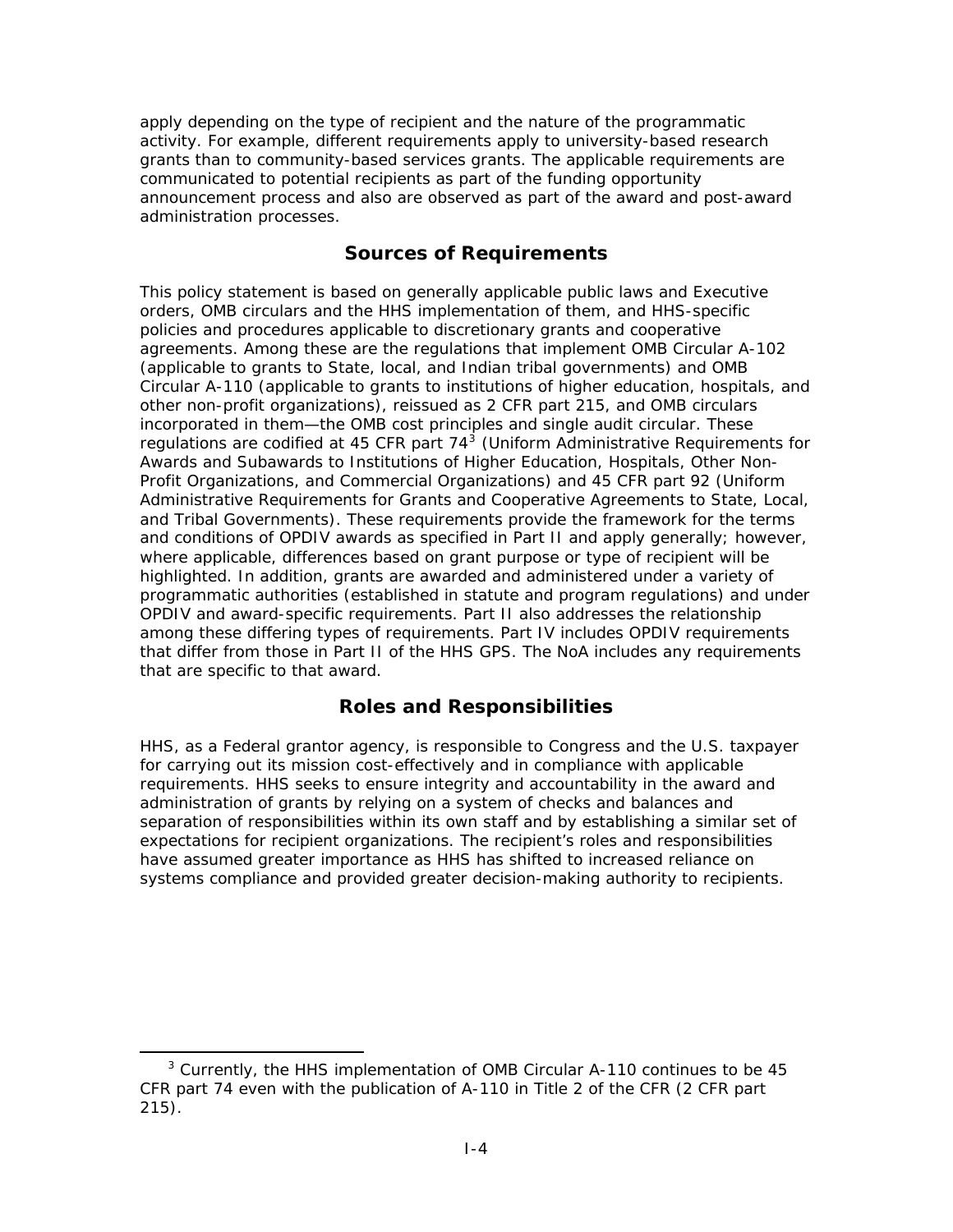<span id="page-18-0"></span>The following sections highlight the major functions and areas of responsibility of Federal and recipient offices and staffs. HHS recognizes that additional staff members in a number of different organizations may be involved in grant-related activities; however, this section details only the major participants representing the Federal government and the recipient.

#### **Roles and Responsibilities of OPDIV Staff Members and Other HHS Offices**

The roles and responsibilities of HHS participants are as follows:

- *Grants Management Officer.* The GMO is the OPDIV official whose name appears on the NoA and is the official responsible for the business management and other non-programmatic aspects of an award. These activities include, but are not limited to, evaluating grant applications for administrative content and compliance with statutes, regulations, and guidelines; negotiating awards; providing consultation and technical assistance to applicants and recipients, including interpretation of grants administration policies and provisions; and administering and closing out grants. The GMO is the focal point for receiving and acting on requests for prior approval or for changes in the terms and conditions of award. The GMO is the only official authorized to obligate the OPDIV to the expenditure of Federal funds or to change the funding, duration, or other terms and conditions of an award. OPDIVs may have one or more GMOs with responsibility for particular programs or awards. The GMO works closely with his or her counterparts at the recipient organization and with the designated HHS PO.
- *Grants Management Specialist.* The GMS is an OPDIV employee with assigned responsibility for the day-to-day management of a portfolio of OPDIV grants. The GMS performs many of the activities described above on behalf of the GMO and usually is the primary point of contact for the recipient when dealing with grant-related issues.
- *Project Officer/Program Official.* The PO is the OPDIV official responsible for the programmatic, scientific, and/or technical aspects of assigned applications and grants. The PO's responsibilities include, but are not limited to, development of programs to meet the OPDIV mission; preparation of funding opportunity announcements; provision of programmatic technical assistance; post-award monitoring of project/program performance, including review of progress reports and making site visits; and other activities complementary to those of the GMO. The PO and the GMO work as a team in many of these activities.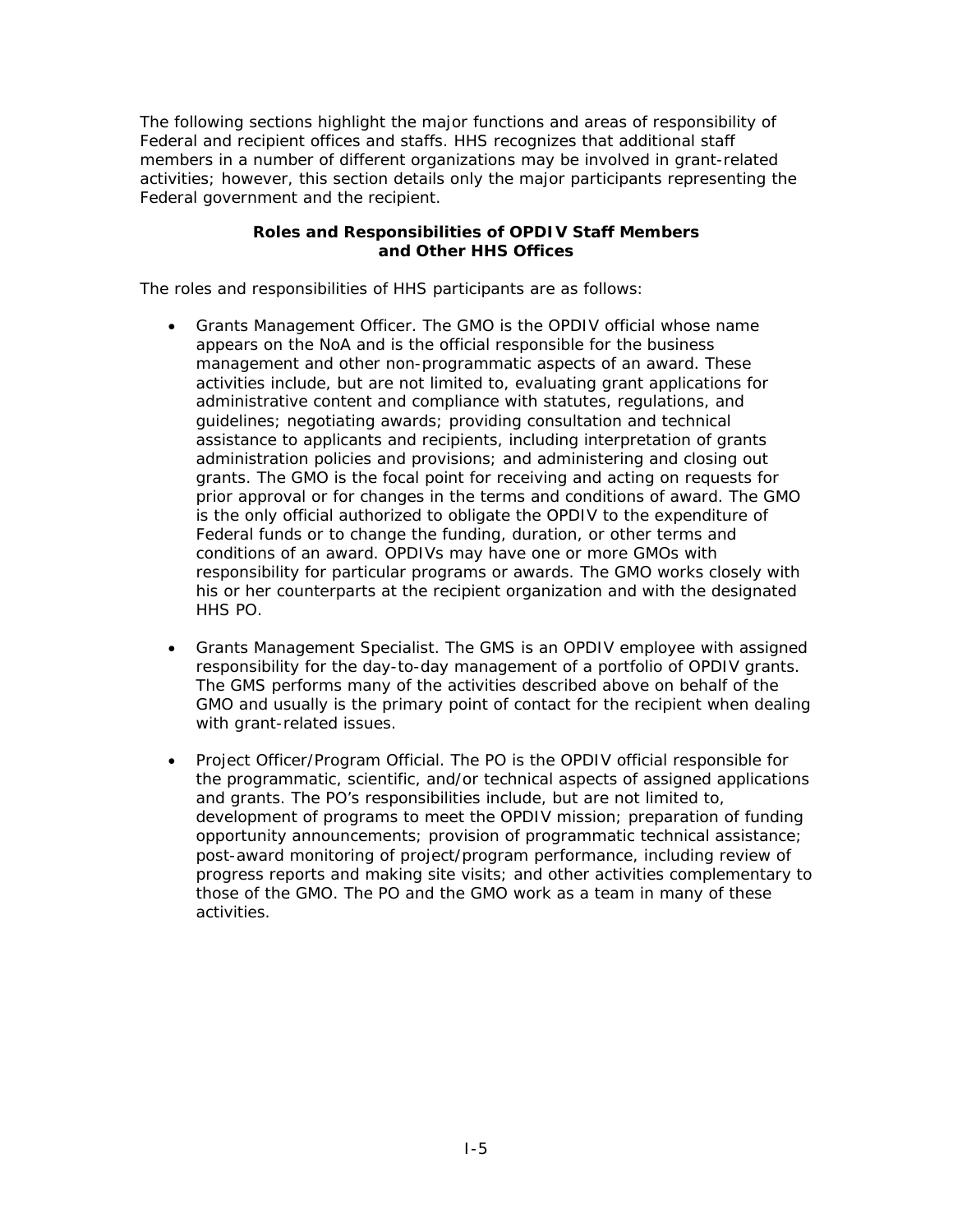- <span id="page-19-0"></span>• *Review Administrator.* In some OPDIVs, RAs manage application review activities for discretionary grants. The RA, who may be an employee of the funding OPDIV, another OPDIV that provides review services, or a contractor, reviews applications for completeness and conformity to requirements; ensures that an adequate number of reviewers with appropriate expertise is available for application review; and assigns applications to individual reviewers.
- *Other HHS Functions.* In addition to the GMO and PO, an applicant or recipient may be required to interact with other HHS staff members or offices with respect to its organization-wide systems and/or individual transactions. These include the office responsible for negotiating indirect cost rates (known as "facilities and administrative costs" for some organizations) and research patient care rates, typically the responsible<sup>[4](#page-19-1)</sup> DCA office or NIH's DFAS; the HHS OIG; the Assistant Secretary for Resources and Technology's Division of Financial Systems, Payment Integrity, and Audit Resolution; OHRP; OLAW; DPM; and ORI. Staff members in these offices generally coordinate with the GMO on grant-related matters, but they are responsible for discrete areas of specialization and are not required to channel their communications with the applicant or recipient through the GMO. Part III of this policy statement includes a list of these organizations and contact information.

#### **Roles and Responsibilities of Recipients and Their Principals**

HHS grant awards generally are made to organizations. The organization is legally accountable for the performance of the award and the expenditure of funds. The roles and responsibilities of designated individuals at recipient organizations, who serve as agents of the recipient, are as follows:

- *Authorized Organizational Representative.* The authorized organizational representative is the designated representative of the applicant/recipient organization with authority to act on the organization's behalf in matters related to the award and administration of grants. In signing a grant application, this individual agrees that the organization will assume the obligations imposed by applicable Federal statutes and regulations and other terms and conditions of the award, including any assurances, if a grant is awarded. These responsibilities include accountability both for the appropriate use of funds awarded and the performance of the grant-supported project or activities as specified in the approved application. Although HHS requires that the recipient organization designate such an individual, HHS does not specify the organizational location or full set of responsibilities for this individual.
- *Principal Investigator/Program or Project Director.* The PI/PD is the individual, designated by the recipient, responsible for the scientific, technical, or programmatic aspects of the grant and for day-to-day management of the project or program. The PI/PD generally is an employee of the recipient. However, because the grant, if awarded, is made to the recipient organization, if the PI/PD is not an employee of that organization, the organization must have a formal written agreement with the PI/PD that specifies an official relationship between the parties even if the relationship

<span id="page-19-1"></span> $\frac{1}{4}$ <sup>4</sup> The responsible DCA office generally is determined on the basis of geographical location.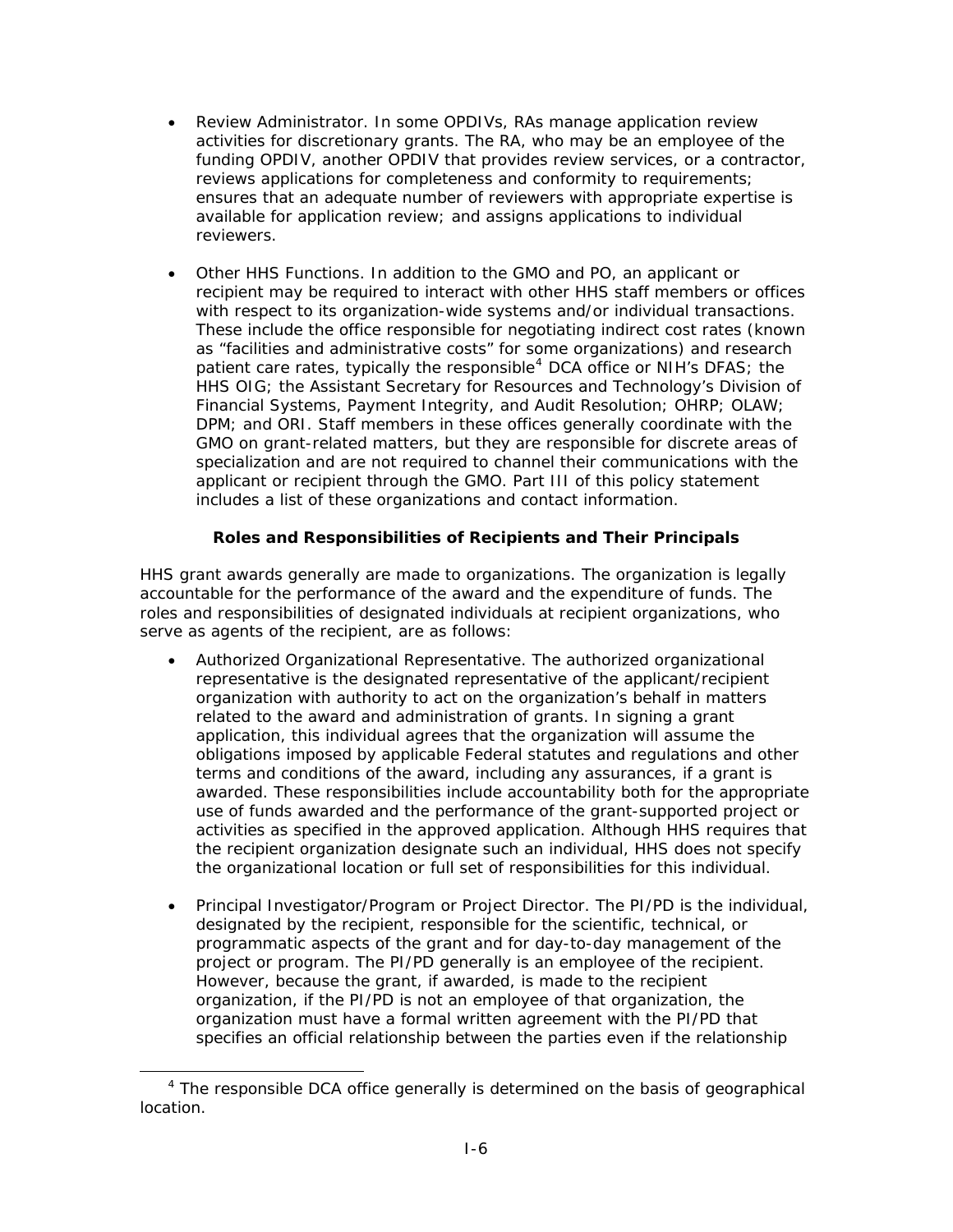<span id="page-20-0"></span>does not involve a salary or other form of remuneration. If the PI/PD is not an employee of the applicant organization, the OPDIV will assess whether the arrangement will result in the organization being able to fulfill its responsibilities under the grant, if awarded.

The PI/PD is a member of the recipient team responsible for ensuring compliance with the financial and administrative aspects of the award. This individual works closely with designated officials within the recipient organization to create and maintain necessary documentation, including both technical and administrative reports; prepare justifications; appropriately acknowledge Federal support in publications, announcements, news programs, and other media; and ensure compliance with other Federal and organizational requirements. The PI/PD is encouraged to maintain contact with the PO with respect to the scientific, technical, or programmatic aspects of the project or program and, as applicable, the GMO concerning the business and administrative aspects of the award.

Organizations receiving HHS grant funds, whether such funds are received directly from an OPDIV, indirectly under a contract, subaward, or as student assistance under a training grant, are responsible for and must adhere to all applicable Federal statutes, regulations, and policies, including income tax regulations. Questions concerning the applicability of income tax regulations to grant funds should be directed to the IRS. Organizations also are expected to be in compliance with applicable State and local laws and ordinances.

#### **Fraud, Waste, and Abuse**

Anyone who becomes aware of the existence (or apparent existence) of fraud, waste, or abuse related to HHS grants or use of grant funds should report this information to HHS. The HHS OIG provides several means, including toll-free numbers, for this purpose. The OIG hotline may be reached by telephone at 1-800- HHS-TIPS (1-800-447-8477) or TTY at 1-800-377-4950; by fax at 1-800-223-8164; by e-mail at [HHSTips@oig.hhs.gov;](mailto:HHSTips@oig.hhs.gov) or by mail at Office of the Inspector General, Department of Health and Human Services, Attn: HOTLINE, 330 Independence Avenue, SW, Washington, DC 20201. Fraud, waste, and abuse includes, but is not limited to, embezzlement, misuse, or misappropriation of grant funds or property, and false statements, whether by organizations or individuals. Examples are theft of grant funds for personal use; using funds for non-grant-related purposes; theft of federally owned property or property acquired or leased under a grant; charging inflated building rental fees for a building owned by the recipient; submitting false financial reports; and submitting false financial data in bids submitted to the recipient (for eventual payment under the grant).

Callers are not required to give their names and, if they do, their identities are kept confidential. Contact information for the OIG and the OIG hotline also is included in Part III of this policy statement. In addition, some OPDIVs have a designated point of contact within the OPDIV for receiving information from third parties about administrative or programmatic concerns relating to an application or award. These contacts may be found in Part IV or on the OPDIV's Web site.

The Federal government may pursue administrative, civil, or criminal action under a variety of statutes that relate to fraud and false statements or claims. Even if a grant is not awarded, the applicant may be subject to penalties if the information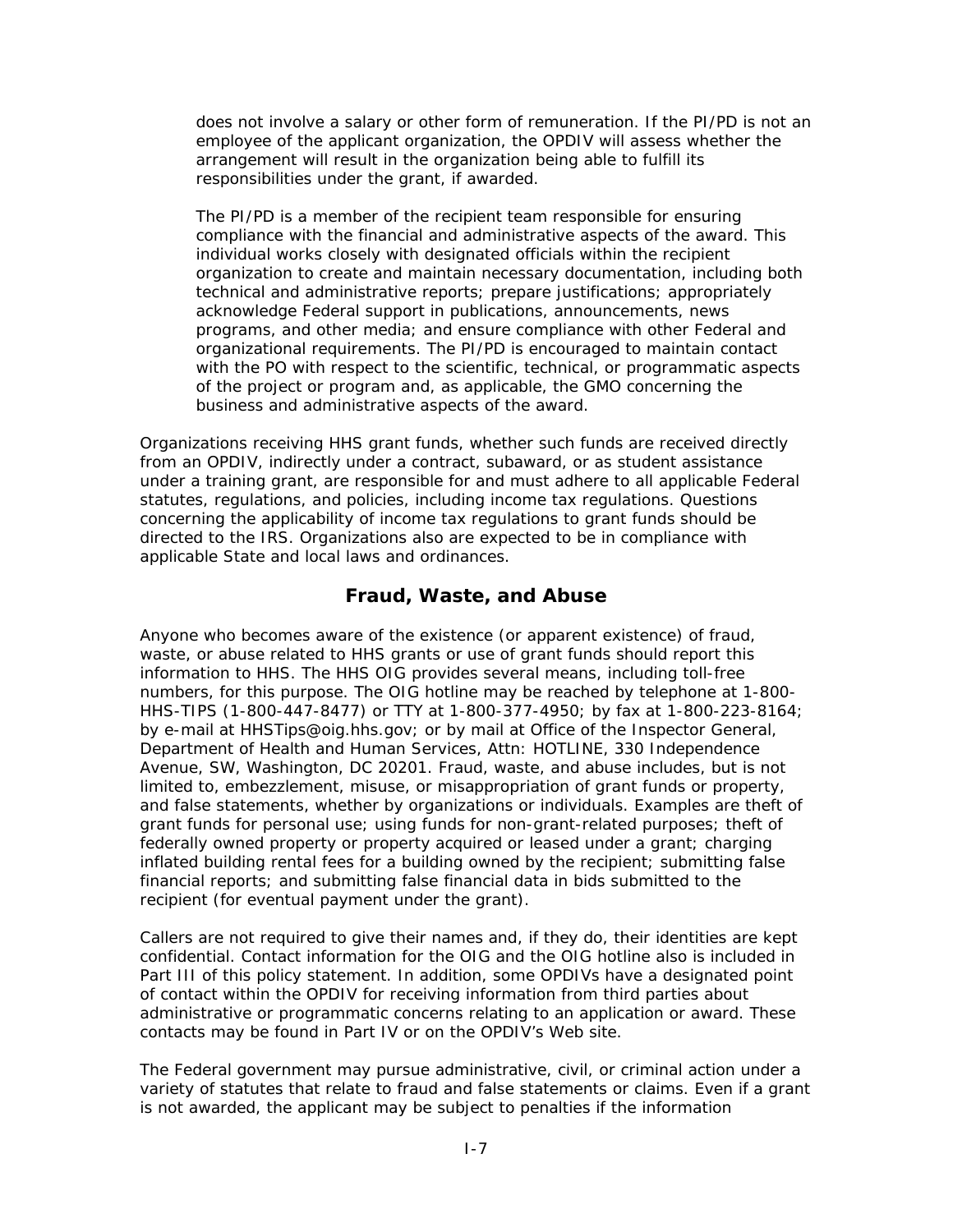<span id="page-21-0"></span>contained in or submitted as part of an application, including its certifications and assurances, is found to be false, fictitious, or fraudulent.

The Program Fraud and Civil Remedies Act of 1986, 31 U.S.C. 3801 *et seq*., provides for the imposition by HHS of civil penalties and assessments against people who knowingly make false, fictitious, or misleading claims to the Federal government for money, including money representing grants, loans, or benefits. A civil penalty of not more than \$5,000 may be assessed for each such claim. If a grant is awarded and payment is made on a false or fraudulent claim, an assessment of not more than twice the amount of the claim, up to \$150,000, may be made in lieu of damages. Regulations at 45 CFR part 79 specify the process for imposing civil penalties and assessments, including hearing and appeal rights.

The Criminal False Claims Act, 18 U.S.C. 287 and 1001, provides for criminal prosecution of a person who knowingly makes or presents any false, fictitious, or fraudulent statements, representations, or claims against the United States. Violations carry a maximum sentence of 5 years imprisonment (or 8 years for offenses involving international or domestic terrorism) and/or a fine.

The Civil False Claims Act, 31 U.S.C. 3729(a), provides for imposition of penalties and damages by the United States, through civil litigation, against any person who knowingly makes a false or fraudulent claim for payment, makes or uses a false record or false statement to get a false claim paid or approved, or conspires to defraud the Federal government to get a false claim paid. A "false claim" is any request or demand for money or property made to the United States or to a contractor, grantee, or other recipient, if the Federal government provides or will reimburse any portion of the funds claimed. Civil penalties of \$5,500 to \$11,000 may be imposed for each false claim, plus damages of up to three times the amount of the false claim.

Part II of this policy statement addresses the administrative remedies included in 45 CFR parts 74 and 92 that the Federal government may use after award if a recipient deliberately withholds information, submits fraudulent information, or does not comply with applicable requirements. These remedies include recovery of misspent grant funds.

#### **Paperwork Reduction Act**

OMB clearance is required for OPDIV "information collections." An information collection occurs when identical questions are posed to, or identical reporting, recordkeeping, or disclosure requirements are imposed on, 10 or more people, whether the collection is mandatory, voluntary, or required to obtain or retain a benefit. All application or reporting forms, whether paper or electronic, that an OPDIV requires an applicant or recipient to complete and submit must receive OMB approval before the OPDIV may collect the information. Information collection under a cooperative agreement award or a grant award, under specified conditions, also requires OMB clearance. See Part II of this policy statement for OMB clearance requirements under the PRA.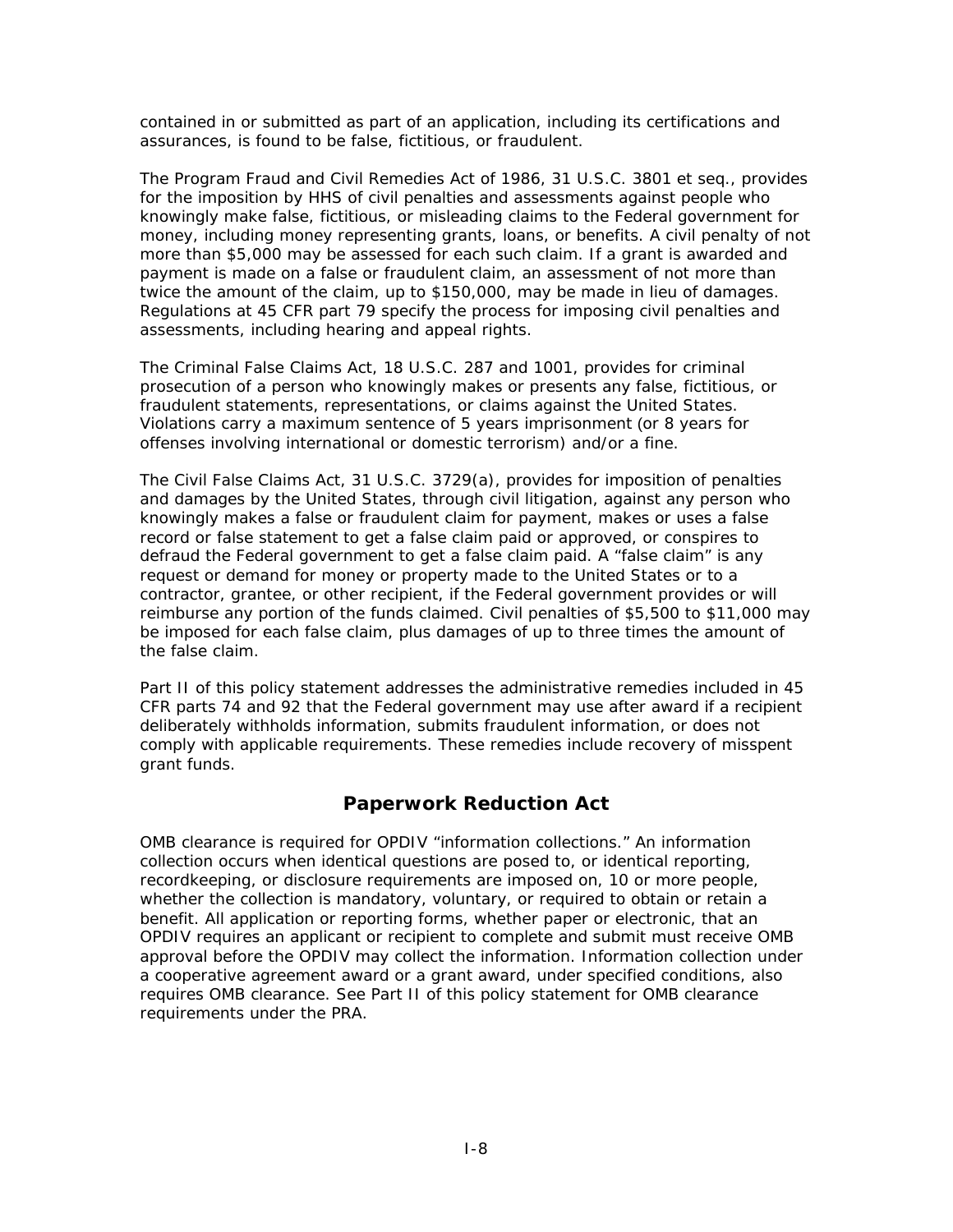### <span id="page-22-0"></span>**Sources of Information about HHS Grant Processes and Programs**

The *Catalog of Federal Domestic Assistance* is a government-wide publication available to members of the public that can be used to obtain general information about assistance programs. It is updated twice a year. A listing of current entries in the CFDA is available at [http://www.cfda.gov/.](http://www.cfda.gov/) HHS programs are found under the prefix 93.XXX.

Grants.gov FIND is a government-wide source of information about specific funding opportunities. HHS uses detailed funding opportunity announcements to invite applications for specific funding opportunities. Synopses of these announcements are posted at Grants.gov FIND. The "Application and Review Processes" section of this policy statement provides information about Grants.gov FIND and the types of HHS funding opportunity announcements.

HHS and its individual OPDIVs maintain a number of information resources about their grant programs and activities that can be accessed through their Web sites. Some are descriptive materials that enable interested parties to learn about OPDIV grant initiatives, funding opportunities, and proposed and actual policy changes. Others provide historical data. This information is updated periodically. The HHS Web site address for grant-related materials and links to OPDIVs is <http://www.hhs.gov/grantsnet/>.

# **Application and Application Review Processes**

This section provides an overview of the following:

- Funding opportunity announcements
- Types of entities generally eligible to receive grants
- Types of applications
- The application submission process (including application forms, application receipt points and deadlines, and use of information in applications)
- The objective review of applications.

Several of these areas also pertain after award. For example, an organization must remain eligible in order to continue to receive funding. In addition, post-award changes may invoke requirements that in this section are identified as "application" requirements, e.g., undertaking an activity not contemplated at the time of award that might affect a historic property.

### **Grants.gov and Funding Opportunity Announcements**

It is HHS policy to maximize competition for discretionary grants to the greatest extent practicable. As such, OPDIVs promote the widest and earliest possible dissemination of information for potential applicants concerning the availability of competing funding opportunities. A synopsis of each new competing funding opportunity is posted at Grants.gov FIND. Grants.gov FIND (http://grants.gov/applicants\_grant\_opportunities.jsp) is a government-wide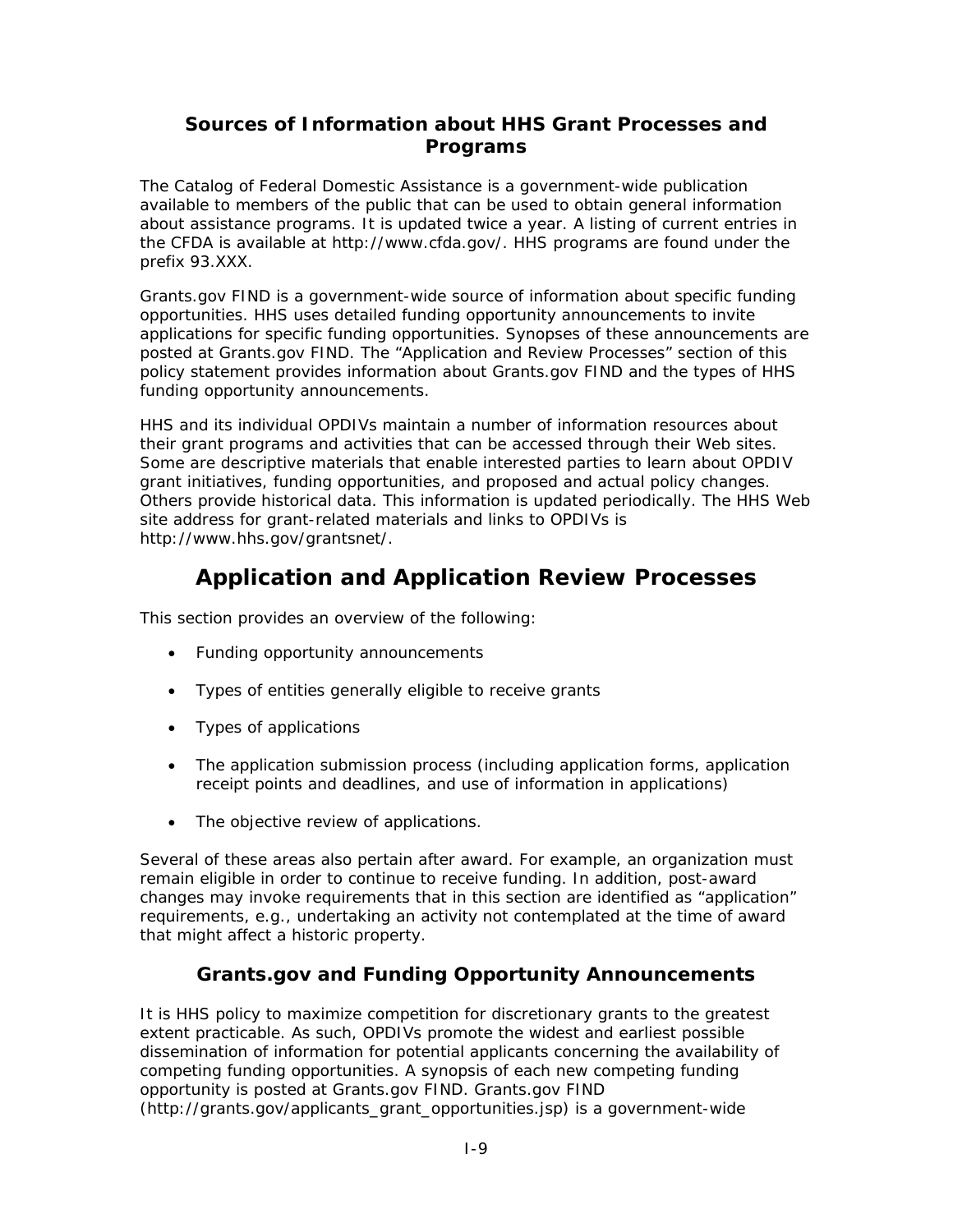electronic site that includes, in a single place, postings of available Federal grant and other financial assistance opportunities. Each synopsis includes a brief description of the funding opportunity, eligibility requirements, cost sharing or matching requirements, application deadline date, and other information that allows a potential applicant to determine whether it wants to read the funding opportunity announcement to obtain further details about the funding opportunity.

All HHS funding opportunity announcements follow the standard government-wide format and must be available on the Internet.<sup>[5](#page-23-0)</sup> Each synopsis is required to provide an electronic link to the full funding opportunity announcement. For HHS, that link may be to the OPDIV or a program Web site, the *Federal Register*, or the *NIH Guide for Grants and Contracts*. An OPDIV also may choose to issue a notice in the *Federal Register* that indicates the availability of the funding opportunity announcement and its location (e.g., directing the reader to the OPDIV or program Web site).

In addition, if the OPDIV can identify all eligible applicants, the OPDIV may send the funding opportunity announcement directly to each eligible organization (generally the business office with a copy to the PI/PD). This may be the case if a competition is limited to a certain class or group of eligible organizations (see "Eligibility" below); for example, a program may be limited, by statute, to States, or a funding opportunity may be limited to incumbent recipients, based on a justified limitation of competition. Synopses/funding opportunity announcements generally will allow applicants a minimum of 30 days to prepare and submit applications.

There are several types of authorized exceptions to the requirements for use of Grants.gov FIND, Internet posting of an announcement, and/or the maximum time to prepare an application. The authorization is provided on a case-by-case basis according to an internal HHS justification process. The recognized exceptions include applications for single-source awards and urgent applications.

A single-source application is one resulting from an OPDIV request to only one applicant. Urgent applications are ones required to fulfill immediate needs such as public health needs after a natural disaster. For urgent awards, which may be made on a single-source or limited-competition basis, OPDIVs are required to allow the maximum feasible time for application preparation.

Because single-source (including urgent single-source) applications do not represent competitive funding opportunities, information about them is not posted at Grants.gov FIND. When an awarding office anticipates making a single-source award, the OPDIV is required to publish in the *Federal Register* a notice of its intent to make the award prior to or simultaneous with issuance of the award.

<span id="page-23-0"></span>**EXECUTE:**<br><sup>5</sup> The standard government-wide format was promulgated by the Office of Federal Financial Management, OMB, on June 23, 2003 (68 FR 37370).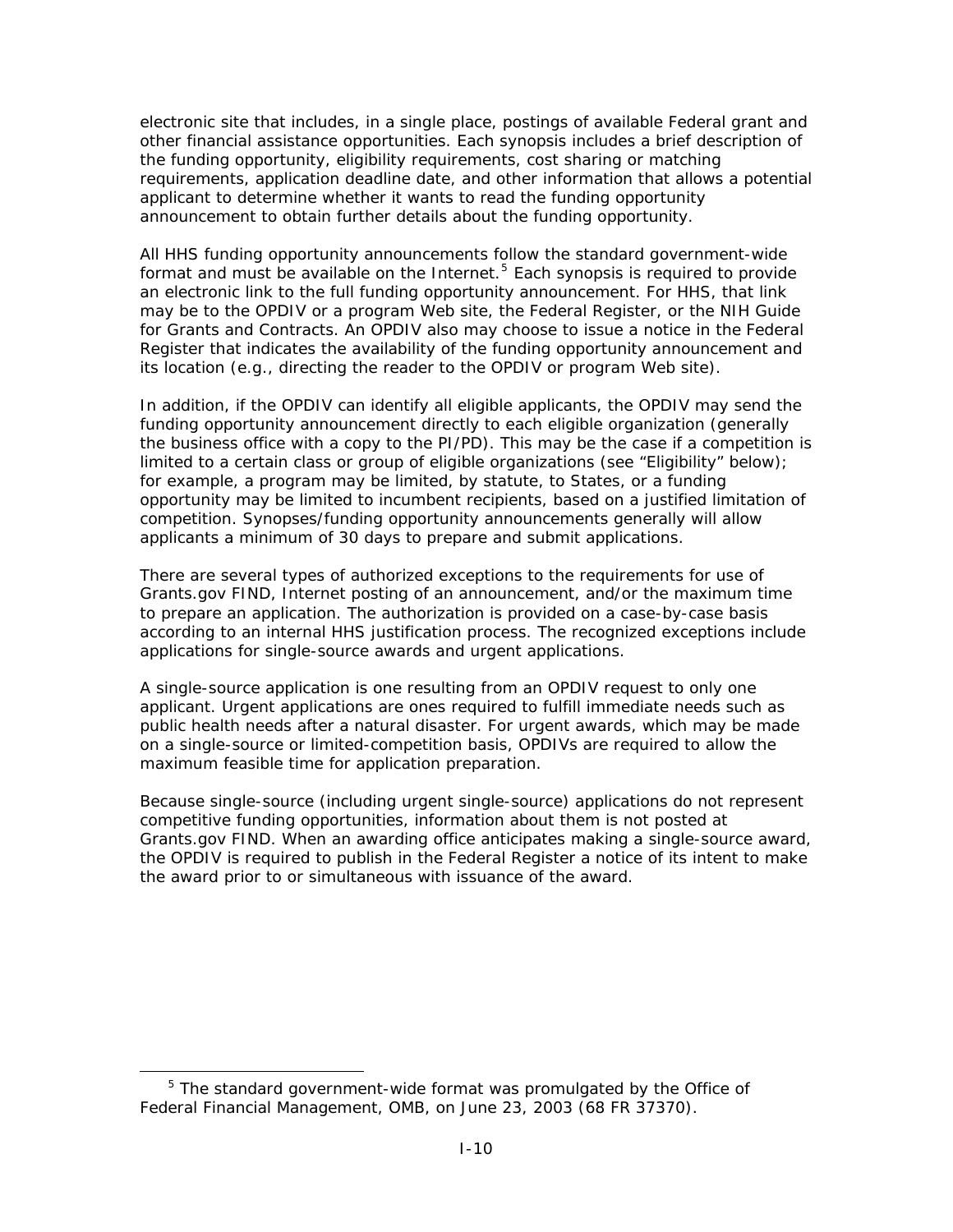## **Eligibility**

<span id="page-24-0"></span>Authorizing legislation and governing programmatic regulations specify eligibility for individual grant programs. In general, HHS grants may be awarded to domestic public or private, non-profit or for-profit organizations.<sup>[6](#page-24-1)</sup> Eligible organizations may include State, local, and Indian tribal governments; institutions of higher education; other non-profit organizations (including faith-based, community-based, and tribal organizations); and hospitals. In some cases, grants also may be made to foreign or international organizations. Eligibility for a particular funding opportunity announcement is specified in the Grants.gov FIND synopsis, with more detailed eligibility information found in the funding opportunity announcement.

On the basis of a statute or regulation or a limitation, with appropriate justification, described in a funding opportunity announcement, an OPDIV may limit eligibility to, or exclude from eligibility, classes or types of entities. Examples are limitations on the participation of foreign entities, and programs under which only small businesses are eligible applicants. In addition to organizational eligibility, an OPDIV may include responsiveness criteria in a funding opportunity announcement. Responsiveness criteria are objective criteria, such as possessing a particular certification or, if specified by the OPDIV, not exceeding a stated page limitation. These are sometimes called "go-no-go" criteria.

The applicant may be required to provide proof of its status by submitting documentation. For non-profit entities, except where the grant program's authorizing statute sets particular limits, acceptable evidence of eligibility includes the following:

- A copy of a currently valid Internal Revenue Service tax exemption certificate
- A statement from a State taxing body, State attorney general, or other appropriate State official certifying that the applicant organization has a nonprofit status
- A certified copy of the organization's certificate of incorporation or similar document that clearly establishes non-profit status
- Any of the above proof for a State or national parent organization and a statement signed by the parent organization that the applicant organization is a local non-profit affiliate.

Any requirements, such as citizenship, affecting the eligibility of the PI/PD or others (e.g., trainees) will be specified in the funding opportunity announcement (which may provide a link or reference to another document in which the requirements are found). For example, for career awards, the individual to be trained must be a citizen or a non-citizen national of the United States or have been lawfully admitted for permanent residence at the time of award. A non-citizen national is a person who, although not a citizen of the United States, owes permanent allegiance to the United States. They generally are individuals born in U.S. outlying possessions (American Samoa and Swains Island)

<span id="page-24-1"></span> $\overline{\phantom{0}}$  $6$  Section 1611 of Title 2 of the U.S.C. prohibits non-profit entities organized under (501)(c)(4) of the Internal Revenue Code that engage in lobbying activities from receiving Federal grants.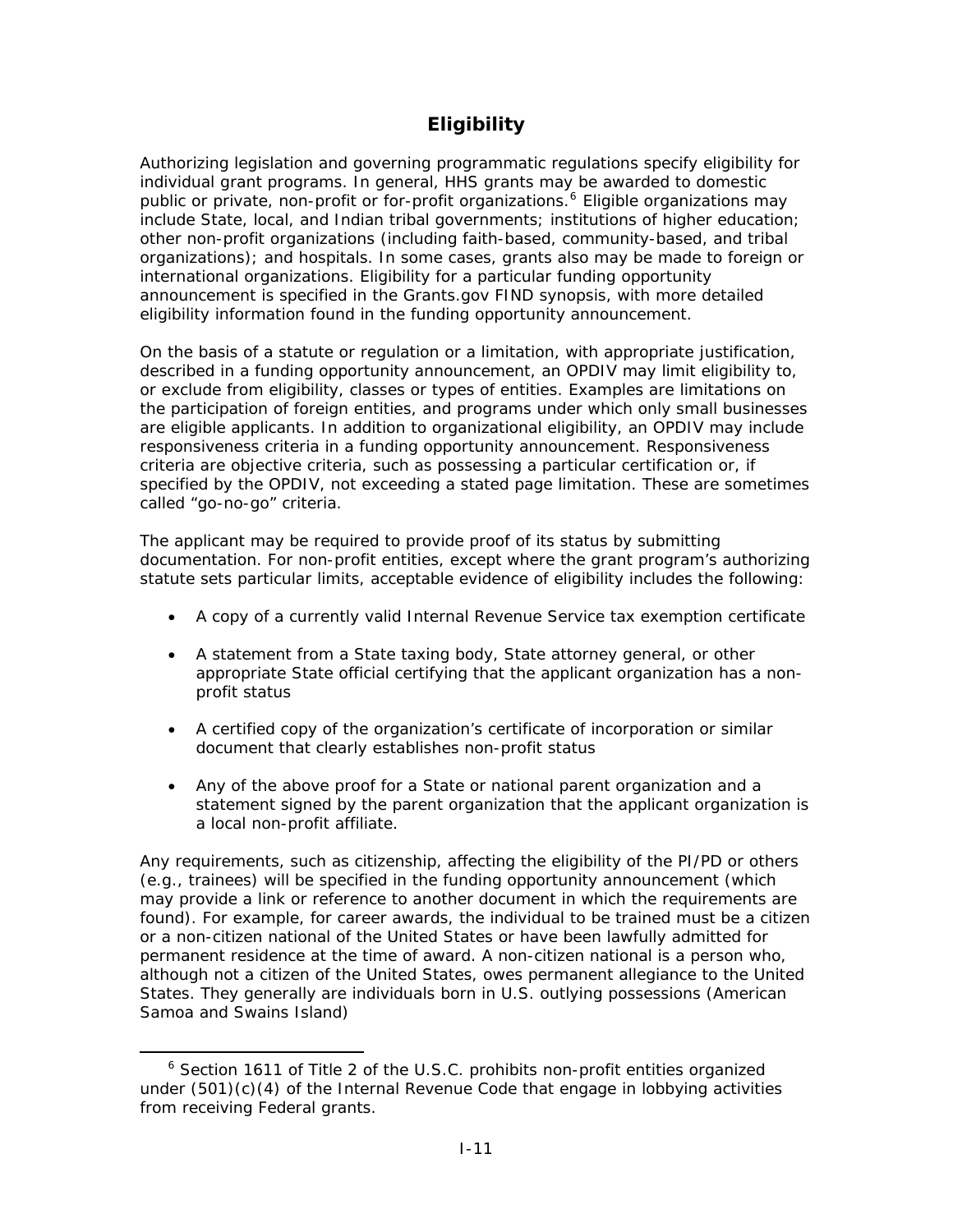- on or after the date of formal acquisition of the possession, or
- to parents who are non-citizen nationals and have had a residence in the United States or one of its outlying possessions before the birth of that individual.<sup>[7](#page-25-0)</sup>

In most cases, individuals are required to have the appropriate citizenship status when the award is made rather than when the application is submitted. For research grants, the applicant is required to determine that individuals identified as key personnel possess visas that will allow them to remain in this country long enough for them to be productive on the research project. Recipient organizations are expected to have policies, consistently applied regardless of the source of funds, to address this area. If a grant is awarded and an individual's visa will not allow a long enough stay to be productive on the project, the grant may be terminated. Trainees must have been lawfully admitted for permanent residence at the time of appointment. This must be documented by the individual's possession of an alien registration receipt card I-151 or I-551. Individuals on temporary or student visas are not eligible to receive training grant (or fellowship) support.

Upon receipt of applications, the awarding office performs an initial screening for eligibility. Unless an applicant is required to submit proof of eligibility, the authorized organizational representative's signature on the application generally serves as assurance that the applicant is eligible to apply for and receive an award (e.g., a small business applying under the SBIR or STTR programs). However, an awarding office may independently verify the applicant's status.

If an applicant is found to be ineligible or if the applicant or application does not meet published responsiveness criteria, the OPDIV will return the application without further review. If a grant is awarded, in the post-award phase, the OPDIV monitors changes in recipient and project status to ensure continued eligibility.

<span id="page-25-0"></span> <sup>7</sup> <sup>7</sup> Title 8 Section 1101(a)(29) of the U.S.C. includes an additional criterion that is not applicable to this eligibility determination.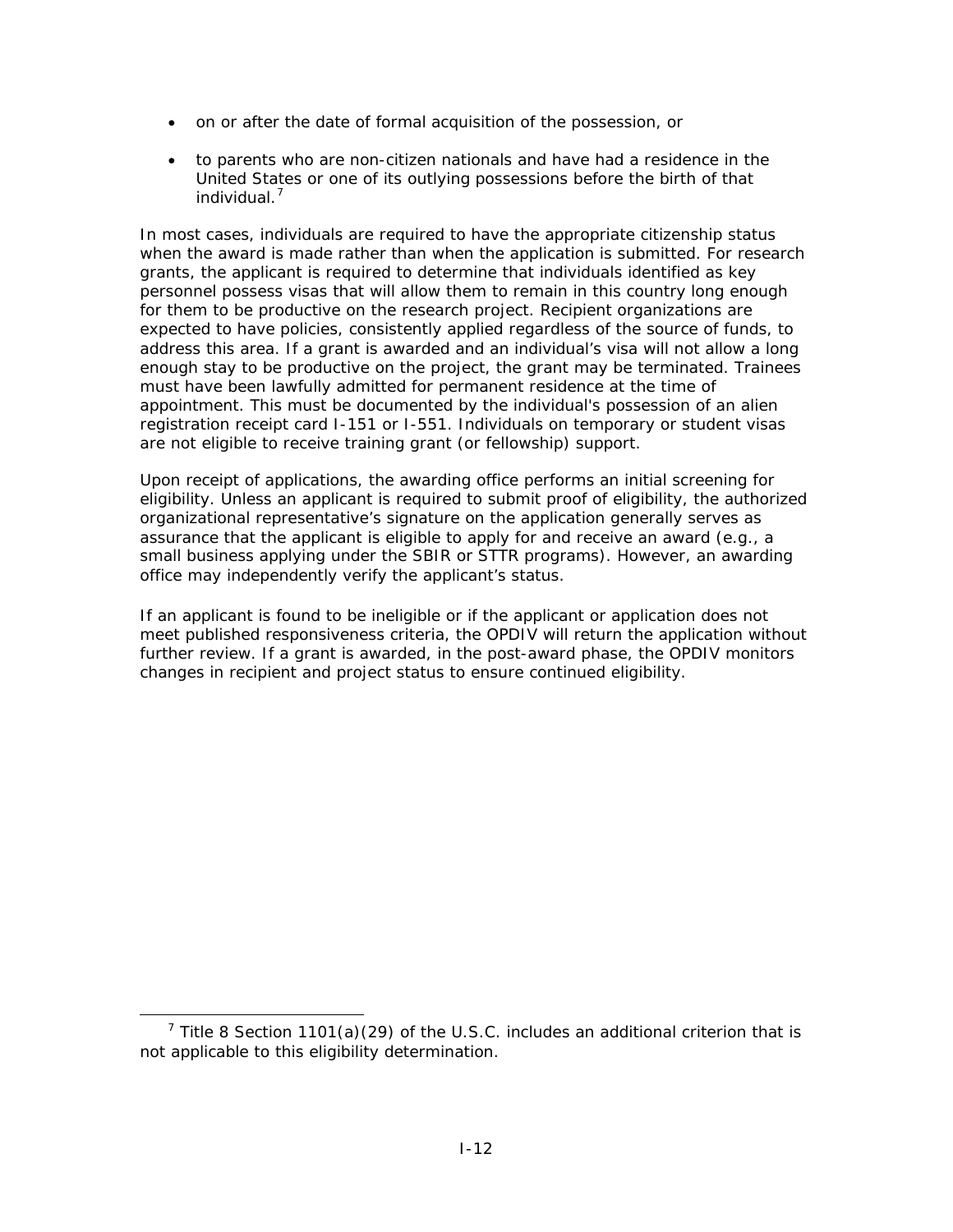#### **Suspension and Debarment**

<span id="page-26-0"></span>HHS regulations published in 45 CFR part  $76<sup>8</sup>$  $76<sup>8</sup>$  $76<sup>8</sup>$  implement the government-wide debarment and suspension requirements for HHS's non-procurement transactions. "Non-procurement transactions" include grants and cooperative agreements (as well as scholarships, fellowships, and loans). Organizations or individuals that are suspended, debarred, declared ineligible, or voluntarily excluded from eligibility for covered transactions by any Federal department or agency cannot, during the period of suspension, debarment, or exclusion, receive HHS grants or be paid from HHS grant funds, whether under a primary or lower-tier transaction. Because individuals who have been debarred, suspended, declared ineligible or who have been voluntarily excluded from covered transactions may not receive Federal funds for a specified period of time, charges made to HHS grants for such individuals (e.g., salary) are unallowable.

Applicants are required to disclose if any of the following conditions apply to them or their principals, including PIs and other key personnel:

- Within the 3-year period preceding the application, they have been convicted of, or had a civil judgment rendered against them for:
	- $\blacktriangleright$  fraud or a criminal offense in connection with obtaining, attempting to obtain, or performing a public (Federal, State, or local) transaction or contract under a public transaction;
	- $\blacktriangleright$  violation of a Federal or State antitrust statute;
	- $\blacktriangleright$  embezzlement, theft, forgery, bribery, falsification, or destruction of records; or
	- $\blacktriangleright$  false statements or receipt stolen property.

-

- They are presently indicted or otherwise criminally or civilly charged by a governmental entity (Federal, State, or local) with commission of any of the offenses enumerated above.
- Within a 3-year period preceding the application, they have had any public transaction (Federal, State, or local) terminated for cause or default.

Disclosure of unfavorable information will not necessarily cause an OPDIV to return an application. If the applicant discloses unfavorable information, the application still may undergo objective review (see "Objective Review of Applications" in this section). If appropriate, the OPDIV will consider the information as part of the determination of whether to award a grant. The OPDIV also will consider any additional information or explanation that an applicant elects to submit with the disclosed information. If an awarding office makes an award and later determines that the recipient failed to disclose relevant information, the OPDIV may void the award, terminate the award for material failure to comply with the terms and

<span id="page-26-1"></span><sup>&</sup>lt;sup>8</sup> Consistent with the OMB guidance on debarment and suspension in 2 CFR part 180, the regulations at 45 CFR part 76 will be superseded, for HHS, by 2 CFR part 376.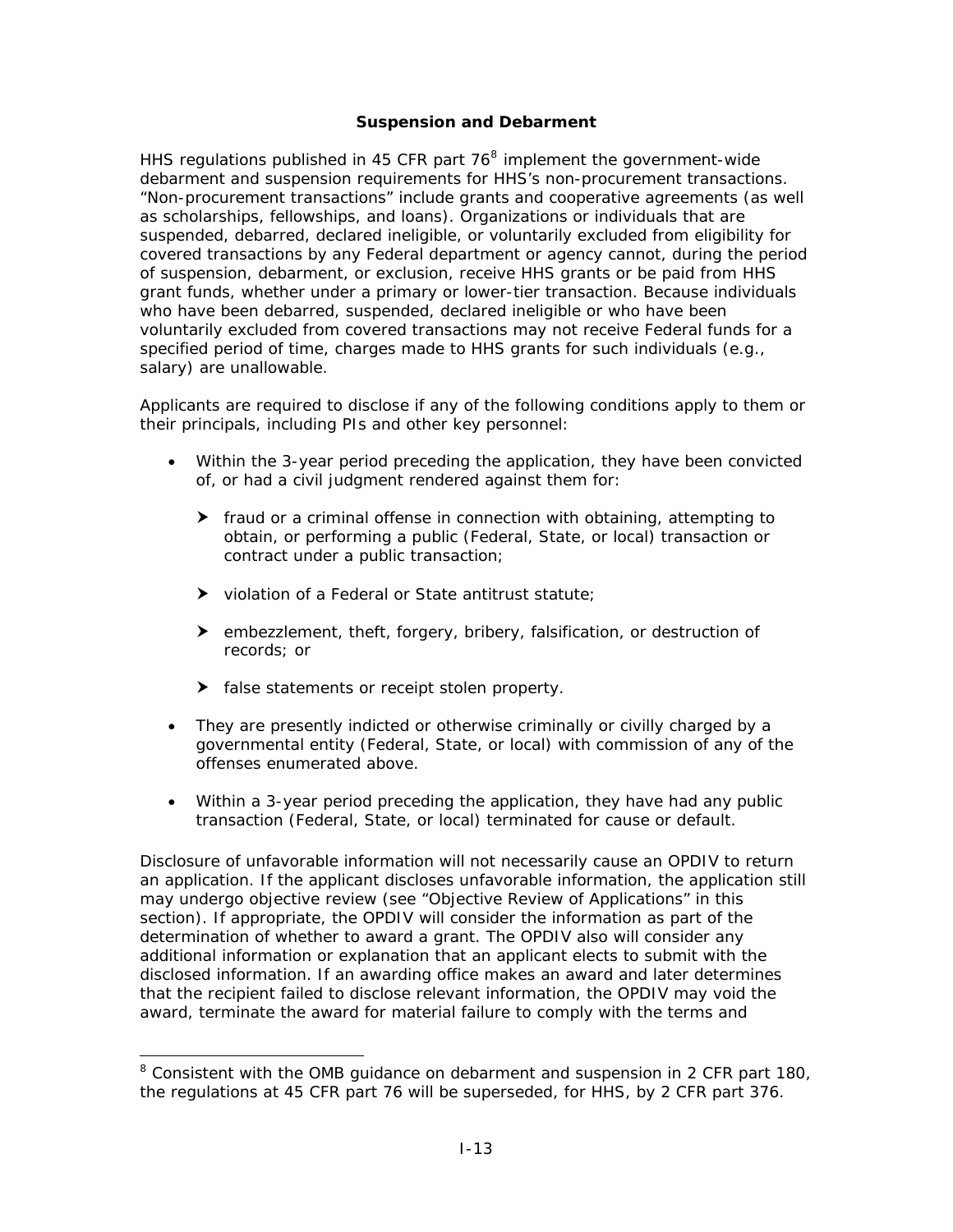<span id="page-27-0"></span>conditions of the award, or pursue any other available remedies, including suspension and debarment.

In addition to reviewing any information submitted by the applicant, the GMO will determine whether the applicant is included on the Excluded Parties Listing System maintained by  $GSA.<sup>9</sup>$  $GSA.<sup>9</sup>$  $GSA.<sup>9</sup>$  This system is a centrally maintained government-wide database that includes the names of organizations and individuals that have been debarred, suspended, declared ineligible, or been voluntarily excluded; the reasons for that status; and the duration of that status.

A variety of "lower-tier" transactions also are subject to these requirements. Contracts (including individual consultants) under grants (where the contract requires the provision of goods or services that will equal or exceed \$25,000) and all subawards (including consortium agreements) also are subject to these suspension and debarment rules. A recipient is required to comply with the requirements of 45 CFR 76.300 through 76.365 as a condition of its award from HHS. The recipient must include a requirement in any covered transaction at the next lower tier to comply with those same regulatory provisions. One of those provisions is that, before entering into a covered transaction, the recipient or lower-tier participant must verify that the entity is not suspended or debarred or otherwise excluded. This requirement extends to trainees under an institutional training grant before their appointment. This verification may be accomplished by checking the Excluded Parties Listing System, collecting a certification from the organization or individual, or adding a clause or condition to the covered transaction with that entity.

#### **Delinquency on Federal Debt**

Any organization or individual that is indebted to the United States, and has a judgment lien filed against it for a debt to the United States, is ineligible to receive a Federal grant. Applicants are required to indicate in their applications if they are delinquent on any Federal debt. If the applicant discloses a delinquency, HHS may not award the grant until the debt is satisfied or satisfactory arrangements are made with the agency to which the debt is owed. In addition, once the debt is repaid or satisfactory arrangements made, an OPDIV will continue to take that delinquency into account when determining whether the applicant would be responsible with respect to an HHS grant, if awarded.

Anyone who has been judged to be in default on a Federal debt and who has had a judgment lien filed against him or her should not be listed as a participant in an application for an HHS grant until the judgment is paid in full or is otherwise satisfied. No funds may be rebudgeted following an award to pay such an individual. The OPDIV will disallow costs charged to awards that provide funds to individuals in violation of this requirement.

<span id="page-27-1"></span>**EXECUTE:**<br><sup>9</sup> The information contained in the Excluded Parties Listing System is available in printed and electronic formats. The printed version is published monthly. Copies may be obtained by purchasing a yearly subscription from the Superintendent of Documents, U.S. Government Printing Office, Washington, DC 20402, or by calling the Government Printing Office Inquiry and Order Desk at 202-783-3238. The electronic version can be accessed on the Internet [\(http://www.epls.gov](http://www.epls.gov/)).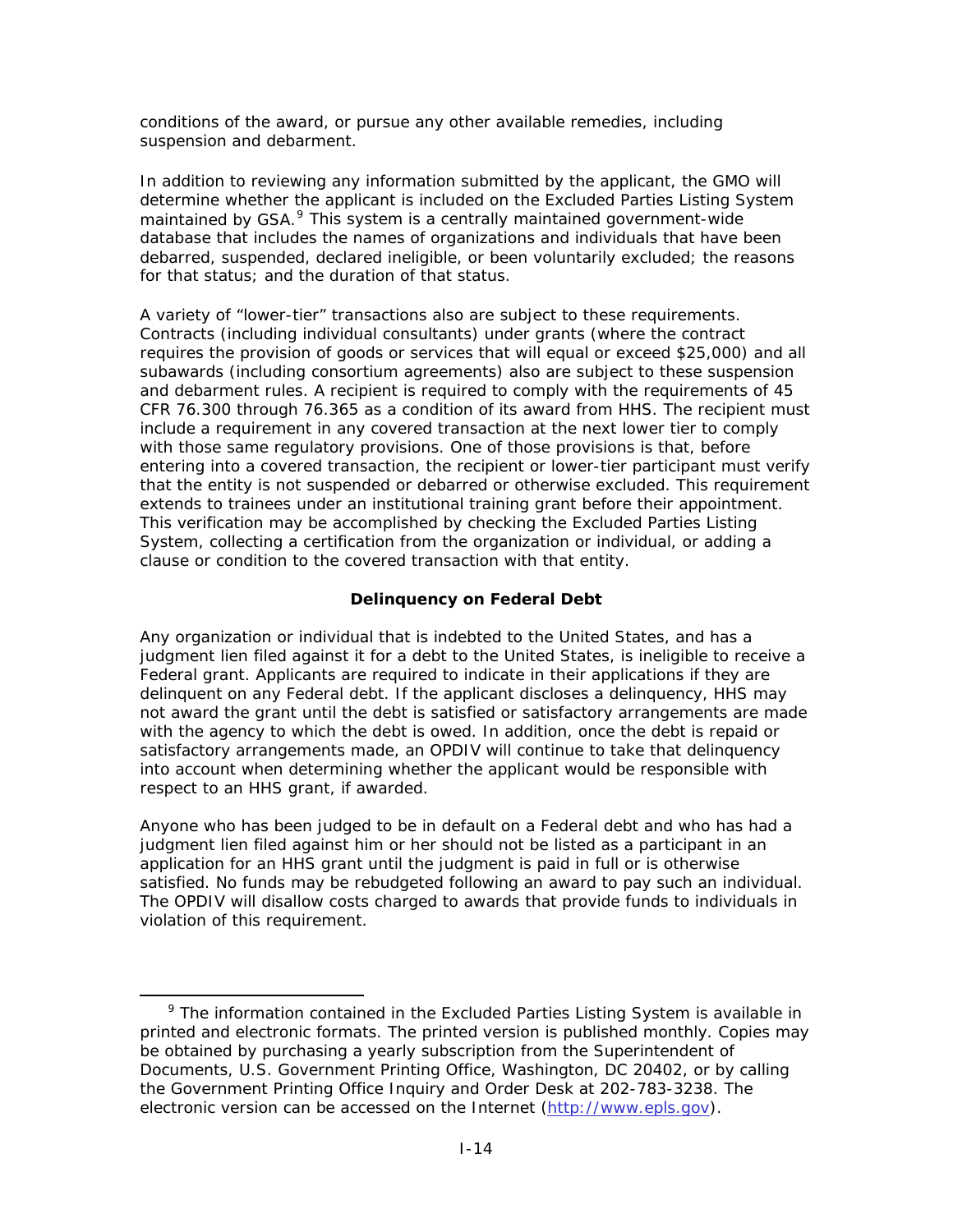#### **Lobbying**

<span id="page-28-0"></span>Applicants for (and recipients of) Federal grants, cooperative agreements, contracts, and loans are prohibited by 31 U.S.C. 1352, "Limitation on use of appropriated funds to influence certain Federal contracting and financial transactions," from using appropriated Federal funds to pay any person for influencing or attempting to influence any officer or employee of an agency, a member of Congress, an officer or employee of Congress, or an employee of a member of Congress with respect to the award, extension, continuation, renewal, amendment, or modification of any of these instruments. These requirements are implemented for HHS in 45 CFR part 93, which also describes types of activities, such as legislative liaison activities and professional and technical services that are not subject to this prohibition.

Applicants for HHS grants with total costs expected to exceed \$100,000 are required to certify that they

- have not made, and will not make, such a prohibited payment;
- will be responsible for reporting the use of non-appropriated funds for such purposes; and
- will include these requirements in consortium agreements, other subawards, and contracts under grants that will exceed \$100,000 and will obtain necessary certifications from those consortium participants and contractors.

Disclosure reporting is required after award as indicated in Part II of this policy statement.

# **Application Process**

#### **Types of Applications and Letters of Intent**

Under the project period system, a project may be approved for a multi-year period, but generally is funded in annual increments known as "budget periods." This system provides the recipient with an indication of the OPDIV's intent to non-competitively fund the project during the approved project period as long as required information is submitted, funds are available, and certain criteria are met. For some types of projects, e.g., construction, an award covering multiple years is issued at the outset at the fully funded amount. HHS uses the following types of applications and requests for funding under the project period system:

- *New Application*—a request for financial assistance for a project or activity that is not currently receiving support, which must compete for support unless justified as a single-source application.
- *Competing Continuation Application*—a request for funding to renew, by one or more additional budget periods (described as a "competitive segment"), a project period that would otherwise expire. This type of application is sometimes referred to as "renewal." These applications must compete for support in the same manner as new applications.
- *Supplemental Application*—a request for an increase in support in a current budget period for expansion of the scope of the approved project or program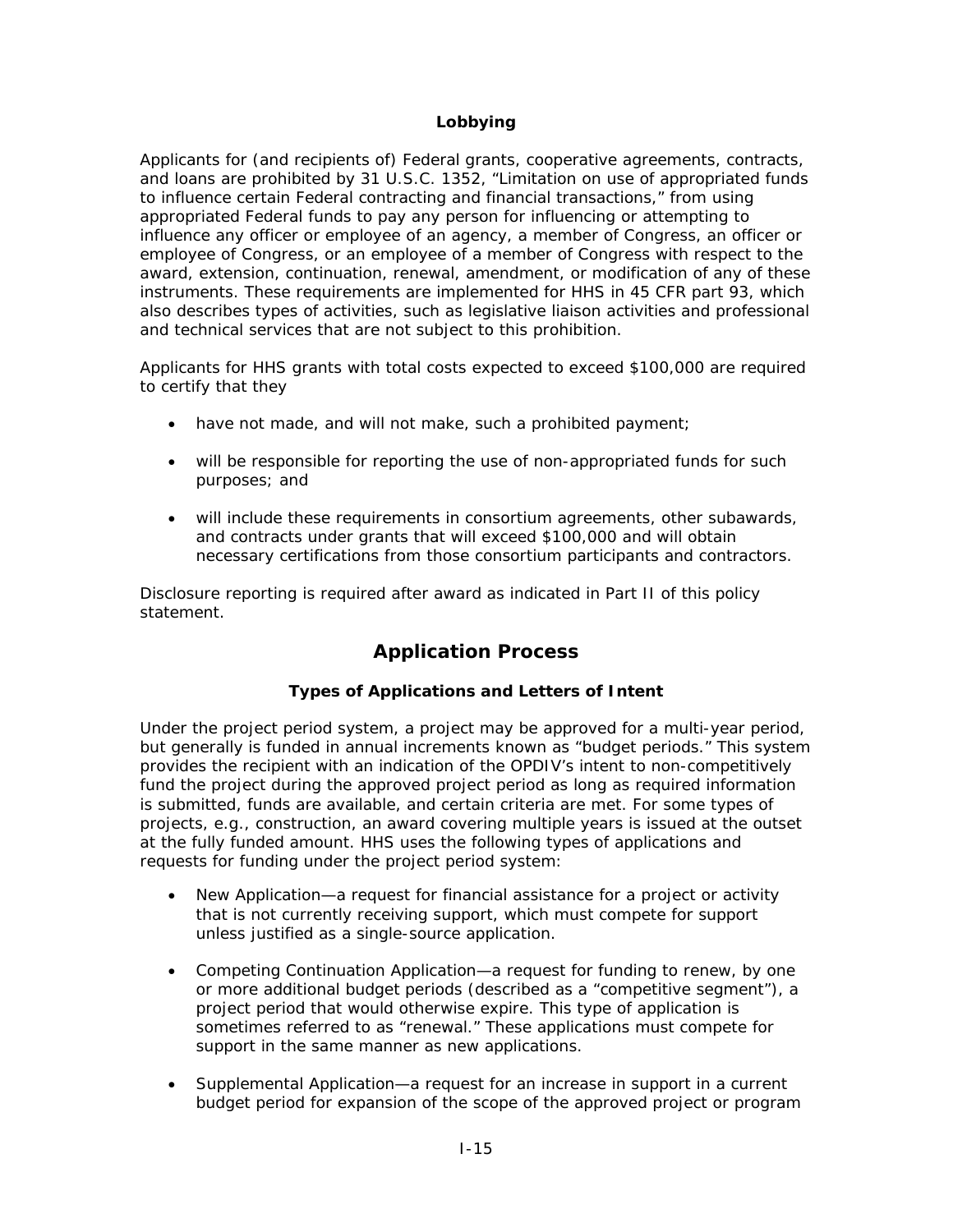<span id="page-29-0"></span>or to meet an unforeseen increase in costs. The request may specify budgetary changes required for the remainder of the project period as well as for the current budget period. Supplemental applications requesting a programmatic expansion (change in scope) must undergo objective review and generally are required to compete for support; requests for administrative supplements may be awarded without objective review or competition.

- *Revised (Amended) Application*—an unfunded application that the applicant has modified following objective review and has resubmitted for a subsequent review cycle.
- *Non-Competing Continuation Application*—a request for funding, whether the OPDIV terms the request an application or a progress or performance report, for funding the second or subsequent budget period within an approved competitive segment. A non-competing continuation application does not compete with other applications for support.

Generally, funding opportunity announcements will invite the submission of full applications at the outset. However, an OPDIV may require or encourage submission of preliminary documents before submission of applications for initial (new) support. If pre-applications are used, they must be submitted as specified by the OPDIV in the funding opportunity announcement. Pre-applications may be required as a means of screening out, through an objective review process, those applications with little or no chance for Federal funding before applicants incur significant expenditures in preparing an application.

OPDIVs may request submission of LOIs preliminary to submission of applications. LOIs generally are not required to include detailed information about a proposed project or application. Instead, LOIs are used to estimate the number of applications that may be submitted. When used in this way, potential applicants are not required to submit them, and, if an LOI is submitted, it is not binding and does not require the respondent to submit an application.

#### **Application Forms**

Exhibit 2 lists the application forms used by the OPDIVs. The forms vary by applicant or grant type and they may differ for non-competing continuation applications and other applications. These forms and associated instructions are available electronically at the specified Web site and, as appropriate, at the Grants.gov APPLY site (<http://www.grants.gov/Apply>). Questions about application forms and instructions may be directed to the OPDIV to which the application will be submitted.

| Application title                     | Form number   | Use/availability                                                                                                                                                                                                                                                                            |
|---------------------------------------|---------------|---------------------------------------------------------------------------------------------------------------------------------------------------------------------------------------------------------------------------------------------------------------------------------------------|
| Application for Federal<br>Assistance | <b>SF 424</b> | Face page for applications from State, local, and Indian tribal<br>governmental applicants for all types of grants, and<br>nongovernmental applicants for construction and health<br>services grants submitted through Grants.gov<br>http://www.whitehouse.gov/omb/grants/grants_forms.html |

#### *Exhibit 2. Required Forms for Applications*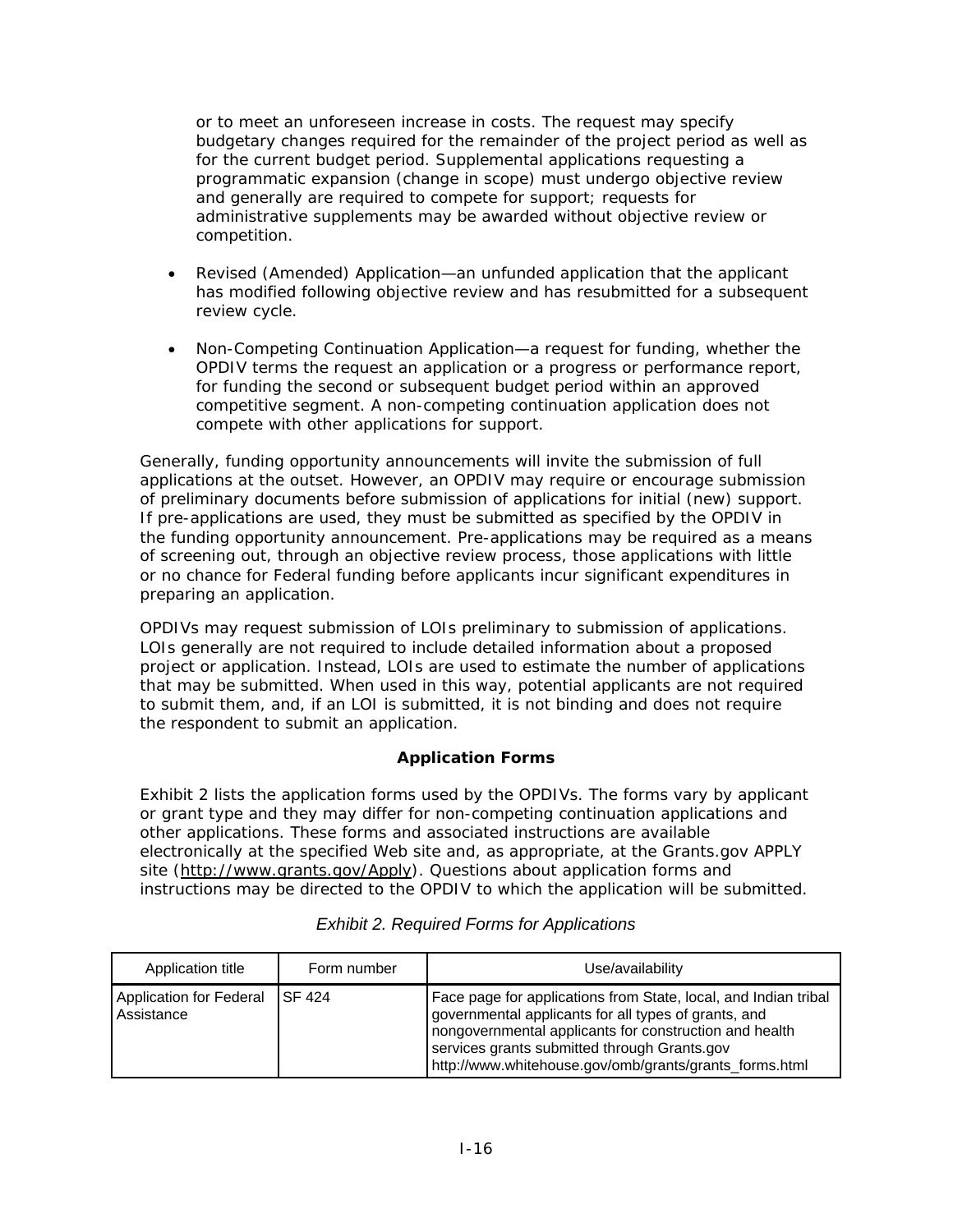<span id="page-30-0"></span>

| Application title                                                                                                                                                                                  | Form number                                                                                                                                     | Use/availability                                                                                                                                                                                                                                                                                                                                                                     |
|----------------------------------------------------------------------------------------------------------------------------------------------------------------------------------------------------|-------------------------------------------------------------------------------------------------------------------------------------------------|--------------------------------------------------------------------------------------------------------------------------------------------------------------------------------------------------------------------------------------------------------------------------------------------------------------------------------------------------------------------------------------|
| <b>Public Health Service</b><br><b>Grant Application for</b><br>Use by State and Local<br><b>Government Applicants</b><br>and Nongovernmental<br>Applicants for Health<br><b>Services Projects</b> | PHS 5161-1, with<br>budget and<br>assurances<br>applicable to non-<br>construction (424-A<br>and 424-B) or<br>construction (424-C<br>and 424-D) | All applications, including non-competing continuation<br>applications, from State, local, and Indian tribal governmental<br>applicants and non-governmental applicants for construction<br>and health services projects<br>http://www.hhs.gov/forms/publicuse.html                                                                                                                  |
| <b>Research Grant</b><br>Application                                                                                                                                                               | SF 424 (R&R)                                                                                                                                    | Suite of forms for use as specified by the OPDIV when<br>applying through Grants.gov                                                                                                                                                                                                                                                                                                 |
| Application for a Public<br><b>Health Service Grant</b>                                                                                                                                            | <b>PHS 398</b>                                                                                                                                  | New and competing continuation applications for research<br>project grants and cooperative agreements, program<br>projects, centers, career awards, Kirschstein-National<br>Research Service Awards institutional research training<br>grants, research-related conference grants, and SBIR and<br>STTR grants <sup>10</sup><br>Available at http://grants.nih.gov/grants/forms.htm  |
| Application for Ruth L.<br>Kirschstein National<br><b>Research Service</b><br>Award Individual<br>Fellowship                                                                                       | PHS 416-1                                                                                                                                       | Kirschstein-National Research Service Award fellowships<br>http://grants.nih.gov/grants/forms.htm                                                                                                                                                                                                                                                                                    |
| <b>Public Health Service</b><br>Non-Competing Grant<br>Progress Report                                                                                                                             | <b>PHS 2590</b>                                                                                                                                 | Non-competing continuation applications for research project<br>grants and cooperative agreements, program projects,<br>centers, career awards, Kirschstein-National Research<br>Service Awards institutional research training grants,<br>research-related conference grants (when applicable), and<br>SBIR and STTR grants.<br>Available at http://grants.nih.gov/grants/forms.htm |

#### **Preparing an Application**

Regardless of any preliminary documentation required or submitted, to be considered for support, an applicant must be an eligible entity and must submit a complete application that complies with OPDIV instructions. In addition to indicating the substantive information required, OPDIVs may specify page limitations or other formatting requirements, whether for hard-copy or electronic applications.

A complete new or competing continuation application typically includes a project description, detailed budget and budget justification, biographical sketches of key personnel, and other information specified in the funding opportunity announcement. The funding opportunity announcement (or related application package) may provide specific instructions for completion of these forms that differ from the standard instructions for completion.

<span id="page-30-1"></span> $10$  This form may continue to be used in accordance with OPDIV instructions until transition to use of Grants.gov is complete.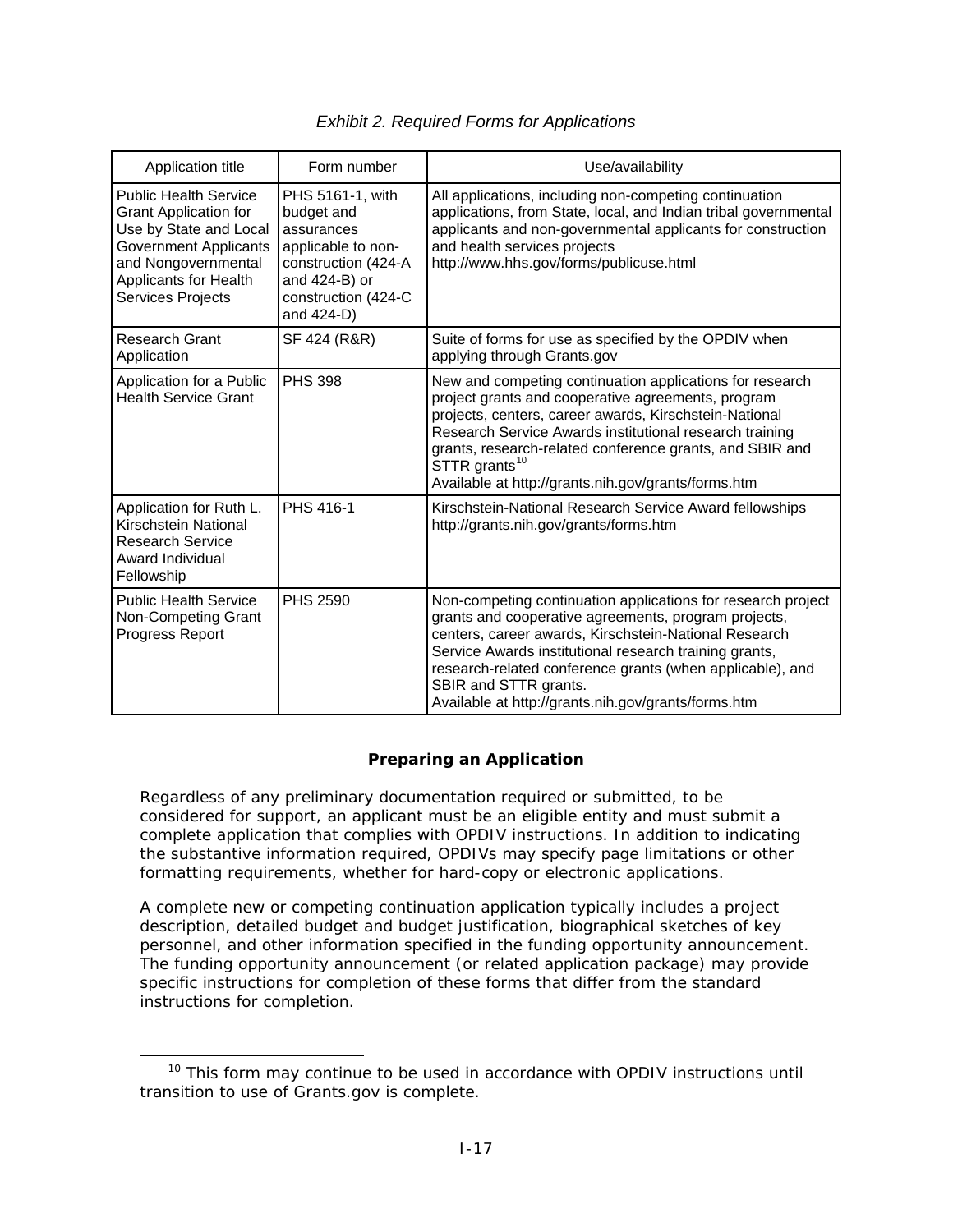<span id="page-31-0"></span>In preparing an application, an applicant should ensure that it addresses requirements specified (or incorporated by reference) in the funding opportunity announcement that relate to the project or program narrative, public policy requirements, and the application budget.

The same project may not be submitted concurrently to two PHS OPDIVs, a limitation that applies to the PHS OPDIVs only. Any such applications will be returned to the applicant without review.

### **Public Policy Requirements**

Public policy requirements are requirements with a broader national purpose than that of the Federal sponsoring program or award that an applicant/recipient must adhere to as a prerequisite to and/or condition of an award. Public policy requirements are established by statute, regulation, or Executive order. In some cases they relate to general activities, such as preservation of the environment, while, in other cases they are integral to the purposes of the grant-supported project, such as protecting the welfare or identity of subjects in research projects. Some public policy requirements require an indication of intent to comply with the requirement if an award is made, others require submission of specific documentation before award (sometimes in the form of a certification or assurance or an environmental assessment), and still others require a demonstration of compliance that is an integral part of the application review for technical or scientific merit (e.g., the requirement in 45 CFR  $46.111(a)(6)$  that, when appropriate, the research plan must make adequate provision for monitoring the data collected to ensure the safety of subjects). Applicants and recipients should take particular note of these requirements. If an applicant or recipient does not provide the required information or the information is incomplete or is otherwise not adequate, depending on the requirement the organization may be deemed ineligible for award, the award may be delayed, an award may be terminated, or other appropriate action may be taken by the OPDIV.

The signature of the authorized organizational representative on the application indicates that the organization complies, or intends to comply, with all applicable public policy requirements specified in the funding opportunity announcement, generally by reference to another document such as application instructions or a grants policy statement. Some requirements (human subjects assurance, civil rights assurance, environmental analysis) are in the form of separate documents that an applicant must have on file with the applicable HHS office before an award may be made. Other requirements may be satisfied by means of "just-in-time" documentation submitted, at OPDIV request, by those applicants being considered for award.

Part II contains general guidance to help the applicant/recipient determine which public policy requirements apply to its activities after award, including whether a requirement should be included in subawards or contracts under the grant.

#### **Research-Related Requirements**

Just-in-time procedures may be used in relation to requirements for submission of certification of IRB approval of the project's proposed use of human subjects, verification of IACUC approval of the project's proposed use of live vertebrate animals, and evidence of compliance with the requirement for education in the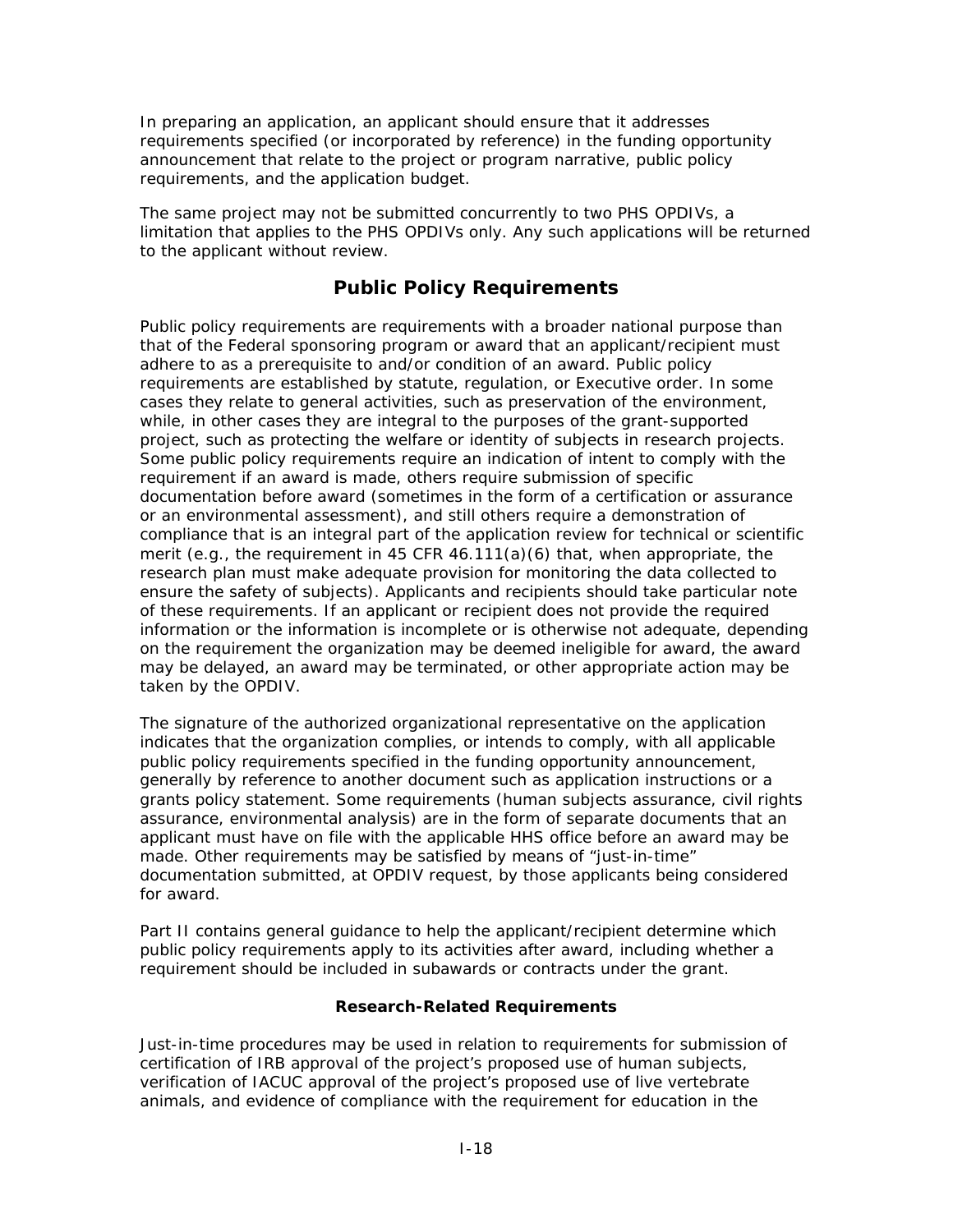<span id="page-32-0"></span>protection of human research participants. Applications from organizations with approved Animal Welfare Assurances will be considered incomplete if they do not contain the information concerning the use of vertebrate animals required as part of the application (see application instructions for completing the specific points that need to be addressed). In the case of apparent or potential violation of the policy, the application may be referred back to the applicant for further IACUC review.

The funding opportunity announcement will specify the timing and nature of required just-in-time submissions. These requirements differ from any need to describe the involvement of human subjects or animals in an application, which is reviewed by the objective reviewers.

In addition, several OPDIVs have policies concerning the inclusion of women, minorities, and children as subjects in their grant-supported research. These policies, which implement Section 492B of the PHS Act, 42 U.S.C. 289 a-2, require that women and members of minority groups and their subpopulations be included in OPDIV-supported research projects involving human subjects, unless a clear and compelling rationale and justification establishes that inclusion is inappropriate with respect to the health of the subjects, the purpose of the research, or other circumstances. When these policies apply (as specified in the funding opportunity announcement), the applicant is required to address inclusion of these groups in the application narrative, and the applicant's plans will be assessed as part of the objective (peer) review process. Failure to comply with this policy or to adequately address use of human subjects and animals may adversely affect the score for technical merit, which may result in the OPDIV not making an award.

#### **National Environmental Policy Act**

NEPA, as amended, 42 U.S.C. 4331 *et seq*., establishes national policy goals and procedures to protect and enhance the environment, including protection against natural disasters. To comply with NEPA for its grant-supported activities, HHS requires the environmental aspects of construction grants (and certain nonconstruction projects as specified by the OPDIV) to be reviewed and evaluated before final action on the application.

If the OPDIV determines that NEPA applies (or may apply), the OPDIV will address NEPA requirements in the funding opportunity announcement. If the OPDIV has not indicated in the funding opportunity announcement that NEPA applies, no environmental analysis is necessary, unless, in an unusual situation, the applicant anticipates a significant environmental consequence or, following receipt of an application, an OPDIV official indicates the need for an environmental analysis. In those cases, an environmental analysis must be provided with the application or as requested by the OPDIV. An environmental analysis means a written review that indicates the expected environmental effects resulting from the proposed action, defines the current and future implications of those effects, and lists any proposed actions or safeguards to avoid or reduce any negative environmental effects. If NEPA applies, the application must be accompanied by the applicant's own separately bound environmental analysis to facilitate review and evaluation for environmental concerns before approval or other action on the application.

#### **Public Disclosure**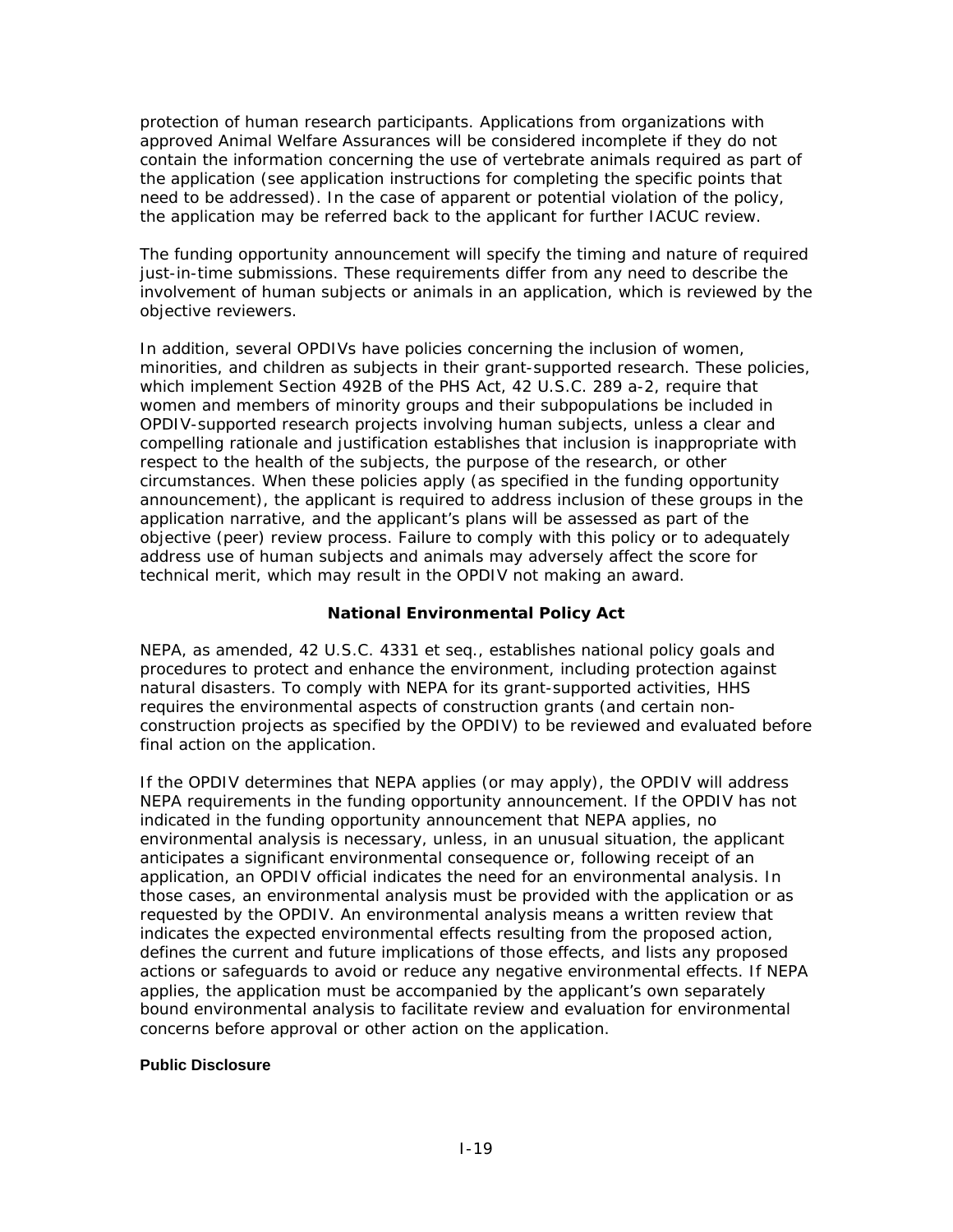<span id="page-33-0"></span>Section 102 of NEPA, 42 U.S.C. 4332, and EO 11514 (March 5, 1970) provide for public comment and participation in the environmental impact review process. If it is determined that there is an environmental impact, applicants are required to publicly disclose the project in a newspaper or other publicly available medium and to describe its environmental impact concurrent with notification to the SPOC (see "[Intergovernmental Review under Executive Order 12372"](http://grants1.nih.gov/grants/policy/nihgps_2003/NIHGPS_Part9.htm#_Intergovernmental_Review_Under#_Intergovernmental_Review_Under) in Part I). An example of a suitable disclosure statement follows:

Notice is hereby given that the Uptown Community Health Center proposes to construct additional space, partially utilizing Federal funds. The proposed construction project is the addition of 2,700 square feet connected to the existing Allen Building, which is located at 5333 Main Street, Downtown, Ohio.

The Uptown Community Health Center has evaluated the environmental and community impact of the proposed construction. There will be construction noise and increased construction traffic during the construction period. No significant permanent environmental impacts are foreseen. All building permits and zoning approvals have been obtained. In accordance with Executive Order 11514 (March 5, 1970), which implements the National Environmental Policy Act of 1969, as amended, any individual or group may comment on, or request information concerning, the environmental implications of the proposed project. Communications should be addressed to the Uptown Community Health Center, and must be received by (date). The Federal grant application may be reviewed at 5333 Main Street, during normal working hours.

#### **Preservation of Cultural and Historic Resources**

Under Section 106 of the National Historic Preservation Act (16 U.S.C. 470 *et seq*., agencies must consider the effect on historic properties before making a decision on whether to fund a project. Historic properties include any district, site, building, structure, or object that is listed on, or is eligible for listing on, the National Register of Historic Places (National Register). In addition, the Advisory Council on Historic Preservation must be afforded a reasonable opportunity to comment on such undertakings. The purchase, construction, or alteration/renovation of a facility with Federal funds, whether that activity is the purpose of the project or is one activity under a grant with a broader purpose (e.g., alteration of a facility under a research project), is an "undertaking" as that term is defined under 36 CFR 800.16(y). However, these are not the only activities that may result in the need to comply with Section 106. The procedures to be followed by Federal agencies in complying with Section 106 are set forth in the Council's regulations at 36 CFR part 800.

Pursuant to the regulations at 36 CFR part 800, before deciding to make an award, the OPDIV approving official for a grant-funded project or program must determine the project's or program's effect on historic properties in consultation with the involved State Historic Preservation Officers, Tribal Historic Preservation Officers, representatives of the local government, affected Indian tribes and Native Hawaiian organizations, the applicant organization, and other interested parties. In order for an OPDIV to carry out these responsibilities, applicants (and recipients) must identify to the OPDIV any property listed or eligible for listing on the National Register of Historic Places that will be affected by the award. Generally this will be at the time of application, but may not be known until after award as a result of a planned postaward change.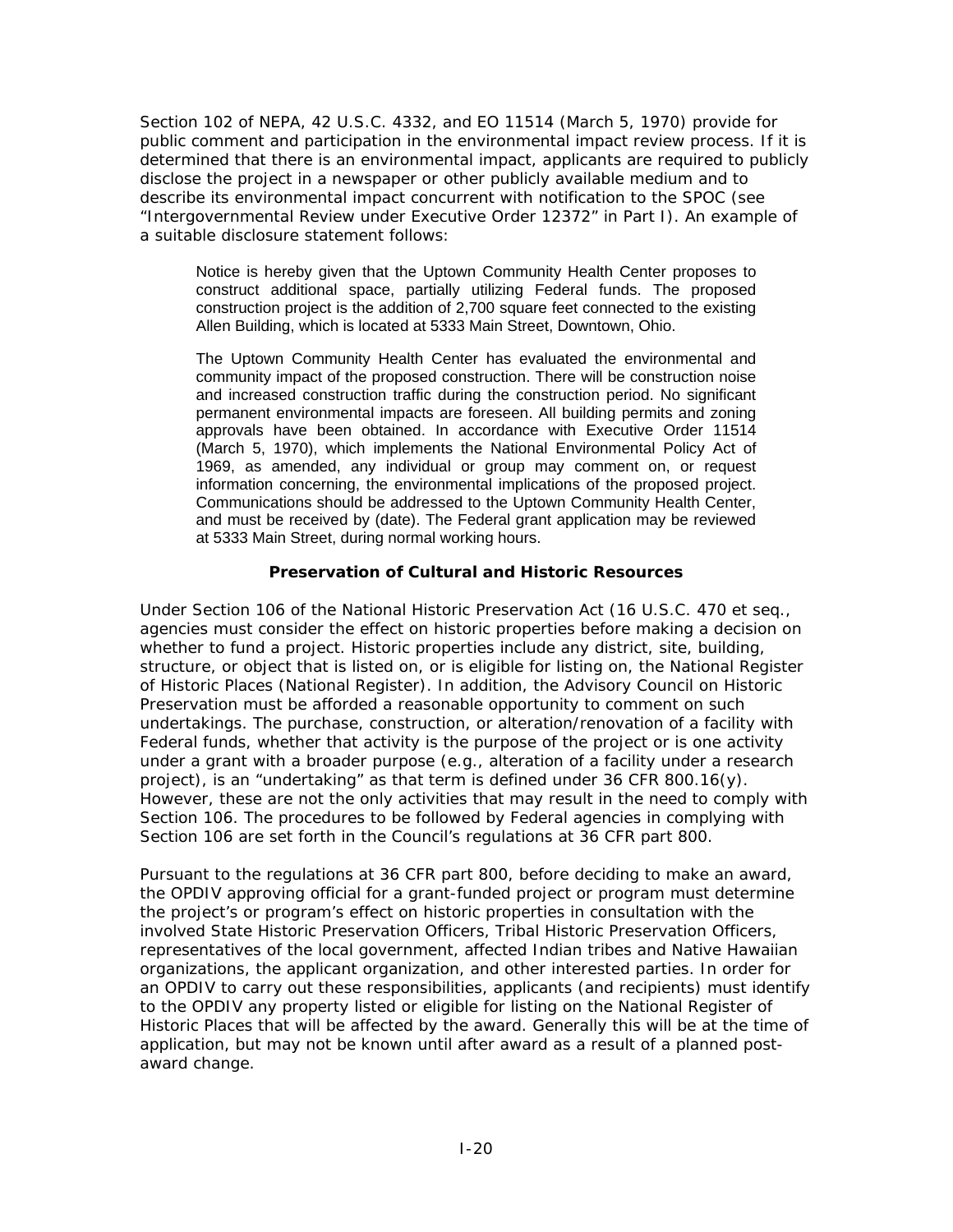<span id="page-34-0"></span>The term "effect" is defined under 36 CFR 800.16(i) as an "alteration to the characteristics of a historic property qualifying it for inclusion in or eligibility for the National Register." The project's impact on the property's use, character, location, and setting, including whether it will have an adverse effect, are considered when determining its effect on the historic property. The project or program will be considered to have an adverse effect if it will endanger those qualities that make the property eligible for inclusion in the National Register.

If the undertaking will have an adverse effect on a historic property, the consultation process must proceed as provided under 36 CFR 800.6 in the effort to develop either a memorandum of agreement or a programmatic agreement detailing the steps necessary to avoid, minimize, or mitigate the adverse effects. In cases where the consultation is terminated without an agreement to resolve the adverse effects, the OPDIV will follow the applicable requirements of 36 CFR 800.7. These requirements must be satisfied before approval of the application or a post-award change to an approved application.

Under the Council's regulations, applicants/recipients may initiate the Section 106 compliance consultations when authorized to do so by the OPDIV. If the OPDIV provides that authorization, it must notify the involved State Historic Preservation Officers, Tribal Historic Preservation Officers, and other consulting parties that the applicant has been given that authority. The OPDIV remains legally responsible for all findings and determinations made on its behalf. Each organization that plans to use OPDIV funds for purchase, construction, or renovation of a facility, other activity specified by the OPDIV, or activity deemed by the applicant to have an effect on a historic property must ensure that it has provided complete and accurate documentation to assist the agency with meeting its Section 106 compliance responsibilities. Failure to obtain this clearance and make this assurance will delay action on an application or change request. The State Historic Preservation Liaison Officer or the National Trust for Historic Preservation may be contacted for additional details.

#### **Protection of Wetlands**

EO 11990 provides that federally funded construction and improvements minimize the destruction, loss, or degradation of wetlands. The EO provides that, in furtherance of Section  $101(b)(3)$  of NEPA  $(42 U.S.C. 4331(b)(3))$ , Federal agencies, to the extent permitted by law, must avoid undertaking or assisting with new construction located in wetlands unless the head of the agency finds that there is no practicable alternative to such construction, and that the proposed action includes all practicable measures to minimize harm to wetlands that may result from such use. In making this finding, the head of the agency may take into account economic, environmental, and other pertinent factors. The public disclosure requirement described above also pertains to early public review of any plans or proposals for new construction in wetlands.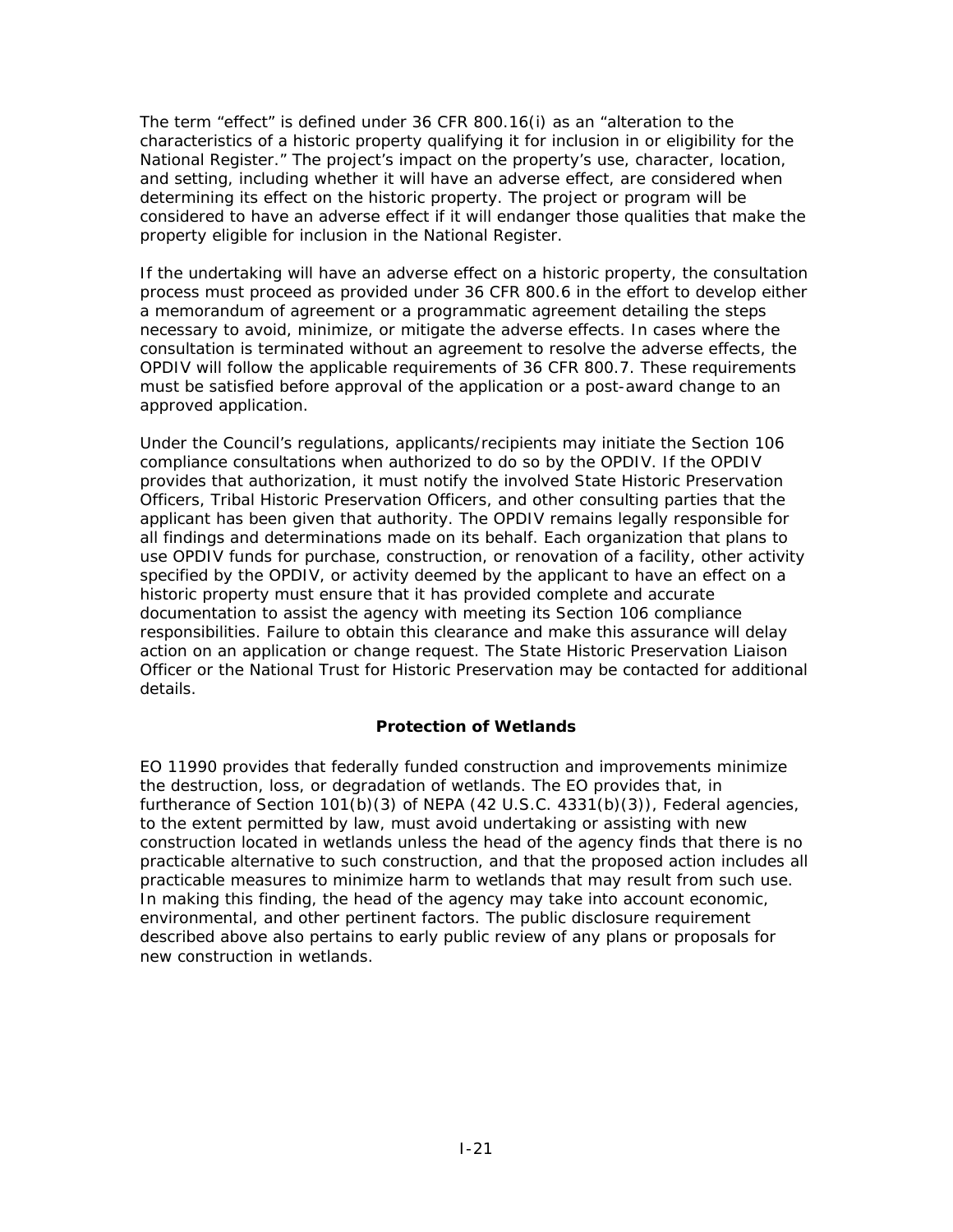#### **Uniform Relocation Act and Real Property Acquisition Policies Act**

<span id="page-35-0"></span>The Uniform Relocation Assistance and Real Property Acquisition Policies Act of 1970 (the Uniform Relocation Act), 42 U.S.C. 4601 *et seq*., applies to all programs or projects undertaken by Federal agencies or with Federal financial assistance that cause the displacement of any person.

The HHS requirements for complying with the Uniform Relocation Act are set forth in 49 CFR part 24. Those regulations include uniform policies and procedures regarding treatment of displaced people. They encourage entities to negotiate promptly and amicably with property owners so property owners' interests are protected and litigation can be avoided.

#### **The Application Budget**

Applicants generally will be required to prepare a detailed budget as part of the application consistent with instructions in the funding opportunity announcement and application instructions. Among other things, applicants need to understand the types of costs that are allowable under the program or award, the cost principles to which it will be subject, differences between direct and indirect costs, circumstances requiring establishment of an indirect cost rate or research patient care cost rate, and any requirement for non-Federal participation (in the form of matching or cost sharing).

In general, HHS discretionary grant awards provide for reimbursement of actual, allowable program/project costs incurred. Except for those types of awards for which HHS will not reimburse indirect costs as specified below, program/project costs consist of allowable direct costs plus the allocable portion of indirect costs of the organization, less applicable credits (as described in Part II and in the cost principles). A "direct cost" is any cost that can be specifically identified with a particular project, program, or activity or that can be directly assigned to such activities relatively easily and with a high degree of accuracy. Direct costs include, but are not limited to, salaries, travel, equipment, and supplies directly benefiting the grant-supported project or activity. Most organizations also incur costs for common or joint objectives that, therefore, cannot be readily identified with an individual project, program, or organizational activity. These costs are identified as "indirect costs" or "facilities and administrative costs." They generally include facilities operation and maintenance costs, depreciation, and administrative expenses. Organizations must have or negotiate an indirect cost rate to support a request for reimbursement of indirect costs (with limited exceptions specified below).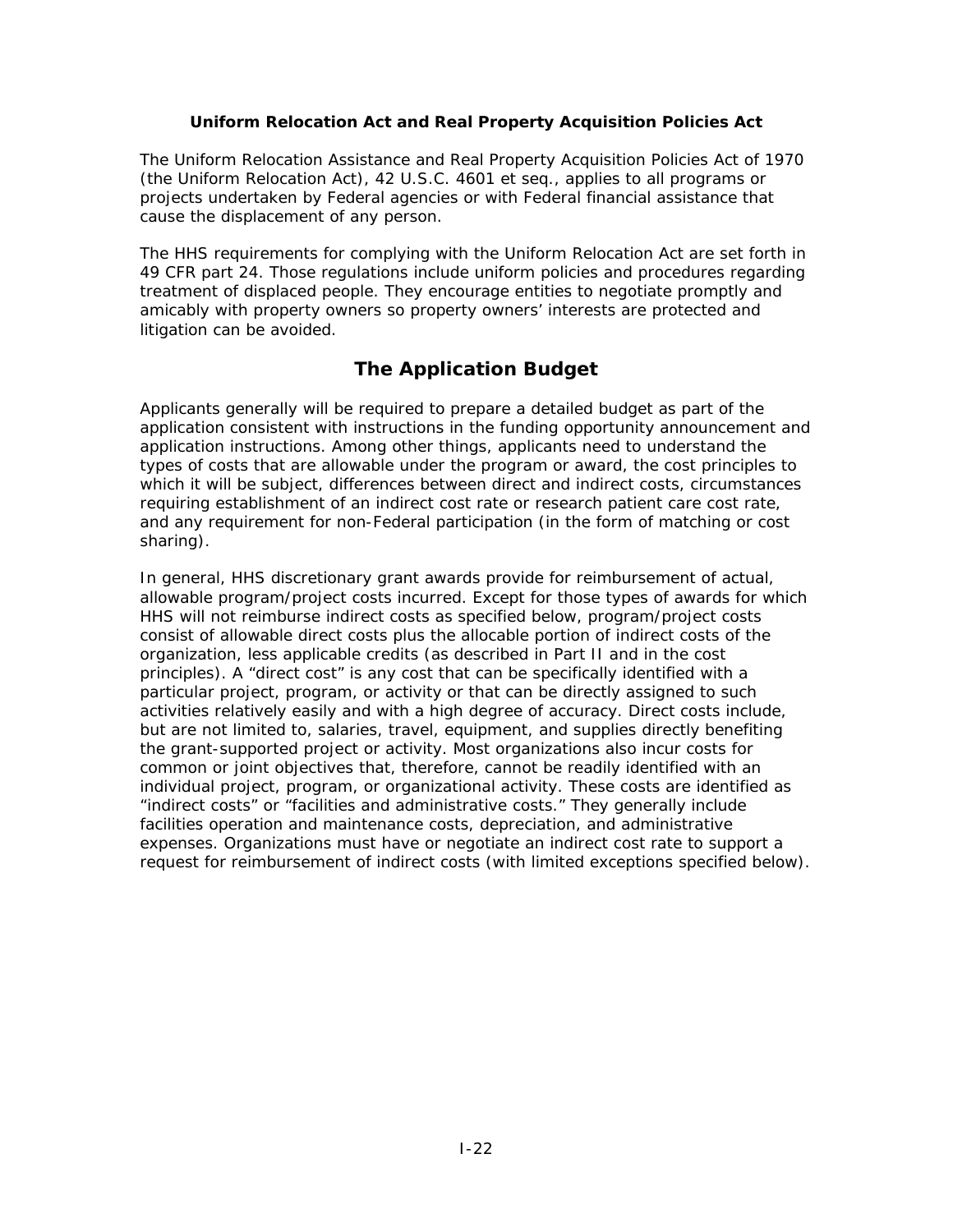The various sets of government-wide (or, in the case of hospitals, HHS) cost principles establish the general standards for the allowability, including allocability, of costs and provide detailed guidance on the cost accounting treatment of costs as direct or indirect costs. Applicability of a particular set of cost principles depends on the type of organization making the expenditure. For example, if a State government recipient collaborates with a university as a contractor under the grant, the State would be subject to the cost principles for States, while the university would be subject to the cost principles for institutions of higher education. The allowability of costs also is subject to any requirements or limits established in the governing statute, program regulations, or the terms and conditions of awards. Because these considerations apply throughout the grants process, they are addressed in detail in Part II.

### **Indirect Costs**

If indirect costs are reimbursable under an award, applicants may request indirect costs in their applications. Indirect costs should not be requested in applications for the following types of awards:

- Construction grants
- Conference grants
- Fellowships.

The following types of organizations may not request indirect costs:

- Federal institutions
- International or foreign organizations if the grant will be performed entirely outside the territorial limits of the United States (indirect costs may be paid to the American University, Beirut, which is not considered a foreign organization, and the World Health Organization).

For other types of awards and organizations, OPDIVs will not reimburse indirect costs unless the recipient has an indirect cost rate covering the applicable activities and period. Indirect cost rates are negotiated by DCA, DFAS in the Office of Acquisition Management and Policy, NIH (responsible for negotiating indirect cost rates for forprofit entities receiving awards from HHS), or other Federal agency with cognizance for indirect cost rate negotiation. However, as indicated in OMB Circular A-87, certain governmental organizations other than Indian tribal governments are not required to submit their indirect cost rate proposals to the Federal government, but must retain the documentation related to their indirect cost requests for audit purposes. Further, awarding offices will not require a recipient to establish an indirect cost rate if the organization's total operations consist of a single grant-supported project or if the organization appropriately and consistently treats all costs as direct costs to projects and accounts for them as such. In the latter case, the GMO must be satisfied that the organization's accounting system can adequately identify and support all costs as direct costs to the project or program. This includes being able to identify and segregate costs on the basis of a process that assigns costs commensurate with the benefits provided to individual projects or programs.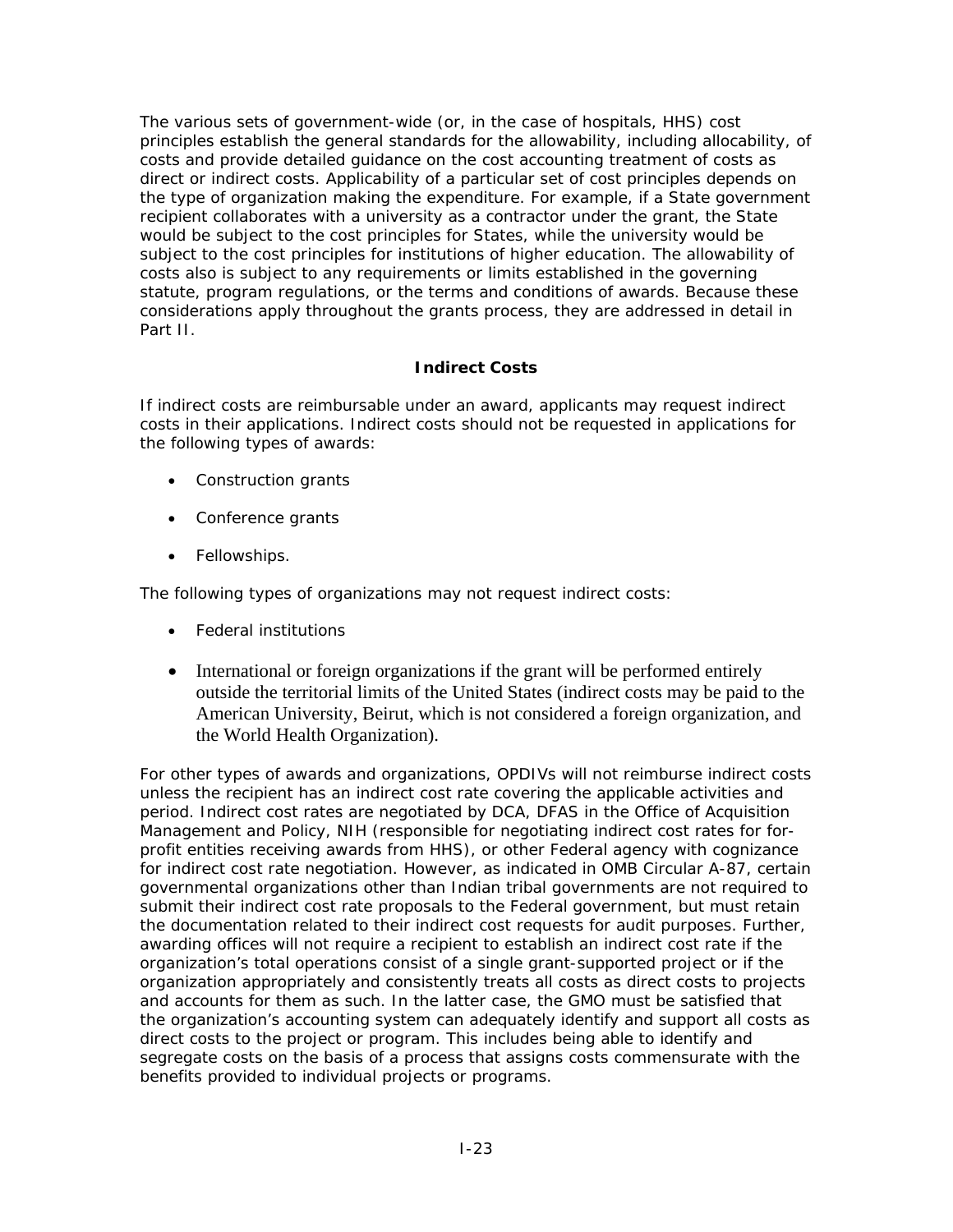If an organization is advised by the GMO of the need to establish a rate, the GMO will refer the organization to the appropriate office. Indirect cost proposals must be prepared in accordance with the applicable cost principles and guidance provided by the cognizant office or agency. Further information concerning the establishment of indirect cost rates and the reimbursement of indirect costs may be obtained from DCA or DFAS.

Even if an organization has an established indirect cost rate, under training grants (including education grants and career awards) to all types of entities other than State, local, or Indian tribal governmental agencies, OPDIVs reimburse indirect costs at a fixed rate. Therefore, when requesting indirect costs, these applicants should budget indirect costs at a rate of 8 percent of modified total direct costs, exclusive of tuition and fees, expenditures for equipment, and subawards and contracts in excess of \$25,000. Training grant applications from State, local, or Indian tribal governmental agencies may request full indirect cost reimbursement. State universities and hospitals are not considered governmental agencies for this purpose.

### **Matching or Cost Sharing**

If the funding opportunity announcement specifies that matching or cost sharing is required, it also will specify the following:

- Whether the inclusion of matching or cost sharing in the application is an eligibility requirement or is an evaluation criterion
- The nature of the requirement, e.g., whether it is a fixed percentage or the OPDIV cannot fund more than a specified percentage of costs
- Required documentation, such as letters of commitment.

The terms "matching" and "cost sharing" are often used interchangeably. However, "matching" usually refers to a statutorily specified percentage, whether specified as a fixed or minimum percentage of non-Federal participation in allowable program or project costs that must be contributed by a recipient in order to be eligible for Federal funding or a not-to-exceed percentage of Federal participation. "Cost sharing" refers to any situation in which the recipient shares in the costs of a project other than as statutorily required matching. This includes situations in which contributions are voluntarily proposed by an applicant and accepted by the OPDIV by inclusion in the approved budget as shown in the NoA.

Unless restricted by statute or regulation, matching or cost sharing may be provided as direct and/or indirect costs, consistent with the recipient's accounting system and its usual method of charging for similar items—and any restrictions or limitations in the applicable cost principles. Recipient contributions may be derived from any non-Federal source; from Federal sources if received as fees, payments, or reimbursements for the provision of a specific service, such as patient care reimbursements received under Medicare or Medicaid; or from other program income, if authorized by the OPDIV (see Part II). Otherwise, unless there is specific statutory authority, Federal funds may not be used to match HHS grant funds.

The source and amount of costs and/or the value of third-party in-kind contributions proposed by the applicant to meet a matching or cost-sharing requirement must be identified in the application budget. The determination of allowability of costs for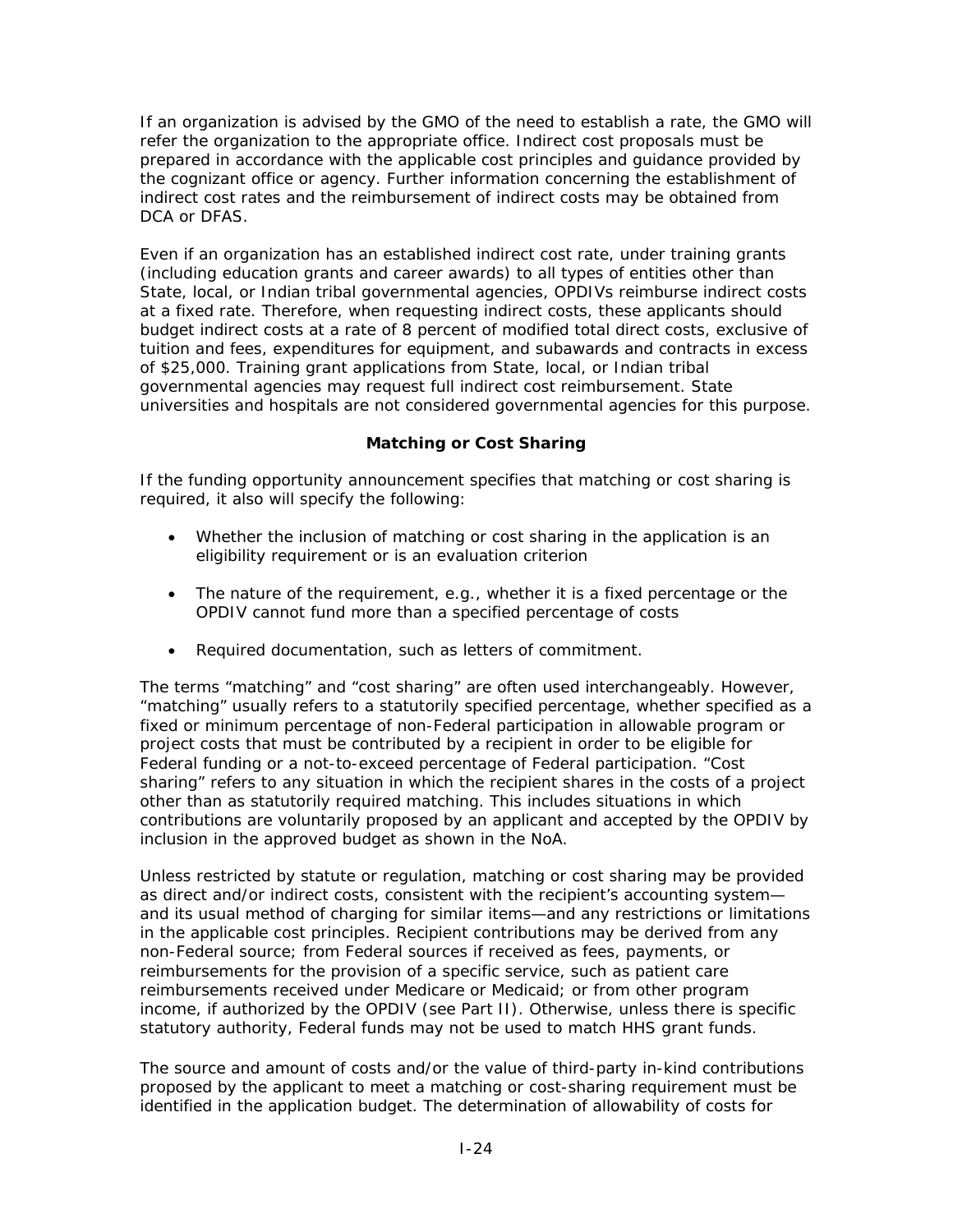matching or cost-sharing purposes is based on the same requirements, including the cost principles, that apply to use of Federal funds. Also, the classification of a contributed cost as either direct or indirect must be consistent with the classification of other costs incurred by the recipient for the same purpose in like circumstances. Guidance on the valuation of in-kind contributions is found in 45 CFR 74.23, 45 CFR 92.24, and Part II of this policy statement.

### **Research Patient Care Costs**

HHS provides funds for research patient care costs under grants to hospitals to cover the costs of routine services for inpatients or ancillary services for inpatient or outpatient subjects/volunteers involved in research studies. In order to receive reimbursement for research patient care costs, any hospital that, as a direct recipient of OPDIV funds, expects to incur more than \$100,000 in patient care costs in any single budget period on a single OPDIV grant must either have in place, or take steps to negotiate, a research patient care rate agreement with the cognizant DCA office. Detailed information on research patient care costs is included in Part II.

### **Third-Party Reimbursement**

Under health services delivery programs, OPDIV funding may serve as seed money to allow recipients to develop necessary capabilities and the ability to obtain funding from non-Federal sources or may be conditioned on recipients maximizing their funding from other sources, with Federal funding for the difference between those amounts and their costs of operation. In addition to any required narrative discussion of applicant plans to seek third-party reimbursement for delivery of health services and establishment of fee schedules to charge beneficiaries according to their ability to pay, the applicant may be required to show in the application budget the amounts expected to be collected from third-party payors (program income). More detailed discussion of program income is included in Part II.

# **Submitting an Application**

Many OPDIV programs accept applications electronically through Grants.gov APPLY. Grants.gov provides a secure and reliable government-wide single portal for applying for Federal grants electronically, simplifying the grant application process and reducing paperwork. For OPDIV programs allowing submission of applications through Grants.gov, the OPDIV will post an application package at Grants.gov APPLY that includes the funding opportunity announcement, the required forms, and submission instructions. However, even if an OPDIV accepts applications electronically, an applicant may choose to submit its application in hard copy. Funding opportunity announcements also will indicate the date and time by which a competing application must be submitted in order to be considered as part of that competition, the address to which the application must be submitted (which may be a contractor), and, if hard copy, the number of copies. Generally, OPDIVs will require submission of an original and two copies of an application.

All applications must include a DUNS number, which is obtained from Dun & Bradstreet (D&B) at 1-866-705-5711 or at

[http://ccr.dnb.com/ccr/pages/CCRSearch.jsp.](http://ccr.dnb.com/ccr/pages/CCRSearch.jsp) To determine if an organization already has a DUNS number or [to obtain a DUNS number,](http://www.grants.gov/RequestaDUNS) the organization should contact D&B. There is no charge to obtain a DUNS number.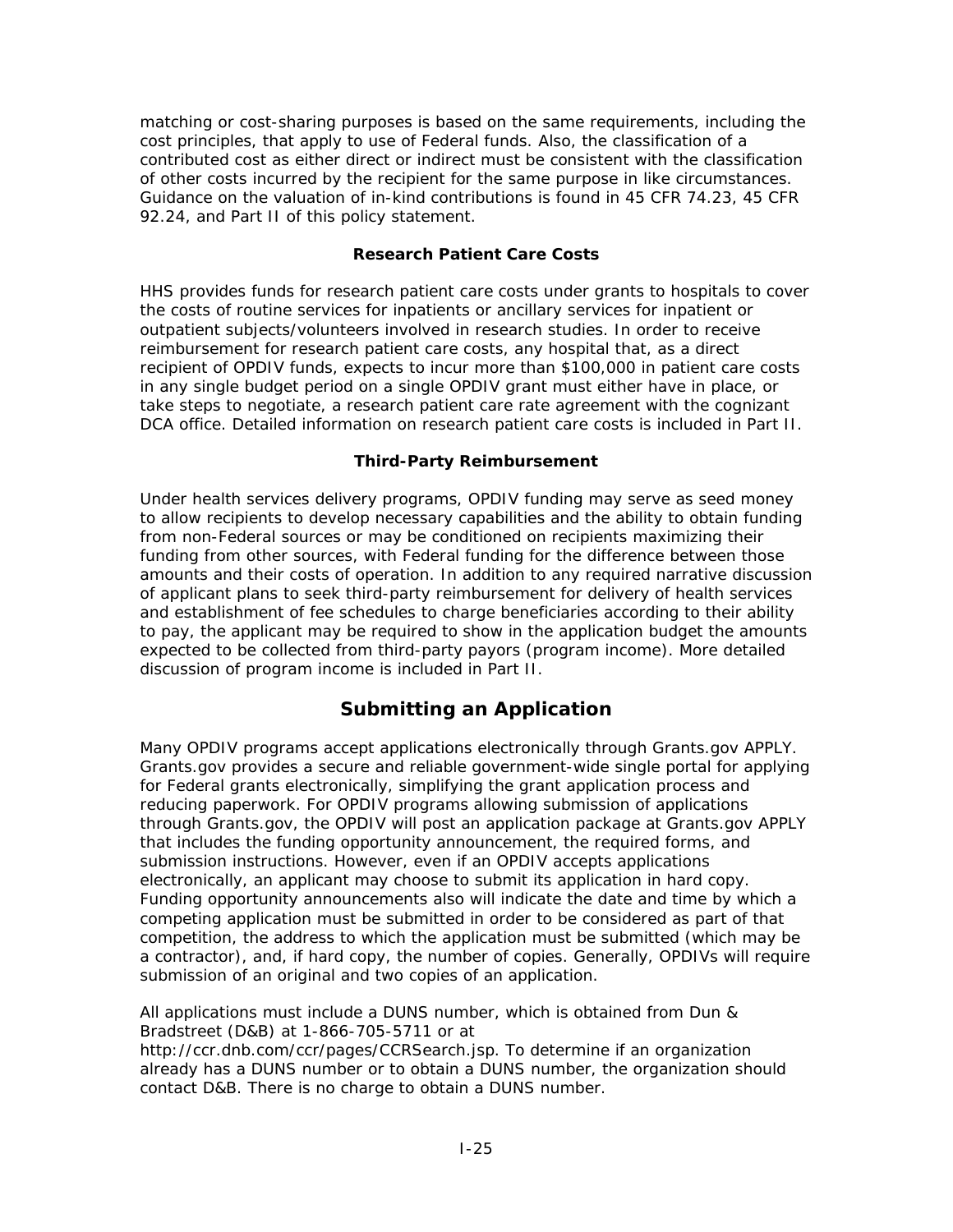Before using Grants.gov APPLY, an applicant organization must register with Central Contractor Registration [\(http://www.ccr.gov/](http://www.ccr.gov/)) and the credential provider. Central Contractor Registration can be accomplished online or by telephone (1-888-227- 2423). The DUNS number is required before initiating registration with Central Contractor Registration. Specific details about Central Contractor Registration and credential provider registration associated with the use of Grants.gov are available at <http://www.grants.gov/GetStartedRegister?type=organization>. Organizations are not required to register with Central Contractor Registration if they submit applications by any means other than through Grants.gov, e.g., in hard copy.

For funding opportunity announcements with common deadline dates for application submission, to be considered timely, an application must be sent on or before the deadline date. The established receipt or deadline date may be waived only in extenuating circumstances such as extreme weather (e.g., floods or hurricanes), widespread disruptions of mail service, or disruptions of electronic or other services.

The deadline is the same for applications submitted electronically. For applications submitted through Grants.gov, the OPDIV will determine whether an application was submitted before the deadline based on the time it is received and clocked in at the Grants.gov portal. Applications may be sent through the United States Postal Service or delivered by a courier delivery service. Some OPDIVs will not accept applications hand-carried by individuals. For hard-copy applications, if sent on time to the address specified in the funding opportunity announcement (with documented proof of mailing) but received after the deadline, an application can be accepted for review only if it is received in time for orderly processing. If the receipt date falls on a weekend or a Federal holiday, the deadline date is extended to the next business day. If an application is sent to any address other than that specified in the funding opportunity announcement, it may result in a delay in processing or the application not being reviewed.

# **Executive Order 12372 and Public Health System Reporting Requirements**

Certain HHS program/activities are subject to the requirements of EO 12372, as amended, "Intergovernmental Review of Federal Programs," and the HHS implementation at 45 CFR part 100, and to other intergovernmental cooperation provisions. These requirements allow State and local governments to provide input on applications submitted (or to be submitted) for funding consideration. If EO 12372 might apply to a program or applicants or applications under the program, the following information will be included in the funding opportunity announcement:

- Even if a program is covered by EO 12372, not all States participate in this process. To determine whether it must comply with a State process under EO 12372, an applicant should check the information maintained by OMB at its Web site [\(http://www.whitehouse.gov/omb/grants/spoc.html\)](http://www.whitehouse.gov/omb/grants/spoc.html). If the State does not participate, no SPOC contact will be listed. Applications from federally recognized Indian tribal governments are not subject to EO 12372 requirements, even under covered programs.
- Before an award decision, the OPDIV must allow adequate time—60 days from the established deadline date for receipt of applications for a new or other competing application, or 30 days from the established deadline date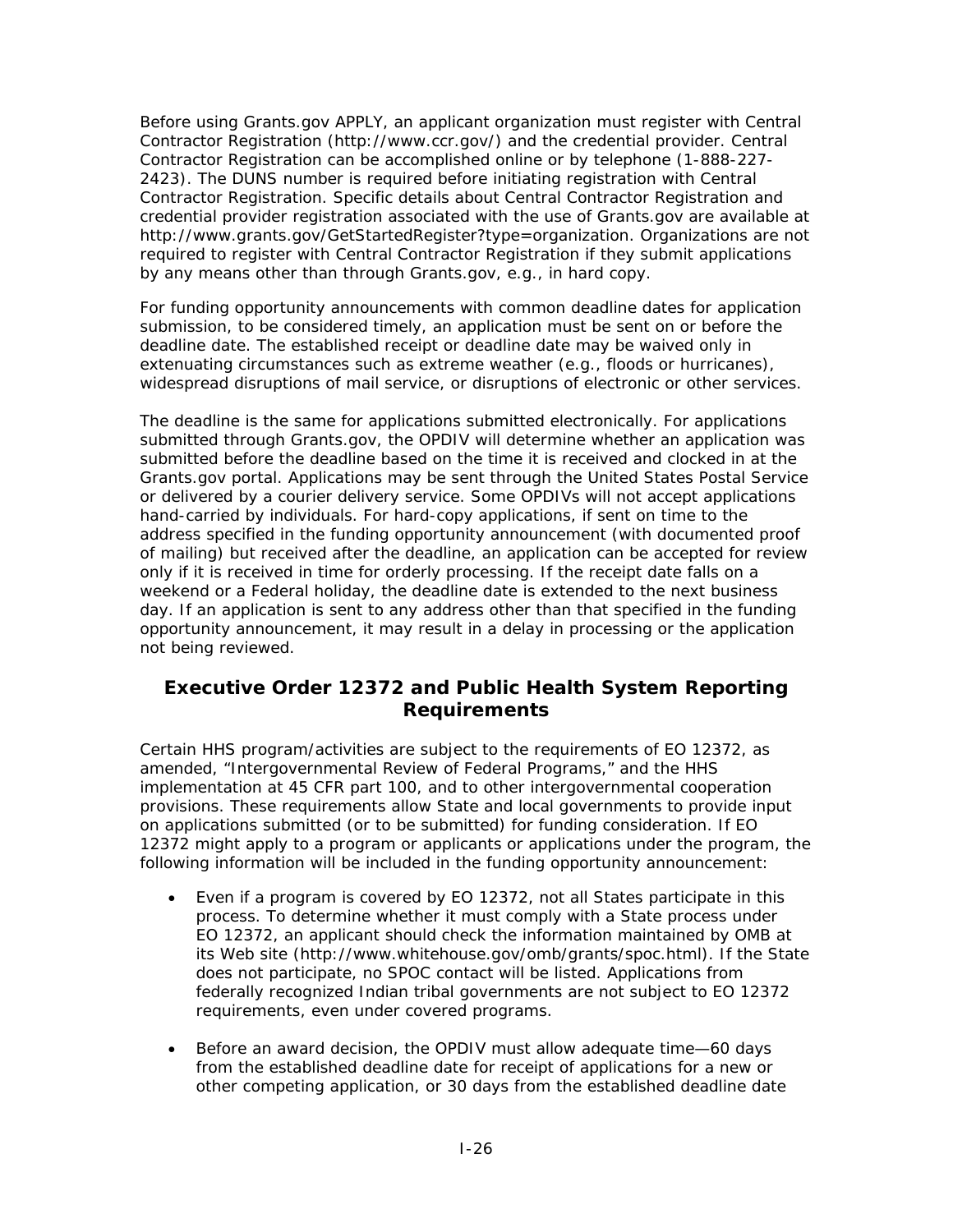for receipt of the application for a non-competing continuation application—for completion (or expiration) of the State process.

The primary purpose of the Public Health System Reporting requirements is to provide State and/or local health agencies with information on proposed in-State grant activity by certain applicants applying for funding under health care delivery programs. When applicable, the applicant must prepare and submit a Public Health System Impact Statement. Applicants are required to submit the following information to the head of the appropriate State and local health agencies in the areas to be impacted no later than the application receipt due date:

- A copy of the application face page
- A summary of the project, not to exceed one page, which describes the population to be served and the services to be provided, and describes the coordination planned with the appropriate State and local health agencies (the application abstract may be substituted for the one-page Public Health System Impact Statement).

Although these requirements are specific to health care delivery programs, they are related to the EO 12372 requirements. The linkage occurs when a State and/or local health official wants to review an application, in whole or in part, submitted under these programs. In that case, the official must contact the SPOC for a copy of the application.

# **Use of Application Information**

Applicants are discouraged from submitting information considered proprietary unless it is deemed essential for proper evaluation of the application. However, if the application contains information that the applicant organization considers to be trade secrets, information that is commercial or financial, or information that is privileged or confidential, the pages containing that information should be identified as specified in the funding opportunity announcement or application instructions.

When non-Federal reviewers are used, the funding opportunity announcement or application instructions will specify that applicants have the option of omitting specific salary rates or amounts for individuals specified in the application budget and, if required by the OPDIV, Social Security numbers for individuals. For hard-copy applications, this can be accomplished by including the information in the original, but omitting it from the application copies. The copies may include summary salary information. For electronic applications, the information must be supplied to the OPDIV as part of the submission. The funding opportunity announcement will specify if the applicant should indicate, in the application or in a separate form, whether it wants to use that option. If the detailed information is an integral part of the application, the OPDIV will ensure that the information is not shared with reviewers.

The OPDIV will protect the information contained in an application from unauthorized disclosure, consistent with the need for objective review of the application and the requirements of the Freedom of Information Act and the Privacy Act. However, if a grant is awarded as a result of or in connection with an application, the Federal government has the right to use or disclose the information to the extent authorized by law. Post-award considerations concerning release of information and access to research data are addressed in Part II of this policy statement.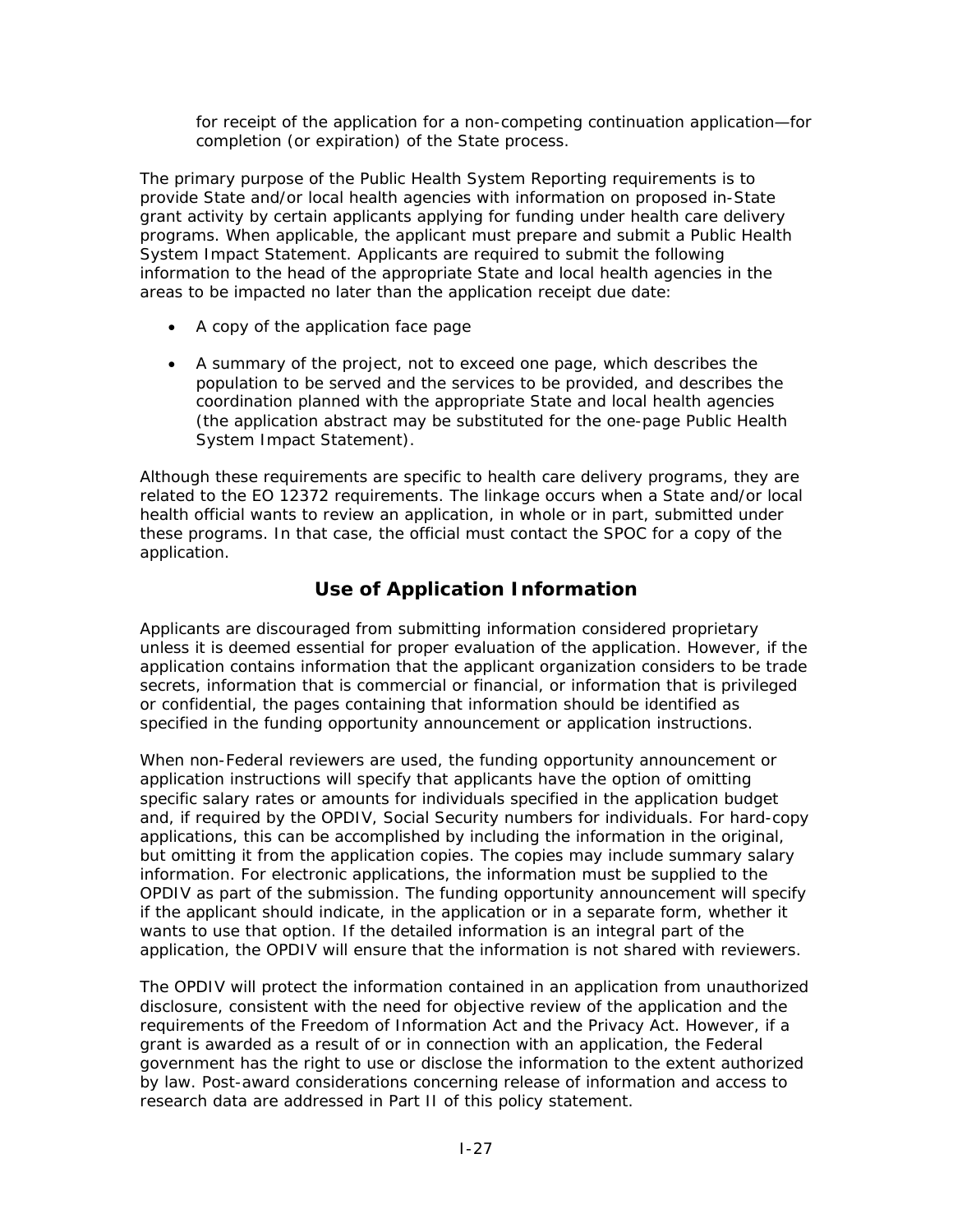### **Freedom of Information Act**

The Freedom of Information Act, 5 U.S.C. 552, provides individuals with a right to access certain records in the possession of the Federal government. The government may withhold information pursuant to the exemptions and exclusions contained in the act. The exact language of the exemptions can be found in the act. Additional guidance on the exemptions and how they apply to certain documents can be found in the HHS regulations implementing the FOIA (45 CFR part 5). (Also see the HHS Web site <http://www.hhs.gov/foia/>.)

OPDIVs generally do not release trade secrets and commercial, financial, and otherwise intrinsically valuable items of information that are obtained from a person or organization and are privileged or confidential; information that, if released, would adversely affect the competitive position of the person or organization; and patent or other valuable commercial rights of the person or organization.

OPDIVs generally will withhold the following types of records or information related to an application in response to a FOIA request:

- Pending competing grant applications
- Unfunded new and competing continuations and competing supplemental applications
- Evaluative portions of site visit reports and objective review summary statements, including scores.

If, after reviewing a FOIA request, an OPDIV has reason to believe that information in its records could reasonably be considered releasable, the appropriate OPDIV Freedom of Information office will notify the applicant (recipient), through the PI, before the information is released. The PI/PD will be given an opportunity to identify potentially patentable or commercially valuable information that the PI/PD believes should not be disclosed. After OPDIV consideration of the response, the PI/PD and applicant (recipient) will be informed if the OPDIV does not agree with the PI's/PD's position. If a document contains both disclosable and nondisclosable information, the nondisclosable information will be deleted and the balance of the document will be disclosed. This restriction does not limit the Federal government's right to use the information if it is obtained without restriction from another source.

The HHS regulations implementing FOIA provide that only designated Freedom of Information officers may deny requests for information. Requests for information, the release of which is believed to be exempt under FOIA, are referred to the OPDIV Freedom of Information officer along with written documentation of the rationale for nondisclosure. If the Freedom of Information officer determines that the requested information is exempt from release under FOIA, the requester may appeal that determination to the Deputy Assistant Secretary for Public Affairs (Media), HHS. Additional information on the FOIA process is available at OPDIV Web sites.

Post-award considerations concerning release of information and access to research data are addressed in Part II of this policy statement.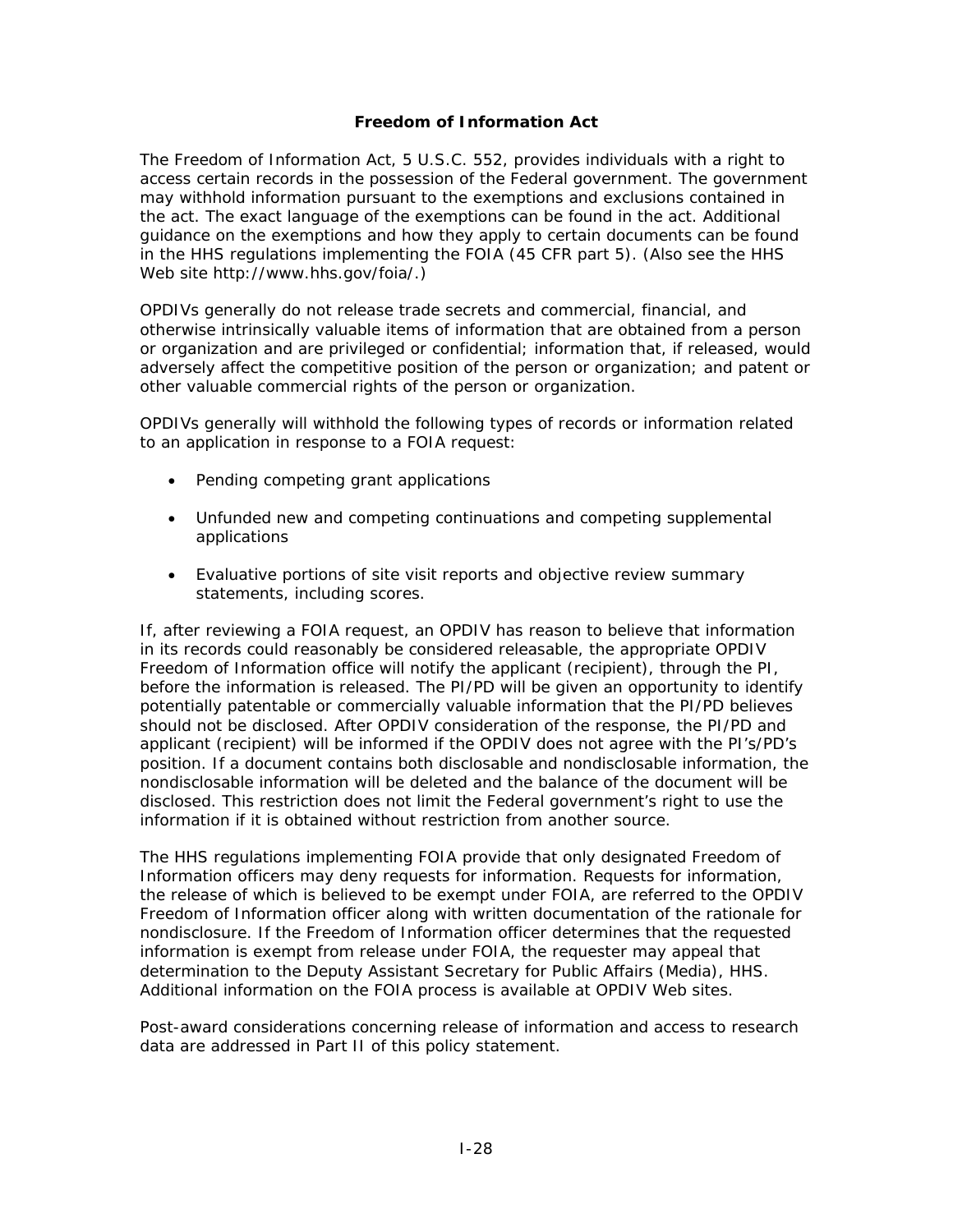#### **Privacy Act**

The Privacy Act of 1974, 5 U.S.C. 552a, and its implementing regulations (45 CFR part 5b) provide certain safeguards for information about individuals maintained in a system of records (i.e., information may be retrieved by the individual's name or other identifying information). These safeguards include the rights of individuals to determine what information about them is maintained in Federal agencies' files (hard copy or electronic) and how it is used; to have access to such records; and to correct, amend, or request deletion of information in their records that is inaccurate, irrelevant, or outdated.

Records maintained by OPDIVs with respect to grant applications, grant awards, and the administration of grants may be subject to the provisions of the Privacy Act. For example, OPDIVs that maintain or access any such records by name of an individual, such as by the name of the PI/PD, are subject to the Privacy Act.

Parties other than PIs/PDs may request the release of Privacy Act records. Such requests are processed in the same manner as FOIA requests. For example, information requested by co-investigators in grant applications is released to them only when required under FOIA because they have no right of access under the Privacy Act. When releasing information about an individual to a party other than that individual, OPDIVs will balance the individual's right to privacy with the public's right to know as provided by the FOIA.

Records maintained by non-Federal parties ordinarily are not subject to the requirements of 45 CFR part 5b.

# **Objective Review of Applications**

Applications under discretionary grant programs, whether received in response to a funding opportunity announcement, solicited from a single source, or received as unsolicited requests for funding, are subject to objective review. Objective review is an advisory review of discretionary grant applications conducted by a minimum of three unbiased reviewers with expertise in the programmatic area for which applications are submitted.

The review is intended to provide advice to the individuals responsible for making award decisions. Objective review is essential to ensuring selection of applications that best meet the needs of the program consistent with published evaluation criteria and providing assurance to the public that the evaluation process is impartial and fair.

Peer review is a form of objective review required by statute. It is an assessment of scientific or technical merit of applications by individuals with knowledge and expertise equivalent (peer) to that of the individuals whose applications of support they are reviewing. The statute may specify the types of reviewers or composition of review groups and include other requirements related to the approval of applications, e.g., review by a National Advisory Council or equivalent body that performs a second level of review for programmatic considerations that augments the results of the peer review process.

Application review criteria must be published as part of the funding opportunity announcement. Typical review criteria may include the approach to the proposed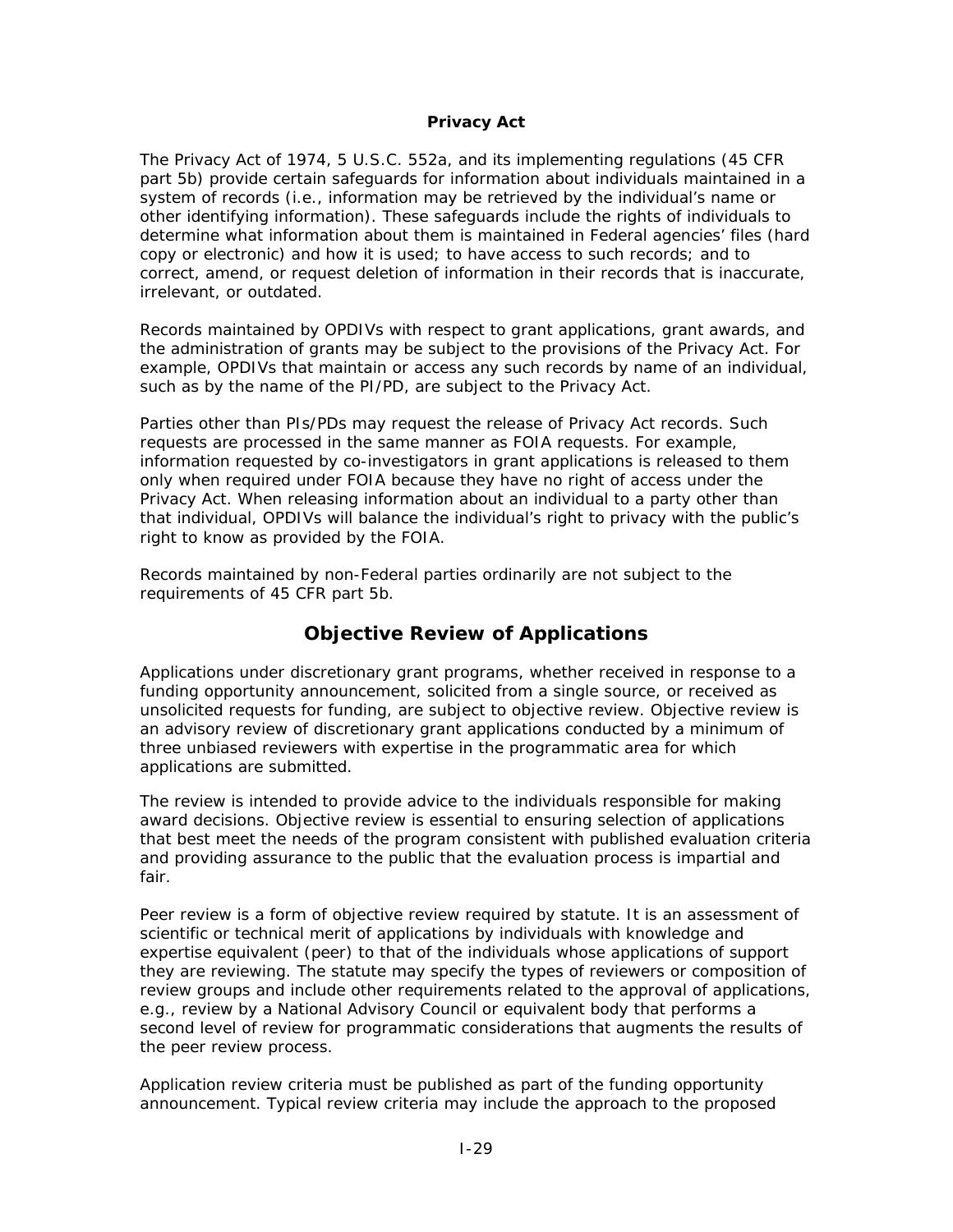project or program, whether to meet a health need or carry out an investigatorinitiated research project; the potential of the program or project to contribute to meeting the objectives or purpose of the supporting program; the method used to evaluate project or program results; resources of the applicant organization, e.g., facilities, and the capabilities of its staff, including the PI/PD; and reasonableness and appropriateness of the budget. Reviewers also will review proposed involvement of human subjects and vertebrate animals, as applicable, and assess compliance with specified public policy requirements, e.g., inclusion of women and minorities in research. IRB approval may be required before objective review of a new or competing continuation application unless the OPDIV has implemented just-in-time procedures.

Applications received in response to the same funding opportunity announcement generally are scored individually and then ranked with other applications reviewed by the same review group in their order of relative programmatic, technical, or scientific merit. The highest ranked applications are those that receive priority consideration for award within available funding. Authorized program officials ("approving officials") make final award decisions from among those applications receiving a favorable objective review and, where applicable, National Advisory Council recommendation. OPDIV approving officials also may apply other factors, e.g., geographical distribution, as specified in the funding opportunity announcement. The decision to fund an application will be communicated to the applicant by issuance of a NoA. The decision not to fund an application will be communicated by letter. Depending on OPDIV procedures, the letter may include a summary of the review ("summary statement") and may be sent to the PI/PD and/or to the person who signed the application as the official authorized to obligate the applicant. A copy of a letter transmitting a summary statement also will be provided to the individual named as the PI/PD for the project covered by the application if that individual is not the individual that signed the application.

If an application has received a favorable objective review but is not expected to be funded in the current cycle due to funding constraints, the application may be held for one or more additional cycles and compete with other applications submitted for that subsequent cycle as long as the subsequent cycle(s) requirements remain unchanged from those under which the application was originally submitted. If an application is unsuccessful, under programs that have annual review cycles or multiple reviews within a year, the applicant may submit a revised application for review in a future review cycle. Some OPDIVs limit the number of times an application may be revised and resubmitted (see Part IV for any OPDIV limitations).

# **Disposition of Applications**

All incomplete applications, ineligible, or otherwise non-compliant applications, and applications determined to be non-responsive to funding opportunity announcement requirements will not be reviewed. An applicant may withdraw an application from consideration at any time before an award is issued.

An applicant whose application receives a favorable review will be notified of additional information that it may be required to submit or other actions it or the OPDIV may or must take. The process leading to an award, including the business management review performed by the GMO, is described in the next section, "Business Management Reviews and Other Pre-Award Activities."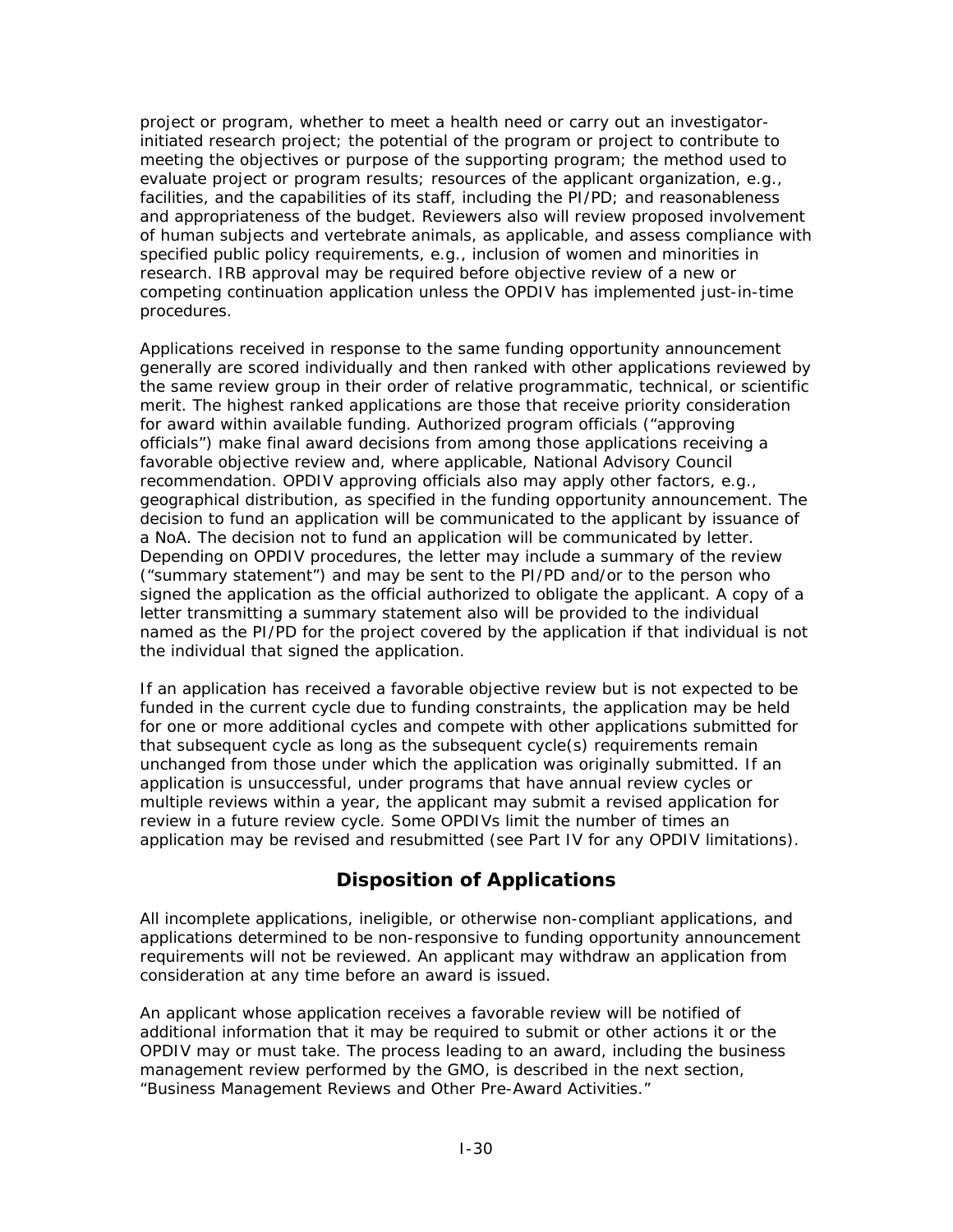An unsuccessful applicant will be advised by letter (sent to the individual signing the application on behalf of the organization) that its application will not be held for further consideration or be funded. The decision not to award a grant, or to award a grant at a particular funding level, is discretionary and is not subject to appeal to any OPDIV or HHS official or board.

# **Business Management Reviews and Other Pre-Award Activities**

Applications receiving a favorable objective review that an OPDIV is considering for funding are reviewed for other considerations. These include, as applicable, cost analysis of the project/program budget, assessment of the applicant's management systems, ensuring continued applicant eligibility, and compliance with any public policy requirements, including those requiring just-in-time submissions. The applicant may be asked to submit additional information (such as an updated budget or "other support" information or verification of IACUC review) or to undertake certain activities (such as negotiation of an indirect cost rate) in anticipation of an award. However, even at this point in the process, such requests do not guarantee that an award will be made. Following review of all applicable information, the OPDIV approving and business management officials will determine whether an award can be made, if special conditions are required, and what level of funding is appropriate.

Although these reviews and determinations occur before an awarding office makes a new or competing extension award, recipients must continue to comply with eligibility and public policy requirements and maintain adequate management systems throughout the period of support.

### **Assurances of Compliance**

### **Civil Rights**

Before an awarding office may make an award to a domestic organization, the authorized organizational representative must assure, by means of the signature on the application, that the organization has on file with OCR an Assurance of Compliance with the statutes enforced by OCR. The assurance, Form HHS 690, is filed for the organization and is not required for each application. If the application has been recommended for funding and the applicant organization does not have an Assurance of Compliance on file with OCR, it will receive, from the awarding office, the required form and instructions for completion and submission.

Domestic organizations that receive funding from recipients as subrecipients or contractors under grants rather than directly from HHS also are required to file an HHS 690. The recipient is responsible for determining whether those organizations have the required assurance on file and, if not, ensuring that it is filed with OCR.

### **Human Subjects and Animal Welfare**

Under just-in-time procedures, following objective review, applicant organizations should proceed with IRB review for those applications that have not yet received IRB approval and which the OPDIV has indicated may be in a fundable range.

If, at the time of award, a recipient does not have an applicable assurance approved by OHRP and certification of IRB review and approval, the awarding office will place a restriction on the award so that no human subjects research can be conducted or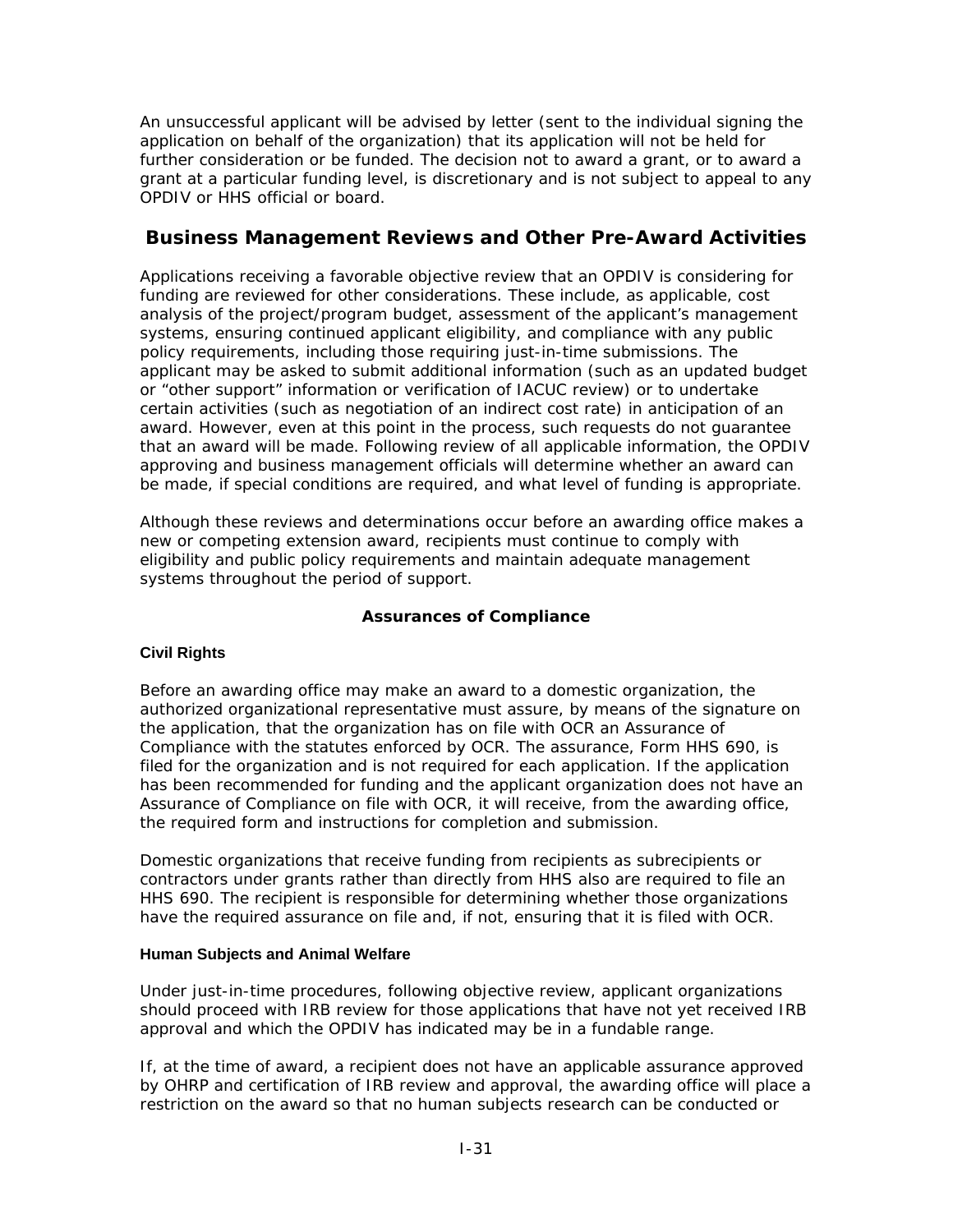supported until the assurance and certification of IRB review and approval have been obtained and accepted.

The *PHS Policy on Humane Care and Use of Laboratory Animals* (the PHS Policy) requires applicants proposing to use vertebrate animals in HHS-supported activities to file a written Animal Welfare Assurance with OLAW. An awarding office will not make an award for research involving live vertebrate animals unless the applicant organization and all performance sites are operating in accordance with an approved Animal Welfare Assurance and provide verification that the IACUC has reviewed and approved those sections of the application that involve use of vertebrate animals, in accordance with the requirements of the PHS policy. If an application is selected for award and the verification of IACUC review has not been submitted, the awarding office will contact the organization with instructions for negotiating an assurance or submitting the IACUC verification.

### **Cost Analysis**

The GMO will ensure that a cost analysis is performed on any application that requires a detailed budget. Cost analysis involves obtaining cost breakdowns, validating cost data, evaluating specific elements of cost, and examining data to determine the necessity for, and the reasonableness and allowability of, the costs included in the application budget. The extent of cost analysis depends on the complexity of the project, prior experience with the applicant, and other factors. Information on the applicable cost principles and on allowable and unallowable costs is provided in Part II.

### **Assessment of Financial and Other Management Systems**

In addition to considering the specific information provided in the application, the GMO determines the adequacy of the applicant's financial and business management systems, including property management and procurement systems, that will support the expenditure of and accountability for grant funds if an award is made. Applicants/recipients are expected to have systems, policies, and procedures in place by which they manage grant funds and grant-supported activities. They may use their existing systems for this purpose as long as organizational policies are consistently applied regardless of the source of funds and systems meet the standards and requirements set forth in 45 CFR part 74 or 92, as applicable (see "Financial Management").

If an applicant has no prior experience with Federal grants or cost-reimbursement contracts, the GMO may review the applicant's financial management and other management systems before award, or within a reasonable time after award, to determine their adequacy and acceptability. For an applicant with prior OPDIV or other Federal cost-reimbursement awards, the GMO may review recent audit reports and other available information to determine whether the applicant's management systems meet the established standards. The GMO will advise the applicant if additional information is required. On the basis of the review results, the GMO will determine the need for any corrective action and may impose special conditions on the award. The OPDIV also will oversee the recipient's systems as part of its routine post-award monitoring.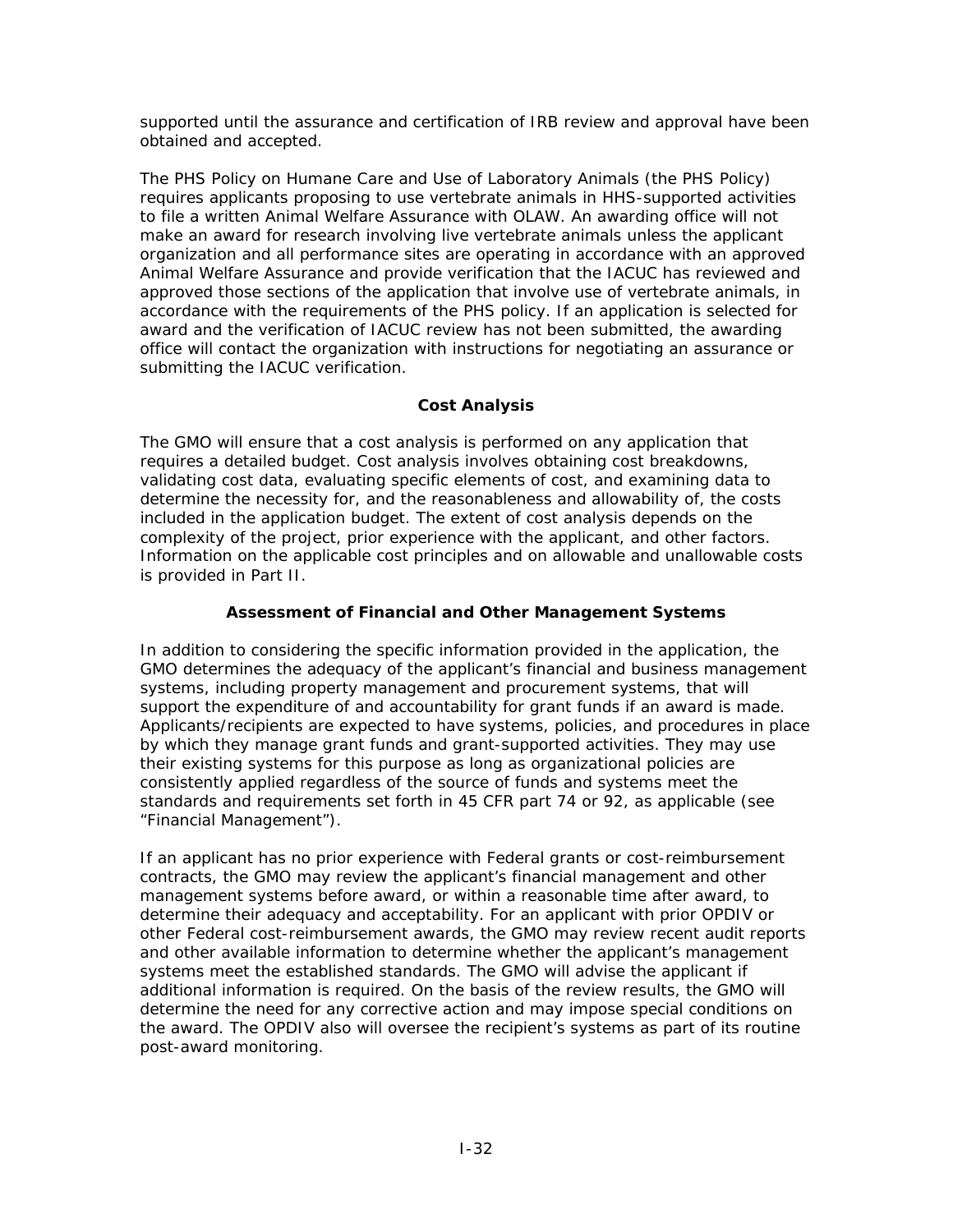# **The Notice of Award**

The NoA is the legal document issued to the receiving organization that indicates an award has been made and that funds may be requested from the designated HHS payment system or office. A NoA, showing the amount of Federal funds authorized for obligation and any future-year commitments, is issued for each budget period in the approved project period (see "Project Period and Budget Period" below). Until an awarding office has issued a NoA for the initial budget period, any costs incurred by the applicant for the project are incurred at its own risk. A revised NoA may be issued during a budget period to effect an action resulting in a change in the period or amount of support or other change in the terms and conditions of award. An awarding office generally will not issue a revised NoA to reflect a recipient's postaward rebudgeting.

The NoA sets forth pertinent information about the grant, including, but not limited to, the following:

- Grant identification number ("grant number")
- Statutory authority for the award and any applicable program regulations
- Name of recipient organization
- Name of the PI/PD
- Approved project period and budget period start and end dates
- Amount of Federal funds authorized for obligation by the recipient
- Amount of matching or cost sharing (if applicable)
- Amount of anticipated future-year commitments (if applicable)
- Names of the cognizant OPDIV/awarding office, PO, GMO, and GMS
- Applicable terms and conditions of award, either by reference or inclusion.
- The HHS-assigned EIN (based on the IRS EIN), which must be used to request payment.

A recipient indicates acceptance of an award and its associated terms and conditions by drawing or requesting funds from the designated HHS payment system or office. For cooperative agreement awards, an awarding office may require the recipient to formally accept the award by signing and returning the NoA or separate document. When signature is required, the authorized organizational representative must be the signatory of the NoA. If a recipient cannot accept the award, including the legal obligation to perform in accordance with award terms and conditions, the organization should notify the GMO immediately upon receipt of the NoA. If resolution cannot be reached, the GMO will void the grant. The OPDIV's determination of applicable terms and conditions of award or a GMO's denial of a request to change the terms and conditions is discretionary and not subject to appeal. Once the award is accepted by the recipient, the contents of the NoA are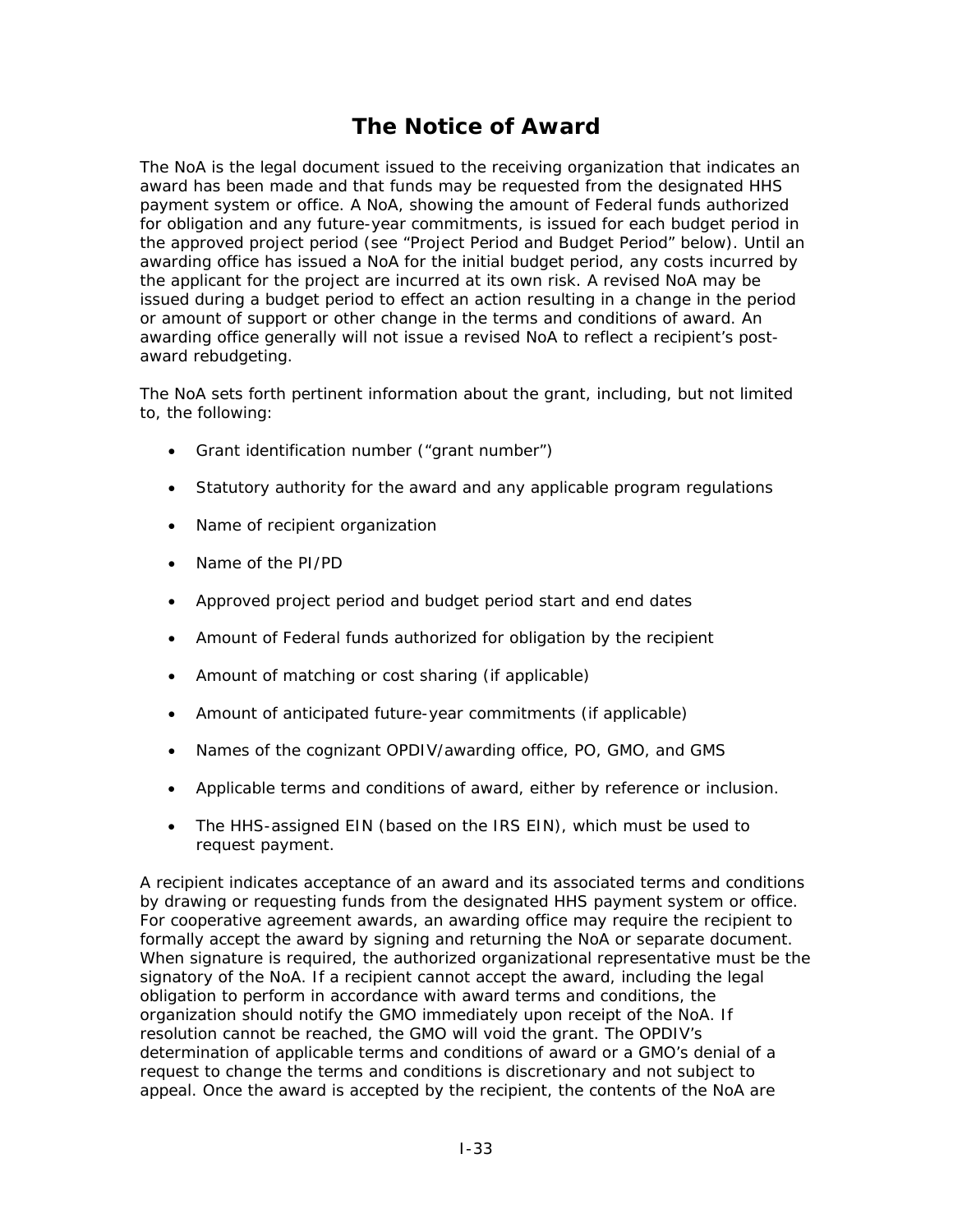binding on the recipient unless and until modified by a revised NoA signed by the GMO.

# **Project Period and Budget Period**

For most grants, HHS uses the project period system of funding. Under this system, projects are programmatically approved for support in their entirety, but are funded in annual increments called budget periods. The total project period consists of the initial competitive segment, any additional competitive segments authorized by approval of a competing continuation application, and any non-competing extensions. A competitive segment generally will be no longer than 5 years (exclusive of non-competing extensions). A single award covering the entire period of support generally is used if the project is solely for construction (or major A&R of real property) or if the total planned period of support will be less than 18 months.

The length of the project period (whether for one or more than one competitive segment) is determined by the OPDIV on the basis of the following:

- Any statutory, regulatory, or administrative requirements
- The length of time requested by the applicant
- Any limitation on the length of the project period recommended by the objective or reviewers
- The OPDIV's programmatic determination of the frequency of objective review necessary for managing the project, program, or activity
- The OPDIV's funding principles as specified in the funding opportunity announcement.

Most NoAs document approval of a project period that extends beyond the budget period for which funds are provided, indicating the OPDIV's intention to provide continued financial support. The amounts shown for subsequent years represent projections of future funding levels based on the information available at the time of the initial award. Such projected levels of future support are contingent on satisfactory progress, the availability of funds, and the continued best interests of the Federal government. They are not guarantees that the project or program will be funded or will be funded at those levels, and they create no legal obligation to provide funding beyond the ending date of the current budget period as shown in the NoA.

Recipients are required to submit a non-competing continuation application or annual progress report as a prerequisite to approval and funding of each subsequent budget period (non-competing continuation award) within an approved project period. A decision to fund the next budget period will be formalized by the issuance of a NoA indicating the new budget period and the amount of new funding. Part II explains this process in greater detail.

Budget periods usually are 12 months long; however, shorter or longer budget periods may be established for programmatic or administrative reasons. The NoA will show the total approved budget for the applicable budget period, including direct costs and, if applicable, indirect costs as well as any required matching or cost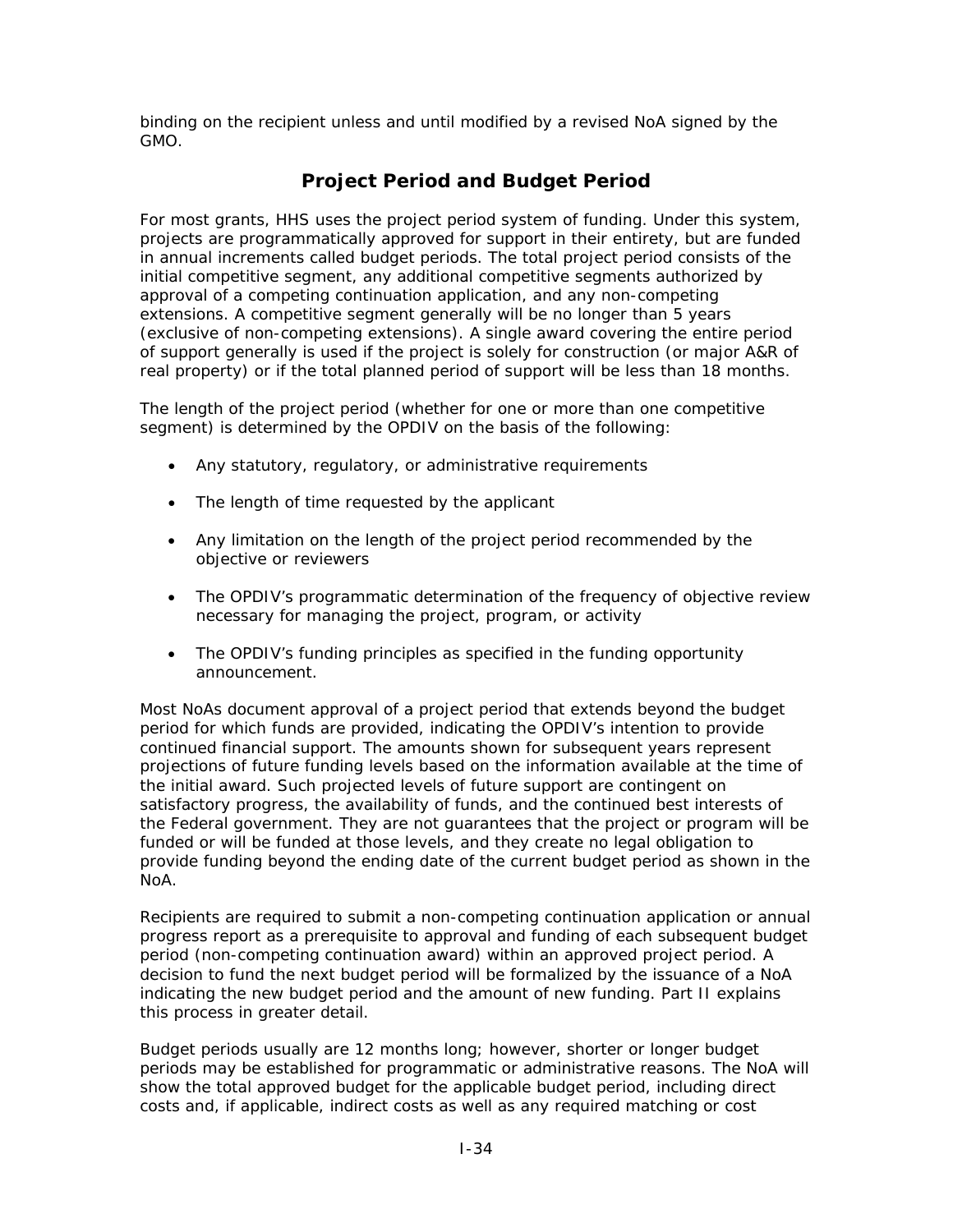sharing. SBIR and STTR awards also may include a fee; however, no other HHS awards may include profit or fee.

The initial and each subsequent NoA that provides funding sets forth the amount awarded under that action, amounts previously awarded for that budget period, and, after the initial budget period, any authorized carryover (see Part II). The amount awarded also is shown generally with a categorical (line item) budget breakdown. The recipient has certain rebudgeting flexibility within the overall amount awarded as specified in Part II. However, the total amount awarded (direct and indirect costs and fee, where applicable) is the OPDIV's maximum financial obligation to the recipient under that award; in other words, it is the ceiling on the amount payable to the recipient under that award. Once an award is made, the OPDIV is not obligated to make any supplemental or other award or to provide additional funding for indirect costs or other purposes.

If an applicant/recipient waives reimbursement of the full indirect costs to which it is otherwise entitled based on its negotiated rate, the awarding office will either not award indirect costs or will award only partial indirect costs, as appropriate. In general, regardless of the type of recipient, the negotiated indirect cost rate(s) in effect at the beginning of the competitive segment will be used to determine the amount budgeted for indirect costs for each year of the competitive segment. If the rate agreement does not extend to the end of the project period, the last rate in effect will be used to establish the total cost commitment for any remaining future years.

Under limited circumstances, the GMO may award indirect costs where none were previously awarded or may increase the amount previously awarded. If an award does not include an amount for indirect costs because the applicant or recipient has not established a rate or did not submit a timely rate proposal and the recipient subsequently establishes a rate, the GMO may amend the award to provide an appropriate amount for indirect costs if the amendment can be made using funds from the same Federal fiscal year in which the award was made. However, the amount will be limited to the indirect costs applicable to the period after the effective date of the rate agreement. This provision does not affect local governmental agencies that are not required to submit their indirect cost proposals to the Federal government. They may charge indirect costs to grants based on the rate computations they prepare and keep on file for subsequent Federal review.

# **Other Terms and Conditions**

In addition to, or in lieu of, the standard terms and conditions of award specified in the HHS GPS, the OPDIV may use terms and conditions for program-specific or award-specific reasons. For example, if, on the basis of a recipient's application or other available information, the GMO finds—at the time of award or at any time subsequent to award—that the recipient's management systems and practices are not adequate to ensure the appropriate stewardship of grant funds or to achieve the objectives of the award, the GMO may impose special, more restrictive terms and conditions on the award in accordance with 42 CFR 52.9 and 45 CFR 74.14 or 92.12. For example, an OPDIV could require a recipient to obtain prior approval for expenditures that ordinarily do not require such approval or to provide more frequent reports. In addition to closer monitoring, the OPDIV may assist the recipient with taking any necessary corrective action.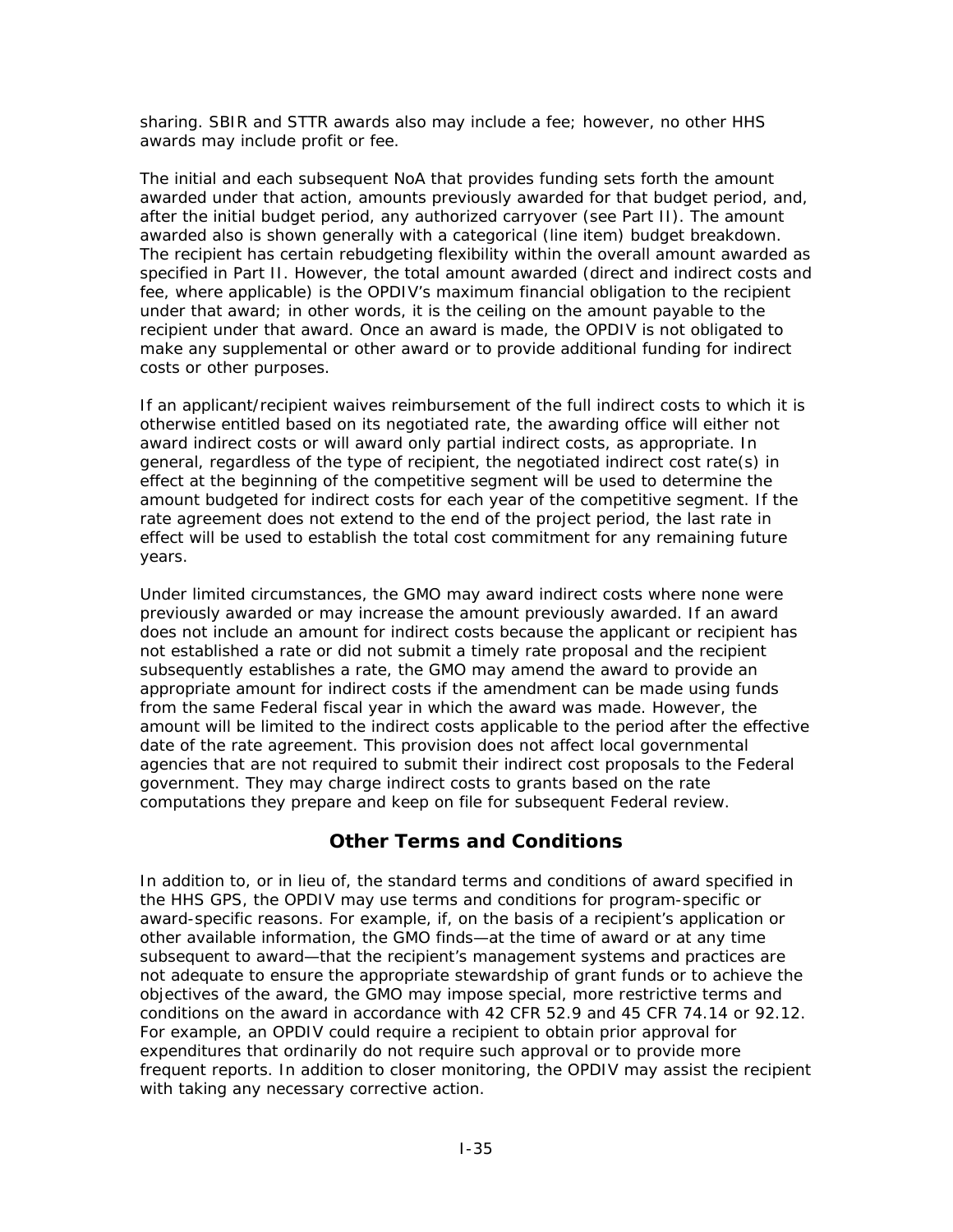# **Payment**

HHS grant payments may be made by one of several advance payment methods, including SMARTLINK II/ACH, CASHLINE/ACH, or cash request, or by cash request on a reimbursement basis, as specified in the NoA and as described in this section. Payments under grants generally are made as advance payments. Except as indicated in this section, grant payments are made by the PMS, operated by HHS's DPM, in accordance with Department of the Treasury and OMB requirements, as implemented by 45 CFR 74.22 and 92.21. These requirements are intended to minimize the time elapsing between the transfer of funds from the Federal government and disbursement by a recipient. Therefore, although the grant may be financed by advance payments, the intent is that recipients draw funds as needed.

Federal funds advanced to the recipient should be fully disbursed (checks written, signed, and issued to the payees) by the close of business the next work day after receipt of the funds. The potential for excessive Federal cash on hand exists each time a recipient does not disburse Federal funds timely. The recipient is responsible for determining when the Federal funds have been deposited into its bank account for each drawdown, ensuring that the funds are fully disbursed by the close of business the next work day after they are received, and immediately returning undisbursed Federal cash on hand to PMS. An OPDIV may use reimbursement as the method of payment, in lieu of advance payment, if cash management requirements are not met. Advances made by recipients to subrecipients and contractors under grants must conform to substantially the same standards of timing and amount that govern advances to the recipient.

Operational guidance for recipients is contained in the *DHHS Manual for Recipients Financed under the Payment Management System* (available through the HHS Web site at <http://www.dpm.psc.gov/doc/hhsrecmanual.pdf>). Inquiries regarding payments should be directed to DPM at the address shown in Part III.

OPDIVs make payments under awards to foreign or international organizations, if those organizations do not have a U.S. bank account, and awards to agencies of the Federal government.

# **SMARTLINK II/ACH**

The SMARTLINK II/ACH method of advance payment makes direct deposit of funds to a recipient's bank account and requires recipients to have Internet access to submit a request for funds to PMS. SMARTLINK II/ACH provides funds the day following the request with direct deposit using the ACH process of the Federal Reserve Bank (Richmond, Virginia).

# **CASHLINE/ACH**

The CASHLINE/ACH method of advance payment provides for direct deposit of funds to the recipient's bank account using a touch-tone telephone to dial directly to a "voice-response" computer located at PMS. CASHLINE/ACH makes funds available the day following the request with direct deposit using the Federal Reserve Bank's ACH process.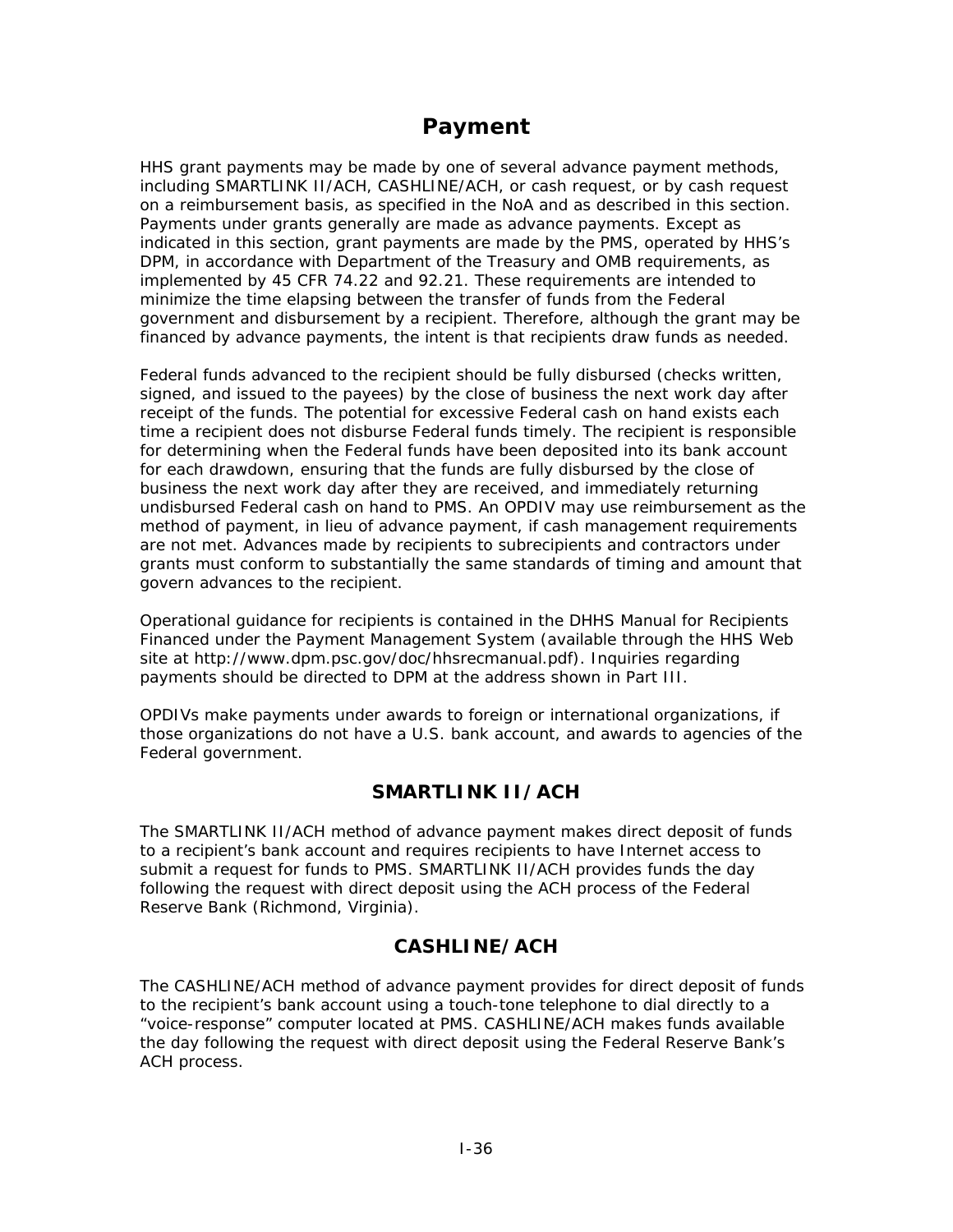# **Cash Request**

Recipients not eligible for an unrestricted advance of funds by SMARTLINK II/ACH or CASHLINE/ACH must submit a cash request as specified in the NoA. Cash requests usually are submitted monthly using SF 270, Request for Advance or Reimbursement. The cash request may be on either an advance or reimbursement basis, as specified by the awarding office. Cash requests are used when a recipient's cash management must be closely monitored (for example, recipients whose financial management systems do not meet the standards specified in 45 CFR 74.21 or 92.20) or under programs where reimbursement financing is appropriate. A recipient also may be converted from an unrestricted advance payment method to a cash request basis if, during post-award administration, the GMO determines that the recipient is not complying with the cash management requirements or other requirements of the award, including the submission of complete and timely reports.

If the cash request is for an advance payment, the recipient may request funds monthly on the basis of expected disbursements during the succeeding month and the amount of Federal funds already on hand. A request for reimbursement may be submitted more often, if authorized. For timely receipt of cash, a recipient must submit the request through the awarding office early enough for it to be forwarded to PMS at least 2 weeks before the cash is needed. PMS makes payment electronically through the ACH process upon receipt of the approved payment request from the awarding office.

# **Post-Award Administration**

The recipient, as the direct and primary recipient of HHS grant funds, is responsible for managing the day-to-day operations of grant-supported activities and is accountable to the OPDIV for the performance of the project, program, or activity; the appropriate expenditure of grant funds by all parties; and all other obligations of the recipient. Recipients may use their established controls and policies, as long as they are consistent with award requirements. HHS seeks to foster within recipient organizations an organizational culture that is committed to compliance with Federal and HHS grant regulations, policies, and procedures. Actions to achieve this result should include a clear delineation of the roles and responsibilities of the organization's staff, both programmatic and administrative; written policies and procedures; training; management controls and other internal controls; performance assessment; administrative simplifications; and information sharing.

In addition, to fulfill their role in regard to the stewardship of Federal funds, OPDIVs monitor their awards to identify potential problems and areas where technical assistance might be necessary. This active monitoring is accomplished through review of recipient-generated reports, including audit reports, and correspondence; site visits; and other information available to the OPDIV. The names and telephone numbers of the individuals responsible for monitoring the programmatic and business management aspects of a project or activity will be provided to the recipient at the time of award.

Monitoring will continue for as long as the OPDIV retains a financial interest in the project, program, or activity as a result of property accountability, audit, and other requirements that may continue for a period of time after the grant is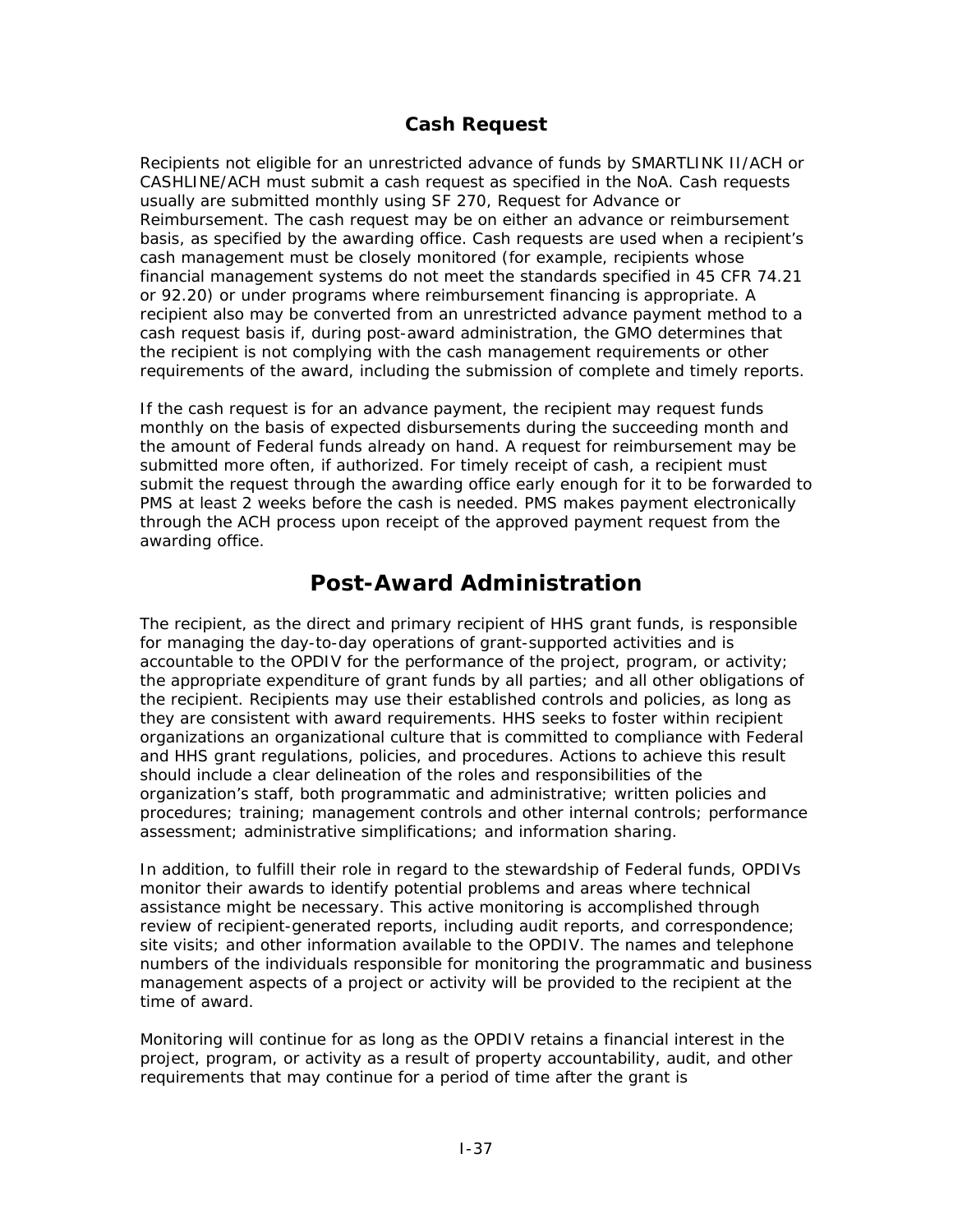administratively closed out and the OPDIV is no longer providing active grant support.

Post-award requirements are addressed in detail in Part II.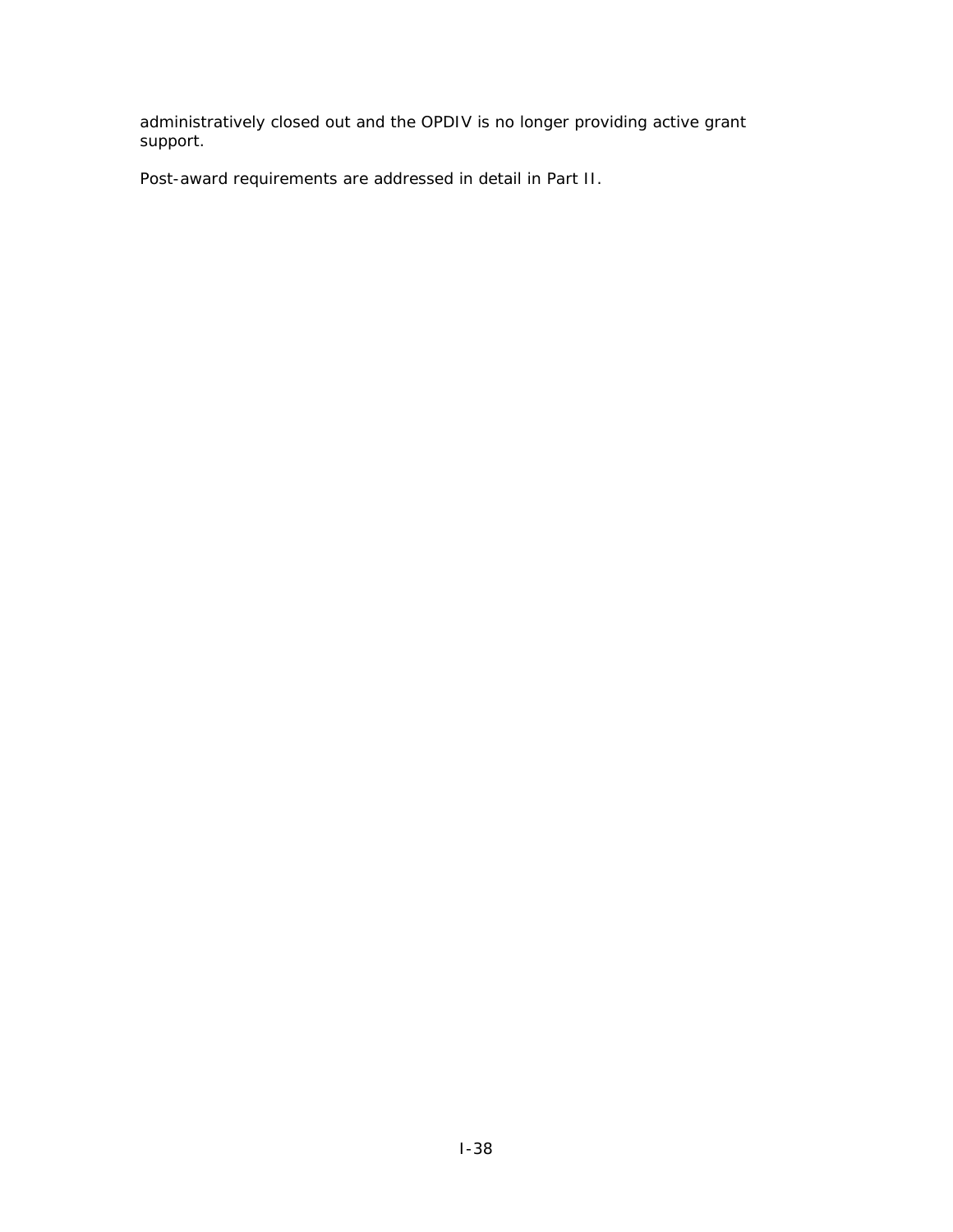# **Part II: Terms and Conditions of Award**

# **Overview of Terms and Conditions of Award**

# **General, Program-Specific, and Award-Specific Terms and Conditions**

The terms and conditions of award include general administrative and public policy requirements that apply to all recipients or certain classes of awards or activities; program-specific-requirements; and, as necessary, award-specific requirements. This part of the HHS GPS serves as the general administrative and public policy terms and conditions of HHS discretionary grant and cooperative agreement awards, as referenced in NoAs. It addresses the applicability of those terms and conditions based on the type of award, recipient, or grant-supported activity.

The HHS GPS is consistent with the requirements of 45 CFR parts 74 and 92, only some of which are repeated or highlighted here, and is not intended to be allinclusive. All awards or a specified subset of awards also may be subject to additional requirements, such as those included in appropriations acts and Executive orders. Notice of requirements not specified in the HHS GPS generally will be provided in the NoA, but such notice is not required for the award to be subject to the requirements of pertinent statutes and regulations.

In addition to all of the applicable administrative requirements of 45 CFR part 74 or 92, as appropriate for the type of recipient, and other general terms and conditions, each award also is subject to the requirements of the authorizing program legislation and program regulations, if any. These requirements will be specified or incorporated by reference in the NoA. An individual award also may contain award-specific terms and conditions included in full text. For example, the GMO may include terms and conditions necessary to address concerns about a recipient's management systems. For cooperative agreement awards, the NoA will specifically address the substantial programmatic involvement of Federal staff and any other special terms (e.g., ownership of data and research results, and use of equipment) appropriate for the cooperative agreement.

# **Effect and Order of Precedence**

Any waivers of or deviations from these terms and conditions must be requested and approved in writing by the GMO. OPDIV determination of applicable terms and conditions of award or a GMO's denial of a request to change the terms and conditions is discretionary and not subject to appeal.

A recipient indicates acceptance of an award and its associated terms and conditions by requesting and accepting funds from PMS or the designated HHS payment office for that award. If a recipient cannot accept an award, including the legal obligation to perform in accordance with its provisions, it should notify the GMO immediately upon receipt of the NoA. If resolution cannot be reached, the GMO will void the grant. Once an award is accepted by a recipient, the contents of the NoA are binding on the recipient and the OPDIV unless and until modified by a revised NoA signed by the GMO.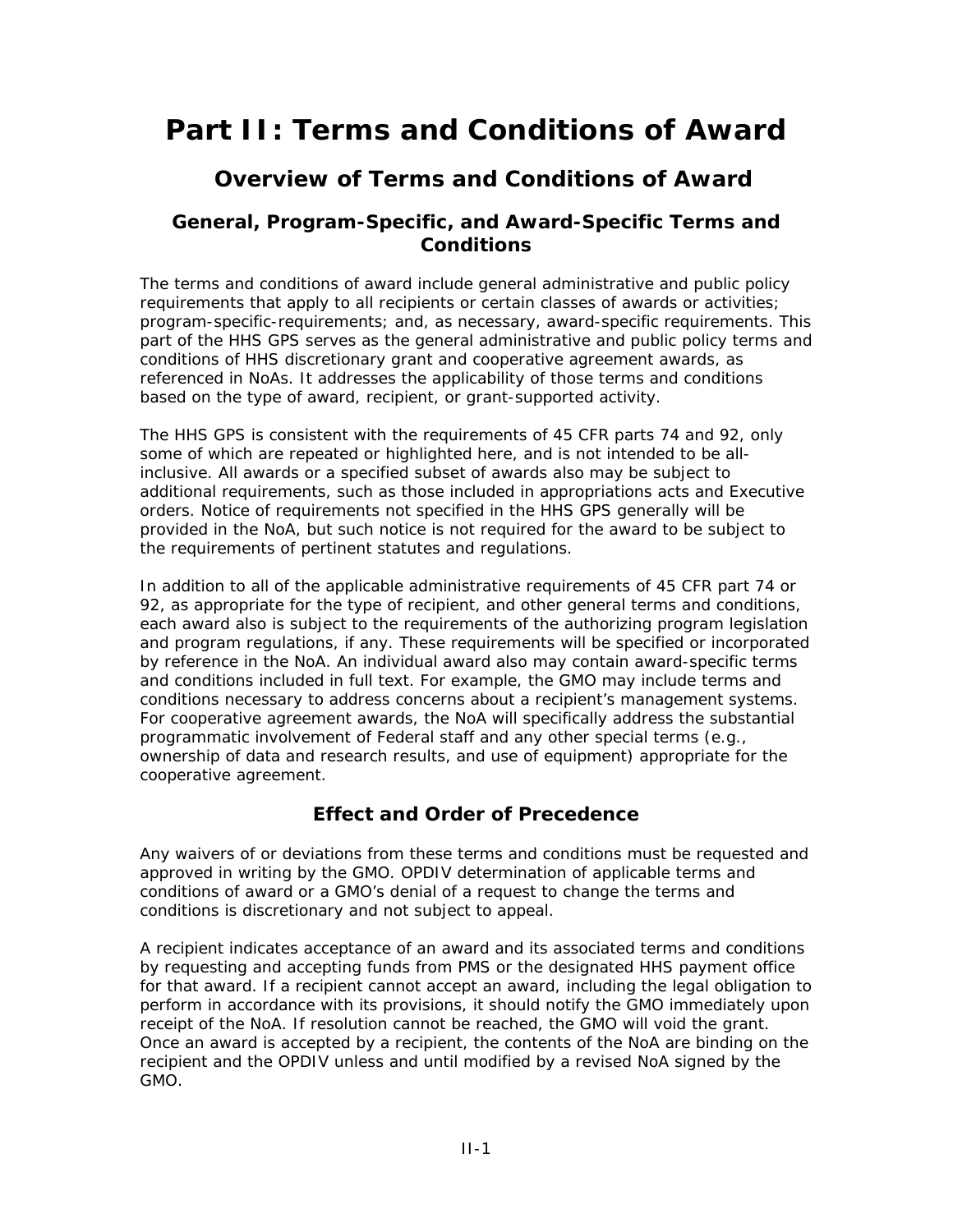If there is a perceived conflict between or among statutory and regulatory requirements, the terms and conditions in this part of the HHS GPS, Part IV of the HHS GPS and award-specific terms and conditions, or if the recipient has questions concerning award terms and conditions, the recipient should request written clarification from the GMO. This may be done at any time; however, if the inclusion of the term or condition would cause the organization not to accept the award or to be unable to comply, the question should be raised before award acceptance. In the case of a conflict, statutes and regulations take precedence over requirements or restatements of statutory or regulatory requirements in the HHS GPS, and OPDIV or award-specific requirements take precedence over Part II of the HHS GPS.

# **Flow-Down of Requirements under Subawards and Contracts under Grants**

The terms and conditions in the HHS GPS apply directly to the recipient of HHS funds. The recipient is accountable for the performance of the project, program, or activity; the appropriate expenditure of funds under the award by all parties; and all other obligations of the recipient, as cited in the NoA. In general, the requirements that apply to the recipient, including public policy requirements, also apply to subrecipients and contractors under grants, unless an exception is specified.

# **Public Policy Requirements**

This section addresses public policy requirements applicable to some or all HHS applications and/or awards. These requirements are in addition to the pre-award requirements specified in Part I or supplement the coverage in Part I by indicating how a requirement applies following award. The term "public policy" indicates that the requirement is based on social, economic, or other objectives or considerations that may be attached to the expenditure of Federal funds by recipients, subrecipients (including consortium participants), or contractors under grants, in general, or may relate to the expenditure of Federal funds for specified activities, e.g., research. In addition to cross-cutting requirements based in statutes, regulations, or Executive orders that some or all Federal agencies must apply to their grant programs, HHS recipients also are subject to requirements that apply to the use of grant funds as contained in HHS annual appropriations acts. Some of those requirements are included here because they have been included in the appropriations acts for several years without change, but those requirements may be changed or other requirements may be added in the future.

As indicated in Part I, by signing the application, the authorized organizational official certifies that the organization will comply with applicable public policies. Once a grant is awarded, the recipient is responsible for establishing and maintaining the necessary processes to monitor its compliance and that of its employees and, as appropriate, subrecipients and contractors under the grant with these requirements; taking appropriate action to meet the stated objectives; and informing the OPDIV of any problems or concerns. If a grant is awarded on the basis of false or misrepresented information, or if a recipient does not comply with these public policy requirements, the OPDIV or other cognizant office may take any necessary and appropriate action with respect to the recipient or the award.

Exhibit 3, which includes public policy requirements cited in Part I and in this section, contains information to help the applicant/recipient determine what public policy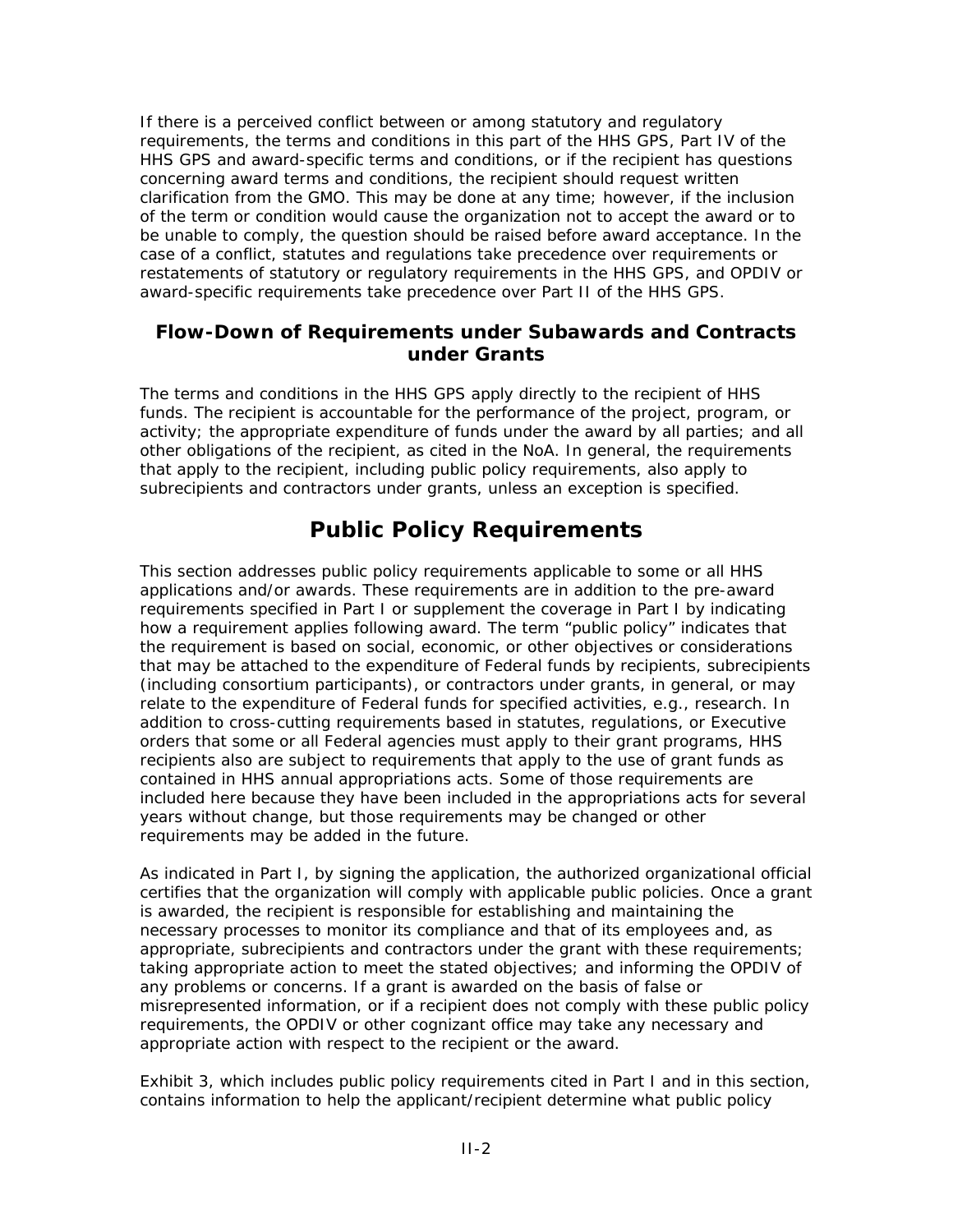requirements and objectives apply to its activities. The exhibit indicates, by exception, whether a requirement applies to less than all OPDIVs meeting the threshold requirement; for example, if a requirement applies to research awards, it applies to all OPDIVs awarding research grants unless otherwise specified. The table indicates—by "Y" for Yes or "NA" for Not Applicable—whether a given public policy requirement normally would apply to the recipient and under what conditions and whether it is required to be flowed down under subawards or contracts under grants for routine goods and services. However, even if the exhibit indicates that a requirement is not applicable, that public policy requirement potentially could be applicable in a specific situation, for example, if a contract under a grant involves research activity. Therefore, this exhibit should be used as general guidance only. The applicant/recipient should consult the funding opportunity announcement and the NoA (if applicable) as well as the statute, regulations, or other cited policies or documents for complete information and should contact the GMO if there is any question concerning the applicability of a particular public policy requirement or objective.

| Requirement                                     | Applicability                                                                                 | Recipient                                                  | Subrecipient<br>(including<br>consortium<br>participant)   | Contractor under<br>grant (routine<br>goods/services)      |
|-------------------------------------------------|-----------------------------------------------------------------------------------------------|------------------------------------------------------------|------------------------------------------------------------|------------------------------------------------------------|
| Acknowledgment of<br><b>Federal Funding</b>     | All types of awards                                                                           | Y                                                          | Y                                                          | <b>NA</b>                                                  |
| <b>Activities Abroad</b>                        | All types of awards                                                                           | Y                                                          | Ÿ                                                          | Υ                                                          |
| Age Discrimination<br>Act of 1975               | All applications<br>from and awards<br>to domestic<br>entities                                | Ý<br>(NA to foreign<br>and international<br>organizations) | Y<br>(NA to foreign and<br>international<br>organizations) | Y<br>(NA to foreign and<br>international<br>organizations) |
| <b>Animal Welfare</b>                           | Applications and<br>awards for<br>activities involving<br>warm-blooded<br>animals             | Y                                                          | Y                                                          | Υ                                                          |
| Certificates of<br>Confidentiality              | Research awards<br>(includes research<br>training in each<br>case specified as<br>"research") | Y                                                          | Y                                                          | Y                                                          |
| Civil Rights Act of<br>1964 (Title VI)          | All applications<br>from and awards<br>to domestic<br>entities                                | Y<br>(NA to foreign<br>and international<br>organizations) | Y<br>(NA to foreign and<br>international<br>organizations) | Y<br>(NA to foreign and<br>international<br>organizations) |
| Clean Air and Clean<br><b>Water Act</b>         | Construction<br>grants                                                                        | Ý                                                          | Y                                                          | Y                                                          |
| Confidentiality of<br>Patient/Client<br>Records | All research<br>awards and<br>awards to<br>substance abuse<br>programs                        | Ý                                                          | Y                                                          | Y                                                          |

### *Exhibit 3. Public Policy Requirements*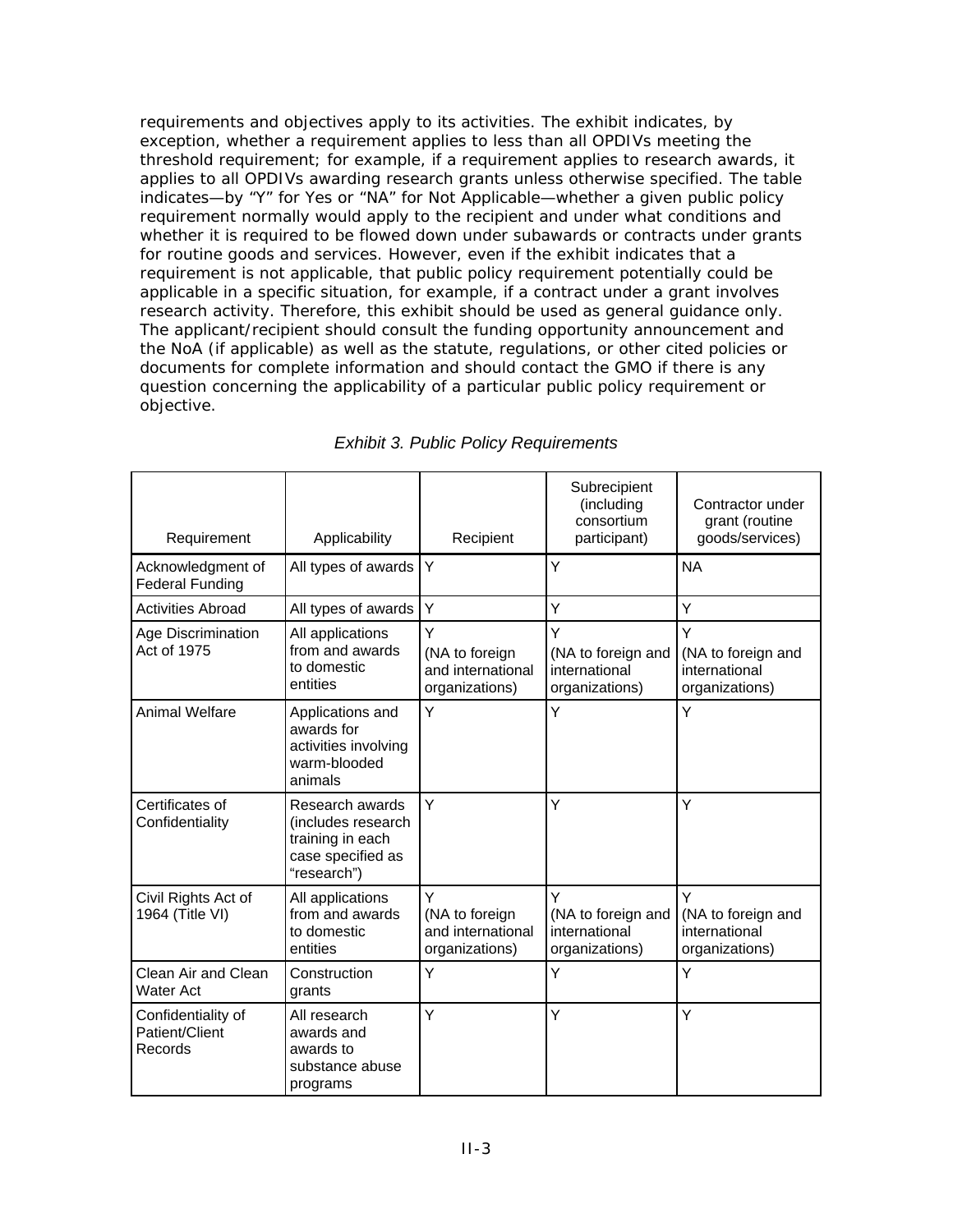|                                                                       |                                                                                                                                                                               |                                                                                        | Subrecipient<br>(including<br>consortium                   | Contractor under<br>grant (routine                         |
|-----------------------------------------------------------------------|-------------------------------------------------------------------------------------------------------------------------------------------------------------------------------|----------------------------------------------------------------------------------------|------------------------------------------------------------|------------------------------------------------------------|
| Requirement                                                           | Applicability                                                                                                                                                                 | Recipient                                                                              | participant)                                               | goods/services)                                            |
| Controlled<br><b>Substances</b>                                       | All types of awards                                                                                                                                                           | Y                                                                                      | Y                                                          | Y                                                          |
| Drug-Free Workplace                                                   | All covered<br>applications and<br>awards                                                                                                                                     | Y                                                                                      | <b>NA</b>                                                  | <b>NA</b>                                                  |
| Education<br>Amendments of 1972<br>(Title IX)                         | All applications<br>from and awards<br>to domestic<br>entities                                                                                                                | Ÿ<br>(NA to foreign<br>and international<br>organizations                              | Ÿ<br>(NA to foreign and<br>international<br>organizations) | Y<br>(NA to foreign and<br>international<br>organizations) |
| Elimination of<br><b>Architectural Barriers</b><br>to the Handicapped | All awards<br>involving<br>construction or<br>major alteration<br>and renovation                                                                                              | Y                                                                                      | Y                                                          | Υ                                                          |
| <b>Financial Conflict of</b><br>Interest                              | All applications<br>and awards for<br>research except<br>those for Phase I<br>of the SBIR/STTR<br>program and<br>awards to Federal<br>institutions/PHS<br>OPDIV <sub>sa</sub> | Y<br>(NA to Phase I of<br>the SBIR/STTR<br>programs and to<br>Federal<br>institutions) | Y                                                          | <b>NA</b>                                                  |
| Flood Insurance                                                       | Construction<br>awards                                                                                                                                                        | Y                                                                                      | <b>NA</b>                                                  | <b>NA</b>                                                  |
| <b>Hatch Act</b>                                                      | Awards to State or<br>local governments                                                                                                                                       | Υ                                                                                      | Y                                                          | <b>NA</b>                                                  |
| Health Insurance<br>Portability and<br>Accountability Act<br>(HIPAA)  | All awards to<br>covered entities                                                                                                                                             | Y<br>(if a covered<br>entity)                                                          | Y<br>(if a covered<br>entity)                              | Y<br>(if a covered entity)                                 |
| <b>Historic Properties/</b><br>Archaeological Sites                   | All awards that<br>include major or<br>minor A&R,<br>construction, or<br>any work that will<br>result in physical<br>changes to real<br>property                              | Y                                                                                      | Y                                                          | Υ                                                          |
| Human Embryonic<br>Stem Cell Research                                 | Research awards                                                                                                                                                               | Y                                                                                      | Y                                                          | Y                                                          |
| Human Subjects                                                        | Research<br>applications and<br>awards                                                                                                                                        | Y                                                                                      | Y                                                          | Y                                                          |

# *Exhibit 3. Public Policy Requirements*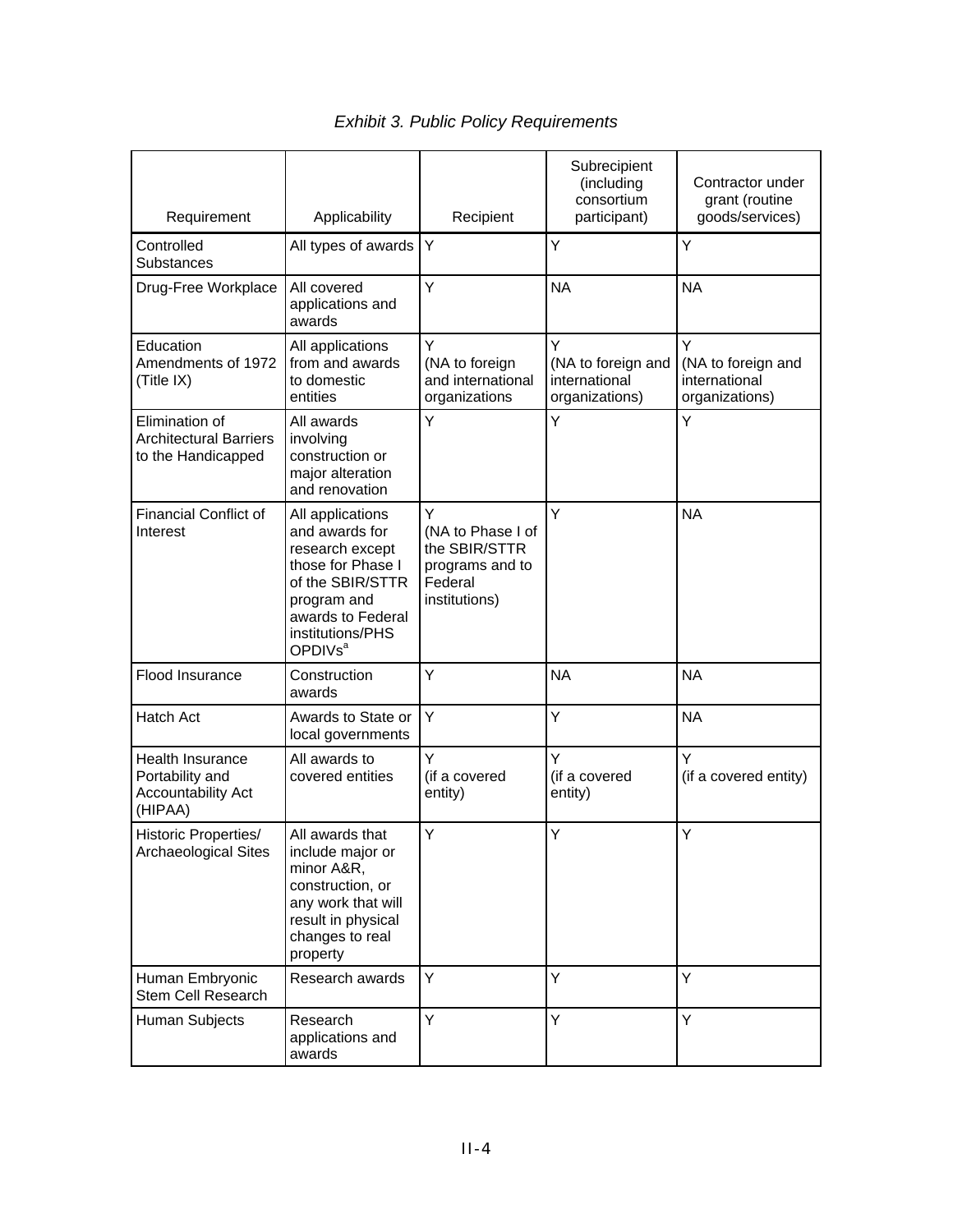|                                                                                       |                                                                                             |                                                            | Subrecipient<br>(including<br>consortium                   | Contractor under<br>grant (routine                         |
|---------------------------------------------------------------------------------------|---------------------------------------------------------------------------------------------|------------------------------------------------------------|------------------------------------------------------------|------------------------------------------------------------|
| Requirement<br>Investigational New<br>Drug Applications/                              | Applicability<br>Research awards                                                            | Recipient<br>Y                                             | participant)<br>Y                                          | goods/services)<br>Υ                                       |
| <b>Investigational Device</b><br>Exceptions                                           |                                                                                             |                                                            |                                                            |                                                            |
| <b>Limited English</b><br>Proficiency                                                 | All types of awards                                                                         | Y                                                          | Y                                                          | <b>NA</b>                                                  |
| National<br><b>Environmental Policy</b><br>Act (including Public<br>Disclosure)       | Applications and<br>awards for<br>construction and<br>major alteration<br>and renovation    | Y                                                          | Υ                                                          | <b>NA</b>                                                  |
| Pro-Children Act                                                                      | All awards<br>performed in<br>facilities where<br>children are<br>served                    | Y                                                          | Y                                                          | Υ                                                          |
| Protection of<br>Research Subjects'<br>Identity                                       | All research<br>awards/PHS<br><b>OPDIVs</b>                                                 | Y                                                          | Y                                                          | Υ                                                          |
| Protection of<br>Wetlands                                                             | Construction<br>awards                                                                      | Y                                                          | Y                                                          | Y                                                          |
| <b>Public Health Security</b><br>and Bioterrorism<br>Preparedness and<br>Response Act | All types of awards                                                                         | Υ                                                          | Y                                                          | Y                                                          |
| <b>Recombinant DNA</b><br>Molecules and<br>Human Gene<br><b>Transfer Research</b>     | Applications and<br>awards for<br>research                                                  | Y                                                          | Y                                                          | Υ                                                          |
| Rehabilitation Act of<br>1973 (Section 504)                                           | All applications<br>from and awards<br>to domestic<br>organizations                         | Υ<br>(NA to foreign<br>and international<br>organizations) | Υ<br>(NA to foreign and<br>international<br>organizations) | Y<br>(NA to foreign and<br>international<br>organizations) |
| <b>Research Misconduct</b>                                                            | Applications and<br>awards for<br>research and<br>research<br>training/PHS<br><b>OPDIVs</b> | Y                                                          | $\mathsf{N}$                                               | <b>NA</b>                                                  |
| Research on Human<br><b>Fetal Tissue</b>                                              | Research awards                                                                             | Y                                                          | Y                                                          | Y                                                          |
| Research on<br>Transplantation of<br><b>Fetal Tissue</b>                              | Research awards                                                                             | Υ                                                          | Y                                                          | Υ                                                          |

# *Exhibit 3. Public Policy Requirements*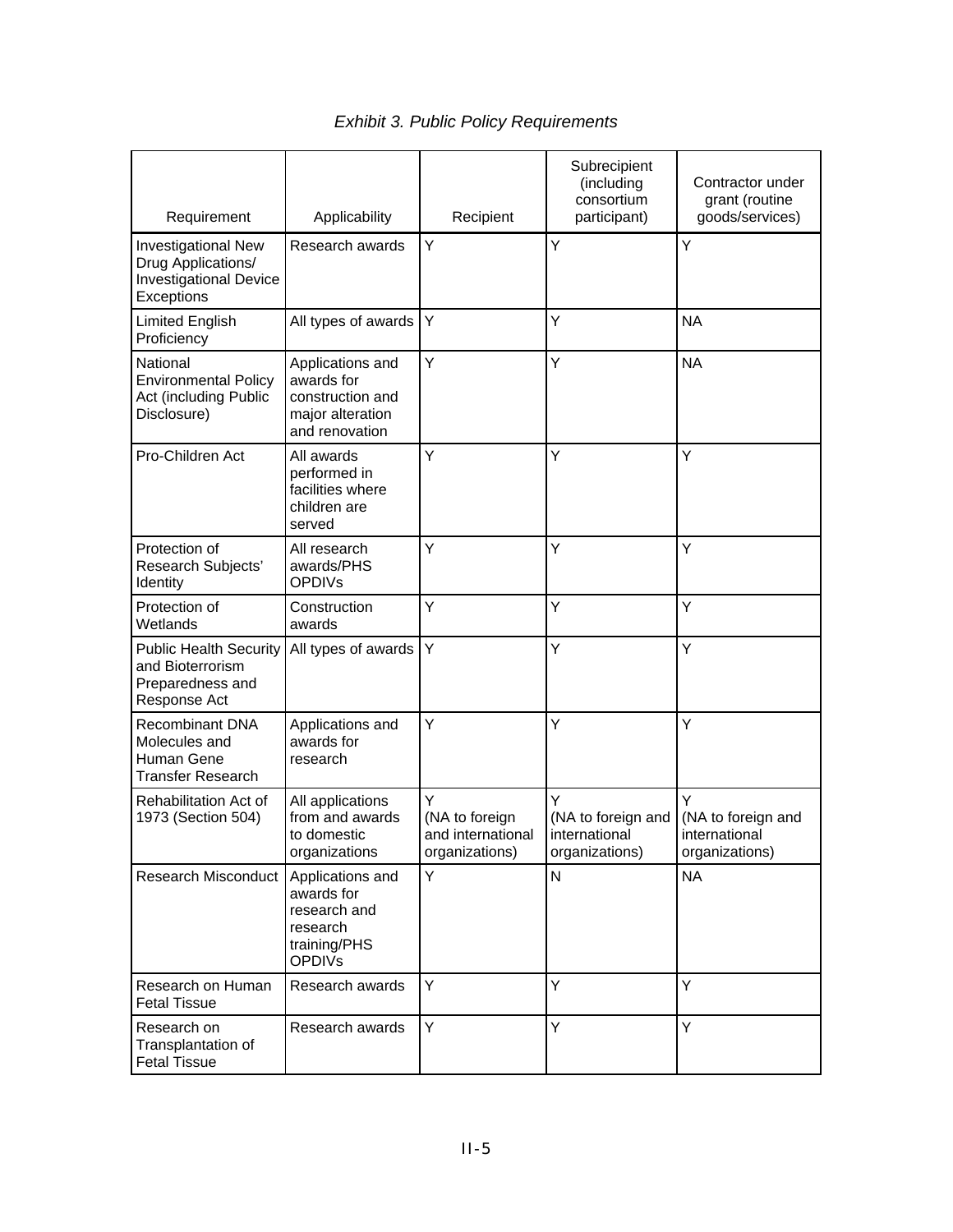| Requirement                                                                              | Applicability                                                                                                                                                                                   | Recipient | Subrecipient<br>(including<br>consortium<br>participant) | Contractor under<br>grant (routine<br>goods/services) |
|------------------------------------------------------------------------------------------|-------------------------------------------------------------------------------------------------------------------------------------------------------------------------------------------------|-----------|----------------------------------------------------------|-------------------------------------------------------|
| Resource<br>Conservation and<br>Recovery Act                                             | All awards to<br>States or agency<br>of a political<br>subdivision of a<br>State (which for<br>this purpose<br>includes State and<br>local institutions of<br>higher education<br>or hospitals) | Y         | Y                                                        | Y                                                     |
| Restriction on<br>Abortions                                                              | All types of awards                                                                                                                                                                             | Y         | Y                                                        | Y                                                     |
| Restriction on<br>Distribution of Sterile<br><b>Needles</b>                              | All types of awards                                                                                                                                                                             | Υ         | Y                                                        | Y                                                     |
| Safe Drinking Water<br>Act                                                               | Construction<br>awards                                                                                                                                                                          | Y         | Y                                                        | Y                                                     |
| Seat Belt Use                                                                            | All types of awards                                                                                                                                                                             | Υ         | <b>NA</b>                                                | <b>NA</b>                                             |
| Smoke-Free<br>Workplace                                                                  | All awards                                                                                                                                                                                      | Y         | <b>NA</b>                                                | <b>NA</b>                                             |
| <b>Standards of Conduct</b>                                                              | All types of awards                                                                                                                                                                             | Υ         | <b>NA</b>                                                | <b>NA</b>                                             |
| Uniform Relocation<br>Assistance and Real<br><b>Property Acquisition</b><br>Policies Act | All awards                                                                                                                                                                                      | Y         | Y                                                        | <b>NA</b>                                             |
| U.S. Flag Air Carriers                                                                   | All types of awards                                                                                                                                                                             | Y         | Y                                                        | Υ                                                     |
| <b>USA PATRIOT Act</b>                                                                   | All types of awards                                                                                                                                                                             | Υ         | Y                                                        | Ÿ                                                     |

# *Exhibit 3. Public Policy Requirements*

<sup>a</sup> PHS OPDIVs awarding research grants include AHRQ, CDC, FDA, HRSA, OPHS, and NIH.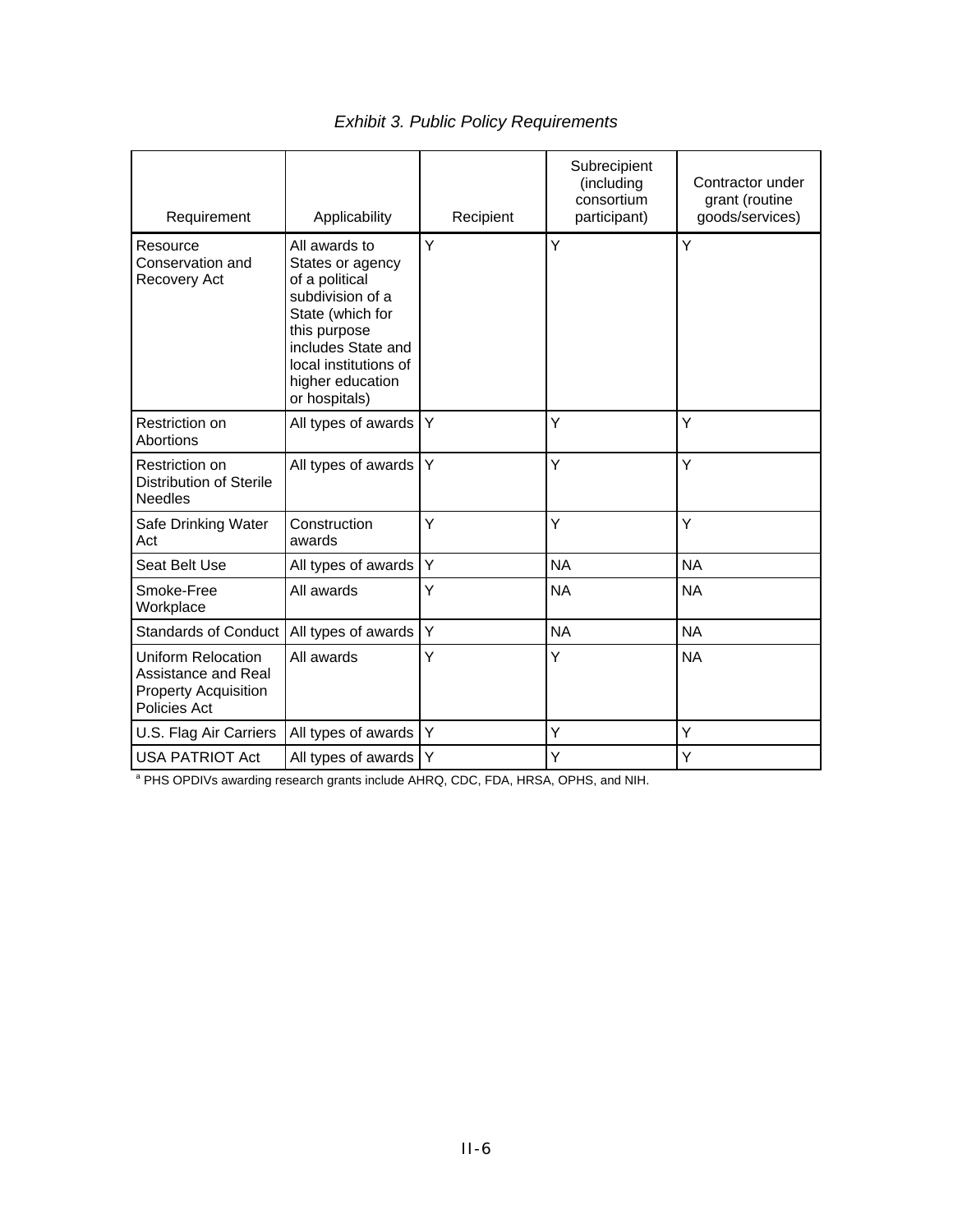# **Standards of Conduct for Recipient Employees**

HHS requires recipients to establish safeguards to prevent employees, consultants, members of governing bodies, and others who may be involved in grant-supported activities from using their positions for purposes that are, or give the appearance of being, motivated by a desire for private financial gain for themselves or others, such as those with whom they have family, business, or other ties. These safeguards must be reflected in written standards of conduct. Except as provided below, HHS does not require a recipient to establish separate standards of conduct if it maintains such standards for its non-grant-supported activities, as long as those standards are consistent with State and local laws and cover, at a minimum, expected conduct in regard to financial interests, gifts, gratuities and favors, nepotism, and such other areas for governmental organizations as political participation and bribery.

The standards also must do the following:

- Address the conditions under which outside activities, relationships, or financial interests are proper or improper.
- Provide for advance notification of outside activities, relationships, or financial interests to a responsible organizational official.
- Include a process for notification and review by the responsible official of potential or actual violations of the standards.
- Specify the nature of penalties that the recipient may impose. These penalties would be in addition to any penalties that HHS or a cognizant Federal agency may impose for infractions that also violate the terms and conditions of award.

Recipients are not required to submit its general standards of conduct to HHS for review or approval. However, a copy must be made available to each of the recipient's officers; each employee and consultant working on the grant-supported program, project, or activity; each member of the governing board, if applicable; and, upon request, the OPDIV. The recipient is responsible for enforcing its standards of conduct, taking appropriate action on individual infractions, and, in the case of financial conflict of interest, informing the GMO if the infraction is related to a research award (see "Other Research-Related Requirements—Financial Conflict of Interest" for the specific regulatory requirements that apply to financial conflict of interest under research grants).

If a suspension or separation action is taken by a recipient against a PI/PD or other key personnel, the recipient must request prior approval of the proposed replacement.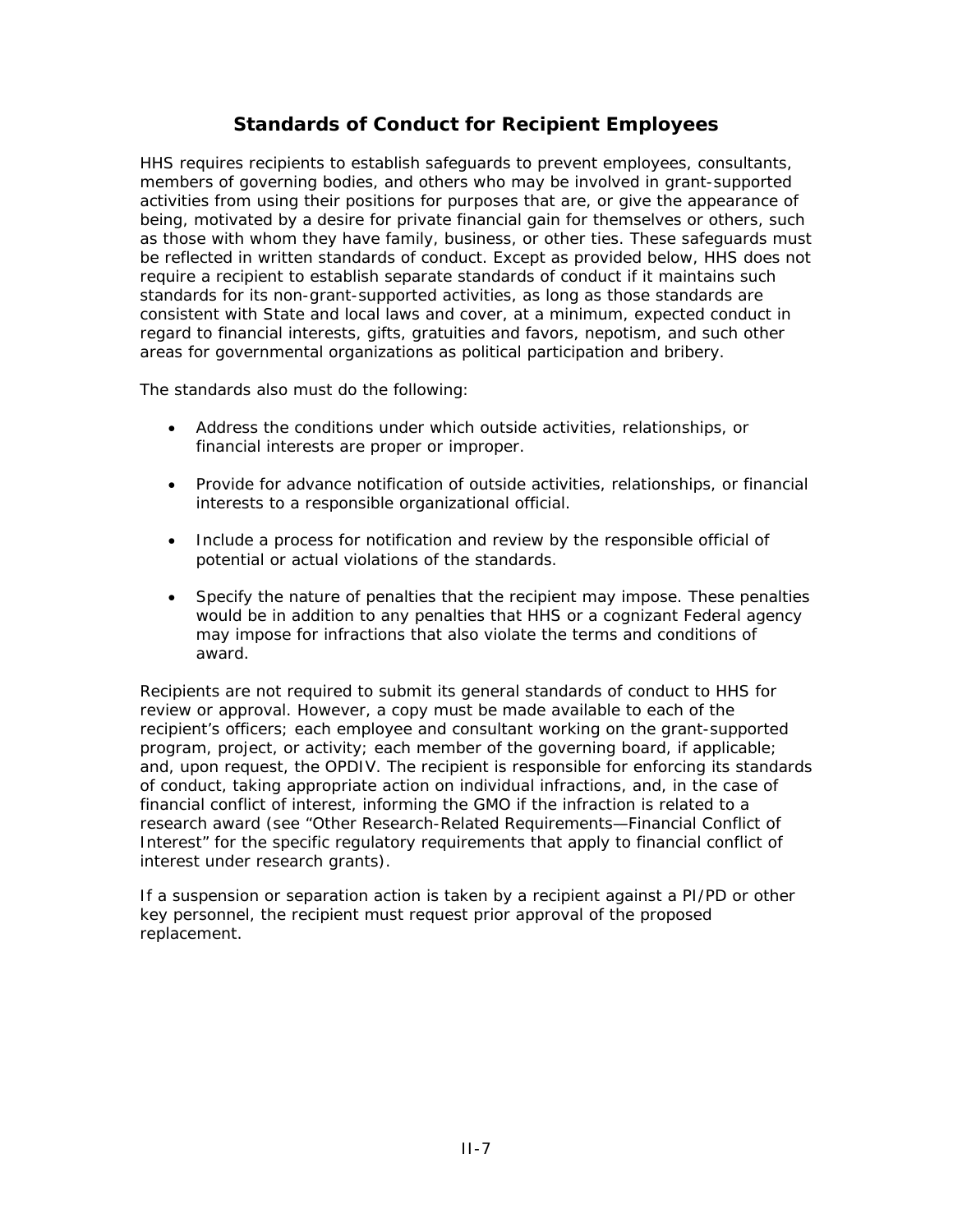# **Hatch Act**

The Hatch Act restricts political activity of executive branch employees of the federal government and District of Columbia government employees (5 U.S.C. 7321–7328) and State or local officers or employees (5 U.S.C. 1501–1528). "State or local officer or employee" means an individual employed by a State or local agency whose principal employment is in connection with an activity that is financed in whole or in part by loans or grants made by the United States or a Federal agency. (Certain State educational or research institutions are excluded from this definition.)

# **Age Discrimination Act of 1975**

The Age Discrimination Act of 1975, 42 U.S.C. 6101 *et seq*., prohibits discrimination on the basis of age in any program or activity receiving Federal financial assistance. The HHS implementing regulations are codified at 45 CFR part 91.

# **Civil Rights Act of 1964**

Title VI of the Civil Rights Act of 1964, 42 U.S.C. 2000d *et seq*., provides that no person in the United States will, on the grounds of race, color, or national origin, be excluded from participation in, be denied the benefits of, or be subjected to discrimination under any program or activity receiving Federal financial assistance. The HHS implementing regulations are codified at 45 CFR part 80.

# **Education Amendments of 1972**

Title IX of the Education Amendments of 1972, 20 U.S.C. 1681, 1682, 1683, 1685, and 1686, provides that no person in the United States will, on the basis of sex, be excluded from participation in, be denied the benefits of, or be subjected to discrimination under any educational program or activity receiving Federal financial assistance. The HHS implementing regulations are codified at 45 CFR part 86.

# **Rehabilitation Act of 1973**

Section 504 of the Rehabilitation Act of 1973, 29 U.S.C. 794, as amended, provides that no otherwise qualified handicapped individual in the United States will, solely by reason of the handicap, be excluded from participation in, be denied the benefits of, or be subjected to discrimination under any program or activity receiving Federal financial assistance. These requirements pertain to the provision of benefits or services as well as to employment. The HHS implementing regulations are codified at 45 CFR parts 84 and 85.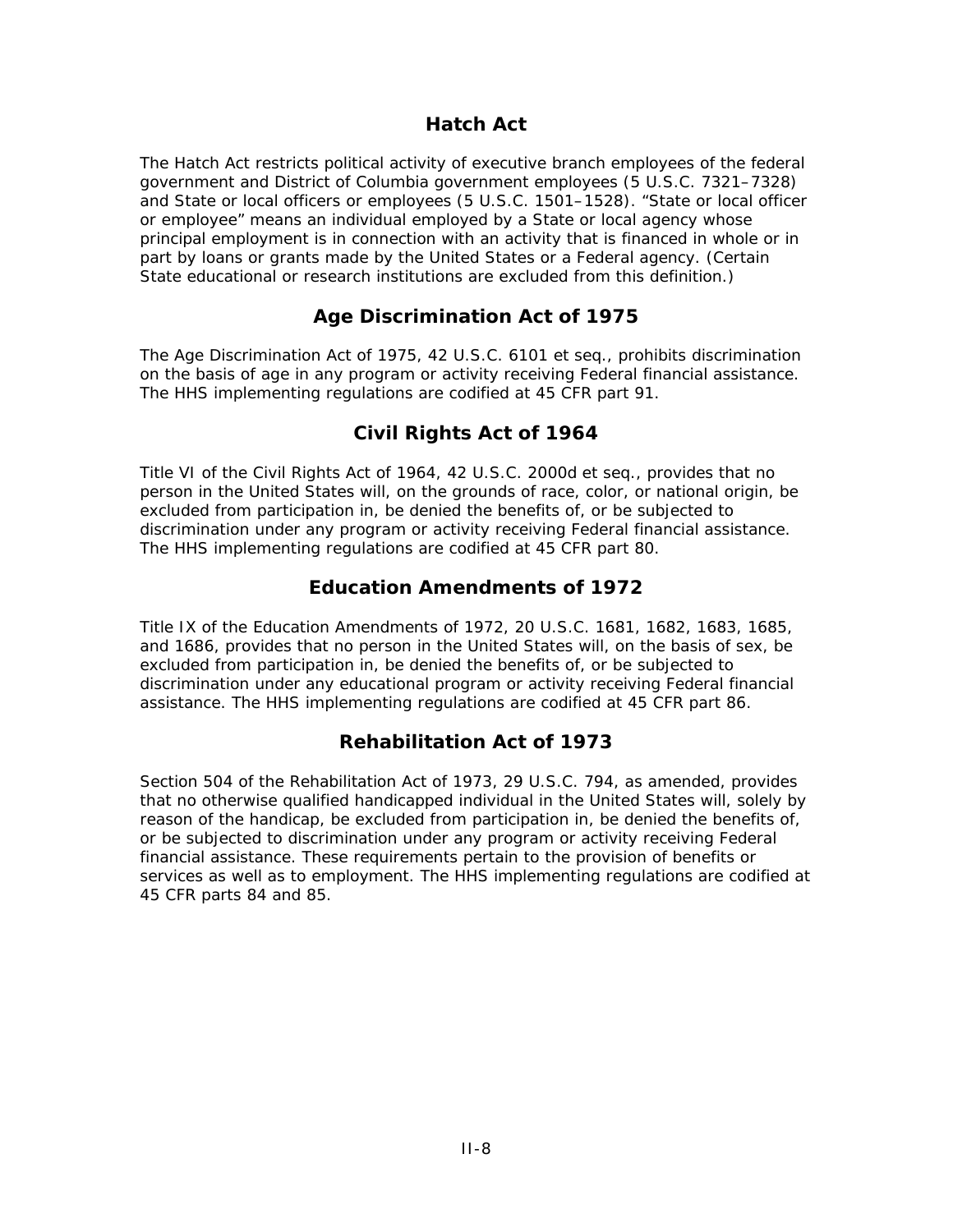# **Biological Agents and Toxins**

### **USA PATRIOT Act**

The Uniting and Strengthening America by Providing Appropriate Tools Required to Intercept and Obstruct Terrorism Act (USA PATRIOT Act) amends 18 U.S.C. 175– 175c. Among other things, it prescribes criminal penalties for possession of any biological agent, toxin, or delivery system of a type or in a quantity that is not reasonably justified by a prophylactic, protective, bona fide research, or other peaceful purpose. The act also establishes restrictions on access to specified materials. "Restricted persons," as defined by the act, may not possess, ship, transport, or receive any biological agent or toxin that is listed as a select agent (see "[Public Health Security and Bioterrorism Preparedness and Response Act"](http://grants1.nih.gov/grants/policy/nihgps_2003/NIHGPS_Part4.htm#_Public_Health_Security#_Public_Health_Security) in this subsection).

### **Public Health Security and Bioterrorism Preparedness and Response Act**

The Public Health Security and Bioterrorism Preparedness and Response Act of 2002, 42 U.S.C. 201 Note, is designed to provide protection against misuse of select agents and toxins, whether inadvertent or the result of terrorist acts against the U.S. homeland, or other criminal acts (see 42 U.S.C. 262a). The act was implemented, in part, through regulations published by CDC at [42 CFR part 73,](http://www.cdc.gov/od/sap/docs/42cfr73.pdf) Select Agents and Toxins. Copies of these regulations are available from the Import Permit Program and the Select Agent Program, respectively, CDC, 1600 Clifton Road, MS E-79, Atlanta, GA 30333; telephone: 404-498-2255. These regulations also are available at <http://www.cdc.gov/od/ohs/biosfty/shipregs.htm>.

Research involving select agents and recombinant DNA molecules also is subject to the *NIH Guidelines for Research Involving DNA Molecules* (see ["Guidelines for](http://www4.od.nih.gov/oba/rac/guidelines/guidelines.html)  [Research Involving DNA Molecules and Human Gene Transfer Research](http://www4.od.nih.gov/oba/rac/guidelines/guidelines.html)" in this section).

# **Human Subjects**

HHS regulations for the protection of human subjects, in 45 CFR part 46, implement Section 491(a) of the PHS Act, 42 U.S.C. 289(a), and provide a systematic means, based on established, internationally recognized ethical principles, to safeguard the rights and welfare of individuals who participate as subjects in research activities supported or conducted by HHS.

The Federal regulations require that each institution, domestic or foreign, engaged in human subjects research provide OHRP with a satisfactory assurance of compliance with the regulations, unless the research is exempt under 45 CFR 46.101(b). An institution becomes engaged in human subjects research when its employees or agents (1) intervene or interact with living individuals for research purposes, or (2) obtain individually identifiable private information for research purposes (45 CFR 46.102(f)). For purposes of 45 CFR part 46, research means a systematic investigation, including research, development, testing, and evaluation, designed to develop or contribute to generalizable knowledge. Activities that meet this definition constitute research for purposes of this policy, whether or not they are conducted or supported under a program that is considered research for other purposes. For example, some demonstration and service programs may include research activities.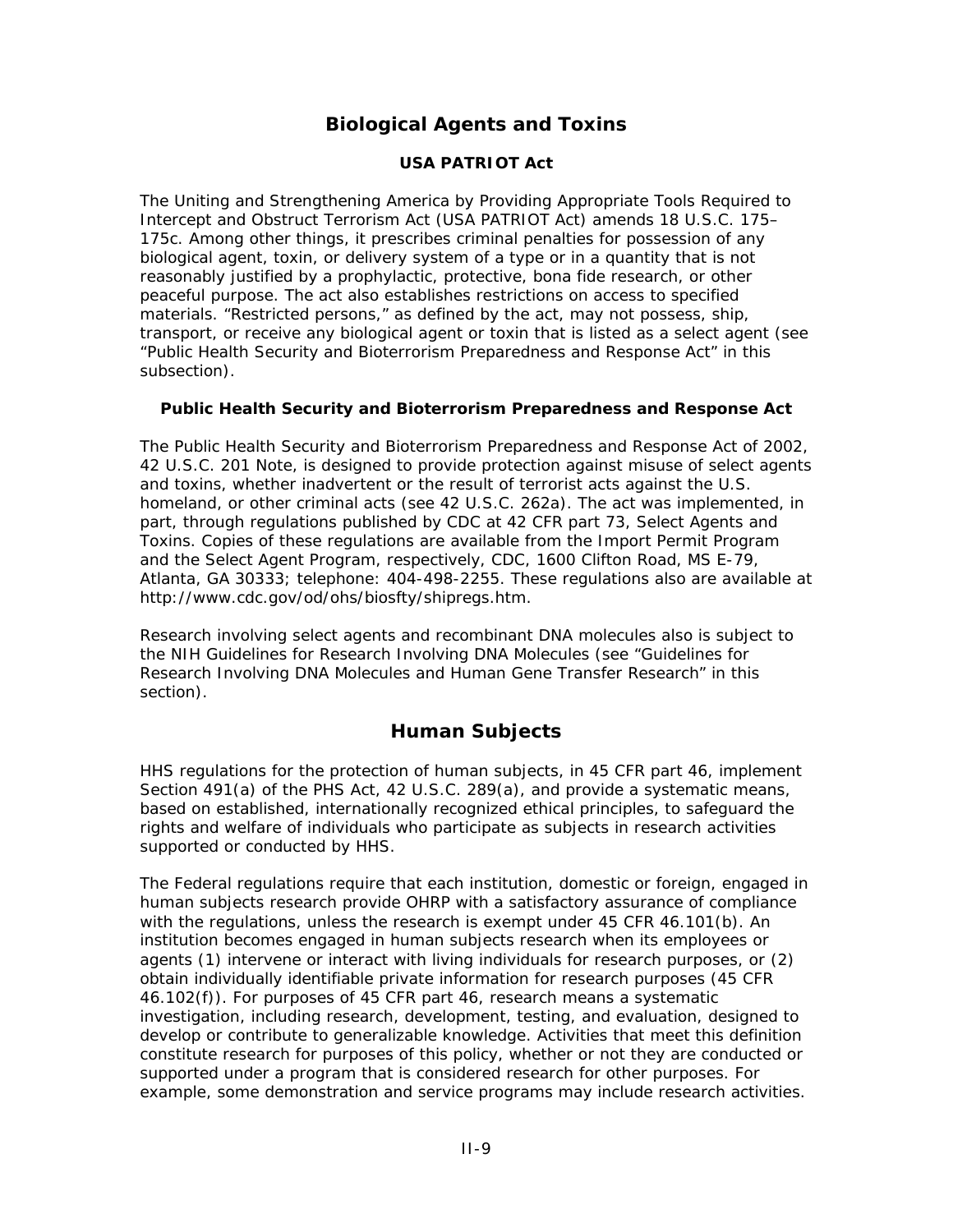The HHS regulations specify that departments and agencies cannot conduct or support research covered by this policy unless the institution has an assurance approved by OHRP, and only if the institution has certified to the OPDIV that the research has been reviewed and approved by the IRB provided for in the assurance and will be subject to continuing review by the IRB. Under no condition will research covered by Section 46.03 of the regulations be supported prior to receipt of the certification that the research has been reviewed and approved by the IRB (45 CFR 46.103(b) and (f)).

The regulations specify additional protections for research involving human fetuses, pregnant women, and neonates (Subpart B); prisoners (Subpart C); and children (Subpart D). The use of autopsy materials is governed by applicable State and local law and is not directly regulated by 45 CFR part 46.

### **Office for Human Research Protections' and Recipient Responsibilities**

### **Assurances and Other OHRP Responsibilities**

On behalf of the Secretary, HHS, OHRP negotiates assurances covering all of an institution's federally supported research activities involving human subjects.<sup>[11](#page-61-0)</sup> Applicants proposing to involve human subjects in nonexempt research must file (or have previously filed) a written assurance (FWA) with OHRP setting forth the commitment of the institution to establish appropriate policies and procedures for the protection of human subjects. For institutions proposing nonexempt research involving human subjects and not currently holding an approved assurance, OHRP will negotiate an FWA.

Each legally separate entity must file its own FWA even if the institution does not operate its own IRB and designates another IRB (registered with OHRP and agreeing to the designation) for that purpose. Affiliated institutions or organizations that will serve as additional performance sites for the grant-supported research also must file an FWA.

OHRP also has responsibility for oversight of recipient compliance with the HHS human subjects regulations. In carrying out this responsibility, OHRP evaluates all written substantive allegations or indications of non-compliance with the HHS regulations it receives from any source. All compliance oversight evaluations are based on the HHS regulations and the institution's assurance of compliance. Any corrective actions imposed as a result of compliance oversight evaluations are intended to remedy identified non-compliance and prevent recurrence. Because each case is different, OHRP tailors corrective actions to foster the best interests of human research subjects and, to the extent possible, of the institution, research community, and HHS. Most compliance oversight evaluations and resultant corrective actions are resolved at the OHRP level. However, OHRP may recommend actions to be taken by other HHS officials.

<span id="page-61-0"></span><sup>&</sup>lt;sup>11</sup> As of February 28, 2001, OHRP no longer accepts applications for Multiple Project Assurances (MPAs) or Single Project Assurances (SPAs) limited to HHSsupported research, to special categories of research, or to individual research projects. All MPAs have been superseded. Current SPAs will remain in effect through the expiration of their respective grant (or contract) award and any non-competing continuation award.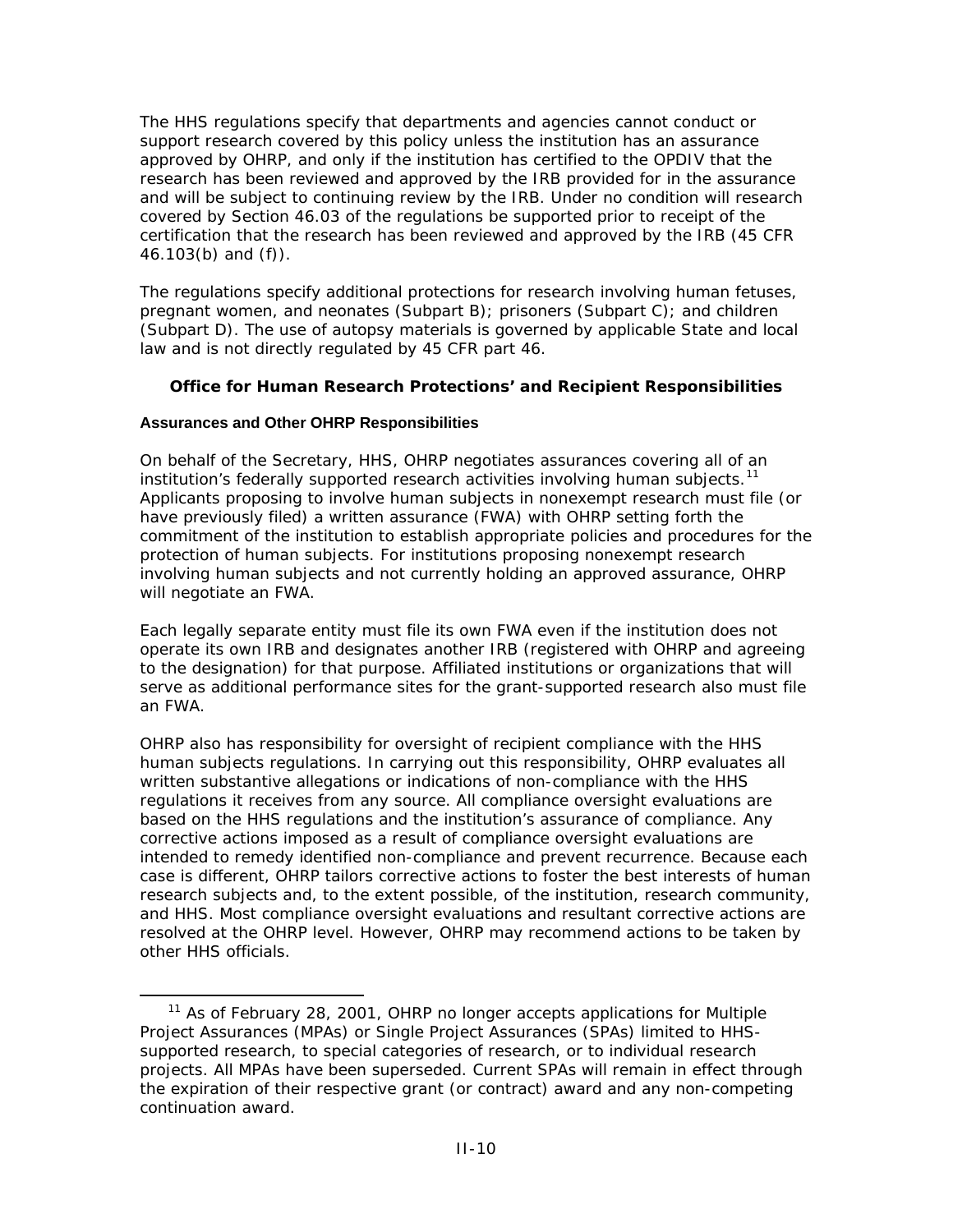Detailed information about FWA preparation and negotiation and about OHRP activities related to oversight and compliance, as well as copies of the human subjects regulations, may be obtained from OHRP at the address shown in Part III or from its home page at [http://www.hhs.gov/ohrp.](http://www.hhs.gov/ohrp/) OHRP also has produced a publication, available through GPO, $12$  and an instructional videotape, the OHRP Assurance Training Module, which is available on the OHRP Web site.

### **Institutional Review Board Certification and Other Recipient Responsibilities**

The recipient bears ultimate responsibility for protecting human subjects under the award, including human subjects at all sites, and for ensuring that an assurance approved by OHRP and certification of IRB review and approval have been obtained before human subjects research can be conducted at each collaborating site. HHS will not award a grant for nonexempt research in which human subjects are involved unless the applicant/recipient provides a certification to the OPDIV that the research has been approved by an appropriate IRB, consistent with 45 CFR part 46, within 12 months before the budget period start date.

It also is the recipient's responsibility to comply with prior-approval requirements related to the addition of sites not included in the approved application. The list of organizations with approved assurances is available at the OHRP Web site ([http://www.hhs.gov/ohrp\).](http://www.hhs.gov/ohrp/) Recipients may not draw funds from the payment system, request funds from the paying office, or make obligations against Federal funds for research involving human subjects at any site engaged in nonexempt research for any period not covered by both an OHRP-approved assurance and IRB approval consistent with 45 CFR part 46. Costs associated with IRB review of human research protocols are not allowable as direct charges under grants unless such costs are not covered by the organization's indirect cost rate.

Regardless of when the IRB review occurs (before objective review or just-in-time as specified in Part I or before award of a non-competing continuation award), the IRB should ensure that the research described in the application is consistent with any corresponding protocols reviewed and approved by the IRB. As specified in 45 CFR 46.111, the IRB review must include a determination that, for research covered by the regulations, the following conditions are met:

- The procedures to be used will minimize risks to subjects.
- Risks to subjects are reasonable in relation to expected benefits, if any, to subjects and the importance of the knowledge that may reasonably be expected to result.
- Selection of subjects is equitable.
- Informed consent is sought from each prospective subject or the subject's legally authorized representative and is appropriately documented in accordance with, and to the extent required by, the regulation.

<span id="page-62-0"></span> <sup>12</sup> *Protecting Human Research Subjects: Institutional Review Board Guidebook*, 1993, Stock No. 017-040-00525-3, may be ordered from the Superintendent of Documents, telephone: 202-512-1800. This guidebook is also available from OHRP's website [\(http://www.hhs.gov/ohrp/irb/irb\\_guidebook.htm](http://www.hhs.gov/ohrp/irb/irb_guidebook.htm)).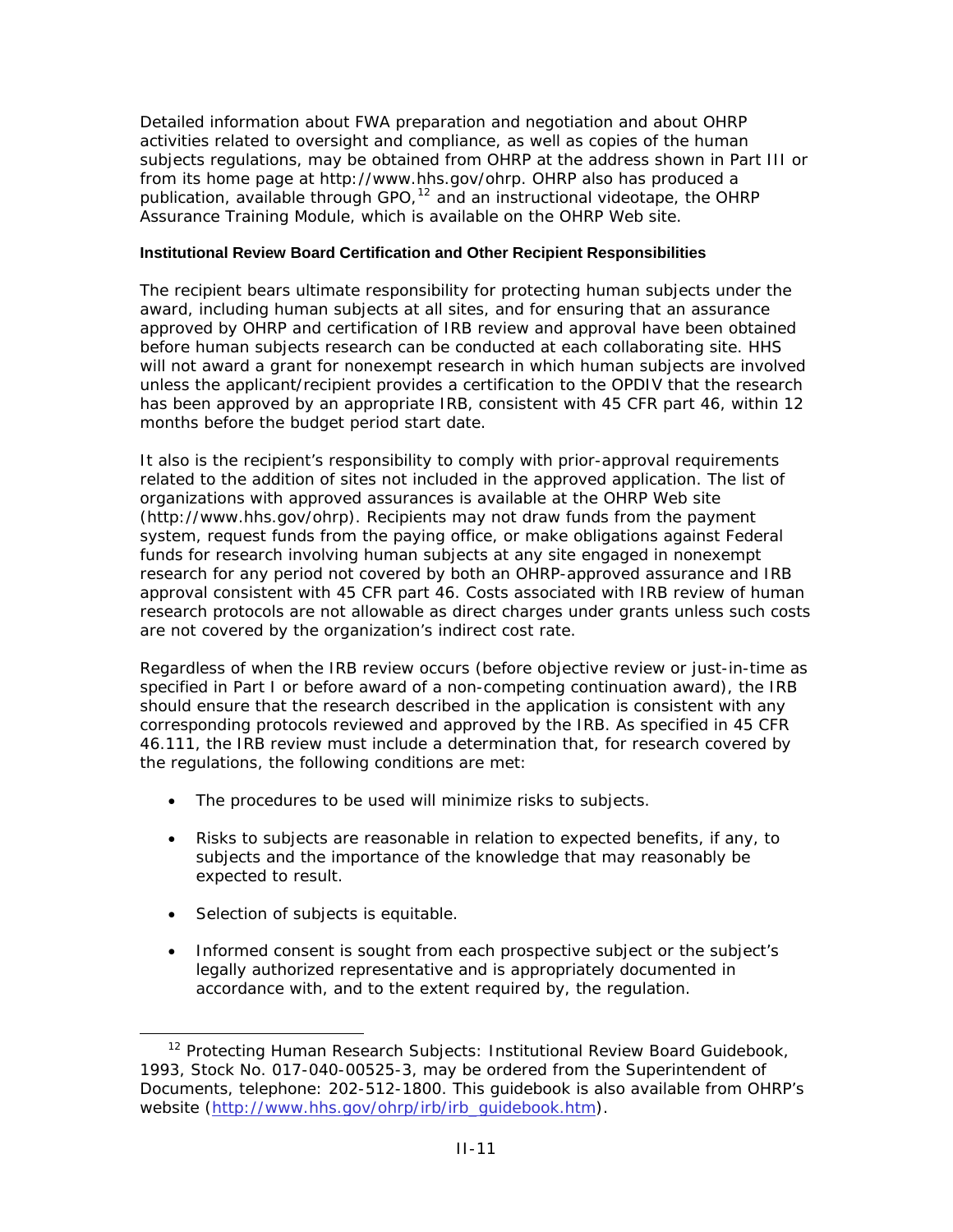- When appropriate, the research plan makes adequate provision for monitoring the data collected to ensure the safety of subjects, the protection of privacy, and the confidentiality of data.
- When some or all of the subjects are likely to be vulnerable to coercion or undue influence, such as children, prisoners, pregnant women, people with acute or severe physical or mental illness, or people who are economically or educationally disadvantaged, appropriate additional safeguards are included in the study to protect the rights and welfare of these subjects.

### **Protection of Research Subjects' Identities**

HHS expects recipients and others involved in grant-supported research to take appropriate actions to protect the confidentiality of information about and the privacy of individuals participating in the research. Investigators, IRBs, and other appropriate entities should ensure that policies and procedures are in place to protect identifying information and must oversee compliance with those policies and procedures.

# **Animal Welfare**

As specified in Part I of the HHS GPS, the *PHS Policy on Humane Care and Use of Laboratory Animals* requires applicants proposing to use vertebrate animals in HHSsupported activities to file a written Animal Welfare Assurance with OLAW. The PHS policy defines "animal" as "any live, vertebrate animal used or intended for use in research, research training, experimentation, biological testing, or related purposes." The PHS policy implements and supplements the *U.S. Government Principles for Utilization and Care of Vertebrate Animals used in Testing, Research, and Training*. The PHS policy also requires the applicant to establish appropriate policies and procedures for the humane care and use of animals, based on the *Guide for the Care and Use of Laboratory Animals*, and to comply with the Animal Welfare Act, as amended, 7 U.S.C. 2131 *et seq*., and its implementing regulations. This includes appointing an IACUC with specified responsibilities. The PHS policy does not affect applicable State or local laws or regulations that impose more stringent standards for the care and use of laboratory animals.

Verification of the IACUC review of proposed research involving animals may be filed at any time before award unless required earlier by the OPDIV. Regardless of when the review occurs, the IACUC should ensure that the research described in the application is consistent with any corresponding protocols reviewed and approved by the IACUC. When organizations collaborate and multiple recognized IACUCs may be involved, only one of those IACUCs is required to review the research project or evaluate a program facility. In such cases, organizations must define their respective responsibilities to ensure compliance with the policy. If both organizations have full Animal Welfare Assurances, they may exercise discretion in determining which IACUC will review the research protocol and under which organization's program the research will be performed. An applicant/recipient without an animal care and use program or IACUC may enter into an inter-organizational agreement to use the IACUC of an organization with an assurance. Assured organizations also have the option, with OLAW approval, to amend their Animal Welfare Assurances to cover performance sites without such assurances. Foreign organizations proposing activities involving vertebrate animals are required to comply with the PHS policy or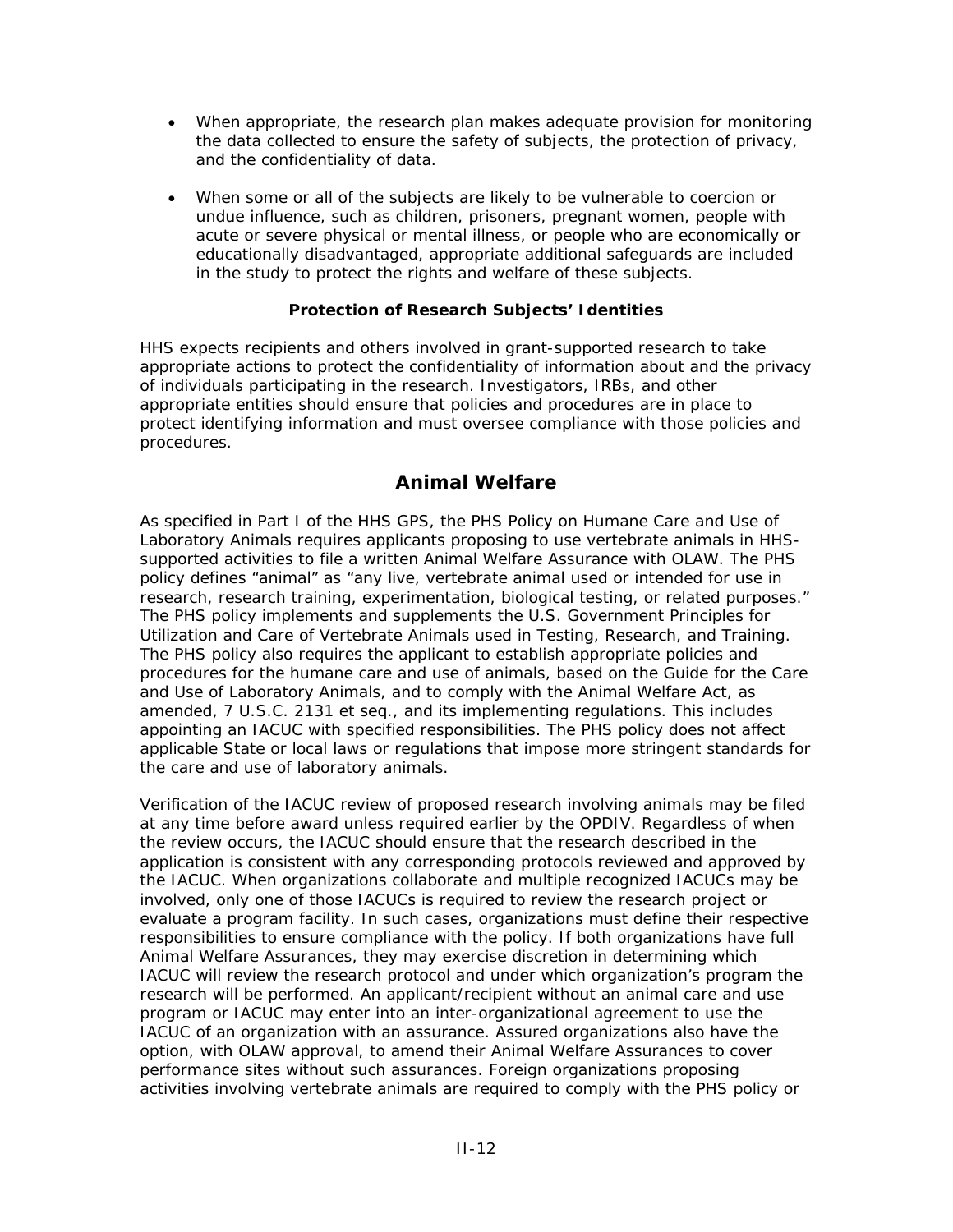provide evidence that acceptable standards for the humane care and use of animals will be met.

Information about preparing and submitting Animal Welfare Assurances and copies of the PHS policy and other relevant materials are available from OLAW (see [Part III](http://grants1.nih.gov/grants/policy/nihgps_2003/NIHGPS_Part14.htm#olaw)  [for contact information](http://grants1.nih.gov/grants/policy/nihgps_2003/NIHGPS_Part14.htm#olaw)).

# **Other Research-Related Requirements**

### **Research Misconduct**

The recipient is responsible for the actions of its employees and other research collaborators, including third parties, involved in the project. The recipient will inquire into and, if necessary, investigate and resolve promptly and fairly all instances of alleged or apparent research misconduct. 42 CFR part 93, "Public Health Service Policies on Research Misconduct, $n^2$  specifies recipient responsibilities for dealing with and reporting possible research misconduct. The regulation is available from ORI on its home page [\(http://www.ori.dhhs.gov\)](http://www.ori.dhhs.gov/) and in hard copy at the address shown in Part III.

The recipient must carry out its responsibilities with extra care if a research misconduct inquiry has been initiated as specified in 42 CFR 93.307 or if the recipient or ORI has made a finding of research misconduct. The recipient must report promptly to ORI any incident of alleged or apparent research misconduct that it judges as warranting investigation and must advise ORI of any decision to initiate an investigation. The recipient also must notify ORI if it intends to close a case at the inquiry or investigation stage based on an admission of responsibility, settlement, or for any other reason. The regulations also require that the recipient submit an annual report.

If a misconduct investigation has been initiated, the recipient must take any necessary steps, in addition to its normal and ongoing responsibilities under the grant, to protect the scientific integrity of the project, protect human subjects and animals, provide reports to ORI, and ensure the proper expenditure of funds and continuation of the project during the investigation, if appropriate. ORI staff members are available to help recipients with investigating and reporting on research misconduct, and POs are available to provide technical assistance and to work with recipients to protect funded projects from the adverse effects of research misconduct.

If the recipient finds research misconduct by anyone working on an HHS grantsupported project, whether at its organization or at a third-party organization, the recipient must assess the effect of that finding on the ability to continue that project, as originally approved, and must promptly request OPDIV prior approval of any intended change of PI or other key personnel (see "Prior Approval Requirements— OPDIV Prior Approval"). In addition, the awarding office may impose sanctions, such as withdrawal of approval of the PI/PD or other key personnel, disallowance of costs associated with the invalid or unreliable research, withholding a non-competing

<span id="page-64-0"></span><sup>&</sup>lt;sup>13</sup> For this purpose and financial conflict of interest in the next subsection, PHS includes the following OPDIVs with research programs: NIH, CDC, FDA, HRSA, OPHS, and AHRQ.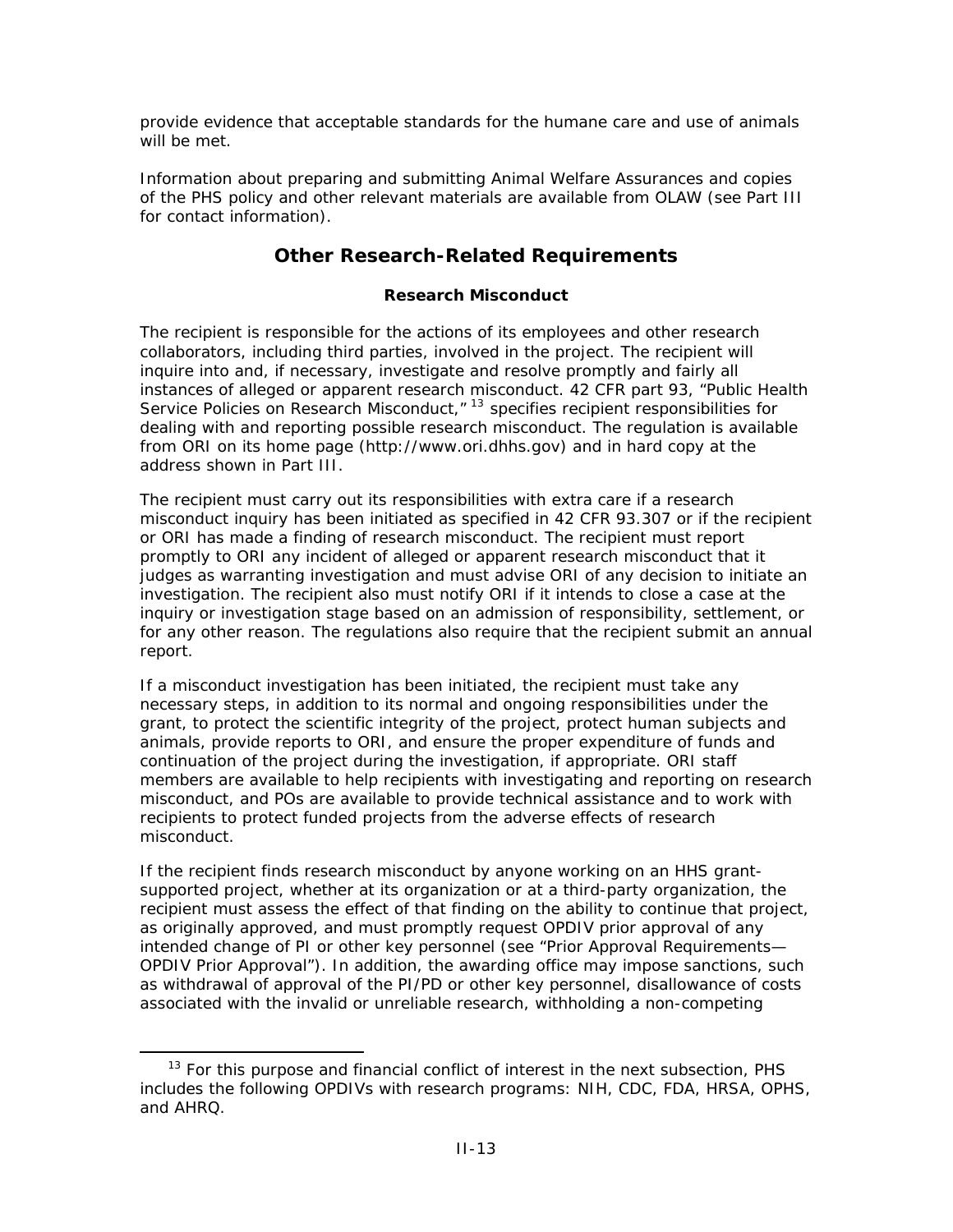continuation award, suspension or termination, in whole or in part, of the current award, or debarment.

If research misconduct has affected data validity or reliability, ORI or the OPDIV may require the recipient and its employee/collaborator authors to submit a correction or retraction of the data to a journal, publish the corrected data, or both. If the recipient does not comply with this requirement, the OPDIV may invoke its rights, under 45 CFR part 74 or 92, to access the data (including copyrightable material developed under the award), have the data reviewed, and submit the correction.

The recipient must promptly report issues involving potential civil or criminal fraud, such as false claims or misappropriation of Federal funds, to the HHS OIG (see [Part](http://grants1.nih.gov/grants/policy/nihgps_2003/NIHGPS_Part14.htm#oig)   $III$ ).

### **Financial Conflict of Interest**

Recipients and investigators must comply with the requirements of 42 CFR part 50, Subpart F, "Responsibility of Applicants for Promoting Objectivity in Research for Which PHS Funding Is Sought." That subpart promotes objectivity in research by establishing standards to ensure that the design, conduct, and reporting of research funded under PHS grants or cooperative agreements will not be biased by any conflicting financial interest of an investigator. These requirements do not apply to Phase I of the SBIR/STTR programs.

Under those requirements the organization must do the following:

- Have a written and enforced administrative process to identify and manage, reduce, or eliminate conflicting financial interests with respect to research projects for which PHS funding is sought
- Before spending any PHS funds awarded under a new award, inform the GMO of the existence of any conflicting financial interests it identified of the type covered by 42 CFR 50.605 and assure that the interest been managed, reduced, or eliminated in accordance with the regulations
- Continue to make similar reports on subsequently identified conflicts within 60 days of identifying them
- Make additional information available to the OPDIV, upon request, as to how it handled conflicting interests in accordance with the regulations.

As described in the regulations, examples of how financial conflicts of interest might be addressed include the following:

- Public disclosure of significant financial interests
- Monitoring of research by independent reviewers
- Modification of the research plan
- Disqualification from participation in all or a portion of the research funded by PHS
- Divestiture of significant financial interests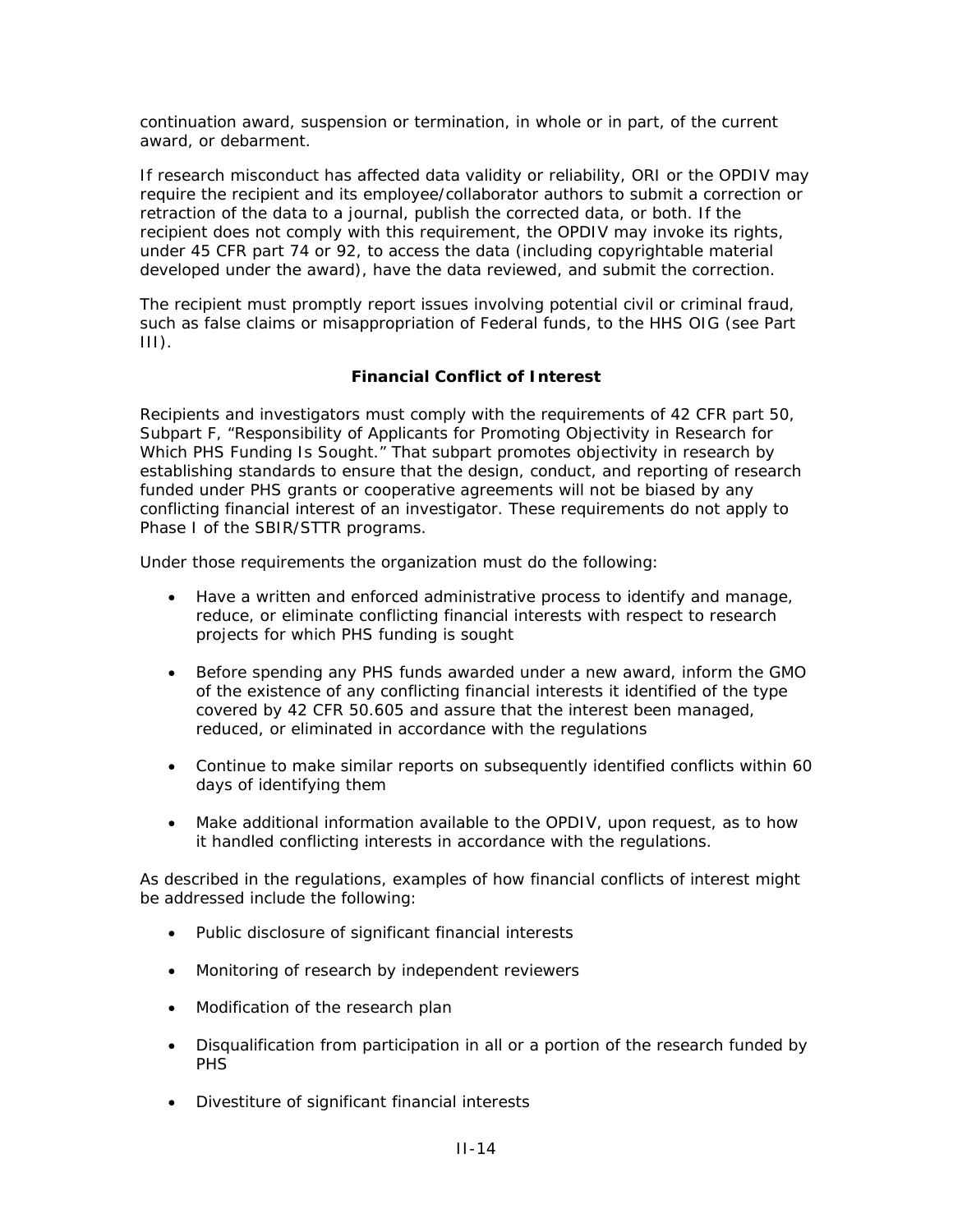• Severance of relationships that create actual or potential conflicts.

Recipients also must ensure that subawards in the form of consortium agreements address whether the consortium participant's employees will be subject to the financial conflict of interest requirements of the consortium participant or to those of the recipient.

Some IRBs also consider investigator financial conflict of interest in their deliberations, although they are not required to do so. If an IRB considers the impact of potential financial (or other) conflicts of interest on the research and the protection of human subjects, it should refer to the organization's policies and procedures for identifying and monitoring conflicts of interest.

Following are some strategies used by IRBs:

- Make IRB members aware of the organization's conflict of interest policies and procedures
- Include a statement in the informed consent form that all investigators comply with the organizational guidelines
- Ask investigators to complete a short questionnaire about whether they—or any person responsible for the design, conduct, or reporting of research have an economic interest in or act as an officer or a director of any outside entity whose financial interest could reasonably appear to be affected by the research
- Instruct IRB members during their orientation on how to identify and respond to a perceived financial, academic, or other conflict of interest.

Suggestions for recipients to consider when implementing the requirements of this regulation are available in an NIH publication, *[Financial Conflict of Interest–](http://grants.nih.gov/grants/policy/coi/nih_review.htm) [Objectivity in Research: Institutional Policy Review](http://grants.nih.gov/grants/policy/coi/nih_review.htm)*, available on the NIH Web site at [http://grants.nih.gov/grants/policy/coi/nih\\_review.htm.](http://grants.nih.gov/grants/policy/coi/nih_review.htm)

### **Recombinant DNA and Human Gene Transfer Research**

The *NIH Guidelines for Research Involving Recombinant DNA Molecules* (NIH Guidelines) (April 2002 or latest revision) apply to (1) all research projects that involve recombinant DNA and are conducted at or sponsored by an organization that receives support for recombinant DNA research, or (2) research projects involving testing in humans of materials containing recombinant DNA developed with HHS funds, if the organization that developed the materials sponsors or participates in those projects. The NIH guidelines are available at

<http://www4.od.nih.gov/oba/rac/guidelines/guidelines.html>. As defined by the NIH guidelines, recombinant DNA molecules are either (1) molecules that are constructed outside of living cells by joining natural or synthetic DNA segments to DNA molecules that can replicate in a living cell or (2) molecules that result from the replication of those described in (1).

The NIH guidelines apply to both basic and clinical research studies. Recombinant DNA research involving select agents also is subject to pertinent CDC and USDA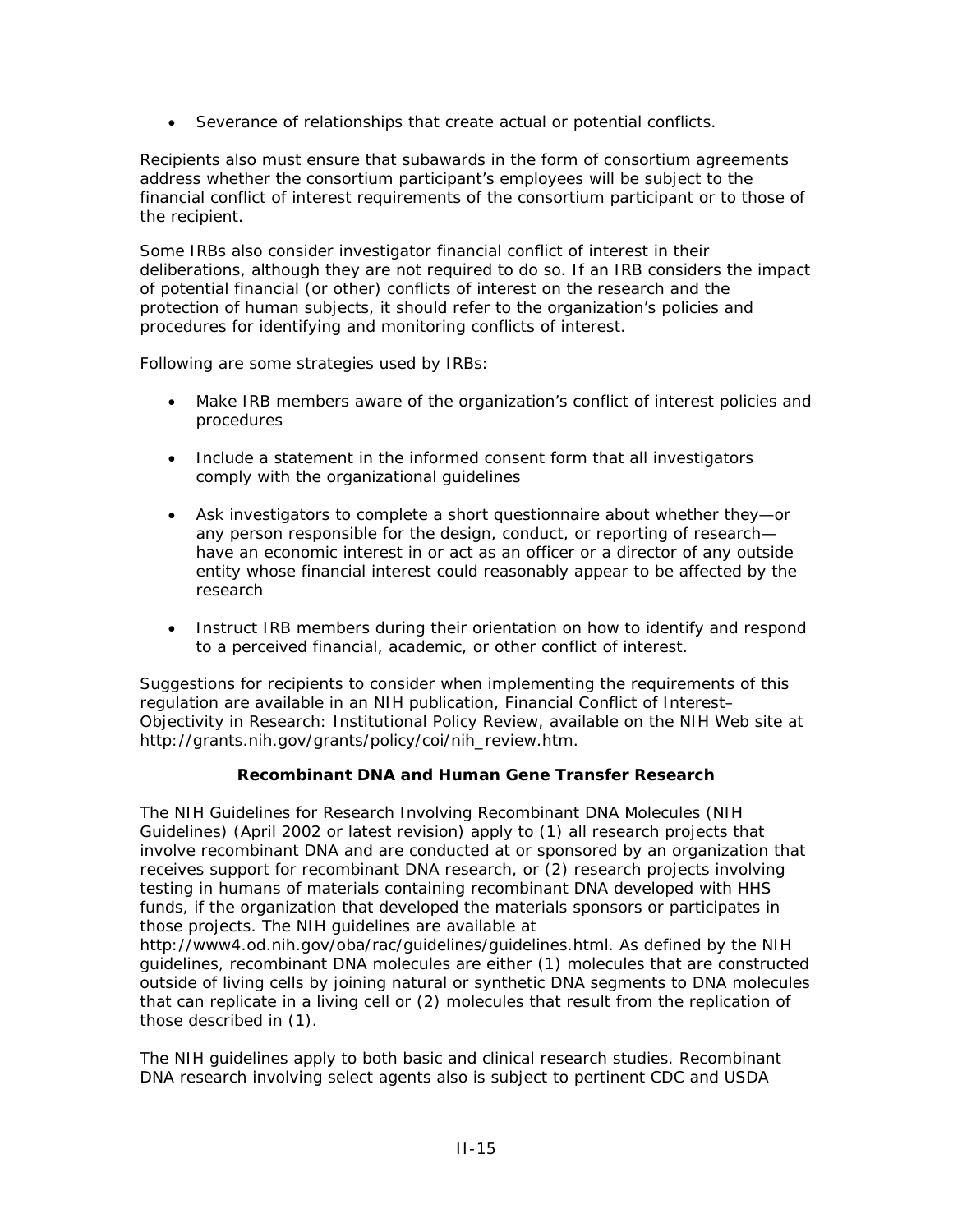regulations.<sup>[14](#page-67-0)</sup> Specific guidance for the conduct of human gene transfer studies appears in Appendix M of the NIH guidelines. Failure to comply with these requirements may result in suspension or termination of an award for recombinant DNA research at the organization, or a requirement for OPDIV prior approval of any or all recombinant DNA projects at the organization. The recipient should carefully review the NIH guidelines in their entirety to ensure compliance with all of the requirements for projects involving recombinant DNA techniques.

### **Human Embryonic Stem Cell Research and Cloning**

HHS funds may not be used to support human embryo research under any extramural award instrument. HHS funds may not be used for the creation of a human embryo for research purposes or for research in which a human embryo is destroyed, discarded, or knowingly subjected to risk of injury or death greater than that allowed for research on fetuses *in utero* under 45 CFR 46.204 and 46.207 and Subsection 498(b) of the PHS Act 42 U.S.C. 289g(b). The term "human embryo" includes any organism not protected as a human subject under 45 CFR part 46, as of the date of enactment of the governing appropriations act, that is derived by fertilization, parthenogenesis, cloning, or any other means from one or more human gametes or human diploid cells.

In addition to the statutory restrictions on human fetal research under Subsection 498((b) of the PHS Act, HHS is prohibited, by a March 4, 1997, Presidential memorandum, from using Federal funds for cloning human beings.

### **Research on Human Fetal Tissue**

Human fetal tissue is defined as tissue or cells obtained from a dead human embryo or fetus after a spontaneous or induced abortion or stillbirth. This definition does not include established human fetal cell lines. Research involving the transplantation of human fetal tissue must be conducted in accordance with applicable State and local laws and with the following guidance.

The scientific and ethical challenges associated with research utilizing human fetal tissue make it imperative that researchers and their organizations be fully aware of and in compliance with the Federal requirements, particularly Section 498B of the PHS Act, 42 U.S.C. 289g-2. The statute specifically prohibits any person from knowingly acquiring, receiving, or transferring any human fetal tissue for valuable consideration. The term "valuable consideration" is a concept similar to profit and does not include reasonable payment for costs associated with the collection, processing, preservation, storage, quality control, or transportation of these tissues. Violation of this statute carries criminal penalties that apply to both those that supply and those that acquire human fetal tissue.

<span id="page-67-0"></span> <sup>14</sup> See 42 CFR part 73, *Select Agents and Toxins;* and 7 CFR part 331 and 9 CFR part 121, *Possession, Use, and Transfer of Biological Agents and Toxins.*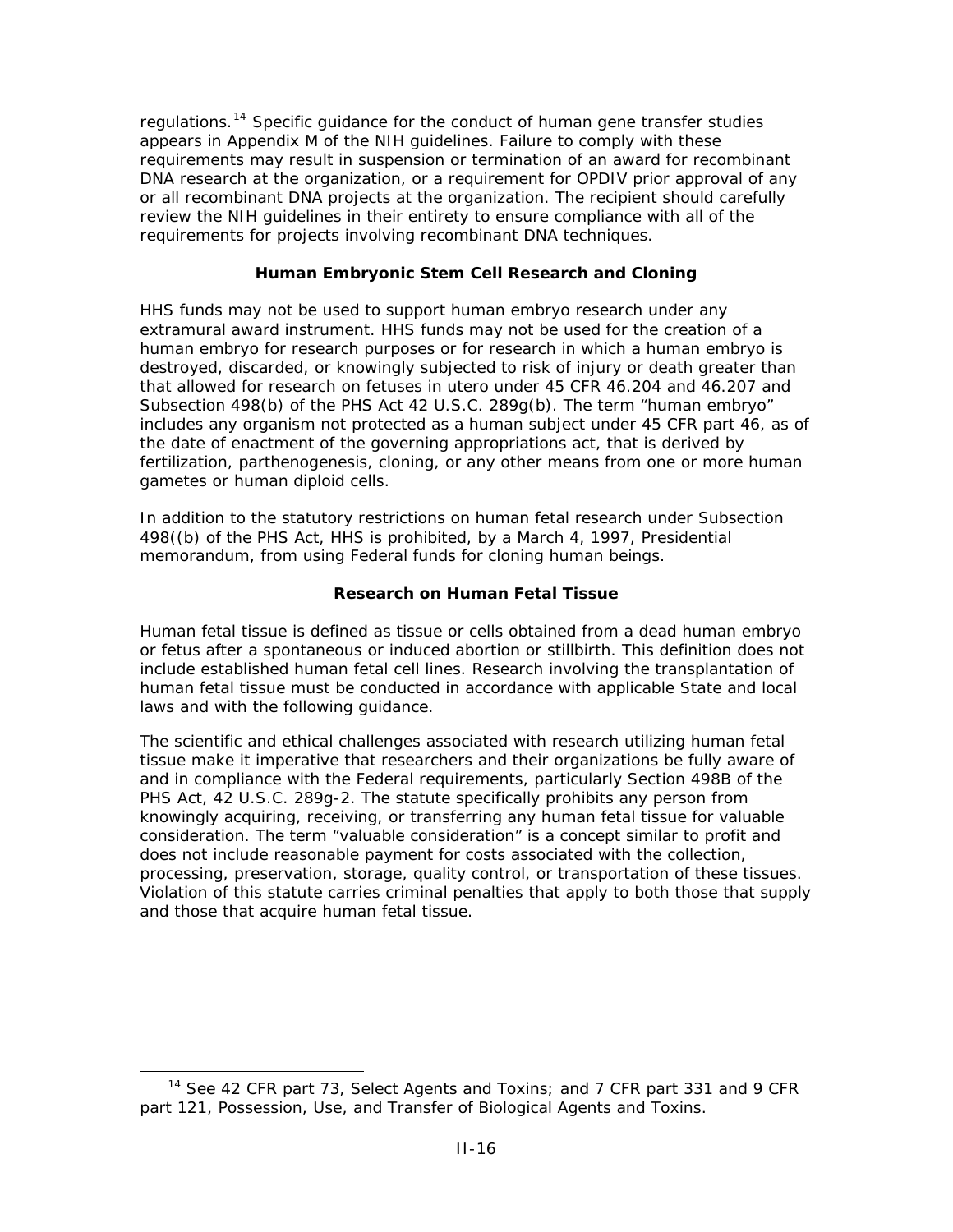Sections 498A and 498B of the PHS Act, 42 U.S.C. 289g-1 and 289g-2, contain additional legal requirements for research on the transplantation of human fetal tissue for therapeutic purposes conducted or supported by PHS. Under Section 498A, the recipient must adhere to the following provisions:

- The woman who donates the fetal tissue must sign a statement declaring that the donation is being made
	- $\triangleright$  for therapeutic transplantation research,
	- $\blacktriangleright$  without any restriction regarding the identity of individuals who may receive the transplantation, and
	- $\blacktriangleright$  without the donor knowing the identity of the individual receiving the transplantation.
- The attending physician must sign a statement that he/she has
	- $\triangleright$  obtained the tissue in accordance with the donor's signed statement and
	- $\blacktriangleright$  fully disclosed to the donor his or her intent, if any, to use the tissue in research and any known medical risks to the donor or risks to her privacy associated with the donation that are in addition to risks associated with the woman's medical care.

In the case of tissue obtained pursuant to an induced abortion, the physician's statement also must state that he/she

- $\triangleright$  obtained the woman's consent for the abortion before requesting or obtaining consent for the tissue to be used;
- $\blacktriangleright$  did not alter the timing, method, or procedures used to terminate the pregnancy solely for the purpose of obtaining the tissue for research; and
- $\blacktriangleright$  performed the abortion in accordance with applicable State and local laws.
- The PI must sign a statement certifying that he/she is aware that the tissue is human fetal tissue obtained in a spontaneous or induced abortion, or pursuant to a stillbirth, and that the tissue was donated for research purposes. The PI also must certify that this information has been shared with others who have responsibilities regarding the research and, before eliciting informed consent from the transplantation recipient, will obtain written acknowledgment that the patient is aware of the aforementioned information.
- The PI must certify in writing that he/she has had no part in any decisions as to the timing, method, or procedures used to terminate the pregnancy.

The recipient must certify that the physician's statement, the PI's statement, and the acknowledgment of the transplantation recipient must be available for audit by the HHS Secretary or designee.

Information for organizations conducting research on human fetal tissue, including information on the governing Federal statutes, Sections 498A and 498B of the PHS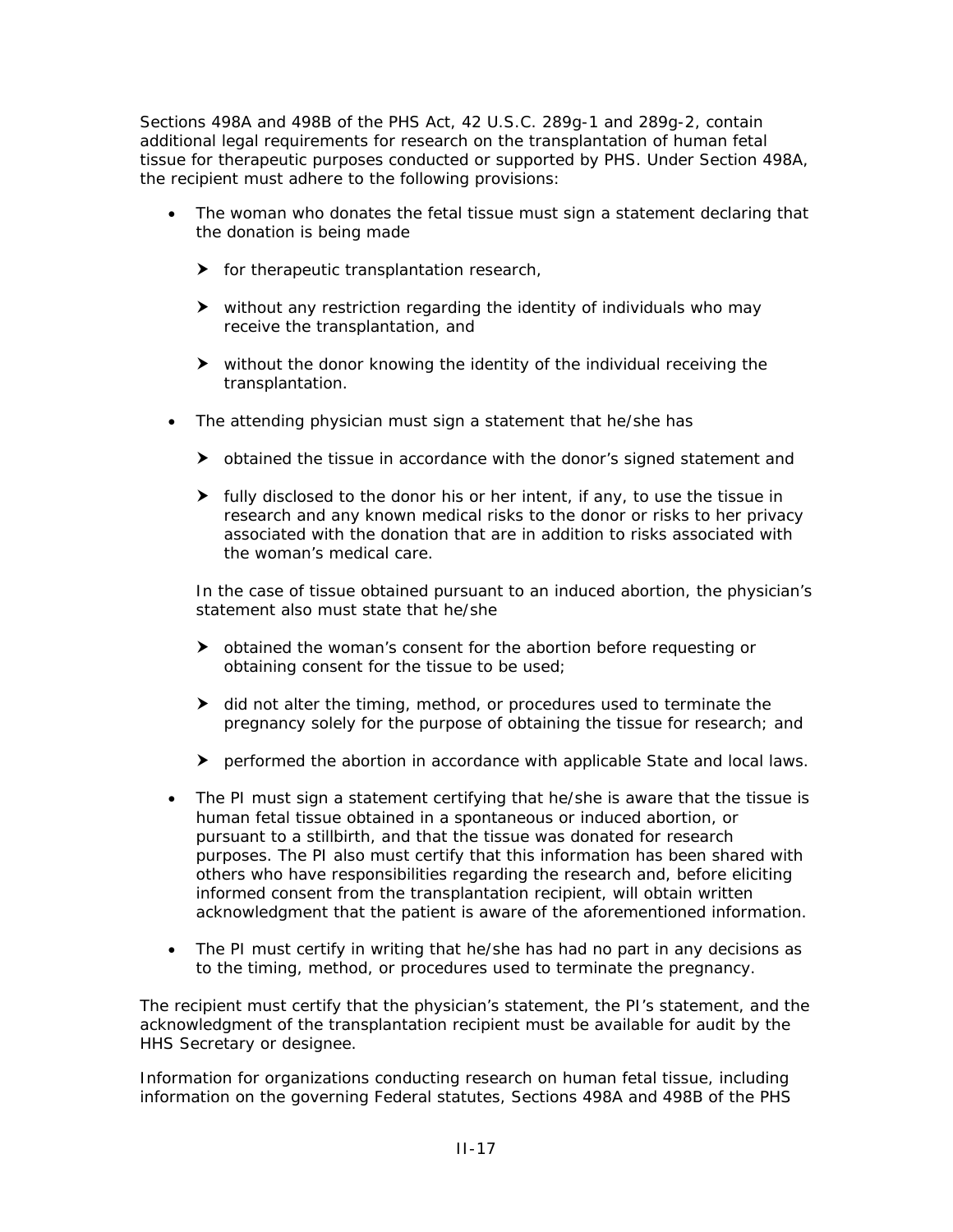Act, 42 U.S.C. 289g-1 and 298g-2, is available on the NIH Web site at [http://grants.nih.gov/grants/guide/notice-files/not93-235.html.](http://grants.nih.gov/grants/guide/notice-files/not93-235.html)

### **Transplantation of Human Fetal Tissue**

If research on the transplantation of human fetal tissue is conducted under the grant-supported project, the recipient must make available for audit by the HHS Secretary or designee, the physician statements and informed consents required by Subsections  $498A(b)(2)$  and (c) of the PHS Act,  $42$  U.S.C. 289q-1(b)(2) and (c) or must ensure HHS access to those records, if maintained by an entity other than the recipient. This requirement is in addition to the requirements concerning human subjects in research.

In addition, FDA issued a letter on November 30, 2000, indicating that it has jurisdiction over fetal cells and tissues intended for use in humans. FDA requests that investigators contact it to determine whether any planned or ongoing clinical research would require submission of an IND application. Additional information and FDA contact information is available at<http://www.fda.gov/cber/ltr/fetal113000.htm>.

### **Certificates of Confidentiality**

Section 301(d) of the PHS Act, 42 U.S.C. 241, provides that the Secretary may authorize people engaged in biomedical, behavioral, clinical, or other research activities to protect the privacy of research subjects by withholding the names and other identifying characteristics of those subjects from individuals not engaged in the research. Individuals that have authorization may not be compelled to disclose subjects' identities in any Federal, State, or local civil, criminal, administrative, legislative or other proceeding. CoCs may be granted for studies collecting information that, if disclosed, could have adverse consequences for subjects or damage their financial standing, employability, insurability, or reputation. By protecting researchers from being compelled to disclose information that would identify research subjects, CoCs contribute to achieving research objectives and promote participation in studies by helping to ensure confidentiality and privacy to participants. Information on CoCs is available on the NIH Web site at the CoC Kiosk at [http://grants.nih.gov/grants/policy/coc/index.htm.](http://grants.nih.gov/grants/policy/coc/index.htm) Requests for CoCs should be submitted to the GMO, and, subject to OPDIV review and approval, a certificate may be issued pursuant to Section 301(d).

### **Investigational New Drug Applications/Investigational Device Exceptions**

To be eligible for funding, all clinical research involving INDs, drugs approved for a different indication, or experimental combinations of drugs must meet FDA IND regulations, FDA human subjects' protection requirements, and HHS human subjects' requirements. As provided in the FDA regulations, an IND or IDE also may apply to biologics or devices. The FDA regulations are published in 21 CFR parts 50 and 312.

The official sponsor of the IND/IDE, whether a Federal agency, a recipient, or a third party, is legally responsible for meeting the FDA requirements. If the IND/IDE sponsor is a third party, such as a pharmaceutical company or research organization under contract to a recipient or to a pharmaceutical company, the legal responsibility for monitoring the clinical trial and reporting to FDA rests with the sponsor rather than the recipient. This generally will be the case for larger, multi-site clinical trials. If the recipient is the IND/IDE holder, commonly referred to as an "investigator-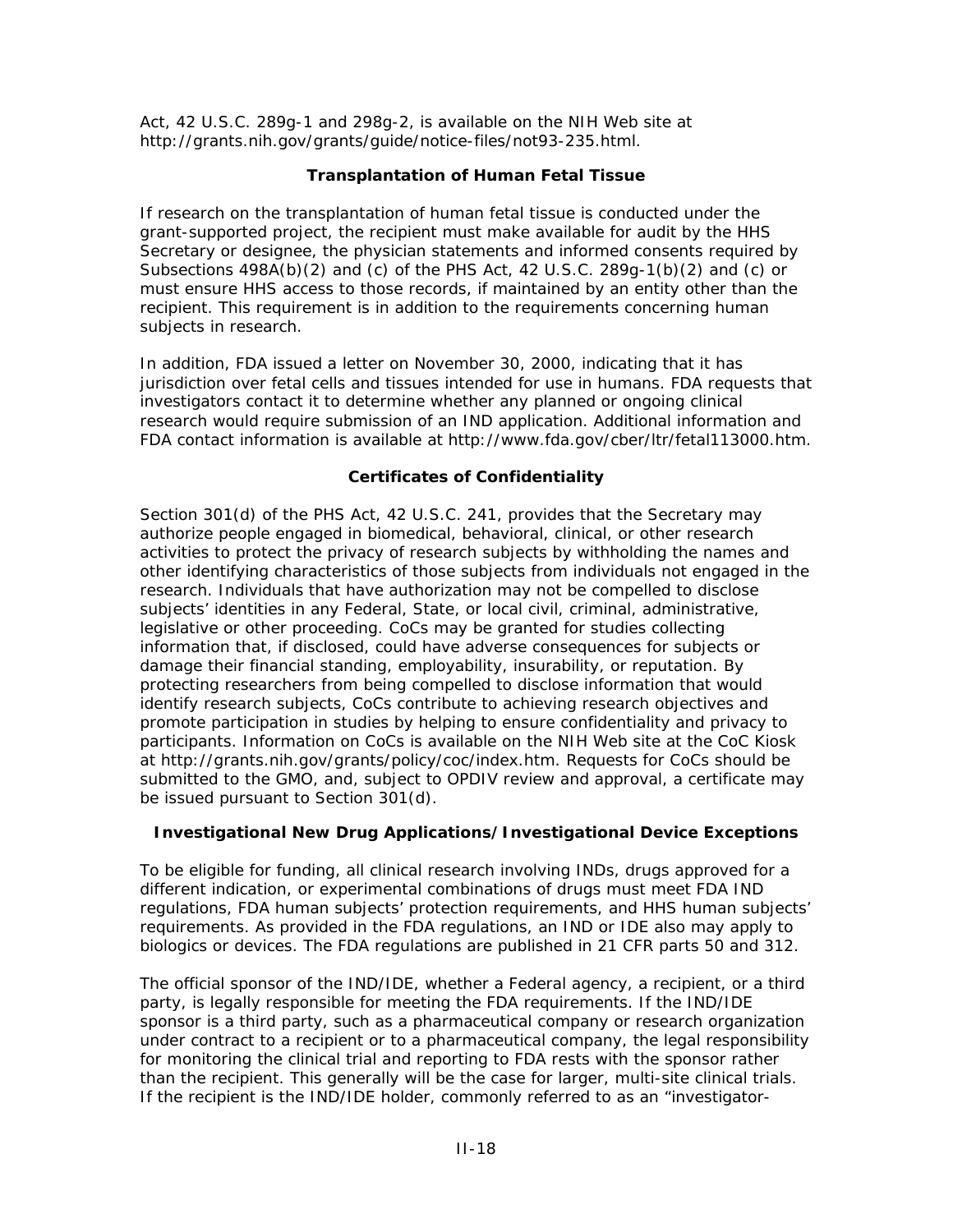initiated IND/IDE," the recipient or the investigator serves as the sponsor and assumes the legal responsibility. In any case, the recipient is ultimately responsible for ensuring compliance with the requirements for protection of human subjects, including compliance with FDA's requirements.

Following the filing of an IND, FDA has a 30-day period in which to review it. FDA may allow the IND to proceed or may defer approval of the IND until changes it deems acceptable are made. FDA also may order a clinical trial to be suspended or terminated, at any time, based on information it receives about that clinical trial.

When HHS funds all, or part of, a clinical study involving an IND or an IDE, the OPDIV must be aware of any significant communications with FDA concerning the study. The recipient must report certain types of FDA communications to the OPDIV within 72 hours of receiving a copy of or upon being informed of the FDA communication (through the PI or another person acting on behalf of the recipient), whichever occurs first. This notification requirement applies to any of the following communications from FDA with the sponsor of the IND or IDE:

- Warning letters (whether sent to the recipient or to the commercial sponsor)
- Notice of Initiation of Disqualification Proceedings and Notice of Opportunity to Explain
- Notice of Opportunity for Hearing
- Notice of Disqualification
- Consent agreements
- Clinical hold letters that pertain to breaches of good manufacturing practices, good clinical practices, or other major issue requiring significant changes in the protocol.

The notification should be made in writing, but also may be done by telephone if a written notice would delay the notification. It should include a statement of the action taken or contemplated and the assistance needed to resolve the situation. These requirements apply to the recipient even if the recipient or the funded PI is the sponsor. Failure to comply with this requirement may result in HHS imposing a corrective and/or enforcement action. FDA communications are considered grantrelated records for purposes of retention and access.

### **Controlled Substances**

Grantees are prohibited from knowingly using appropriated funds to support activities that promote the legalization of any drug or other substance included in Schedule I of the schedule of controlled substances established by section 202 of the Controlled Substances Act, 21 U.S.C. 812. This limitation does not apply if the recipient notifies the GMO that there is significant medical evidence of a therapeutic advantage to the use of such drug or other substance or that federally sponsored clinical trials are being conducted to determine therapeutic advantage.

If controlled substances are proposed to be administered as part of a research protocol or if research is to be conducted on the drugs themselves,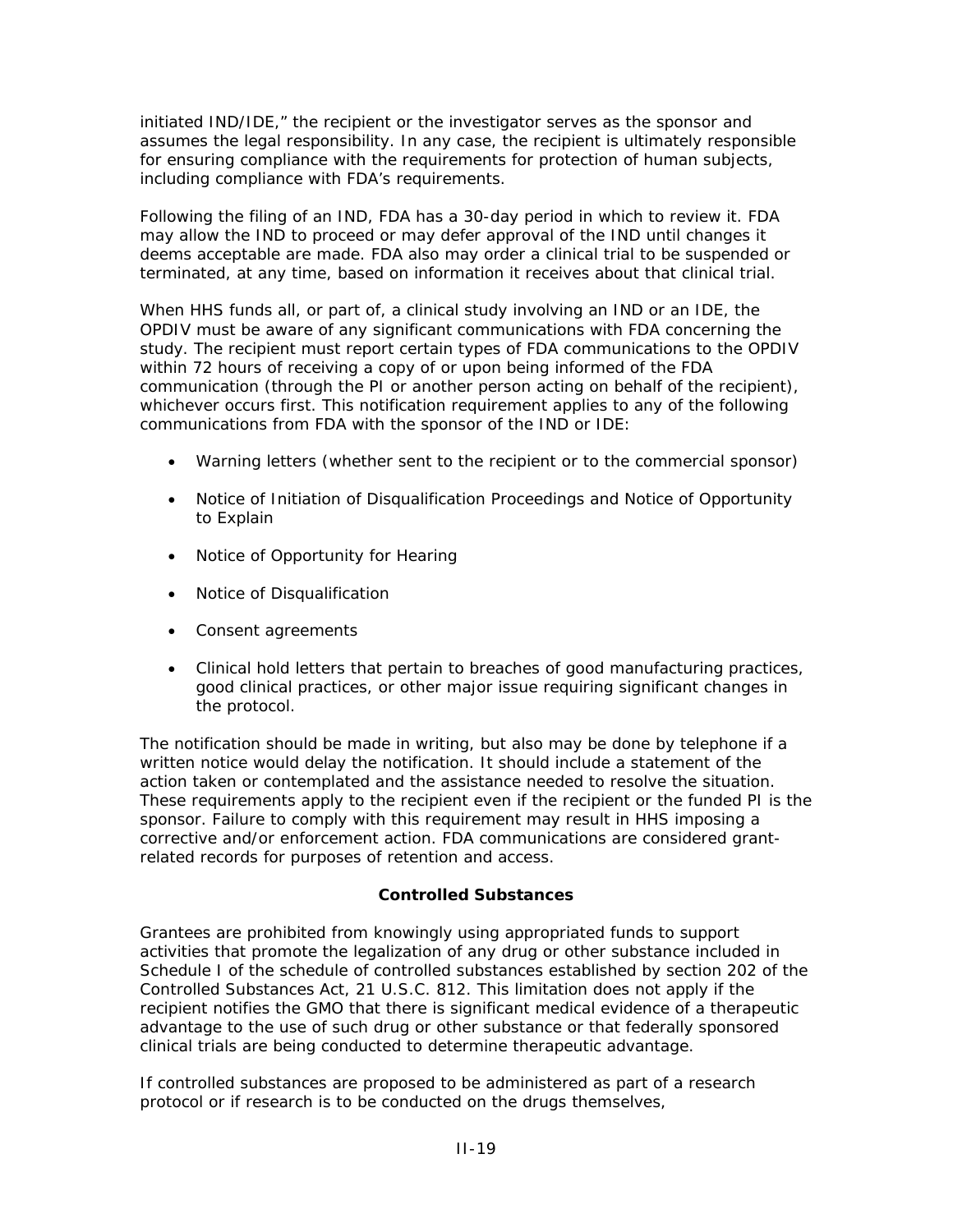applicants/recipients must ensure that the DEA requirements, including registration, inspection, and certification, as applicable, are met. Regional DEA offices can supply forms and information concerning the type of registration required for a particular substance for research use. The main registration office in Washington, DC, may be reached at 800-882-9539. Information also is available from the National Institute on Drug Abuse at 301-443-6300.

# **Construction-Related Requirements**

In addition to those requirements specified in "Requirements Related to Construction, Modernization, and Other Designated Activities," the following public policy requirements apply to grants that involve construction or A&R.

### **Flood Insurance**

The Flood Disaster Protection Act of 1973, as amended, 42 U.S.C. 4001 *et seq*., provides that no Federal financial assistance to acquire, modernize, or construct property may be provided in identified flood-prone communities in the United States, unless the community participates in the National Flood Insurance Program and flood insurance is purchased within 1 year of the identification. The flood insurance purchase requirement applies to both public and private applicants for HHS support. Lists of flood-prone areas that are eligible for flood insurance are published in the *Federal Register* by FEMA.

### **Architectural Barriers**

The Architectural Barriers Act of 1968, 42 U.S.C. 4151 *et seq*., as amended, the Federal Property Management Regulations (see 41 CFR 102-76), and the Uniform Federal Accessibility Standards issued by GSA (see 36 CFR 1191, Appendixes C and D) set forth requirements to make facilities accessible to, and usable by, the physically handicapped and include minimum design standards. All new facilities designed or constructed with HHS grant support must comply with these requirements. These minimum standards must be included in the specifications for any HHS-funded new construction unless the recipient proposes to substitute standards that meet or exceed these standards. Where HHS assistance is provided for alteration or renovation (including modernization and expansion) of existing facilities, the altered facility (or part of the facility) must comply, including use of the minimum standards in the specifications. The recipient is responsible for conducting inspections to ensure compliance with these standards by any contractor performing construction services under the grant.

### **Clean Air and Clean Water Act**

42 U.S.C. 7606 and EO 11738 provide for the protection and enhancement of the quality of the nation's air resources to promote public health and welfare and for restoring and maintaining the chemical, physical, and biological integrity of the nation's waters.

### **Safe Drinking Water Act**

42 U.S.C. 300h-3 provides for the protection of underground sources of drinking water that have an aquifer, which is the sole source of drinking water. Specifically,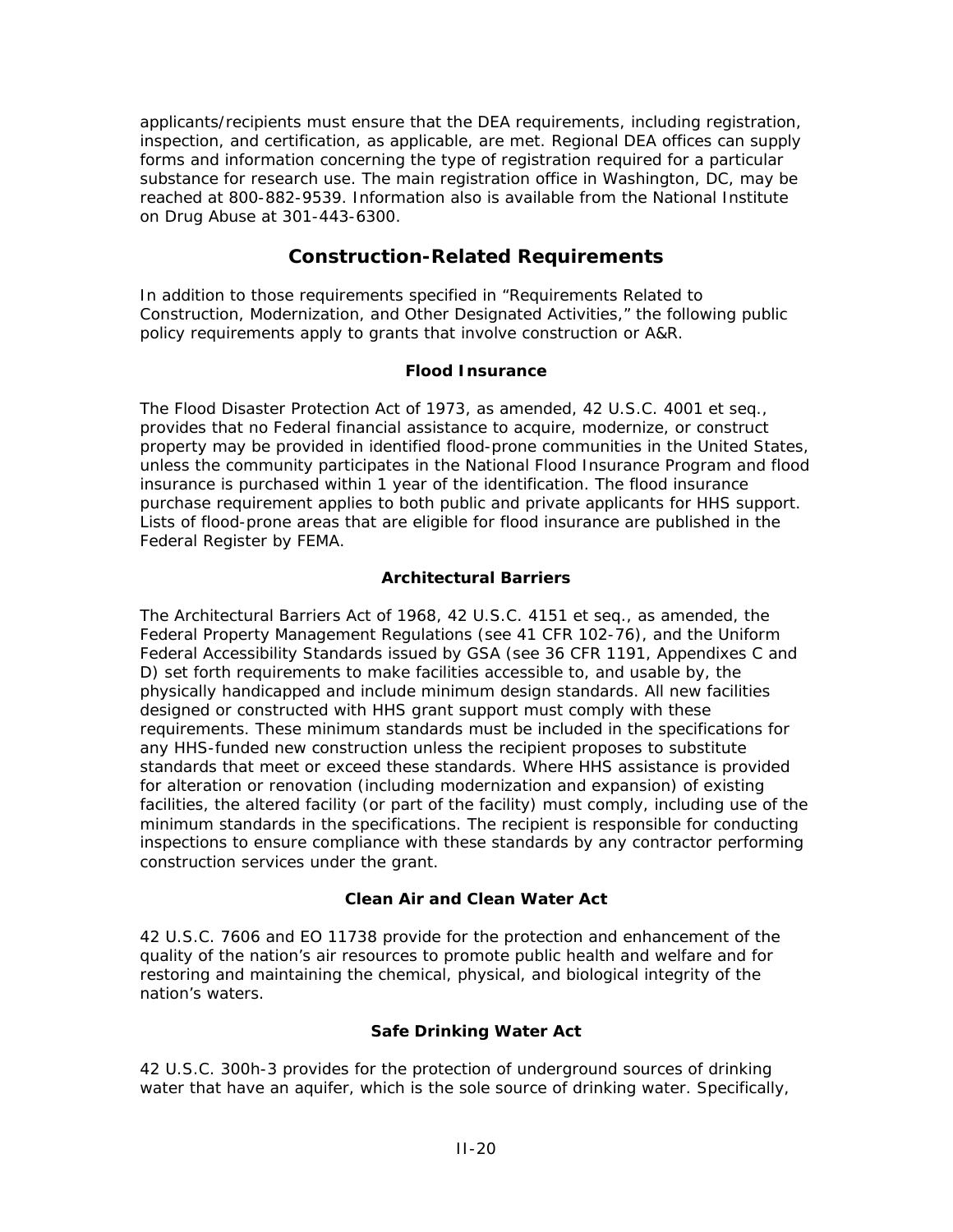no grant may be entered into for any project that the EPA Administrator determines may contaminate such aquifer.

## **Health, Safety, and Related Requirements**

#### **Restriction on Funding Abortions**

HHS funds may not be spent for an abortion.

#### **Restriction on Distribution of Sterile Needles/Needle Exchange**

Funds appropriated for HHS may not be used to carry out any program of distributing sterile needles or syringes for the hypodermic injection of any illegal drug.

#### **Standards for Privacy of Individually Identifiable Health Information**

The "Standards for Privacy of Individually Identifiable Health Information" (the Privacy Rule) implement the Health Insurance Portability and Accountability Act (HIPAA) of 1996, 42 U.S.C. 1320d *et seq*., which governs the protection of individually identifiable health information. The Privacy Rule is administered and enforced by HHS's OCR and is codified at 45 CFR parts 160 and 164. Not all HHS recipients are subject to the Privacy Rule. The Privacy Rule applies only to "covered entities," as defined by the rule, which include health plans and most health-care providers.

The OCR Web site ([http://www.hhs.gov/ocr/hipaa\)](http://www.hhs.gov/ocr/hipaa) provides information on the Privacy Rule, including the complete text of the regulation and a set of decision tools for determining whether a particular entity is subject to the rule. An educational booklet, *Protecting Health Information in Research: Understanding the HIPAA Privacy Rule*, is available through OCR's Web site and at

[http://privacyruleandresearch.nih.gov/.](http://privacyruleandresearch.nih.gov/) That Web site also includes other educational materials approved by OCR and the HHS Office of the General Counsel.

#### **Confidentiality of Patient/Client Records**

Section 543 of the PHS Act, 42 U.S.C. 290dd-2, requires that records of substance abuse patients be kept confidential except under specified circumstances and purposes. The covered records are those that include the identity, diagnosis, prognosis, or treatment of any patient maintained in connection with any program or activity relating to substance abuse education, prevention, training, treatment, rehabilitation, or research that is conducted, regulated, or directly or indirectly assisted by any department or agency of the United States. This requirement is implemented in 42 CFR part 2.

### **Drug-Free Workplace**

The Drug-Free Workplace Act of 1988, 42 U.S.C. 701 *et seq*., requires that all organizations receiving grants from any Federal agency agree to maintain a drugfree workplace. The recipient must notify the awarding office if an employee of the recipient is convicted of violating a criminal drug statute. Failure to comply with these requirements may be cause for debarment. HHS implementing regulations are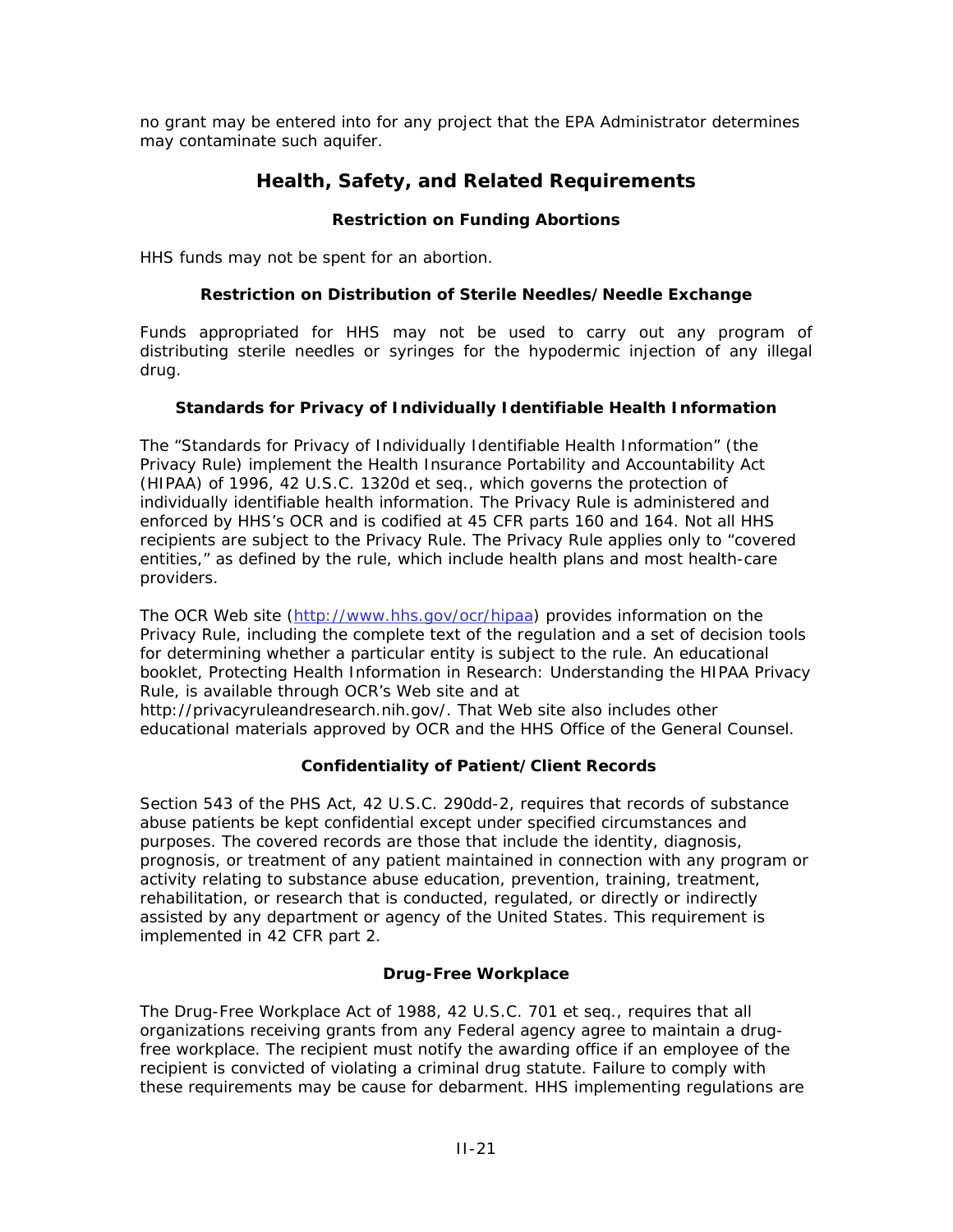set forth in 45 CFR part 82, "Governmentwide Requirements for Drug-Free Workplace (Financial Assistance)."

### **Pro-Children Act**

The Pro-Children Act of 1994, 20 U.S.C. 7183, imposes restrictions on smoking in facilities where federally funded children's services are provided. HHS grants are subject to these requirements only if they meet the Act's specified coverage. The Act specifies that smoking is prohibited in any indoor facility (owned, leased, or contracted for) used for the routine or regular provision of kindergarten, elementary, or secondary education or library services to children under the age of 18. In addition, smoking is prohibited in any indoor facility or portion of a facility (owned, leased, or contracted for) used for the routine or regular provision of federally funded health care, day care, or early childhood development, including Head Start services to children under the age of 18. The statutory prohibition also applies if such facilities are constructed, operated, or maintained with Federal funds. The statute does not apply to children's services provided in private residences, facilities funded solely by Medicare or Medicaid funds, portions of facilities used for inpatient drug or alcohol treatment, or facilities where WIC coupons are redeemed. Failure to comply with the provisions of the law may result in the imposition of a civil monetary penalty of up to \$1,000 per violation and/or the imposition of an administrative compliance order on the responsible entity. Any questions concerning the applicability of these provisions to an HHS grant should be directed to the GMO.

#### **Smoke-Free Workplace**

HHS strongly encourages recipients to provide smoke-free workplaces and to promote the nonuse of tobacco products. HHS defines the term "workplace" to mean office space (including private offices and other workspace), conference or meeting rooms, corridors, stairways, lobbies, rest rooms, cafeterias, and other public spaces.

#### **Health and Safety**

Recipients are responsible for meeting Federal, State, and local health and safety standards and for establishing and implementing necessary measures to minimize their employees' risk of injury or illness in activities related to HHS grants. In addition to applicable Federal, State, and local laws and regulations, the following regulations must be followed when developing and implementing health and safety operating procedures and practices for both personnel and facilities:

- 29 CFR 1910.1030, Bloodborne pathogens; 29 CFR 1910.1450, Occupational exposure to hazardous chemicals in laboratories; and other applicable occupational health and safety standards issued by the Occupational Health and Safety Administration and included in 29 CFR part 1910. These regulations are available at [http://www.osha.gov/comp-links.html.](http://www.osha.gov/comp-links.html)
- Nuclear Regulatory Commission Standards and Regulations, pursuant to the Energy Reorganization Act of 1974 (42 U.S.C. 5801 *et seq*.). Copies may be obtained from the U.S. Nuclear Regulatory Commission, Washington, DC 20555-0001.

Recipients are not required to submit documented assurance of their compliance with or implementation of these requirements. However, if requested by the OPDIV,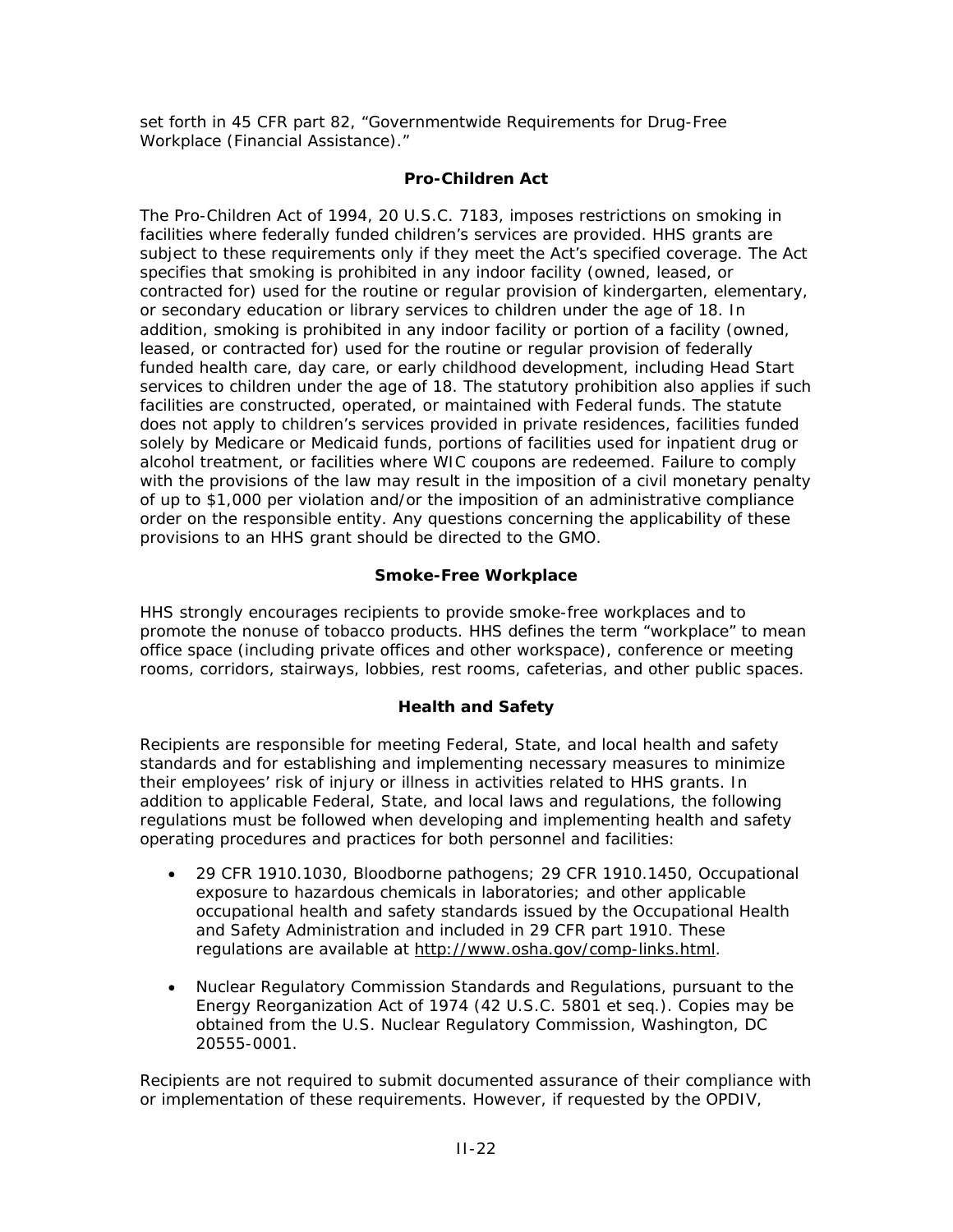recipients should be able to provide evidence that applicable Federal, State, and local health and safety standards have been considered and have been put into practice.

## **Acknowledgment of Federal Funding**

As required by HHS appropriations acts, all HHS recipients must acknowledge Federal funding when issuing statements, press releases, requests for proposals, bid invitations, and other documents describing projects or programs funded in whole or in part with Federal funds. Recipients are required to state (1) the percentage and dollar amounts of the total program or project costs financed with Federal funds and (2) the percentage and dollar amount of the total costs financed by nongovernmental sources.

# **Activities Abroad**

HHS recipients must ensure that project activities carried on outside the United States are coordinated as necessary with appropriate government authorities and that appropriate licenses, permits, or approvals are obtained.

# **Limited English Proficiency**

Recipients of Federal financial assistance must take reasonable steps to ensure that people with limited English proficiency have meaningful access to health and social services and that there is effective communication between the service provider and individuals with limited English proficiency. To clarify existing legal requirements, HHS published "Guidance to Federal Financial Assistance Recipients Regarding Title VI Prohibition Against National Origin Discrimination Affecting Limited English Proficient Persons." This guidance, which is available at

[http://www.hhs.gov/ocr/lep/revisedlep.html,](http://www.hhs.gov/ocr/lep/revisedlep.html) provides a description of the factors that recipients should consider in determining and fulfilling their responsibilities to individuals with limited English proficiency under Title VI of the Civil Rights Act of 1964.

# **Resource Conservation and Recovery Act**

Under RCRA (42 U.S.C. 6901 *et seq.*), any State agency or agency of a political subdivision of a State using appropriated Federal funds must comply with 42 U.S.C. 6962. This includes State and local institutions of higher education or hospitals that receive direct HHS awards. Section 6962 requires that preference be given in procurement programs to the purchase of specific products containing recycled materials identified in guidelines developed by EPA (40 CFR parts 247–254).

# **Seat Belts**

Pursuant to EO 13043 (April 16, 1997), Increasing the Use of Seat Belts in the United States, HHS recipients are encouraged to adopt and enforce on-the-job seat belt policies and programs for their employees when operating vehicles, whether organizationally owned or rented or personally owned.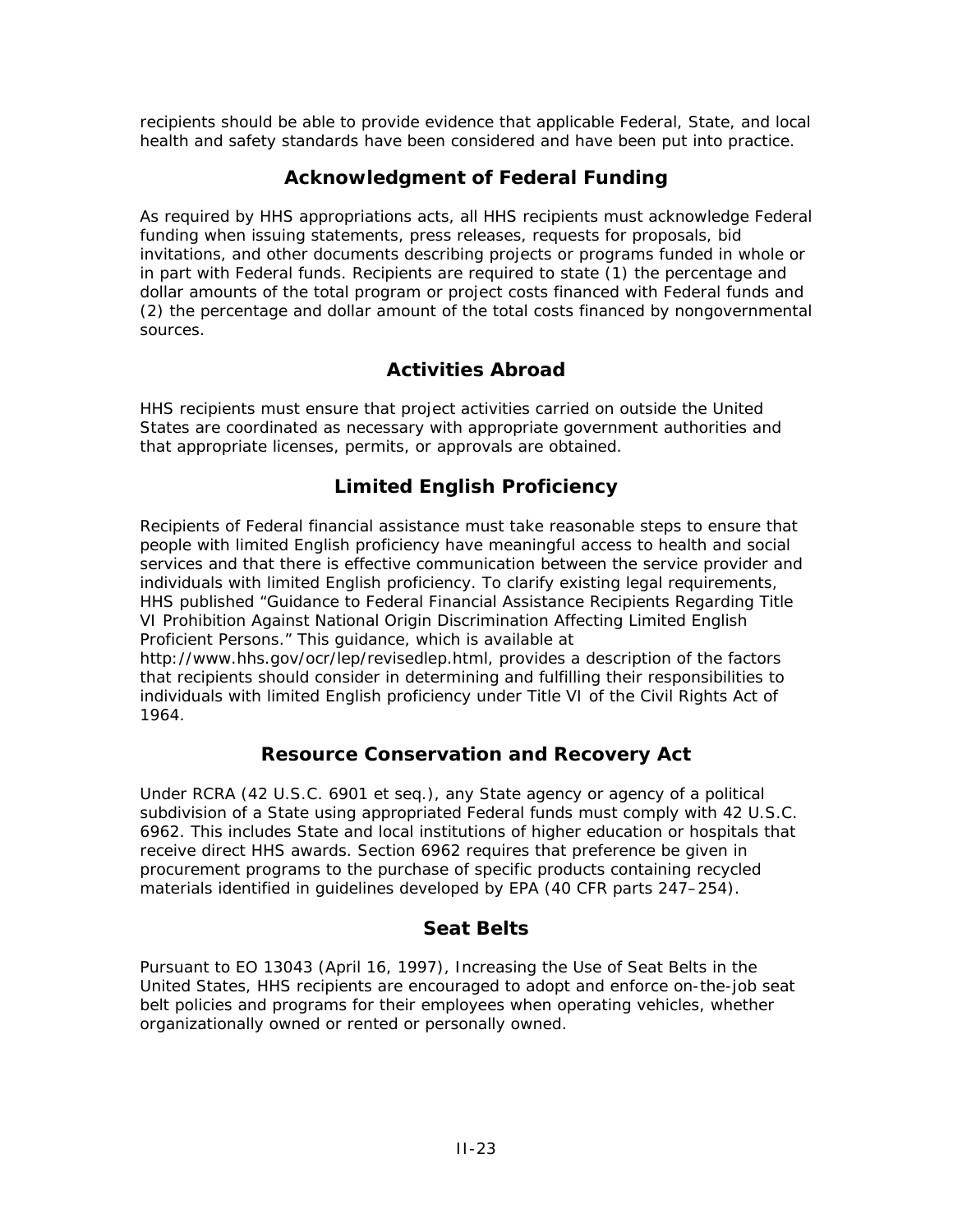# **Cost Considerations**

## **General**

This section addresses the general principles underlying the allowability of costs, differentiates direct costs from indirect costs, and highlights a number of specific costs and categories of cost. It is not intended to be all-inclusive and should be used as a supplement to the applicable cost principles.

## **The Cost Principles**

Cost principles establish general standards for the allowability of costs, provide detailed guidance on the cost accounting treatment of costs as direct or indirect costs, and set forth allowability principles for selected items of cost. Applicability of a particular set of cost principles depends on the type of organization making the expenditure. For example, a non-profit organization receiving a subaward from a State recipient would be subject to the cost principles for non-profit organizations, while the State would be subject to the cost principles for States, local governments, and Indian tribal governments.

The cost principles are set forth in the following documents and are incorporated by reference in 45 CFR 74.27 and 92.22:

- [OMB Circular A-21—](http://www.whitehouse.gov/omb/circulars/a021/a21_2004.html)Cost Principles for Educational Institutions (2 CFR part 220)
- [OMB Circular A-87—](http://www.whitehouse.gov/omb/circulars/a087/a87_2004.html)Cost Principles for State, Local, and Indian Tribal Governments<sup>[15](#page-75-0)</sup> (2 CFR part 225)
- [OMB Circular A-122](http://www.whitehouse.gov/omb/circulars/a122/a122_2004.html)—Cost Principles for Non-Profit Institutions<sup>[16](#page-75-1)</sup> (2 CFR part 230)
- [45 CFR part 74, Appendix E—](http://frwebgate.access.gpo.gov/cgi-bin/get-cfr.cgi?TITLE=45&PART=74&SECTION=91&YEAR=1999&TYPE=TEXT)Principles for Determining Costs Applicable to Research and Development under Grants and Contracts with Hospitals
- 48 CFR [subpart 31.2 \(Federal Acquisition Regulation\)—Contract Cost](http://www.arnet.gov/far/current/html/Subpart_31_2.html)  [Principles and Procedures—Contracts with Commercial Organizations](http://www.arnet.gov/far/current/html/Subpart_31_2.html)

<span id="page-75-0"></span><sup>&</sup>lt;sup>15</sup> Additional information on cost allocation plans and indirect cost rates is found in HHS's *A Guide for State, Local and Indian Tribal Governments: Cost Principles and Procedures for Developing Cost Allocation Plans and Indirect Cost Rates for Agreements with the Federal Government – Implementation Guide for Office of Management and Budget Circular A-87 (ASMB C-10),* which is available on the Internet at <http://www.hhs.gov/grantsnet/state>, *and Review Guide for State and Local Governments State/Local-Wide Central Service Cost Allocation Plans and Indirect Cost Rates*, which is available at [http://rates.psc.gov/.](http://rates.psc.gov/)

<span id="page-75-1"></span><sup>&</sup>lt;sup>16</sup> Non-profit organizations that are specifically listed in Attachment C to OMB Circular A-122 are subject to the Federal cost principles applicable to commercial organizations (48 CFR subpart 31.2) rather than to the cost principles for non-profit organizations.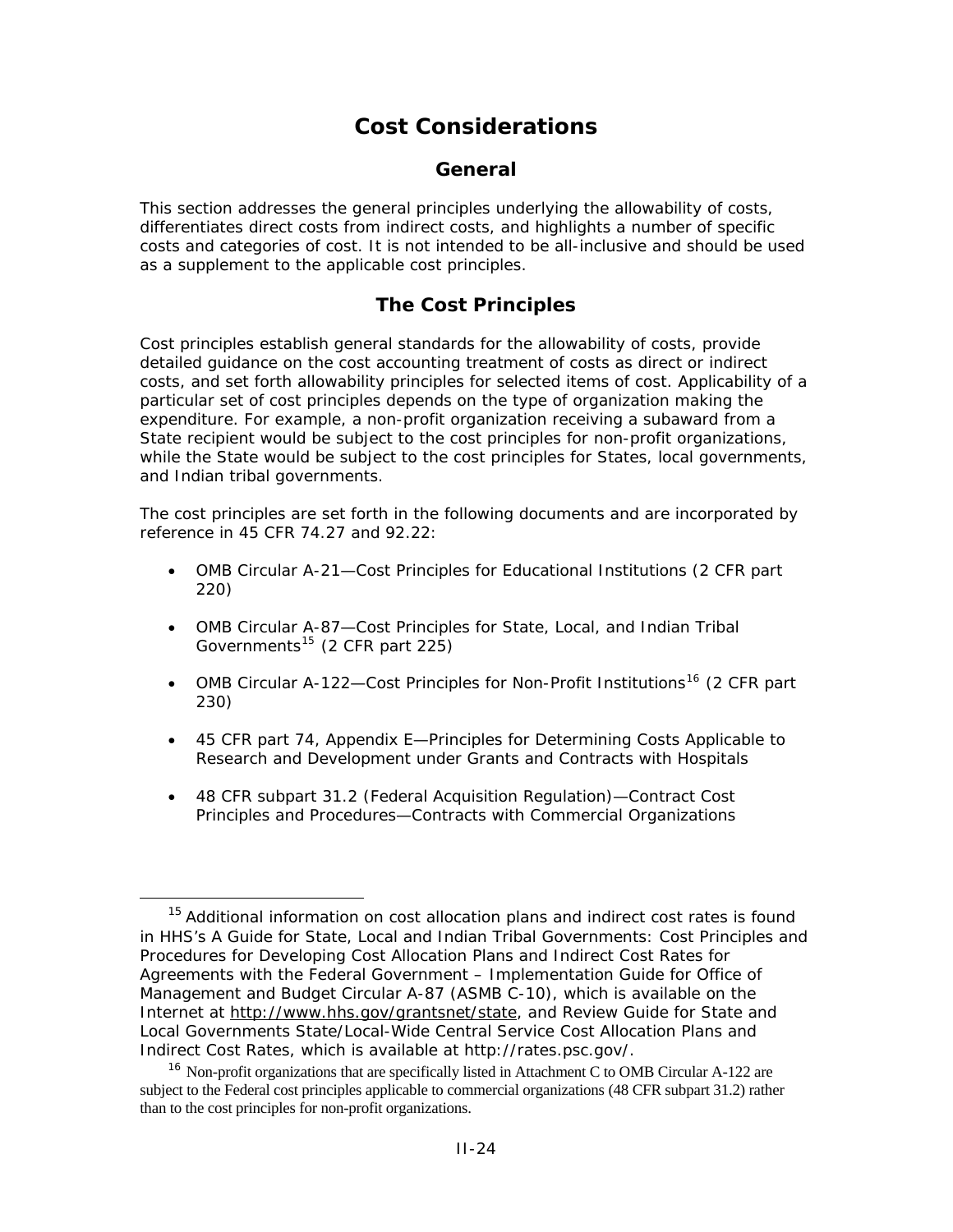Recipients can use their own accounting systems, policies, and procedures to implement the cost principle requirements as long as the standards prescribed in 45 CFR 74.21 or 92.20 for financial management systems are met (see "Financial Management").

The cost principles address four tests in determining the allowability of costs. The tests are as follows:

- *Reasonableness (including necessity).* A cost is reasonable if, in its nature or amount, it does not exceed that which would be incurred by a prudent person under the circumstances prevailing at the time the decision was made to incur the cost. The cost principles elaborate on this concept and address considerations such as whether the cost is of a type generally necessary for the organization's operations or the grant's performance, whether the recipient complied with its established organizational policies in incurring the cost or charge, and whether the individuals responsible for the expenditure acted with due prudence in carrying out their responsibilities to the Federal government and the public at large as well as to the organization.
- *Allocability.* A cost is allocable to a specific grant, function, department, or other component, known as a cost objective, if the goods or services involved are chargeable or assignable to that cost objective in accordance with the relative benefits received or other equitable relationship. A cost is allocable to a grant if it is incurred solely in order to advance work under the grant; it benefits both the grant and other work of the organization, including other grant-supported projects or programs; or it is necessary to the overall operation of the organization and is deemed to be assignable, at least in part, to the grant.
- *Consistency.* Recipients must be consistent in assigning costs to cost objectives. They must be treated consistently for all work of the organization under similar circumstances, regardless of the source of funding, so as to avoid duplicate charges.
- *Conformance.* This test of allowability—conformance with limitations and exclusions contained in the terms and conditions of award, including those in the cost principles—may vary by the type of activity, the type of recipient, and other characteristics of individual awards. ["Allowable Costs and Activities](http://grants1.nih.gov/grants/policy/nihgps_2003/NIHGPS_Part5.htm#_Allowability_of_Costs/Activities#_Allowability_of_Costs/Activities)" below provides information common to most HHS grants and, where appropriate, specifies some of the distinctions if there is a different treatment based on the type of grant or recipient.

These four tests apply regardless of whether the particular category of costs is one specified in the cost principles or one governed by other terms and conditions of an award. These tests also apply regardless of treatment as a direct cost or an indirect cost. The fact that a proposed cost is awarded as requested by an applicant does not indicate a determination of allowability.

# **Direct Costs and Indirect Costs**

Direct costs are costs that can be identified specifically with a particular award, project or program, service, or other organizational activity or that can be directly assigned to such an activity with a high degree of accuracy. Direct costs include, but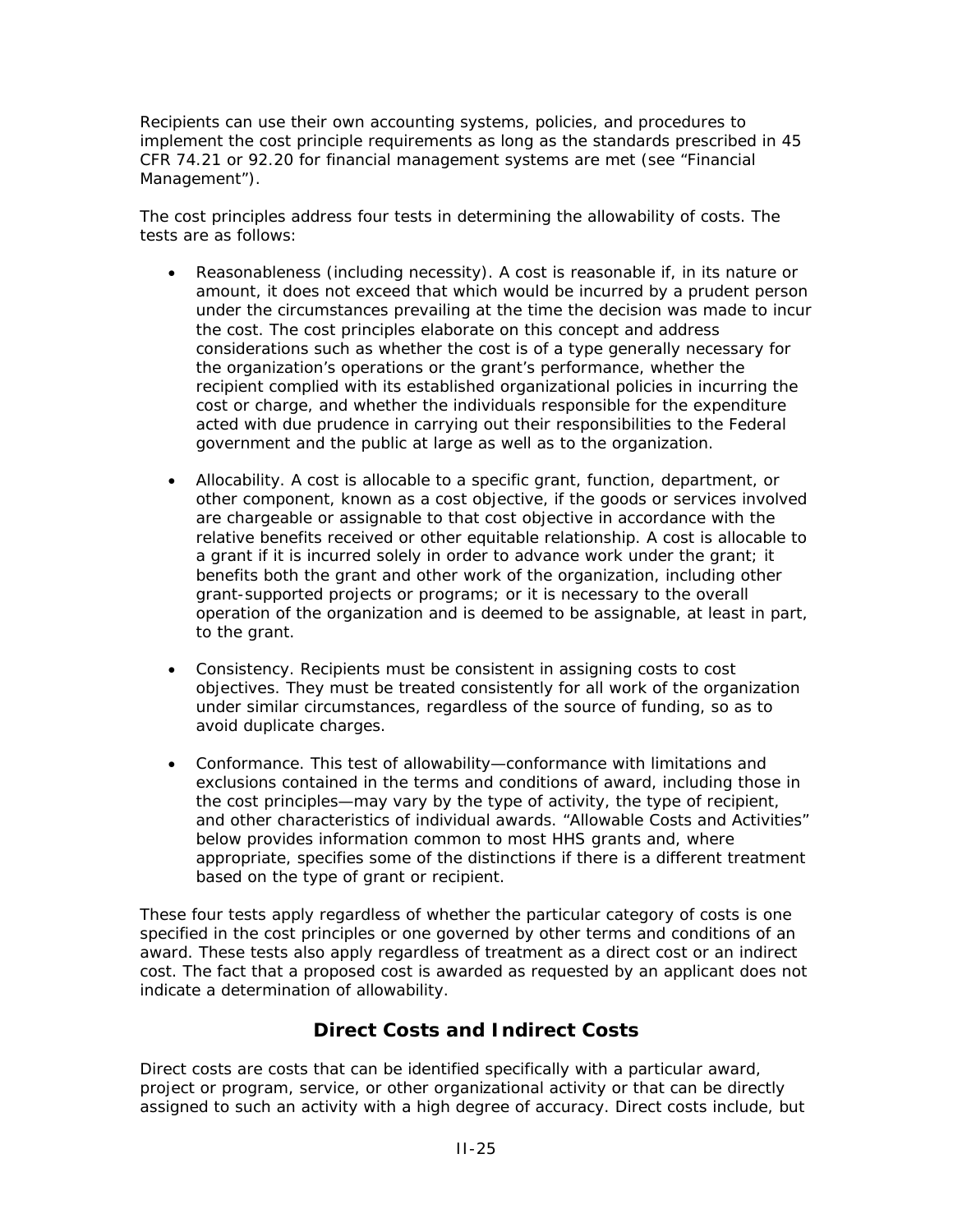are not limited to, salaries, travel, equipment, and supplies directly benefiting the grant-supported project or program. Indirect costs (also known as "facilities and administrative costs") are costs incurred for common or joint objectives that cannot be identified specifically with a particular project, program, or organizational activity. Facilities operation and maintenance costs, depreciation, and administrative expenses are examples of costs that usually are treated as indirect costs. The organization is responsible for presenting costs consistently and must not include costs associated with its indirect rate as direct costs.

## **Reimbursement of Indirect Costs**

HHS considers activities conducted by recipients that result in indirect charges a necessary and appropriate part of HHS grants. OPDIVs reimburse their share of those costs either as a fixed amount or through use of a rate. The amount may be specified in statute, regulations, or policy or be determined based on a rate negotiated by DCA, DFAS in the Office of Acquisition Management and Policy, NIH (responsible for negotiating indirect cost rates for for-profit entities receiving awards from HHS), or other cognizant Federal agency and reflected in a formal rate agreement. For certain governmental organizations, amounts claimed are based on documentation retained by the governmental organization. State and local governmental organizations also may be eligible for reimbursement of costs associated with provision of central services as provided in OMB Circular A-87.<sup>[17](#page-77-0)</sup> If an applicant is advised by the GMO of the need to establish a rate prior to issuance of a NoA, the GMO will indicate the responsible office to be contacted.

If reimbursement of indirect costs is allowable under an award, HHS will not reimburse those costs unless the recipient has established an indirect cost rate covering the applicable activities and period of time unless indirect costs are reimbursed at a fixed rate (e.g., HHS indirect cost reimbursement for training grants to other than governmental recipients) or the applicant is not required to submit a proposal to the Federal government as specified in OMB Circular A-87. The awarding office uses the applicable indirect cost rate covering the award budget period (or part thereof) in calculating the amount to be shown or to be included on the NoA. If, on the basis of statute, regulation, or policy, allowable indirect cost reimbursement is restricted to an amount less than full indirect cost reimbursement, the difference between those two amounts may be used to satisfy a recipient's matching or costsharing requirement (see "Matching or Cost Sharing").

Indirect cost proposals must be prepared in accordance with the applicable cost principles and guidance provided by the cognizant office or agency. Further information concerning the establishment of indirect cost rates and the reimbursement of indirect costs may be obtained from DCA or DFAS (see Part III). DCA should be consulted to determine the need to submit a Disclosure Statement (DS-2) pursuant to the requirements of OMB Circular A-21.

If the GMO determines that a recipient does not have a currently effective indirect cost rate, the award may not include an amount for indirect costs unless the organization has never established an indirect cost rate (usually a new recipient) and

1

<span id="page-77-0"></span><sup>&</sup>lt;sup>17</sup> OMB Circular A-87 also addresses public assistance cost allocation plans; however, the types of programs eligible for such costs are not covered by this HHS GPS.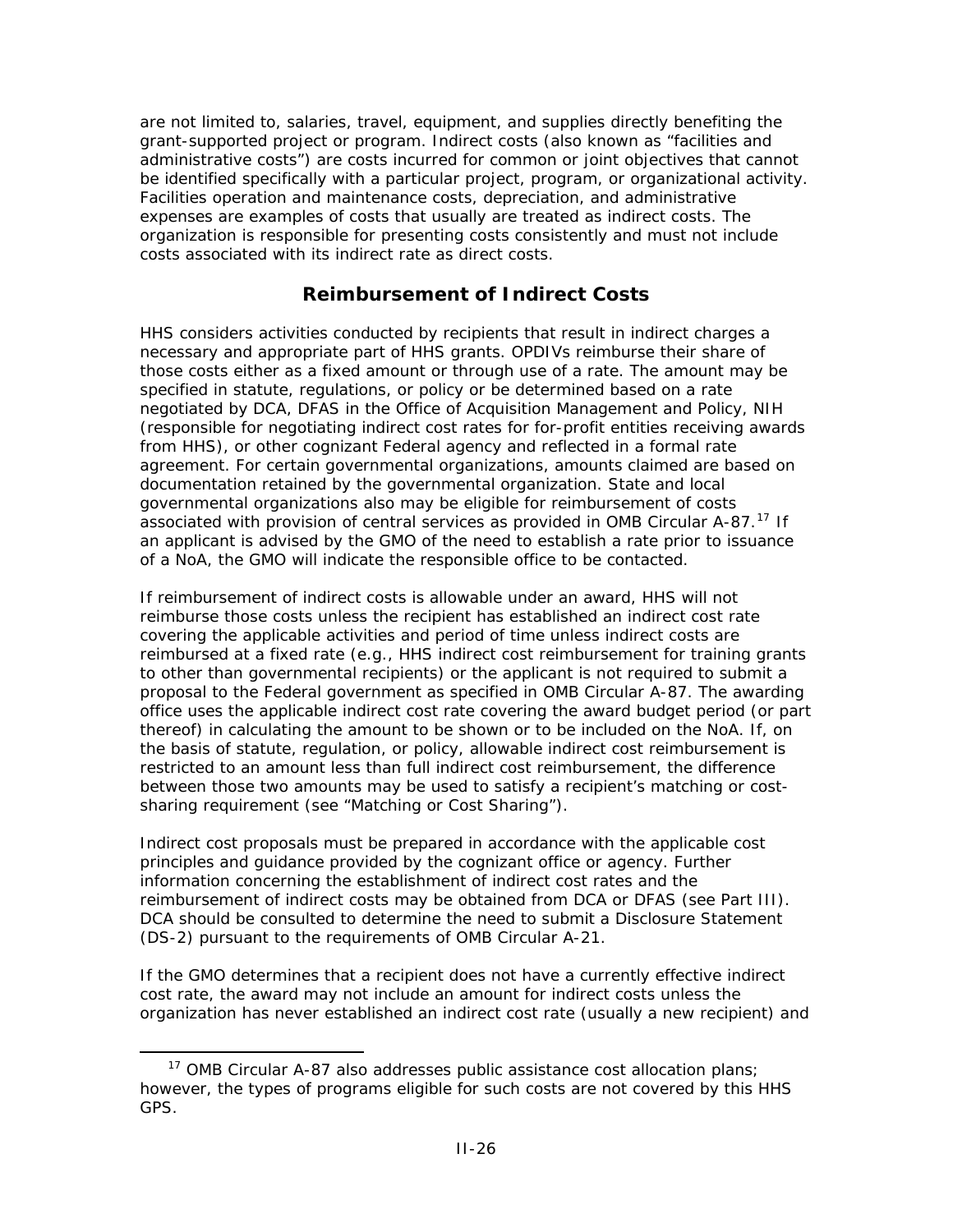intends to establish one. In such cases, the award shall include a provisional amount equaling one-half of the amount of indirect costs requested by the applicant, up to a maximum of 10 percent of direct salaries and wages (exclusive of fringe benefits). If the recipient fails to provide a timely proposal, indirect costs paid in anticipation of establishment of a rate will be disallowed.

There are several other limited circumstances under which the GMO may award indirect costs if none were previously awarded or may increase the amount previously awarded. If an award does not include an amount for indirect costs because the recipient did not submit a timely indirect cost proposal and the recipient subsequently establishes a rate, the GMO may amend the award to provide an appropriate amount for indirect costs if the amendment can be made using funds from the same Federal fiscal year in which the award was made. However, the amount will be limited to the indirect costs applicable to the period after the effective date of the rate agreement. This provision does not affect those local governmental agencies that are not required to submit their indirect cost proposals to the Federal government. They may charge indirect costs to HHS grants based on the rate computations they prepare and keep on file for subsequent Federal review.

Rebudgeting within the direct cost category may affect the amount of eligible indirect cost reimbursement, depending on the direct cost base on which indirect costs are calculated (for example, salaries and wages). The recipient is expected to accommodate such changes within the ceiling amount of the award. If permissible direct cost rebudgeting or unobligated balances of Federal funds result in the need for a lesser amount of indirect costs than awarded or a higher permanent rate results in a need for additional indirect costs beyond those awarded, recipients may rebudget between direct and indirect costs (in either direction) to accommodate such an increase or decrease without OPDIV prior approval unless it would constitute a change in the scope of the project (see "Prior-Approval Requirements—OPDIV Prior Approval").

Generally, award amounts will not be adjusted based on a negotiated indirect cost rate different from that used at the time of the award (whether competitive segment or budget period).

If funds are available, a GMO may, but is not obligated to, amend an award to provide additional funds for indirect costs, but only under the following circumstances:

- An error was made in computing the award. This includes situations in which a higher rate than the rate used in the grant award is negotiated and the date of the rate agreement for the higher rate is on or before 1 calendar month prior to the beginning date of the grant budget period.
- The awarding office restores funds previously recaptured as part of a recipient's unobligated balance.
- The recipient is eligible for additional indirect costs associated with additional direct costs awarded, e.g., a supplemental award.

For all recipients other than those subject to OMB Circular A-21, the negotiated rate in effect at the beginning of each budget period will be used as the basis for determining indirect costs for that budget period. For recipients subject to OMB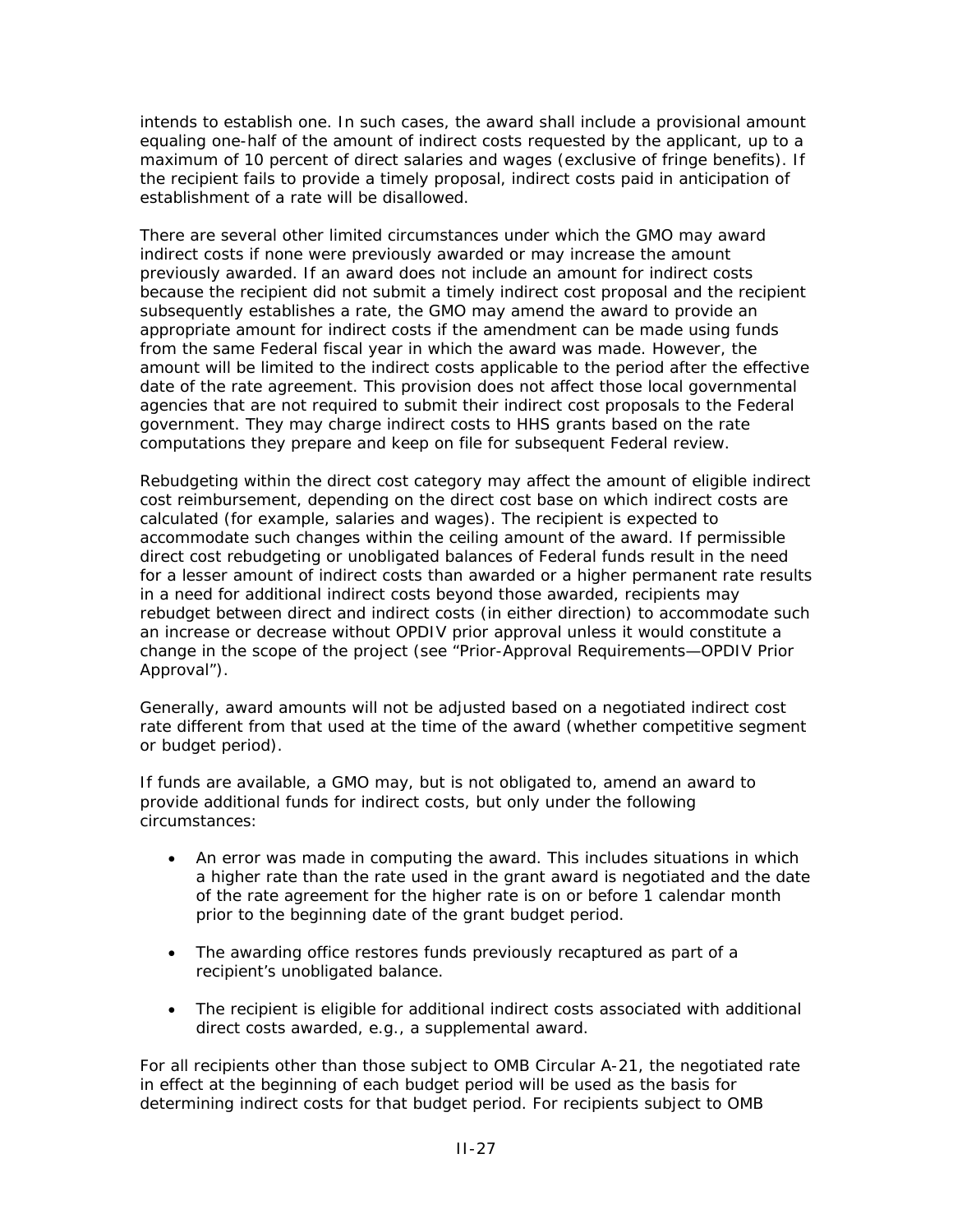Circular A-21, the rate in effect at the beginning of a competitive segment will be used to determine indirect cost funding levels for the entire segment. If the rate agreement in effect at the outset of the competitive segment does not cover the entire competitive segment, then the rate in effect for the last year of the negotiated agreement will be used to determine indirect cost funding for the duration of the competitive segment. For all recipients, if the rate in effect at the beginning of the competitive segment or budget period, as applicable, was provisional and is superseded by a permanent rate, whether higher or lower, the latter rate will be used to determine indirect cost reimbursement. The award will not be adjusted downward, based on a lower permanent indirect cost rate than a provisional rate used in calculating the award, unless the indirect cost proposal that served as the basis for the negotiation included unallowable costs. The OPDIV also is not required to provide any additional funding to accommodate this situation but may do so if an error was made in computing the award as indicated above.

The recipient is responsible for establishing indirect cost rates for its subrecipients if those subrecipients do not have a current, applicable rate negotiated by a cognizant Federal agency.

# **Applicable Credits**

The term "applicable credits" refers to those receipt or negative expenditure types of transactions that operate to offset or reduce direct or indirect cost items. Typical examples are purchase discounts, rebates or allowances, recoveries or indemnities on losses, and adjustments for overpayments or erroneous charges. Additional information concerning applicable credits is included in the cost principles.

Applicable credits to direct charges made to HHS grants must be treated as an adjustment on the recipient's FSR, whether those credits accrue during or after the period of grant support. The awarding office will notify the recipient of any additional actions that may be necessary.

# **Allowable Costs and Activities**

The governing cost principles address selected items of cost, some of which are mentioned in this subsection for emphasis. This subsection is not intended to be allinclusive. The cost principles should be consulted for the complete explanation of the allowability or unallowability of costs they address. The allowability of costs under individual OPDIV awards also may be governed by requirements specified in the program legislation, regulations, or the specific terms and conditions of the award, which will take precedence over the general discussion provided here (see "Overview of Terms and Conditions of Award—Effect and Order of Precedence"). Recipients that have questions concerning the allowability of costs should contact the GMO.

If a cost is allowable, it is allocable as either a direct cost or an indirect cost, depending on the recipient's accounting system. For some costs addressed in this subsection, the text specifies whether the cost is usually a direct cost or an indirect cost.

Unless otherwise indicated in the NoA, an award based on an application that includes specific information concerning any direct costs or activities that require OPDIV prior approval constitutes the prior approval for those costs or activities. The recipient is not required to obtain any additional approval for those costs/activities. If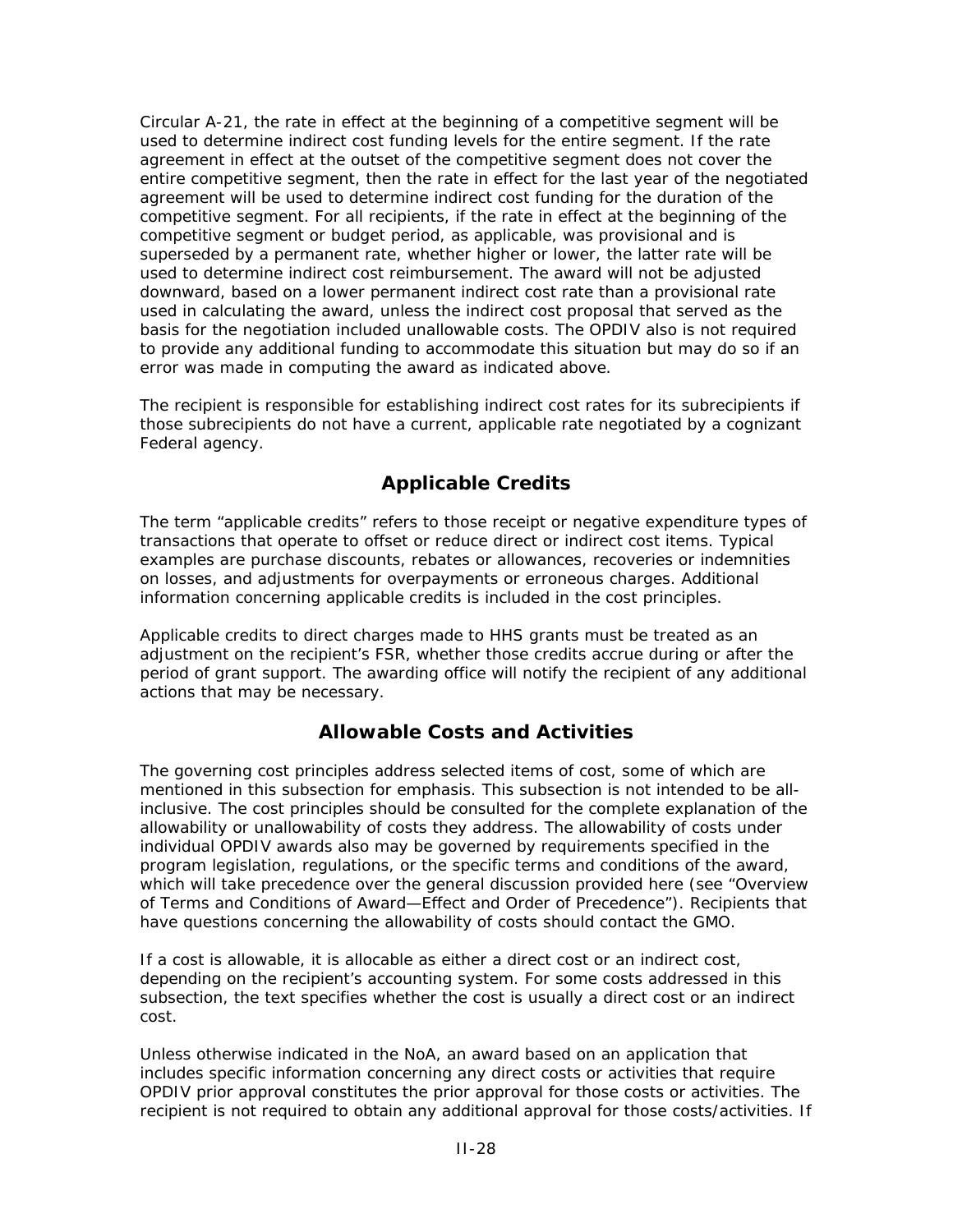a cost or activity requiring OPDIV prior approval is not included or fully described in the approved application, the recipient must obtain post-award prior approval as described in "Prior Approval Requirements—OPDIV Prior-Approval").

Subrecipients and contractors under grants are subject to the requirements of the cost principles otherwise applicable to their type of organization and to any requirements placed on them by the recipient to be able to comply with the terms and conditions of the award.

The cost principles do not address profit or fee. HHS policy allows the payment of fee on SBIR/STTR grants, but HHS will not provide profit or fee to any other type of recipient under any other grant program. A fee may not be paid by a recipient to a subrecipient/consortium participant, including a for-profit organization. However, a fee (profit) may be paid to a contractor providing routine goods or services under a grant in accordance with normal commercial practice.

Exhibit 4 describes selected cost items.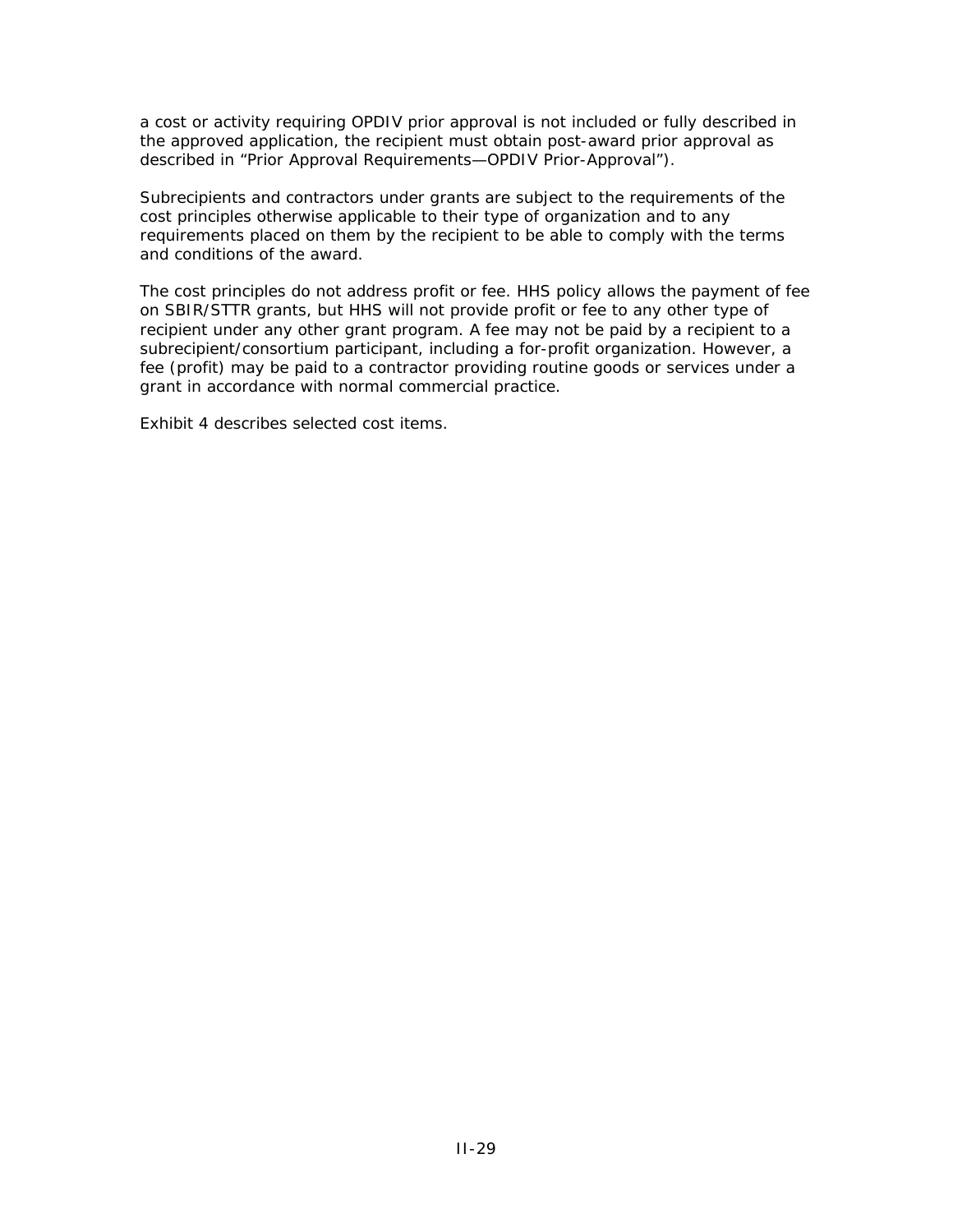| Item                          | Description                                                                                                                                                                                                                                                                                                                                                                                                                                                                                                                                                                                                                                                                                                                                                                                                                                                                                                                                                                                                                                                                                                                                                                                                                                                                                                                                                                                                                                                                                                                                                                                                                                                                                                                                                          |
|-------------------------------|----------------------------------------------------------------------------------------------------------------------------------------------------------------------------------------------------------------------------------------------------------------------------------------------------------------------------------------------------------------------------------------------------------------------------------------------------------------------------------------------------------------------------------------------------------------------------------------------------------------------------------------------------------------------------------------------------------------------------------------------------------------------------------------------------------------------------------------------------------------------------------------------------------------------------------------------------------------------------------------------------------------------------------------------------------------------------------------------------------------------------------------------------------------------------------------------------------------------------------------------------------------------------------------------------------------------------------------------------------------------------------------------------------------------------------------------------------------------------------------------------------------------------------------------------------------------------------------------------------------------------------------------------------------------------------------------------------------------------------------------------------------------|
| Advertising                   | Allowable only for recruitment of staff or trainees, procurement of goods and services, disposal of<br>scrap or surplus materials, and other specific purpose necessary to meet the requirements of the<br>grant-supported activity.                                                                                                                                                                                                                                                                                                                                                                                                                                                                                                                                                                                                                                                                                                                                                                                                                                                                                                                                                                                                                                                                                                                                                                                                                                                                                                                                                                                                                                                                                                                                 |
| Alcoholic<br><b>Beverages</b> | Unallowable as an entertainment expense. Allowable if within the scope of an approved project.                                                                                                                                                                                                                                                                                                                                                                                                                                                                                                                                                                                                                                                                                                                                                                                                                                                                                                                                                                                                                                                                                                                                                                                                                                                                                                                                                                                                                                                                                                                                                                                                                                                                       |
| Alteration and<br>Renovation  | A&R costs are allowable unless the program legislation, implementing regulations, or other terms<br>and conditions of the award specifically exclude such activity. See "Prior Approval Requirements-<br>OPDIV Prior-Approval" for A&R costs requiring GMO prior approval. A&R costs that do not exceed<br>the prior approval thresholds specified in that section (or in Part IV, as applicable) generally are<br>considered "minor A&R" and those exceeding that amount generally are considered "major A&R."<br>Major A&R is allowable only if the authorizing statute specifically permits that type of activity, whether<br>characterized as modernization, remodeling, or A&R (see "Construction" in this exhibit).<br>A&R must be consistent with the following criteria and documentation requirements:<br>• The building has a useful life consistent with program purposes and is architecturally and<br>structurally suitable for conversion to the type of space required.<br>• The A&R is essential to the purpose of the grant-supported project or program.<br>• The space involved will be occupied by the project or program.<br>• The space is suitable for human occupancy before A&R work is started except where the purpose<br>of the A&R is to make the space suitable for some purpose other than human occupancy, such as<br>storage.<br>• For minor A&R, if the space is rented, evidence is provided that the terms of the lease are<br>compatible with the A&R proposed and cover the duration of the project period.<br>• If the A&R will affect a site listed in (or eligible for inclusion in) the National Register of Historic<br>Places, the requirements specified in "Preservation of Cultural and Historic Resources" have been |
|                               | followed.<br>Routine maintenance and repair of the organization's physical plant or its equipment, which is<br>allowable and is ordinarily treated as an indirect cost, is not considered A&R.<br>Work necessary to obtain an initial occupancy permit for the intended use is not an allowable A&R<br>cost. Certain allowable costs of installing equipment, such as the temporary removal and<br>replacement of wall sections and door frames to place equipment in its permanent location, or the<br>costs of connecting utility lines, replacing finishes and furnishings, and installing any accessory<br>devices required for the equipment's proper and safe utilization, may be considered either equipment<br>costs or A&R costs, depending on the recipient's accounting system.<br>A&R costs are not allowable under grants in support of scientific meetings (conference grants).                                                                                                                                                                                                                                                                                                                                                                                                                                                                                                                                                                                                                                                                                                                                                                                                                                                                        |
| Animals                       | Allowable for the acquisition, care, and use of animals for use in research and research-related<br>activities, contingent upon compliance with the applicable requirements of the PHS Policy on<br>Humane Care and Use of Laboratory Animals. If the recipient operates an animal resource facility,<br>charges for use of the facility should be determined in accordance with the Cost Analysis and Rate<br>Setting Manual for Animal Resource Facilities (May 2000), available from NIH's National Center for<br>Research Resources (NCRR) (http://www.ncrr.nih.gov/newspub/CARS.pdf) or from NCRR's Office of<br>Science Policy and Public Liaison (e-mail: info@ncrr.nih.gov).                                                                                                                                                                                                                                                                                                                                                                                                                                                                                                                                                                                                                                                                                                                                                                                                                                                                                                                                                                                                                                                                                 |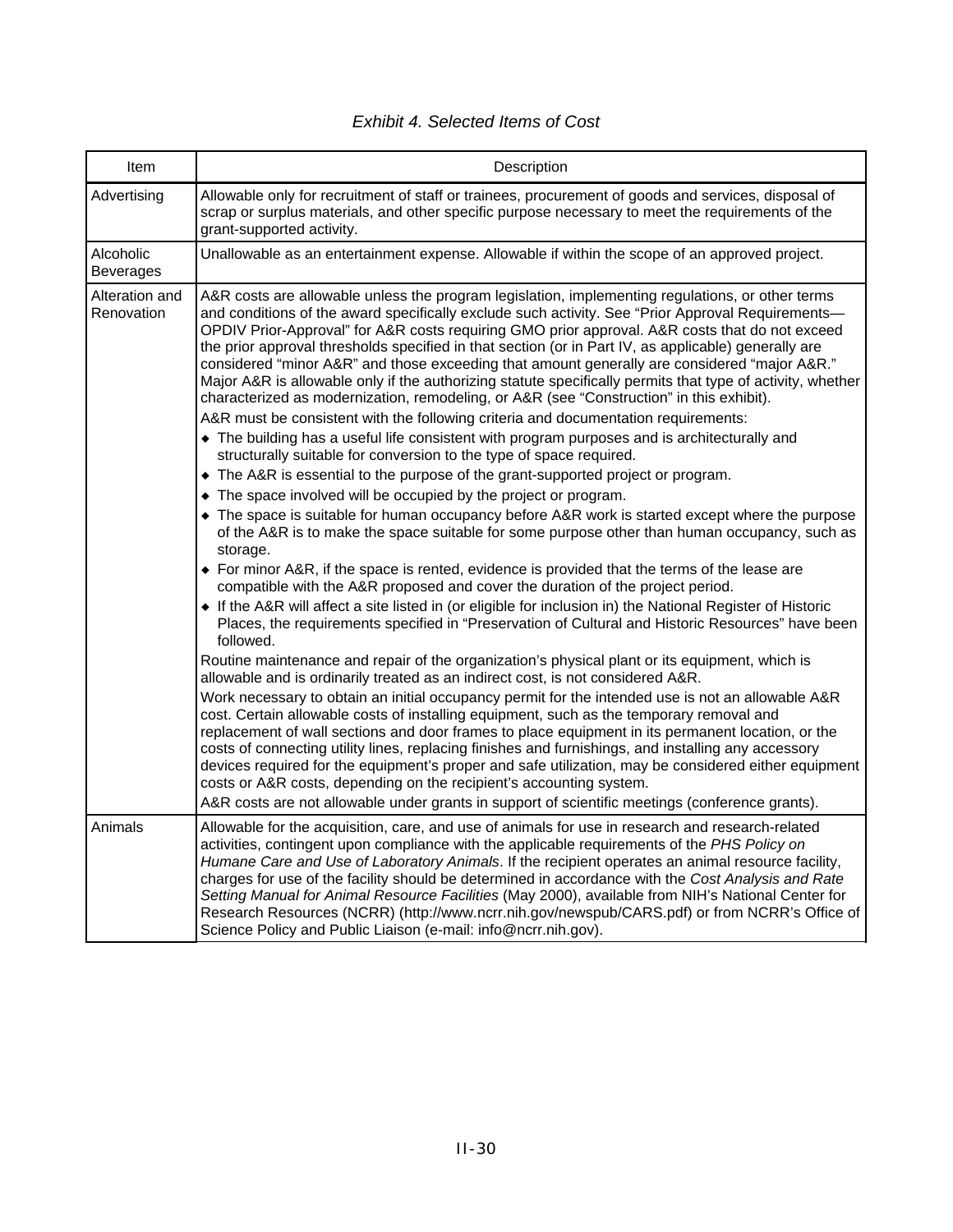| Item                                                        | Description                                                                                                                                                                                                                                                                                                                                                                                                                                                                                                                                                                                                                                                                                                                                                                                                                                                                                                                                                                                                                                                                                                                                                                                                                                                                                                                                                                                                                                                                                                                                                                                                                                                                                                                                                             |
|-------------------------------------------------------------|-------------------------------------------------------------------------------------------------------------------------------------------------------------------------------------------------------------------------------------------------------------------------------------------------------------------------------------------------------------------------------------------------------------------------------------------------------------------------------------------------------------------------------------------------------------------------------------------------------------------------------------------------------------------------------------------------------------------------------------------------------------------------------------------------------------------------------------------------------------------------------------------------------------------------------------------------------------------------------------------------------------------------------------------------------------------------------------------------------------------------------------------------------------------------------------------------------------------------------------------------------------------------------------------------------------------------------------------------------------------------------------------------------------------------------------------------------------------------------------------------------------------------------------------------------------------------------------------------------------------------------------------------------------------------------------------------------------------------------------------------------------------------|
| Audiovisual<br><b>Activities</b>                            | Allowable for the production of an audiovisual. "Audiovisual" means any product containing visual<br>imagery, sound, or both, such as motion pictures, films, videotapes, live or recorded radio or<br>television programs or public service announcements, slide shows, filmstrips, audio recordings,<br>multimedia presentations, or exhibits where visual imagery, sound, or both are an integral part.<br>"Production" refers to the steps and techniques used to create a finished audiovisual product,<br>including, but not limited to, design, layout, scriptwriting, filming or taping, fabrication, sound<br>recording, and editing.<br>A recipient with in-house production capability must determine whether it would be more efficient and<br>economical to use that capability or to contract for the production of an audiovisual.<br>If an audiovisual intended for members of the general public (i.e., people who are not researchers,<br>health professions, or service delivery personnel or who are not directly involved in project activities<br>as employees, trainees, or participants, such as clients, volunteers or patients) is produced under an<br>HHS grant-supported project or program, the recipient must submit two prints or tapes of the finished<br>product along with its annual or final progress report. The costs of such prints or tapes are allowable<br>costs.<br>Audiovisuals produced under a grant-supported project or program must bear an acknowledgment<br>and disclaimer, such as the following:<br>The production of this [type of audiovisual (motion picture, television program, etc.)] was supported<br>by Grant [number of grant] from [name of OPDIV]. Its contents are solely the responsibility of [name |
|                                                             | of recipient] and do not necessarily represent the official views of [name of OPDIV].                                                                                                                                                                                                                                                                                                                                                                                                                                                                                                                                                                                                                                                                                                                                                                                                                                                                                                                                                                                                                                                                                                                                                                                                                                                                                                                                                                                                                                                                                                                                                                                                                                                                                   |
| <b>Audit Costs</b>                                          | Allowable (as specified in Section 230 of OMB Circular A-133). The charges may be treated as a<br>direct cost when the audit's scope is limited to a single HHS grant-supported project or program, as<br>specified in 45 CFR 74.26(d), or when it includes more than one project but the costs can be<br>specifically identified with, and allocated to, each project on a proportional basis, and this practice is<br>followed consistently by the recipient. Otherwise, charges for audits should be treated as indirect<br>costs. In addition, a pass-through entity may charge an HHS award for the cost of a limited scope<br>audit to monitor a subrecipient provided the subrecipient is not required to have a single audit and<br>the other conditions of Section 230(b) (2) of OMB Circular A-133 are met.                                                                                                                                                                                                                                                                                                                                                                                                                                                                                                                                                                                                                                                                                                                                                                                                                                                                                                                                                   |
| <b>Bad Debts</b>                                            | Unallowable.                                                                                                                                                                                                                                                                                                                                                                                                                                                                                                                                                                                                                                                                                                                                                                                                                                                                                                                                                                                                                                                                                                                                                                                                                                                                                                                                                                                                                                                                                                                                                                                                                                                                                                                                                            |
| Bid and<br><b>Proposal Costs</b>                            | Allowable as an indirect cost. See 45 CFR 74.27(b)(1) for policy for non-profit organizations covered<br>by OMB Circular A-122.                                                                                                                                                                                                                                                                                                                                                                                                                                                                                                                                                                                                                                                                                                                                                                                                                                                                                                                                                                                                                                                                                                                                                                                                                                                                                                                                                                                                                                                                                                                                                                                                                                         |
| Bonding                                                     | Allowable. See 45 CFR 74.21, 74.48(c) and 92.36 for policies and requirements concerning bonding.                                                                                                                                                                                                                                                                                                                                                                                                                                                                                                                                                                                                                                                                                                                                                                                                                                                                                                                                                                                                                                                                                                                                                                                                                                                                                                                                                                                                                                                                                                                                                                                                                                                                       |
| Books and<br>Journals                                       | Allowable. If an organization has a library, books and journals generally should be provided as part of<br>normal library services and treated as indirect costs.                                                                                                                                                                                                                                                                                                                                                                                                                                                                                                                                                                                                                                                                                                                                                                                                                                                                                                                                                                                                                                                                                                                                                                                                                                                                                                                                                                                                                                                                                                                                                                                                       |
| Capital<br>expenditures<br>for land or<br>buildings         | See "Land or Building Acquisition" in this exhibit.                                                                                                                                                                                                                                                                                                                                                                                                                                                                                                                                                                                                                                                                                                                                                                                                                                                                                                                                                                                                                                                                                                                                                                                                                                                                                                                                                                                                                                                                                                                                                                                                                                                                                                                     |
| Child-Care<br>Costs                                         | Allowable if within the scope of an approved project or program or as incidental costs of a project or<br>program if incurred to enable individuals to participate as subjects in research projects or to receive<br>health services. Such costs also may be allowable as a fringe benefit for individuals working on a<br>grant-supported project (see "Fringe Benefits" in this exhibit).                                                                                                                                                                                                                                                                                                                                                                                                                                                                                                                                                                                                                                                                                                                                                                                                                                                                                                                                                                                                                                                                                                                                                                                                                                                                                                                                                                             |
| Communica-<br>tions                                         | Allowable. Such costs include local and long-distance telephone calls, telegrams, express mail,<br>postage, messenger, and electronic or computer transmittal services and usually are treated as<br>indirect costs.                                                                                                                                                                                                                                                                                                                                                                                                                                                                                                                                                                                                                                                                                                                                                                                                                                                                                                                                                                                                                                                                                                                                                                                                                                                                                                                                                                                                                                                                                                                                                    |
| Compliance<br>with Historic<br>Preservation<br>Requirements | Allowable. May include hiring special consultants to research and document the historic value of<br>proposed performance sites and costs associated with preparation and presentation of required<br>materials to inform the public and others.                                                                                                                                                                                                                                                                                                                                                                                                                                                                                                                                                                                                                                                                                                                                                                                                                                                                                                                                                                                                                                                                                                                                                                                                                                                                                                                                                                                                                                                                                                                         |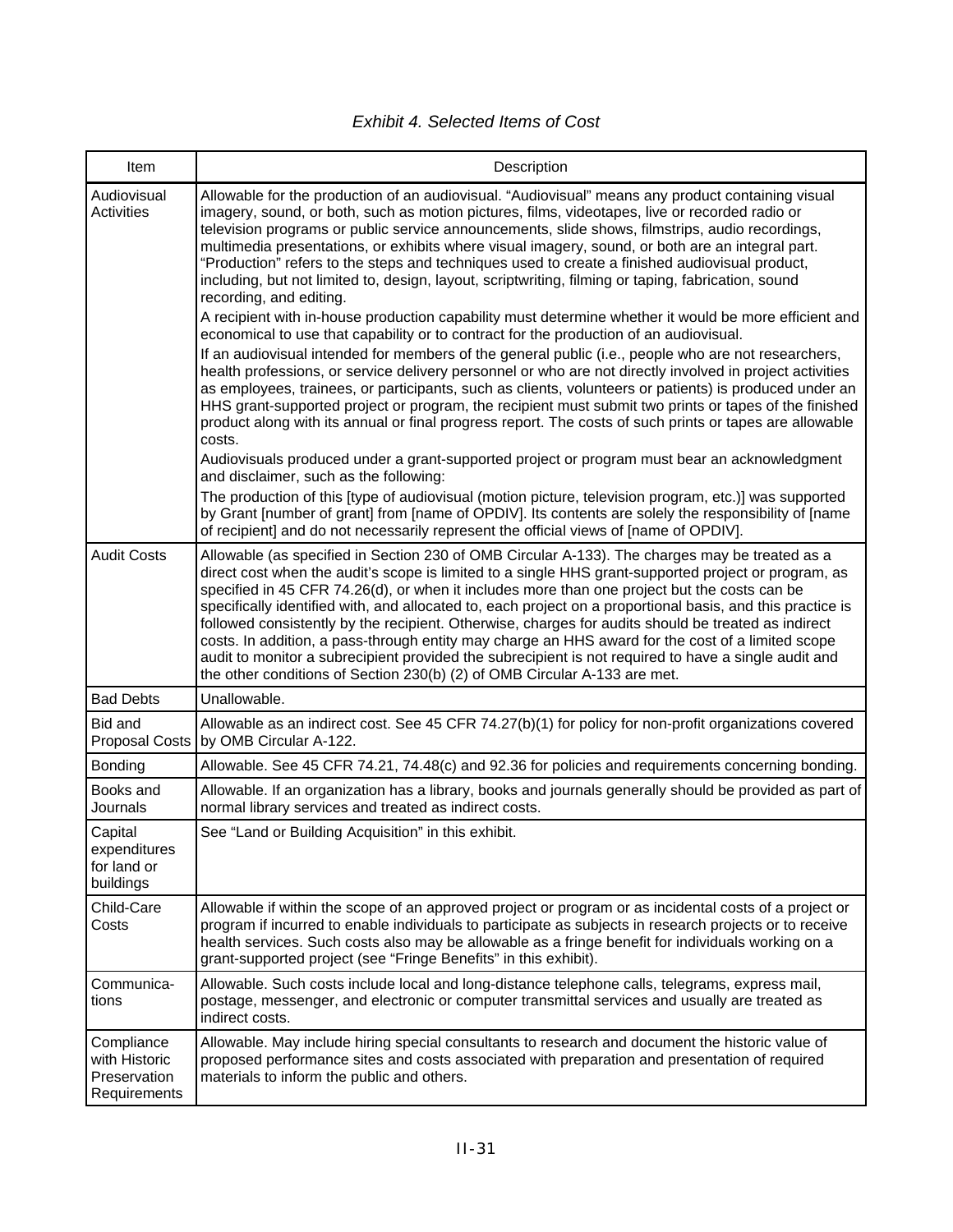| Item                           | Description                                                                                                                                                                                                                                                                                                                                                                                                                                                                                                                                                                                                                                                                                                                                                                                                                                                                                                                                                                                                                                                                                                                      |
|--------------------------------|----------------------------------------------------------------------------------------------------------------------------------------------------------------------------------------------------------------------------------------------------------------------------------------------------------------------------------------------------------------------------------------------------------------------------------------------------------------------------------------------------------------------------------------------------------------------------------------------------------------------------------------------------------------------------------------------------------------------------------------------------------------------------------------------------------------------------------------------------------------------------------------------------------------------------------------------------------------------------------------------------------------------------------------------------------------------------------------------------------------------------------|
| Construction/<br>Modernization | Allowable only when program legislation specifically authorizes new construction, modernization, or<br>other activities considered major A&R, and the OPDIV specifically authorizes such costs in the NoA.<br>When authorized, construction activities may include construction of a new facility or projects in an<br>existing building that are considered to be construction, such as relocation of exterior walls, roofs,<br>and floors; attachment of fire escapes; or completion of unfinished shell space to make it suitable for<br>human occupancy.                                                                                                                                                                                                                                                                                                                                                                                                                                                                                                                                                                     |
| Consultant<br><b>Services</b>  | Allowable. A consultant is an individual retained to provide professional advice or services for a fee<br>but usually not as an employee of the requiring organization. The term "consultant" also includes a<br>firm that provides paid professional advice or services. Recipients must have written policies<br>governing their use of consultants that are consistently applied regardless of the source of support.<br>Such policies should include the conditions for paying consulting fees. The general circumstances of<br>allowability of these costs, which may include fees and travel and subsistence costs, are addressed<br>in the applicable cost principles under "professional services costs."                                                                                                                                                                                                                                                                                                                                                                                                                |
|                                | In unusual situations, a person may be both a consultant and an employee of the same party,<br>receiving compensation for some services as a consultant and for other work as a salaried employee<br>as long as those separate services are not related to the same project and are not charged to the<br>same project. For example, consulting fees that are paid by an educational institution to a salaried<br>faculty member as extra compensation above that individual's base salary are allowable, provided<br>the consultation is across departmental lines or involves a separate or remote operation and the<br>work performed by the consultant is in addition to his or her regular departmental workload.<br>For employee consulting costs to be allowable under grant-supported projects (including subawards<br>or contracts under the grant), recipients, subrecipients, and contractors must establish written<br>guidelines permitting such payments regardless of the source of funding and indicating the<br>conditions under which the payment of consulting fees to employees is proper. Unless subject to |
|                                | OMB Circular A-21, the recipient, subrecipient, or contractor also must document that it would be<br>inappropriate or infeasible to compensate the individual for those services through payment of<br>additional salary. Under no circumstances can an individual be paid as a consultant and an<br>employee under the same HHS grant.                                                                                                                                                                                                                                                                                                                                                                                                                                                                                                                                                                                                                                                                                                                                                                                          |
|                                | Authorization for consulting fees paid to individuals serving as both employees and consultants of the<br>same party must be provided in writing, on a case-by-case basis, by the head of the recipient,<br>subrecipient, or contractor organization incurring the costs, or his/her designee. If the designee is<br>personally involved in the project, the authorization may be given only by the head of the<br>organization. This authorization must include a determination that the required conditions are present<br>and that there is no apparent or actual conflict of interest.                                                                                                                                                                                                                                                                                                                                                                                                                                                                                                                                       |
|                                | Recipients, subrecipients, and contractors under grants are encouraged to obtain written reports<br>from consultants unless such a report is not feasible given the nature of the consultation or would not<br>be useful. Documentation maintained by the receiving organization should include the name of the<br>consulting firm or individual consultant; the nature of the services rendered and their relevance to the<br>grant-supported activities, if not otherwise apparent from the nature of the services; the period of<br>service; the basis for calculating the fee paid (e.g., rate per day or hour worked or rate per unit of<br>service rendered); and the amount paid. This information may be included in the consultant's invoice,<br>in the report, or in another document.                                                                                                                                                                                                                                                                                                                                 |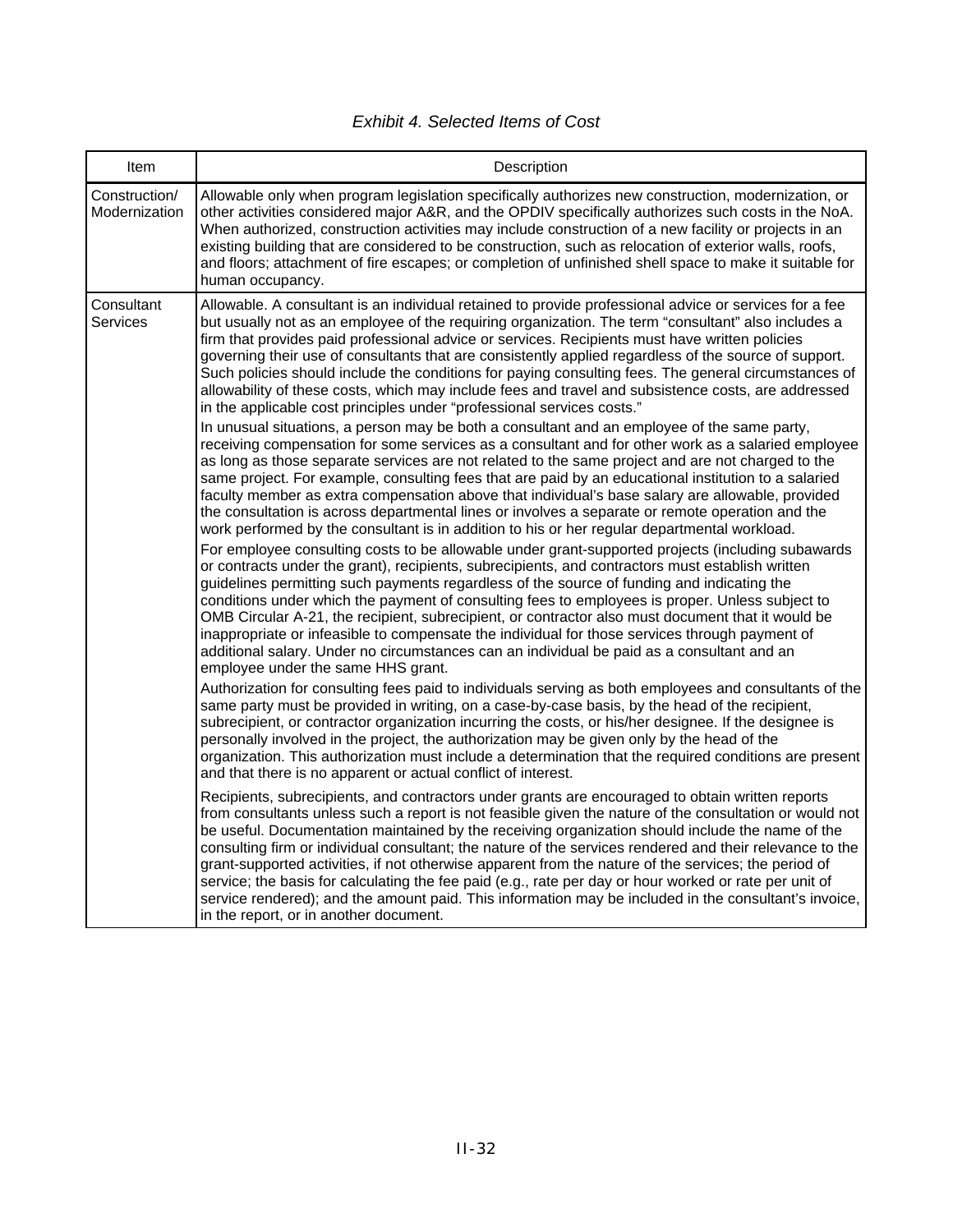| <b>Exhibit 4. Selected Items of Cost</b> |  |
|------------------------------------------|--|
|------------------------------------------|--|

| Item                                         | Description                                                                                                                                                                                                                                                                                                                                                                                                                                                                                                                                                                                                                                                                                                                                                                                                                                                                                                                                                                                                                                                                                                                                                                                                                                                                                                                                                                 |
|----------------------------------------------|-----------------------------------------------------------------------------------------------------------------------------------------------------------------------------------------------------------------------------------------------------------------------------------------------------------------------------------------------------------------------------------------------------------------------------------------------------------------------------------------------------------------------------------------------------------------------------------------------------------------------------------------------------------------------------------------------------------------------------------------------------------------------------------------------------------------------------------------------------------------------------------------------------------------------------------------------------------------------------------------------------------------------------------------------------------------------------------------------------------------------------------------------------------------------------------------------------------------------------------------------------------------------------------------------------------------------------------------------------------------------------|
| Consumer/<br>Provider Board<br>Participation | Allowable in accordance with applicable program regulations. When not specifically authorized by<br>program regulations, only the following costs are allowable with OPDIV prior approval:<br>◆ Reasonable and actual out-of-pocket costs incurred solely as a result of attending a scheduled<br>meeting, including transportation, meals, babysitting fees, and lost wages.<br>The reasonable costs of necessary meals furnished by the recipient to consumer or provider<br>participants during scheduled meetings if not reimbursed to participants as per diem or otherwise.<br>Where programmatic regulations permit such payments but establish a maximum annual income for<br>eligibility for reimbursement of consumer/provider board members for wages lost by reason of their<br>participation in board activities, the determination of eligibility will be made on the basis of gross<br>rather than net income.<br>Members of consumer/provider boards are not considered employees or consultants of the recipient.<br>Therefore, they may not be compensated for their services other than as above, nor are they eligible<br>for associated fringe benefits. Although not eligible for individual insurance coverage, board<br>members may be covered by an organizational insurance policy while acting in their official<br>capacities as board members. |
| Contingency<br>Funds                         | Contributions set aside for events whose occurrence cannot be foretold with certainty as to time,<br>intensity, or assurance of their happening are unallowable under nonconstruction grants.<br>Contingency funds do not include pension funds, self-insurance funds, and normal accruals for<br>severance and post-retirement health costs (also see "Reserve Funds" in this exhibit). Construction<br>grants may include a contingency fund in initial construction contract cost estimates to provide for<br>unanticipated charges. These funds will be limited to 5 percent of construction and equipment costs<br>before bids or proposals are received and must be reduced to 2 percent after a construction contract<br>has been awarded.                                                                                                                                                                                                                                                                                                                                                                                                                                                                                                                                                                                                                           |
| Customs and<br><b>Import Duties</b>          | Allowable under grants to domestic organizations when performance will take place entirely within<br>the United States, its possessions, or its territories, or when foreign involvement in the project is<br>incidental to the overall grant-supported project. Charges may include consular fees, customs<br>surtaxes, value-added taxes, and other related charges. (Also see "Requirements for Specific Types<br>of Recipients" of this part for the allowability of these costs.)                                                                                                                                                                                                                                                                                                                                                                                                                                                                                                                                                                                                                                                                                                                                                                                                                                                                                      |
| Depreciation<br>or Use<br>Allowances         | Allowable. Such costs usually are treated as indirect costs. Depreciation or use charges on<br>equipment or buildings acquired under a federally supported project are not allowable.                                                                                                                                                                                                                                                                                                                                                                                                                                                                                                                                                                                                                                                                                                                                                                                                                                                                                                                                                                                                                                                                                                                                                                                       |
| Donor Costs                                  | Allowable for payment to volunteers or research subjects who contribute blood, urine samples, and<br>other body fluids or tissues that are specifically project related.                                                                                                                                                                                                                                                                                                                                                                                                                                                                                                                                                                                                                                                                                                                                                                                                                                                                                                                                                                                                                                                                                                                                                                                                    |
| Drugs                                        | Allowable if within the scope of an approved project. Project funds may not be used to purchase<br>drugs classified by FDA as "ineffective" or "possibly effective" except in approved clinical research<br>projects or in cases where there is no alternative other than therapy with "possibly effective" drugs.<br>Recipient acquisition practices for drugs used in outpatient treatment must meet Federal<br>requirements regarding cost-effectiveness and reasonableness as found in 42 CFR part 40, Subpart<br>E, and OMB Circulars A-122 and A-87.                                                                                                                                                                                                                                                                                                                                                                                                                                                                                                                                                                                                                                                                                                                                                                                                                  |
| Dues or<br>Membership<br>Fees                | Allowable as an indirect cost for organizational membership in business, professional, or technical<br>organizations or societies. Payment of dues or membership fees for an individual's membership in a<br>professional or technical organization is allowable as a fringe benefit or an employee development<br>cost, if paid according to an established organizational policy consistently applied regardless of the<br>source of funds.                                                                                                                                                                                                                                                                                                                                                                                                                                                                                                                                                                                                                                                                                                                                                                                                                                                                                                                               |
| Entertainment<br>Costs                       | Unallowable. This includes the cost of amusements, social activities, and related incidental costs.                                                                                                                                                                                                                                                                                                                                                                                                                                                                                                                                                                                                                                                                                                                                                                                                                                                                                                                                                                                                                                                                                                                                                                                                                                                                         |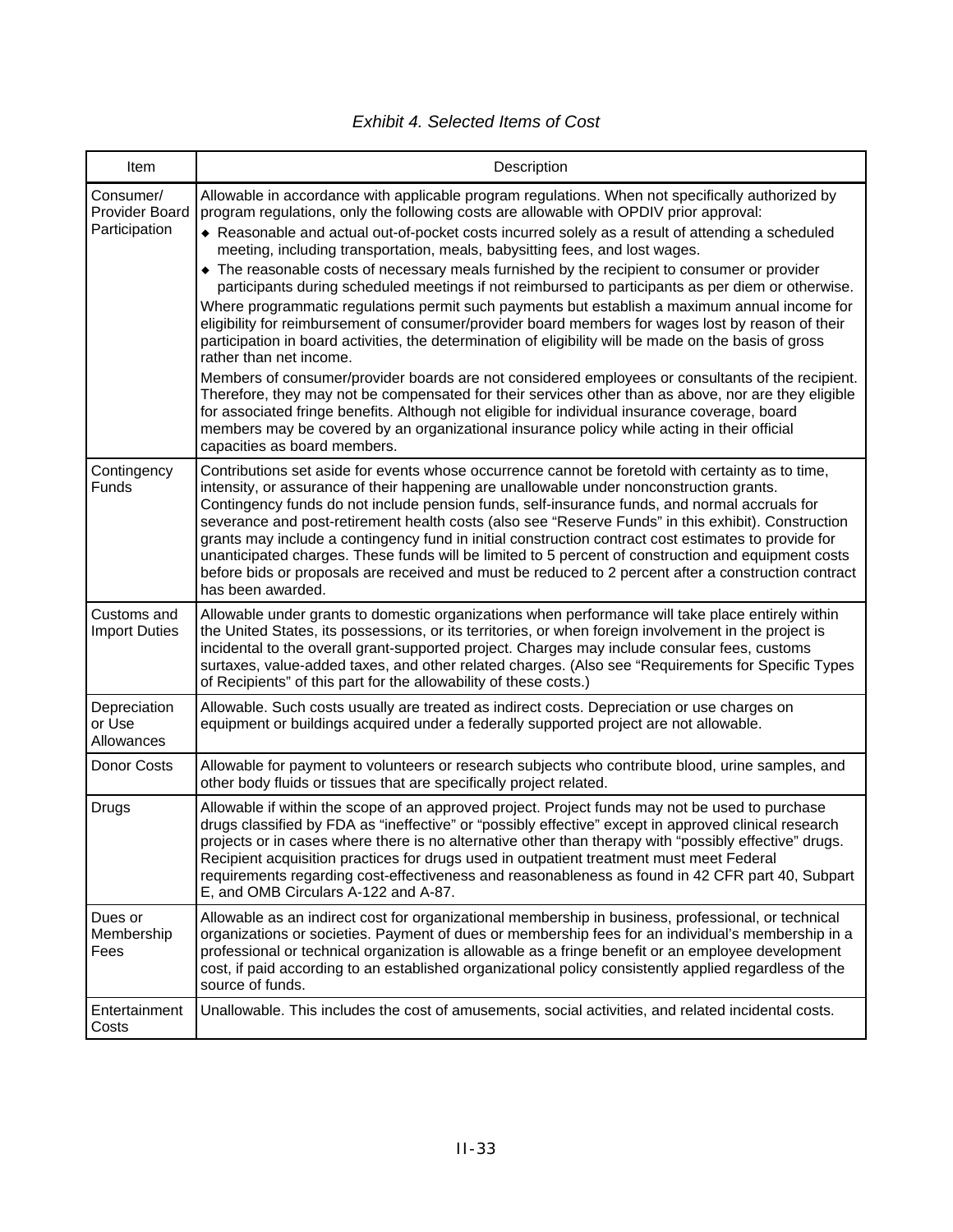| Item                                      | Description                                                                                                                                                                                                                                                                                                                                                                                                                                                                                                                                                                                                                                                                                                                                                                                                                                                                                                                                                                                                                                                                                                                                                                                                                                                                                                                                                  |
|-------------------------------------------|--------------------------------------------------------------------------------------------------------------------------------------------------------------------------------------------------------------------------------------------------------------------------------------------------------------------------------------------------------------------------------------------------------------------------------------------------------------------------------------------------------------------------------------------------------------------------------------------------------------------------------------------------------------------------------------------------------------------------------------------------------------------------------------------------------------------------------------------------------------------------------------------------------------------------------------------------------------------------------------------------------------------------------------------------------------------------------------------------------------------------------------------------------------------------------------------------------------------------------------------------------------------------------------------------------------------------------------------------------------|
| Equipment                                 | Allowable for purchase of new, used, or replacement equipment as a direct cost or as part of indirect<br>costs, depending on the intended use of the equipment. OPDIV prior approval may be required as<br>specified in "Prior-Approval Requirements." Funds provided under a conference grant may not be<br>used to purchase equipment.                                                                                                                                                                                                                                                                                                                                                                                                                                                                                                                                                                                                                                                                                                                                                                                                                                                                                                                                                                                                                     |
|                                           | For policies governing the classification, use, management, and disposition of equipment, see<br>"Property Management." For policies governing the allowability of costs for rental of equipment, see<br>"Rental or Lease of Facilities and Equipment" in this exhibit.                                                                                                                                                                                                                                                                                                                                                                                                                                                                                                                                                                                                                                                                                                                                                                                                                                                                                                                                                                                                                                                                                      |
| Federal (U.S.<br>Government)<br>Employees | Only four types of costs—consultant fees, outpatient or subject costs, salary or fringe benefits, and<br>travel costs—can be charged to HHS grants on behalf of Federal employees, and only under the<br>conditions specified. Recipients should advise any Federal employees with whom these types of<br>arrangements may be made to consult with their employing agency concerning their ability to meet<br>the required conditions.<br>Regardless of whether costs will be charged to the grant, special requirements apply when a Federal<br>employee will be involved in an HHS grant-supported activity in any capacity other than as an<br>employee working on a grant to a Federal institution, an outpatient, or a study subject. The<br>requirements of that section do not apply to individuals that are classified as special government<br>employees because of service on advisory groups or as a result of a formal consulting arrangement<br>with a Federal agency. (See the HHS Standards of Conduct at 45 CFR part 73, Subpart J for<br>additional guidance.) See "Requirements for Specific Types of Recipients-Grants to Federal<br>Institutions and Allowable Costs and Payments to (or on Behalf of) Federal Employees under Grants"<br>for the allowability of payments made to, or on behalf of, Federal employees under HHS grants. |
| Fines and<br>Penalties                    | Unallowable except when resulting from violations of, or failure of the organization to comply with,<br>Federal, State, or local laws and regulations and incurred as a result of compliance with specific<br>provisions of an award, or when such payments are authorized in advance in writing by the GMO.                                                                                                                                                                                                                                                                                                                                                                                                                                                                                                                                                                                                                                                                                                                                                                                                                                                                                                                                                                                                                                                 |
| <b>Fringe Benefits</b>                    | Allowable as part of overall employee compensation in proportion to the amount of time or effort an<br>employee devotes to the grant-supported project or program, provided such costs are incurred under<br>formally established and consistently applied policies of the organization (see "Salaries and Wages"<br>in this exhibit).                                                                                                                                                                                                                                                                                                                                                                                                                                                                                                                                                                                                                                                                                                                                                                                                                                                                                                                                                                                                                       |
|                                           | Tuition or tuition remission for regular employees is allowable as a fringe benefit. For organizations<br>subject to OMB Circular A-21, tuition benefits for family members other than the employee are<br>unallowable. For policies applicable to tuition remission for students working on grant-supported<br>research projects, see "Salaries and Wages" in this exhibit.                                                                                                                                                                                                                                                                                                                                                                                                                                                                                                                                                                                                                                                                                                                                                                                                                                                                                                                                                                                 |
| Fundraising<br>Costs                      | Unallowable.                                                                                                                                                                                                                                                                                                                                                                                                                                                                                                                                                                                                                                                                                                                                                                                                                                                                                                                                                                                                                                                                                                                                                                                                                                                                                                                                                 |
| Hazardous<br>Waste<br>Disposal            | Allowable. Usually treated as an indirect cost.                                                                                                                                                                                                                                                                                                                                                                                                                                                                                                                                                                                                                                                                                                                                                                                                                                                                                                                                                                                                                                                                                                                                                                                                                                                                                                              |
| Honoraria                                 | Unallowable when the primary intent is to confer distinction on, or to symbolize respect, esteem, or<br>admiration for, the recipient of the honorarium. A payment for services rendered, such as a speaker's<br>fee under a conference grant, is allowable.                                                                                                                                                                                                                                                                                                                                                                                                                                                                                                                                                                                                                                                                                                                                                                                                                                                                                                                                                                                                                                                                                                 |
| Hospitalization                           | See "Research Patient Care" in this exhibit.                                                                                                                                                                                                                                                                                                                                                                                                                                                                                                                                                                                                                                                                                                                                                                                                                                                                                                                                                                                                                                                                                                                                                                                                                                                                                                                 |
| Incentive<br>Costs                        | Incentive payments to volunteers or patients participating in a grant-supported project or program are<br>allowable. Incentive payments to individuals to motivate them to take advantage of grant-supported<br>health care or other services are allowable if within the scope of an approved project. See "Salaries<br>and Wages" in this exhibit for incentive payments to employees.                                                                                                                                                                                                                                                                                                                                                                                                                                                                                                                                                                                                                                                                                                                                                                                                                                                                                                                                                                     |
| Indemnification                           | Allowable to the extent expressly provided in the award for indemnification against liabilities to third<br>parties and any other loss or damage not compensated by insurance or otherwise. The Federal<br>government is obligated to indemnify the institution only to the extent expressly provided for in the<br>NoA.                                                                                                                                                                                                                                                                                                                                                                                                                                                                                                                                                                                                                                                                                                                                                                                                                                                                                                                                                                                                                                     |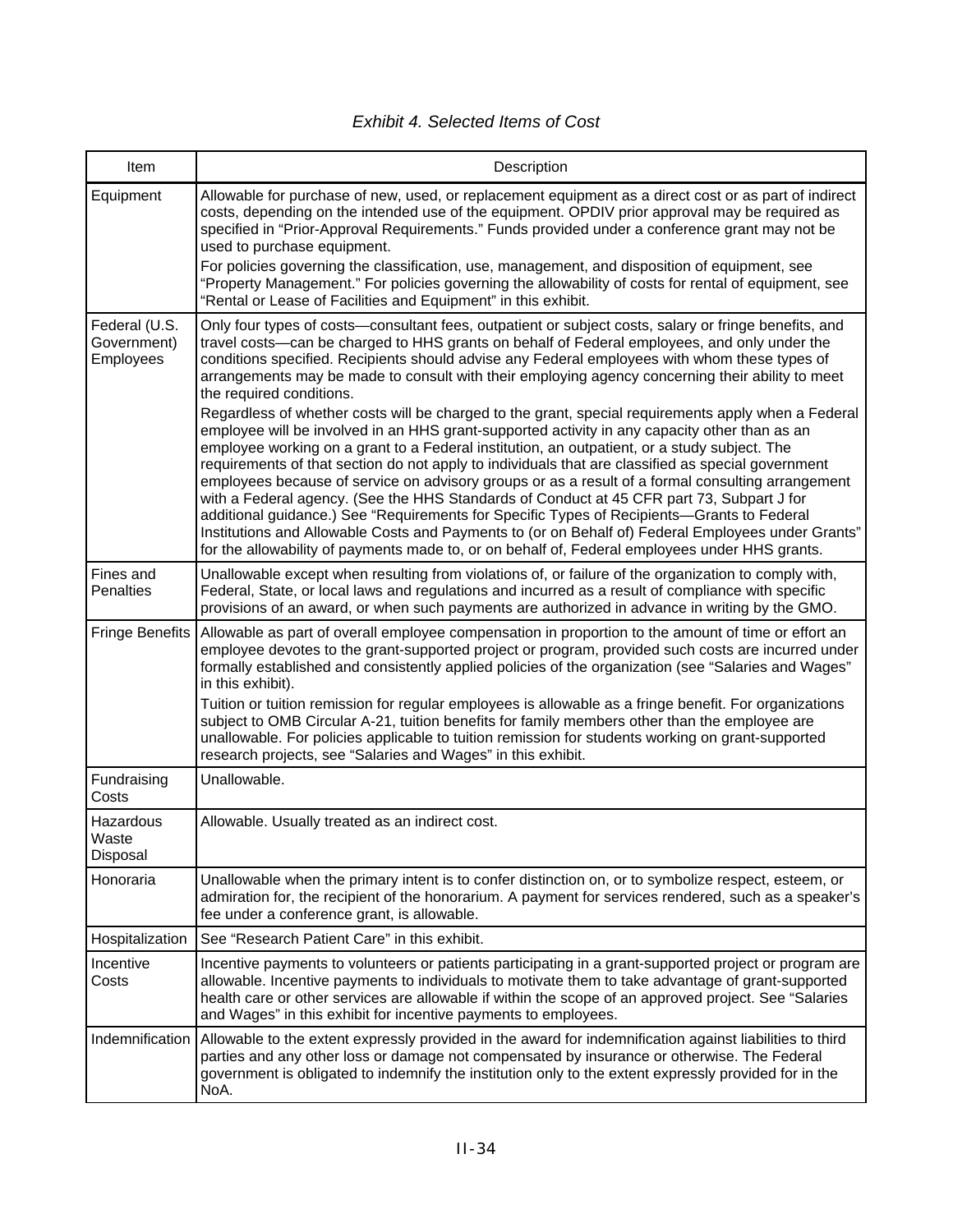| Item                                                | Description                                                                                                                                                                                                                                                                                                                                                                                                                                                                                                                                                                                                                                                                                                                                                                                                                                                                                                                                                                                              |
|-----------------------------------------------------|----------------------------------------------------------------------------------------------------------------------------------------------------------------------------------------------------------------------------------------------------------------------------------------------------------------------------------------------------------------------------------------------------------------------------------------------------------------------------------------------------------------------------------------------------------------------------------------------------------------------------------------------------------------------------------------------------------------------------------------------------------------------------------------------------------------------------------------------------------------------------------------------------------------------------------------------------------------------------------------------------------|
| Independent<br>Research and<br>Development<br>Costs | Unallowable, including their proportionate share of indirect costs.                                                                                                                                                                                                                                                                                                                                                                                                                                                                                                                                                                                                                                                                                                                                                                                                                                                                                                                                      |
| Insurance                                           | Allowable. Insurance usually is treated as an indirect cost. In certain situations, however, where<br>special insurance is required as a condition of the grant because of risks peculiar to the project, e.g.,<br>provision of health services, the premium may be charged as a direct cost if doing so is consistent<br>with organizational policy. If so, the insurance should be treated as a direct cost and assigned to<br>individual grants based on the manner in which the insurer allocates the risk to the population<br>covered by the insurance. Medical liability (malpractice) insurance is an allowable cost of research<br>programs at educational institutions only if the research involves human subjects.<br>The cost of insuring equipment, whether purchased with grant funds or furnished as federally owned<br>property, normally should be included in indirect costs but may be allowable as a direct cost if this<br>manner of charging is the normal organizational policy. |
| Interest                                            | Allowable as an indirect cost for certain assets as specified in the applicable cost principles.<br>Unallowable for hospitals.                                                                                                                                                                                                                                                                                                                                                                                                                                                                                                                                                                                                                                                                                                                                                                                                                                                                           |
| Invention,<br>Patent, or<br>Licensing<br>Costs      | Unallowable as a direct cost unless specifically authorized in the NoA. May be allowable as indirect<br>costs provided they are authorized under applicable cost principles and are included in the<br>negotiation of indirect cost rates. Such costs include licensing or option fees, attorney's fees for<br>preparing or submitting patent applications, and fees paid to the U.S. Patent and Trademark Office<br>for patent application, patent maintenance, or recordation of patent-related information.                                                                                                                                                                                                                                                                                                                                                                                                                                                                                           |
| Land or<br><b>Building</b><br>Acquisition           | Not allowable unless acquisition or construction is specifically authorized by program legislation and<br>provided for in the NoA. Under those programs that have authority to permit recipients to acquire<br>facilities, considerations such as the type of program being supported and the Federal interest in<br>purchased property will be taken into account by the awarding office in determining whether property<br>should be leased or purchased. For real property acquired with grant support, the cost of title<br>insurance may be charged to the grant in proportion to the Federal share of the acquisition cost.<br>Filing fees incurred with the recordation in appropriate official records of the applicable jurisdiction of<br>the Federal interest in the real property also may be charged to the grant. Use allowance or<br>depreciation on buildings that were not acquired under a Federal project are allowable, usually as an<br>indirect cost.                              |
| Leave                                               | Allowable for employees as a fringe benefit (see "Fringe Benefits" in this exhibit). See program<br>guidance or Part IV for policy on leave for fellows and trainees.                                                                                                                                                                                                                                                                                                                                                                                                                                                                                                                                                                                                                                                                                                                                                                                                                                    |
| <b>Legal Services</b>                               | Allowable. Generally treated as an indirect cost but, subject to the limitations described in the<br>applicable cost principles, may be treated as a direct cost for legal services provided by individuals<br>who are not employees of the recipient. Before a recipient incurs legal costs that are extraordinary or<br>unusual, the recipient should make an advance agreement regarding the appropriateness and<br>reasonableness of such costs with the GMO. Legal costs incurred in defending or prosecuting<br>claims, whether equitable or monetary, including administrative grant appeals, are unallowable<br>charges, except as provided in the applicable cost principles.                                                                                                                                                                                                                                                                                                                   |
| Library<br>Services                                 | General library support is not allowable as a direct cost but may be included in a recipient's indirect<br>cost pool. These services are allowable as a direct cost when specifically required for the conduct of<br>the project and when identifiable as an integral part of the grant-supported activity (e.g., in those<br>programs designed to develop and support such services).                                                                                                                                                                                                                                                                                                                                                                                                                                                                                                                                                                                                                   |
| Lobbying                                            | Generally unallowable, including costs of lobbying activities to influence the introduction, enactment,<br>or modification of legislation by the U.S. Congress or a State legislature. Under certain<br>circumstances, as provided in the applicable cost principles, costs associated with activities that<br>might otherwise be considered "lobbying" that are directly related to the performance of a grant may<br>be allowable. The recipient should obtain an advance understanding with the GMO if it intends to<br>engage in these activities.                                                                                                                                                                                                                                                                                                                                                                                                                                                   |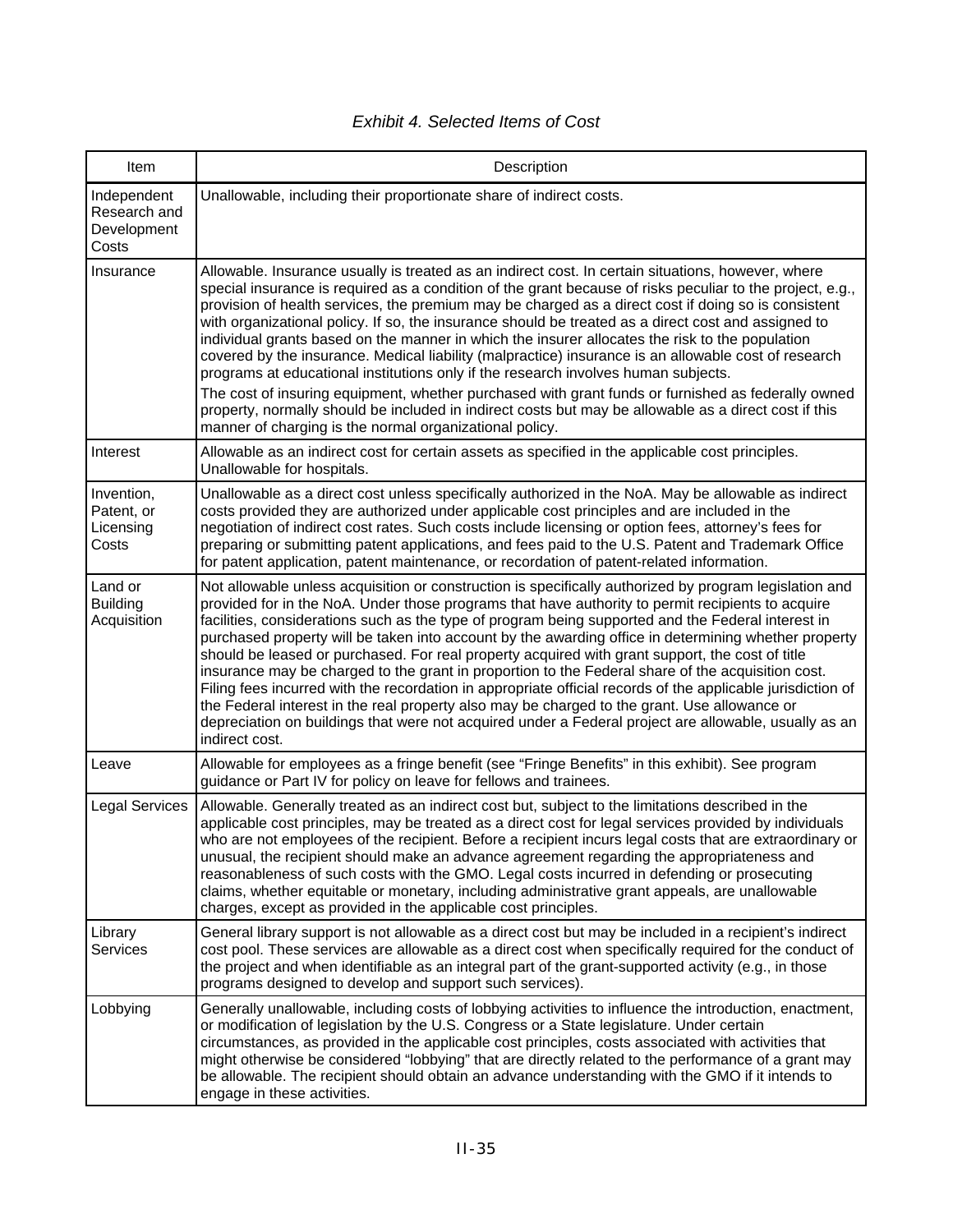| Item                  | Description                                                                                                                                                                                                                                                                                                                                                                                                                                                                                                                                                                                                                                                                                                                                                                                                                                                                                                                                                                                                                                                                                                                  |
|-----------------------|------------------------------------------------------------------------------------------------------------------------------------------------------------------------------------------------------------------------------------------------------------------------------------------------------------------------------------------------------------------------------------------------------------------------------------------------------------------------------------------------------------------------------------------------------------------------------------------------------------------------------------------------------------------------------------------------------------------------------------------------------------------------------------------------------------------------------------------------------------------------------------------------------------------------------------------------------------------------------------------------------------------------------------------------------------------------------------------------------------------------------|
| Meals                 | Generally unallowable except for the following:<br>• Subjects and patients under study<br>• Where specifically approved as part of the project or program activity, e.g., in programs providing<br>children's services<br>• When an organization customarily provides meals to employees working beyond the normal<br>workday, as a part of a formal compensation arrangement<br>As part of a per diem or subsistence allowance provided in conjunction with allowable travel<br>• Under a conference grant, when meals are a necessary and integral part of a conference,                                                                                                                                                                                                                                                                                                                                                                                                                                                                                                                                                   |
|                       | provided that meal costs are not duplicated in participants' per diem or subsistence allowances.<br>Guest meals are not allowable. (See "Consumer/Provider Board Participation" in this exhibit<br>regarding the allowability of the cost of meals for consumer and provider board participants in grant-<br>supported activities.)                                                                                                                                                                                                                                                                                                                                                                                                                                                                                                                                                                                                                                                                                                                                                                                          |
| Moving                | See "Recruitment Costs," "Relocation Costs," and "Transportation of Property" in this exhibit.                                                                                                                                                                                                                                                                                                                                                                                                                                                                                                                                                                                                                                                                                                                                                                                                                                                                                                                                                                                                                               |
| <b>NEPA Analysis</b>  | Costs associated with evaluation of the environmental effects of a proposed activity and producing<br>the Environmental Impact Statement (EIS) are allowable.                                                                                                                                                                                                                                                                                                                                                                                                                                                                                                                                                                                                                                                                                                                                                                                                                                                                                                                                                                |
| Overtime              | See "Salaries and Wages" in this exhibit.                                                                                                                                                                                                                                                                                                                                                                                                                                                                                                                                                                                                                                                                                                                                                                                                                                                                                                                                                                                                                                                                                    |
| Pension Plan<br>Costs | Allowable. For institutions of higher education and non-profit organizations, the following applies:<br>• Such costs must be incurred according to the established policies of the organization consistently<br>applied regardless of the source of funds.<br>• The organization's policies must meet the test of reasonableness.<br>• The methods of cost allocation must be equitable for all activities.<br>• The amount assigned to each fiscal year must be determined in accordance with generally<br>accepted accounting principles.<br>• The cost assigned to a given fiscal year must be paid or funded for all plan participants within 6<br>months after the end of that fiscal year.<br>State, local, or Indian tribal governments or hospitals may use the "pay-as-you-go" cost method<br>(i.e., when pension benefits are paid by the recipient directly to, or on behalf of, retired employees or<br>their beneficiaries) in lieu of the method described above. Under this method, the benefits may be<br>charged in the recipient's fiscal year in which the payments are made to, or on behalf of, retired |
|                       | employees or their beneficiaries, provided that the recipient follows a consistent policy of treating<br>such payments as expenses in the year of payment.<br>See the applicable cost principles for additional information on the allowability of costs associated<br>with pension plans.                                                                                                                                                                                                                                                                                                                                                                                                                                                                                                                                                                                                                                                                                                                                                                                                                                   |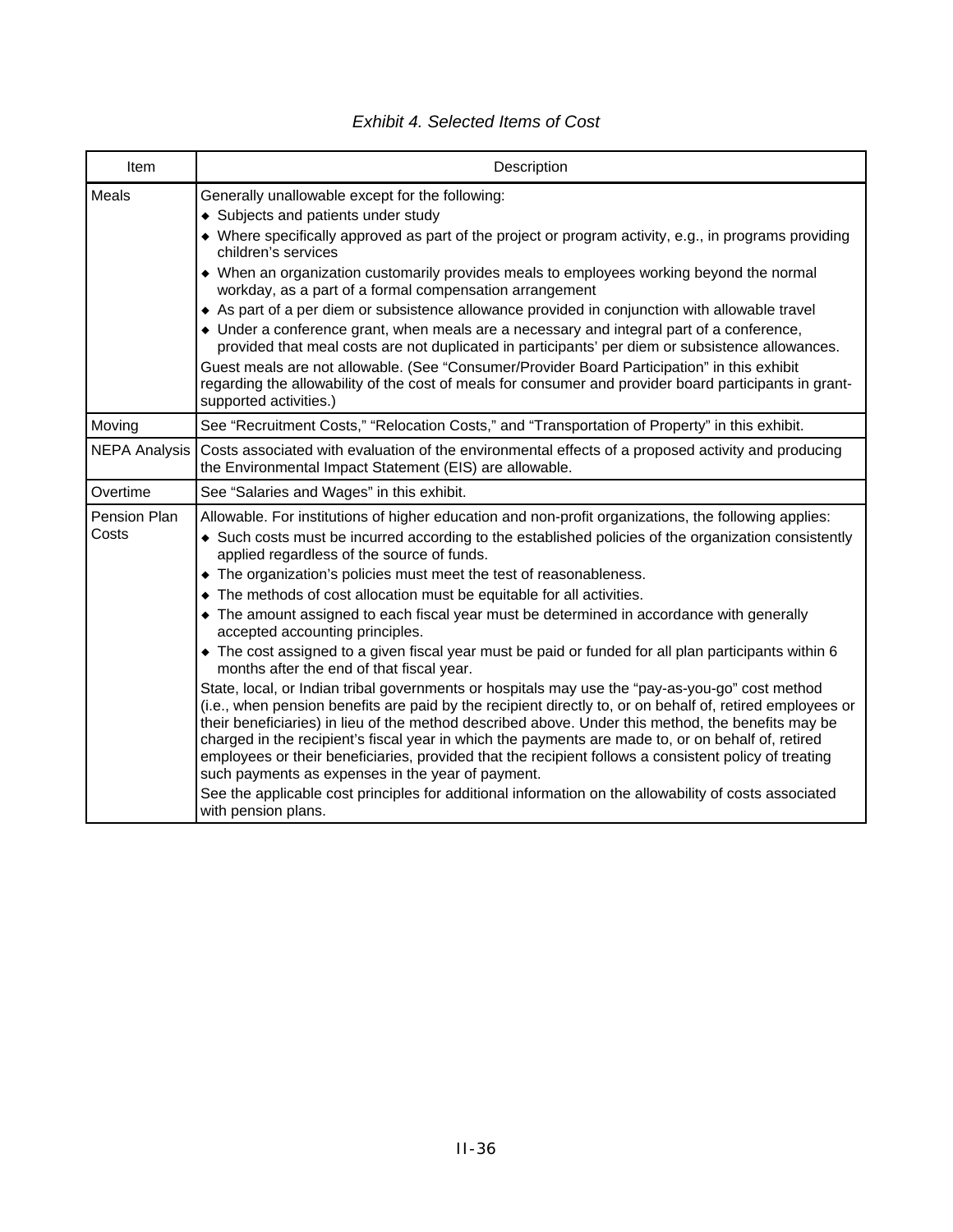| <b>Exhibit 4. Selected Items of Cost</b> |  |
|------------------------------------------|--|
|------------------------------------------|--|

| Item                                      | Description                                                                                                                                                                                                                                                                                                                                                                                                                                                                                                                                                                                                                                                                                                                                                                                                                                                      |
|-------------------------------------------|------------------------------------------------------------------------------------------------------------------------------------------------------------------------------------------------------------------------------------------------------------------------------------------------------------------------------------------------------------------------------------------------------------------------------------------------------------------------------------------------------------------------------------------------------------------------------------------------------------------------------------------------------------------------------------------------------------------------------------------------------------------------------------------------------------------------------------------------------------------|
| Pre-Award<br>(Pre-<br>Agreement)<br>Costs | Allowable. Where authorized by the OPDIV as an expanded authority (see Part IV of the HHS GPS),<br>a recipient may, at its own risk and without OPDIV prior approval, incur obligations and expenditures<br>to cover costs up to (and including) 90 days before the beginning date of the initial budget period of a<br>new or competing continuation award if such costs                                                                                                                                                                                                                                                                                                                                                                                                                                                                                        |
|                                           | • are necessary to conduct the project or program, and                                                                                                                                                                                                                                                                                                                                                                                                                                                                                                                                                                                                                                                                                                                                                                                                           |
|                                           | • would be allowable under the grant, if awarded.<br>However, even if authorized as an expanded authority, if a specific expenditure would otherwise                                                                                                                                                                                                                                                                                                                                                                                                                                                                                                                                                                                                                                                                                                             |
|                                           | require prior approval, the cost or activity must meet the same tests of allowability as if incurred after<br>award.                                                                                                                                                                                                                                                                                                                                                                                                                                                                                                                                                                                                                                                                                                                                             |
|                                           | If not authorized as part of expanded authorities, the applicant/recipient must seek OPDIV prior<br>approval before incurring pre-award costs. OPDIV prior approval is required for any costs to be<br>incurred more than 90 days before the beginning date of the initial budget period of a new or<br>competing continuation award.                                                                                                                                                                                                                                                                                                                                                                                                                                                                                                                            |
|                                           | Recipients may incur pre-award costs before the beginning date of a non-competing continuation<br>award without regard to the time parameters stated above and without prior approval. The incurrence<br>of pre-award costs in anticipation of a competing or non-competing award imposes no obligation on<br>the OPDIV either to make the award or to increase the amount of the approved budget if an award is<br>made for less than the amount anticipated and is inadequate to cover the pre-award costs incurred.<br>Recipients are expected to be fully aware that pre-award costs result in borrowing against future<br>support and that such borrowing must not impair the recipient's ability to accomplish the project or<br>program objectives in the approved time frame or in any way adversely affect the conduct of the<br>project or program.    |
| Public<br>Relations<br>Costs              | Allowable only for costs specifically required by the award or for costs of communicating with the<br>public and the press about specific activities or accomplishments under the grant-supported activity<br>or other appropriate matters of public concern. Such costs may be treated as direct costs but should<br>be treated as indirect costs if they benefit more than one sponsored agreement or if they benefit the<br>grant and other work of the organization.                                                                                                                                                                                                                                                                                                                                                                                         |
| Publications                              | Allowable. Page charges for publication in professional journals are allowable if the published paper<br>reports work supported by the grant and the charges are levied impartially on all papers published by<br>the journal, whether or not by government-sponsored authors. The costs of reprints and publishing in<br>other media, such as books, monographs, and pamphlets, also are allowable.<br>Publications and journal articles produced under an HHS grant-supported activity must bear an                                                                                                                                                                                                                                                                                                                                                            |
| Recruitment<br>Costs                      | acknowledgment and disclaimer, as appropriate, as provided in "Intellectual Property-Publications."<br>Allowable subject to the conditions and restrictions contained in the applicable cost principles. These<br>costs may include help-wanted advertising costs, costs of travel by applicants for interviews for<br>prospective employment, and travel costs of employees while engaged in recruiting personnel. Grant<br>funds may not be used for a prospective trainee's travel costs to or from the recipient organization for<br>the purpose of recruitment. However, other costs incurred in connection with recruitment under<br>training programs, such as advertising, may be allocated to a grant-supported project according to<br>the provisions of the applicable cost principles (also see "Travel" and "Relocation Costs" in this<br>exhibit). |
| Registration<br>Fees                      | Allowable for attendance at conferences, symposiums, or seminars if necessary to accomplish<br>project or program objectives.                                                                                                                                                                                                                                                                                                                                                                                                                                                                                                                                                                                                                                                                                                                                    |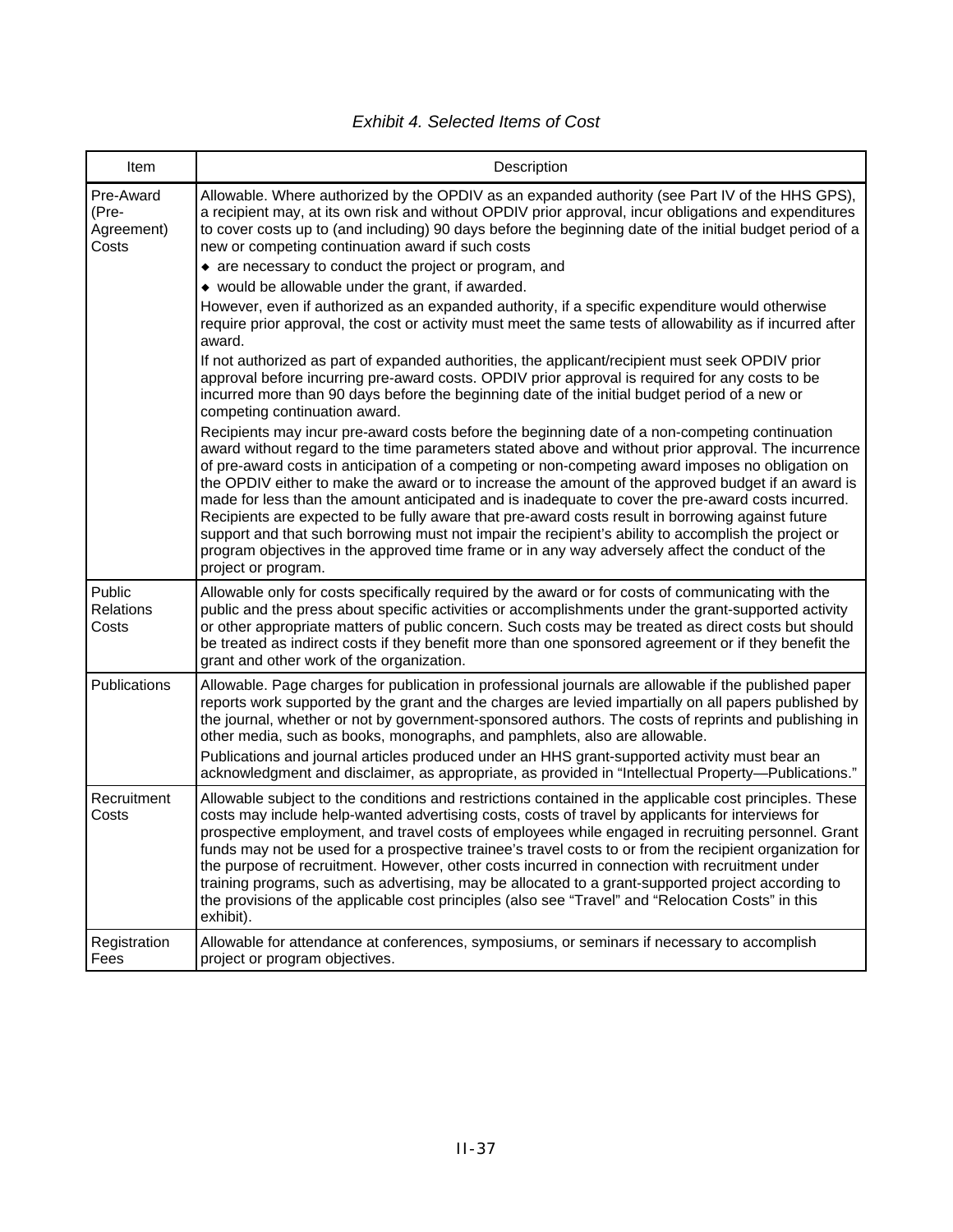| Item                                                 | Description                                                                                                                                                                                                                                                                                                                                                                                                                                                                                                                                                                                                                                                                                                                                                                                                                                                                                                                                                                                                                                                                                                                                                                                                                                                                                                                                                                                                                                                                                                                                                                                                                                                                                                                                                                                                                                                                                                                                                                                                                                                                                                                                                                                                                                                                                                                                                                                            |
|------------------------------------------------------|--------------------------------------------------------------------------------------------------------------------------------------------------------------------------------------------------------------------------------------------------------------------------------------------------------------------------------------------------------------------------------------------------------------------------------------------------------------------------------------------------------------------------------------------------------------------------------------------------------------------------------------------------------------------------------------------------------------------------------------------------------------------------------------------------------------------------------------------------------------------------------------------------------------------------------------------------------------------------------------------------------------------------------------------------------------------------------------------------------------------------------------------------------------------------------------------------------------------------------------------------------------------------------------------------------------------------------------------------------------------------------------------------------------------------------------------------------------------------------------------------------------------------------------------------------------------------------------------------------------------------------------------------------------------------------------------------------------------------------------------------------------------------------------------------------------------------------------------------------------------------------------------------------------------------------------------------------------------------------------------------------------------------------------------------------------------------------------------------------------------------------------------------------------------------------------------------------------------------------------------------------------------------------------------------------------------------------------------------------------------------------------------------------|
| Relocation<br>Costs                                  | Allowable—in other than change of grantee organization situations—when such costs are incurred<br>incidental to a permanent change of duty assignment (for an indefinite period or for a stated period of<br>no less than 12 months) for an existing employee working on a grant-supported project, or when a<br>new employee is recruited for work on the project, provided that the move is for the recipient's benefit<br>rather than the individual's and that payment is made according to established organizational policies<br>consistently applied regardless of the source of funds. Relocation costs may include the cost of<br>transporting the employee and his or her family, dependents, and household goods to the new<br>location and certain expenses associated with the sale of the former home. If relocation costs have<br>been incurred in connection with the recruitment of a new employee, whether as a direct cost or an<br>indirect cost, and the employee resigns for reasons within his or her control within 12 months after<br>hire, the recipient must credit the grant account for the full cost of the relocation charged to the grant.<br>When there is a change in the grantee organization, the personal relocation expenses of the PI/PD<br>and others moving to the new recipient are not allowable charges.                                                                                                                                                                                                                                                                                                                                                                                                                                                                                                                                                                                                                                                                                                                                                                                                                                                                                                                                                                                                                                                   |
| Rental or<br>Lease of<br>Facilities and<br>Equipment | Allowable subject to the limitations below. Rental costs are allowable to the extent that the rates are<br>reasonable at the time of the decision to lease in light of such factors as rental costs of comparable<br>property, if any; market conditions in the area; the type, life expectancy, condition, and value of the<br>property leased; and available alternatives. Because of the complexity involved in determining the<br>allowable amount under certain types of leases, recipients are encouraged to consult the GMO<br>before entering into leases that will result in direct charges to an award. In general, the rental costs<br>for facilities and equipment applicable to each budget period should be charged to that period.<br>However, see "Property Management" for an exception to this general rule.<br>Rental costs under leases that create a material equity in the leased property, as defined in the<br>applicable cost principles, are allowable only up to the amount that would be allowed had the<br>recipient purchased the property on the date the lease agreement was executed. This would include<br>depreciation or use allowances, maintenance, taxes, and insurance, but would exclude unallowable<br>costs.<br>When a recipient transfers property to a third party through sale, lease, or otherwise and then leases<br>the property back from that third party, the lease costs that may be charged to an HHS grant<br>generally may not exceed the amount that would be allowed if the recipient continued to own the<br>property.<br>Rental costs under "less-than-arms-length" leases are allowable only up to the amount that would be<br>allowed under the applicable cost principles had title to the property been vested in the recipient. A<br>less-than-arms-length lease is one in which one party to the lease agreement is able to control or<br>substantially influence the actions of the other. Such leases include, but are not limited to, those<br>between divisions of an organization; between organizations under common control through common<br>officers, directors, or members; and between an organization and its directors, trustees, officers, or<br>key employees (or the families of these individuals), directly or through corporations, trusts, or similar<br>arrangements in which they hold a controlling interest. |
| Research<br><b>Patient Care</b>                      | The costs of routine and ancillary services provided by hospitals to individuals, including patients and<br>volunteers, participating in research programs are allowable if included in the NoA or approved as a<br>post-award change as specified in "Prior-Approval Requirements-OPDIV Prior Approval."<br>"Routine services" include the regular room services, minor medical and surgical supplies, and the<br>use of equipment and facilities for which a separate charge is not customarily made. "Ancillary<br>services" are those special services for which charges customarily are made in addition to routine<br>services, e.g., x-ray, operating room, laboratory, pharmacy, blood bank, and pathology. See<br>"Research Patient Care Costs" for policy concerning reimbursement of these costs.<br>The following otherwise allowable costs are not classified as research patient care costs: items of<br>personal expense reimbursement, such as patient travel; consulting physician fees; and any other<br>direct payments to individuals, including inpatients, outpatients, subjects, volunteers, and donors.                                                                                                                                                                                                                                                                                                                                                                                                                                                                                                                                                                                                                                                                                                                                                                                                                                                                                                                                                                                                                                                                                                                                                                                                                                                                        |
| Reserve Funds                                        | Contributions to a reserve fund for self-insurance are allowable as specified in the governing cost<br>principles (also see "Contingency Funds" in this exhibit).                                                                                                                                                                                                                                                                                                                                                                                                                                                                                                                                                                                                                                                                                                                                                                                                                                                                                                                                                                                                                                                                                                                                                                                                                                                                                                                                                                                                                                                                                                                                                                                                                                                                                                                                                                                                                                                                                                                                                                                                                                                                                                                                                                                                                                      |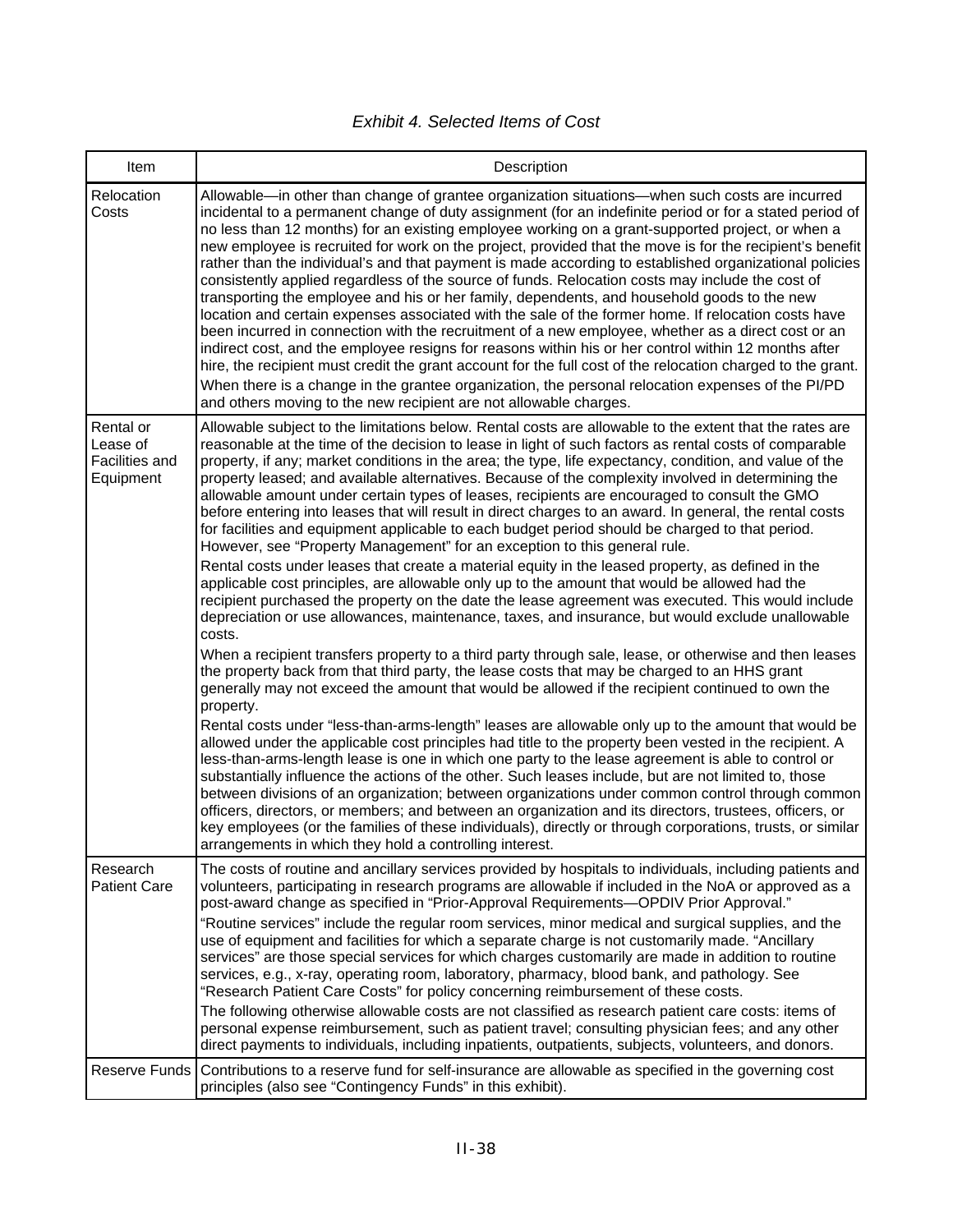| Item                           | Description                                                                                                                                                                                                                                                                                                                                                                                                                                                                                                                                                                                                                                                                                                                                                                                                                                                                                                                                                                                                                                          |
|--------------------------------|------------------------------------------------------------------------------------------------------------------------------------------------------------------------------------------------------------------------------------------------------------------------------------------------------------------------------------------------------------------------------------------------------------------------------------------------------------------------------------------------------------------------------------------------------------------------------------------------------------------------------------------------------------------------------------------------------------------------------------------------------------------------------------------------------------------------------------------------------------------------------------------------------------------------------------------------------------------------------------------------------------------------------------------------------|
| Sabbatical<br>Leave Costs      | Sabbatical leave costs may be included in a fringe benefit rate or in the organization's indirect cost<br>rate. Costs of leave of absence by employees for performance of graduate work or sabbatical study,<br>travel, or research are allowable as a direct charge provided the organization has a uniform policy on<br>sabbatical leave for people engaged in research and the salary is proportional to the service<br>rendered. Where sabbatical leave is included in fringe benefits for which a cost is determined for<br>assessment as a direct charge, the aggregate amount of such assessments applicable to all work of<br>the organization during the base period must be reasonable in relation to the organization's actual<br>practice under its sabbatical leave policy. Sabbatical leave paid by an individual's employer, in<br>combination with other compensation (e.g., partial salary from an HHS grant), may not exceed<br>100 percent of that individual's regular salary from his or her organization.                      |
| Salaries and<br>Wages          | Allowable. Compensation for personal services covers all amounts, including fringe benefits, paid<br>currently or accrued by the organization for employee services rendered to the grant-supported<br>project or program. Compensation costs are allowable to the extent that they are reasonable,<br>conform to the established policy of the organization consistently applied regardless of the source of<br>funds, and reflect no more than the percentage of time actually devoted to the OPDIV-funded project<br>or program. Where restricted by language in the HHS appropriations act, OPDIVs will not reimburse<br>recipients for the direct salaries of individuals at a rate in excess of the level specified. Direct salary<br>is exclusive of fringe benefits and indirect costs. If there is a salary limitation, it does not apply to<br>consultant payments or to contracts for routine goods and services, but it does apply to subrecipients<br>(including consortium participants). Specific considerations are addressed below. |
| Payroll<br><b>Distribution</b> | Salary and wage amounts charged to grant-supported projects or programs for personal services<br>must be based on an adequate payroll distribution system that documents such distribution in<br>accordance with generally accepted practices of like organizations. Standards for payroll distribution<br>systems are contained in the applicable cost principles (other than those for for-profit organizations).<br>Briefly summarized, acceptable systems are as follows:                                                                                                                                                                                                                                                                                                                                                                                                                                                                                                                                                                        |
|                                | Hospitals                                                                                                                                                                                                                                                                                                                                                                                                                                                                                                                                                                                                                                                                                                                                                                                                                                                                                                                                                                                                                                            |
|                                | • Monthly after-the-fact reports of the distribution of time or effort for professional staff members.                                                                                                                                                                                                                                                                                                                                                                                                                                                                                                                                                                                                                                                                                                                                                                                                                                                                                                                                               |
|                                | • Time and attendance and payroll distribution records for non-professional employees.                                                                                                                                                                                                                                                                                                                                                                                                                                                                                                                                                                                                                                                                                                                                                                                                                                                                                                                                                               |
|                                | Non-profit organizations                                                                                                                                                                                                                                                                                                                                                                                                                                                                                                                                                                                                                                                                                                                                                                                                                                                                                                                                                                                                                             |
|                                | • Monthly after-the-fact reports, including a signed certification, by the employee, or by a<br>responsible supervisory official having first-hand knowledge of the work performed, that the<br>distribution of activity represents a reasonable estimate of the actual work performed by the<br>employee during the period covered by the report. Each report must account for the total activity<br>required to fulfill the employee's obligations to the organization as well as the total activity for<br>which he or she is compensated.                                                                                                                                                                                                                                                                                                                                                                                                                                                                                                        |
|                                | • For non-professional employees, additional supporting reports, indicating the total number of<br>hours worked each day, must be maintained in conformance with DoL regulations implementing<br>the Fair Labor Standards Act (29 CFR part 516).                                                                                                                                                                                                                                                                                                                                                                                                                                                                                                                                                                                                                                                                                                                                                                                                     |
|                                | • The distribution of salaries and wages must be supported by personnel activity reports as<br>described above, except when a substitute system has been approved, in writing, by the Federal<br>cognizant agency designated under OMB Circular A-122.                                                                                                                                                                                                                                                                                                                                                                                                                                                                                                                                                                                                                                                                                                                                                                                               |
|                                | State, local, and Indian tribal governments                                                                                                                                                                                                                                                                                                                                                                                                                                                                                                                                                                                                                                                                                                                                                                                                                                                                                                                                                                                                          |
|                                | • Time and attendance or equivalent records for all employees.                                                                                                                                                                                                                                                                                                                                                                                                                                                                                                                                                                                                                                                                                                                                                                                                                                                                                                                                                                                       |
|                                | • Time distribution records for employees whose compensation is chargeable to more than one<br>grant or other cost objective.                                                                                                                                                                                                                                                                                                                                                                                                                                                                                                                                                                                                                                                                                                                                                                                                                                                                                                                        |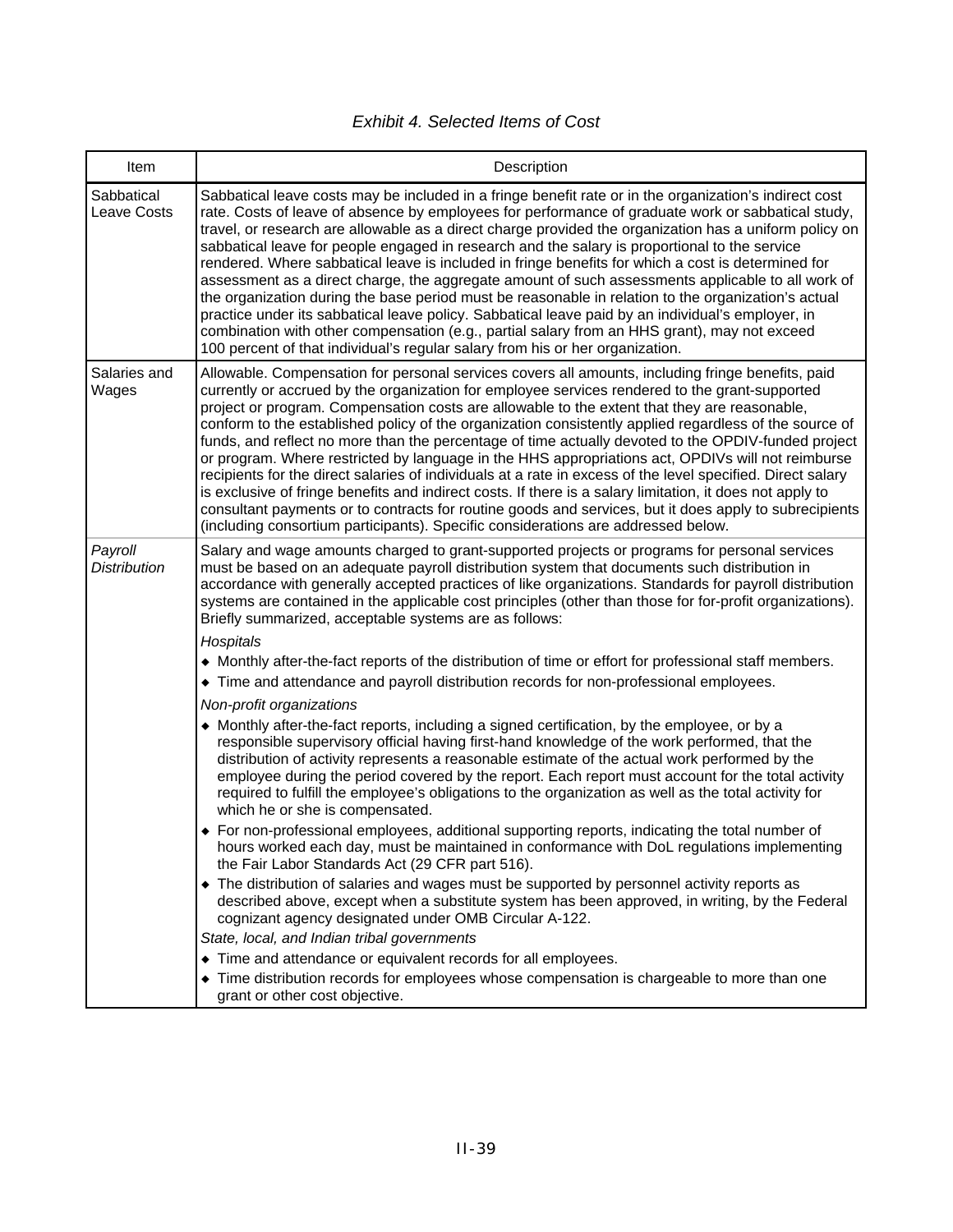*Exhibit 4. Selected Items of Cost* 

| Item                                        | Description                                                                                                                                                                                                                                                                                                                                                                                                                                                                                                                                                                                                                                                                                                                                                                                                                                                                                                                                                                                                                                                                                                                                                                                                                                                                                                                                                                                                                                                                                                                                                                                                                                                                                                                                                                                                                                                                                                                                                                                                                                                                                                                                                                                                                                                                                                                                                                                                                                                                                                                                                                                                                                                |
|---------------------------------------------|------------------------------------------------------------------------------------------------------------------------------------------------------------------------------------------------------------------------------------------------------------------------------------------------------------------------------------------------------------------------------------------------------------------------------------------------------------------------------------------------------------------------------------------------------------------------------------------------------------------------------------------------------------------------------------------------------------------------------------------------------------------------------------------------------------------------------------------------------------------------------------------------------------------------------------------------------------------------------------------------------------------------------------------------------------------------------------------------------------------------------------------------------------------------------------------------------------------------------------------------------------------------------------------------------------------------------------------------------------------------------------------------------------------------------------------------------------------------------------------------------------------------------------------------------------------------------------------------------------------------------------------------------------------------------------------------------------------------------------------------------------------------------------------------------------------------------------------------------------------------------------------------------------------------------------------------------------------------------------------------------------------------------------------------------------------------------------------------------------------------------------------------------------------------------------------------------------------------------------------------------------------------------------------------------------------------------------------------------------------------------------------------------------------------------------------------------------------------------------------------------------------------------------------------------------------------------------------------------------------------------------------------------------|
|                                             | <b>Educational institutions</b><br>• A plan confirmation system for professorial and other professional staff members that is based on<br>budgeted, planned, or assigned work activity and that is updated to reflect any significant changes<br>in work distribution. This system must be incorporated into the organization's official records and<br>must identify activity applicable to each sponsored agreement and to each category needed to<br>identify indirect costs and the functions to which they are allocable. At least annually, the<br>employee, PI/PD, or responsible officials will verify, by suitable means, that the work was<br>performed and that the salaries and wages charged to sponsored agreements, whether as direct<br>charges or in other categories of cost, are reasonable in relation to the work performed.<br>• A system, supported by after-the-fact activity reports, that reflects the distribution of covered<br>employees' activity allocable to each grant and includes identification and recording of significant<br>changes in work activity when initial charges were based on estimates. The system also must<br>specify each category of activity needed to identify indirect costs and the functions to which they<br>are allocable. For professorial and other professional staff members, the activity reports will be<br>prepared each academic term, but at least every 6 months. For other employees, unless the<br>OPDIV agrees to alternate arrangements, the reports will be prepared at least monthly and will<br>coincide with one or more pay periods.<br>• A multiple confirmation records system, for professorial and other professional staff members, that<br>is supported by records certifying costs separately for direct costs and indirect costs, with reports<br>prepared each academic term, but at least every 6 months, that confirm the activities as allocable<br>to direct or indirect costs.<br>◆ By mutual agreement, any other method meeting the criteria specified in Section J.10 of OMB<br>Circular A-21.<br>For-profit organizations<br>HHS requires for-profit organizations to conform with industry standards to support salary and wage<br>charges to HHS grants. Therefore, unless an alternate system is approved by the GMO, the recipient<br>must maintain a time-and-effort reporting system for both professional and other-than-professional<br>staff reflecting daily after-the-fact reporting of hours expended on individual projects or indirect<br>activities. The system must record both hours worked and hours absent. This information must be |
| Overtime<br>Premiums                        | certified by an authorized organizational representative no less frequently than every pay period.<br>Premiums for overtime generally are allowable; however, such payments are not allowable for faculty<br>members at institutions of higher education. If overtime premiums are allowable, the categories or<br>classifications of employees eligible to receive overtime premiums should be determined according<br>to the formal policies of the organization consistently applied regardless of the source of funds.                                                                                                                                                                                                                                                                                                                                                                                                                                                                                                                                                                                                                                                                                                                                                                                                                                                                                                                                                                                                                                                                                                                                                                                                                                                                                                                                                                                                                                                                                                                                                                                                                                                                                                                                                                                                                                                                                                                                                                                                                                                                                                                                 |
| Bonuses/<br>Incentive<br>Payments           | Allowable for employees as part of a total compensation package, provided such payments are<br>reasonable and are made according to a formal policy of the recipient that is consistently applied<br>regardless of the source of funds.                                                                                                                                                                                                                                                                                                                                                                                                                                                                                                                                                                                                                                                                                                                                                                                                                                                                                                                                                                                                                                                                                                                                                                                                                                                                                                                                                                                                                                                                                                                                                                                                                                                                                                                                                                                                                                                                                                                                                                                                                                                                                                                                                                                                                                                                                                                                                                                                                    |
| Payments<br>for Dual<br><b>Appointments</b> | For investigators with university and clinical practice plan appointments, compensation from both<br>sources may be considered the base salary if the following criteria are met:<br>• Clinical practice compensation must be guaranteed by the university.<br>• Clinical practice effort must be shown on the university appointment form and must be paid<br>through the university.<br>• Clinical practice effort must be included and accounted for on the university's effort report.                                                                                                                                                                                                                                                                                                                                                                                                                                                                                                                                                                                                                                                                                                                                                                                                                                                                                                                                                                                                                                                                                                                                                                                                                                                                                                                                                                                                                                                                                                                                                                                                                                                                                                                                                                                                                                                                                                                                                                                                                                                                                                                                                                 |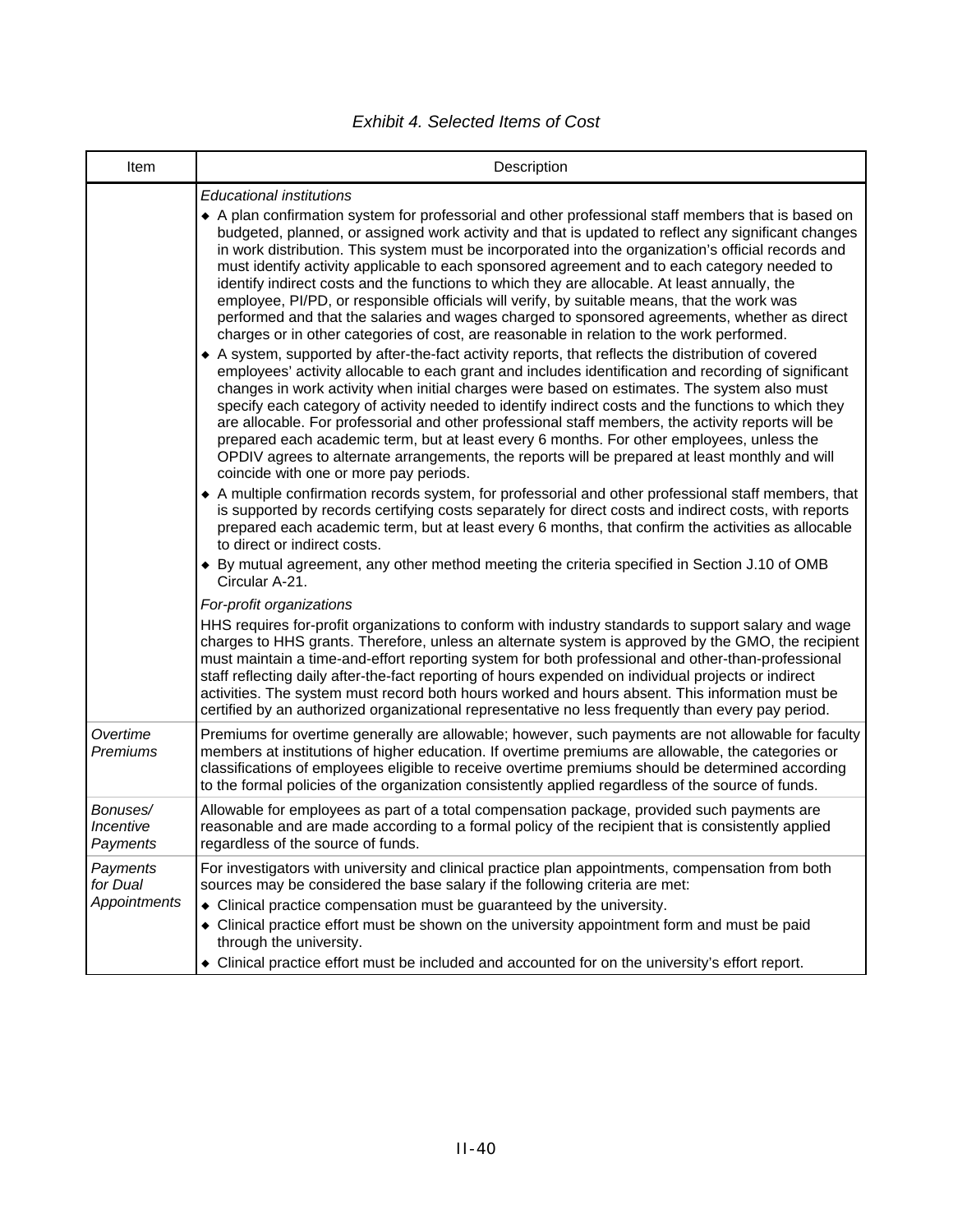|  | <b>Exhibit 4. Selected Items of Cost</b> |  |  |
|--|------------------------------------------|--|--|
|--|------------------------------------------|--|--|

| Item                                    | Description                                                                                                                                                                                                                                                                                                                                                                                                                                                                                                                                                                                                                                                                                                                                                                                                      |
|-----------------------------------------|------------------------------------------------------------------------------------------------------------------------------------------------------------------------------------------------------------------------------------------------------------------------------------------------------------------------------------------------------------------------------------------------------------------------------------------------------------------------------------------------------------------------------------------------------------------------------------------------------------------------------------------------------------------------------------------------------------------------------------------------------------------------------------------------------------------|
| Compensation<br>of Students             | Tuition remission and other forms of compensation paid as, or in lieu of, wages to students (including<br>fellows and trainees) under research grants are allowable, provided the following conditions are met:<br>• The individual is performing activities necessary to the grant.<br>• Tuition remission and other forms of compensation are consistently provided, in accordance with<br>established institutional policy, to students performing similar activities conducted in non-<br>sponsored as well as in sponsored activities.                                                                                                                                                                                                                                                                      |
|                                         | • During the academic period, the student is enrolled in an advanced degree program at a recipient<br>or affiliated institution and the activities of the student in relation to the federally sponsored<br>research project are related to the degree program.                                                                                                                                                                                                                                                                                                                                                                                                                                                                                                                                                  |
|                                         | • The tuition or other payments are reasonable compensation for the work performed and are<br>conditioned explicitly upon the performance of necessary work.                                                                                                                                                                                                                                                                                                                                                                                                                                                                                                                                                                                                                                                     |
|                                         | It is the institution's practice to similarly compensate students in non-sponsored as well as<br>sponsored activities.                                                                                                                                                                                                                                                                                                                                                                                                                                                                                                                                                                                                                                                                                           |
|                                         | Charges for tuition remission and other forms of compensation paid to students as, or in lieu of,<br>salaries and wages are subject to the reporting requirements in Section J.10 of OMB Circular A-21,<br>or an equivalent method for documenting the individual's effort on the research project. Tuition<br>remission may be charged on an average rate basis.                                                                                                                                                                                                                                                                                                                                                                                                                                                |
|                                         | Payments made for educational assistance (e.g., scholarships, fellowships, and student aid costs)<br>are allowable only when the purpose of the grant is to provide training to selected participants and<br>the charge is approved by the OPDIV. These costs are unallowable charges to research grant funds<br>even when they would appear to benefit the research project.                                                                                                                                                                                                                                                                                                                                                                                                                                    |
| Service<br>Charges                      | Allowable. The costs to a user of organizational services and central facilities owned by the recipient,<br>such as central laboratory and computer services, are allowable and must be based on<br>organizational fee schedules consistently applied regardless of the source of funds.                                                                                                                                                                                                                                                                                                                                                                                                                                                                                                                         |
| Severance Pay                           | Allowable only to the extent that such payments are required by law, are included in an employer-<br>employee agreement, are part of an established policy effectively constituting an implied agreement<br>on the part of the organization, or meet the circumstances of the particular employment. The amount<br>of severance pay to be provided should be determined according to established organizational policy<br>consistently applied regardless of the source of funds and should be reasonable, taking into<br>consideration the practice of similar types of organizations and the extent of the organization's<br>dependence on Federal funds. The applicable cost principles should be consulted regarding the<br>different treatment of severance pay in regular and mass termination situations. |
| <b>Stipends</b>                         | Allowable as cost-of-living allowances for trainees and fellows if permitted by a program's statute<br>authorizing or implementing regulations. The specific amounts may be established by policy.<br>Generally, these payments are made according to a pre-established schedule based on the<br>individual's experience and level of training. (See "Traineeships, Fellowships, and Similar Awards<br>Made to Organizations on Behalf of Individuals-Allowable Costs.") A stipend is not a fee-for-service<br>payment and is not subject to the cost accounting requirements of the cost principles. Stipends are<br>not allowable under research grants even when they appear to benefit the research project.                                                                                                 |
| Subawards/<br>Contracts<br>under Grants | Allowable to carry out a portion of the programmatic effort or for the acquisition of routine goods or<br>services under the grant. Such arrangements may be in the form of consortium agreements or<br>commercial contracts and may require OPDIV approval (see "Prior-Approval Requirements").                                                                                                                                                                                                                                                                                                                                                                                                                                                                                                                 |
| <b>Supplies</b>                         | Allowable.                                                                                                                                                                                                                                                                                                                                                                                                                                                                                                                                                                                                                                                                                                                                                                                                       |
| Taxes                                   | Allowable. Such costs include taxes that an organization is required to pay as they relate to<br>employment, services, travel, rental, or purchasing for a project. Recipients must avail themselves of<br>any tax exemptions for which activities supported by Federal funds may qualify. State sales and use<br>taxes for materials and equipment are allowable only when the State does not grant a refund or<br>exemption on such taxes.                                                                                                                                                                                                                                                                                                                                                                     |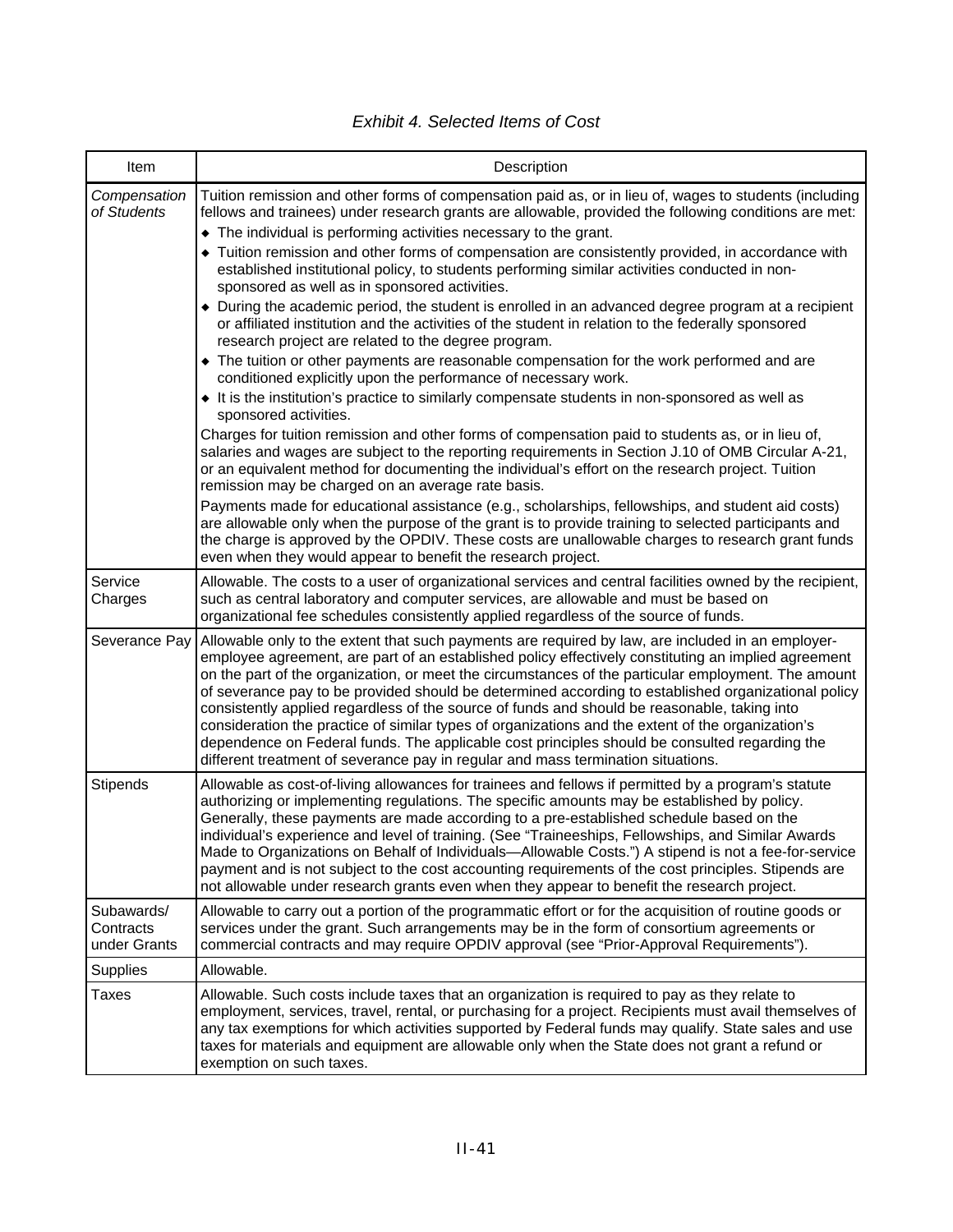| Item                                        | Description                                                                                                                                                                                                                                                                                                                                                                                                                                                                                                                                                                                                                                                                                                                                                                                                                                                                                                                                                                                                                                                                                                                                                                                                                                                                                                                                                                                                                                                                                                                                                                                                                                                                                                                                                                                                                                                                                                                                                                                                                   |
|---------------------------------------------|-------------------------------------------------------------------------------------------------------------------------------------------------------------------------------------------------------------------------------------------------------------------------------------------------------------------------------------------------------------------------------------------------------------------------------------------------------------------------------------------------------------------------------------------------------------------------------------------------------------------------------------------------------------------------------------------------------------------------------------------------------------------------------------------------------------------------------------------------------------------------------------------------------------------------------------------------------------------------------------------------------------------------------------------------------------------------------------------------------------------------------------------------------------------------------------------------------------------------------------------------------------------------------------------------------------------------------------------------------------------------------------------------------------------------------------------------------------------------------------------------------------------------------------------------------------------------------------------------------------------------------------------------------------------------------------------------------------------------------------------------------------------------------------------------------------------------------------------------------------------------------------------------------------------------------------------------------------------------------------------------------------------------------|
| Termination or<br>Suspension<br>Costs       | Unallowable except as follows. If a grant is terminated or suspended, the recipient may not incur new<br>obligations after the effective date of the termination or suspension and must cancel as many<br>outstanding obligations as possible. The awarding office will allow full credit to the recipient for the<br>Federal share of otherwise allowable costs if the obligations were properly incurred before<br>suspension or termination—and not in anticipation of it—and, in the case of termination, are not<br>cancelable. The GMO may authorize other costs in, or subsequent to, the notice of termination or<br>suspension. See 45 CFR 74.62(c) and 92.43.                                                                                                                                                                                                                                                                                                                                                                                                                                                                                                                                                                                                                                                                                                                                                                                                                                                                                                                                                                                                                                                                                                                                                                                                                                                                                                                                                       |
| Toys and<br>Nursery Items                   | Allowable for the purchase of items such as toys and games to allow patients to participate in<br>research protocols or, if age appropriate, in programs or projects serving children.                                                                                                                                                                                                                                                                                                                                                                                                                                                                                                                                                                                                                                                                                                                                                                                                                                                                                                                                                                                                                                                                                                                                                                                                                                                                                                                                                                                                                                                                                                                                                                                                                                                                                                                                                                                                                                        |
| <b>Trailers and</b><br><b>Modular Units</b> | Allowable only if considered equipment as provided below. A "trailer" is defined as a portable vehicle<br>built on a chassis that is designed to be hauled from one site to another by a separate means of<br>propulsion and that serves, wherever parked, as a dwelling or place of business. A "modular unit" is<br>a prefabricated portable unit designed to be moved to a site and assembled on a foundation to serve<br>as a dwelling or a place of business. The determination of whether costs to acquire trailers or<br>modular units are allowable charges to HHS grant-supported projects depends on whether such<br>units are classified as real property or equipment. The classification will depend on whether the<br>recipient's intended use of the property is permanent or temporary.<br>A trailer or modular unit is considered real property when the unit and its installation are designed or<br>planned to be installed permanently at a given location so as to seem fixed to the land as a<br>permanent structure or appurtenance thereto. Units classified as real property may not be charged to<br>an HHS grant-supported project unless authorizing legislation permits construction or acquisition of<br>real property and the specific purchase is approved by the OPDIV.<br>A trailer or modular unit is considered equipment when the unit and its installation are designed or<br>planned to be used at any given location for a limited time only. Units classified as equipment may be<br>charged to HHS grant-supported projects only if the terms and conditions of the award do not prohibit<br>the purchase of equipment and OPDIV prior approval is obtained, as appropriate.<br>A trailer or modular unit properly classified as real property or as equipment at the time of acquisition<br>retains that classification for the life of the item, thereby determining the appropriate accountability<br>requirements under 45 CFR 74.32 or 74.34 or 92.31 or 92.32, as applicable. |
| <b>Trainee Costs</b>                        | Allowable if permitted by statute, regulation, or program policy, as defined in the authorizing<br>document, and included in the NoA.                                                                                                                                                                                                                                                                                                                                                                                                                                                                                                                                                                                                                                                                                                                                                                                                                                                                                                                                                                                                                                                                                                                                                                                                                                                                                                                                                                                                                                                                                                                                                                                                                                                                                                                                                                                                                                                                                         |
| Transportation<br>of Property               | Allowable for freight, express, cartage, postage, and other transportation services relating to goods<br>either purchased, in process, or delivered, including instances when equipment or other property is<br>moved from one recipient to another. In a change-of-grantee situation, the cost of transportation may<br>be charged to the grant at either the original or the new organization, depending on the<br>circumstances and the availability of funds in the appropriate active grant account.                                                                                                                                                                                                                                                                                                                                                                                                                                                                                                                                                                                                                                                                                                                                                                                                                                                                                                                                                                                                                                                                                                                                                                                                                                                                                                                                                                                                                                                                                                                     |
| Travel                                      | Allowable as a direct cost where such travel will provide direct benefit to the project or program.                                                                                                                                                                                                                                                                                                                                                                                                                                                                                                                                                                                                                                                                                                                                                                                                                                                                                                                                                                                                                                                                                                                                                                                                                                                                                                                                                                                                                                                                                                                                                                                                                                                                                                                                                                                                                                                                                                                           |
| Employees                                   | Consistent with the organization's established travel policy, costs for employees working on the<br>grant-supported project or program may include associated per diem or subsistence allowances and<br>other travel-related expenses, such as mileage allowances if travel is by personal automobile.<br>Domestic travel is travel performed within the recipient's own country. For U.S. and Canadian<br>recipients, it includes travel within and between any of the 50 States of the United States and its<br>possessions and territories and also travel between the United States and Canada and within<br>Canada.                                                                                                                                                                                                                                                                                                                                                                                                                                                                                                                                                                                                                                                                                                                                                                                                                                                                                                                                                                                                                                                                                                                                                                                                                                                                                                                                                                                                      |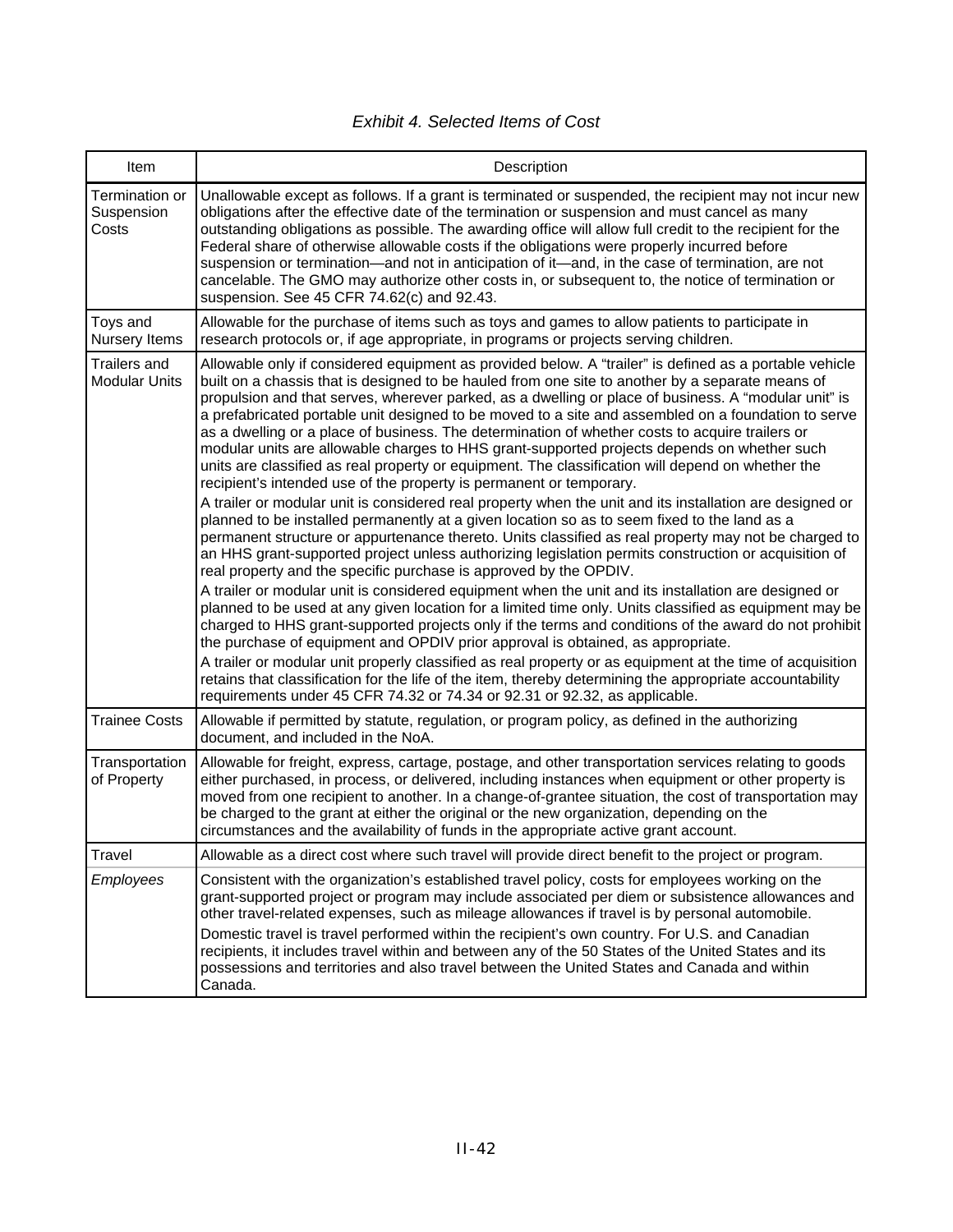| <b>Exhibit 4. Selected Items of Cost</b> |  |
|------------------------------------------|--|
|------------------------------------------|--|

| Item                                           | Description                                                                                                                                                                                                                                                                                                                                                                                                                                                                                                                                                                                                                                                                                                                                                                                                                                                                                                                                                                                                   |
|------------------------------------------------|---------------------------------------------------------------------------------------------------------------------------------------------------------------------------------------------------------------------------------------------------------------------------------------------------------------------------------------------------------------------------------------------------------------------------------------------------------------------------------------------------------------------------------------------------------------------------------------------------------------------------------------------------------------------------------------------------------------------------------------------------------------------------------------------------------------------------------------------------------------------------------------------------------------------------------------------------------------------------------------------------------------|
|                                                | Foreign travel is defined as any travel outside of Canada and the United States and its territories and<br>possessions. However, for an organization located outside Canada and the United States and its<br>territories and possessions, foreign travel means travel outside that country.<br>In all cases, travel costs are limited to those allowed by formal organizational policy; in the case of air<br>travel, the lowest reasonable commercial airfares must be used. For-profit recipients' allowable travel<br>costs may not exceed those established by the FTR, issued by GSA, including the maximum per<br>diem and subsistence rates prescribed in those regulations. This information is available at<br>http://www.gsa.gov. If a recipient organization has no formal travel policy, those regulations will be<br>used to determine the amount that may be charged for travel costs.                                                                                                          |
|                                                | Recipients are strongly encouraged to take advantage of discount fares for airline travel through<br>advance purchase of tickets if travel schedules can be planned in advance (such as for national<br>meetings and other scheduled events).                                                                                                                                                                                                                                                                                                                                                                                                                                                                                                                                                                                                                                                                                                                                                                 |
|                                                | Recipients must comply with the requirement that U.S. flag air carriers be used by domestic<br>recipients to the maximum extent possible when commercial air transportation is the means of travel<br>between the United States and a foreign country or between foreign countries. This requirement<br>must not be influenced by factors of cost, convenience, or personal travel preference. The cost of<br>travel under a ticket issued by a U.S. flag air carrier that leases space on a foreign air carrier under a<br>code-sharing agreement is allowable if the purchase is in accordance with GSA regulations on U.S.<br>flag air carriers and code shares (see http://www.gsa.gov/gsa/cm_attachments/GSA_DOCUMENT/<br>110304_FTR_R2QA53_0Z5RDZ-i34K-pR.pdf). (A code-sharing agreement is an arrangement<br>between a U.S. flag carrier and a foreign air carrier in which the U.S. flag carrier provides passenger<br>service on the foreign air carrier's regularly scheduled commercial flights.) |
| Patients or<br>Service<br><b>Beneficiaries</b> | If patient care, including research patient care, or other direct health or social services are approved<br>activities of the grant-supported project or program, the costs of transporting individuals participating<br>in the program or project to the site where services are being provided, including costs of public<br>transportation, are allowable. The purchase of motor vehicles for this purpose also may be allowable.                                                                                                                                                                                                                                                                                                                                                                                                                                                                                                                                                                          |

# **Cost Transfers**

Cost transfers by recipients between grants, whether as a means to compensate for cost overruns or for other reasons, generally are unallowable; however, cost transfers by recipients (or subrecipients or cost-type contractors) may sometimes be necessary to correct bookkeeping or clerical errors. Recipients (and subrecipients and contractors) should have systems in place to detect such errors within a reasonable time frame. Untimely discovery of errors could be an indication of poor internal controls.

Permissible cost transfers should be made promptly after the error occurs but no later than 90 days following occurrence unless a longer period is approved in advance by the GMO. The transfer must be supported by documentation, pursuant to 45 CFR 74.53 or 92.42, that fully explains how the error occurred and a certification of the correctness of the new charge by a responsible official of the recipient, subrecipient, or contractor. An explanation merely stating that the transfer was made "to correct error" or "to transfer to correct project" is not sufficient. This information need not be submitted to the GMO but is subject to audit. If the transfer affects a previously submitted FSR, a revised FSR must be submitted.

Frequent errors in recording costs may indicate the need for accounting system improvements, enhanced internal controls, or both. If such errors occur,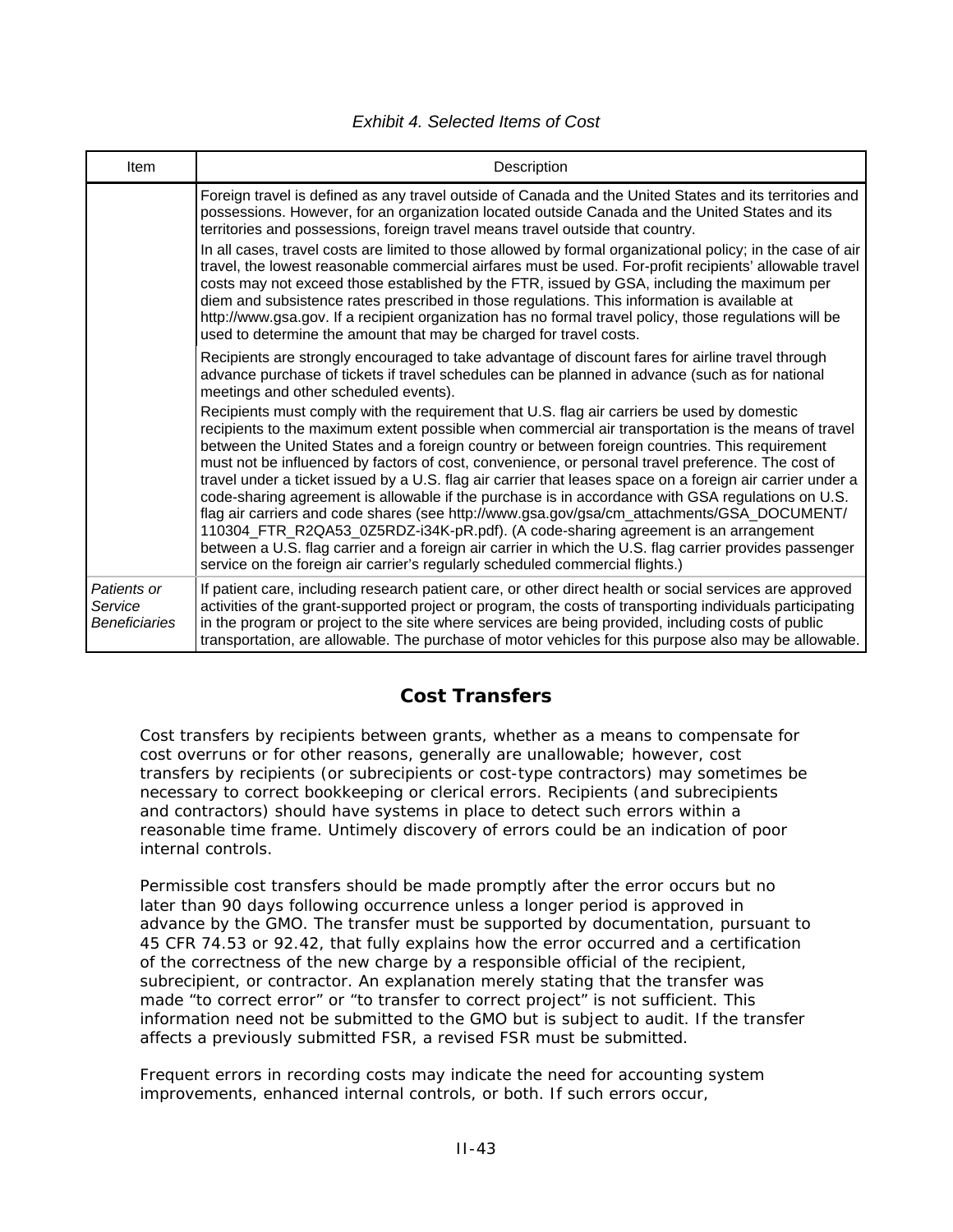organizations are encouraged to evaluate the need for improvements and to make whatever improvements are deemed necessary to prevent reoccurrence. An awarding office also may require a recipient to take corrective action by imposing additional terms and conditions on an award.

# **Cost Overruns and Rate of Expenditure**

Transfers of costs from one project to another or from one competitive segment to the next solely to cover cost overruns are not allowable. The GMO monitors expenditure rates under individual awards during each budget period and within the overall project period. Although HHS allows its recipients certain flexibilities with respect to rebudgeting, HHS expects the rate and types of expenditures to be consistent with the approved project/program and budget and may question or restrict expenditures that appear inconsistent with these expectations. In addition, recipients are expected to monitor their fund drawdowns and amounts reported on financial reports (e.g., PMS 272) to ensure that they do not exceed the amount authorized on the NoA.

The GMO may review recipient cash drawdowns to determine whether they indicate any pattern of accelerated or delayed expenditures. Expenditure patterns are of particular concern because they may indicate a deficiency in the recipient's financial management system or internal controls. Accelerated or delayed expenditures may result in an inability to complete the approved project or program within the approved budget and period of performance. In these situations, the GMO may seek additional information from the recipient and may make any necessary and appropriate adjustments.

# **Allocation of Costs**

When salaries or other activities are supported by two or more sources, issues arise as to how the direct costs should be allocated among the sources of support. In general, a cost that benefits two or more projects or activities in proportions that can be determined without undue effort or cost should be allocated to the projects on the basis of the proportional benefit.

A cost that benefits two or more projects or activities in proportions that cannot be determined because of the interrelationship of the work involved may be allocated or transferred to the benefiting projects on any reasonable basis as long as the costs charged are allowable, allocable, and reasonable under the applicable cost principles and the recipient's financial management system includes adequate internal controls. Costs may be assigned entirely to one project, with written prior approval from the GMO, under the following conditions only:

- The projects are scientifically and technically related.
- The projects are under the direction of the same PI/PD.
- The projects have been funded by the same OPDIV or OPDIV component.
- There is no change in the scope of the individual grants involved.
- The relating of costs will not be detrimental to the conduct of work approved under each individual award.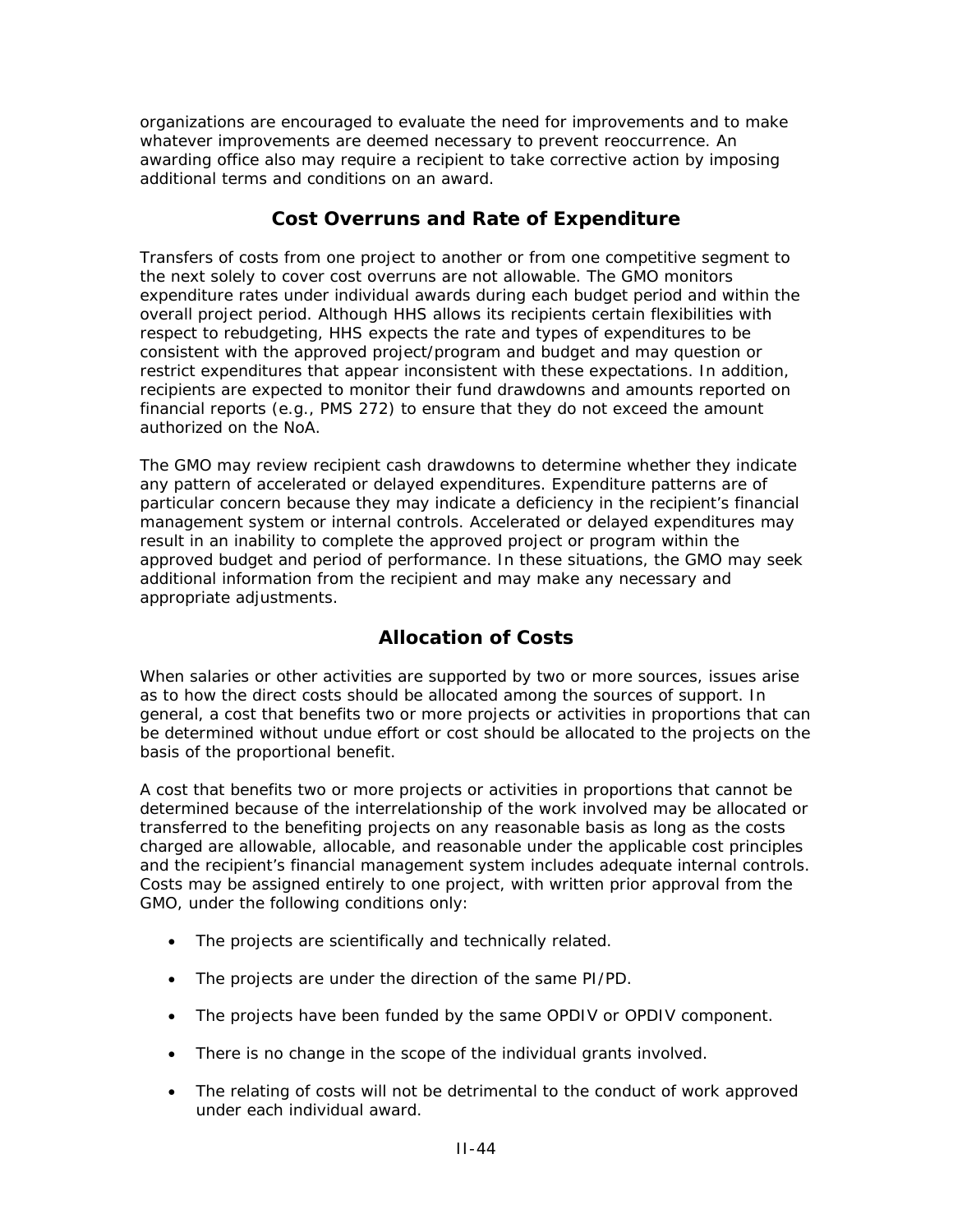• The relatedness will not be used to circumvent the terms and conditions of an individual award.

## **Services Provided by Affiliated Organizations**

A number of universities and other organizations have established closely affiliated, but separately incorporated, organizations to facilitate the administration of research and other programs supported by Federal funds. Such legally independent entities are often referred to as "foundations," although this term does not necessarily appear in the name of the organization. Typically, the parent organization provides considerable support services, in the form of administration, facilities, equipment, accounting, and other services, to its foundation, and the latter, acting in its own right as a recipient, includes the cost of these services in its indirect cost proposal.

Costs incurred by an affiliated, but separate, legal entity in support of a recipient foundation (foundation) are allowable for reimbursement under HHS grants only if at least one of the following conditions is met:

- The foundation is charged for, and is legally obligated to pay for, the services provided by the parent organization.
- The affiliated organization is subject to State or local law that prescribes how Federal reimbursement for the costs of the parent organization's services will be expended and requires that a State or local official acting in his or her official capacity approves such expenditures.
- There is a valid written agreement between the affiliated organizations whereby the parent organization agrees that the foundation may retain Federal reimbursement of parent organization costs. The parent organization may either direct how the funds will be used or permit the foundation that discretion.

If none of the above conditions is met, the costs of the services provided by the parent organization to the foundation are not allowable for reimbursement under an HHS grant. However, the services may be acceptable for cost-sharing (matching) purposes.

# **Matching or Cost Sharing**

All required matching or cost sharing, whether required by statute or regulation, will be shown as part of the total approved budget in the NoA and becomes an award requirement enforceable through the NoA. The costs that the recipient incurs in fulfilling its matching or cost-sharing requirement are subject to the same requirements, including the cost principles, that are applicable to the use of Federal funds, including prior approval requirements and other rules for allowability described in 45 CFR 74.23 and 45 CFR 92.24. Third-party in-kind contributions must meet the requirements specified 45 CFR 74.23 and 45 CFR 92.24.

If a recipient does not meet the specified level of matching or cost sharing as reflected in the NoA, an OPDIV may take one or more of the following actions:

• Make a downward adjustment in the Federal award amount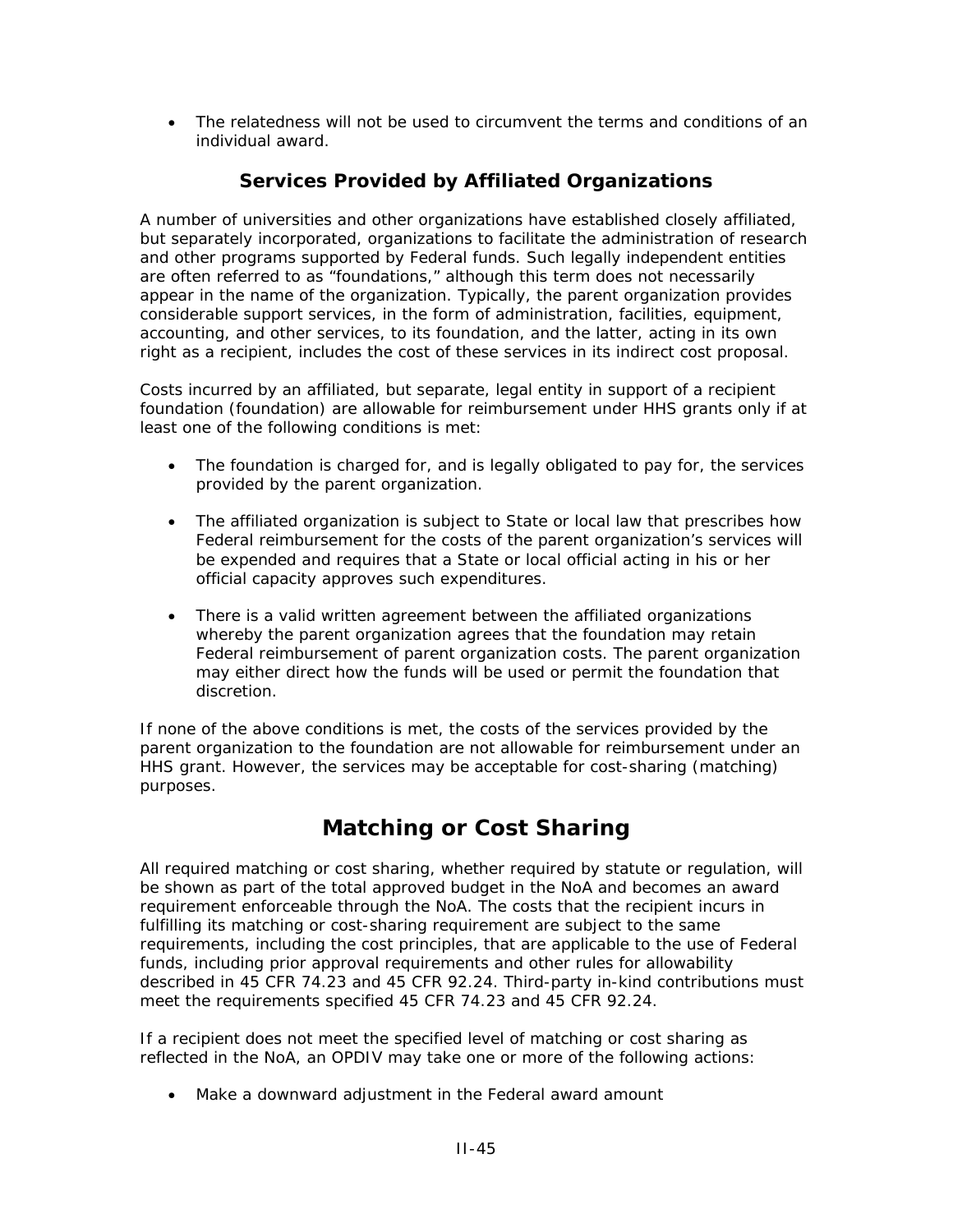- Take an enforcement action affecting the current or future awards to that recipient (see "Enforcement Actions")
- If the amount in the NoA exceeds the statutory (or implementing regulatory requirement) for matching, where justified, reduce the matching to no less than the statutory or regulatory requirement
- If the amount in the NoA exceeds a regulatory cost-sharing requirement, where justified and authorized by the regulation, reduce the cost sharing to no less than the regulatory requirement.

If a recipient provides matching or cost sharing that exceeds that required by the NoA, the excess amount is not subject to the requirements of 45 CFR part 74 or 92 unless the amount is used to offset otherwise unallowable matching or cost-sharing amounts.

When satisfying a matching or cost-sharing requirement by not claiming the full indirect cost reimbursement to which the recipient is otherwise entitled, the recipient should reduce its charge to the grant to reflect the amount claimed. The amount of the reduction qualifies as matching or cost sharing. The recipient should include an explanation in the "Remarks" section of the Financial Status Report (see "Reporting— Financial Reporting").

# **Valuation of Donated Goods and Services**

## **Donated Supplies, Equipment, Space, or Land**

Donated supplies may include such items as expendable property, office supplies (unless treated as an indirect cost), laboratory supplies, or workshop and classroom supplies. The value assigned to donated supplies must be reasonable and cannot exceed the fair market value of the supplies at the time of donation.

The value of donated equipment cannot exceed the fair market value of equipment of the same age and condition at the time of donation. The value of loaned equipment cannot exceed its fair rental value. If any part of the donated property was acquired with Federal funds, only the non-Federal share of the property may be counted as matching or cost sharing.

If a third party donates equipment, buildings, or land and title passes to a recipient or subrecipient, the treatment of the donated property depends upon the purpose of the grant or subgrant as follows:

- If the purpose of the grant or subgrant is to assist the recipient with the acquisition of property, the market value of that property at the time of donation may be counted as matching.
- If the purpose of the grant or subgrant is other than to assist with the acquisition of property, the following applies:
	- $\blacktriangleright$  With GMO approval, the market value at the time of donation of the donated equipment or buildings and the fair rental rate of the donated land may be counted as matching or cost sharing. In the case of a subgrant, the terms of the grant award may require that the approval be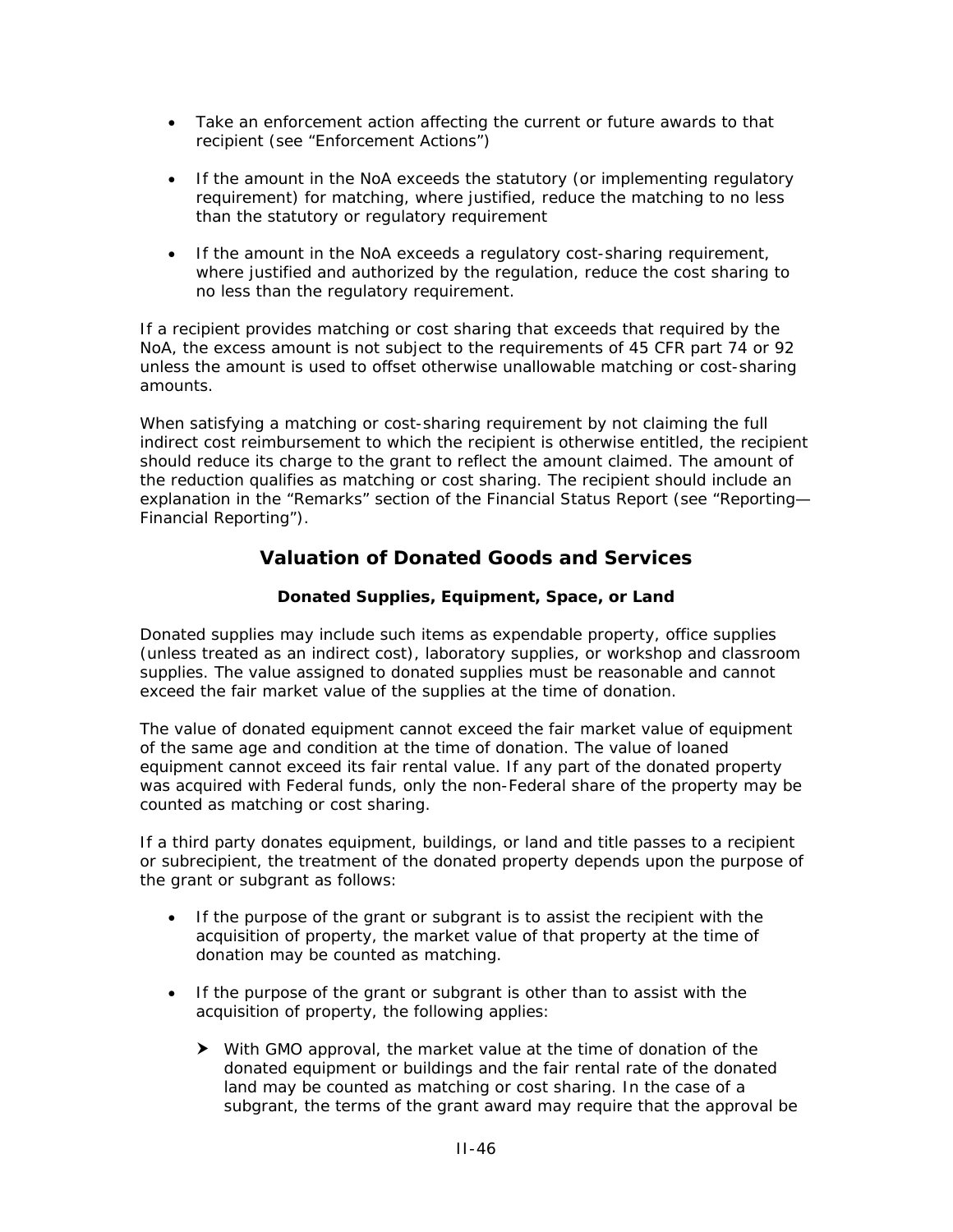obtained both from the GMO and from the recipient. In either case, approval may be given only if purchase of the equipment or rental of the land would be allowable as a direct cost.

- $\blacktriangleright$  If any part of the donated property was acquired with Federal funds, only the non-Federal share of the property may be counted as matching or cost sharing.
- $\blacktriangleright$  Unless GMO approval is obtained, no amount may be counted for donated land and only depreciation or use allowances may be counted for donated equipment and buildings. The depreciation or use allowances for such property are not treated as third party in-kind contributions. Instead, they are treated as costs incurred by the recipient or subrecipient. The allowances are computed and allocated (usually as indirect costs) in accordance with the cost principles in the same way as depreciation or use allowances for purchased equipment and buildings. The amount of depreciation or use allowances for donated equipment and buildings is based on the property's market value at the time it was donated.
- If a recipient or subrecipient donates real property for a construction or facilities acquisition project, the current market value of that property may be counted as matching or cost sharing. If any part of the donated property was acquired with Federal funds, only the non-Federal share of the property may be counted as matching or cost sharing.

The value of donated space cannot exceed the fair rental value of comparable space as established by an independent appraisal of comparable space and facilities in a privately-owned building in the same locality.

The awarding office may require that the market value of land or buildings or the fair rental rate of land or of space in a building be established by an independent property appraiser or by a GSA representative and certified by a responsible official of the recipient, subrecipient, or contractor.

#### **Volunteer Services**

Rates for donated services used to satisfy a matching or cost-sharing requirement must be consistent with those paid for similar work in the organization. In those instances in which the required skills are not found in the recipient's organization, rates must be consistent with those paid for similar work in the labor market in which the recipient would compete for the kind of services involved. When an employer other than the recipient furnishes the services of an employee, the services must be valued at the employee's regular rate of pay. Only the amount representing an amount consistent with the function performed are allowable, e.g., if a doctor serves as a receptionist, only the amount that would be allowable for a receptionist is allowable as a contribution to the grant. Fringe benefits consistent with those that would be paid by the employing organization that are reasonable, allowable, and allocable may be included in the valuation.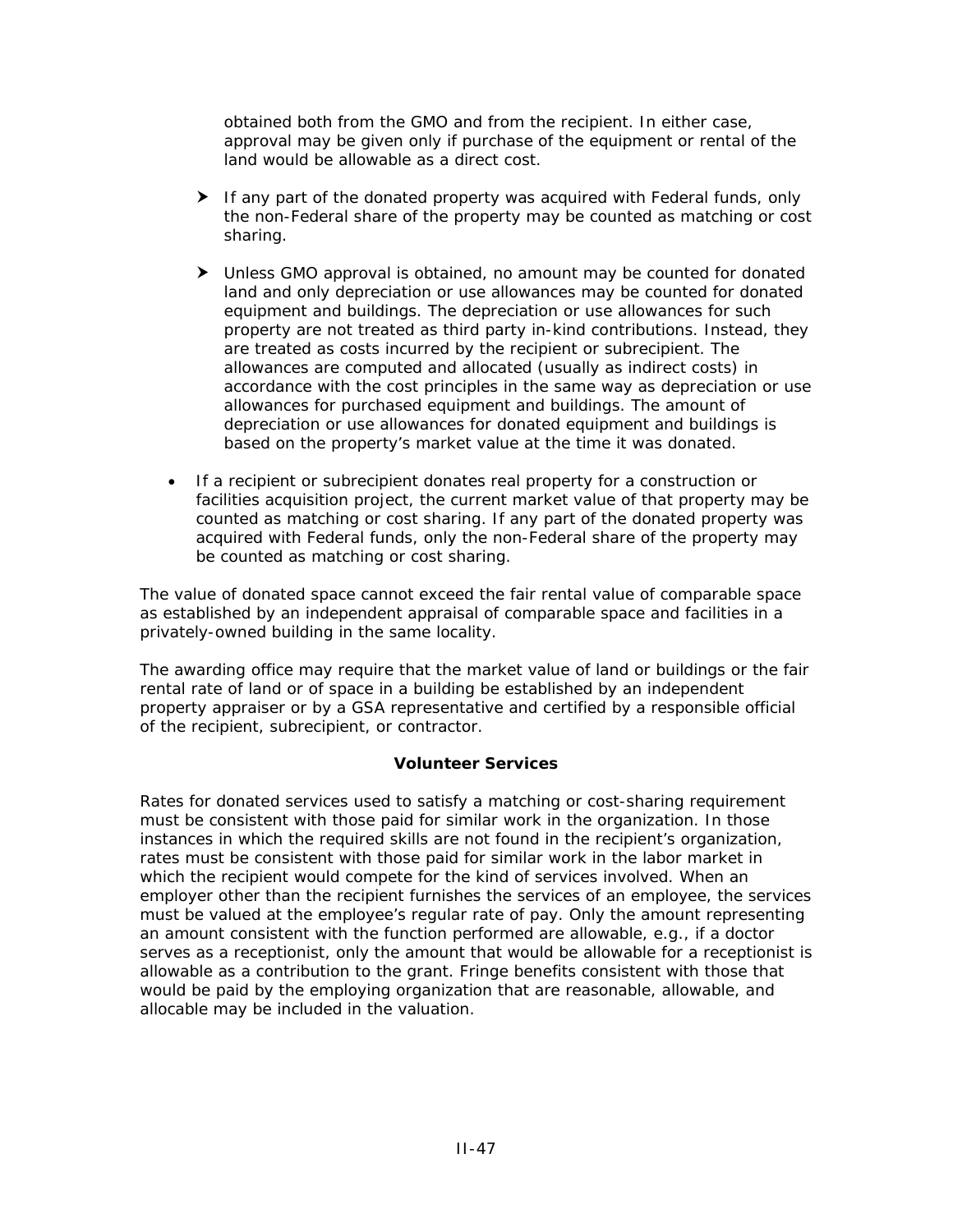## **Using Program Income to Meet a Matching or Cost-Sharing Requirement**

Costs financed by program income may not count toward satisfying a matching or cost-sharing requirement unless they are expressly permitted by the NoA (see "Financial Management—Program Income").

### **Documentation**

The basis for determining the valuation of personal services, materials, equipment, buildings, and land must be verifiable from the records of the recipient, subrecipient, or contractor under the grant. Volunteer services, to the extent feasible, should be supported by the same level of documentation used by the recipient for its own employees, including time and attendance records.

# **Prior-Approval Requirements**

HHS anticipates that the recipient may need to modify its award budget or other aspects of its approved application during performance to accomplish the award's programmatic objectives. In general, recipients are allowed a certain degree of latitude to rebudget within and between budget categories to meet unanticipated needs and to make other types of post-award changes. In some cases, OPDIV prior written approval may be required. When OPDIV prior approval is required, the requirement applies whether the costs/activities are proposed in the application or in a separate request following award. If an application includes general language about a cost or activity that requires OPDIV prior approval, approval of the application does not necessarily mean that the prior-approval requirement has been satisfied. The recipient is still required to obtain any applicable OPDIV prior approval when specific details are known.

This section addresses the post-award prior-approval requirements related to making certain direct cost budget modifications or undertaking specified activities. Other post-award changes may be made without OPDIV prior approval as long as they are within the limits established by HHS (see "Expanded Authorities" in this section) or may be subject to different procedures as specified in other parts of the HHS GPS (e.g., as specified in "Property Management—Nonexempt Property," the OPDIV must approve any proposal to convey, transfer, assign, mortgage, lease, or in any other manner encumber the property while the recipient remains accountable to the OPDIV for the use of the property). Also, prior approval of costs considered indirect costs is governed by the procedures of the cognizant agency rather than those of the OPDIV.

The post-award changes that are considered changes to budgets or program plans and require OPDIV approval and the changes that may be made under the recipient's authority are outlined below. If OPDIV approval is required, it must be requested of, and obtained from, the GMO in advance of the change or obligation of funds as specified in "Requesting OPDIV Prior Approval" in this section.

# **OPDIV Prior Approval**

OPDIV prior-approval requirements are summarized in Exhibit 5, which is provided for guidance only. For the post-award prior-approval requirements specified in the exhibit, approval is required whether or not the change has a budgetary impact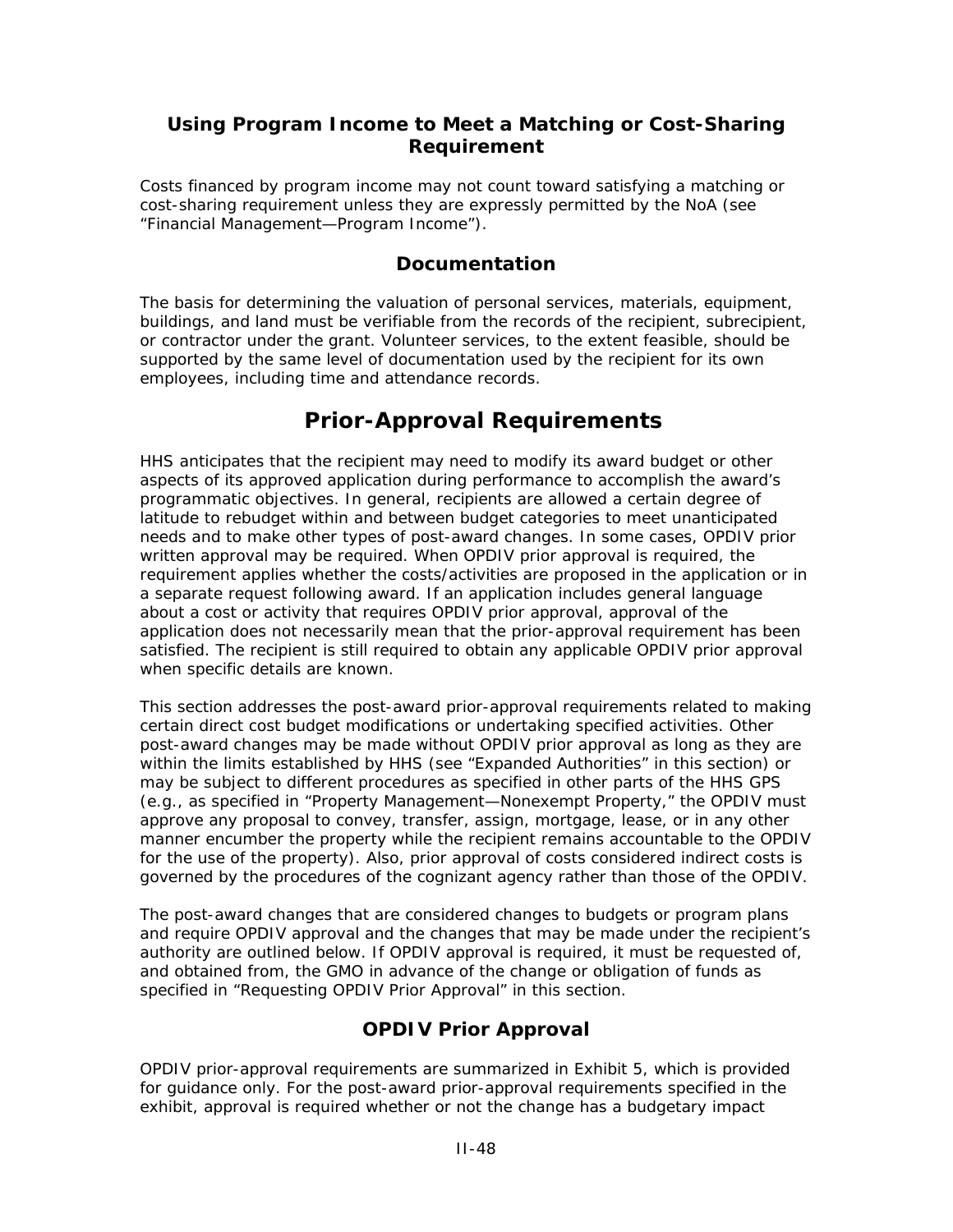except as indicated (e.g., if provided as an expanded authority). The circumstances under which prior approval is required also are summarized in the exhibit. Supplementary policy or procedural information related to certain of these categories follows the exhibit. Recipients also should see Part IV of this HHS GPS for OPDIVspecific prior-approval requirements that apply to specific types of grants and types of recipients. Any questions about the need for prior approval for an activity or cost under a specific OPDIV award should be directed to the GMO.

| OPDIV prior<br>approval is<br>required for                                    | Under the following circumstances                                                                                                                                                                                                                                                                                                                                                               |
|-------------------------------------------------------------------------------|-------------------------------------------------------------------------------------------------------------------------------------------------------------------------------------------------------------------------------------------------------------------------------------------------------------------------------------------------------------------------------------------------|
| A&R                                                                           | Rebudgeting into A&R costs in a single budget period that would exceed the lesser<br>of \$150,000 (or amount specified by the OPDIV in Part IV of the HHS GPS) or 25<br>percent of the total approved budget (direct and indirect costs) for a budget period<br>(also see "Allowable Costs and Activities").<br>Any single A&R project exceeding \$150,000 (or amount specified by the OPDIV in |
|                                                                               | Part IV of the HHS GPS).<br>Aggregate costs that would exceed the lesser of \$150,000 (or amount specified by<br>the OPDIV in Part IV of the HHS GPS) or 25 percent of the total costs reasonably<br>expected to be awarded by the awarding office for a project period (or competitive<br>segment under programs that entertain competing continuation applications).                          |
| Carryover of<br>unobligated<br>balances                                       | If not provided as an expanded authority. Also see "Carryover of Unobligated<br>Balances" below for potential OPDIV actions if provided as an expanded authority.                                                                                                                                                                                                                               |
| Change of<br>grantee<br>organization                                          | All instances. Recipients must notify the awarding office of other changes in<br>organizational status. See "Change of Grantee Organization" below.                                                                                                                                                                                                                                             |
| Change in scope                                                               | All instances. See "Change in Scope" below for a discussion of the post-award<br>changes that may indicate a change in scope: transfer of substantive<br>programmatic work to a third party; significant rebudgeting; incurrence of research<br>patient care costs; purchase of a unit of general- or special-purpose equipment<br>exceeding \$25,000.                                          |
| Changes in status<br>of PI, PD, or other<br>key personnel<br>named in the NoA | For PIs/PDs, replacement; absence for any continuous period of 3 months or<br>more; reduction of time devoted to project by 25 percent or more from level in<br>approved application.<br>For other key personnel, substitution for named personnel.<br>See "Change in Status, including Absence, of PI/PD and Other Key Personnel"<br>below.                                                    |
| Construction,<br>land, or building<br>acquisition                             | All instances when purchase proposed; any proposal to convey, transfer, assign,<br>mortgage, lease, or in any other manner encumber real property acquired with<br>OPDIV grant funds.                                                                                                                                                                                                           |
| Cost principles<br>prior-approval<br>requirements                             | All instances unless provided as an expanded authority (not available for<br>construction, land, or building acquisition or indemnification of third parties).                                                                                                                                                                                                                                  |
| Deviation from<br>award terms and<br>conditions                               | All instances. Includes undertaking any activities disapproved or restricted as a<br>condition of the award.                                                                                                                                                                                                                                                                                    |

*Exhibit 5. Summary of Actions Requiring OPDIV Prior Approval*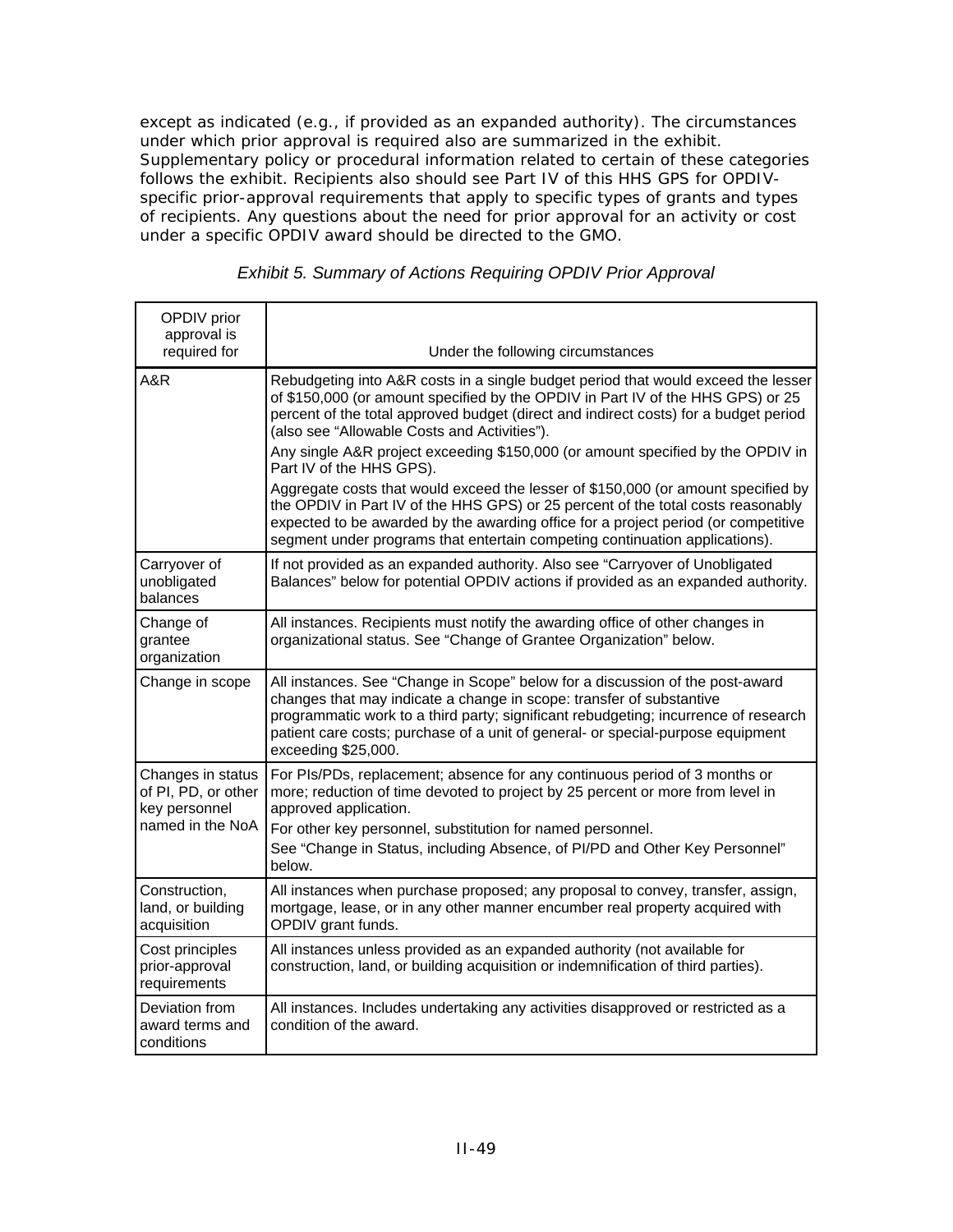| OPDIV prior<br>approval is<br>required for                                                                             | Under the following circumstances                                                                                                                                                                                                                                                                                                                           |
|------------------------------------------------------------------------------------------------------------------------|-------------------------------------------------------------------------------------------------------------------------------------------------------------------------------------------------------------------------------------------------------------------------------------------------------------------------------------------------------------|
| Foreign<br>component added<br>to a grant to a<br>domestic<br>organization                                              | All instances.                                                                                                                                                                                                                                                                                                                                              |
| Indemnification of<br>third parties                                                                                    | All instances.                                                                                                                                                                                                                                                                                                                                              |
| Need for<br>additional OPDIV<br>funding                                                                                | All instances whether or not additional time is needed, including extension of a<br>final budget period of a project period with additional funds. See "Need for<br>Additional OPDIV Funding" below.                                                                                                                                                        |
| No-cost extension                                                                                                      | All instances unless authority to approve a one-time extension of up to 12 months<br>without a change in scope is provided as an expanded authority. See "Need for<br>Additional Time to Complete Project- or Program-Related Activities ('No-Cost<br>Extension')" below.                                                                                   |
| Pre-award costs                                                                                                        | All instances before the effective date of the initial budget period of a new or<br>competing continuation award unless the authority to approve pre-award costs up<br>to (and including) 90 days before the beginning date is provided as an expanded<br>authority. In either case, the costs are incurred at the applicant's/recipient's own<br>risk.     |
| Research patient<br>care costs                                                                                         | For States, local governments, and tribal governments, all instances.<br>For institutions of higher education, non-profit organizations, and commercial<br>organizations, any instance in which such costs were not part of the approved<br>budget shown in the NoA or a recipient wants to rebudget out of the approved<br>research patient care category. |
| Retention of<br>research grant<br>funds when<br>career award<br>made                                                   | All instances.                                                                                                                                                                                                                                                                                                                                              |
| Transfer of<br>amounts for<br>training<br>allowances<br>(stipends, tuition,<br>and fees) to other<br>budget categories | All instances unless provided as an expanded authority to States, local<br>governments, or tribal governments. (The training allowance does not include<br>trainee travel, which HHS does not consider to be a trainee cost, and other<br>training-related expenses.)                                                                                       |
| Transfer of funds<br>between<br>construction and<br>nonconstruction<br>work                                            | All instances.                                                                                                                                                                                                                                                                                                                                              |
| Transfer of<br>substantive<br>programmatic<br>work                                                                     | All instances if the recipient is a governmental entity or, for recipients subject to 45<br>CFR part 74, the grant is a construction grant; otherwise considered an indicator of<br>change in scope. See "Transfer of Substantive Programmatic Work" below.                                                                                                 |

# *Exhibit 5. Summary of Actions Requiring OPDIV Prior Approval*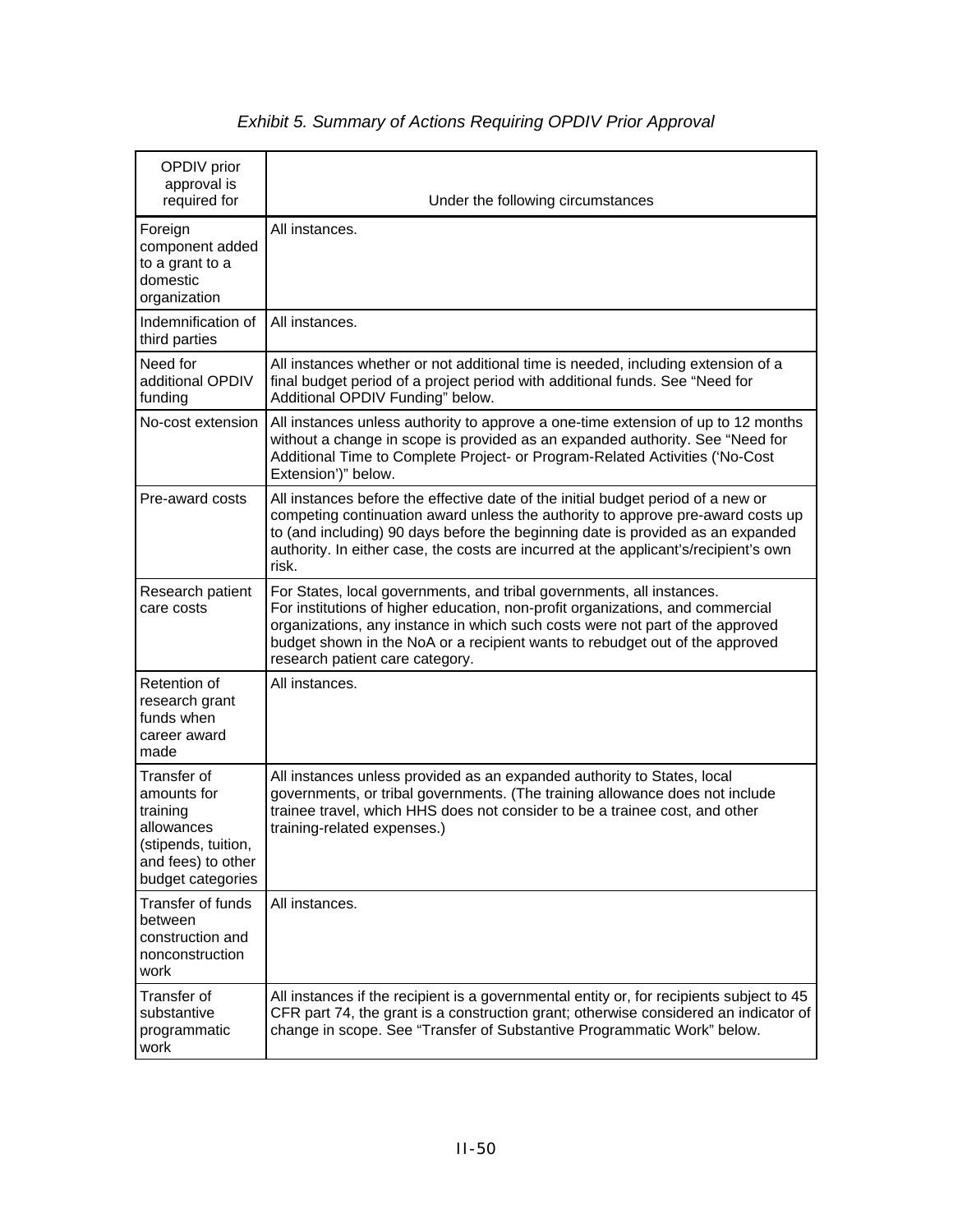#### **Carryover of Unobligated Balances**

Recipients should be aware of the difference between unliquidated obligations and unobligated balances. Unliquidated obligations are commitments of the recipient and are considered to be obligations and, therefore, should not be reported as unobligated balances.

To ensure the timely use of unobligated balances, recipients must use the "firstin/first-out" principle for recognizing and recording obligations and expenditures of those funds. Upon receipt of the annual FSR, the GMO will compare the total of any unobligated balance shown and the funds awarded for the current budget period with the OPDIV share of the approved budget for the current budget period. If the funds available exceed the OPDIV share of the approved budget for the current budget period, the GMO may select one of the following options:

- In response to a written request from the recipient, revise the current NoA to authorize the recipient to spend the excess funds for additional approved purposes (approval is intended to cover only prospective costs, not costs already incurred by the recipient)
- Offset the current award or a subsequent award by an amount representing some or all of the excess
- For awards subject to expanded authorities, restrict the recipient's authority to automatically carry over unobligated balances in the future, use the balance to reduce or offset OPDIV funding for a subsequent budget period, or use a combination of these actions.

### **Change of Grantee Organization**

OPDIV prior approval is required for the transfer of the legal and administrative responsibility for a grant-supported project or program from one legal entity to another before the expiration of the approved project period (competitive segment for grants where there may a competing continuation for the same project). For other changes in organizational status, e.g., a name change, the recipient must notify the awarding office as specified in "Changes in Organizational Status."

A change of grantee organization may be accomplished under most OPDIV grants, including construction grants, if any of the following conditions are met and the OPDIV determines that the purpose and scope of the approved grant will not change and the transfer is consistent with Federal appropriations law requirements:

- The grant to be transferred has been terminated at the original organization in accordance with 45 CFR 74.61 or 92.43.
- A non-competing continuation award that is within an approved project period has been withheld for a reason other than project performance, e.g., the recipient's management of the grant or non-compliance with award terms and conditions.
- The original recipient has agreed to relinquish responsibility for an active project before the expiration of the approved project period. This includes any proposed change of grantee as a result of a PI on a research project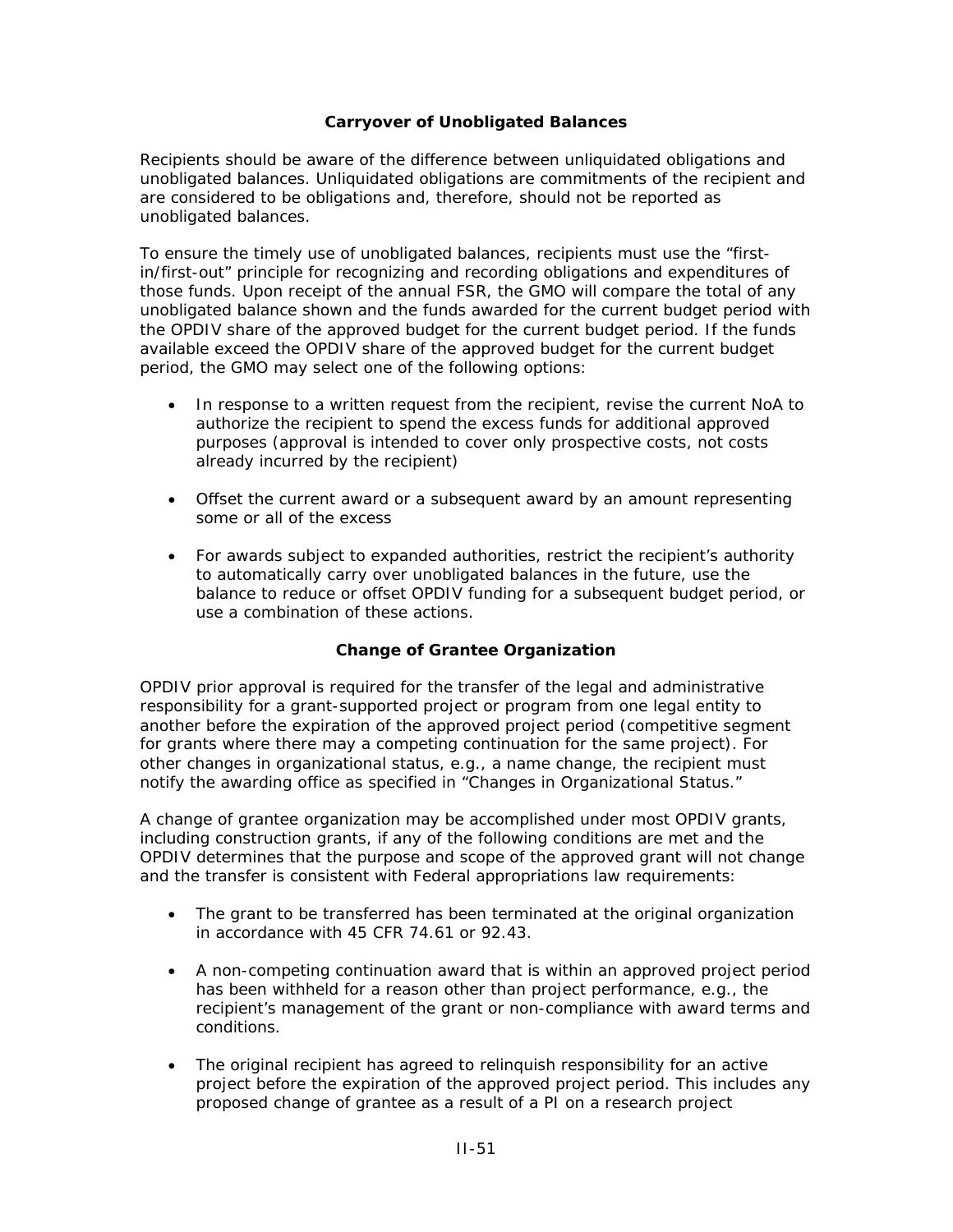transferring from one organization to another organization. The project under the same PI may be supported at a new organization for a period up to the remainder of the previously approved project period in an amount not to exceed that previously recommended for direct costs (plus applicable indirect costs) for the remainder of the approved project period.

A request for a change of grantee organization (change of grantee) must be submitted to the GMO before the anticipated start date at the new organization and preferably several months in advance. Failure to provide timely notification may result in disapproval of the request or a delay in processing. As part of the request, the original organization must submit PHS 3734, "Official Statement Relinquishing Interests and Rights in a Public Health Service Research Grant," or equivalent form as specified by the OPDIV, and, if the request involves a research grant, a "Final Invention Statement and Certification." The request also must include an application from the proposed recipient organization. (The relinquishing organization must submit a final FSR to the awarding office no later than 90 days after the end of HHS support.)

The application from the proposed recipient should include the following, as applicable:

- Face page
- Budget pages (current and future years)
- Updated biographical sketches for the PI/PD and existing key personnel and biographical sketches for any proposed new key personnel
- Statement indicating whether the overall plans/aims or objectives have changed from the original submission, and, if so, how
- For research grants
	- > Updated "other support" pages, if necessary
	- $\blacktriangleright$  Resources page
	- $\blacktriangleright$  Checklist page
	- $\triangleright$  Certification of IRB/IACUC approval, if applicable
- Detailed list of any equipment purchased with grant funds being transferred to the new organization (inclusion of this list in the transfer application from the new organization indicates its acceptance of title to that equipment).

The OPDIV may request additional information necessary to accomplish its review of the request. Acceptance of a relinquishing statement by the OPDIV does not guarantee approval of a transfer application for the continued funding of a project.

A change of grantee request normally will be permitted only when all of the permanent benefits attributable to the original grant can be transferred, including equipment purchased in whole or in part with grant funds. In reviewing a request to transfer a grant, an OPDIV will consider whether there is a continued need for the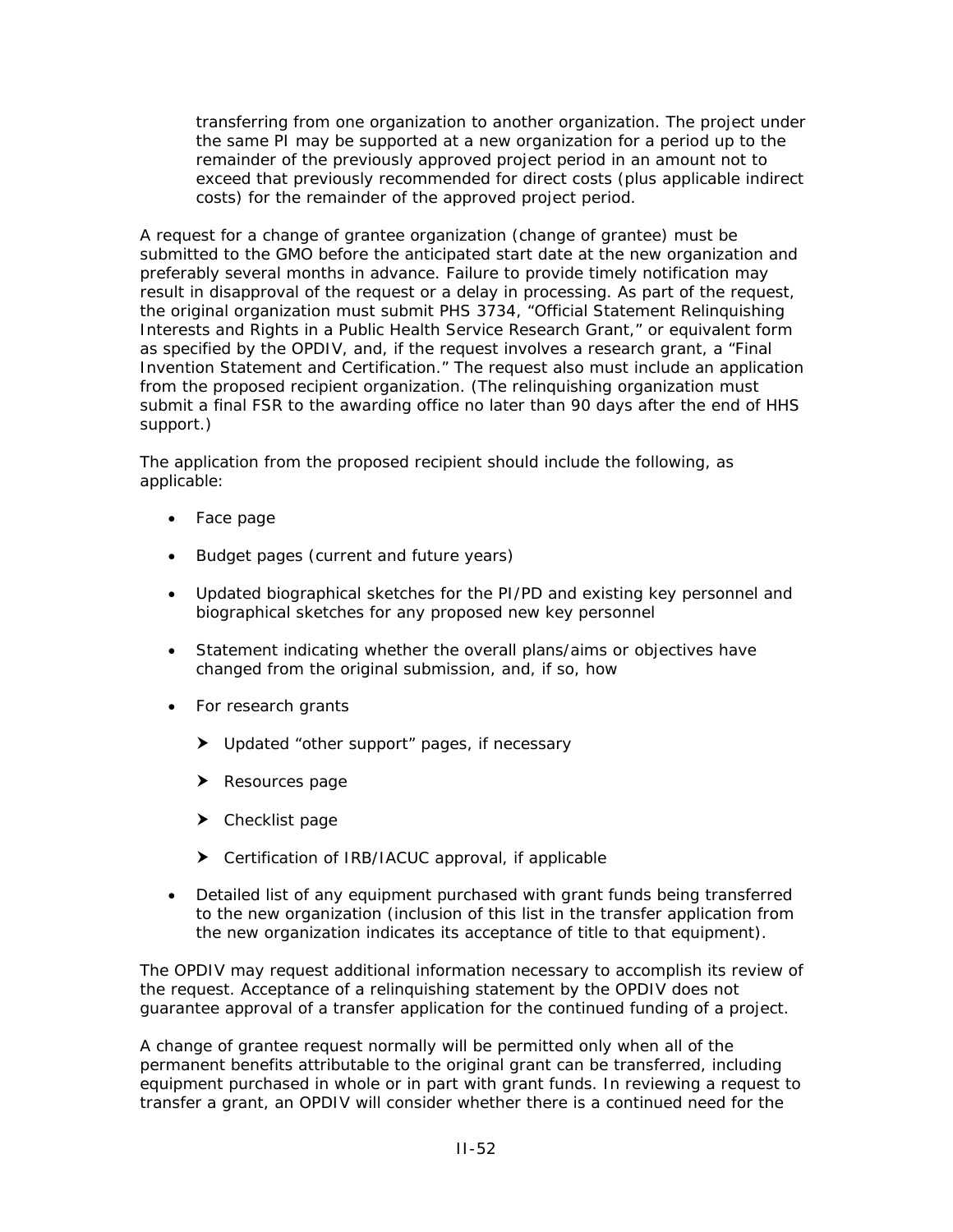grant-supported project or program and whether there will be any a change in scope of the previously approved project. A change of grantee may be made without objective review, provided the PI/PD plans no change in scope and the facilities and resources at the new organization will allow for successful performance of the project or program. If the change involves a change in scope, the request may not be processed as a change of grantee, will require objective review, and may be subject to a different process, e.g., treated as an exception to competition. A change of grantee that involves the transfer of a grant to or between foreign organizations or international organizations also may require special OPDIV approval, e.g., approval by an Advisory Council or Board. If these conditions or other programmatic or administrative requirements are not met, the OPDIV may require objective review or may disapprove the request and, if appropriate, terminate the award.

The OPDIV will accomplish a change of grantee organization by issuing a revised NoA to the original recipient reflecting the revised budget and project period end dates, deletion of any future-year support, and deobligation of remaining funds, if applicable. (A deobligation of funds will be based on the estimated grant expenditures through the relinquishment date, as determined from the relinquishing statement.) Concurrently, the new recipient will receive a NoA reflecting the balance reported on the relinquishing statement or, if the change of grantee organization occurs on the anniversary date of the project, the NoA to the new recipient will reflect the previously committed direct cost level plus applicable indirect costs. This amount is subject to change as a result of the closeout of the original grant and may be adjusted downward. If a change of grantee involves the transfer of equipment purchased with grant funds, the transfer may be accomplished as part of the original recipient's relinquishment of the grant or HHS may transfer title to equipment to the new organization using its right to transfer title (see "Property Management").

### **Change in Scope**

In general, the PI/PD may make changes in the methodology, approach, or other aspects of the project/program objectives. However, the recipient must obtain prior approval from the GMO for a proposed change in scope. A change in scope occurs when the recipient proposes to change (or changes) the objectives, aims, or purposes identified in the approved application, such as shifting the research emphasis from one disease area to another, changing the service area, applying a new technology (e.g., changing assays from those approved to a different type of assay), changing the approved design under a construction grant, eliminating a primary care delivery site, or making budget changes that cause a project to change substantially from that which was approved. Also see the indicators specified below. The recipient must make the initial determination of whether a proposed change would be considered a change in scope and should consult with the GMO as necessary.

In addition to explicit changes in the objectives, aims, or purposes identified in the approved grant application, post-award changes that are clear indicators of a change in scope or that are likely to be considered a change in scope include, but are not limited to, the following:

- Any change from the approved use of animals or human subjects.
- Transfer of the performance of substantive programmatic work to a third party through a subaward, contract, or any other means, if the authority for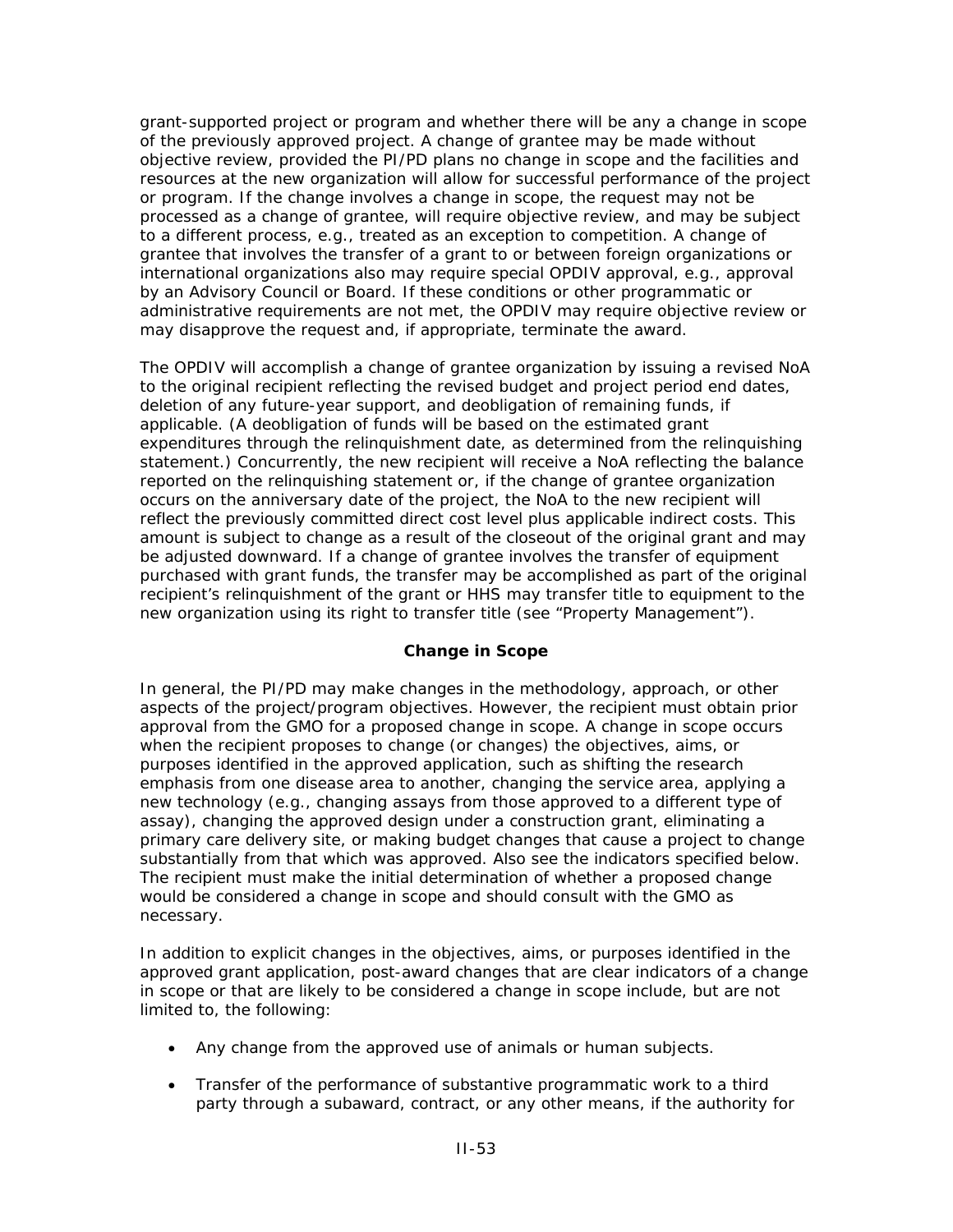such activities is not included in the approved application. If the third party is a foreign component, this type of action always requires OPDIV prior approval.

- Significant rebudgeting, whether or not the particular expenditures require prior approval. Significant rebudgeting occurs when, under a grant with a Federal share exceeding \$100,000, cumulative transfers among direct cost budget categories for the current budget period exceed 25 percent of the total approved budget (which includes direct and indirect costs, whether chargeable to Federal funds or required matching or cost sharing) for that budget period or \$250,000, whichever is less.
- Incurrence of research patient care costs if costs in that category were not previously approved by the OPDIV or if a recipient wants to rebudget funds out of the research patient care category.
- Purchase of a unit of general-purpose or special-purpose equipment exceeding \$25,000.

#### **Change in Status, including Absence, of Principal Investigator/Project Director and Other Key Personnel**

The recipient is required to notify the GMO in writing if the PI/PD or key personnel specifically named in the NoA will withdraw from the project entirely, be absent from the project during any continuous period of 3 months or more, or reduce time devoted to the project by 25 percent or more from the level that was approved at the time of award (for example, a proposed change from 40 percent effort to 30 percent or less effort). The OPDIV must approve any alternate arrangement proposed by the recipient, including any replacement of the PI/PD or key personnel named in the NoA.

The request for approval of a substitute PI/PD/key person should include a justification for the change, the biographical sketch of the individual proposed, other sources of support (if applicable), and any budget changes resulting from the proposed change. If the arrangements proposed by the recipient, including the qualifications of any proposed replacement, are not acceptable to the OPDIV, the grant may be suspended or terminated. If the recipient wants to terminate the project because it cannot make suitable alternate arrangements, it must notify the GMO, in writing, of its wish to terminate, and the GMO will forward closeout instructions.

The requirement to obtain OPDIV prior approval for a change in status pertains only to the PI/PD and those key personnel the OPDIV names in the NoA regardless of whether the applicant organization designates others as key personnel for its own purposes.

#### **Need for Additional OPDIV Funding**

A request for additional funding for a current budget period to meet increased costs that are within the scope of the approved application, but that were unforeseen when the new or competing continuation application (or progress report for non-competing continuation support) was submitted, is a non-competing supplemental application. Such requests must be submitted, in writing, directly to the GMO and are not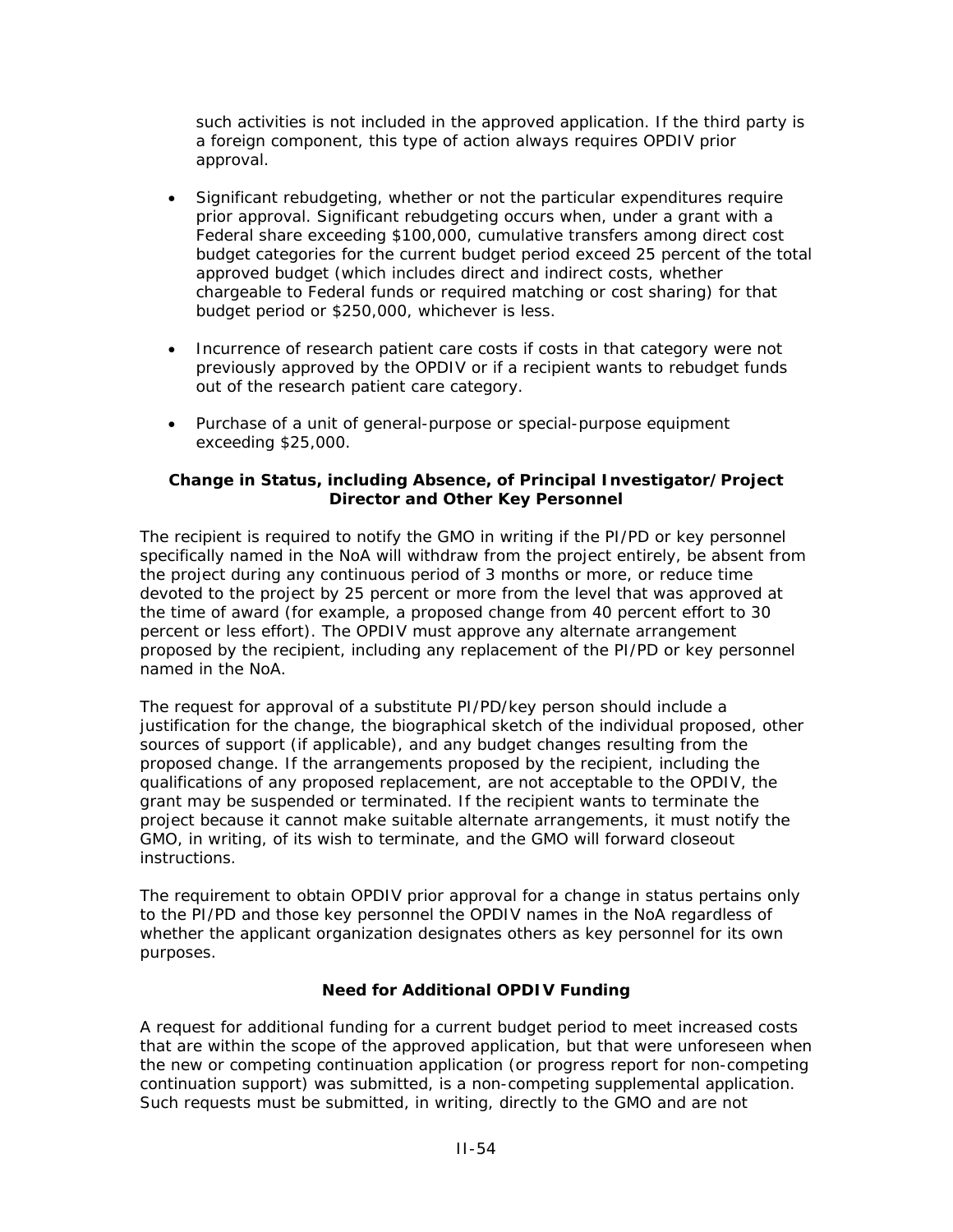required to compete with other applications for funding. Other recipient-initiated requests for supplemental funding during a current budget period are considered to change the scope of the approved project or program and are required to compete for funding with other applications.

A request for a non-competing extension of the final budget period of a project period with a minimal amount of additional funds should be submitted to the GMO, in writing, at least 30 days before the project period is scheduled to expire. Such requests usually are for a period of up to 12 months, based on a need to provide continuity of project or program activities while a competing continuation application is being reviewed or to permit orderly phase-out of activities for which there will be no further HHS support. The request must specify the proposed revised ending date and must include justification for both the extension and the additional funds requested.

#### **Need for Additional Time to Complete Project- or Program-Related Activities ("No-Cost Extension")**

Unless provided as an expanded authority, OPDIV prior approval is required for any extension of up to 12 months. All extensions that would exceed 12 months, whether as part of an initial request or a subsequent request that would result in an aggregate period of that duration, require special justification. The OPDIV will not approve any extension request if the primary purpose of the proposed extension is to permit the use of unobligated balances of funds. All terms and conditions of the award apply during the extended period.

## **Significant Rebudgeting**

The base used for determining significant rebudgeting excludes carryover balances but includes any amounts awarded as competing or non-competing supplements. For example, the significant rebudgeting threshold has been reached if, under a grant in which the Federal share for a budget period is \$100,000, the total approved budget is \$300,000 and cumulative changes within that budget period exceed \$75,000. Once the significant rebudgeting threshold is reached, the recipient must request and receive OPDIV prior approval for the changes that cause the recipient to exceed the threshold.

The OPDIV will determine if there has been a change in scope and do one of the following:

- Modify the award, as appropriate, to reflect an approved change in scope
- Advise the recipient that the change is not approved and specify the consequences of having rebudgeted to that extent without prior approval
- Advise the recipient that each subsequent budget change in that budget period—regardless of type or dollar value—requires OPDIV prior approval.

The calculation generally begins anew with each subsequent budget period unless the OPDIV has concerns with the overall extent of the recipient's rebudgeting and, on the basis of a high-risk designation, uses an alternate condition in an award.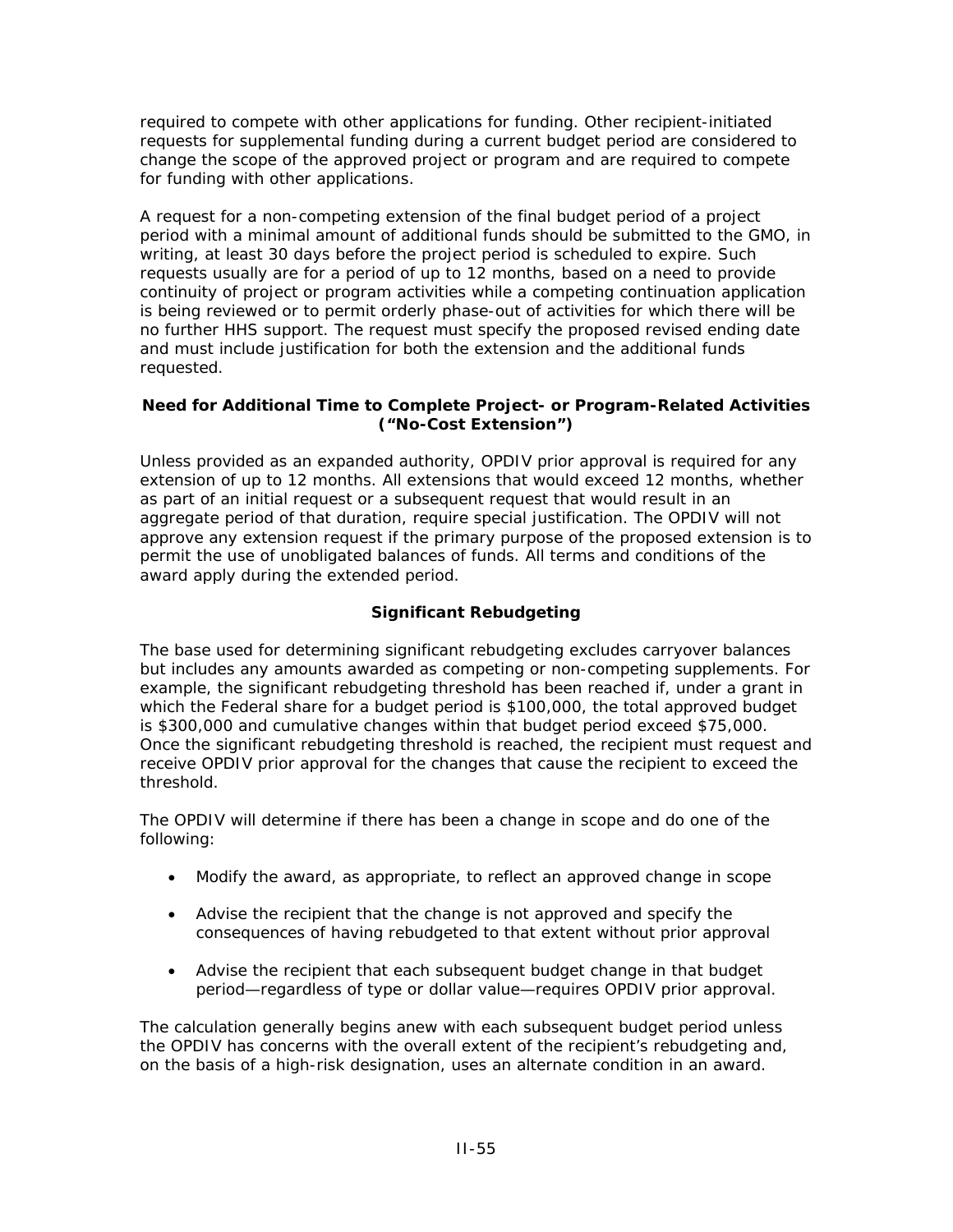#### **Transfer of Substantive Programmatic Work**

The transfer of substantive programmatic work does not include contracting for routine goods or services used in or in support of a grant. Subgranting is allowable only if authorized by statute or regulation and specified in the NoA. Unless the program is intended as a pass-through program (i.e., one in which the recipient's role is to select subrecipients that are expected to provide the services that are the purpose of the grant, coordinate and oversee their activities, and provide the administrative support needed to meet OPDIV requirements), the recipient is expected to perform a substantive role in the project or program. In the case of a pass-through program, prior approval for the transfer of substantive programmatic work generally is not required. In all other cases, prior approval is required to ensure that the recipient is not acting as a conduit to another party (that may not be eligible to receive OPDIV funding directly) and remains eligible for the award.

When prior approval is required, the request must include the following information:

- A description of the activities or functions involved
- A justification for their performance by a third party
- A breakdown of and justification for the estimated costs, including the manner in which indirect costs, if any, will be reimbursed
- The method to be used to select the subaward and the type of contract/agreement expected to be awarded
- The kinds of entities to be solicited (if selection has already taken place, identification of the organization and the reasons for selection).

### **Requesting OPDIV Prior Approval**

All requests for OPDIV prior approval other than a request for carryover of an unobligated balance must be made in writing (which includes submission by e-mail) to the GMO no later than 30 days before the proposed change. Requests for carryover of unobligated balances should be initiated once the actual unobligated balance is known (generally during the period allowed for preparation and submission of the FSR). Requests for carryover of unobligated balances must include only prospective costs and activities, i.e., ones that will be incurred or undertaken following OPDIV review and approval of the request. Prior-approval requests must be signed by both the PI/PD and the authorized organizational representative. Failure to make a timely request and obtain required OPDIV prior approval from the GMO may result in the disallowance of costs, termination of the award, or other enforcement action within the OPDIV's authority.

All requests must include the name of the recipient; the name of the initiating PI/PD; the PI/PD's telephone number, fax number, and e-mail address; and comparable identifying information for the authorized organization official. E-mail requests must be clearly identified as prior-approval requests, must reflect the complete grant number in the subject line, and should be sent by or through the authorized organizational representative to the GMO that signed the NoA. If the entire message of the request cannot be included in the body of the e-mail, the request should be submitted to the GMO in hard copy.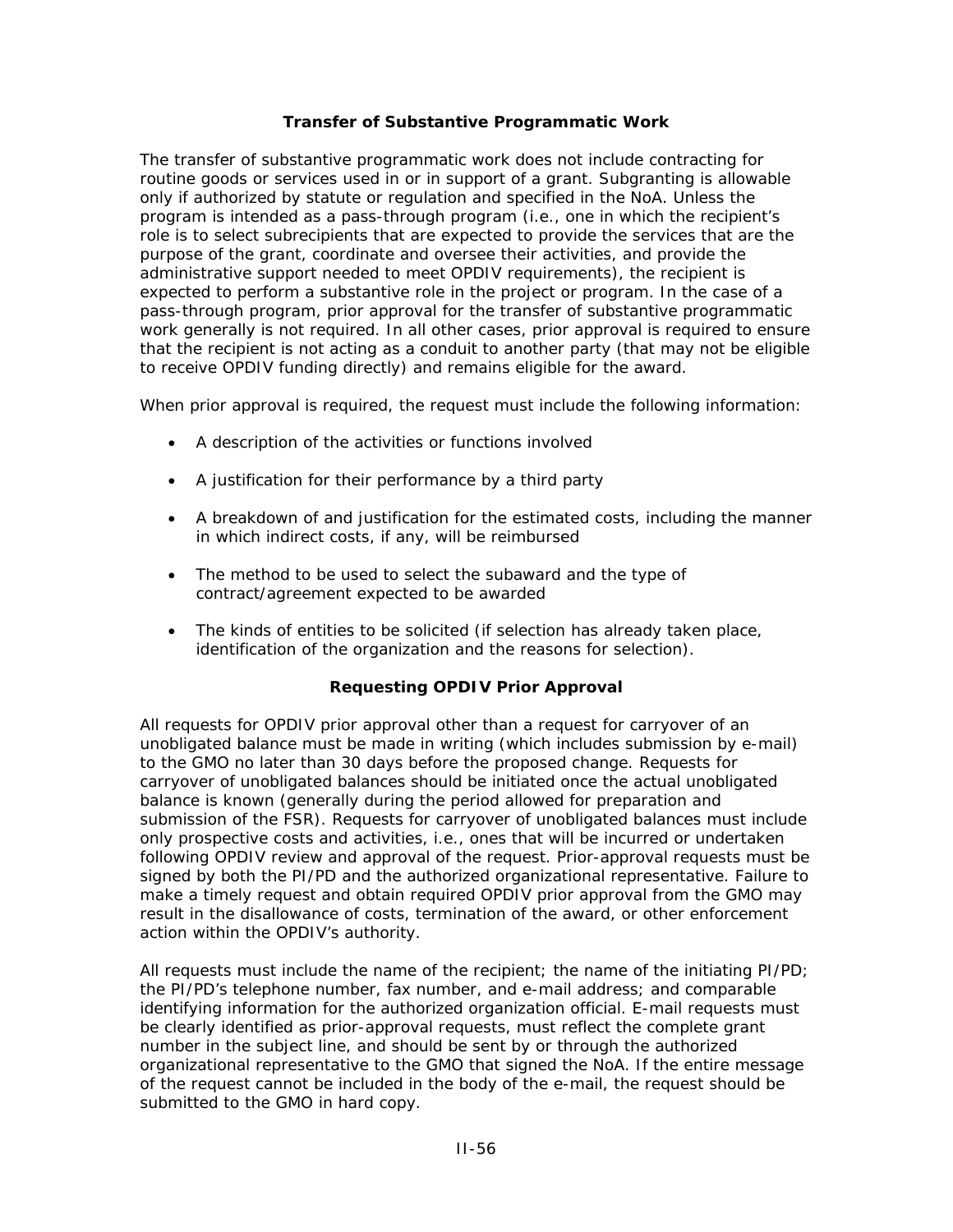The OPDIV will review the request and the GMO will provide a response to the authorized organizational representative, with a copy to the PI/PD, indicating the final disposition of the request. Only responses provided by the GMO are to be considered valid. Recipients that proceed on the basis of actions by unauthorized officials do so at their own risk, and HHS is not bound by such responses.

Whenever a recipient contemplates rebudgeting or other post-award changes and is uncertain about the need for prior approval, the recipient is strongly encouraged to consult, in advance, with the GMO.

Under a subaward or contract under a grant, the prior-approval authority usually is the recipient. However, the recipient may not approve any action or cost that is inconsistent with the purpose or terms and conditions of the HHS grant. If an action by a subrecipient or contractor will result in a change in the project/program scope or budget requiring OPDIV approval, the recipient must obtain that approval from the OPDIV before giving its approval to the subrecipient or contractor.

### **Expanded Authorities**

OPDIVs may waive certain direct cost-related and other prior-approval requirements and provide authority for the recipient to undertake these activities and expenditures without the need for OPDIV prior approval. These operating authorities are termed "expanded authorities." Exhibit 6 presents a summary of the expanded authorities that may be provided by an OPDIV. Procedures for implementing several of these authorities follow the exhibit. The recipient should consult Part IV for detailed applicability of expanded authorities to specific award instruments and types of recipients.

Certain grants or recipients are not eligible for expanded authorities, including those that require closer monitoring or technical assistance. In addition, one or more of these authorities may be overridden by a special term or condition of the award. The NoA will indicate the applicability of expanded authorities by reference to the HHS GPS and the OPDIV supplement in Part IV, or through specific terms and conditions of the award. Therefore, recipients must review the NoA to determine whether and to what extent they are permitted to use expanded authorities.

When using expanded authorities, recipients must ensure that they exercise proper stewardship over Federal funds and that costs charged to awards are allowable, allocable, reasonable, necessary, and consistently applied regardless of the source of funds. HHS may disallow the costs if it determines, through audit or otherwise, that the costs do not meet the tests of allowability, including allocability, reasonableness, necessity, and consistency.

Several expanded authorities have specific deadlines for submission of reports or for timely notification to the awarding office. Recipients should be aware that a consistent pattern of failure to adhere to those deadlines for reporting or notification will be grounds for excluding that recipient from expanded authorities.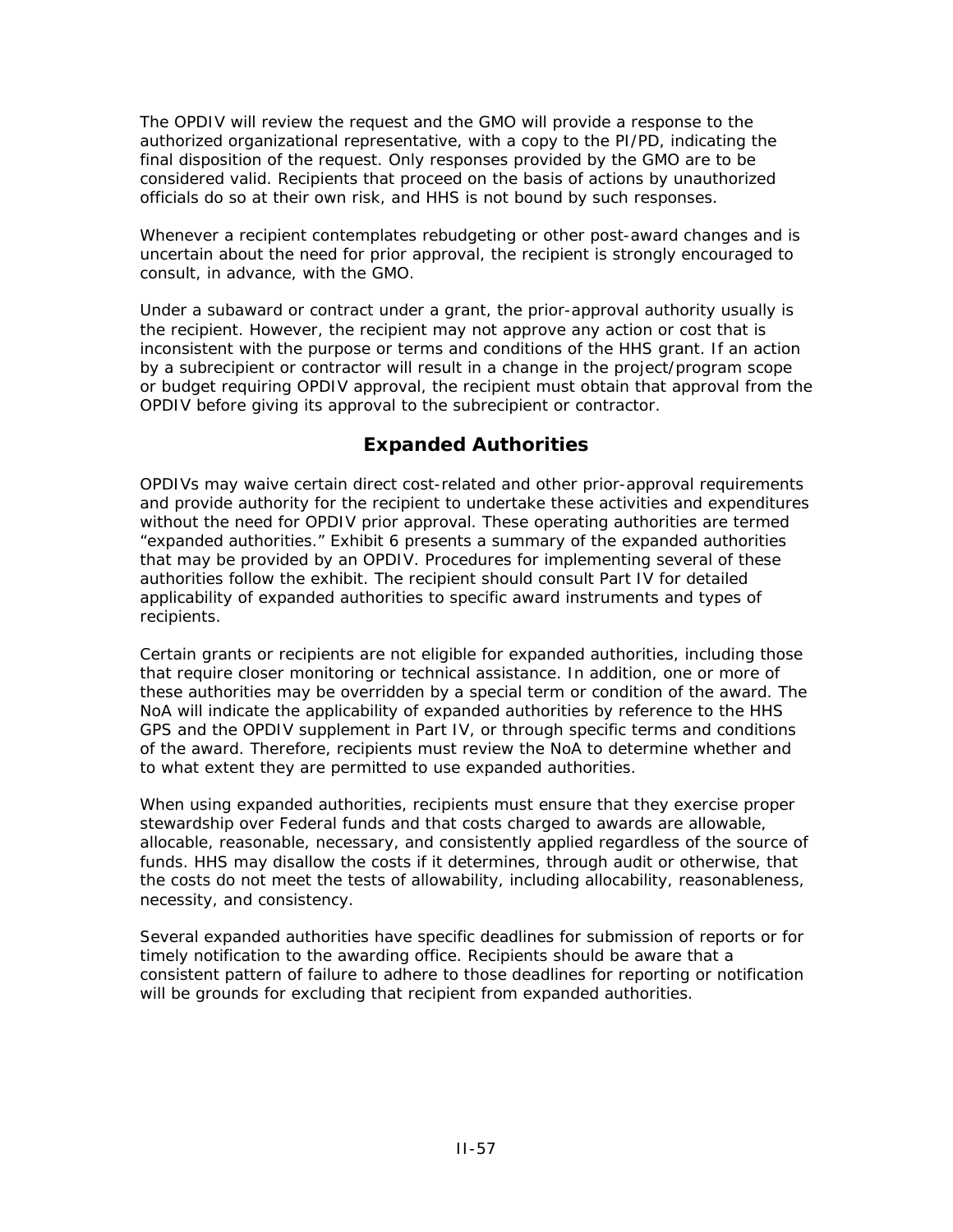#### *Exhibit 6. Summary of Expanded Authorities*

| May exercise as expanded authority                                                                                                                  | Except                                                                                     |
|-----------------------------------------------------------------------------------------------------------------------------------------------------|--------------------------------------------------------------------------------------------|
| Carryover of unobligated balances from one budget<br>period to the next successive budget period                                                    | If the NoA indicates otherwise                                                             |
| Cost-related prior approvals for direct cost items,<br>including research patient care costs and equipment                                          | If the scope would change                                                                  |
| Extension of final budget period of a project period<br>without additional funds                                                                    | If the recipient already has given itself one extension of<br>up to 12 months              |
| Pre-award costs up to (and including) 90 days before<br>the beginning date of the initial budget period of a new<br>or competing continuation award | If the NoA indicates otherwise                                                             |
| Transfer of performance of substantive programmatic<br>work to a third party (by subaward or a contract under<br>the grant)                         | If the transfer would be to a foreign component or it<br>would result in a change in scope |

#### **Carryover of Unobligated Balances**

Under expanded authorities, OPDIV prior approval is not required to carry forward an unobligated balance from one budget period to the subsequent budget period. However, if the GMO determines that some or all of the unobligated funds are not necessary to complete the project or perform the program activity, the GMO may restrict the recipient's authority to automatically carry over unobligated balances in the future, use the balance to reduce or offset OPDIV funding for a subsequent budget period, or use a combination of these actions. The GMO's decision about the disposition of the reported unobligated balance will be reflected in the NoA.

#### **Extension of Final Budget Period of a Previously Approved Project Period**

The recipient may extend the final budget period of a previously approved project period one time for a period of up to 12 months beyond the original expiration date shown in the NoA if

- no additional funds are required to be obligated by the awarding office; and
- the originally approved scope will not change; and
- any one of the following applies:
	- $\blacktriangleright$  additional time beyond the established expiration date is required to ensure adequate completion of the originally approved project or program, or
	- $\blacktriangleright$  continuity of grant support is required while a competing continuation application is under review, or
	- $\blacktriangleright$  the extension is necessary to permit an orderly phase-out of a project or program that will not receive continued support.

The fact that funds remain at the expiration of the grant is not, in itself, sufficient justification for an extension without additional funds.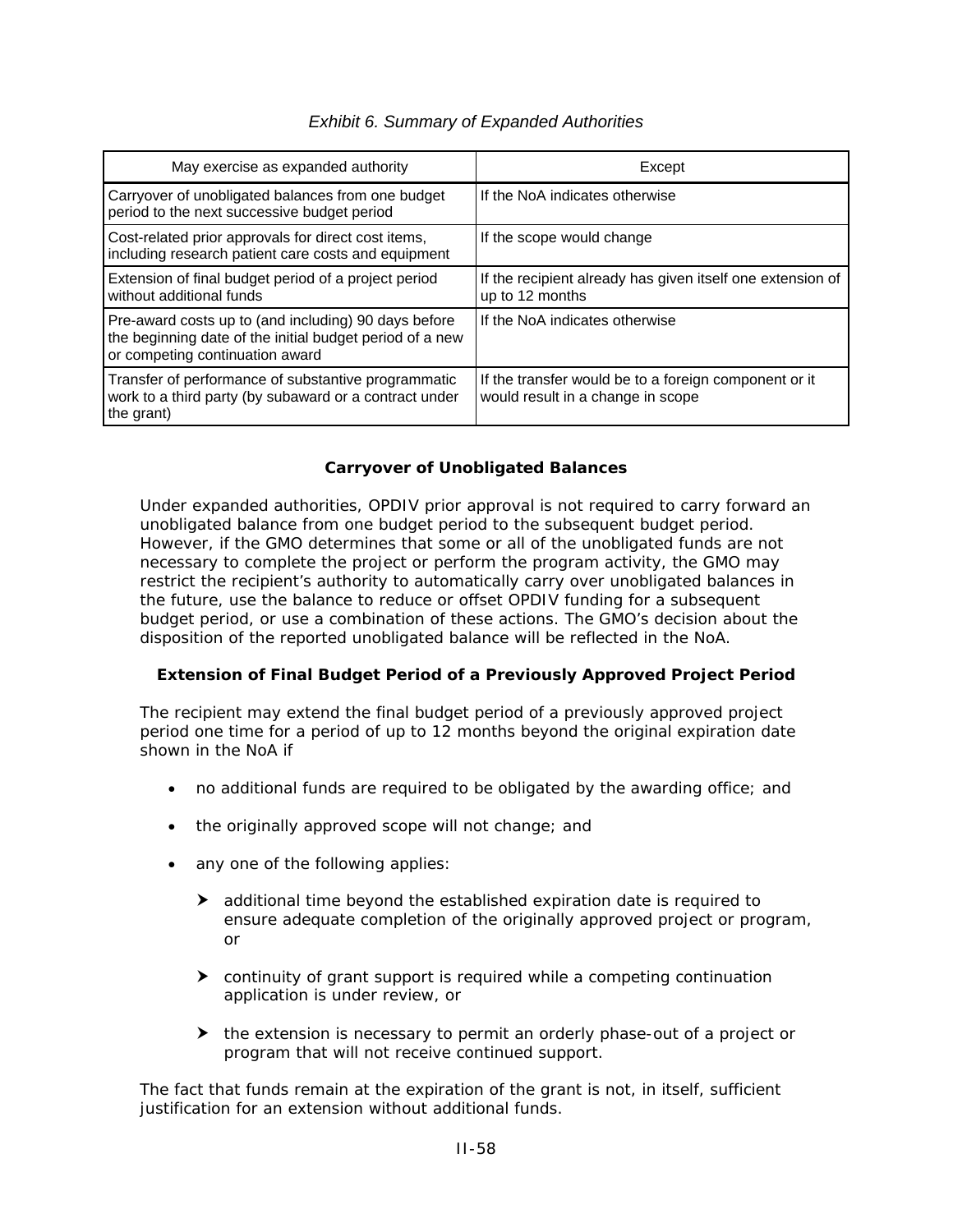The recipient must notify the awarding office, in writing, of the extension 10 days before the expiration date of the project period. Upon notification, the awarding office will revise the project period ending date and provide an acknowledgment to the recipient. All terms and conditions of the award apply during the extended period and, by extending the final budget period of the project period, the recipient agrees to update all required certifications and assurances, including those pertaining to human subjects and animal welfare, in accordance with applicable regulations and policies. A recipient may not extend a project period previously extended by the awarding office. Any additional project period extension beyond the one-time extension of up to 12 months requires OPDIV prior approval.

# **Financial Management**

### **Financial Management System**

Recipients are required to meet the standards and requirements for financial management systems set forth or referenced in 45 CFR 74.21 or 92.20, as applicable. The adequacy of the financial management system is integral to the ability of the recipient to account for the expenditure of grant funds. These standards are intended to ensure that Federal funds are handled in a responsible manner that includes adequate internal controls, cash management consistent with Department of the Treasury requirements (see "HHS Grants Process—Payment").

States may expend and account for funds in accordance with State laws and procedures that apply to the expenditure of and the accounting for the State's own funds as long as those procedures are sufficient to permit preparation of required reports and tracing of expenditures to a level adequate to establish that award funds have not been used in violation of any applicable statutory restrictions or prohibitions.

All other types of recipients must use financial systems that enable the recipient to do the following:

- Provide accurate, current, and complete financial information about Federal awards and, for subawards, reasonable procedures for ensuring that subrecipients provide financial reports in sufficient time to allow preparation of OPDIV-required reports.
- Maintain records that adequately identify the sources of funds for federally assisted activities and the purposes for which the award was used, including authorizations, obligations, unobligated balances, assets, liabilities, outlays or expenditures, and any program income. Accounting records must be supported by source documentation such as canceled checks, paid bills, payrolls, and time and attendance records.
- Maintain effective control over and accountability for all cash, real and personal property, and other assets under the award; adequately safeguard those assets; and ensure that they are used only for authorized purposes.
- Compare actual expenditures or outlays with the approved budget for the award.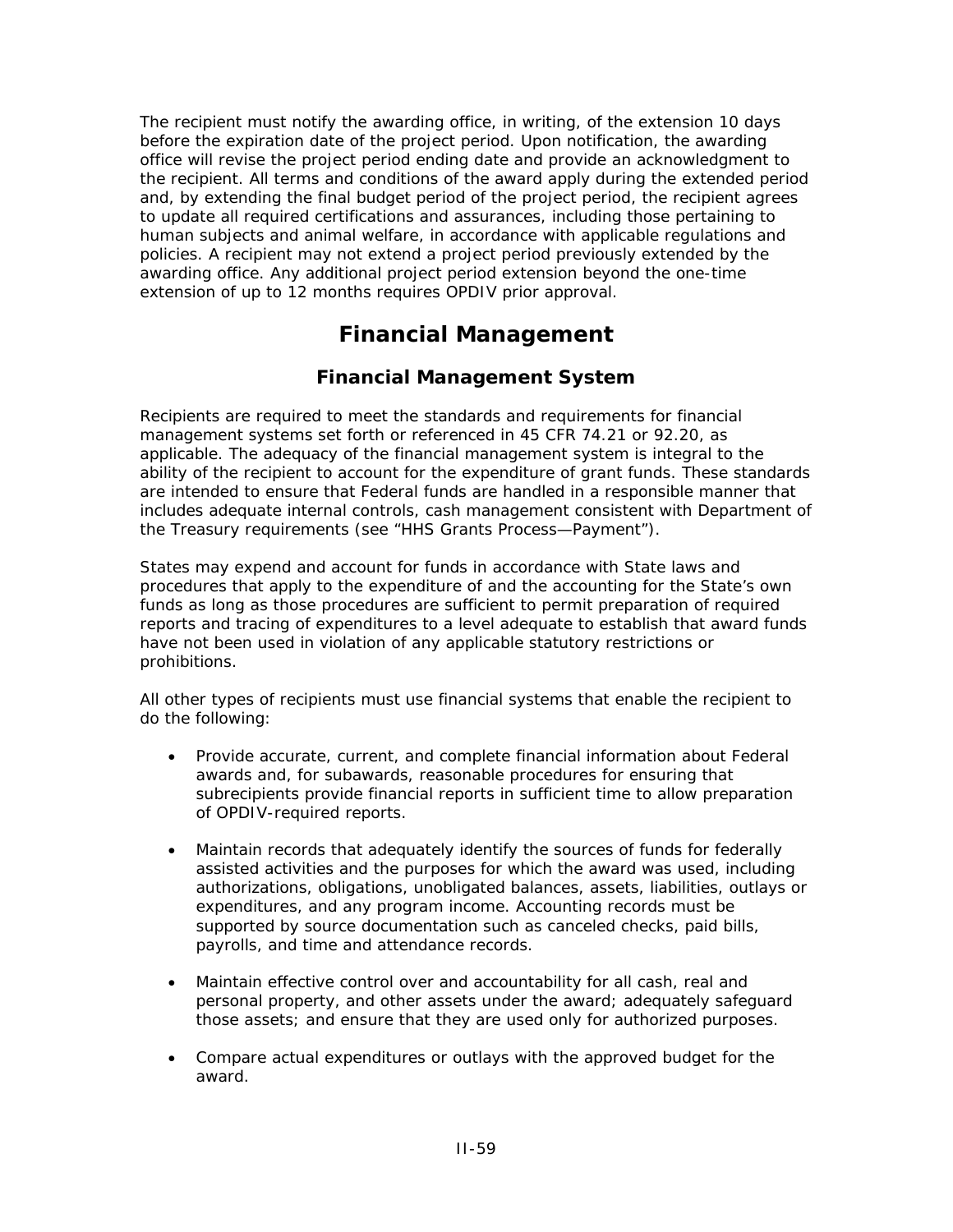- Determine the allowability of costs in accordance with the applicable Federal cost principles, program regulations, and other requirements cited in the NoA. This includes the ability to readily identify unobligated balances, accelerated or delayed expenditures, and cost transfers.
- Minimize the time elapsing between any advance payment under this award and the disbursement of the funds for direct program costs and the proportionate share of any allowable indirect or facilities and administrative costs, and ensure that the timing and amount of any payments to subrecipients conform to this standard.

Recipients must notify the GMO when financial management problems are discovered. Deficiencies in a recipient's financial management system, whether reported by the recipient or identified by the OPDIV, may result in the imposition of special award conditions, use of the reimbursement payment method, or other increased monitoring by the awarding office.

### **Program Income**

#### **Accountability and Alternatives for Use**

Program income is gross income—earned by a recipient, subrecipient, or a contractor under a grant—directly generated by the grant-supported activity or earned as a result of the award. Program income includes, but is not limited to, income from fees for services performed; charges for the use or rental of real property, equipment, or supplies acquired under the grant; the sale of commodities or items fabricated under an award; charges for research resources; and license fees and royalties on patents and copyrights.

The requirements for accountability for the various types of income under HHS grants are specified in this section. However, the NoA governs the disposition of royalties and other income earned from a copyrighted work, patents, patent applications, trademarks, or inventions. Generally such income is not subject to the requirements of this section.

Accountability refers to whether the OPDIV specifies how the income is to be used and whether the income needs to be reported to the OPDIV and for what length of time. Program income earned during the project period must be reported by the recipient as discussed in this section.

Each NoA will indicate the alternative for disposition of program income. For nonresearch grants, if no alternative is specified, the program income must be used under the deductive alternative. The default alternative for research grants (except for awards to commercial organizations under programs *other than* the Small Business Innovation Research and Small Business Technology Transfer programs) is the addition alternative as provided in 45 CFR 74.24(d). Regardless of the alternative applied, program income may be used only for allowable costs in accordance with the applicable cost principles and the terms and conditions of the award. Subawards and contracts under grants are subject to the terms of the subaward or contract with regard to any income generated, but the terms specified by the recipient must be consistent with the requirements of the NoA.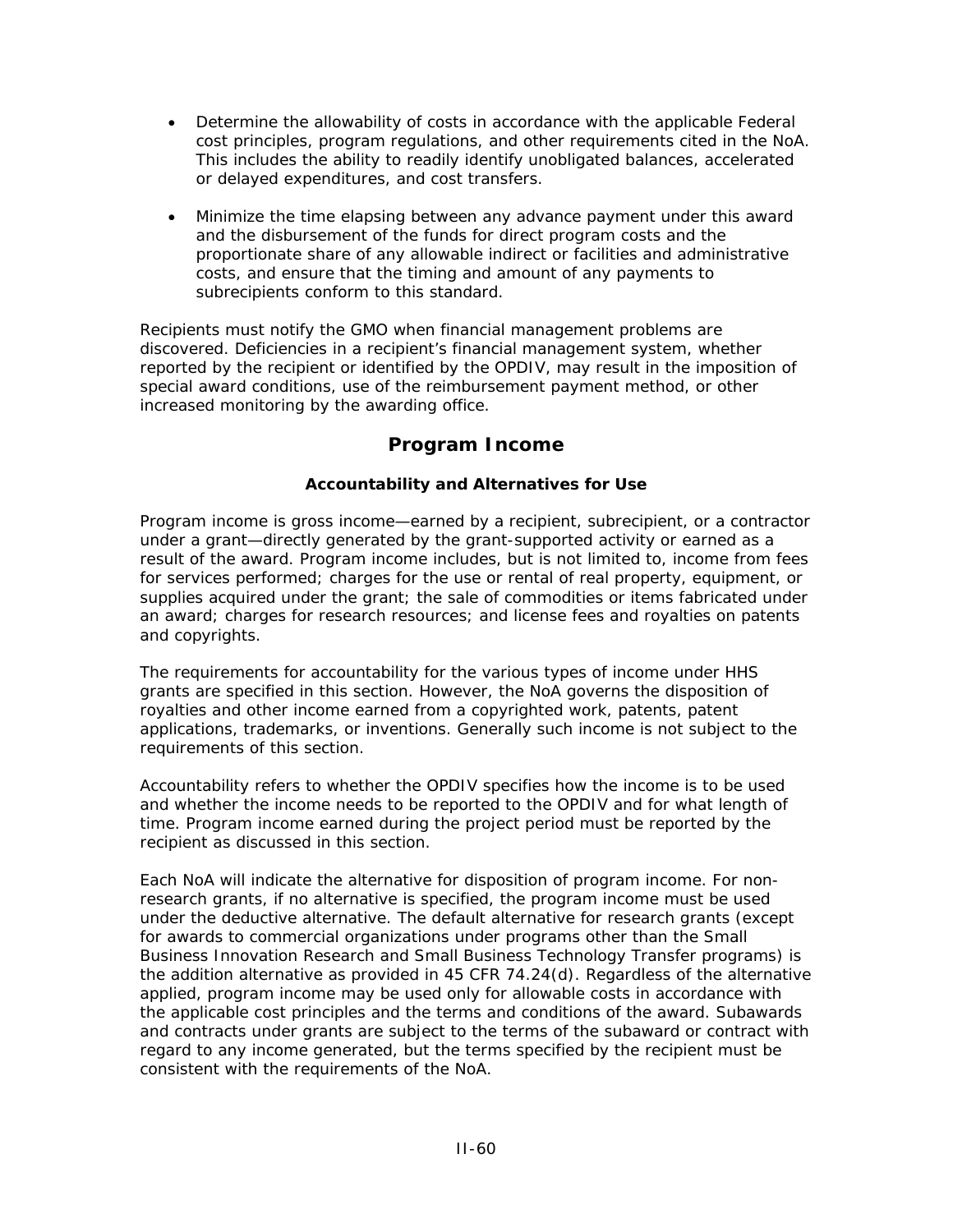Program income earned during the period of grant support—other than income earned as a result of copyrights, patents, or inventions (see "Intellectual Property— Rights in Data") or as a result of the sale of real property, equipment, or supplies ("Property Management")—must be retained by the recipient and, as specified in the NoA, may be used in one or a combination of the ways indicated in Exhibit 7. Unless otherwise specified in the terms and conditions of the award, recipients are not accountable for program income earned after the period of grant support.

| Alternative | Use of program income                                                                                                                                                                        |
|-------------|----------------------------------------------------------------------------------------------------------------------------------------------------------------------------------------------|
| Additive    | Added to funds committed to the project or program and used to further eligible project<br>or program objectives                                                                             |
| Deductive   | Deducted from total allowable costs of the project or program to determine the net<br>allowable costs on which the Federal share of costs will be based                                      |
| Combination | Uses all program income up to (and including) \$25,000 as specified under the additive<br>alternative and any amount of program income exceeding \$25,000 under the deductive<br>alternative |
| Matching    | Used to satisfy all or part of the non-Federal share of a project or program                                                                                                                 |

| <b>Exhibit 7. Use of Program Income Alternatives</b> |  |
|------------------------------------------------------|--|
|------------------------------------------------------|--|

Exhibit 8 summarizes the accountability requirements related to the timing of earning and use of program income.

| If program income is earned | and that income is                                                                                                                                                                       | then the recipient is                                                                                                                                                                                                                                        |
|-----------------------------|------------------------------------------------------------------------------------------------------------------------------------------------------------------------------------------|--------------------------------------------------------------------------------------------------------------------------------------------------------------------------------------------------------------------------------------------------------------|
| During the project period   | Received and expended during the<br>project period                                                                                                                                       | Required to use program income<br>as provided in the NoA                                                                                                                                                                                                     |
| During the project period   | Received and expended after the<br>project period                                                                                                                                        | Required to adjust the final FSR<br>to reflect receipt and use of the<br>income as directed by the GMO                                                                                                                                                       |
| During the project period   | Received during the project period<br>but expended after the project<br>period because (1) earned during<br>the final budget period of the<br>project period or (2) with GMO<br>approval | (1) Required to use income as<br>provided in the NoA and adjust<br>final FSR accordingly (if earned<br>during the final budget period of<br>the project period) or (2) use the<br>income under addition alternative<br>and report as specified by the<br>GMO |
| After the project period    | Received and expended after the<br>project period                                                                                                                                        | Not accountable for that program<br>income unless specifically<br>provided in the NoA                                                                                                                                                                        |

| Exhibit 8. Summary of Accountability Requirements for Program Income |
|----------------------------------------------------------------------|
|----------------------------------------------------------------------|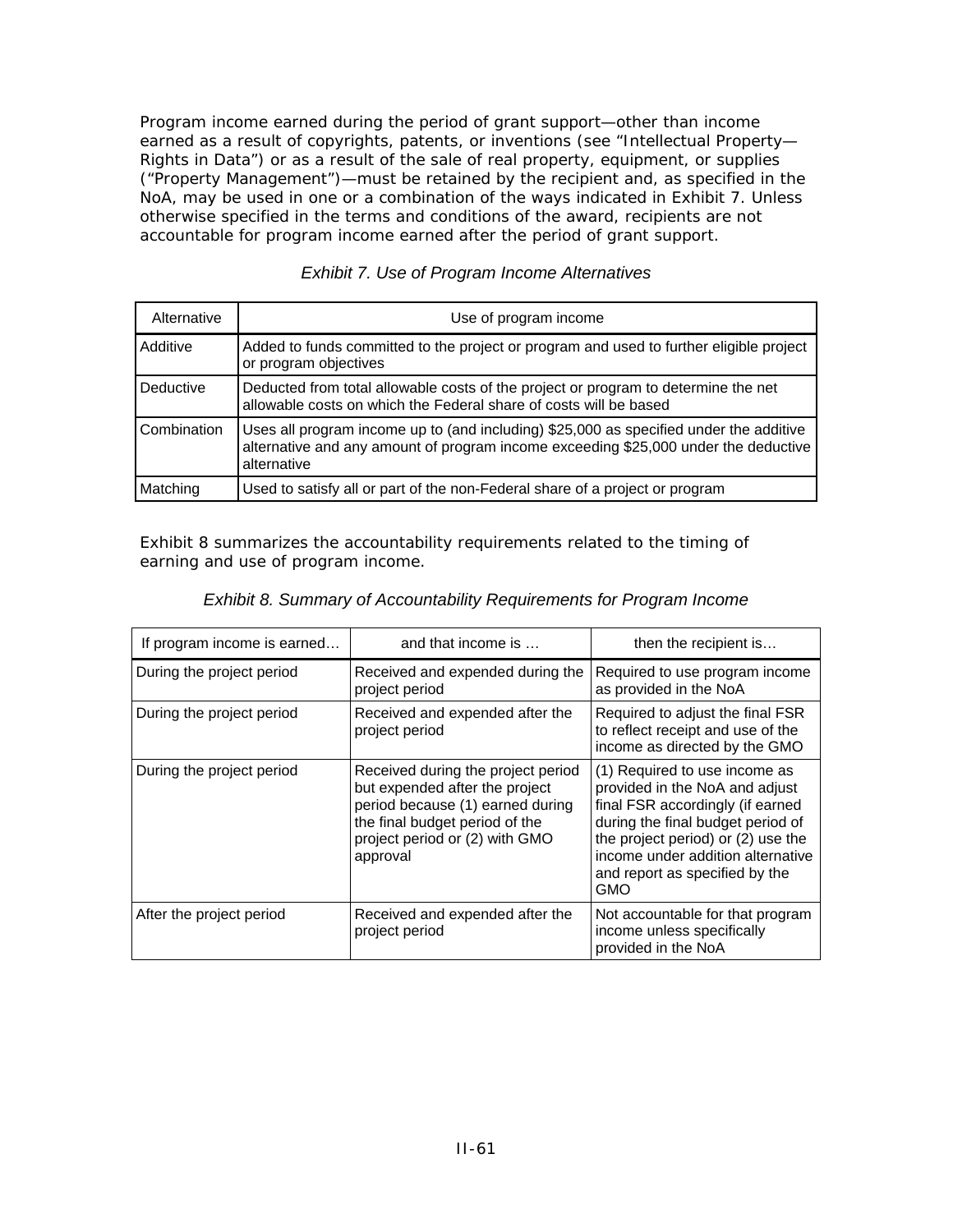#### **Reporting of Program Income**

The amount of program income earned and the amount expended must be reported on the FSR (SF 269—Long Form). Any costs associated with the generation of the gross amount of program income that are not charged to the grant should be deducted from the gross program income earned, and the net program income should be the amount reported. Program income subject to the additive alternative must be reported on lines 10r and 10s, as appropriate, of the FSR; program income subject to the deductive alternative must be reported on lines 10c and 10q of the FSR; and program income subject to the matching alternative must be reported on lines 10g and 10q of the FSR.

Income earned from the sale of equipment must be reported on the FSR for the period in which the proceeds are received in accordance with the reporting requirements for the program income alternative specified. Amounts due the OPDIV for unused supplies must be reflected as a credit to the grant on line 10c of the FSR.

Reporting requirements for accountable income accrued after grant support ends will be specified in the NoA.

### **Interest Earned on Advances of Grant Funds**

The Treasury and OMB policies also establish requirements for recipients to account for interest earned on advances of grant funds and provide for use of the reimbursement method if cash management requirements are not met. Except as provided in 45 CFR 74.22(k), any HHS recipient subject to the requirements of 45 CFR part 74 that receives advance payments must maintain those advances in an interest-bearing account.

Interest earned on advances of Federal funds must be handled as follows:

- *Nongovernmental recipients*. Any interest earned by nongovernmental recipients on advances of Federal funds under all Federal grant awards and subawards that, in the aggregate, exceeds \$250 per year (based on the recipient's or subrecipient's fiscal year) must be remitted annually to PMS (as the government-wide agent for collection). Recipients with electronic funds transfer (EFT) capability should use an electronic medium to remit interest.
- *Governmental recipients other than States*. Except as provided in 45 CFR 92.21(i), any interest earned by local governments or Indian tribal governments on advances of Federal funds under all Federal grant awards and subawards that, in the aggregate, exceeds \$100 per year (based on the recipient's or subrecipient's fiscal year) must be remitted promptly, and at least quarterly, to PMS.
- *State governments*. State governments operating under Treasury-State agreements are subject to the payment and receipt of interest as specified in their agreements. All other State recipients are expected to follow sound financial management practices that minimize the potential for excessive Federal cash on hand and to comply with the cash management requirements of 45 CFR 92.20 and 21.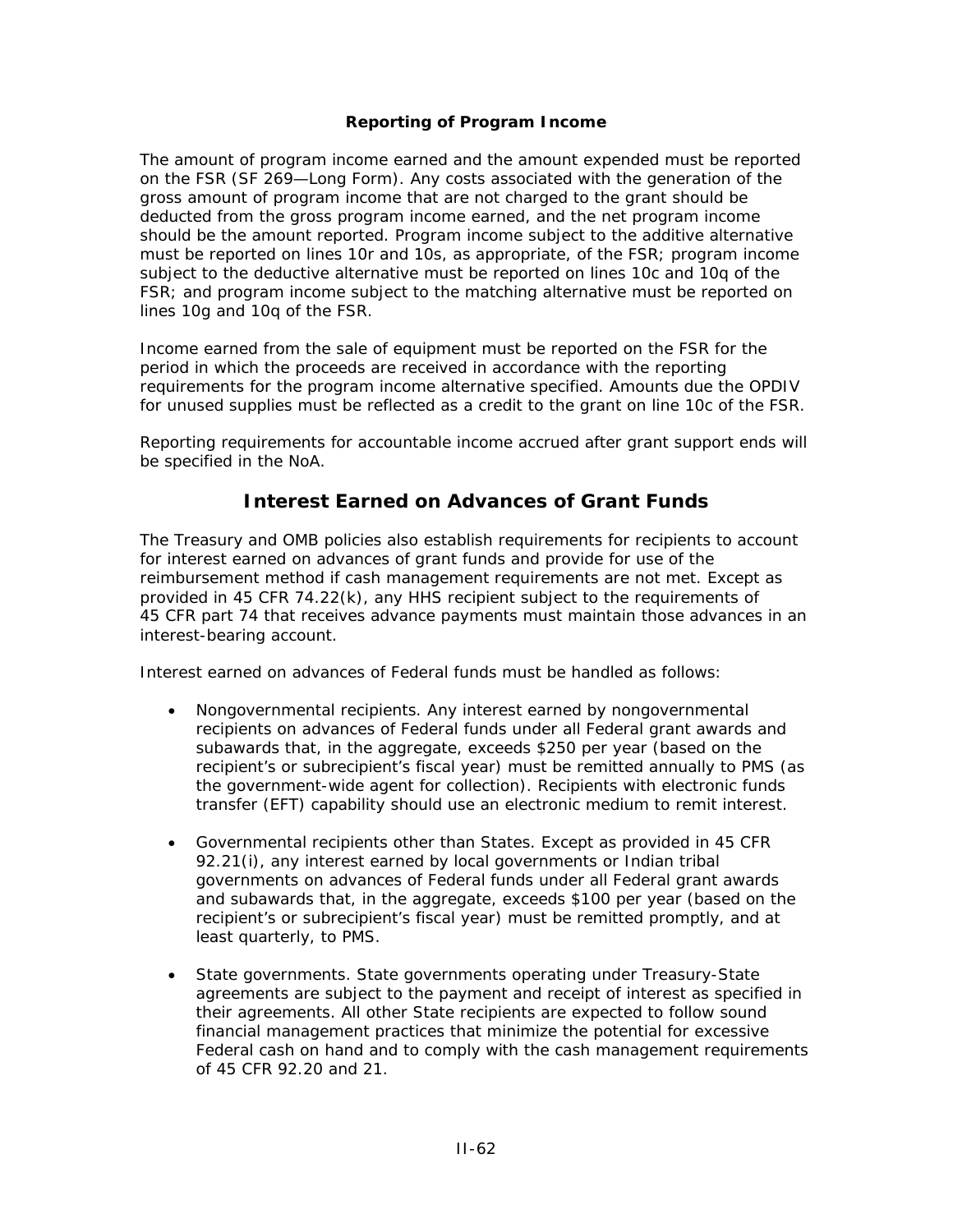## **Property Management**

Generally, recipients may use their own property management policies and procedures for property purchased, constructed, or fabricated as a direct cost using HHS grant funds, provided they observe the requirements in 45 CFR 74.31 through 74.37 or 92.31 through 92.34, as applicable. State governments may use and manage equipment acquired under a grant in accordance with State laws and procedures as specified in 45 CFR 92.32. Unless otherwise indicated, the following requirements for use and management of equipment and supplies do not apply to State governments. See "Intellectual Property" for requirements related to that type of property.

These property management requirements do not apply to equipment for which only depreciation or use allowances are charged or to equipment acquired primarily for sale or rental rather than for use. When acquiring replacement equipment, the recipient may use the equipment to be replaced as a trade-in or may sell the equipment and use the proceeds to offset the costs of the replacement equipment subject to the approval of the OPDIV.

The dollar threshold for determining the applicability of several of the requirements in 45 CFR part 74 or 92 is based on the unit acquisition cost of an item of equipment. As defined in 45 CFR 74.2, the cost of an item of equipment includes necessary modifications and attachments that make it usable for the purpose for which it was acquired or fabricated. When such accessories or attachments are acquired separately and serve to replace, enhance, supplement, or otherwise modify the equipment's capacity and when they individually meet the definition of equipment, required OPDIV prior approval for equipment must be observed for each item (see "Prior-Approval Requirements"). However, the aggregate acquisition cost of a piece of equipment will be used to determine the applicable provisions of 45 CFR 74.34 or 92.32. Fixed equipment that is part of a construction grant also is subject to these requirements. If property is fabricated from individual component parts, each component must itself be classified as equipment if it meets the definition of equipment. In this case, the aggregate acquisition cost of the resulting piece of equipment will determine the appropriate accountability requirements in 45 CFR 74.34 or 92.32.

In general, title to equipment and supplies acquired by a recipient or subrecipient with HHS funds vests in the recipient or subrecipient upon acquisition, subject to the property management requirements of 45 CFR 74.31, 74.34, 74.35, and 74.37 or of 45 CFR 92.32 and 92.33.

Recipients (and subrecipients, as applicable) are required to be prudent in the acquisition of property under a grant-supported project. It is the recipient's responsibility to conduct a prior review of each proposed property acquisition to ensure that the property is needed and that the need cannot be met with property already in the possession of the organization. If prior approval is required for the acquisition, the recipient must ensure that appropriate approval is obtained in advance of the acquisition. The recipient also must follow appropriate procurement procedures in acquiring property as specified in "Procurement Management."

Recipients of HHS grants other than Federal institutions cannot be authorized to use Federal supply sources except that States may acquire hardware and software from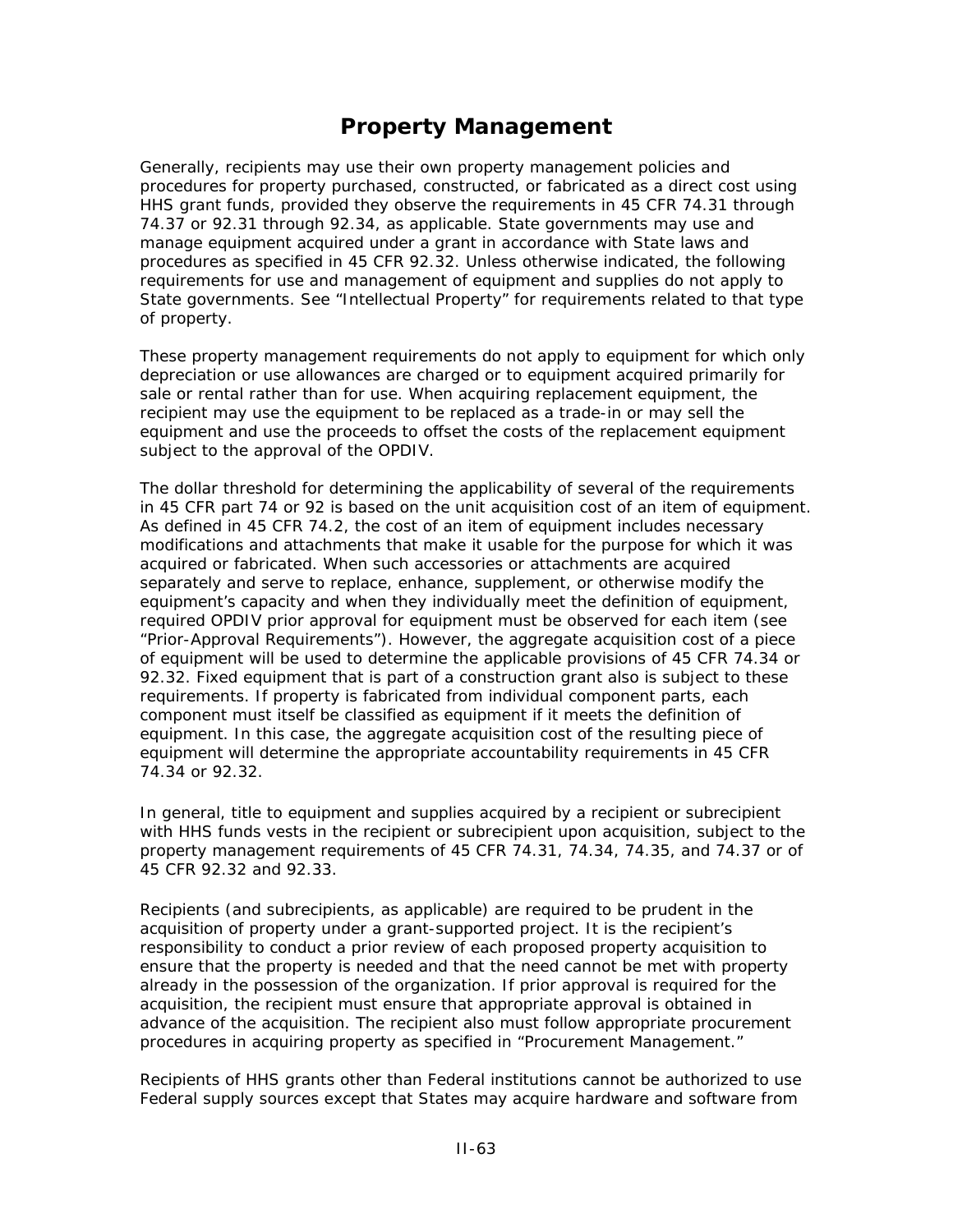Federal Supply Schedules consistent with the terms and conditions of those schedules.

Recipients of HHS grants must not use equipment acquired with grant funds to provide services for a fee to compete unfairly with private companies that provide equivalent services, unless the NoA provides otherwise.

### **Exempt Property**

Under the Federal Grant and Cooperative Agreement Act, 31 U.S.C. 6306, HHS may permit non-profit institutions of higher education and non-profit organizations whose primary purpose is the conduct of scientific research to obtain title to equipment and supplies acquired under grants for support of basic or applied scientific research without further obligation to the Federal government. However, an OPDIV has the right to require transfer of title to equipment with an acquisition cost of \$5,000 or more to the Federal government or to an eligible third party named by the OPDIV under the conditions specified in 45 CFR 74.34(h). An OPDIV may exercise this right within 120 days of the completion or termination of an award or within 120 days of receipt of an inventory, as provided in 45 CFR 74.34(h)(2), whichever is later.

### **Nonexempt Property**

All other equipment and supplies acquired under all other HHS grant-supported projects by any other type of non-State recipient are subject to the full range of acquisition, use, management, and disposition requirements of 45 CFR 74.34 and 74.35 or of 45 CFR 92.32 and 92.33. Property acquired or used under an HHS grantsupported project, including any federally owned property, also is subject to the requirements for internal control specified in 45 CFR 74.21 or 92.20. Pursuant to 45 CFR 74.37, for recipients subject to those regulations, equipment (and intangible property and debt instruments) acquired with, or improved with, HHS funds may not be encumbered without OPDIV approval.

### **Equipment Management System**

The recipient's management system for equipment must meet the requirements of 45 CFR 74.34(f) or 92.32, which include the following:

- Records that adequately identify (according to the criteria specified in the regulations) items of equipment owned or held by the recipient and state the current location of each item
- A physical inventory of the equipment, at least once every 2 years, to verify that the items in the records exist and either are usable and needed or are surplus (a statistical sampling basis is acceptable)
- Control procedures and safeguards to prevent loss, damage, and theft
- Adequate maintenance procedures to keep the equipment in good condition
- Proper sales procedures when the recipient is authorized to sell the equipment.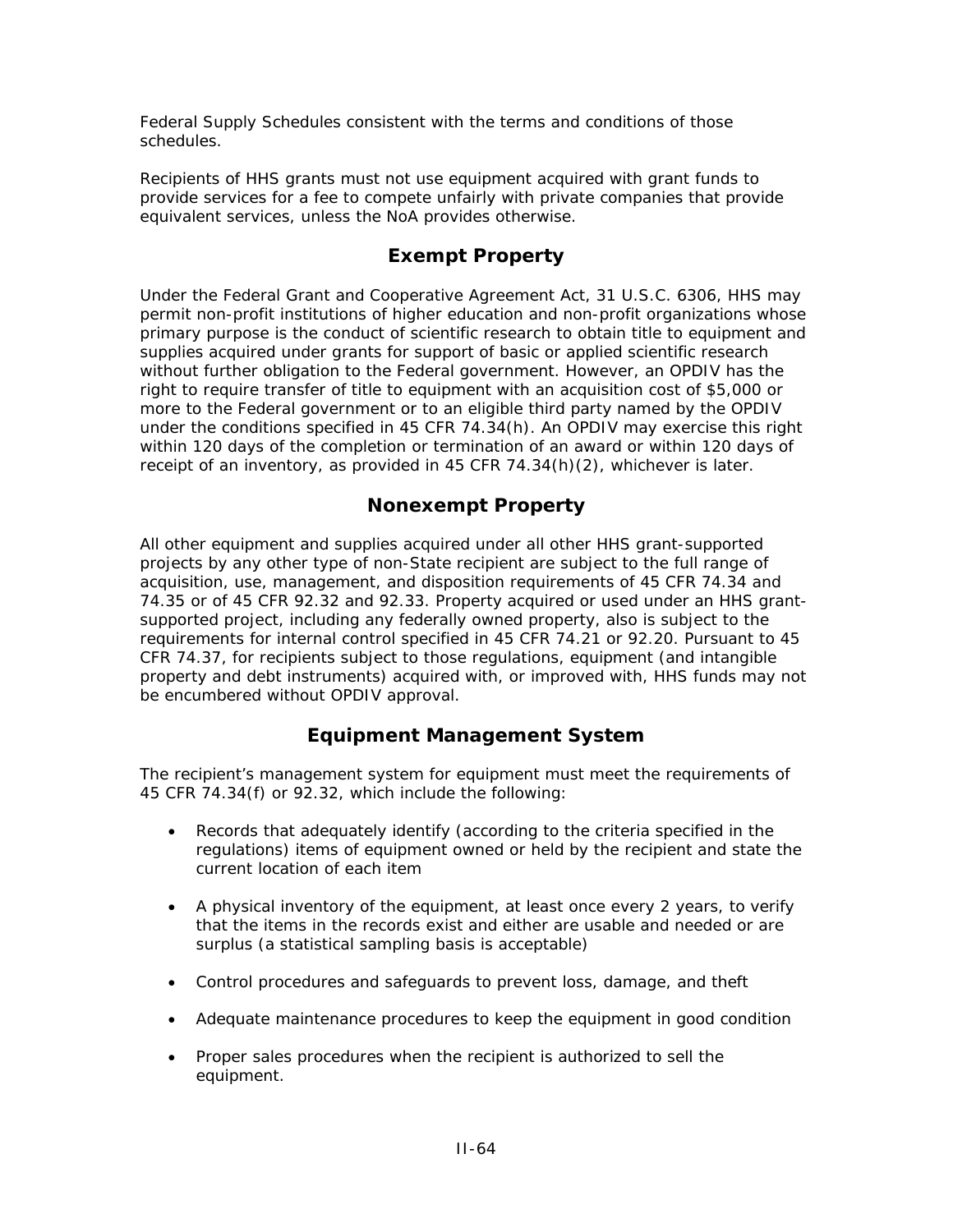For items of equipment having a unit acquisition cost of \$5,000 or more, an OPDIV has the right to require transfer title to the equipment to the Federal government or to an eligible third party named by the OPDIV under the conditions specified in 45 CFR 74.34(h) and 92.32, respectively. This right applies to nonexempt property acquired by all types of recipients, including State governments and Federal institutions, under all types of grants under the stipulated conditions.

### **Sale of Equipment and Supplies**

For equipment and supplies purchased under HHS grants for basic or applied research by non-profit institutions of higher education or non-profit organizations whose principal purpose is the conduct of scientific research, the recipient is exempt from any requirement to account for proceeds from their sale; however, OPDIVs have certain rights with respect to such property as specified in "Exempt Property" in this section.

All other types of grants and recipients are subject to the requirements in 45 CFR 74.34 or 92.32, if title to the equipment vests in the recipient rather than in the OPDIV. These requirements also apply to donated property used to meet a matching or cost-sharing requirement. If the grant-supported project or program for which equipment was acquired is still receiving OPDIV funding at the time of sale, the recipient must credit the OPDIV share of the proceeds to the grant and use that amount under the deductive alternative for program income. If the recipient is no longer receiving OPDIV grant support, the amount due should be paid in accordance with instructions from the OPDIV.

If there is a residual inventory of unused supplies exceeding \$5,000 in aggregate fair market value upon termination or completion of the grant and if the supplies are not needed for other federally sponsored programs or projects, the recipient may either retain them for use on other than federally sponsored activities or sell them, but, in either case, the recipient must compensate the OPDIV for its share as a credit to the grant.

These grants and recipients also are subject to the requirements in 45 CFR 74.35 or 92.33 with respect to the use or sale of unused supplies. If the recipient retains the supplies for use on other than federally sponsored activities, an amount is due the OPDIV as if they were sold.

### **Revocable License**

In some cases, federally owned tangible personal property may be made available to a recipient under a revocable license agreement. The revocable license agreement between the OPDIV and the recipient provides for recipient use of the property for the period of grant support under the following conditions:

- Title to the property remains with the Federal government.
- The OPDIV reserves the right to require the property to be returned to the Federal government should it be determined to be in the best interests of the Federal government to do so.
- The use to which the recipient puts the property does not permanently damage it for Federal government use.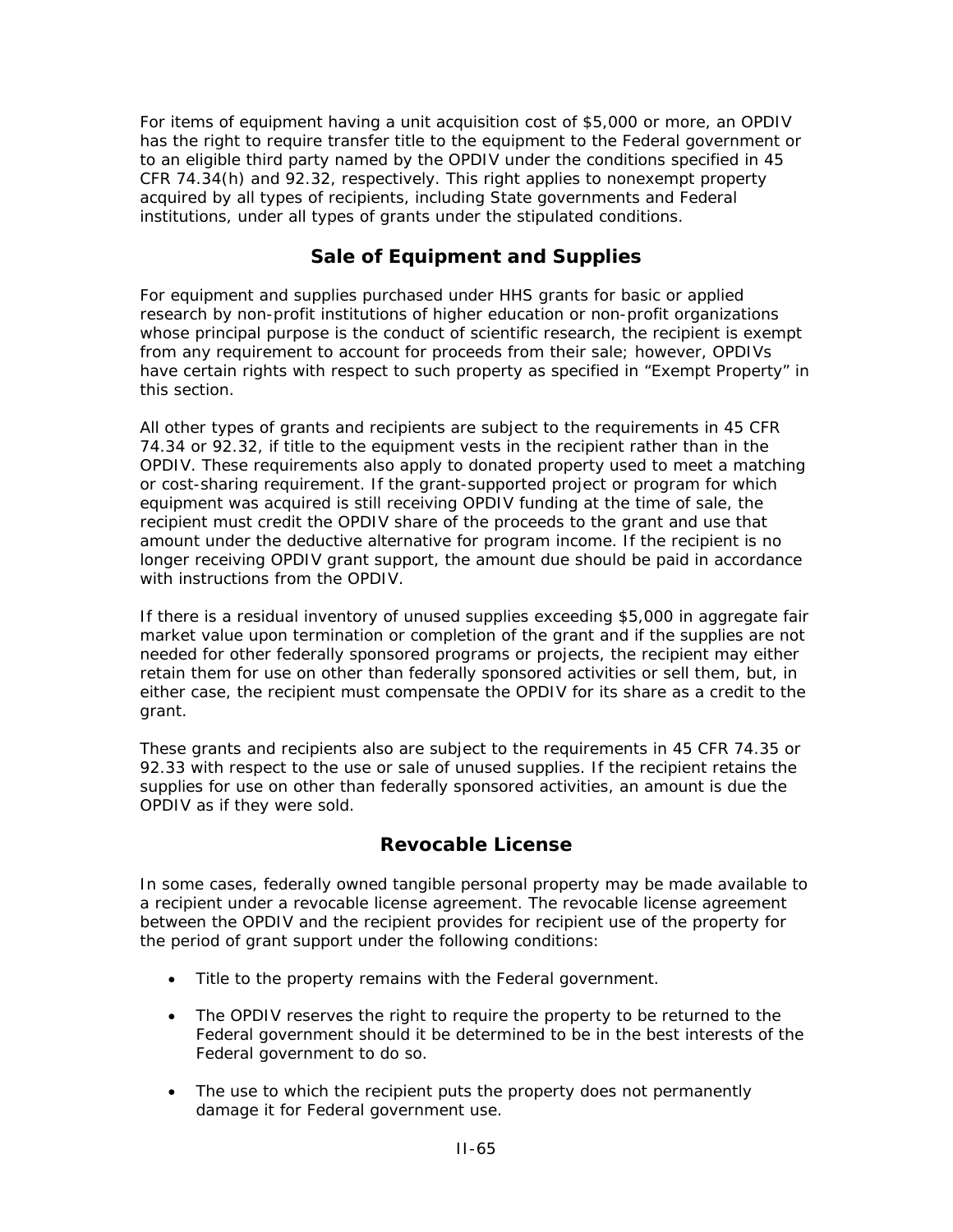• The property is controlled and maintained in accordance with the requirements of the NoA.

#### **Debt Instruments**

Under certain programs and when authorized in the NoA, recipients may be allowed or required to enter into financing arrangement with third parties. Under such circumstances, the NoA will address the OPDIV's role; provisions to be included in agreements with third parties; the recipient's role with respect to the third parties, including responsibilities and liabilities in the event of non- or late payment by a third party; and the recipient's accountability during and after the project period.

#### **Real Property**

#### **Acquisition, Use, and Management**

Real property may be acquired only when authorized by statute and when specifically provided for in the NoA. In addition, activities under individual grants that constitute major renovation of real property or purchase of a trailer or modular unit that will be used as real property may be charged to HHS grants only with specific statutory authority and GMO approval.

Real property constructed or acquired under an HHS grant is subject to the requirements of 45 CFR 74.30 through 74.32 and 74.37 or of 45 CFR 92.31, as applicable, regarding use, transfer of title, and disposition, unless alternate requirements are specified in the governing statute. For example, the governing statute for a construction grant program may contain usage and disposition requirements that are in addition to or different from the usage and disposition requirements of the governing regulations. To the extent statutory provisions differ from the requirements of 45 CFR part 74 or 92, including those described in this subsection, the statutory provisions, as reflected in the NoA, apply. In addition, statutory provisions or implementing program regulations may specify the duration of the recipient's accountability obligations (e.g., 20 years) or allow for waivers.

Real property constructed or renovated with HHS grant support may not be conveyed, transferred, assigned, mortgaged, leased, or in any other manner encumbered by the recipient, except as expressly authorized in writing by OPDIV. If the recipient defaults in any way on a mortgage, the recipient must immediately notify the GMO by telephone and in writing. If the mortgagor intends to foreclose, the recipient must notify the GMO in writing at least 30 days before the foreclosure action is initiated.

The mortgage agreement must specifically allow, in the case of default, that HHS or its designee may assume the role of mortgagor and continue to make payments. If HHS (or its designee) chooses not to assume the role of mortgagor in the case of default, the recipient must pay HHS an amount equal to the share of the sales proceeds otherwise due the recipient multiplied by the HHS share of the property. Any assignment of the property and mortgage responsibilities to any party other than HHS is subject to prior approval of the mortgagor.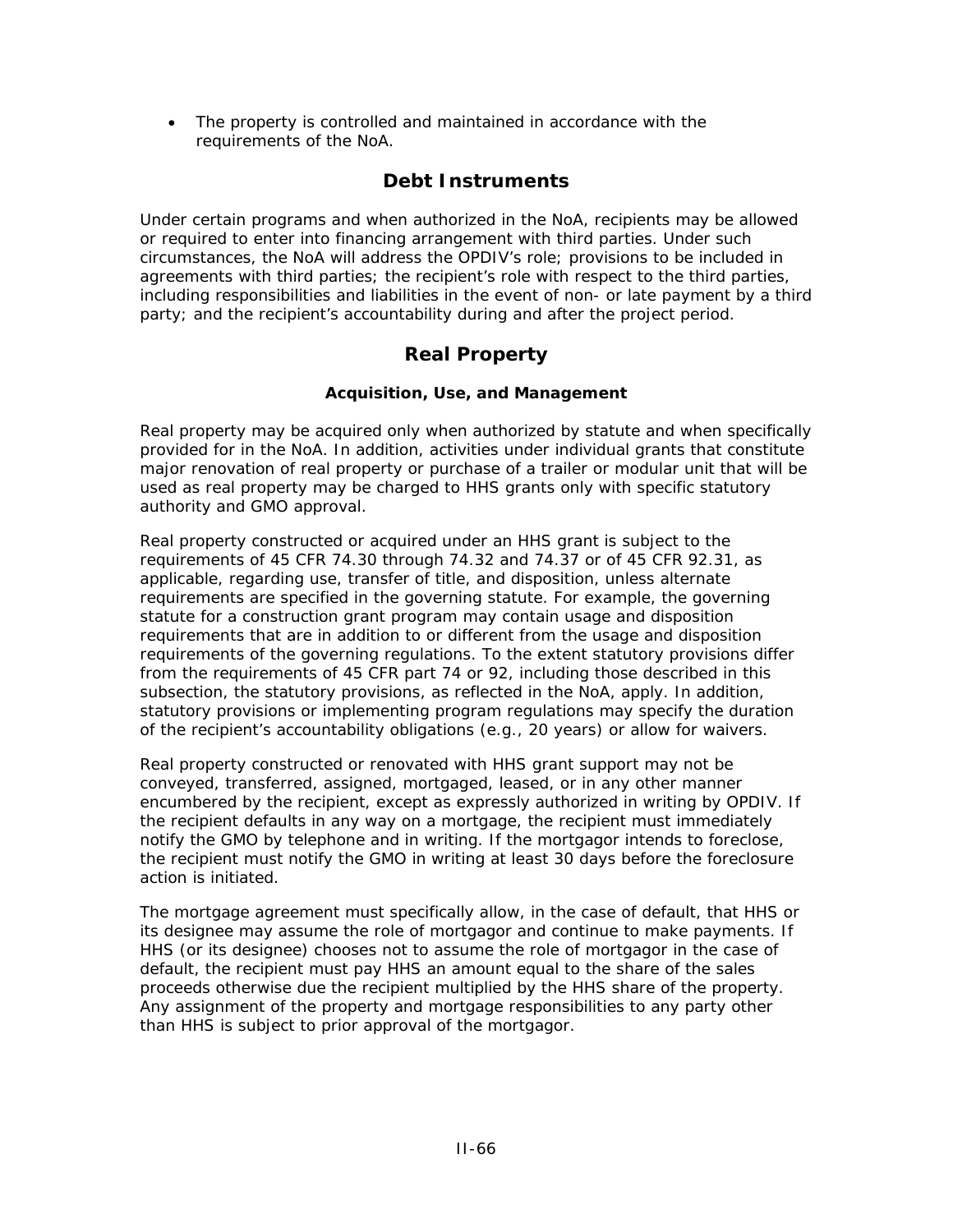#### **Disposition**

The recipient is accountable to the OPDIV for use of grant-supported real property as long as it owns the property or until it requests disposition instructions from the OPDIV. See Part IV to determine if an OPDIV has statutory or regulatory provisions that specify a different accountability period.

For disposition of property acquired on an amortized acquisition basis, the formulas in 45 CFR 74.32 and 92.31 do not apply in determining the Federal share. In cases of amortized acquisition, the Federal share will be determined by multiplying the amount of mortgage principal already repaid at the time of disposition by the average Federal participation (taken from the FSR) plus the increase in value over the purchase price multiplied by the average Federal participation plus the Federal participation in the down payment. The computation of the Federal share of real property acquired with long-term debt financing must be computed for each year of grant support in which Federal funds are used to meet all or a portion of the down payment, the principal on the mortgage, or both.

If a real estate transaction funded in whole or in part by HHS requires the use of a real estate appraisal (including, but not limited to, appraisals to determine the Federal share of real property and appraisals to determine required insurance levels), the appraisal must be performed by appraisers certified or licensed by the applicable State in accordance with the requirements established by Title XI of the Financial Institutions Reform, Recovery, and Enforcement Act of 1989, as amended (P.L. 101-73).

#### **Notice of Federal Interest**

To protect the Federal interest in real property that has been constructed or has undergone major renovation with HHS grant funds, recipients must record an NFI in the appropriate official records of the jurisdiction in which the property is located. Recordation must occur when construction or renovation begins. Fees charged for recording or modifying the NFI may be charged to the grant. A copy of the NFI must be provided to the awarding office.

#### **Insurance**

Immediately upon completion of construction, a nongovernmental recipient must, at a minimum, provide the same type of insurance coverage as it maintains for other property it owns, consistent with the minimum coverage specified below. "Completion of construction" means either the point at which the builder turns the facility over to the recipient (e.g., the date of the final acceptance of the building) or the date of beneficial occupancy, whichever comes first.

If title to real property acquired with HHS grant funds vests in the recipient, the following minimum insurance coverage is required:

• *Title insurance policy that insures the fee interest in the real property for an amount not less than the full appraised value of the property.* When the Federal participation in the construction of real property covers only a portion of a building, title insurance should cover the total cost of the facility to prevent liens on the unsecured portion from having an adverse impact on the portion with a Federal interest. If the recipient already owns the land (for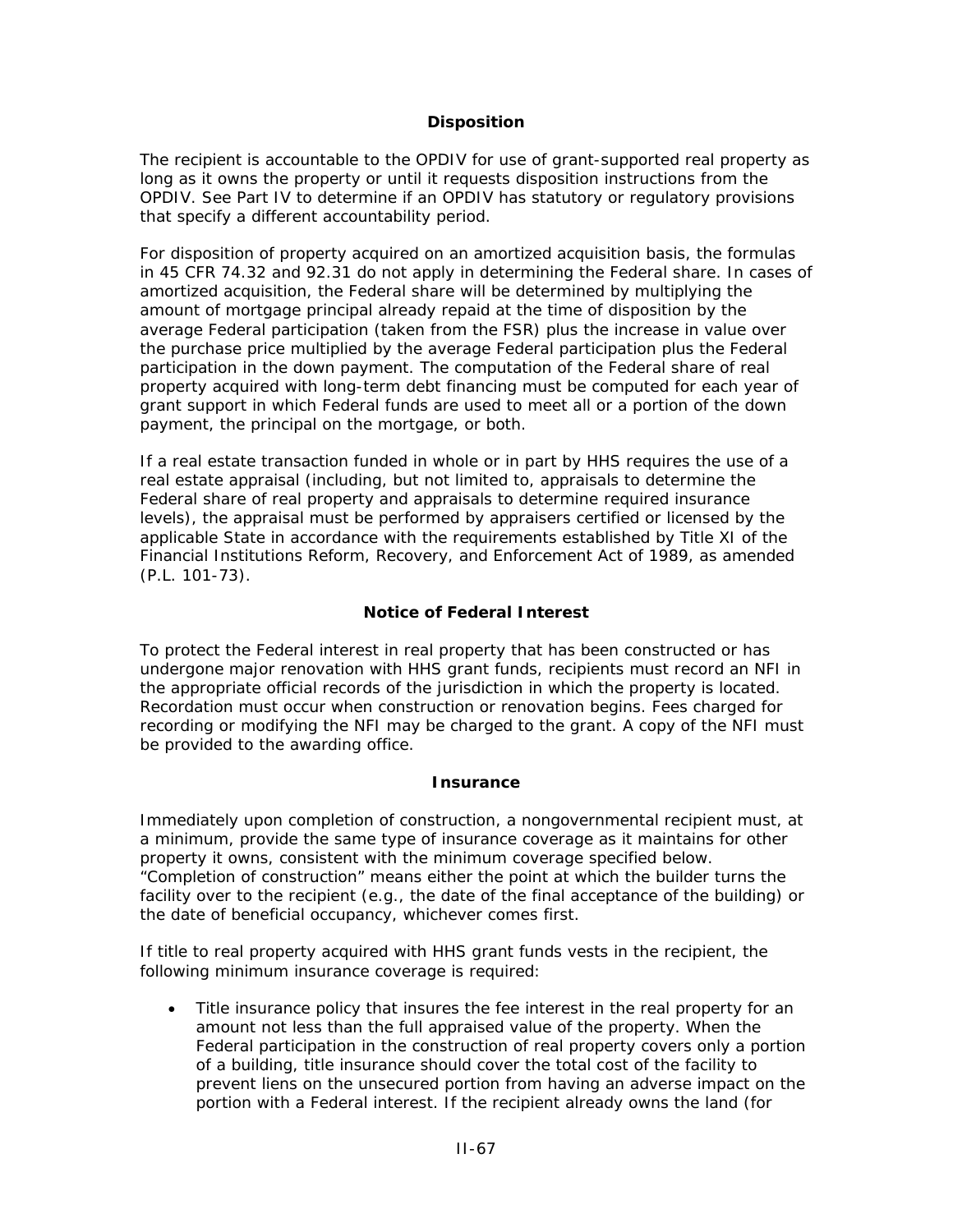example, land in the middle of a campus setting on which a building is being constructed), in lieu of a title insurance policy, the recipient may provide evidence satisfactory to the OPDIV, such as legal or title opinion, that it has good and merchantable title free of all mortgages or other foreclosable liens to all land, rights of way, and easements necessary for the project. In instances where a recipient is given land by the State, if the State recently acquired the land in a land swap transaction, the recipient should obtain title insurance. However, if the State has owned the land for a considerable period of time, title insurance would not be necessary; a copy of the State documents giving the land to the recipient would be sufficient. If the recipient must buy the land on which to build, a legal opinion would not be sufficient; title insurance must be obtained in order to protect the Federal interest in the building to be constructed.

• *Physical destruction insurance policy that insures the full appraised value of the facility from risk of partial and total physical destruction.* When the Federal participation in the construction or renovation of real property covers only a portion of a building, the insurance should cover the total cost of the facility, because any damage to the building could make the building unusable and could thus affect the Federal interest. The insurance policy is to be maintained for the duration of the Federal interest in the property. The cost of insurance coverage after the period of grant support must be borne by a source other than the grant that provided the funds for the construction or renovation. The grant account will not remain active for this purpose.

Governmental recipients may follow their own insurance requirements. Federally owned property provided to a recipient for use need not be insured by the recipient.

Within 5 days of completion or beneficial occupancy, the recipient must submit, to the GMO, a written statement signed by the authorized organizational representative assuring that the recipient has purchased the required insurance policies on the OPDIV-funded facility and will maintain the insurance coverage at the full appraised value of the facility throughout the period of Federal interest as specified in the NoA.

The OPDIV may waive one or both of the requirements above if the recipient shows that it is effectively self-insured against the risks involved. The term "effectively selfinsured" means that the recipient has sufficient funds to pay for any damage to the facility, including total replacement if necessary, or to satisfy any liens placed against the facility. If a recipient claims self-insurance, it must provide the OPDIV an assurance that it has sufficient funds available to replace or repair the facility or to satisfy all liens. This certification should state the source of the funds, such as the organization's endowment or other special funds set aside specifically for this purpose.

# **Intellectual Property**

It is HHS policy that the results and accomplishments of the activities that it funds should be made available to the public. PIs/PDs and recipient organizations are expected to make the results and accomplishments of their activities available to the research community and to the public at large. If the outcomes of the research result in inventions, the provisions of the Bayh-Dole Act of 1980, as implemented in 37 CFR part 401, apply.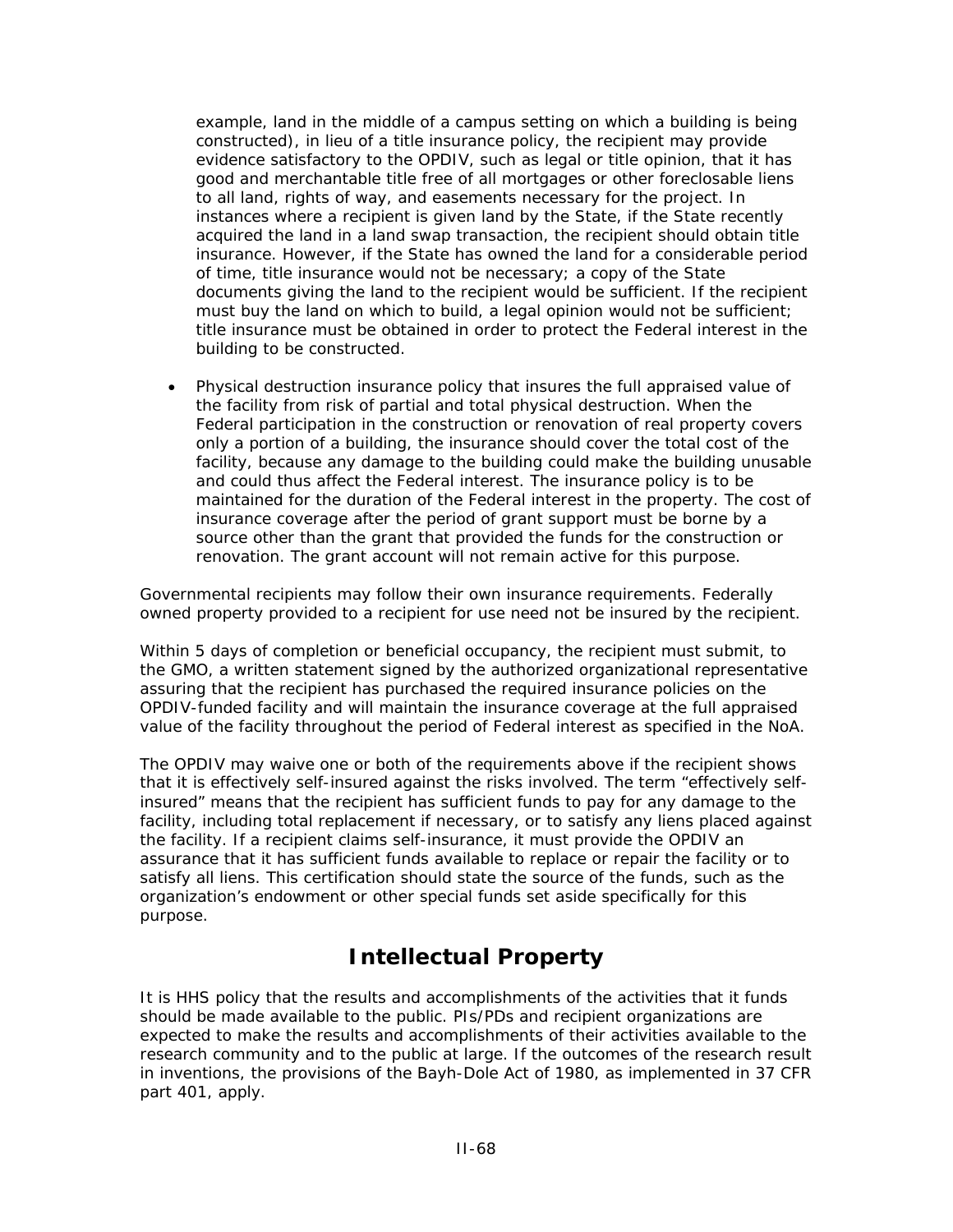As long as recipients comply with the provisions of the Bayh-Dole Act, as amended by the Technology Transfer Commercialization Act of 2000 (P.L. 106-404), and 37 CFR part 401, they have the right to retain title to any invention conceived or first actually reduced to practice using HHS grant funds. The principal objectives of these laws and the implementing regulation are to promote commercialization of federally funded inventions, while ensuring that inventions are used in a manner that promotes free competition and enterprise without unduly encumbering future research and discovery.

The regulation requires the recipient to develop and commercialize the technology or use patent and licensing processes to transfer grant-supported technology to industry for development. Alternatively, unpatented research products or resources may be made available through licensing to vendors or other investigators. Sharing of copyrightable outcomes of research may be in the form of journal articles or other publications.

The importance of each of these outcomes is reflected in the specific policies pertaining to rights in data, sharing of research data and unique research resources, and inventions and patents described in this section.

### **Rights in Data**

In general, recipients own the rights in data resulting from a grant-supported project or program. However, the NoA may indicate alternative rights, e.g., under a cooperative agreement or based on specific programmatic considerations as stated in the applicable program announcement or solicitation. Except as otherwise provided in the NoA, any publications, data, $18$  or other copyrightable works developed under an HHS grant may be copyrighted without OPDIV prior approval. Rights in data also extend to students, fellows, or trainees under awards whose primary purpose is educational, with the authors free to copyright works without OPDIV approval. In all cases, whether HHS funded all or part of the project or program resulting in the data, the Federal government must be given a royalty-free, nonexclusive, and irrevocable license for the Federal government to reproduce, publish, or otherwise use the material and to authorize others to do so for Federal purposes, e.g., to make it available in government-sponsored databases for use by other researchers. The specific scope of OPDIV rights with respect to a particular grant-supported effort will be addressed in the NoA. Data developed by a subrecipient also are subject to this policy.

### **Access to Research Data**

HHS handles requests for the release of research data from certain types of recipients as FOIA requests (see 45 CFR 74.36). The term "research data" is defined as the recorded factual material commonly accepted in the scientific community as necessary to validate research findings. It does not include preliminary analyses;

<span id="page-120-0"></span> $18$  For this purpose, "data" means recorded information, regardless of the form or media on which it may be recorded, and includes writings, films, sound recordings, pictorial reproductions, drawings, designs or other graphic representations, procedural manuals, forms, diagrams, work flow charts, equipment descriptions, data files, data processing or computer programs (software), statistical records, and other research data.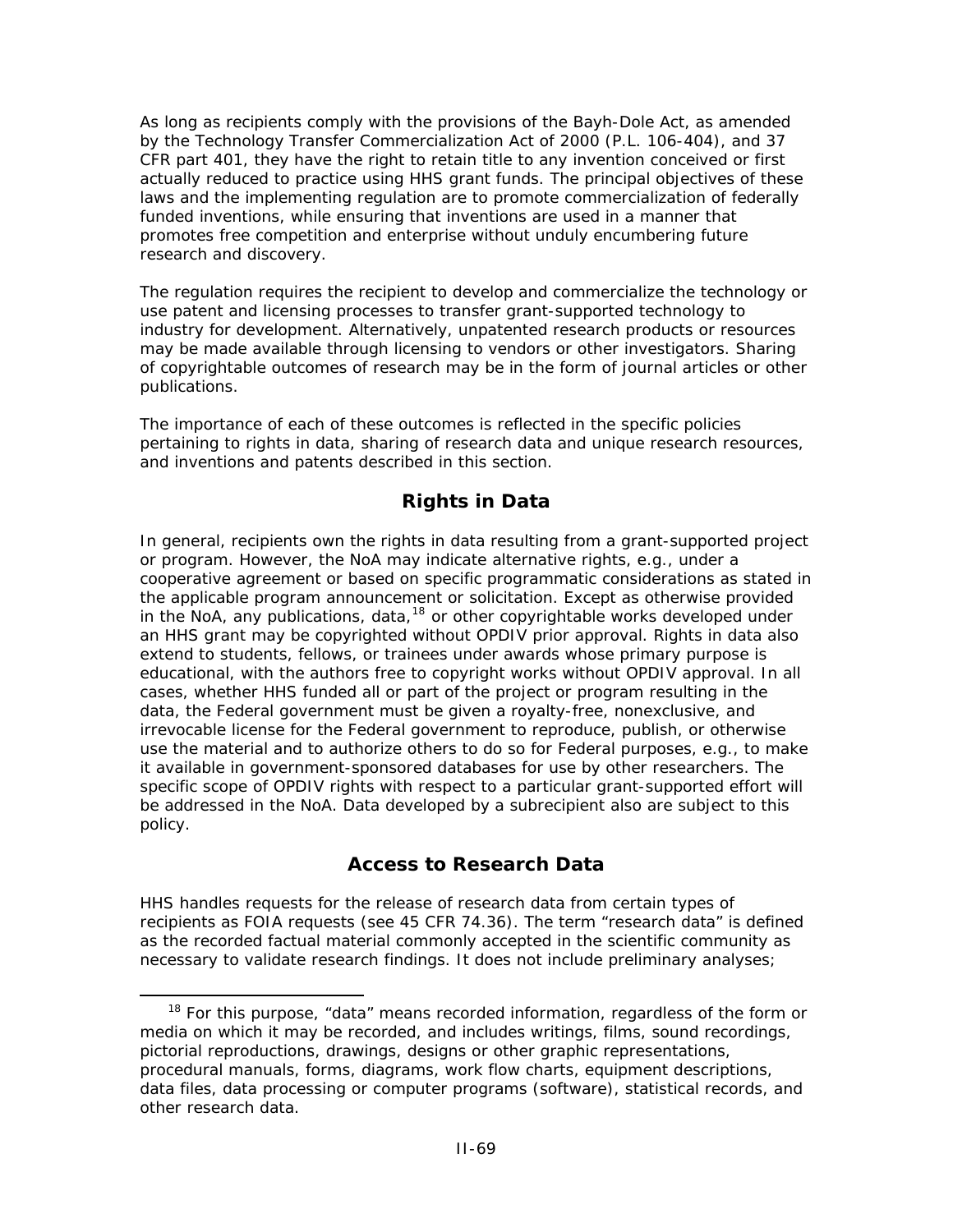drafts of scientific papers; plans for future research; peer reviews; communications with colleagues; physical objects (e.g., laboratory samples, audio or video tapes); trade secrets; commercial information; materials necessary to be held confidential by a researcher until publications in a peer-reviewed journal; information that is protected under the law (e.g., intellectual property); personnel or medical files and similar files, the disclosure of which would constitute an unwarranted invasion of personal privacy; or information that could be used to identify a particular person in a research study.

As required by 45 CFR 74.36, recipients that are institutions of higher education, hospitals, or non-profit organizations must release research data first produced in a project supported in whole or in part with Federal funds that are cited publicly and officially by a Federal agency in support of an action that has the force and effect of law (i.e., regulations and administrative orders). If the data are publicly available, HHS directs the requester to the public source. Otherwise, the OPDIV FOI coordinator handles the request, consulting with the affected recipient and the PI. This requirement also provides for assessment of a reasonable fee to cover grantee costs and (separately) the HHS costs of responding.

This requirement to release research data does not apply to commercial organizations or to research data produced by State or local governments. However, if a State or local governmental recipient contracts with an educational institution, hospital, or non-profit organization, and the contract results in covered research data, those data are subject to the disclosure requirement.

#### **Publications**

As a means of sharing knowledge, HHS encourages recipients to arrange for publication of the results and accomplishments of HHS-supported activities. OPDIV prior approval is not required for publishing the results of an activity under a grant. Recipients also may assert copyright in scientific and technical articles based on data produced under the grant and transfer it to the publisher or others where necessary to effect journal publication or inclusion in proceedings associated with professional activities. Any such transfer is subject to the royalty-free, non-exclusive and irrevocable license to the Federal government and any agreement should note explicitly that the assignment is subject to the government license.

Journal or other copyright practices are acceptable unless the copyright policy prevents the recipient from making copies for its own use (as provided in 45 CFR 74.36 and 92.34). The recipient should account for royalties and other income earned from a copyrighted work as specified by the OPDIV (see Part IV and the NoA).

For each publication that results from HHS grant-supported activities, recipients must include an acknowledgment of grant support using one of the following statements:

"This publication was made possible by Grant Number \_\_\_\_\_\_\_\_ from \_\_\_\_\_\_\_\_\_."

"The project described was supported by Grant Number \_\_\_\_\_\_\_\_ from  $\blacksquare$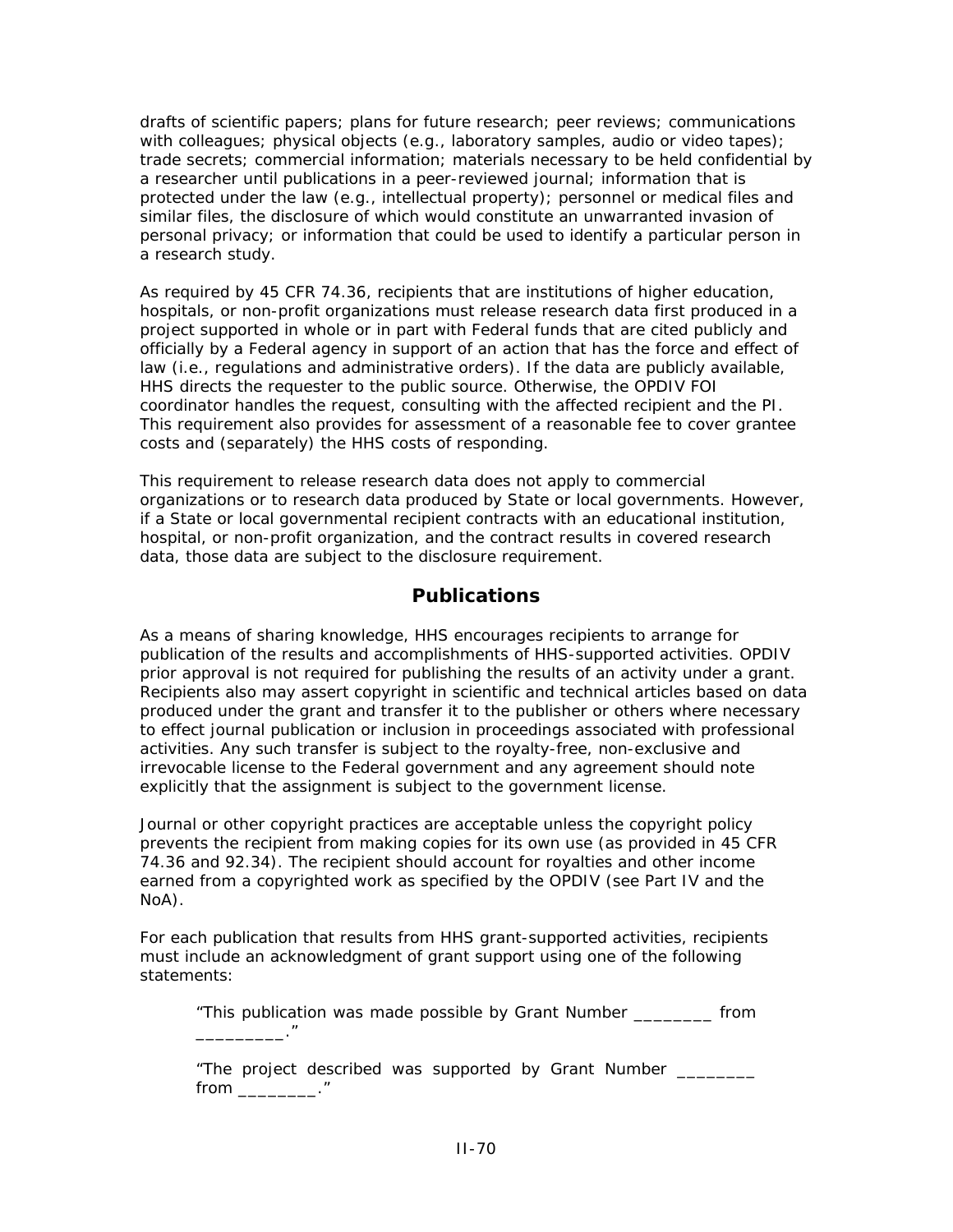Recipients also must include a disclaimer stating the following:

"Its contents are solely the responsibility of the authors and do not necessarily represent the official views of the [name of OPDIV, OPDIV component, or HHS]."

If the recipient plans to issue a press release concerning the outcome of HHS grantsupported activities, it should notify the OPDIV in advance to allow for coordination. One copy of each publication resulting from work performed under an HHS grantsupported project must accompany the annual or final progress report submitted to the OPDIV.

### **Patents and Inventions**

The Bayh-Dole Act of 1980 (P.L. 96-517; 35 U.S.C. 200–212) and the related EO 12591 (April 10, 1987) provide incentives for the practical application of research or results of other activities supported through Federal funding agreements. To be able to retain rights and title to inventions made with Federal funds, so-called "subject" inventions, the recipient must comply with a series of regulations that ensure the timely transfer of the technology to the private sector, while protecting limited rights of the Federal government.

The regulations apply to any subject invention—defined as any invention either conceived or first actually reduced to practice in the performance of work under the Federal award—and to all types of recipients of Federal funding. This includes nonprofit entities and small businesses or large businesses receiving funding through grants, cooperative agreements, or contracts as direct recipients of funds or as subrecipients or subcontractors under those awards.

HHS recipients may retain intellectual property rights to subject inventions provided they do the following:

- Report all subject inventions to the OPDIV
- Make efforts to commercialize the subject invention through patent or licensing
- Formally acknowledge the Federal government's support in all patents that arise from the subject invention
- Formally grant the Federal government a limited use license to the subject invention.

Subawards and contracts under an award also must reflect the objectives of the Bayh-Dole Act and the Technology Transfer Commercialization Act of 2000 to ensure that inventions made are used in a manner to promote free competition and enterprise without unduly encumbering future research and discovery.

#### **Royalties and Licensing Fees from Copyrights, Inventions, and Patents**

HHS recipients do not have to report program income resulting from royalties or licensing fees from sale of copyrighted material unless the NoA provides otherwise.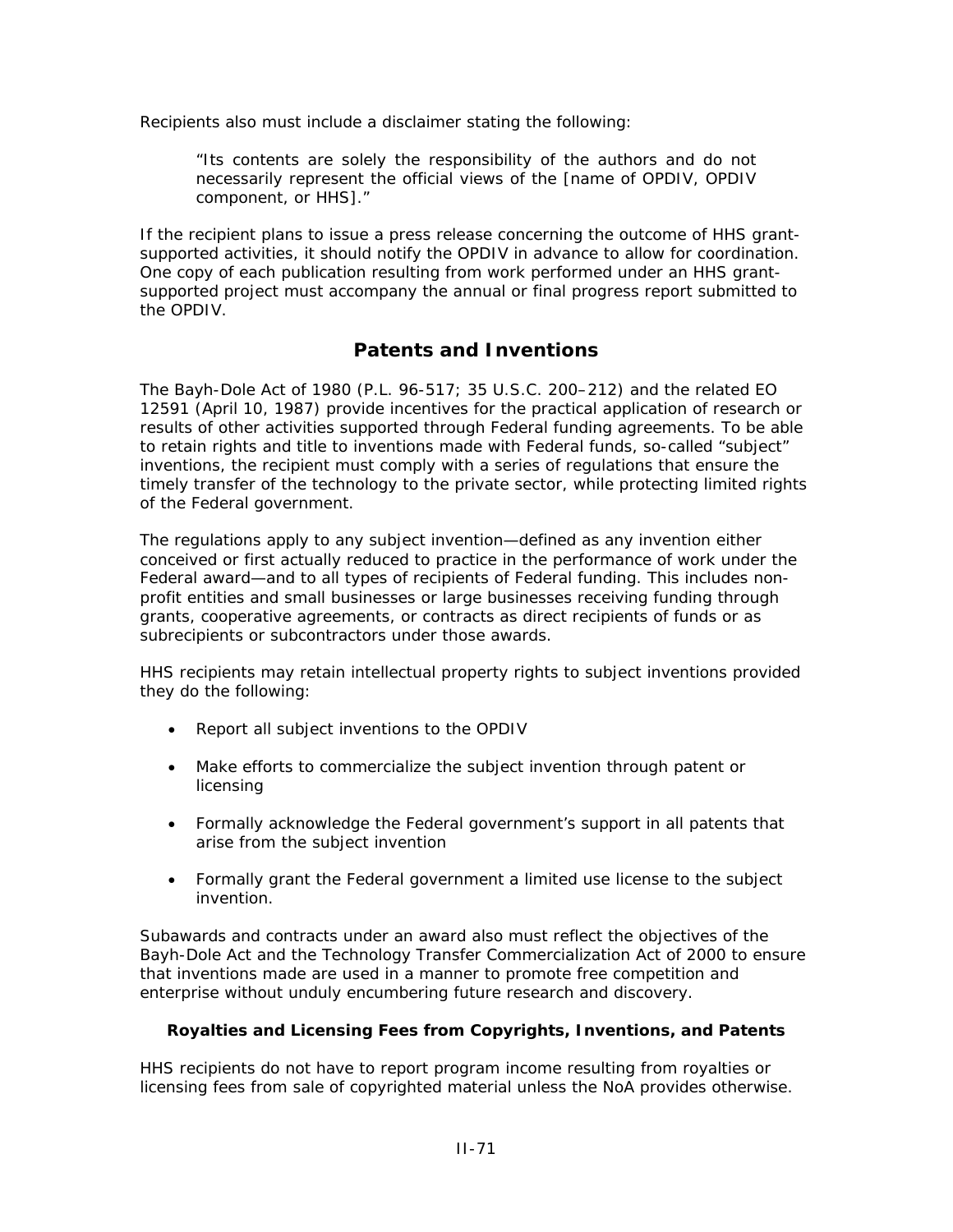The NoA may include additional terms and conditions if commercialization of an invention is an anticipated outcome of a research project.

Pursuant to the regulations implementing the Bayh-Dole Act (37 CFR 401.14(h)), HHS requires reporting of income resulting from HHS-funded inventions and patents. Specifically, as part of the annual invention utilization report, recipients must report income generated by all subject inventions to which title has been elected, including inventions that have been patented and those that are licensed but not patented (see "Invention Reporting" in this section).

#### **Invention Reporting**

Exhibit 9 summarizes recipient responsibilities for invention reporting as specified in 37 CFR part 401. Recipients should refer to 37 CFR part 401 (available on the Interagency Edison site: [https://s-edison.info.nih.gov/iEdison/\)](https://s-edison.info.nih.gov/iEdison/) for a complete discussion of the regulations.

| Action required                                                                                                                                                                       | When action<br>must be taken                                                                                                                                                            | <b>Discussion</b>                                                                                                                                                                             | 37 CFR part<br>401<br>reference           |
|---------------------------------------------------------------------------------------------------------------------------------------------------------------------------------------|-----------------------------------------------------------------------------------------------------------------------------------------------------------------------------------------|-----------------------------------------------------------------------------------------------------------------------------------------------------------------------------------------------|-------------------------------------------|
|                                                                                                                                                                                       | Employee Agreement to Disclose All Inventions                                                                                                                                           |                                                                                                                                                                                               |                                           |
| The PI/PD (employee) must<br>sign an agreement to abide by<br>the terms of the Bayh-Dole Act<br>and the HHS GPS as they<br>relate to intellectual property<br>rights.                 | At time of employment.                                                                                                                                                                  | Recipients and subrecipients<br>must have policies in place<br>regarding ownership of<br>intellectual property.                                                                               | 401.14(f)(2)                              |
|                                                                                                                                                                                       | Invention Report and "Disclosure"                                                                                                                                                       |                                                                                                                                                                                               |                                           |
| The recipient must submit to<br>the OPDIV a report of any<br>subject invention. This<br>includes a written description<br>(the so-called "invention<br>disclosure") of the invention. | Within 2 months of the<br>inventor's initial report of the<br>invention to the recipient.                                                                                               | There is no single format for<br>disclosing the invention to the<br>Federal government. The<br>report must identify inventor(s),<br>OPDIV grant number, and date<br>of any public disclosure. | 401.14(a)(2)<br>401.14(c)(1)              |
| <b>Rights to Subrecipient Inventions</b>                                                                                                                                              |                                                                                                                                                                                         |                                                                                                                                                                                               |                                           |
| Subrecipients retain rights to<br>any subject inventions they<br>make.                                                                                                                | Within 2 months of the<br>inventor's initial report of the<br>invention to the subrecipient.<br>(The subrecipient has the<br>same invention reporting<br>obligations as the recipient.) | The recipient cannot require<br>ownership of a subrecipient's<br>subject inventions as a term of<br>the agreement.                                                                            | 401.14(g)(1)<br>401.14(g)(2)              |
| Election of Title to Invention                                                                                                                                                        |                                                                                                                                                                                         |                                                                                                                                                                                               |                                           |
| The recipient must notify the<br>OPDIV of its decision to retain<br>or waive title to invention and<br>patent rights.                                                                 | Within 2 years of the initial<br>reporting of the invention to the<br>OPDIV.                                                                                                            |                                                                                                                                                                                               | 401.14(b)<br>401.14(c)(2)<br>401.14(f)(1) |

#### *Exhibit 9. Extramural Invention Reporting Compliance Responsibilities*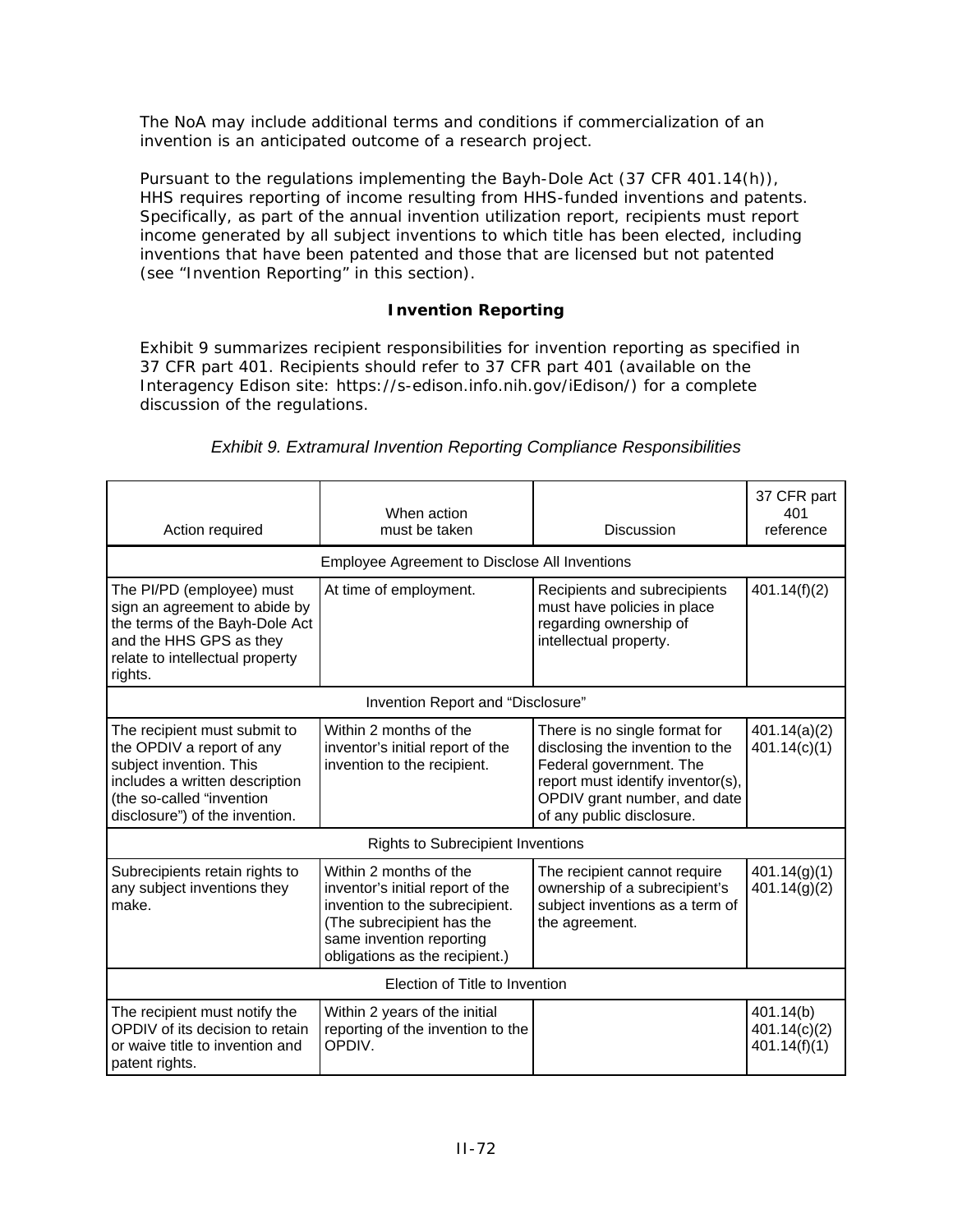| Action required                                                                                                                                                                       | When action<br>must be taken                                               | <b>Discussion</b>                                                                                                                                                                                              | 37 CFR part<br>401<br>reference |
|---------------------------------------------------------------------------------------------------------------------------------------------------------------------------------------|----------------------------------------------------------------------------|----------------------------------------------------------------------------------------------------------------------------------------------------------------------------------------------------------------|---------------------------------|
|                                                                                                                                                                                       | <b>Confirmatory License</b>                                                |                                                                                                                                                                                                                |                                 |
| For each invention, the<br>recipient must provide a use<br>license to the OPDIV for each<br>invention.                                                                                | Promptly after election of title<br>to the invention.                      |                                                                                                                                                                                                                | 401.14(f)(1)                    |
|                                                                                                                                                                                       | Patent Application                                                         |                                                                                                                                                                                                                |                                 |
| The recipient must inform the<br>OPDIV of the filing of any non-<br>provisional patent application.<br>The patent application must<br>include a Federal government<br>support clause. | Within 1 year after election of<br>title, unless there is an<br>extension. | Initial patent application is<br>defined as a non-provisional<br>U.S. application. The patent<br>application number and filing<br>date must be provided.                                                       | 401.14(c)(3)<br>401.2(n)        |
|                                                                                                                                                                                       | Assignment of Rights to Third Party                                        |                                                                                                                                                                                                                |                                 |
| If the recipient is a non-profit<br>organization, it must seek<br>OPDIV approval to assign<br>invention or U.S. patent rights<br>to any third party, including the<br>inventor(s).    | As needed.                                                                 | Recipients that are for-profit<br>entities (including small<br>businesses) do not need to<br>seek approval.                                                                                                    | 401.14(k)                       |
|                                                                                                                                                                                       | <b>Issued Patent</b>                                                       |                                                                                                                                                                                                                |                                 |
| The recipient must notify the<br>OPDIV that a patent has been<br>issued.                                                                                                              | When the patent is issued.                                                 | The patent issue date,<br>number, and evidence of<br>Federal government support<br>clause must be provided.                                                                                                    | 401.5(f)(2)                     |
| Extension of Time to Elect Title or File Patent                                                                                                                                       |                                                                            |                                                                                                                                                                                                                |                                 |
| The recipient may request an<br>extension of up to 2 years for<br>election of title, or 1 year for<br>filing a patent application.                                                    | As needed.                                                                 | Request for extension of time<br>must be made. Such requests<br>are preapproved.                                                                                                                               | 401.14(c)(4)                    |
| Change in Patent Application Status                                                                                                                                                   |                                                                            |                                                                                                                                                                                                                |                                 |
| The recipient must notify the<br>OPDIV of changes in patent<br>status.                                                                                                                | At least 30 days before any<br>pending patent office deadline.             | This notification allows the<br>OPDIV to consider continuing<br>the patent action.                                                                                                                             | 401.14(f)(3)                    |
| <b>Invention Utilization Report</b>                                                                                                                                                   |                                                                            |                                                                                                                                                                                                                |                                 |
| The recipient must submit<br>information about the status of<br>commercialization of any<br>invention for which title has<br>been elected.                                            | Annually.                                                                  | This report gives an indication<br>of whether the objectives of<br>the law are being met. Specific<br>reporting requirements can be<br>found in <i>i</i> -Edison (https://s-<br>edison.info.nih.gov/iEdison/). | 401.14(h)                       |

### *Exhibit 9. Extramural Invention Reporting Compliance Responsibilities*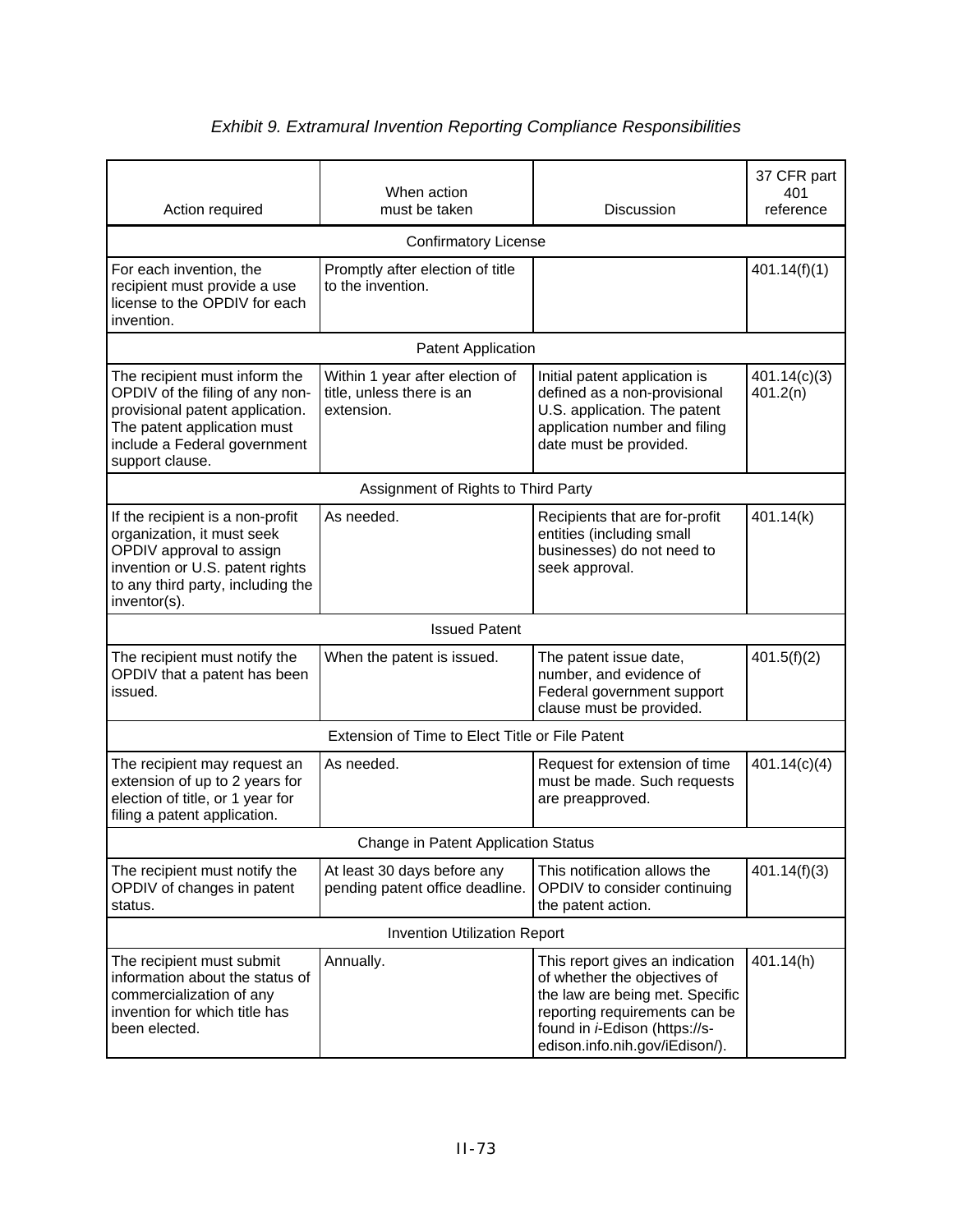| Action required                                                                                                               | When action<br>must be taken                                                                   | <b>Discussion</b>                                                                                                                                                                                                    | 37 CFR part<br>401<br>reference                    |
|-------------------------------------------------------------------------------------------------------------------------------|------------------------------------------------------------------------------------------------|----------------------------------------------------------------------------------------------------------------------------------------------------------------------------------------------------------------------|----------------------------------------------------|
|                                                                                                                               | <b>Annual Invention Statement</b>                                                              |                                                                                                                                                                                                                      |                                                    |
| The recipient must indicate<br>any inventions made during<br>the previous budget period on<br>all grant awards.               | Generally part of the<br>competing application or non-<br>competing grant progress<br>reports. | For PHS OPDIVs, the<br>information is requested as a<br>checklist item on the PHS 398<br>application or through the SF<br>424 (R&R), as applicable, and<br>on the non-competing grant<br>progress report (PHS 2590). | PHS 398 and<br>PHS 2590;<br><b>SF 424</b><br>(R&R) |
| Final Invention Statement and Certification                                                                                   |                                                                                                |                                                                                                                                                                                                                      |                                                    |
| The recipient must submit to<br>the GMO a summary of all<br>inventions made during the<br>entire term of each grant<br>award. | Within 90 days after the project<br>period (competitive segment)<br>ends.                      | Required information is<br>specified on the HHS 568<br>form. If no inventions occurred<br>during the project period, a<br>negative report must be<br>submitted.                                                      | 401.14(f)(5)                                       |

#### *Exhibit 9. Extramural Invention Reporting Compliance Responsibilities*

A recipient's failure to comply with any of these or other regulations cited in 37 CFR part 401 may result in the loss of patent rights or an enforcement action.

The Bayh-Dole Act includes provisions for the recipient to assign invention rights to third parties. Recipients that are non-profit organizations must request OPDIV approval for the assignment. If the assignment is approved and the rights are assigned to a third party, invention and patent reporting requirements apply to the third party. The recipient should review existing agreements with third parties and revise them, as appropriate, to ensure that they are consistent with the terms and conditions in the NoA and that the objectives of the Bayh-Dole Act are adequately represented in the assignment.

Any invention made using funds awarded for educational purposes, e.g., training grants or certain types of career development awards, is not considered a subject invention and therefore is not subject to invention reporting requirements (as provided in 45 CFR part 74 and 37 CFR 401.1(b)). The recipient should seek the advice of the GMO to verify whether any invention made under a career development award should be considered a subject invention.

All issues or questions regarding extramural technology transfer policy and reporting of inventions and their utilization should be referred to the GMO or other designated individual.

### **Sharing Research Tools**

HHS believes that sharing of data and other research tools produced or developed by investigators under HHS grants, such as cell lines, certain types of animals (e.g., transgenic mice), and computer programs, is essential for expedited translation of research results into knowledge, products, and procedures to improve human health.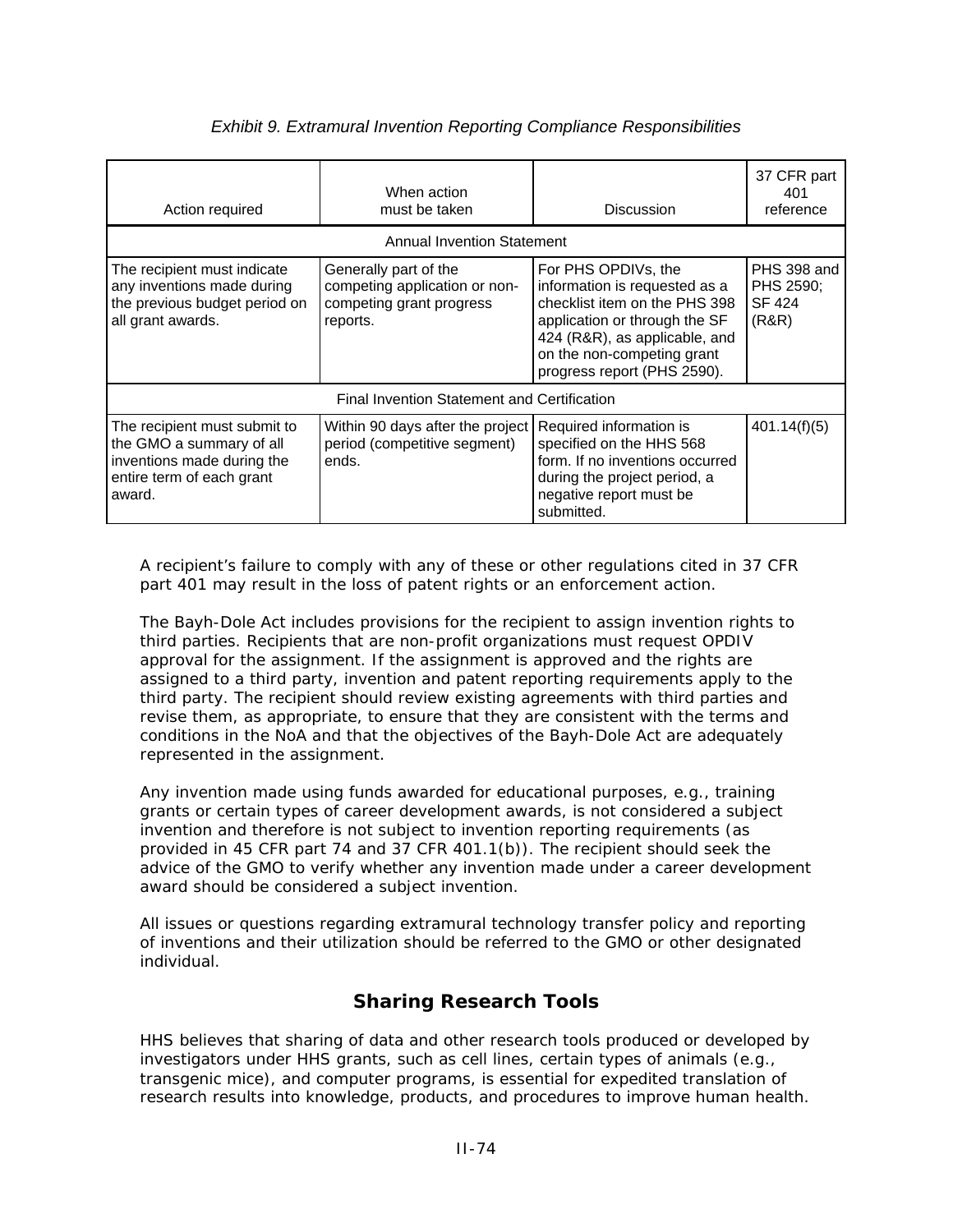HHS endorses the sharing of final research data and research tools to serve these and other important scientific goals and expects and supports the timely release and sharing of final research data and research tools from HHS-supported studies for use by other researchers. "Timely release and sharing" is defined as no later than the acceptance for publication of the main findings from the final data set or after submission to the OPDIV. Restricting the availability of unique resources can impede the advancement of further research.

For any subaward, including a consortium agreement, that may result in research data or tools, the recipient must include a provision requiring third-party data or research tools to be made available to the recipient and, as appropriate, the OPDIV upon request, to allow for sharing.

HHS recognizes that data sharing may be complicated or limited, in some cases, by organizational policies, local IRB rules, and local, State and Federal laws and regulations, including the Privacy Rule. The rights and privacy of individuals who participate in HHS-sponsored research must be protected at all times. Thus, data intended for broader use should be free of identifiers that would permit linkages to individual research participants and variables that could lead to deductive disclosure of the identity of individual subjects. Investigators also must exercise great care to ensure that resources involving human cells or tissues do not identify original donors or subjects, either directly or through identifiers such as codes linked to the donors or subjects.

To facilitate the availability of research tools developed with OPDIV funds, investigators may distribute the materials through their own laboratory or organization or submit them, if appropriate, to a repository. Investigators are expected to submit unique biological information, such as DNA sequences or crystallographic coordinates, to the appropriate data banks so that they can be made available to the broad scientific community. When distributing unique resources, investigators are to include pertinent information on the nature, quality, or characterization of the materials.

In addition to sharing data and research resources with the research community, upon request of the OPDIV, the recipient also must provide a copy of documents or a sample of any material developed under an HHS grant award. The recipient may charge a nominal fee to cover shipping costs for providing this material. Income earned from these charges must be treated as program income.

Organizations that believe they will be unable to comply with these requirements should promptly contact the GMO to discuss the circumstances, obtain information that might enable compliance, and reach an understanding in advance of an award.

### **Procurement Management**

Recipients may acquire a variety of commercially available goods or services in connection with a grant-supported project or program. States may follow the same policies and procedures they use for procurements from non-Federal funds. All other recipients must follow the requirements in 45 CFR 74.40 through 74.48 or 92.36, as applicable, for the purchase of goods or services through contracts under grants. The requirements for third-party activities involving transfer of substantive programmatic work are addressed under "Subawards" in this section.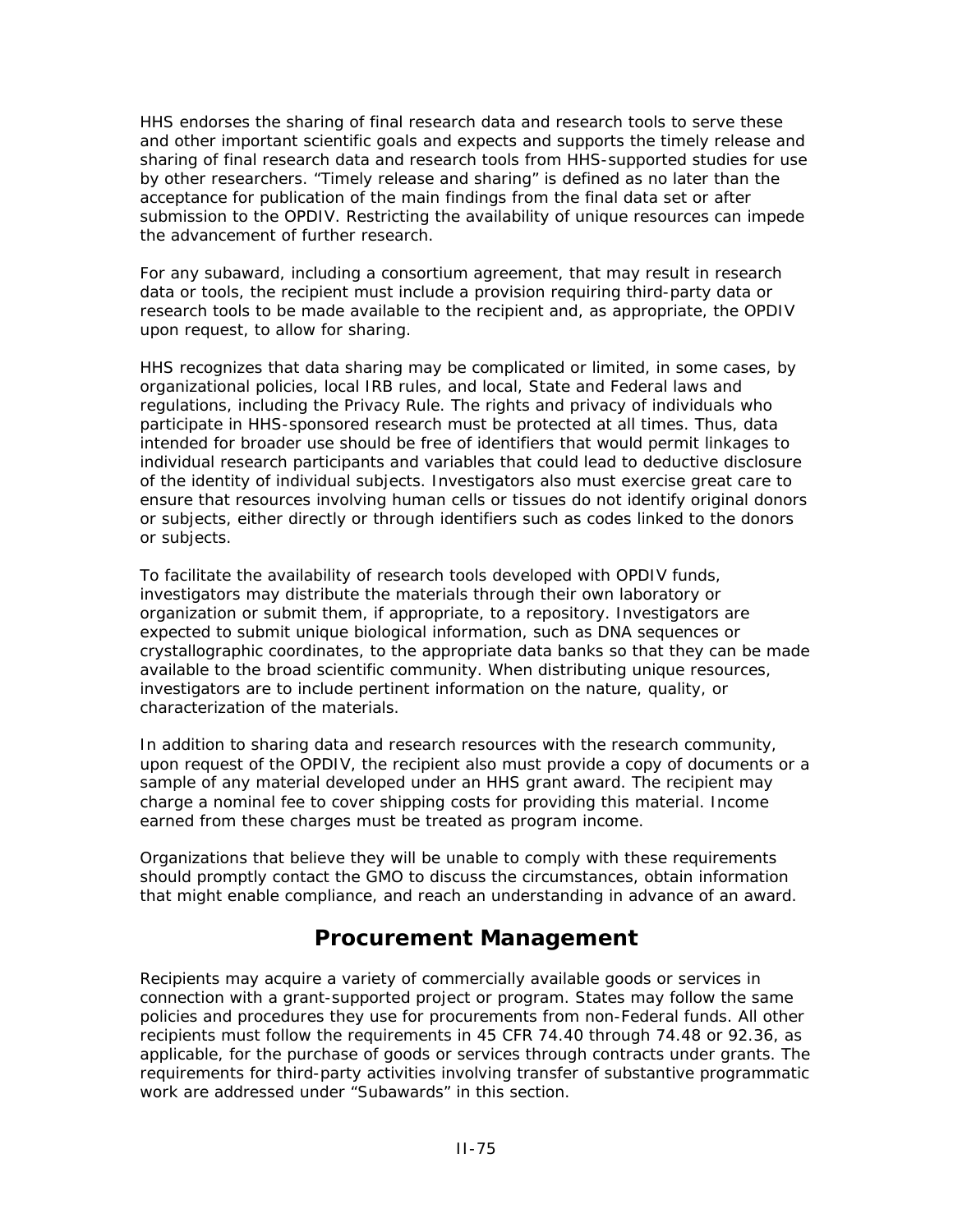A contract under a grant must be a written agreement between the recipient and the third party. The contract must, as appropriate, state the activities to be performed; the time schedule; the policies and requirements that apply to the contractor, including those required by 45 CFR 74.48 or 92.36(i) and other terms and conditions of the grant (these may be incorporated by reference where feasible); the maximum amount of money for which the recipient may become liable to the third party under the agreement; and the cost principles to be used in determining allowable costs in the case of cost-type contracts. The contract must not affect the recipient's overall responsibility for the direction of the project or program and accountability to the Federal government. Therefore, the agreement must reserve sufficient rights and control to the recipient to enable it to fulfill its responsibilities.

When a recipient enters into a service-type contract in which the term is not concurrent with the budget period of the award, the recipient may charge the costs of the contract to the budget period in which the contract is executed even though some of the services will be performed in a succeeding period if the following conditions are met:

- The awarding office has been made aware of this situation either at the time of application or through post-award notification.
- The project has been recommended for a project period extending beyond the current year of support.
- The recipient has a legal commitment to continue the contract for its full term.

However, costs will be allowable only to the extent that they are for services provided during the period of OPDIV support. To limit liability if continued OPDIV funding is not forthcoming, it is recommended that recipients insert a clause in such contracts of \$100,000 or less stipulating that payment beyond the end of the current budget period is contingent on continued Federal funding. The contract provisions prescribed by 45 CFR 74.48 and 92.36(i)(2) specify termination provisions for contracts in excess of \$100,000.

In general, the rental costs for facilities and equipment applicable to each budget period should be charged to that period. Recipients are encouraged to consult the GMO before entering into leases that will result in direct charges to the grant project.

### **Approval Requirements**

The procurement standards in 45 CFR 74.44 and 92.36(g) allow OPDIVs to require approval of specific procurement transactions under the following circumstances (and provide a mechanism for governmental recipients to be exempt from this type of review):

• A recipient's procurement procedures or operations do not comply with the procurement standards required by those regulations.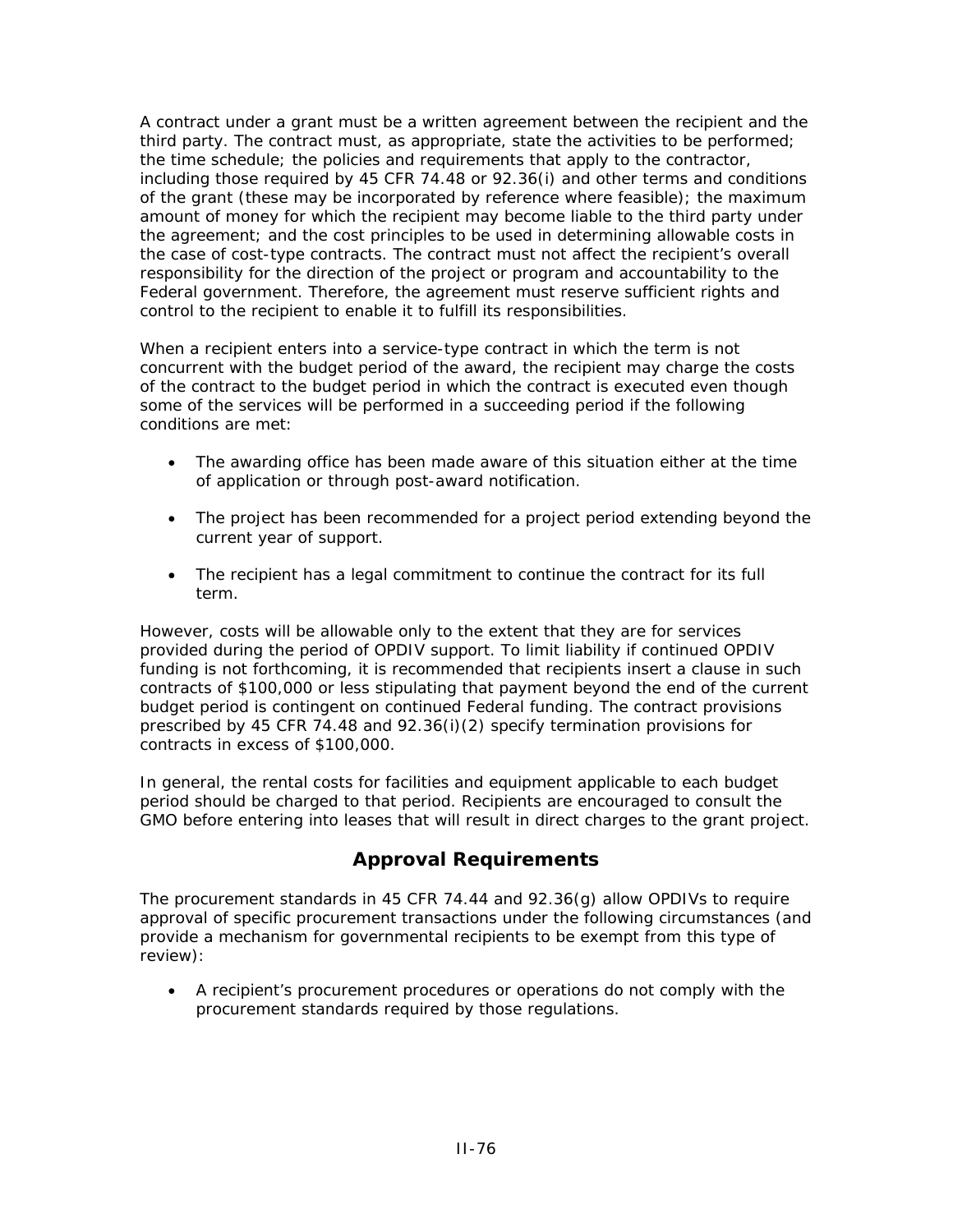- The procurement is expected to exceed the "simplified acquisition threshold" (currently \$100,000) (formerly the "small purchase threshold") established by the Federal Property and Administrative Services Act, as amended, and is to be awarded without competition, or only one bid or proposal is received in response to a solicitation.
- A procurement that will exceed the simplified acquisition threshold specifies a "brand name" product.
- A proposed award over the simplified acquisition threshold is to be awarded to other than the apparent low bidder under a sealed-bid procurement.
- A proposed contract modification changes the scope of a contract or increases the contract amount by more than the amount considered to be a simplified acquisition.

When OPDIV prior approval is required, the recipient must make available sufficient information to enable review. This may include, at OPDIV discretion, pre-solicitation technical specifications or documents, such as requests for proposals or invitations for bids, or independent cost estimates. Approval may be deferred pending submission of additional information by the recipient or may be conditioned on the receipt of additional information. Any resulting OPDIV approval does not constitute a legal endorsement of the business arrangement by the Federal government nor does such approval establish the OPDIV as a party to the contract or any of its provisions.

#### **Requirements for Using Small Businesses, Minority-Owned Firms, and Women-Owned Businesses**

Recipients must make positive efforts to use small businesses, minority-owned firms, and women-owned businesses as sources of goods and services whenever possible. Recipients are required to take the following steps to implement this policy:

- Place qualified small, minority-owned, and women-owned business enterprises on solicitation lists
- Ensure that small, minority-owned, and women-owned business enterprises are solicited whenever they are potential sources
- Consider contracting with consortia of small, minority-owned, or womenowned business enterprises when an intended contract is too large for any one such firm to handle on its own or, if economically feasible, divide larger requirements into smaller transactions for which such organizations might compete
- Make information on contracting opportunities available and establish delivery schedules that encourage participation by small, minority-owned, and women-owned business enterprises
- Use the services and assistance of the SBA and DoC's Minority Business Development Agency, as appropriate
- If subcontracts are to be let, require the prime contractor to take the affirmative steps listed above.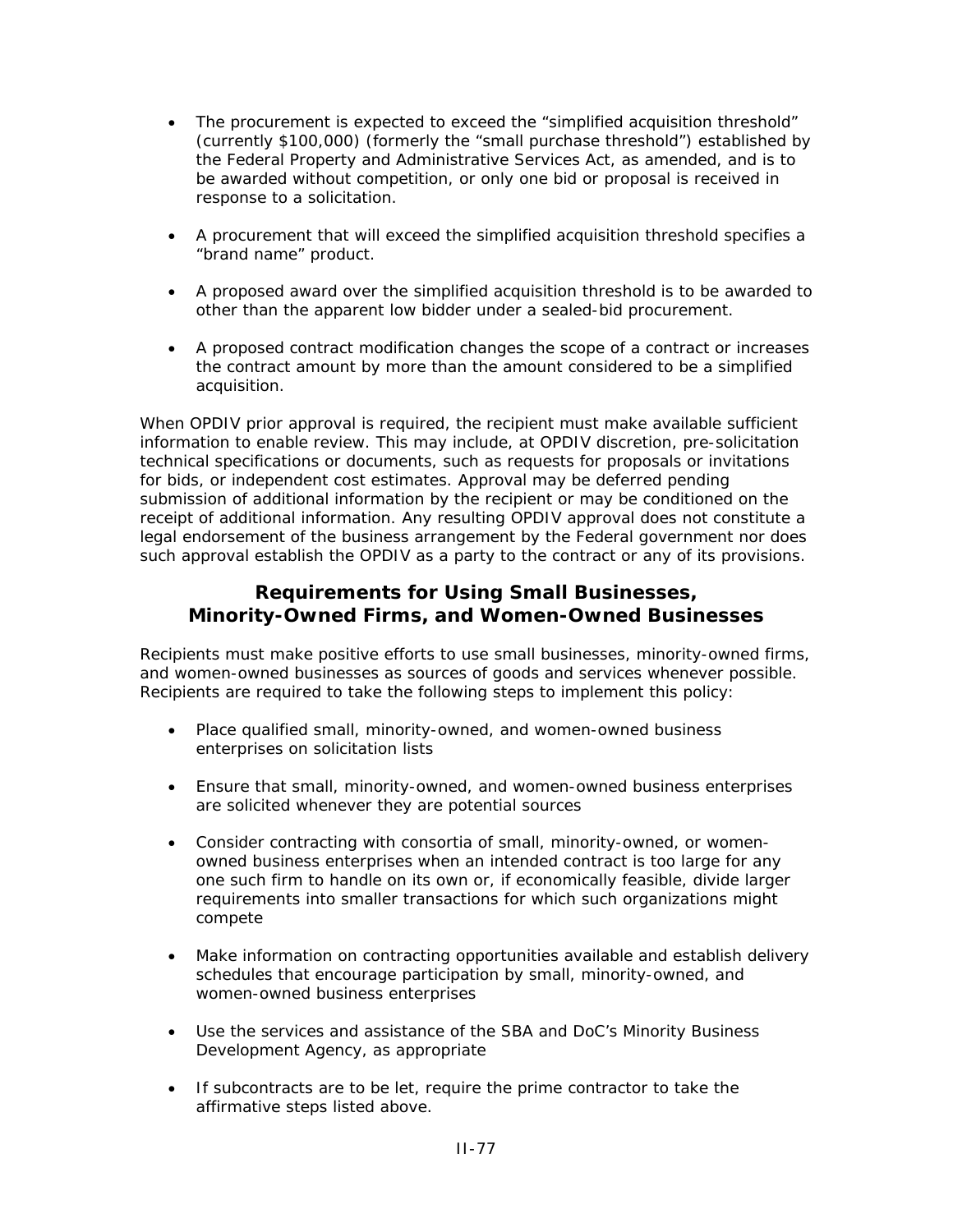#### **Subawards**

This section includes the requirements for a grant involving subawards, including consortium agreements in which the recipient collaborates with one or more other organizations in carrying out the grant-supported activity. Subrecipients should be selected by the recipient using its established policies. HHS does not require that subawards comply with the procurement standards and requirements outlined above.

The recipient is accountable to the OPDIV for the performance of the project, the appropriate expenditure of grant funds by all parties, and all other obligations of the recipient, as specified in the HHS GPS. In general, the requirements that apply to the recipient, including the intellectual property and program income requirements of the award, also apply to subrecipients. The recipient is responsible for including the applicable requirements of the HHS GPS in its subaward agreements.

The recipient must enter into a formal written agreement with each subrecipient that addresses the arrangements for meeting the programmatic, administrative, financial, and reporting requirements of the grant, including those necessary to ensure compliance with all applicable Federal regulations and policies. At a minimum, the subaward agreement must include the following:

- Identification of the PI/PD and individuals responsible for the programmatic activity at the subrecipient organization along with their roles and responsibilities.
- Procedures for directing and monitoring the programmatic effort.
- Procedures to be followed in providing funding to the subrecipient, including dollar ceiling, method and schedule of payment, type of supporting documentation required, and procedures for review and approval of expenditures of grant funds.
- If different from those of the recipient, a determination of policies to be followed in such areas as travel reimbursement and salaries and fringe benefits (the policies of the subrecipient may be used as long as they meet HHS requirements).
- Incorporation of applicable public policy requirements and provisions indicating the intent of the subrecipient to comply, including submission of applicable assurances and certifications.
- For research subawards, inclusion of the following:
	- $\blacktriangleright$  Statement specifying whether the financial conflict of interest requirements of the collaborating organization or those of the recipient apply.
	- $\blacktriangleright$  Provision addressing ownership and disposition of data produced under the agreement.
	- **F** Provision making the sharing of data and research tools and the inventions and patent policy applicable to the subrecipient and its employees in order to ensure that the rights of the parties to the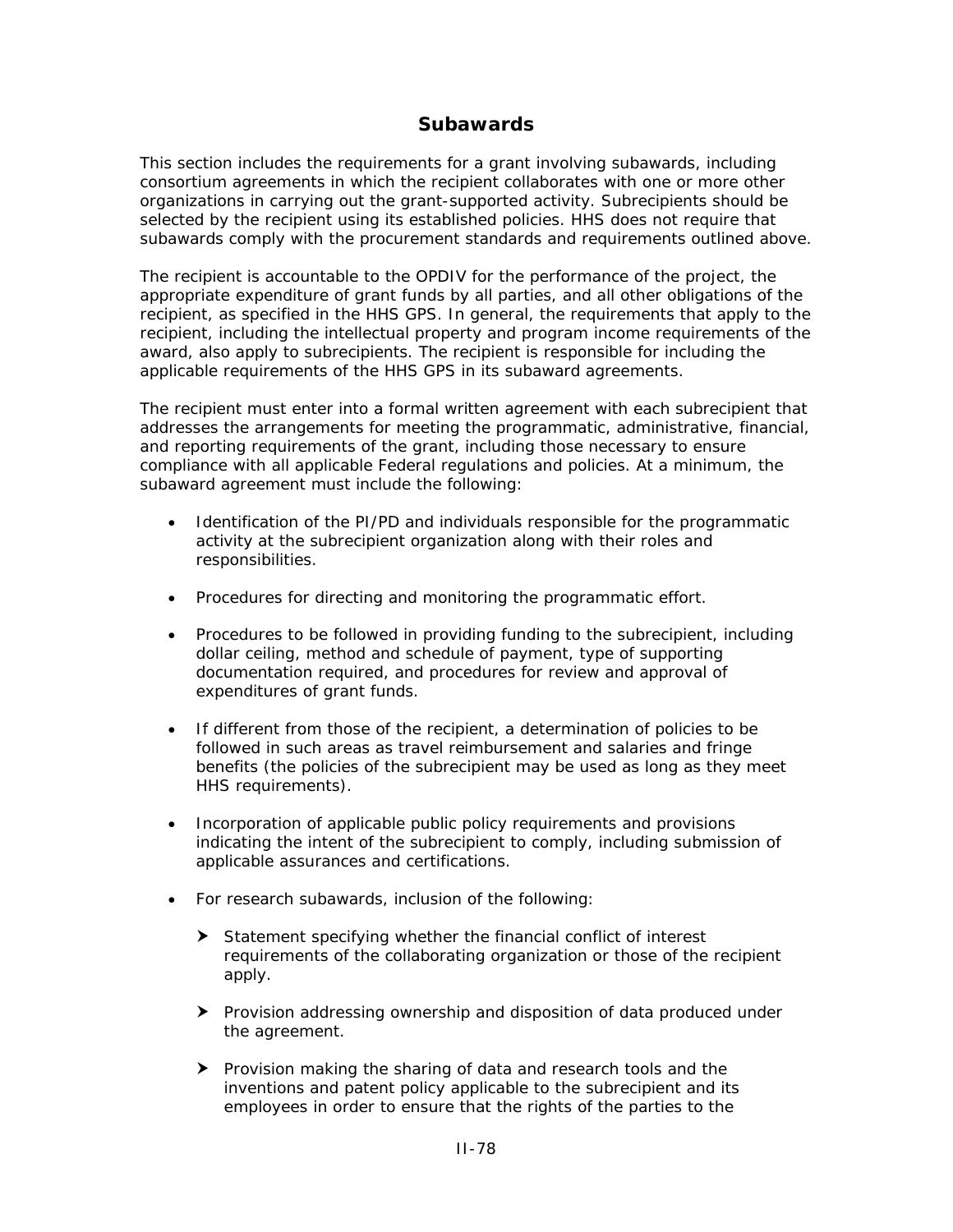agreement are protected and that the recipient can fulfill its responsibilities to the OPDIV. This provision must include a requirement to report inventions to the recipient and specify that the recipient has the right to request and receive data from the subrecipient on demand.

• Provisions regarding property (other than intellectual property), program income, publications, reporting, record retention, and audit necessary for the recipient to fulfill its obligations to the OPDIV.

# **Changes in Organizational Status**

Recipients must give HHS advance notice of the following types of changes in organizational status:

- *Merger*—legal action resulting in the unification of two or more legal entities. When such an action involves the transfer of HHS grants, the procedures for recognizing a successor-in-interest will apply. When the action does not involve the transfer of HHS grants, the procedures for recognizing a name change normally will apply.
- *Successor-in-interest*—process whereby the rights to and obligations under an HHS grant are acquired incidental to the transfer of all of the assets of the recipient or the transfer of that part of the assets involved in the performance of the grant. A successor-in-interest may result from legislative or other legal action, such as a merger or other corporate change.
- *Name change*—action whereby the name of an organization is changed without otherwise affecting the rights and obligations of that organization as a recipient.

If the change would be considered a change of grantee organization as described in "Prior-Approval Requirements—OPDIV Prior Approval," the recipient must obtain that approval rather than simply notifying the OPDIV of its intent.

Advance notification is required to ensure that the recipient still is able to meet its legal and administrative obligations to HHS and payments are not interrupted. Recipients are encouraged to contact the GMO of the lead OPDIV awarding office to explain the nature of the change in organizational status and receive guidance on whether it will be treated as a name change or successor-in-interest. The lead awarding office ordinarily will be the OPDIV with which the organization has the most HHS grants. If there is no advance consultation, HHS reserves the right to review the material provided, seek clarification or additional information, and make an independent determination.

A recipient's formal request for a change in organizational status should be submitted as soon as possible so that HHS can determine whether the organization will continue to meet the grant program's eligibility requirements and take the necessary action to reflect the change in advance of the change in status.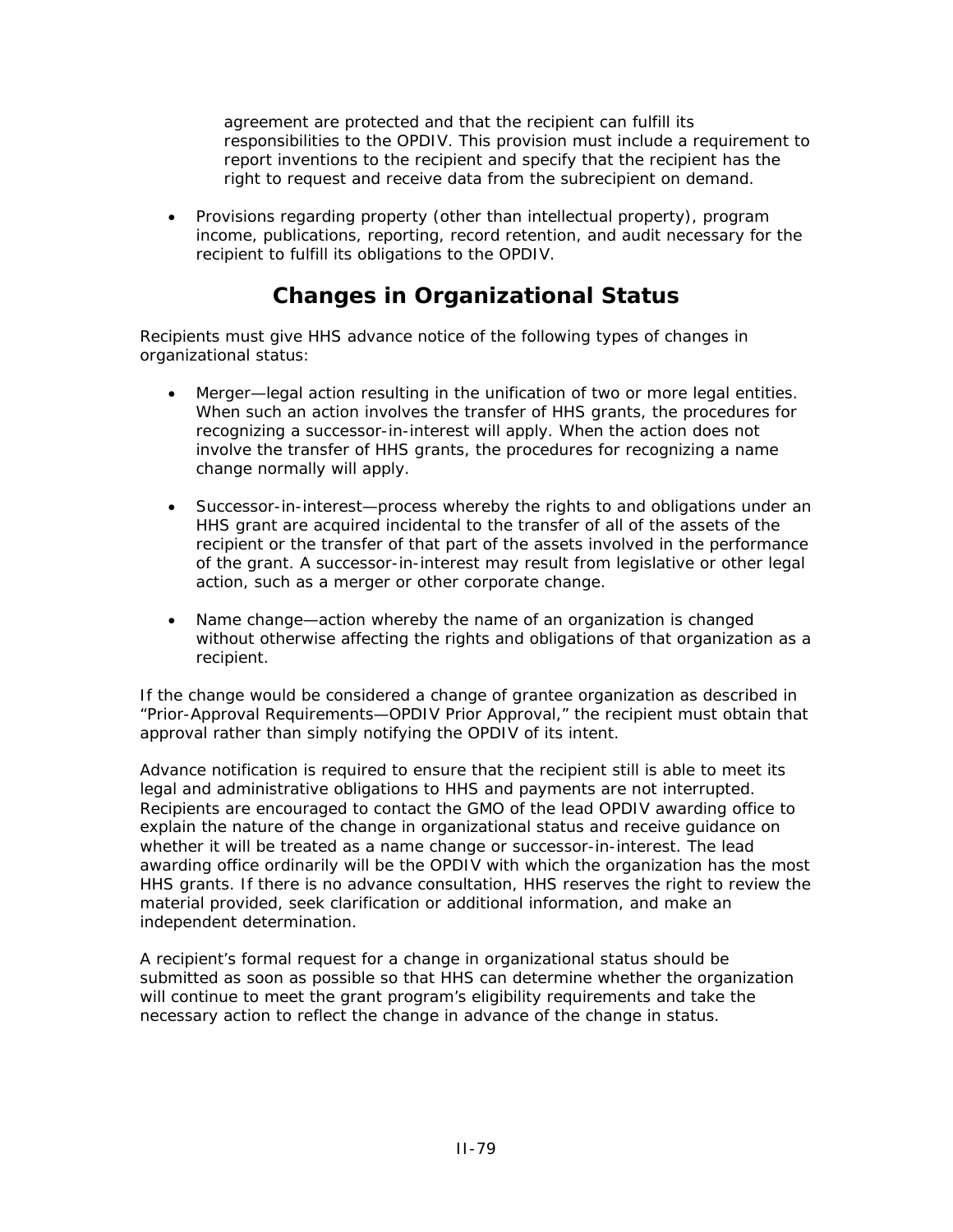For a successor-in-interest, a letter signed by the authorized organizational representative of the current recipient (transferor) and the successor-in-interest (transferee) must be sent to the lead awarding office, following consultation with the GMO of that office. The letter must do the following:

- Stipulate that the transfer will be properly effected in accordance with applicable law.
- Indicate that the transferor relinquishes all rights and interests in all of the affected grants.
- Request that the HHS awarding office (offices) modify its (their) records to reflect the transferee as the recipient of record.
- State the effective date of the transfer.
- Provide the transferee's Entity Identification Number and DUNS number.
- Include verification of the transferee's compliance with applicable requirements (e.g., research misconduct).
- Include a list of all affected HHS grants (active and pending) with the following information for each:
	- $\blacktriangleright$  Complete grant number.
	- $\blacktriangleright$  Name of PI/PD.
	- $\blacktriangleright$  Current budget period and project period.
	- $\triangleright$  Total direct costs (as originally recommended) plus applicable indirect costs for each remaining budget period. If the successor-in-interest will occur during a budget period rather than on the anniversary date, the transferor also must provide estimated levels of current-year direct and indirect costs remaining as of the effective date of the transfer. The estimate may be reported on the official statement relinquishing interests and rights in the grant (e.g., PHS 3734 is available at <http://www.hhs.gov/forms/publicuse.html> or an equivalent relinquishing statement) for each affected grant or may be itemized by grant number as an attachment to the letter.
- Include a complete application face page for each affected grant showing the transferee as the applicant organization. Each face page must be signed by both the PI/PD and the authorized organizational representative at the transferee organization.
- Include a copy of the current negotiated indirect cost rate agreement for the transferee.

In order to be recognized as the successor-in-interest, the "new" (transferee) organization must meet each grant program's eligibility requirements. Upon review and acceptance of this information, the awarding office will revise the NoA to show the transferee as the recipient of record.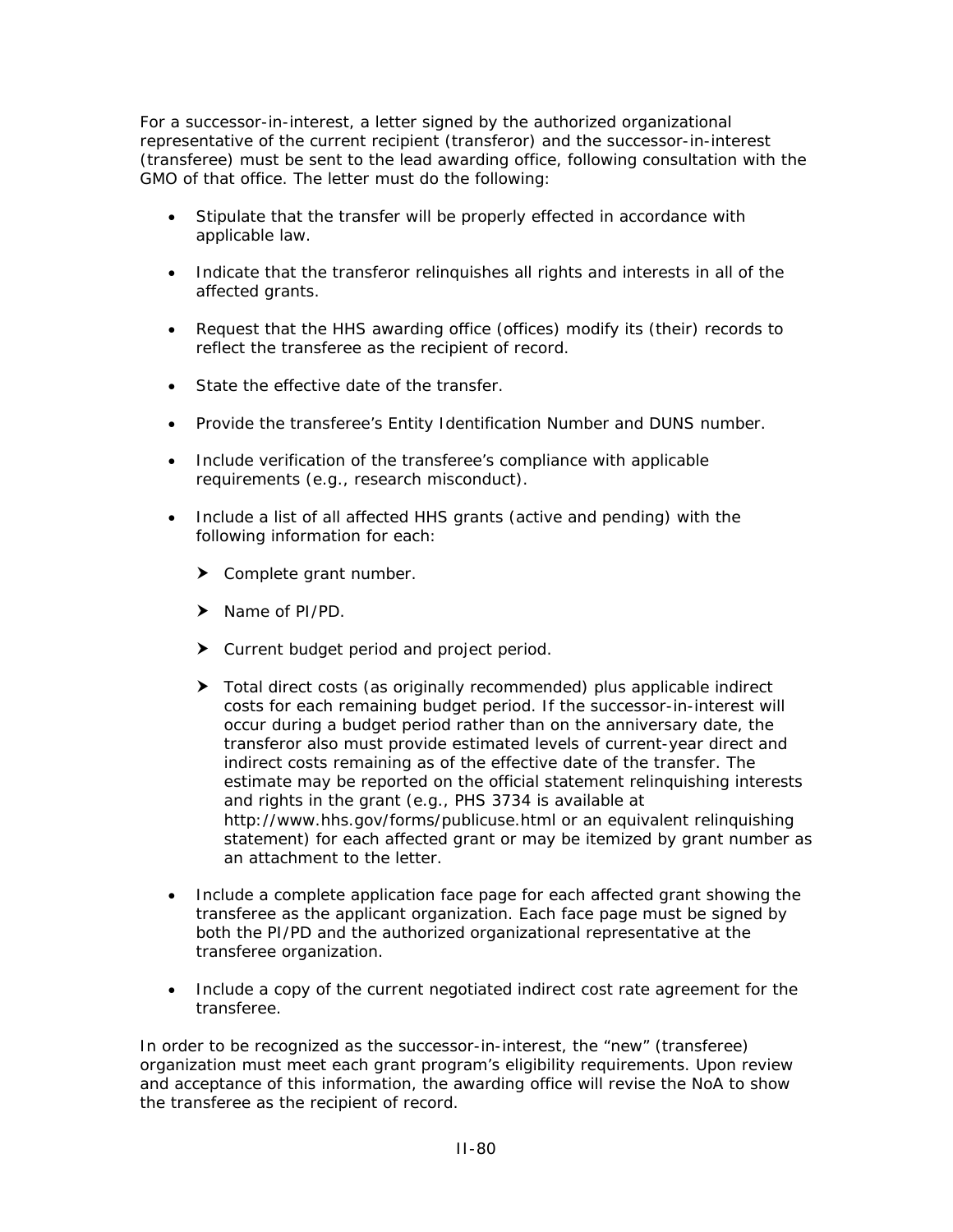For name changes, the recipient's written notification to the lead awarding office must include the effective date of the change. Revised face pages are not required for name changes because name changes are processed with the next award action (e.g., non-competing continuation award), and the organization will submit a face page with the information submitted as part of that action.

# **Federally Sponsored Surveys**

Recipients may use HHS grant funds to collect information through surveys or questionnaires under the following conditions:

- When the collection of information is not a primary objective of the grant but is incidental to, or is an integral part of, a grant-supported activity.
- When the collection of information is a primary objective of the grant, but such information is not intended primarily for the use of the Federal government or a party designated by the Federal government. (Contracts are used for this purpose unless a grant is specifically required by legislation.)

When information is collected according to either of the two conditions above, recipients are prohibited from representing to their respondents that the information is being collected for, or in association with, the Federal government unless OPDIV approval has been obtained and, when required, OMB report clearance procedures as contained in OMB regulations implementing the PRA at 5 CFR part 1320, Controlling Paperwork Burdens on the Public, have been followed. (When OMB approval is required, the OPDIV, rather than the recipient, is responsible for obtaining the necessary clearance.)

OMB clearance is required whenever HHS sponsors the use of a reporting form or plan to collect identical kinds of information or data from 10 or more people. Information collection is considered to be sponsored by HHS when one or more of the following circumstances exist:

- The OPDIV authorizes the recipient of a grant to represent to respondents that the information is being collected for, or in association with, an OPDIV.
- The recipient of a grant uses the report form or plan to collect information that an OPDIV has requested for the planning, operation, or evaluation of its program.
- The terms and conditions of a grant award provide for OPDIV approval of the study design, questionnaire content, or data collection procedure.
- The terms and conditions of a grant award provide for either submission of the data for individual respondents or the preparation and submission of special requested tabulations to the OPDIV.
- Any information collection under a cooperative agreement.

HHS and OMB approval may also be required if the use of a report form or plan presents a relatively high risk of unwarranted invasion of privacy.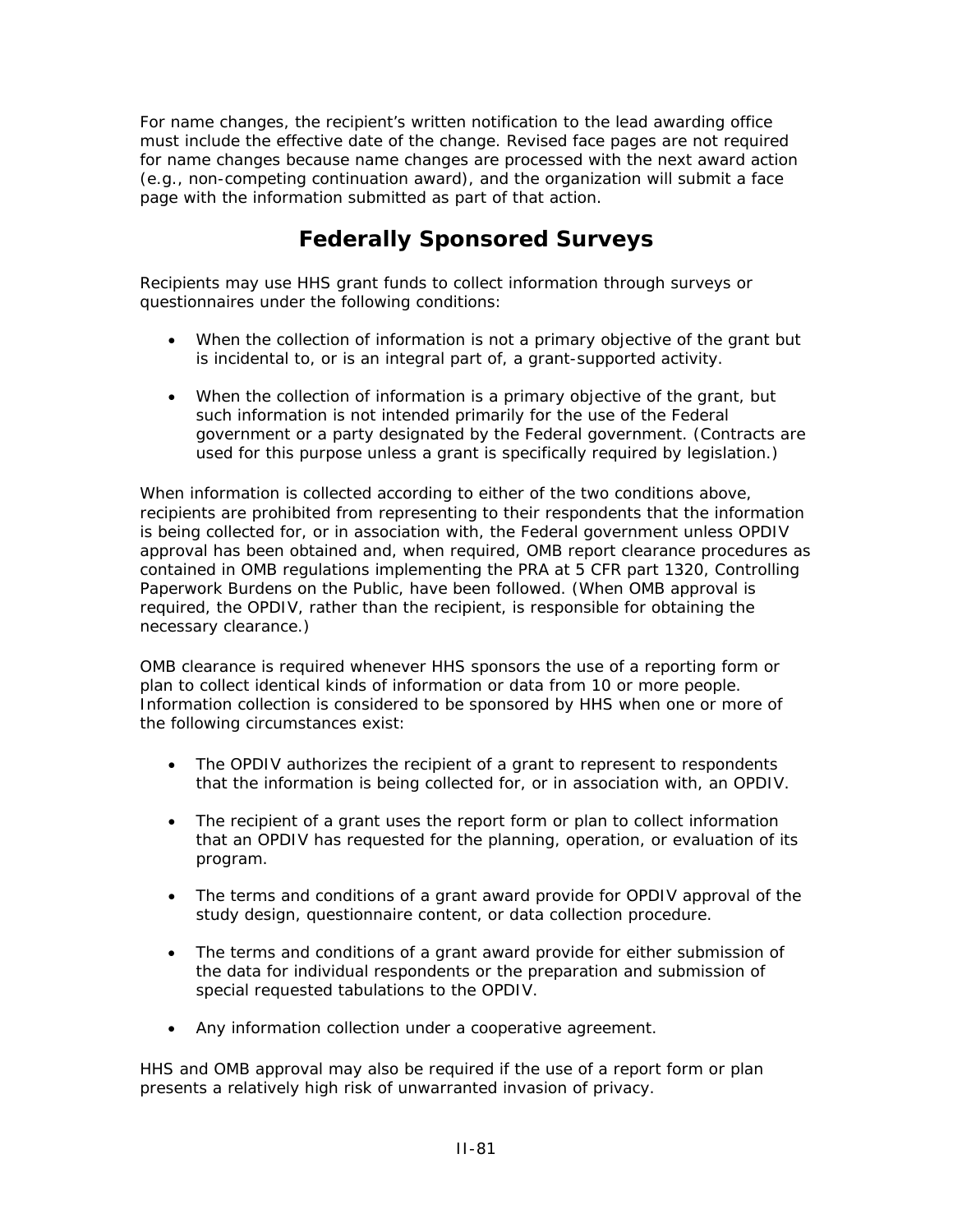Collection of the following types of information is not subject to the clearance requirements under OMB regulations at 5 CFR part 1320:

- Health professions data as described in Section 708 of the PHS Act, as amended
- Tests or examinations given individuals for determining knowledge, abilities, or aptitudes of the person tested and the collection of information for identification or classification in connection with such tests
- Information from patients that is to be used exclusively for research on or direct treatment of a clinical disorder; for the interpretation of biological analyses of body fluids, tissues, or other specimens; or for identification or classification of such specimens (see 5 CFR part 1320 for additional exemptions from clearance requirements).

# **Monitoring**

Recipients are responsible for managing the day-to-day operations of grantsupported activities using their established controls and policies, as long as they are consistent with HHS requirements. However, to fulfill their role in regard to the stewardship of Federal funds, OPDIVs monitor their grants to identify potential problems and areas where technical assistance might be necessary. This active monitoring is accomplished through review of reports and correspondence from the recipient, audit reports, site visits, and other information available to the OPDIV. The names and telephone numbers of the individuals responsible for monitoring the programmatic and business management aspects of a project or activity will be provided to the recipient as part of the NoA.

During post-award administration, the GMO monitors expenditures for conformance with cost policies. The GMO's monitoring includes, among other things, responding to prior-approval requests and reviewing financial reports, audit reports, and other periodic reports. The GMO also may use audit findings as the basis for final cost adjustments. The PO's monitoring includes review of progress reports, prior-approval requests, and other correspondence (written or telephonic), and site visits.

Monitoring of a project or activity will continue for as long as the OPDIV retains a financial interest in the project or activity as a result of property accountability, audit, and other requirements that may continue for a period of time after the grant is administratively closed out and the OPDIV is no longer providing active grant support.

# **Reporting**

HHS requires that recipients periodically submit financial and progress reports. Other required reports may include annual invention utilization reports, research misconduct reports, property reports, lobbying disclosures (as required by 45 CFR 93.110(c)), audit reports, reports to the appropriate payment points (in accordance with instructions received from the payment office), and specialized programmatic reports.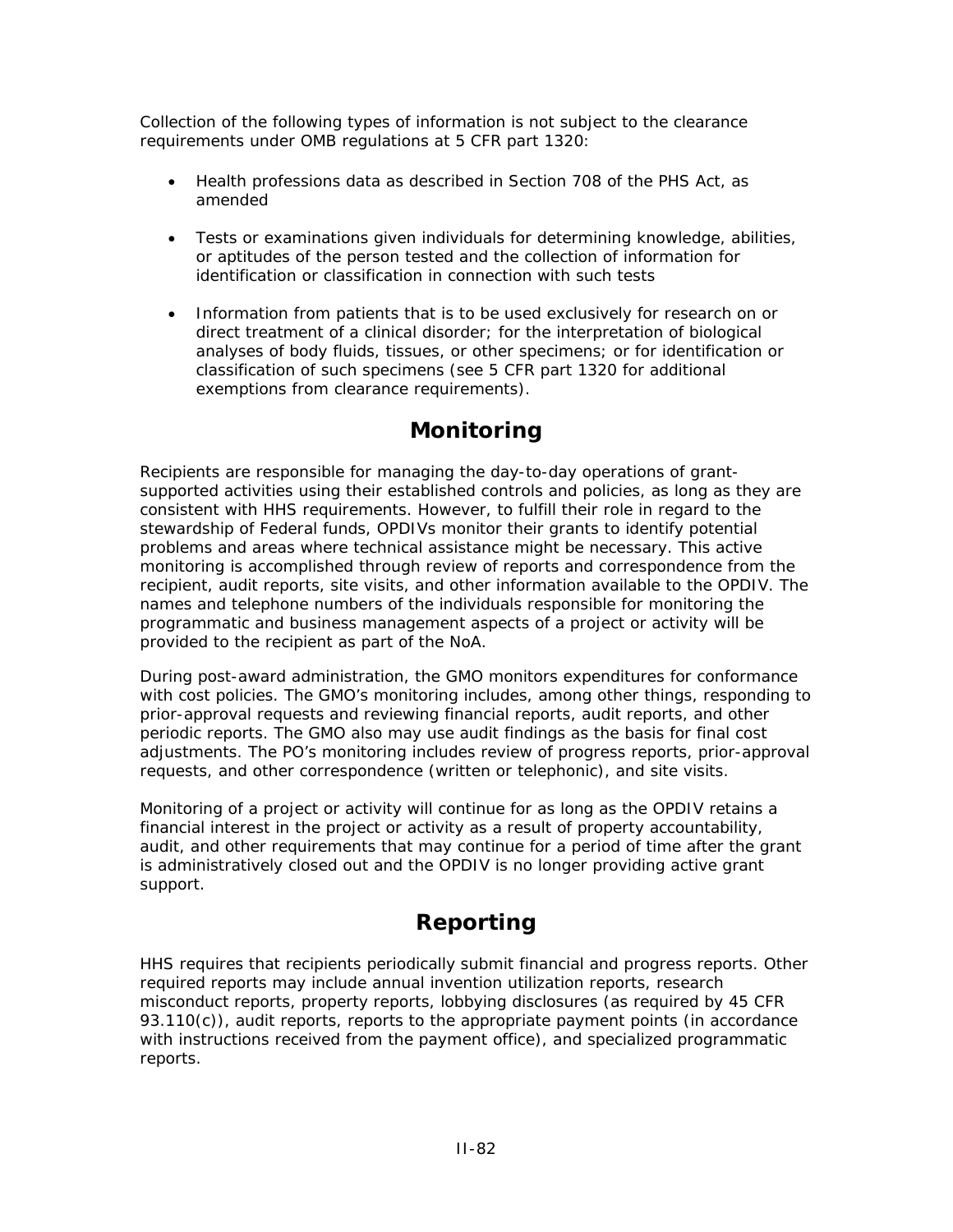Unless otherwise indicated in the NoA, the GMO is generally the receipt point for most required reports, including non-competing continuation applications, annual and final progress reports, FSRs, final invention statements and certifications, property reports, and lobbying disclosure statements. Generally, an original and two copies of progress reports must be submitted. Submission of these reports to individuals other than the GMO may result in delays in processing of the noncompeting continuation award or the submission being considered delinquent. Also see Part IV of the HHS GPS.

Recipients are allowed a specified period of time in which to submit required financial and final progress reports (see 45 CFR 74.51, 74.52, 92.40, and 92.41 and the discussion in this subsection). Failure to submit complete, accurate, and timely reports may indicate the need for closer monitoring by HHS or may result in possible award delays or enforcement actions, including conversion to a reimbursement payment method or withholding a non-competing continuation award (also see "Overdue Reports" in this section).

### **Financial Reporting**

Reports of expenditures are required as documentation of the financial status of grants according to the official accounting records of the recipient. Financial or expenditure reporting is accomplished using the FSR (SF 269 or SF 269A); the recipient must use the long form (SF 269) to report program income earned and used.

The FSR generally is required annually, unless otherwise indicated in the NoA. If an FSR is required annually and the award is operating under an authorized no-cost extension, an FSR must be submitted for each 12 months of activity, regardless of the overall length of the extended budget period. For example, if the budget period would have ended on July 31, 2006, but is extended to July 31, 2007, the recipient must submit two FSRs—one for the period August 1, 2005-July 31, 2006 and one for the period August 1, 2006-July 31, 2007. When required annually, the report must be submitted for each budget period no later than 90 days after the close of the budget period or applicable 12-month period.

If FSRs are required more frequently than annually, the NoA will specify both the frequency and due date. Some OPDIVs provide for electronic submission to the OPDIV. See Part IV for OPDIV-specific information concerning financial reporting, including the means of submission.

For some awards, in lieu of the annual FSR, the OPDIV will use the quarterly FCTR, submitted to PMS to monitor the financial aspects of grants. The GMO may review the report for patterns of cash expenditures, including accelerated or delayed drawdowns, and to assess whether performance or financial management problems exist. For these awards, an FSR generally is required only at the end of a competitive segment. It must be submitted within 90 days after the end of the competitive segment and must report on the cumulative support awarded for the entire segment. An FSR must be submitted at this time whether or not a competing continuation award is made. If no further award is made, this report will serve as the final FSR.

Before submitting FSRs, recipients must ensure that the information submitted is accurate, complete, and consistent with the recipient's accounting system. The authorized organizational representative's signature on the FSR certifies that the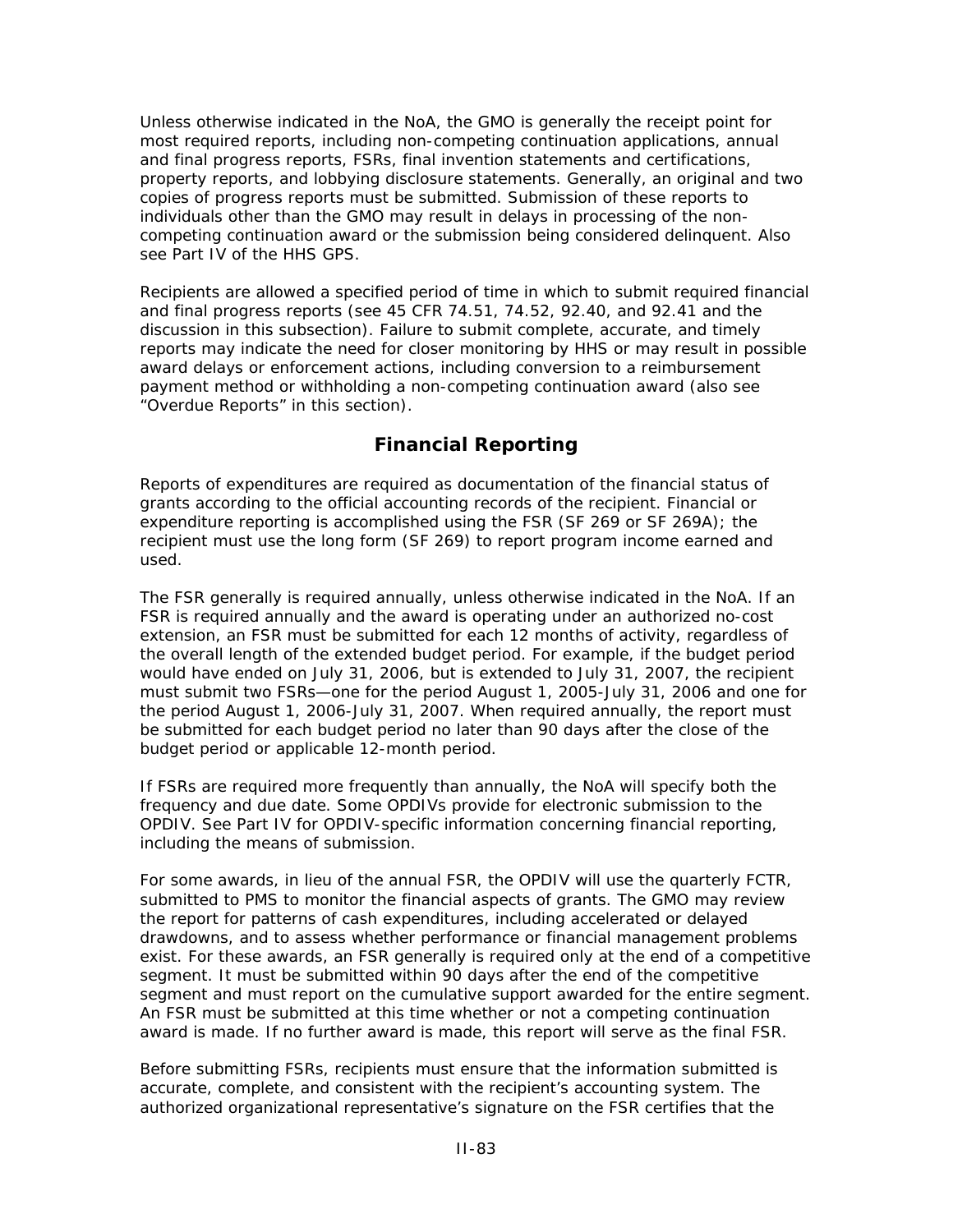information in the FSR is correct and complete and that all outlays and obligations are for the purposes set forth in grant documents, and represents a claim to the Federal government. Filing a false claim may result in the imposition of civil or criminal penalties (see "Fraud, Waste, and Abuse" in Part I of the HHS GPS).

In some cases, the recipient may have to revise or amend a previously submitted FSR. When the revision results in a balance due to the OPDIV, the recipient must submit a revised FSR whenever the overcharge is discovered, no matter how much time has lapsed since the original due date of the report. Revised expenditure reports representing additional expenditures by the recipient that were not reported to the OPDIV within the 90-day time frame may be submitted to the GMO with an explanation for the revision. The explanation also should indicate why the revision is necessary and describe what action is being taken by the recipient to preclude similar situations in the future. This should be done as promptly as possible, but not later than 1 year from the due date of the original report, i.e., 15 months following the end of the budget period. If an adjustment is to be made, the awarding office will advise the recipient of actions it will take to reflect the adjustment. The OPDIV will not accept any revised report received after that date and will return it to the recipient.

### **Progress Reporting**

Progress reports generally are required annually as part of the non-competing continuation award process. However, the OPDIV may require these reports more frequently. Progress reports must be submitted to, and approved by, the OPDIV to non-competitively fund each additional budget period within a previously approved project period (competitive segment). When used in lieu of a non-competing continuation application, the progress report typically includes an updated budget in addition to other required information.

The form/format to be used and the information to be included in the progress report are specified in the NoA or in specific OPDIV guidance, e.g., non-competing continuation guidance. Some OPDIVs have implemented procedures for the electronic transmission of progress reports. See Part IV for OPDIV-specific information on electronic procedures for submitting progress reports.

Progress reports must be submitted directly to the awarding office. Late submission or receipt of an incomplete grant progress report will result in delaying the issuance and funding of the non-competing continuation award and may result in a reduced award amount.

The progress report for the final budget period of a competitive segment for which a competing continuation application is submitted will be part of that application; however, if an award is not made or the recipient does not submit an application for continued support, a final progress report is required.

The OPDIV will specify the requirements for progress reporting under construction grants or grants supporting both construction activities, including acquisition or modernization, and nonconstruction activities.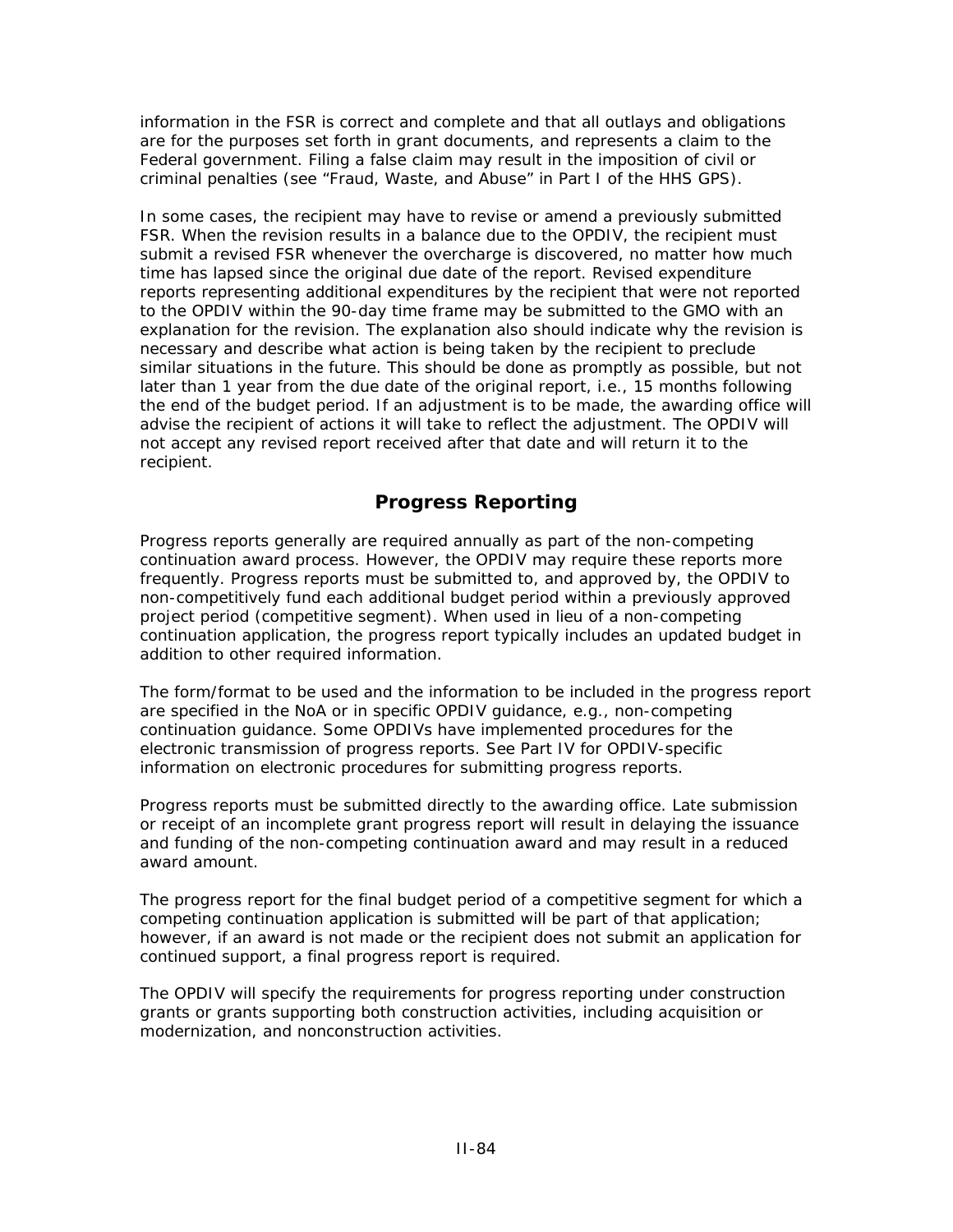### **Other Reporting**

Each competing continuation grant application and progress report (when used in lieu of a non-competing continuation application) must indicate whether or not any subject inventions were made during the preceding budget period. If inventions were made, the recipient must indicate whether they have been reported. The recipient also must submit an annual invention utilization report for all subject inventions to which title has been elected and inventions that have been licensed but not patented (research tools). The utilization report provides a way to evaluate the extent of commercialization of subject inventions, consistent with the objectives of the Bayh-Dole Act.

Bayh-Dole regulations allow recipients to report inventions electronically (37 CFR 401.16). Electronic reporting is available through an Internet-based system called Interagency Edison ([https://s-edison.info.nih.gov/](https://s-edison.info.nih.gov/iEdison/)*i*-Edison/). Recipients should make all reasonable efforts to submit invention reports using *i*-Edison, where possible. The system supports confidential transmission of required information and provides a utility for generating reports and reminders of pending reporting deadlines. Further information about the system, including instructions for creating an account needed to submit reports electronically, is available on the *i*-Edison site.

Title to federally owned property remains vested in the Federal government. Annually, recipients must submit to the OPDIV an inventory listing federally owned property in the recipient's custody. Upon completion of the award or when the property is no longer needed, the recipient must report the property to the awarding office for further agency utilization. If the OPDIV has no further need for the property, it must be declared excess and reported to GSA, unless the OPDIV has statutory authority to dispose of the property by alternative methods (e.g., the authority provided by the Federal Technology Transfer Act, 15 U.S.C. 3710(I) to donate research equipment to educational and non-profit organizations in accordance with EO 12821, "Improving Mathematics and Science Education in Support of the National Education Goals"). The OPDIV will issue appropriate instructions to the recipient.

#### **Overdue Reports**

Failure to submit required reports within the time allowed may result in suspension or termination of an active grant, withholding a non-competing continuation award, or other enforcement actions, including withholding of payments or converting to the reimbursement method of payment. Continued failure to submit required reports may result in the imposition of special award provisions or cause other eligible projects or activities involving that recipient or the individual responsible for the delinquency to not be funded.

If at any time the recipient provides an acceptable explanation regarding the late submission of a report, the OPDIV may waive the reporting requirement or set a new due date. However, once a report becomes overdue, such action will be taken by the OPDIV only if the reasons for the recipient's inability to submit the report on time are legitimately beyond its control or if the purposes for which the report is to be used can be accomplished through other means. Failure to meet a new date may result in the OPDIV taking action as described above.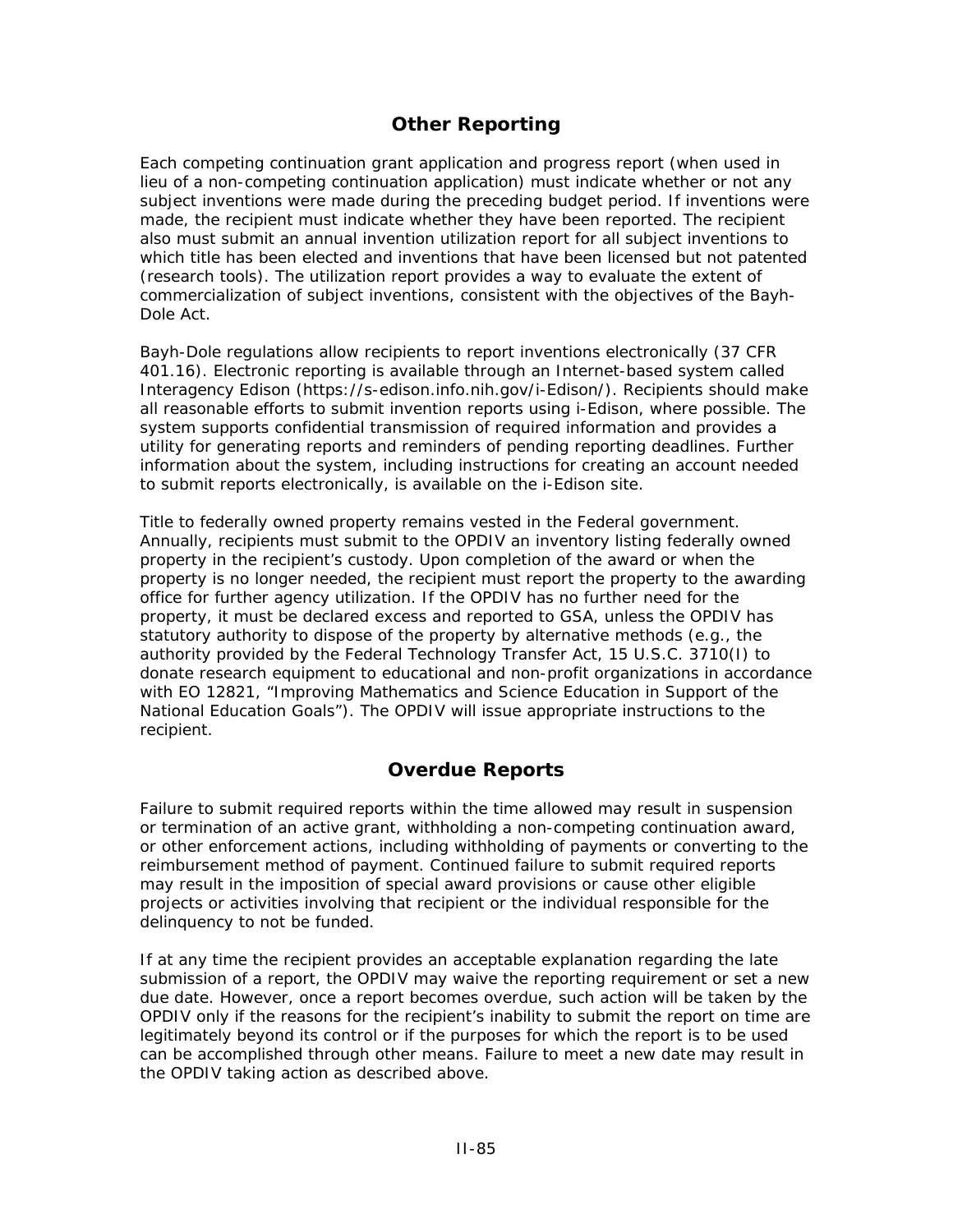Submission of a required report does not necessarily fulfill the recipient's obligation. Such reports must also meet the content requirements in regulations or other grant terms. Where reports need to be revised in order to be accepted, the recipient must provide a revised report by the due date indicated or immediate fund cutoff or other enforcement actions may be taken with regard to the delinquency.

# **Record Retention and Access**

Recipients generally must retain financial and programmatic records, supporting documents, statistical records, and all other records that are required by the terms of a grant, or may reasonably be considered pertinent to a grant, for a period of 3 years from the date the annual FSR is submitted. For awards where the FSR is submitted at the end of the competitive segment, the 3-year retention period will be calculated from the date the FSR for the entire competitive segment is submitted. Those recipients must retain the records pertinent to the entire competitive segment for 3 years from the date the FSR is submitted. See 45 CFR 74.53 and 92.42 for exceptions and qualifications to the 3-year retention requirement (e.g., if any litigation, claim, financial management review, or audit is started before the expiration of the 3-year period, the records must be retained until all litigation, claims, or audit findings involving the records have been resolved and final action taken). Those sections also specify the retention period for other types of grantrelated records, including indirect cost proposals and property records. See 45 CFR 74.48 and 92.36 for record retention and access requirements for contracts under grants.

# **Audit Requirements**

An audit is a systematic review or appraisal made to determine whether internal accounting and other control systems provide reasonable assurance of the following:

- Financial operations are properly conducted.
- Financial reports are timely, fair, and accurate.
- The entity has complied with applicable laws, regulations, and terms and conditions of award.
- Resources are managed and used economically and efficiently.
- Desired results and objectives are being achieved effectively.

Recipients (other than Federal institutions) and subrecipients are subject to the audit requirements of OMB Circular A-133, as implemented by 45 CFR 74.26 and 92.26, or the audit requirements stated in 45 CFR 74.26(d) and in the HHS GPS (for types of organizations to which OMB Circular A-133 does not directly apply). In general, OMB Circular A-133 requires a State government, local government, or non-profit organization (including institutions of higher education) that expends \$500,000 or more per year under Federal grants, cooperative agreements, and/or procurement contracts to have an annual audit by a public accountant or a Federal, State, or local governmental audit organization. The audit must meet the standards specified in generally accepted government auditing standards (GAGAS).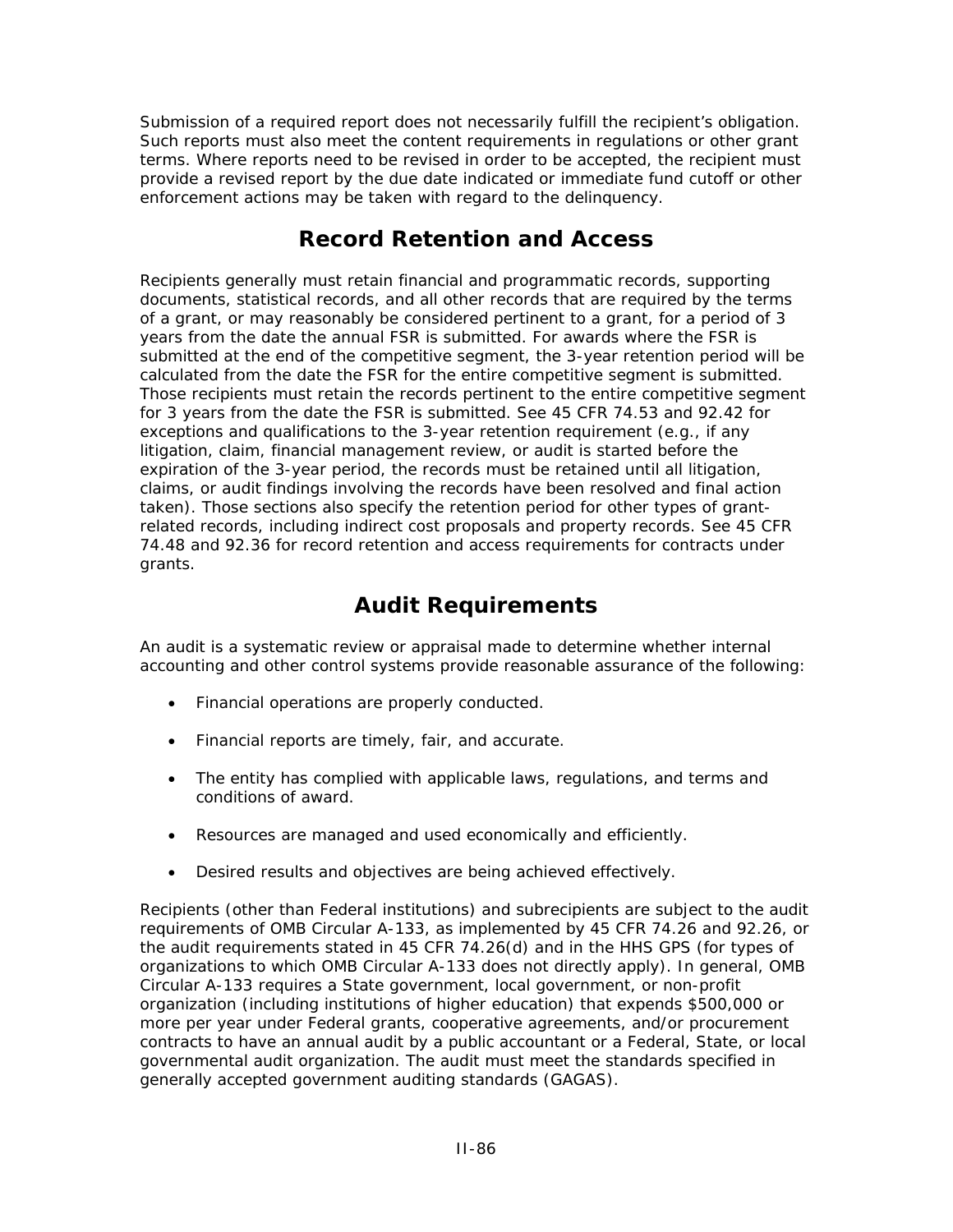A for-profit organization is required to have a non-Federal audit if, during its fiscal year, it expended a total of \$500,000 or more under one or more HHS awards (as a direct recipient and/or as a subrecipient). Title 45, part 74.26(d) of the CFR incorporates the thresholds and deadlines of OMB Circular A-133 but provides forprofit organizations two options regarding the type of audit that will satisfy the audit requirements. The recipient either may have (1) a financial-related audit (as defined in, and in accordance with, the Government Auditing Standards [commonly known as the "Yellow Book"], (GPO stock 020-000-00-265-4) of all the HHS awards, or (2) an audit that meets the requirements of OMB Circular A-133. Foreign recipients are subject to the same audit requirements as for-profit organizations specified in 45 CFR 74.26(d).

When a recipient procures audit services, the procurement must comply with the procurement standards of 45 CFR part 74 or 92, as applicable, including obtaining competition and making positive efforts to use small, minority-owned, and womenowned business enterprises. Recipients should ensure that comprehensive solicitations made available to interested firms include all audit requirements and specify the criteria to be used for selection of the firm. Recipients' written agreements with auditors must specify the rights and responsibilities of each party.

OMB Circular A-133 explains in detail the scope, frequency, and other aspects of the audit. Some highlights of this circular are as follows:

- Covered organizations expending \$500,000 or more per year in Federal awards are required to have an audit made in accordance with the circular. However, if the awards are under one program, the organization can have either a single organization-wide audit or a program-specific audit of the single program, subject to the provisions of Section 235 of the circular. OPDIV research awards may not be considered a single program for this purpose. Covered organizations expending less than \$500,000 in any year are exempt from these audit requirements in that year but must have their records available for review by the OPDIV.
- The data collection form and copies of the reporting package must be submitted to the FAC at the following address:

Federal Audit Clearinghouse Bureau of the Census 1201 E. 10th Street Jeffersonville, IN 47132

- The reporting package must contain the following:
	- h Financial statements and Schedule of Expenditures of Federal Awards
	- $\blacktriangleright$  Independent auditor's report, including an opinion on the financial statements and the Schedule of Expenditures of Federal Awards, a report on compliance and internal control over financial reporting, and a report on compliance with requirements applicable to each major program and on internal control over such compliance requirements
	- $\blacktriangleright$  A schedule of findings and questioned costs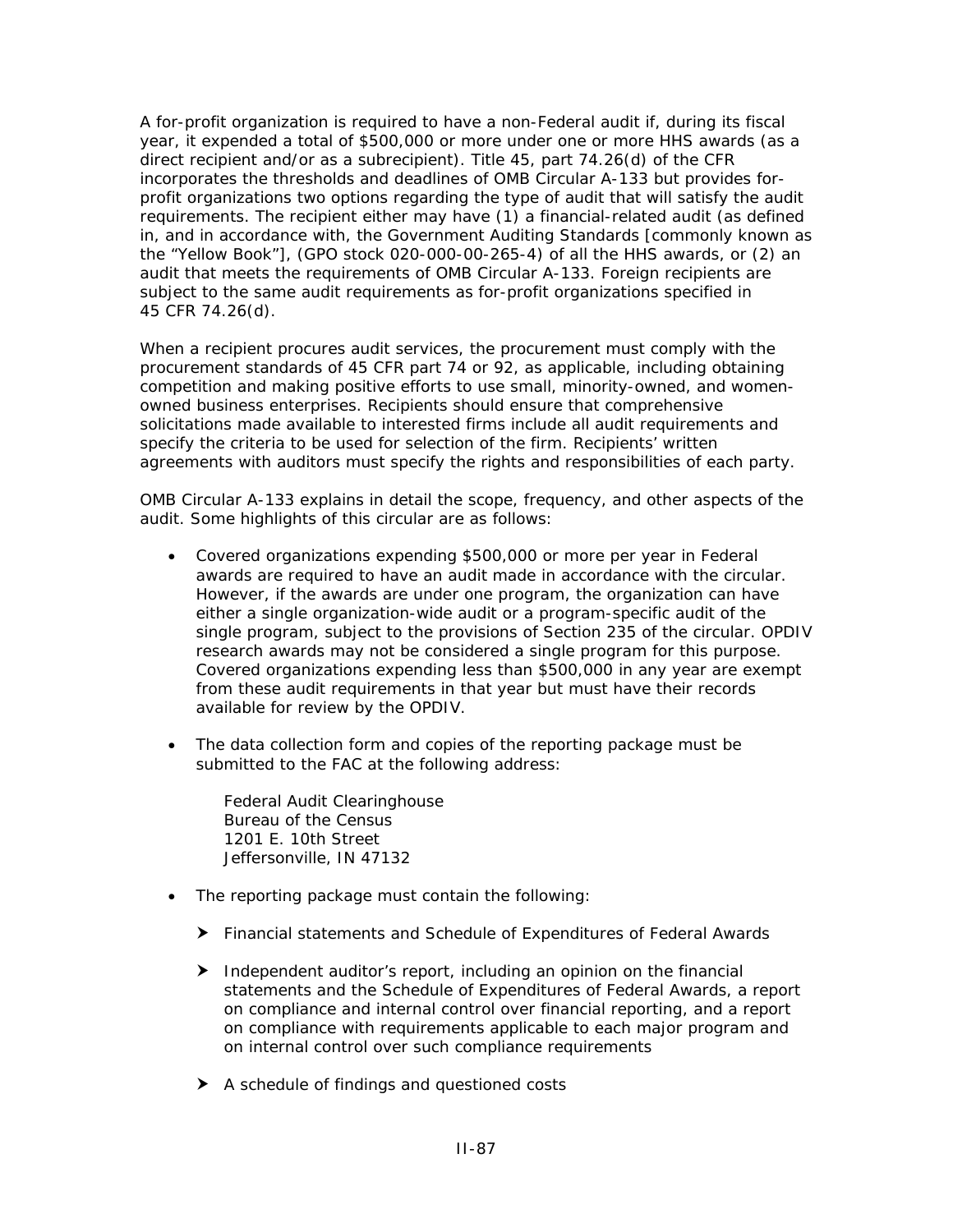- $\blacktriangleright$  If applicable, a summary of prior audit findings and a corrective action plan.
- An audit under OMB Circular A-133 is in lieu of a financial audit of individual Federal awards. However, Federal agencies may request additional audits necessary to carry out their responsibilities under Federal laws or regulations. Any additional audits will build upon work performed by the independent auditor.

If the schedule of findings and questioned costs discloses an audit finding related to an HHS award or if the schedule of prior audit findings reports the status of any audit finding relating to an HHS award, the FAC will provide copies of the audit report to NEARC, OIG, HHS. NEARC will, in turn, distribute them within HHS for further action, as necessary.

Recipients must follow a systematic method for ensuring timely and appropriate resolution of audit findings and recommendations, whether discovered as a result of a Federal audit or a recipient-initiated audit. Recipients usually are allowed 30 days from the date of request to respond to the responsible audit resolution official (Action Official) concerning audit findings. Failure to submit timely responses may result in cost disallowance or other actions by HHS or the OPDIV. At the completion of the audit resolution process, the recipient will be notified of the Action Official's final decision. The recipient may appeal this decision if the adverse determination is of a type covered by the OPDIV or HHS grant appeals procedures (see "Grant Appeals Procedures"). Refunds owed to the Federal government as a result of audit disallowances must be made in accordance with instructions issued by the Action **Official** 

It is imperative that recipients submit required OMB Circular A-133 audits within the time limits specified in the circular. If recipients are delinquent in complying with the provisions of the circular, HHS or the OPDIV will impose sanctions that may result in the loss of Federal funds. No audit costs will be allowed either as indirect costs or direct costs to Federal awards if the required audits have not been completed or have not been conducted in accordance with the provisions of OMB Circular A-133.

# **Enforcement Actions**

A recipient's failure to comply with the terms and conditions of award, including confirmed instances of research misconduct, may cause an OPDIV to take one or more enforcement actions, depending on the severity and duration of the noncompliance. The OPDIV will undertake any such action in accordance with applicable statutes, regulations, and policies. The OPDIV generally will afford the recipient an opportunity to correct the deficiencies before taking enforcement action unless public health or welfare concerns require immediate action. However, even if a recipient is taking corrective action, the OPDIV may take proactive steps to protect the Federal government's interests, including placing special conditions on awards or precluding the recipient from obtaining future awards for a specified period, or may take action designed to prevent future non-compliance, such as closer monitoring. If the OPDIV takes an enforcement action as a result of research misconduct or will more closely monitor an award through the use of special conditions, the OPDIV will share this information with other HHS components.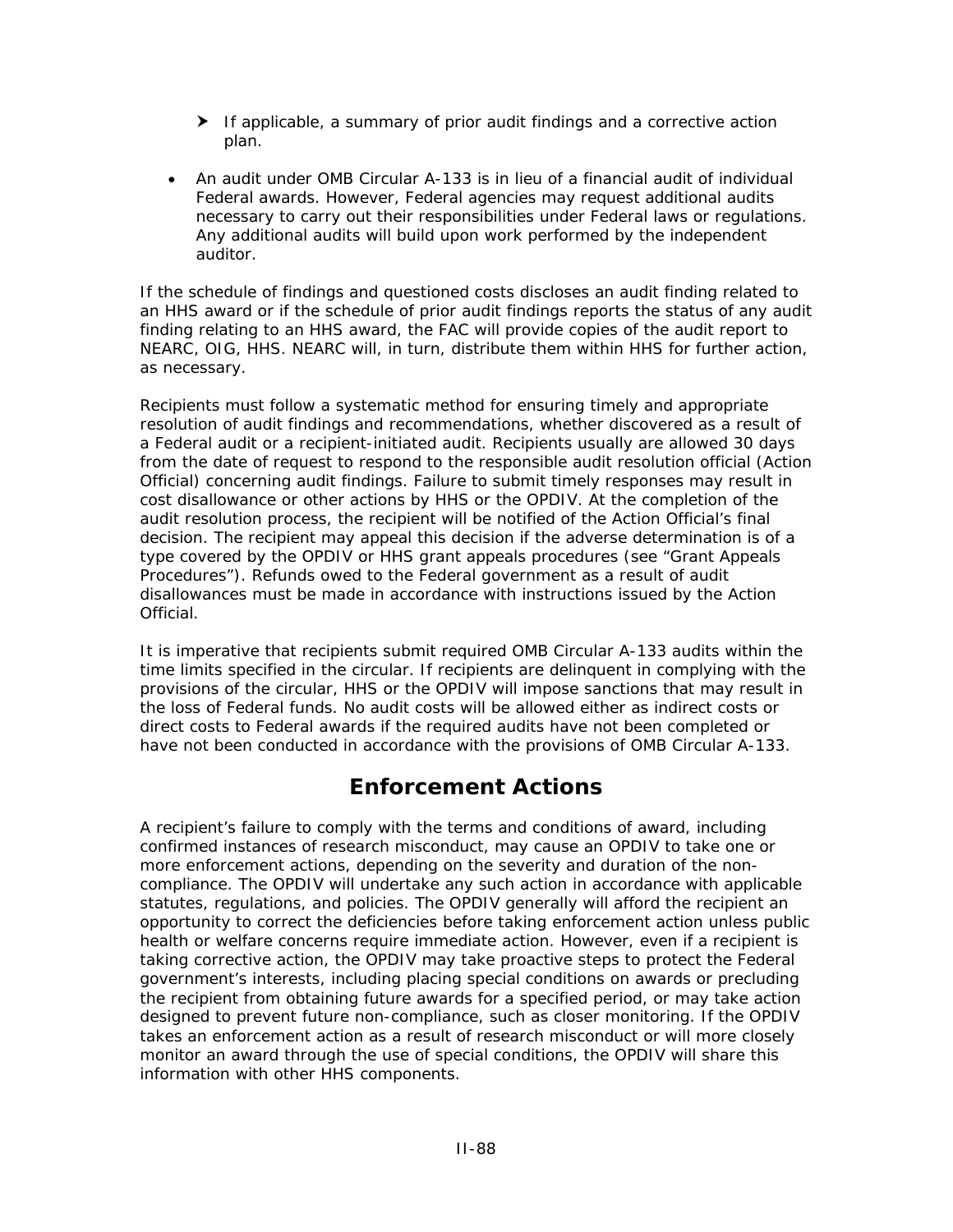### **Modification of the Terms and Conditions of Award**

During grant performance, the GMO may include special conditions in the award to require correction of identified financial or administrative deficiencies. When the special conditions are imposed, the GMO will notify the recipient of the nature of the conditions, the reason why they are being imposed, the type of corrective action needed, the time allowed for completing corrective actions, and the method for requesting reconsideration of the conditions. (See 45 CFR 74.14 or 92.12.)

The OPDIV also may withdraw approval of the PI/PD or other key personnel if there is a reasonable basis to conclude that they are no longer qualified or competent to perform. In that case, the OPDIV may request that the recipient designate a new PI/PD or other key personnel.

The decision to modify the terms of an award—by imposing special conditions, by withdrawing approval of the PI/PD or other key personnel, or otherwise—is discretionary on the part of the OPDIV.

### **Withholding a Non-Competing Continuation Award**

An OPDIV may decide not to make a non-competing continuation award within the current competitive segment for one or more of the following reasons:

- Adequate Federal funds are not available to support the project.
- A recipient failed to show satisfactory progress in achieving the objectives of the project.
- A recipient failed to meet the terms and conditions of a previous award.
- For whatever reason, continued funding would not be in the best interests of the Federal government.

If a non-competing continuation award is denied (withheld) because the recipient failed to comply with the terms and conditions of a previous award, the recipient may appeal that determination.

Depending on the nature of the deficiency, an OPDIV also may temporarily withhold payment or convert the grant from an advance payment method to a reimbursement method.

### **Suspension or Termination**

If a recipient has failed to materially comply with the terms and conditions of award, the OPDIV may suspend the grant, pending corrective action, or may terminate the grant for cause. The regulatory procedures that pertain to suspension and termination are specified in 45 CFR 74.61 and 74.62 and in 45 CFR 92.43.

The OPDIV generally will suspend (rather than immediately terminate) a grant and allow the recipient an opportunity to take appropriate corrective action before making a termination decision. The OPDIV may decide to terminate the grant if the recipient does not take appropriate corrective action during the period of suspension.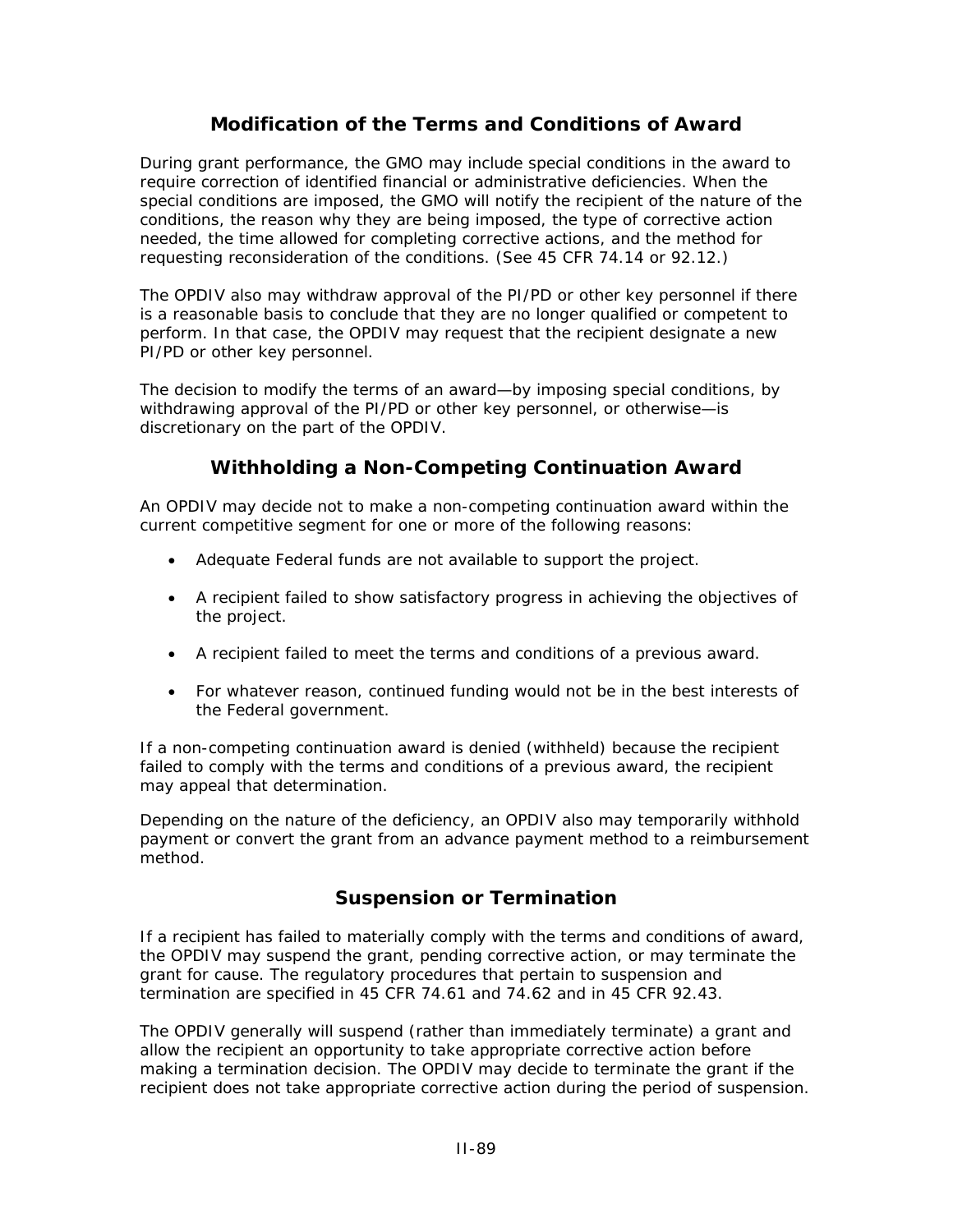The OPDIV may terminate—without first suspending—the grant if the deficiency is so serious as to warrant immediate termination or if public health or welfare concerns require immediate action. Termination for cause may be appealed under the OPDIV and HHS grant appeals procedures.

A grant also may be terminated, partially or totally, by the recipient or by the OPDIV with the consent of the recipient. If the recipient decides to terminate a portion of a grant, the OPDIV may determine that the remaining portion of the grant will not accomplish the purposes for which the grant was originally awarded. In any such case, the recipient will be advised of the possibility of termination of the entire grant and will be allowed to withdraw its termination request. If the recipient does not withdraw its request for partial termination, the OPDIV may initiate procedures to terminate the entire grant for cause.

See "Selected Items of Cost" for the allowability of termination costs. Allowability of these costs does not vary whether a grant is terminated for cause by the OPDIV, terminated at the request of the recipient, or terminated by mutual agreement.

Other options available to an OPDIV include suspension or debarment under 45 CFR part 76. Suspension under 45 CFR part 76 (see Eligibility—Suspension and Debarment" in Part I) is a distinct action from "suspension" described above in conjunction with termination.

## **Closeout**

The OPDIV will close out a grant as soon as possible after expiration if the grant will not be extended or after termination, as provided in 45 CFR 74.71 through 74.73 and in 45 CFR 92.50. Closeout includes ensuring timely submission of all required reports and adjustments for amounts due the recipient or the OPDIV. Closeout of a grant does not automatically cancel any requirements for property accountability, record retention, or financial accountability. Following closeout, the recipient remains obligated to return funds due as a result of later refunds, corrections, or other transactions, and the Federal government may recover amounts based on the results of an audit covering any part of the period of grant support.

Unless the GMO grants an extension, recipients must submit a final FSR, final progress report, and Final Invention Statement and Certification within 90 days of the end of grant support. Failure to submit timely and accurate final reports may affect future funding to the organization or awards with the same PI/PD.

### **Final Financial Status Report**

A final FSR is required for

- any grant that is terminated,
- any grant that is transferred to a new recipient, or
- any award at the end of the project period (or if comprised of multiple competitive segments, at the end of each competitive segment).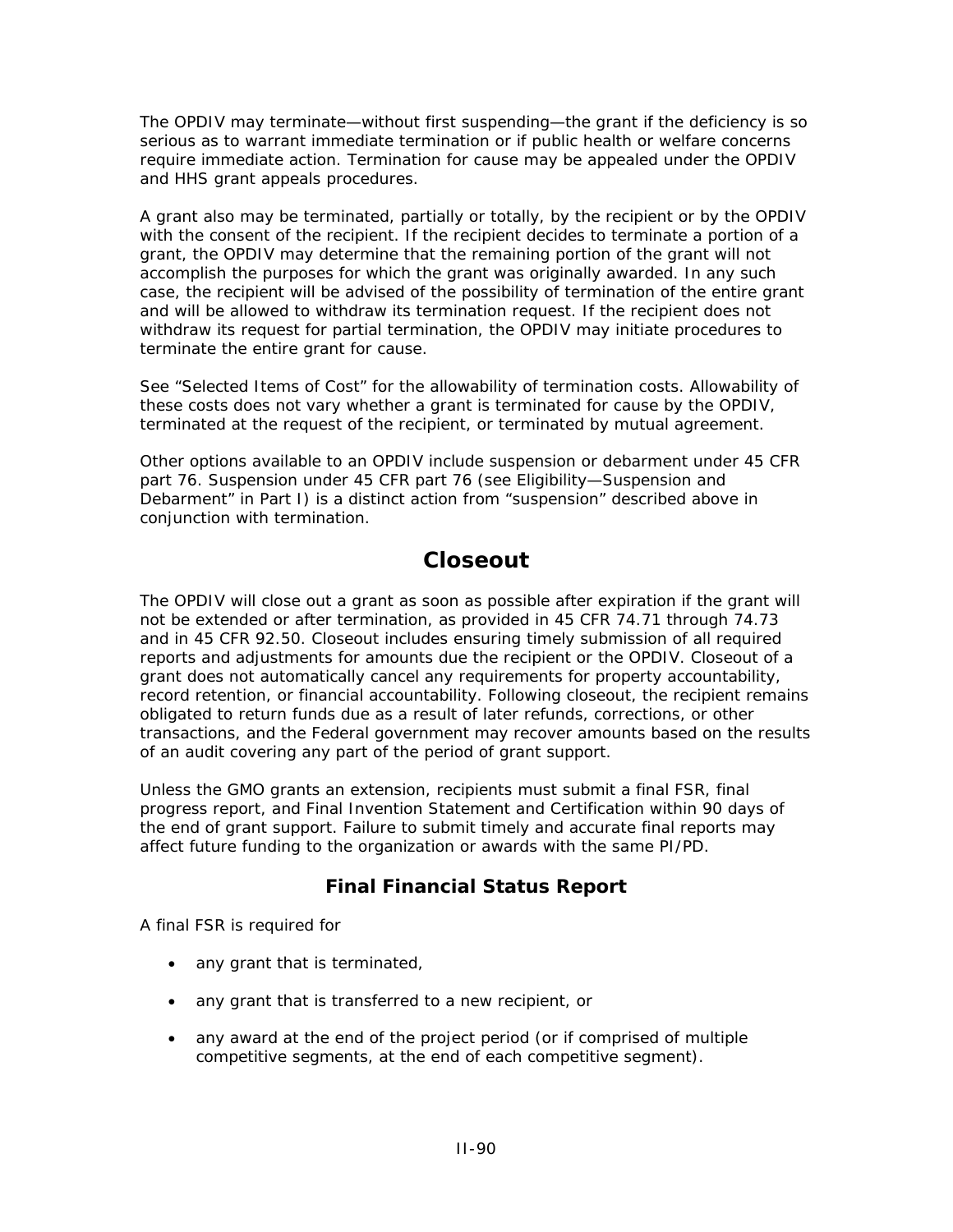The final FSR must cover the entire project period (competitive segment) or as much of the project period (competitive segment) as has been funded before termination or transfer. Final FSRs must have no unliquidated obligations and must indicate the exact balance of unobligated funds. Unobligated funds must be returned to the OPDIV or must be reflected by an appropriate accounting adjustment in accordance with instructions from the GMO or from the payment office. For those organizations receiving their funds through PMS, final reports, as specified by PMS, must be submitted to that office. It is the recipient's responsibility to reconcile reports submitted to PMS and to the OPDIV. Reconciliation consists of ensuring that disbursements equal obligations and drawdowns or making any adjustments as necessary, e.g., for an overpayment. Withdrawal of the unobligated balance following expiration or termination of a grant is not considered an adverse action and is not subject to appeal.

When the submission of a revised final FSR results in additional claims by the recipient, the OPDIV will consider the approval of such claims subject to the following minimum criteria:

- The recipient must indicate why the revision is necessary and explain and implement internal controls that will preclude similar occurrences in the future.
- The charge must represent otherwise allowable costs under the provisions of the grant.
- There must be an unobligated balance for the budget period sufficient to cover the claim.
- The funds must still be available for use.
- The OPDIV must receive the revised FSR within 12 months of its original due date.

#### **Final Progress Report**

A final progress report is required for any grant that is terminated and at the end of the project period. The final progress report should follow specific OPDIV instructions and be submitted to the GMO, but minimally will include a summary of progress toward the achievement of the originally stated aims, a list of significant results (positive or negative), and a list of publications. If the recipient submits a competing continuation application, the final progress report requirement will be met by the information included in that application.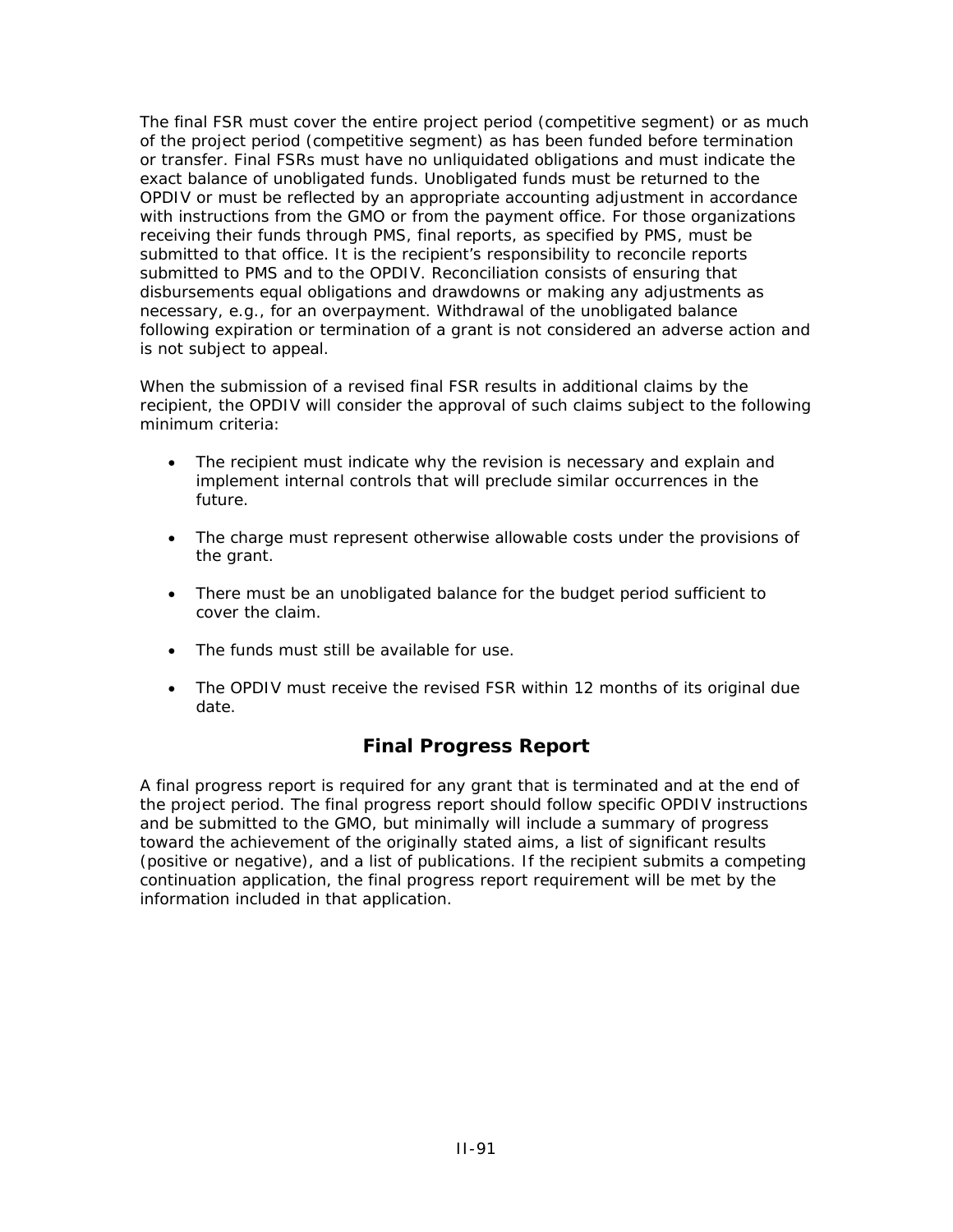#### **Final Invention Statement and Certification**

For research grants, the recipient must submit a Final Invention Statement and Certification (HHS 568), whether or not the funded activity results in any subject inventions. The HHS 568 must list all inventions that were conceived or first actually reduced to practice during the course of work under the grant, and it must be signed by the PI/PD and an authorized organizational representative. The completed form to be submitted to the GMO should cover the period from the original effective date of support through the date of expiration or termination of the award. If there were no inventions, the form should indicate "None." Copies of the HHS 568 are available on the *i*-Edison Web site at <https://s-edison.info.nih.gov/iEdison/>.

# **Debt Collection**

An OPDIV may administratively recover funds paid to a recipient in excess of the amount to which the recipient is finally determined to be entitled under the terms and conditions of the award, including misspent funds or unallowable costs incurred. If the recipient does not pay back the funds in accordance with the demand by the OPDIV, which specifies the period of time for repayment, the OPDIV may collect the debt by

- making an administrative offset against payments that would be due under other grant awards,
- withholding advance payments that would otherwise be due, or
- taking any other action permitted by statute.

Several Federal statutes governing debt collection and the Federal Claims Collection Standards (31 CFR parts 900-904) require the OPDIV to collect debts due to the Federal government and, except where prohibited by law, to charge interest on all delinquent debts owed to the OPDIV by recipients (also see HHS claims collection regulations at 45 CFR part 30). Debts may result from cost disallowances, recovery of funds, unobligated balances, or other circumstances.

Unless otherwise specified in law, regulation, or the terms and conditions of the award, debts are considered delinquent 30 days after notification to the recipient of the indebtedness. The interest on delinquent debts will be computed from the original notification date to the recipient of the indebtedness. The interest rate applied will be the current value of funds rate or the private consumer rate of interest fixed by Treasury, whichever is higher. A higher rate may be charged if necessary to protect the interests of the Federal government.

Penalties and administrative collection costs also will be charged in accordance with the act and the implementing HHS regulations, as follows:

- A penalty charge of 6 percent a year will be assessed on debts that are more than 90 days overdue. Penalty charges will accrue from the date the debt became overdue until the indebtedness is paid.
- Delinquent debtors will be assessed charges to cover the Federal government's administrative costs of collecting overdue debts. From time to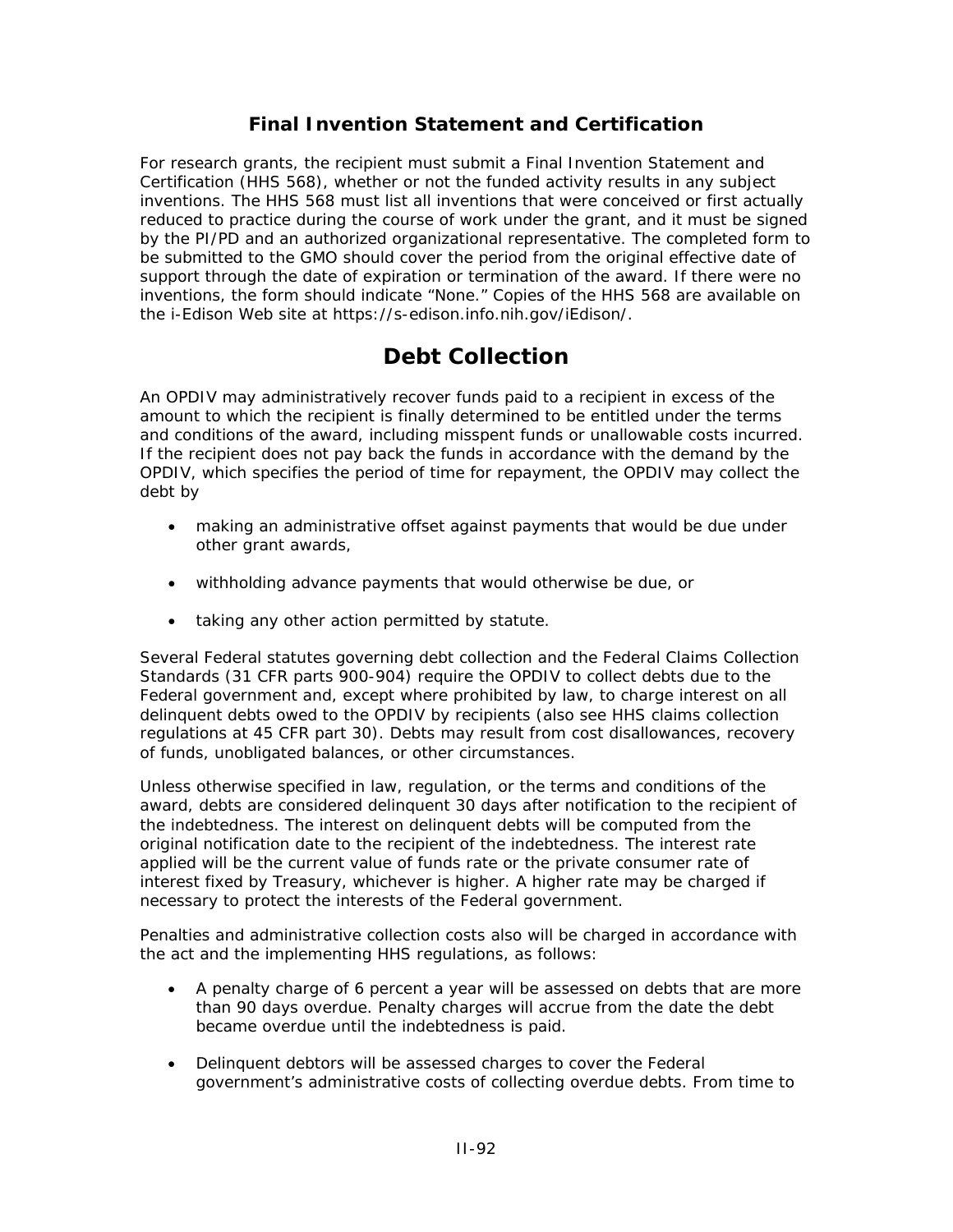time, HHS will publish a notice in the *Federal Register* setting forth the amounts to be assessed for administrative collection costs.

If a recipient appeals an adverse monetary determination under 45 CFR part 16 or specific OPDIV appeal procedures, collection will be suspended pending a final decision on the appeal. If the determination is sustained (either fully or partially), interest will be charged beginning with the date of the original notification to the recipient of the indebtedness.

# **Appeals**

HHS permits recipients to appeal to the DAB certain post-award adverse administrative decisions made by HHS officials (see 45 CFR part 16). In addition, some OPDIVs have implemented OPDIV-specific appeal procedures (see Part IV). In general, a recipient may appeal the following OPDIV actions:

- Termination, in whole or in part, of a grant for failure of the recipient to carry out its approved project in accordance with the applicable law and the terms and conditions of award or for failure of the recipient otherwise to comply with any law, regulation, assurance, term, or condition applicable to the grant
- Determination that an expenditure not allowable under the grant has been charged to the grant or that the recipient has otherwise failed to discharge its obligation to account for grant funds
- Denial (withholding) of a non-competing continuation award for failure to comply with the terms of a previous award
- Determination that a grant is void (i.e., a decision that an award is invalid because it was not authorized by statute or regulation or because it was fraudulently obtained).

The formal notification of an adverse determination will contain a statement of the recipient's appeal rights. As the first level in appealing an adverse determination, the recipient must submit a request for review to the HHS or OPDIV official specified in the notification, detailing the nature of the disagreement with the adverse determination and providing supporting documents in accordance with the procedures contained in the notification. A recipient may not submit an appeal directly to the DAB where OPDIV appeal procedures are in place. In those instances, the DAB will review only those appeals that have been reviewed and acted on by the OPDIV.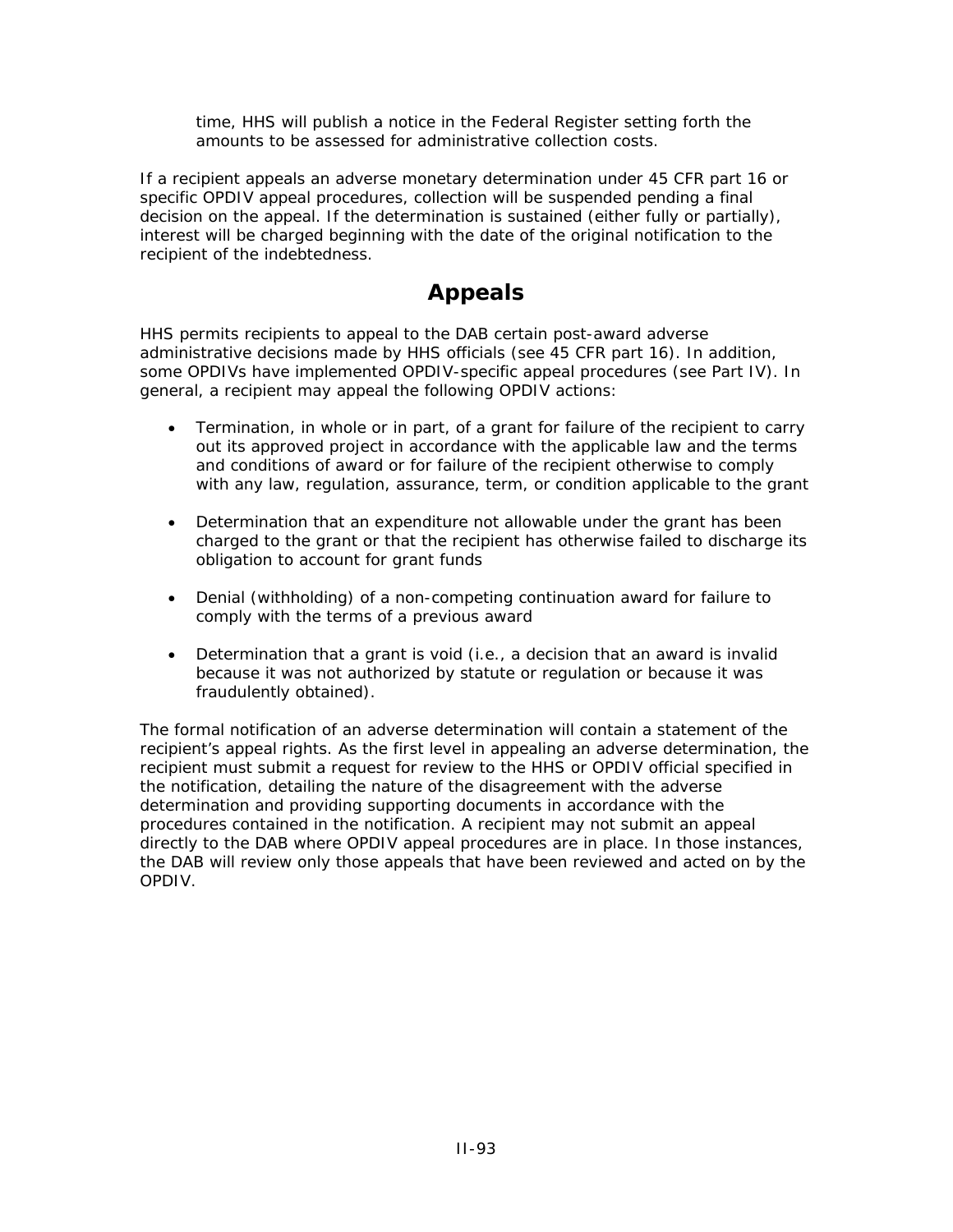In addition to the adverse determinations indicated, the DAB is the single level of appeal for disputes related to the establishment of indirect cost rates, research patient care rates, and certain other cost allocations used in determining amounts to be reimbursed under HHS grants (e.g., cost allocation plans negotiated with State or local governments and computer, fringe benefit, and other special rates).

HHS encourages its OPDIVs and recipients to try to resolve disputes by using alternative dispute resolution (ADR) techniques. ADR often is effective in reducing the cost, delay, and contentiousness involved in appeals and other traditional ways of handling disputes. ADR techniques include mediation, neutral evaluation, and other consensual methods. Information about ADR is available from the HHS Dispute Resolution Specialist at the Departmental Appeals Board, U.S. Department of Health and Human Services, Washington, DC 20201.

# **Requirements for Specific Types of Grants**

## **Conference Grants**

This section addresses requirements for grants that support domestic and international conferences, which may be supported by grants or cooperative agreements. If no specific or alternative requirement for conference grants is stated below or elsewhere in this HHS GPS, the requirements applicable to all other types of grants apply. Questions concerning conference grants or the allowability of conference activity under other types of OPDIV grants should be directed to the GMO.

#### **Definitions**

Definitions of key terms are as follows:

- Scientific meeting (conference)—a gathering, symposium, seminar, workshop, or any other organized, formal event where people assemble to coordinate, exchange, and disseminate information or to explore or clarify a defined subject, problem, or area of knowledge.
- International conference—a meeting so designated by its sponsor or one to which open invitations are issued on an equal basis to potential participants in two or more countries other than the United States or Canada. The meeting may be held in any country, including the United States.
- Domestic conference—a meeting held in the United States or Canada primarily for U.S. or U.S.-Canadian participation (even if foreign speakers are invited).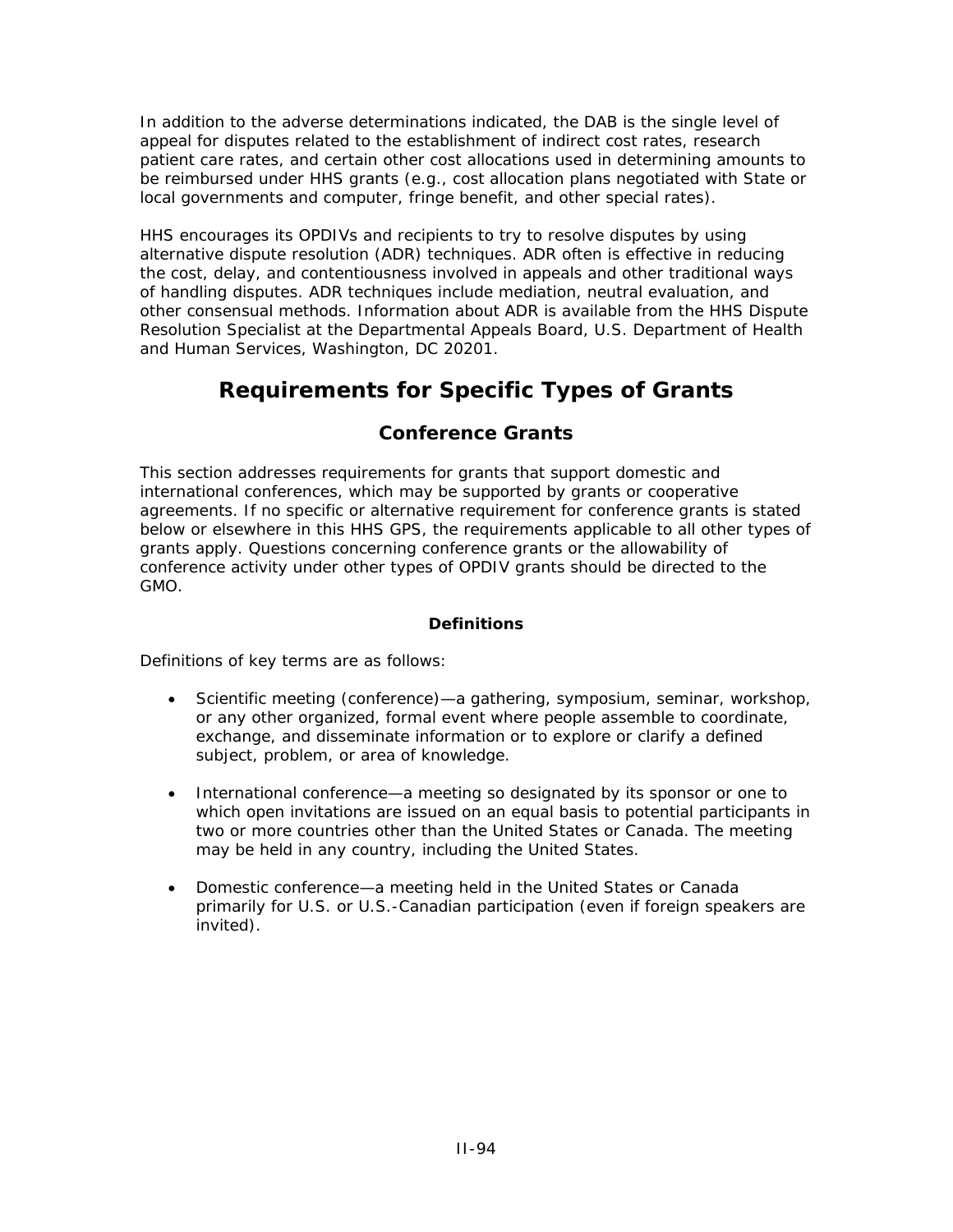#### **Representation**

Appropriate representation of women, individuals who are members of racial/ethnic minority groups, people with disabilities, and other individuals who have been traditionally underrepresented must be included in all aspects of planning, organization, and implementation of OPDIV-sponsored or -supported meetings. "Appropriate representation" is based on the availability of individuals from these groups known to be working in a particular field of endeavor. If appropriate representation is not apparent, the OPDIV will not make an award until the applicant has submitted acceptable documentation of its compliance.

#### **Funding**

Awards in support of a single conference will be made for a project period commensurate with the time involved in planning and conducting the conference and post-conference follow-up, usually 1 year. A conference grant made to a permanently sponsoring organization for conferences held annually or biennially on a recurring topic may be awarded for up to a total of 5 years and will be funded annually, based on the availability of funds. Continued funding beyond the first year will be contingent on a report of satisfactory progress. A change in conference focus is considered a change in scope and requires OPDIV prior approval.

#### **Acknowledgment of Support and Disclaimer**

Conference grant materials, including promotional materials, the agenda, and any Internet sites that advertise the conference, must acknowledge that HHS provided support for the conference, whether in whole or in part. That acknowledgment must be accompanied by a disclaimer indicating that information provided or views expressed at the conference, whether orally or in writing, or in any documents resulting from the conference, do not necessarily reflect the official views of the OPDIV providing the support or imply endorsement by the Federal government.

Use of the following language fulfills this requirement:

"Funding for this conference was made possible [*in part, if applicable*] by [*insert grant or cooperative agreement number*] from [*insert name of OPDIV*]. The views expressed in written conference materials or publications and by speakers and moderators do not necessarily reflect the official policies of the Department of Health and Human Services nor does mention of trade names, commercial practices, or organizations imply endorsement by the U.S. Government."

#### **Use of HHS and OPDIV Logos**

Generally, the NoA will indicate the conditions for use of the HHS or OPDIV logo in conference materials. If not specified in the NoA, a recipient must obtain prior approval to use an HHS or OPDIV logo. Unauthorized use of the HHS or OPDIV name or logo may result in imposition of civil monetary penalties (as provided in 42 CFR part 1003).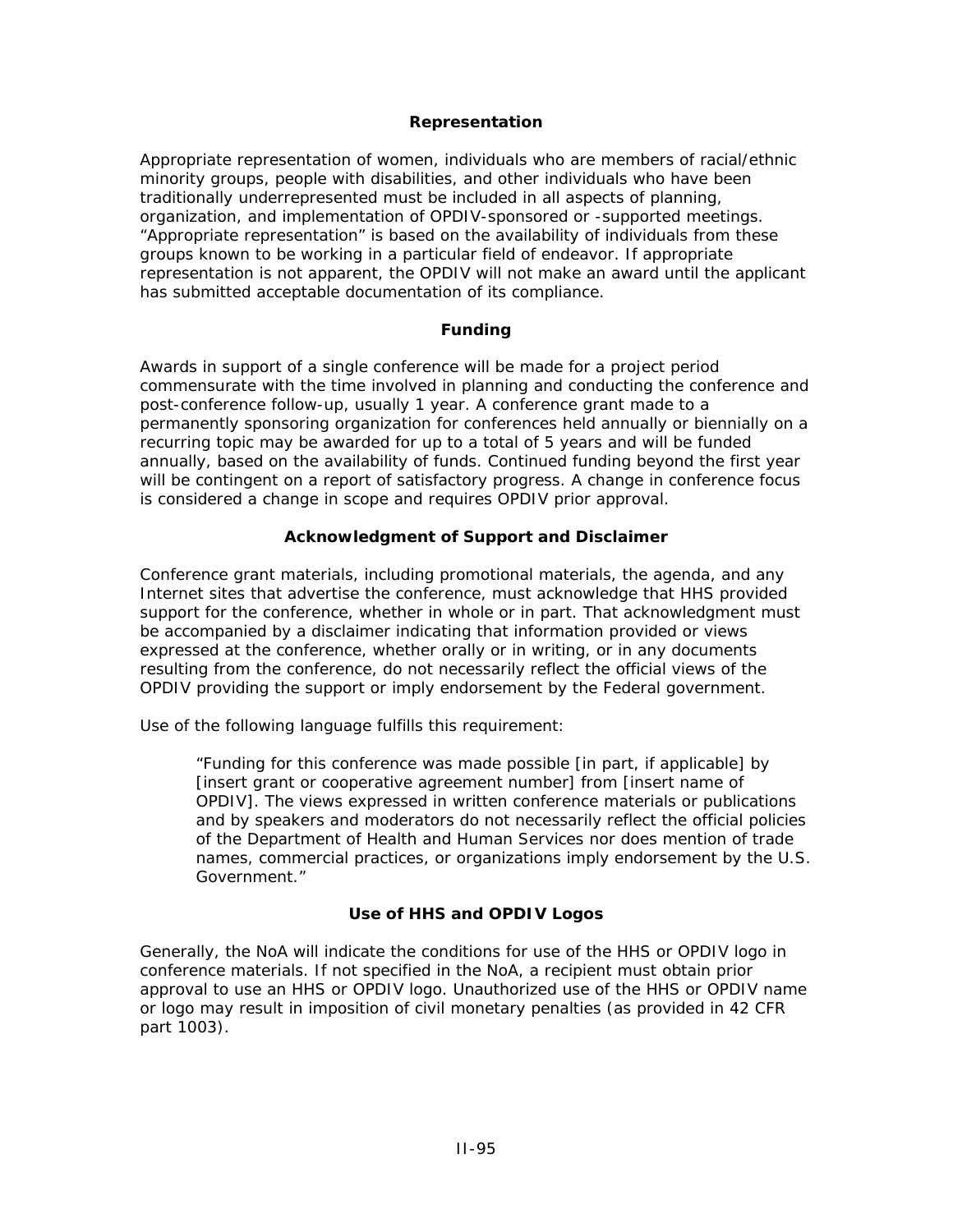#### **Allowable and Unallowable Costs**

Grant funds may be awarded to provide general support of domestic or international conferences held in the United States or Canada. Grant funds may not be used to provide general support for international conferences held outside the United States or Canada. Grant funds may be awarded to support only specific aspects of an international conference held outside the United States or Canada. An example of a specific aspect would be a selected symposium, panel, or workshop.

This section highlights allowable and unallowable costs under conference grants. No costs other than those specified in Exhibit 10 as allowable, including any qualifications on their allowability, are permitted under conference grants. Exhibit 11 addresses areas for which applicants/recipients frequently seek clarification about allowability.

| Grant funds<br>may be used for | Under the following circumstances                                                                                                                                                                                                                                                         |
|--------------------------------|-------------------------------------------------------------------------------------------------------------------------------------------------------------------------------------------------------------------------------------------------------------------------------------------|
| Conference services            | Necessary recording of proceedings, simultaneous translation, and<br>subsequent transcriptions.                                                                                                                                                                                           |
| <b>Consultant services</b>     | Consultant fees, including travel and supporting costs (per diem or, where<br>applicable, subsistence).                                                                                                                                                                                   |
| Equipment rental               | Rental of necessary equipment.                                                                                                                                                                                                                                                            |
| Federal employees              | See "Requirements for Specific Types of Recipients-Grants to Federal<br>Institutions and Payments to (or on Behalf of) Federal Employees under<br>Grants."                                                                                                                                |
| Meals                          | When certain meals are an integral and necessary part of a conference (i.e., a<br>working meal where business is transacted), grant funds may be used for such<br>meals, as qualified under "Travel" in this exhibit.                                                                     |
| <b>Publication costs</b>       | When grant funds are awarded to pay for either the entire or partial cost of<br>publication of proceedings or a book or pamphlet, costs of special plates,<br>charts, diagrams, printing, distribution, mailing, postage, and general handling,<br>unless otherwise specified in the NoA. |
| <b>Registration fees</b>       | Registration fees paid by the recipient to other organizations on behalf of<br>attendees, provided such fees cover only those allowable costs properly<br>chargeable to the grant.                                                                                                        |
| <b>Salaries</b>                | In accordance with the policy of the recipient, all or part of the salaries of<br>professional personnel, clerical assistants, editorial assistants, and other non-<br>professional staff in proportion to the time or effort directly related to the<br>conference.                      |
| Speakers' fees                 | Speakers' fees for services rendered.                                                                                                                                                                                                                                                     |
| <b>Supplies</b>                | Purchase of supplies for the conference if the supplies are received and used<br>during the project period.                                                                                                                                                                               |

#### *Exhibit 10. Allowable Costs under Conference Grants*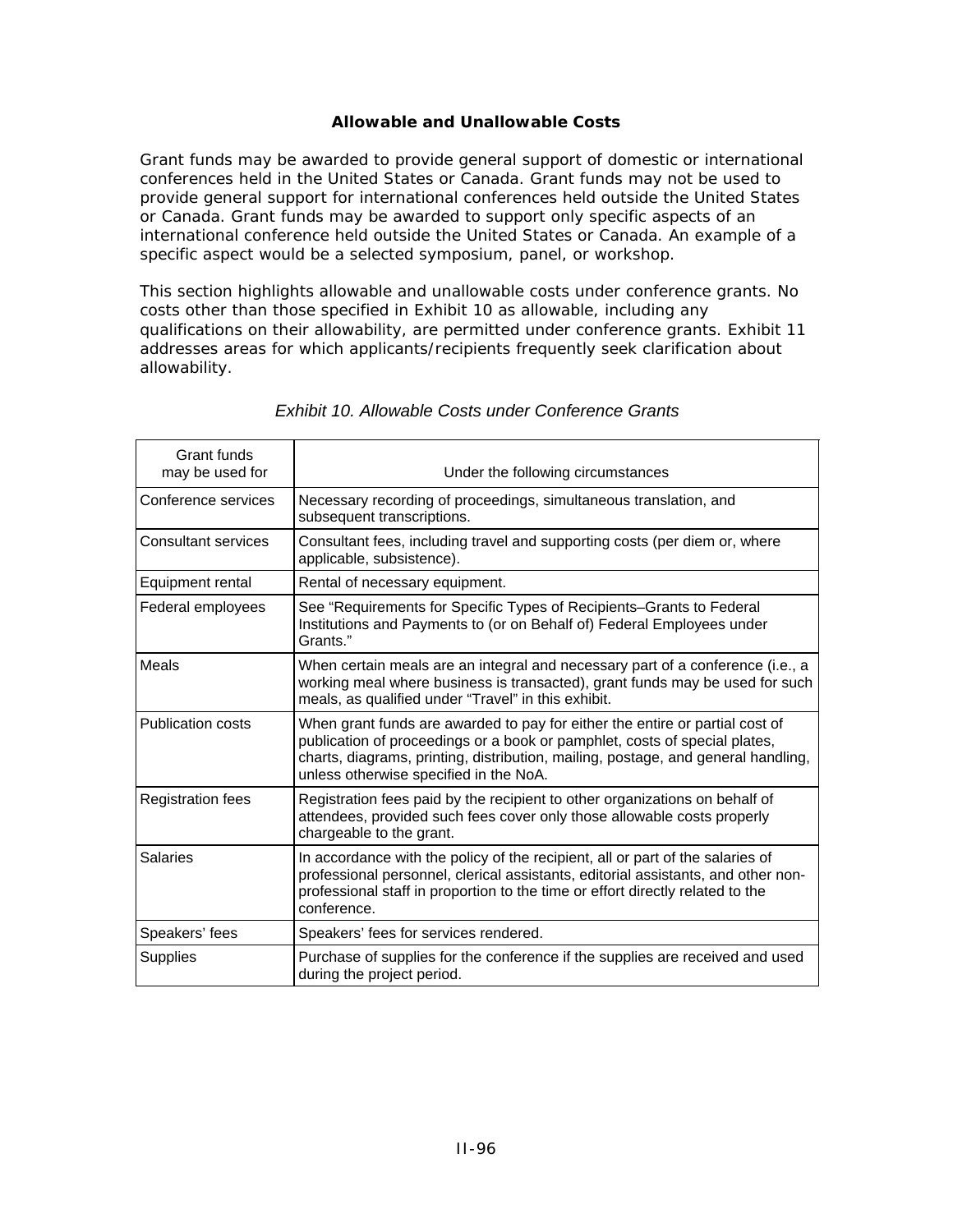| Grant funds<br>may be used for | Under the following circumstances                                                                                                                                                                                                                                                                                                                                                                                                                                                                                                                                                                                                                                                                                                                     |
|--------------------------------|-------------------------------------------------------------------------------------------------------------------------------------------------------------------------------------------------------------------------------------------------------------------------------------------------------------------------------------------------------------------------------------------------------------------------------------------------------------------------------------------------------------------------------------------------------------------------------------------------------------------------------------------------------------------------------------------------------------------------------------------------------|
| Travel                         | Travel of staff, speakers, participants, and attendees, if identified in the<br>application and approved at the time of award. Travel expenses for employees<br>of the recipient are governed by the recipient's travel policies, consistently<br>applied regardless of the source of funds. Any U.S. foreign travel restrictions<br>that are in effect at the time of the award will be followed, such as<br>• limitations or restrictions on countries to which travel will be supported or<br>budgetary or                                                                                                                                                                                                                                         |
|                                | • other limitations on availability of funds for foreign travel.<br>Proposed per diem or subsistence allowances must be reasonable and limited<br>to the days of attendance at the conference plus the actual travel time to reach<br>the conference location by the most direct route. Local mileage costs only may<br>be paid for local participants. Where meals and/or lodgings are furnished<br>without charge or at a nominal cost (e.g., as part of the registration fee), the<br>proposed per diem or subsistence allowance must take this into consideration.<br>Transportation costs for attendees and participants at the conference may not<br>exceed coach class fares. In all cases, U.S. flag carriers will be used where<br>possible. |

#### *Exhibit 10. Allowable Costs under Conference Grants*

#### *Exhibit 11. Selected Unallowable Costs under Conference Grants*

| Item                                   | Description                                                                                                                                                                                                                                                                                         |
|----------------------------------------|-----------------------------------------------------------------------------------------------------------------------------------------------------------------------------------------------------------------------------------------------------------------------------------------------------|
| A&R                                    | Not allowable under any circumstances.                                                                                                                                                                                                                                                              |
| Entertainment and<br>personal expenses | Costs of amusement, diversion, social activities, ceremonials, and related<br>incidental costs, such as bar charges, tips, personal telephone calls, and<br>laundry charges of participants or guests, are unallowable. However, meals<br>may be allowable as provided under "Meals" in Exhibit 10. |
| Equipment purchase                     | Not allowable under any circumstances.                                                                                                                                                                                                                                                              |
| Honoraria                              | Honoraria or other payments given for the purpose of conferring distinction or<br>to symbolize respect, esteem, or admiration may not be paid from grant funds.                                                                                                                                     |
| Indirect costs                         | Not allowable under any circumstances.                                                                                                                                                                                                                                                              |
| Local participants'<br>expenses        | With the exception of local mileage as indicated under "Travel" in Exhibit 10,<br>grant funds may not be used to pay per diem or expenses for local participants<br>in the conference.                                                                                                              |
| Membership dues                        | Not allowable under any circumstances.                                                                                                                                                                                                                                                              |
| Research patient care                  | Not allowable under any circumstances.                                                                                                                                                                                                                                                              |

#### **Intellectual Property: Publications, Copyright, and Public Disclosure**

If a recipient publishes material developed in whole or in part with HHS funds, the material may be distributed free of charge. If the recipient charges for the material, the sales proceeds are considered program income and must be accounted for as specified in the NoA and reported on the FSR.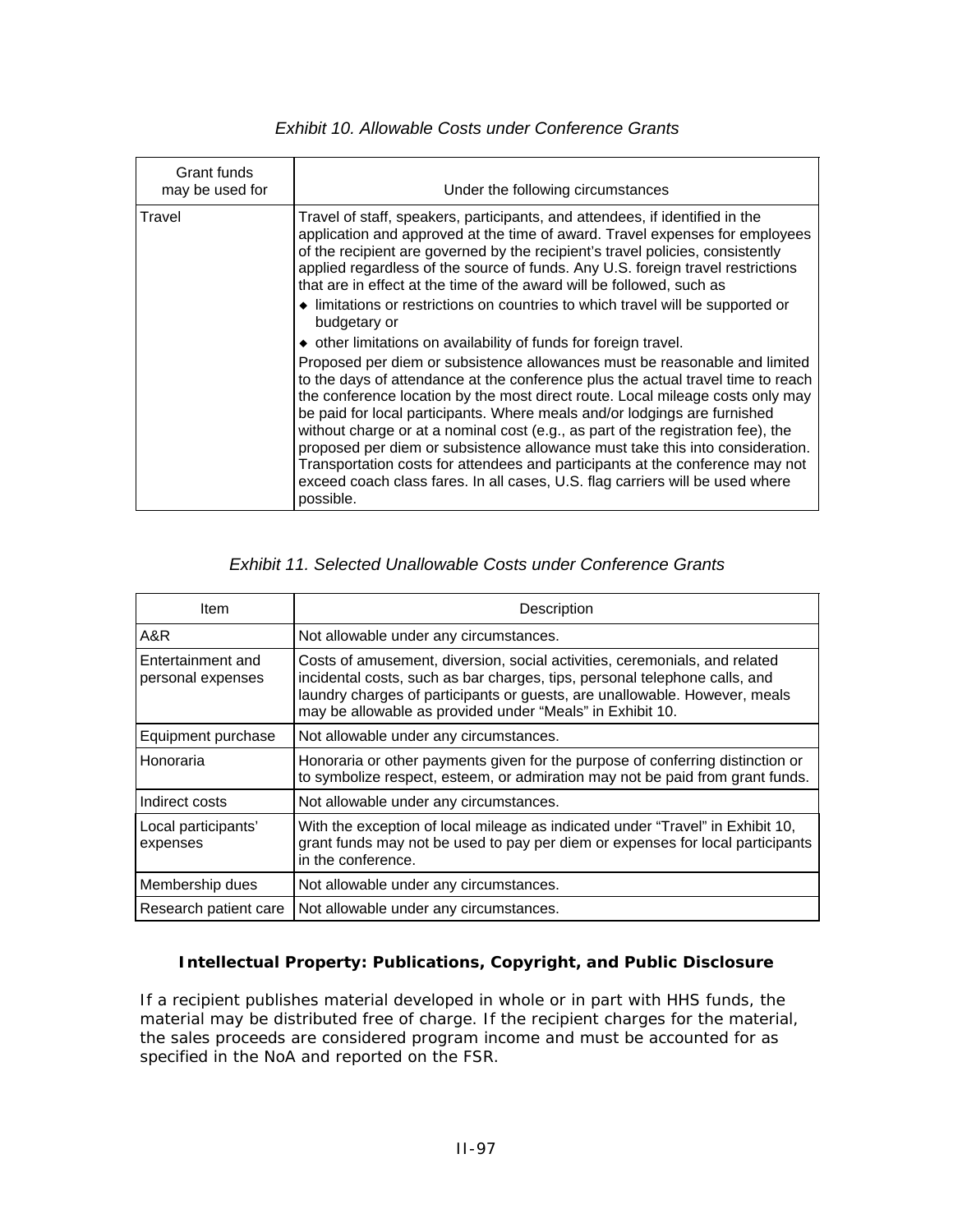Unless otherwise provided in the terms and conditions of the award, the recipient is free to arrange for copyright of any publication resulting from an OPDIV-supported conference. However, any such copyrighted publication is subject to a nonexclusive, irrevocable, royalty-free license to the Federal government to reproduce, translate, publish, and dispose of the material and to authorize others to use the work for government purposes. Copyright does not extend to any materials prepared by Federal employees as part of their official duties.

The recipient should notify conference participants that any presentation or discussion constitutes public disclosure of information. Once information is disclosed publicly, it may adversely impact the degree to which any intellectual property rights could be protected.

#### **Reporting and Record Retention**

Recipients are responsible for submitting the following reports to the OPDIV upon completion or termination of a grant in support of a conference.

#### **Progress/Final Report**

For single conferences, a final report of the conference must be submitted in accordance with OPDIV instructions to the awarding office within 90 days after the end of the project period.

With the approval of the OPDIV, copies of proceedings or publications resulting from a conference may be substituted for the final report, provided they contain the information specified for inclusion in the final report.

#### **Financial Status Report**

An FSR is required from the recipient within 90 days after the end of the project period. Records of expenditures and any program income generated must be maintained in accordance with the provisions of 45 CFR 74.53 or 92.42.

## **Construction and Modernization of Facilities**

This section applies to the following OPDIV grant-supported activities:

- Construction of new facilities, which includes the installation of fixed equipment, but excludes the cost of land and off-site improvements
- Modernization of existing facilities, which includes alteration, renovation, remodeling, improvement, expansion, or repair; provision of equipment necessary to make the building suitable for use by a particular program; and the modernization, or completion, of shell space. This may be under a grant for this purpose or as A&R under another type of grant.

To provide support for construction or modernization that is considered "major", an OPDIV must have specific statutory authority allowing construction or modernization. Even if an OPDIV has this authority, a recipient may not incur costs for construction or modernization unless the OPDIV specifically authorizes such costs.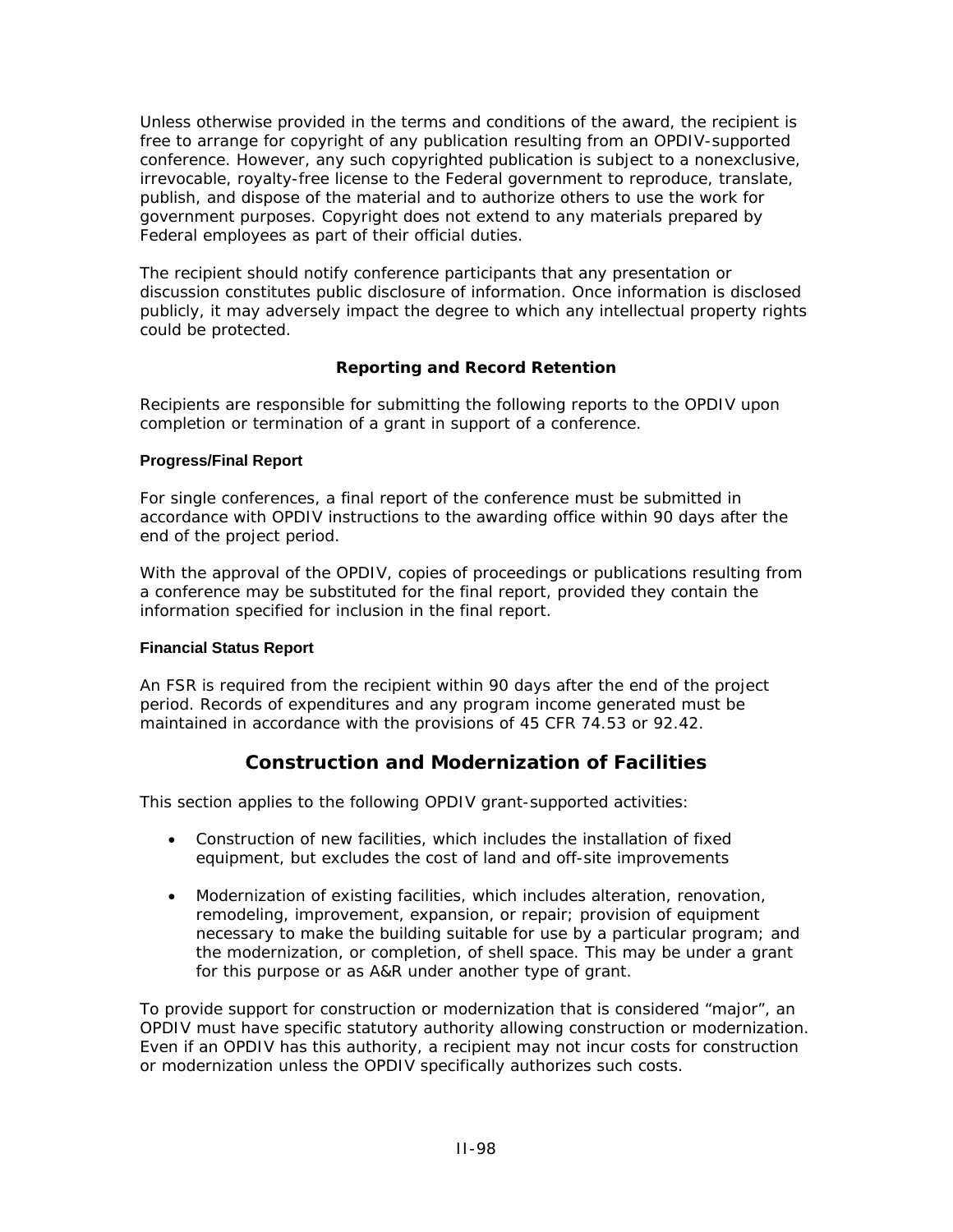In addition, an applicant/recipient may propose to undertake an A&R project under a non-construction grant. HHS characterizes A&R projects as "minor" or "major," depending on the type of activity proposed and the cost of the project and the threshold set by the HHS GPS or the OPDIV (see "Cost Considerations—Allowable Costs and Activities," "Prior-Approval Requirements—OPDIV Prior Approval," and Part IV). An OPDIV may support a major A&R project only if it has specific statutory authority allowing modernization. Generally, an A&R project that is under the OPDIV threshold is treated as minor A&R; however, depending on the activity proposed, it may be considered modernization (which cannot be supported unless the OPDIV has the required statutory authority). The requirements that apply to minor A&R projects are addressed in "Allowable Costs and Activities."

Except where indicated, the requirements in this section apply to HHS grantsupported construction or modernization (hereafter, "construction") in lieu of the requirements stated elsewhere in Part II of the HHS GPS for construction or modernization. Other activities under the award would be subject to those other policies. However, there may be areas of overlap, e.g., a rebudgeting action that causes a minor A&R project to become a major A&R project.

#### **Funding**

Construction grants usually involve a single award, covering more than 1 year, made on the basis of an application for the entire construction project. Incremental funding (budget periods) within a project period normally is not used for construction grants.

#### **Allowable and Unallowable Costs and Activities**

Exhibits 12 and 13 indicate types of costs and activities generally allowable and unallowable under HHS construction grants. The allowability and unallowability of costs and activities apply to the use of Federal funds and funds expended by the grantee to satisfy cost sharing or matching requirements (see "Matching or Cost Sharing"). The lists are not all-inclusive. Program guidelines and other terms and conditions of the award should be consulted for the specific costs allowable under a particular program or grant.

| Item                                                   | Description                                                                                                                                                                                                                                                                                                                                                       |
|--------------------------------------------------------|-------------------------------------------------------------------------------------------------------------------------------------------------------------------------------------------------------------------------------------------------------------------------------------------------------------------------------------------------------------------|
| Acquisition and installation<br>of fixed equipment     | Allowable.                                                                                                                                                                                                                                                                                                                                                        |
| Architectural and<br>engineering services              | Allowable.                                                                                                                                                                                                                                                                                                                                                        |
| Bid advertising                                        | Allowable.                                                                                                                                                                                                                                                                                                                                                        |
| Bid guarantees and<br>performance and payment<br>bonds | Bid guarantees and performance and payment bonds are allowable as<br>provided in 45 CFR 74.48 or 92.36(h).                                                                                                                                                                                                                                                        |
| Contingency fund                                       | Applicants for construction grants may include a project contingency<br>amount with the initial cost estimates for construction contracts to<br>provide for unanticipated charges. This amount will be limited to 5<br>percent of construction costs before bids are received and must be<br>reduced to 2 percent after a construction contract has been awarded. |

*Exhibit 12. Allowable Costs and Activities under Construction Grants*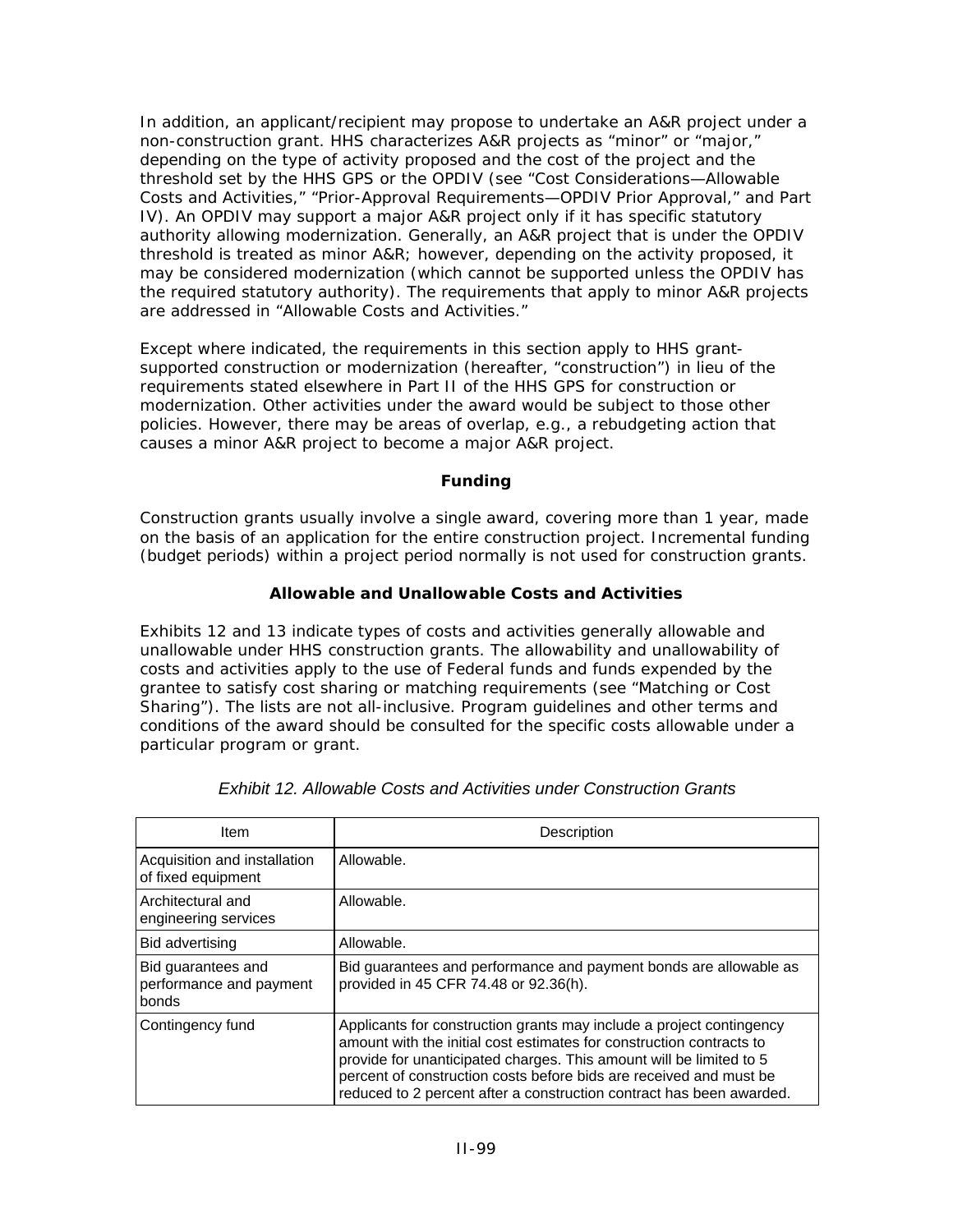## *Exhibit 12. Allowable Costs and Activities under Construction Grants*

| Item                                                                | Description                                                                                                                                                                                                                                                                                                                                                                                                                                                                                                                        |
|---------------------------------------------------------------------|------------------------------------------------------------------------------------------------------------------------------------------------------------------------------------------------------------------------------------------------------------------------------------------------------------------------------------------------------------------------------------------------------------------------------------------------------------------------------------------------------------------------------------|
| Filing fees for recording the<br><b>NFI</b>                         | Allowable.                                                                                                                                                                                                                                                                                                                                                                                                                                                                                                                         |
| Force account                                                       | If the grantee's own construction and maintenance staffs are used in<br>carrying out modernization activities (i.e., force account), the associated<br>costs are allowable provided the grantee can document that a force<br>account is less expensive than if the project were competitively bid and<br>can substantiate all costs with appropriate receipts for the purchase of<br>materials and certified pay records for the labor involved. This requires<br>OPDIV prior approval.                                            |
| Compliance with the<br>National Historic<br><b>Preservation Act</b> | Allowable. May include hiring special consultants to research and<br>document the historic value of proposed performance sites and costs<br>associated with preparation and presentation of required materials to<br>inform the public and others.                                                                                                                                                                                                                                                                                 |
| Incentive costs for<br>contractors                                  | Allowable consistent with contract type as specified in the solicitation of<br>bids or proposals and in the contract. Incentive costs must be<br>reasonable and appropriately documented, e.g., that conditions to earn<br>the incentive were met. In addition to an incentive fee provision,<br>incentive-type contracts may also contain a penalty provision. Other<br>types of bonus payments are not allowable.                                                                                                                |
| Inspection fees                                                     | Allowable.                                                                                                                                                                                                                                                                                                                                                                                                                                                                                                                         |
| Insurance                                                           | Costs of title insurance, physical-destruction insurance, and liability<br>insurance are generally allowable. Physical destruction and liability<br>insurance are usually treated as F&A costs but may be treated as direct<br>costs in accordance with the established policy of the recipient,<br>consistently applied regardless of the source of funds. Title insurance, if<br>required, may be charged to the grant in proportion to the amount of<br>OPDIV participation in the property (see "Real Property - Insurance "). |
| Legal fees                                                          | Legal fees related to obtaining a legal opinion regarding title to a site are<br>allowable.                                                                                                                                                                                                                                                                                                                                                                                                                                        |
| Pre-award costs                                                     | Costs incurred before award for architect's fees and consultant's fees<br>necessary to the planning and design of the project are allowable if the<br>project is subsequently approved and funded.                                                                                                                                                                                                                                                                                                                                 |
| Project management                                                  | Allowable.                                                                                                                                                                                                                                                                                                                                                                                                                                                                                                                         |
| Relocation expenses                                                 | Allowable.                                                                                                                                                                                                                                                                                                                                                                                                                                                                                                                         |
| Sidewalks necessary for use   Allowable.<br>of facility             |                                                                                                                                                                                                                                                                                                                                                                                                                                                                                                                                    |
| Site clearance.                                                     | Site clearance costs are allowable as long as they are reflected in the<br>bid.                                                                                                                                                                                                                                                                                                                                                                                                                                                    |
| Site survey and soil<br>investigation                               | Allowable.                                                                                                                                                                                                                                                                                                                                                                                                                                                                                                                         |
| NEPA analysis                                                       | Costs associated with evaluation of the environmental effects of<br>proposed construction activity and producing the Environmental Impact<br>Statement (EIS) are allowable.                                                                                                                                                                                                                                                                                                                                                        |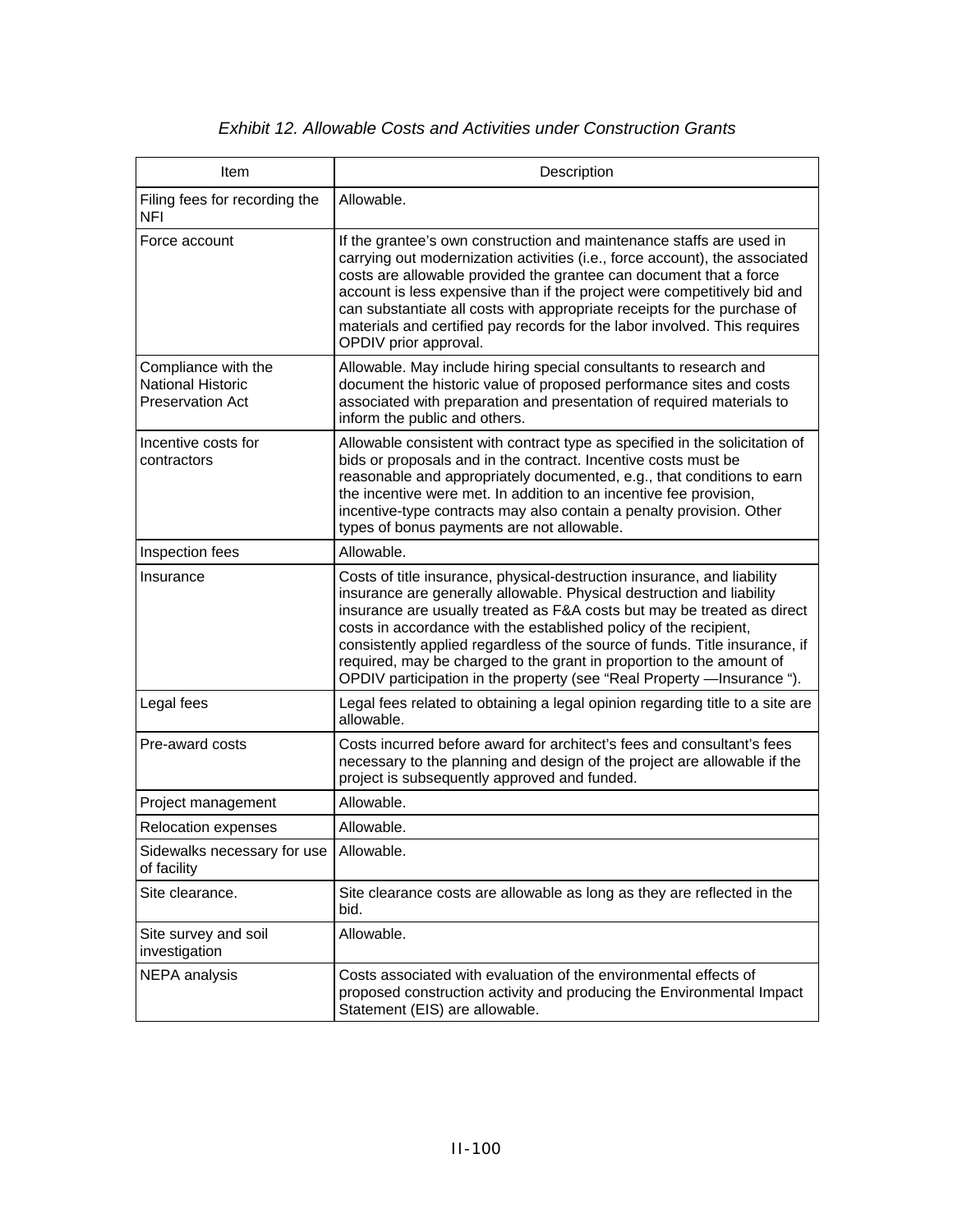#### *Exhibit 12. Allowable Costs and Activities under Construction Grants*

| Item                    | Description                                                                                                                                                                                                                                                                                                                                                                                                                                                                              |
|-------------------------|------------------------------------------------------------------------------------------------------------------------------------------------------------------------------------------------------------------------------------------------------------------------------------------------------------------------------------------------------------------------------------------------------------------------------------------------------------------------------------------|
| Threat-risk assessment. | Costs incurred for a site-specific or project-specific assessment of<br>security risk by a qualified professional are allowable. The threat-risk<br>assessment identifies and quantifies potential threats, both internal and<br>external to the building, its contents, the personnel working in it, and the<br>general public. The analysis also includes a thorough examination and<br>evaluation of the physical aspects of the proposed facility, along with<br>operational issues. |

#### *Exhibit 13. Unallowable Costs and Activities under Construction Grants*

Bonus payments other than earned incentive payments to contractors under formal incentive arrangements are unallowable. Construction of shell space designed for completion at a future date. Consultant fees not related to actual construction. Damage judgment suits. Equipment purchased through a conditional sales contract. Indirect/F&A costs. Fund-raising expenses.

Land acquisition.

Legal services not related to site acquisition.

Movable equipment.

Off-site improvements such as parking lots are not allowable.

#### **Prior-Approval Requirements**

Recipients must obtain OPDIV prior approval for the following types of recipientinitiated project or budget changes:

- A revision that would result in a change in scope of the project, including proposed modifications that would materially alter the costs of the project, space utilization, or financial layout, resulting in changes in the previously approved procurement method or contract. Modifications that would materially alter the costs include significant rebudgeting actions, whether or not the particular expenditure requires prior approval and increase in the amount of Federal funds needed to complete the project.
- Any other applicable change as specified in "Prior-Approval Requirements."
- Change in the use of the facility (see "Use of Facility and Disposition" in this section).

The request for approval must include sufficient information to allow the OPDIV to review the circumstances and need for the proposed change. After receipt of OPDIV prior approval, the recipient may make or authorize the approved modifications of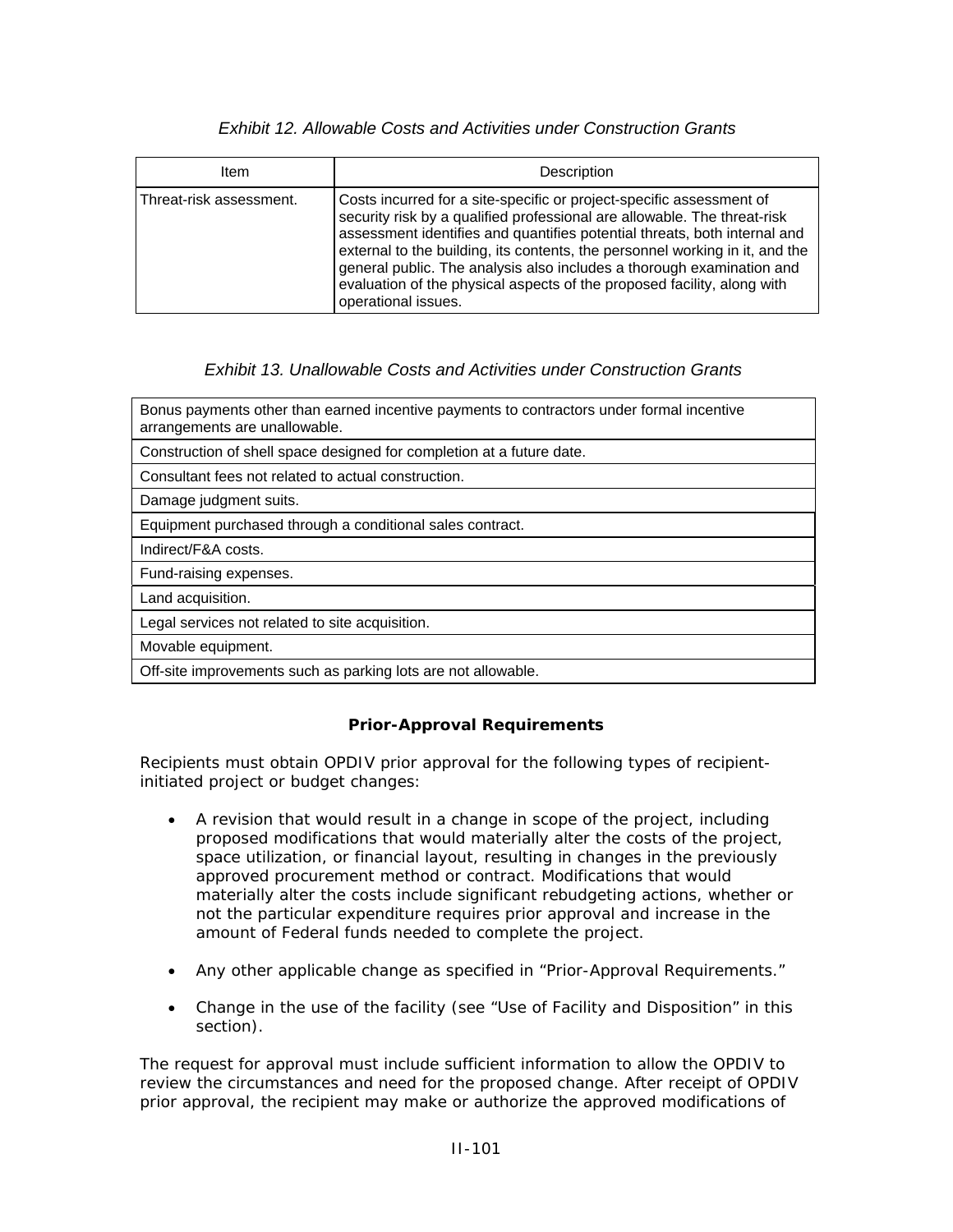the construction contract. Other less substantive modifications to construction contracts may be made without OPDIV prior approval. However, copies of all change orders to construction contracts must be retained as grant-related records (see "Record Retention and Access").

#### **Procurement Requirements**

Construction activity usually is carried out through one or more contracts under the grant. Therefore, the circumstances of the procurement are critical to the successful completion of the grant-supported project. All construction work must be procured by the methods described in 45 CFR 74.40 through 74.48 or in 92.36, as applicable.

#### **Equal Employment Opportunity, Labor Standards, and Other Contract Requirements**

Equal employment opportunity and labor standards requirements for federally assisted construction and modernization must be specified in the information provided to potential bidders/offerors on construction contracts under HHS grants and must be included in the resulting contract documents (see 45 CFR part 74, Appendix A, and 45 CFR 92.36(i)). The Davis-Bacon Act or the Copeland "Anti-Kickback" Act apply only if specifically required by the program's authorizing statute. The NoA will indicate if they apply.

#### **Equal Employment Opportunity Requirements**

Construction contracts (and subcontracts) awarded under HHS grants are subject to the requirements of EO 11246 (September 24, 1965), as amended, as implemented in 41 CFR part 60-1 by OFCCP, DoL. The recipient is required to include the "Equal Opportunity Clause" at 41 CFR 60-1.4(b) in any construction contract under the grant. The contractor must be directed to include this clause in any applicable subcontracts.

In addition, recipients and construction contractors under HHS grants are required to comply with the solicitation and contract requirements for affirmative action specified in 41 CFR part 60-4 for contracts in specified geographical areas that will exceed \$10,000. These requirements are specified in EO 11246 ("Notice of Requirement for Affirmative Action to Ensure Equal Employment Opportunity") and EO 11246 ("Standard Federal Equal Employment Opportunity Construction Contract Specifications").

The OFCCP regulations also require that the recipient notify the applicable OFCCP regional, area, or field office when it expects to award a construction contract that will exceed \$10,000.

Further information about these requirements and the full text of these regulations are available at [http://www.dol.gov/esa/ofcp\\_org.htm](http://www.dol.gov/esa/ofcp_org.htm) 

#### **Labor Standards Requirements**

*Preservation of Open Competition and Government Neutrality toward Government Contractors' Labor Relations on Federal and Federally Funded Construction Projects.* Pursuant to EO 13202, as amended by EO 13208 (April 6, 2001), executive agencies issuing grants, providing Federal assistance, or entering into cooperative agreements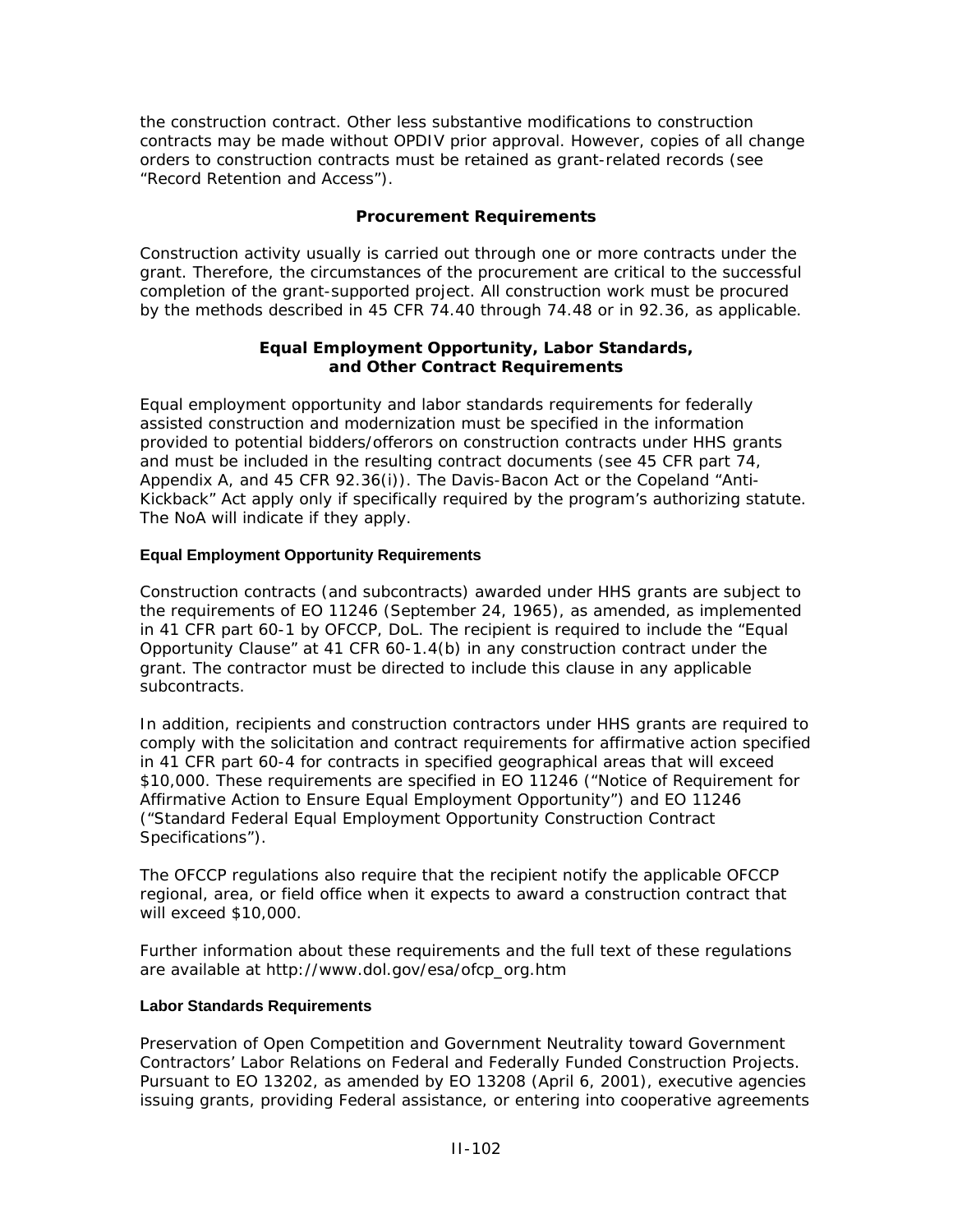for construction projects (including major and minor A&R) must ensure that bid specifications, project agreements, or other controlling documents for construction services contracts awarded by recipients of grants, cooperative agreements, or other financial assistance do *not* do the following:

- Require or prohibit bidders, offerors, contractors, or subcontractors to enter into or adhere to agreements with one or more labor organizations, on the same or other related construction projects. It does not prohibit contractors or subcontractors from voluntarily entering into such agreements.
- Otherwise discriminate against bidders, offerors, contractors, or subcontractors for becoming, refusing to become, or remaining signatories, or otherwise adhering to agreements with one or more labor organizations, on the same or other related construction projects.

*Non-segregated Facilities.* Pursuant to 41 CFR 60-1.8, for any contract for construction services that will exceed \$10,000, the grantee must require each prospective contractor to submit a certification that the contractor

- does not, and will not, maintain any facilities it provides for its employees in a segregated manner;
- does not or will not permit its employees to perform their services at any location, under the contractor's control, where segregated facilities are maintained; and
- will obtain a similar certification before awarding any covered subcontract.

*Contract Work Hours and Safety Standards.* Contractors and subcontractors providing construction services under HHS grants with contracts or subcontracts exceeding \$100,000 are subject to the requirements of the Contract Work Hours and Safety Standards Act, 40 U.S.C. 3701–3708, concerning the payment of overtime and the maintenance of healthful and safe working conditions if the statute authorizing the grant provides wage standards for the project to be funded by the grant.

Under this act, wages paid any laborer or mechanic employed by the contractor or subcontractor must be computed on the basis of a standard workweek of 40 hours. For all work in excess of the standard workweek, mechanics and laborers must be compensated at a rate not less than one-and-a-half times the basic rate of pay. If this requirement is violated, the contractor or subcontractor is liable to the employee for the unpaid wages and may be liable to the Federal government for liquidated damages. The OPDIV or the recipient may withhold otherwise payable funds to satisfy any such liability. The statute also specifies penalties for intentional violation of these requirements.

Further, pursuant to standards issued by the Secretary of Labor, a contractor or subcontractor under an HHS grant (with contracts or subcontracts exceeding \$100,000) must not require any laborer or mechanic employed in the performance of the contract to work in surroundings or under working conditions that are unsanitary, hazardous, or dangerous to an individual's health or safety. Violation of these requirements may be cause for debarment from future Federal contracts or financial assistance.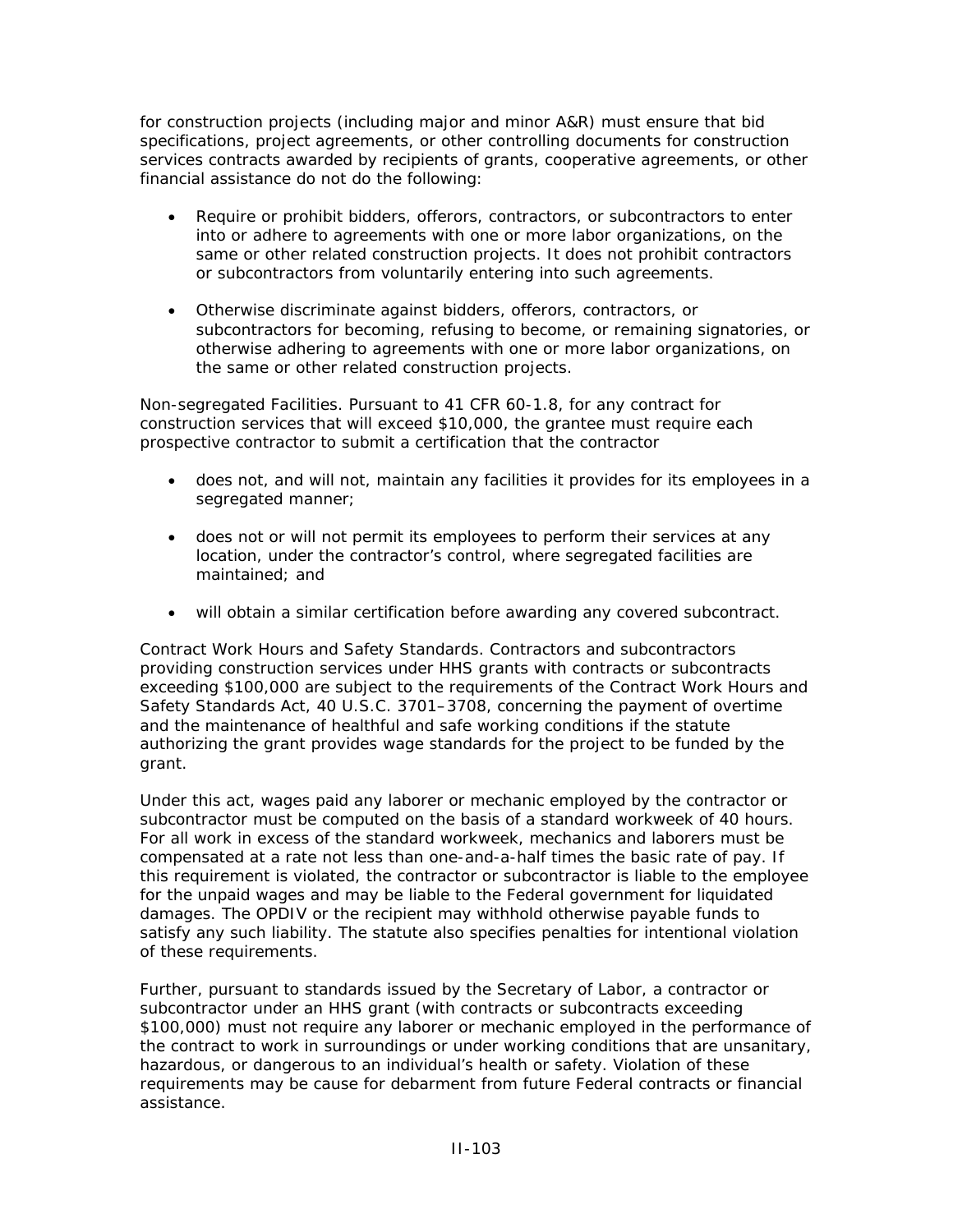#### **Other Requirements**

*Liquidated Damages.* Invitations for bids must stipulate a time for completion of the project, expressed either in calendar days or as a fixed date, for each prime contract to be awarded under the project. At the option of the grantee, a liquidated damages provision may be included in the contract, allowing for assessment of damages when the contractor has not completed the construction or modernization by the date specified in the contract. Liquidated damages must be real and justified and must be approved by the OPDIV before solicitation. Where damages are assessed, any amounts paid belong to the recipient.

*Disposition of Unclaimed Wages.* During or after the period of performance of an HHS-assisted contract for construction services, if it is discovered that an employee is entitled to wages but cannot be located for the purposes of payment (or for some reason refuses to accept payment), the grantee may eventually have to repay the Federal government.

The recipient should notify the GMO that an escrow account has been established in the affected employee's name and should maintain the account for 2 years (or longer if required by State or local law) following the completion of the contract. Upon the expiration of this period, any amounts still unclaimed will be disbursed by refunding to the OPDIV either the entire amount, if the construction or modernization project was

100 percent funded by the OPDIV, or an amount representing the percentage of OPDIV participation in the project. If the project was funded by more than one HHS program at differing rates, the refund should be based on an average percentage calculated by weighting each program's rate of participation by the dollar amount of that program's contribution.

If the contractor has made a reasonable effort to locate the employee by having mail forwarded and contacting the employee's union, the recipient need not repeat such attempts. If there is reason to believe that the contractor's efforts to locate employees that are due wages were not thorough, the recipient should attempt to locate the employees. Doing so will reduce the likelihood of future claims against the recipient. If any wages held in escrow are paid to an employee or an employee's legal representative while the account is maintained, a complete report must be made to the GMO when the account is closed.

#### **Use of Facility and Disposition**

HHS awards for construction or modernization generally require that a facility be used for the programmatic purpose of the award as long as needed for that purpose (see the NoA or Part IV). During that time, the recipient must use the facility for the originally authorized purpose unless it obtains prior approval from the OPDIV to use the facility for an alternate purpose. If, during the required usage period, the facility is no longer used for the original intended purpose, the OPDIV may, for recipients covered by 45 CFR part 74, provide prior approval for alternate use as specified in 45 CFR 74.32; direct the recipient to sell the property or allow it to retain title and recover the OPDIV share; or direct that title be transferred to a third party named by the OPDIV (see "Property Management—Real Property").

The usage obligation may also be transferred to facilities of substantially comparable or greater monetary value or utility to carry out the original purpose for which the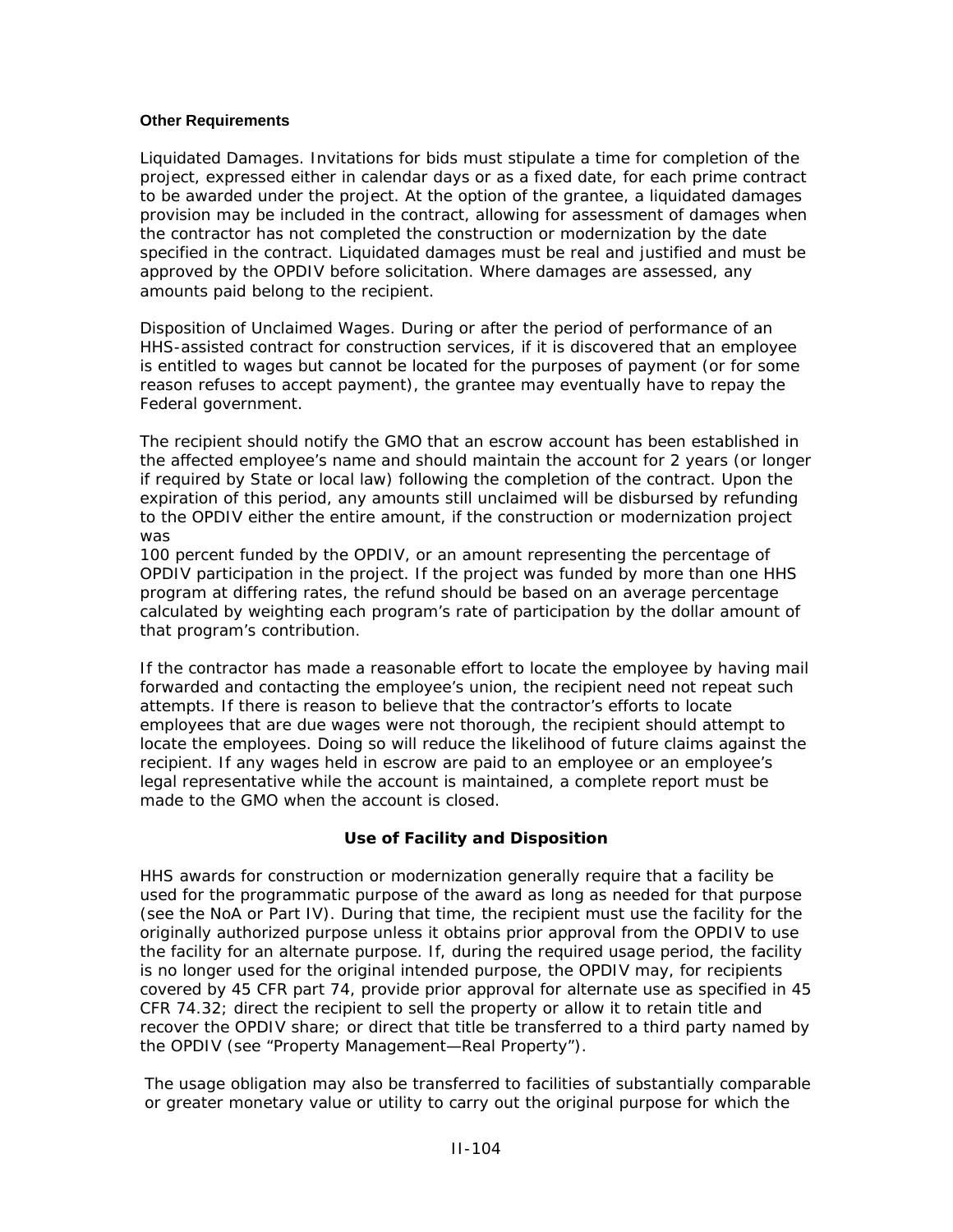grant was awarded. In this event, the remaining usage obligation must be released from the original facility constructed with grant funds and transferred to the new facility. The recipient remains subject to all other requirements imposed by the NoA or successor document (if the change occurs following the period of grant support). The OPDIV will monitor compliance with these requirements through periodic facility use certifications or reports, site visits, and other appropriate means for the duration of the required usage period. After the required usage period, the organization has no further accountability to the OPDIV concerning the use of the property or any sales proceeds.

If, during the required usage period, the facility is no longer used for the original intended purpose and the OPDIV did not provide prior approval for an alternate use, the recipient must comply with disposition requirements. The OPDIV may recover its share of the construction or modernization costs. For disposition of property acquired on an amortized acquisition basis, the formulas in 45 CFR 74.32 and 92.31 do not apply in determining the Federal share. In cases of amortized acquisition, the Federal share will be determined by multiplying the amount of mortgage principal already repaid at the time of disposition by the average Federal participation (taken from the FSR) plus the increase in value over the purchase price multiplied by the average Federal participation plus the Federal participation in the down payment. The computation of the Federal share of real property acquired with long-term debt financing must be computed for each year of grant support in which Federal funds are used to meet all or a portion of the down payment, principal on the mortgage, or both.

## **Traineeship, Fellowship, and Similar Awards Made to Organizations on Behalf of Individuals**

Applicants/recipients should consult the funding opportunity announcement and any program guidance or guidelines for application instructions; eligibility requirements, including citizenship and sponsorship requirements; and other program-specific requirements related to required forms, allowable costs, and reporting requirements. Detailed requirements for the Kirschstein-National Research Service Awards program are found at [http://grants1.nih.gov/training/extramural.htm.](http://grants1.nih.gov/training/extramural.htm) Some of the administrative requirements that pertain to fellowships under that program are described below. See Part IV for other programs.

#### **Initiation of Support**

The OPDIV will notify the individual of the intention to make an award and confirm the plans for the start of fellowship support. The fellowship award notice allows the individual to begin the fellowship immediately on or after the issue date, but permits up to 6 months for the individual to make final arrangements, such as the completion of degree requirements, final coordination with the sponsor, and, if necessary, a move to the sponsoring institution. The fellow must start the period of training under the award by the latest activation date as shown on the award notice, i.e., 6 months from the award issue date. The activation period may be extended in unusual circumstances. Written requests for extensions should be submitted by the fellow and must be countersigned by the sponsor and the authorized organizational representative.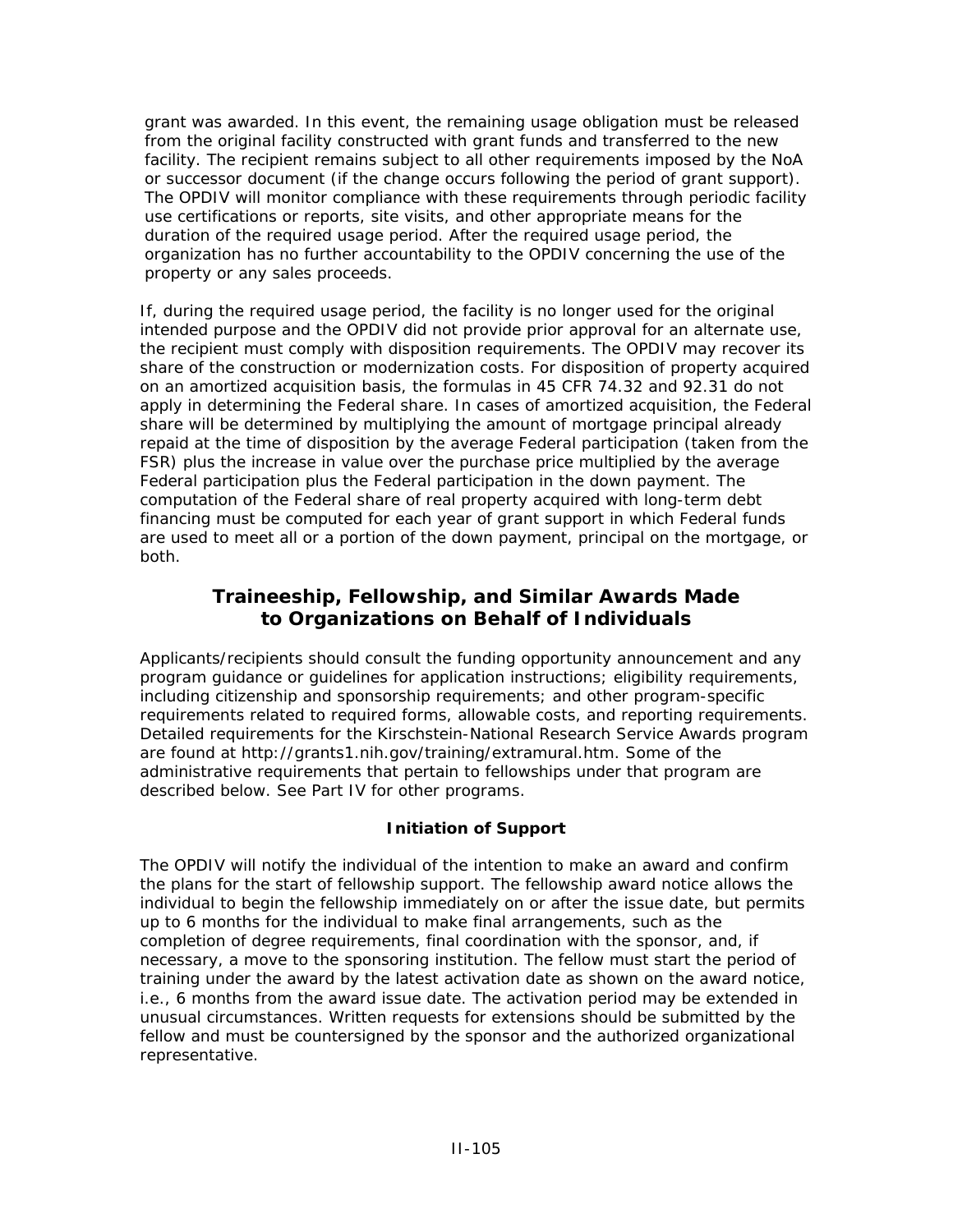An activation notice must be submitted to the awarding office as of the day the fellow begins training. A payback agreement may also be required to be completed and submitted (see Part IV or the program guidelines). A stipend may not be paid until the forms are submitted and the fellow begins training. If necessary for payroll purposes, the activation notice and payback agreement may be submitted up to 30 days before the start date. However, any change in the planned activation start date must be reported immediately to the sponsoring institution's business office and to the OPDIV. If an award is conditioned upon completion of degree requirements, the fellow must submit, with the activation notice, proof of completion by the degreegranting institution.

Fellowship support generally is approved for consecutive years of training. The initial award usually is for 12 months. Subsequent periods of approved fellowship training are consecutive with the first year of support and are usually in 12-month increments (budget periods). Awards for less than 12 months will be prorated accordingly. If a fellow decides not to activate the award, or to terminate early, he or she should notify the recipient organization's business office, the sponsor, and the OPDIV immediately, in writing. The OPDIV will make any necessary adjustments in the stipend and other costs, including the institutional allowance.

#### **Payment**

Payment is as follows:

- *Domestic organizations*. Non-Federal sponsoring organizations receive an award for the stipend, institutional allowance, and tuition and fees (when applicable). The organization directly pays the fellow and disburses all other awarded costs.
- *Federal laboratories.* Fellows training at Federal laboratories are paid stipends directly by the OPDIV. Reimbursement to the fellow for appropriate expenditures from the institutional allowance also is paid by the OPDIV.
- *Foreign organizations.* Fellows training at foreign sites receive stipends directly from the OPDIV. However, the institutional allowance is awarded to and disbursed by the sponsoring organization.

#### **Allowable Costs**

Exhibit 14 lists and describes allowable costs of fellowships.

#### *Exhibit 14. Allowable Costs of Fellowships*

|  | Item | Description |
|--|------|-------------|
|--|------|-------------|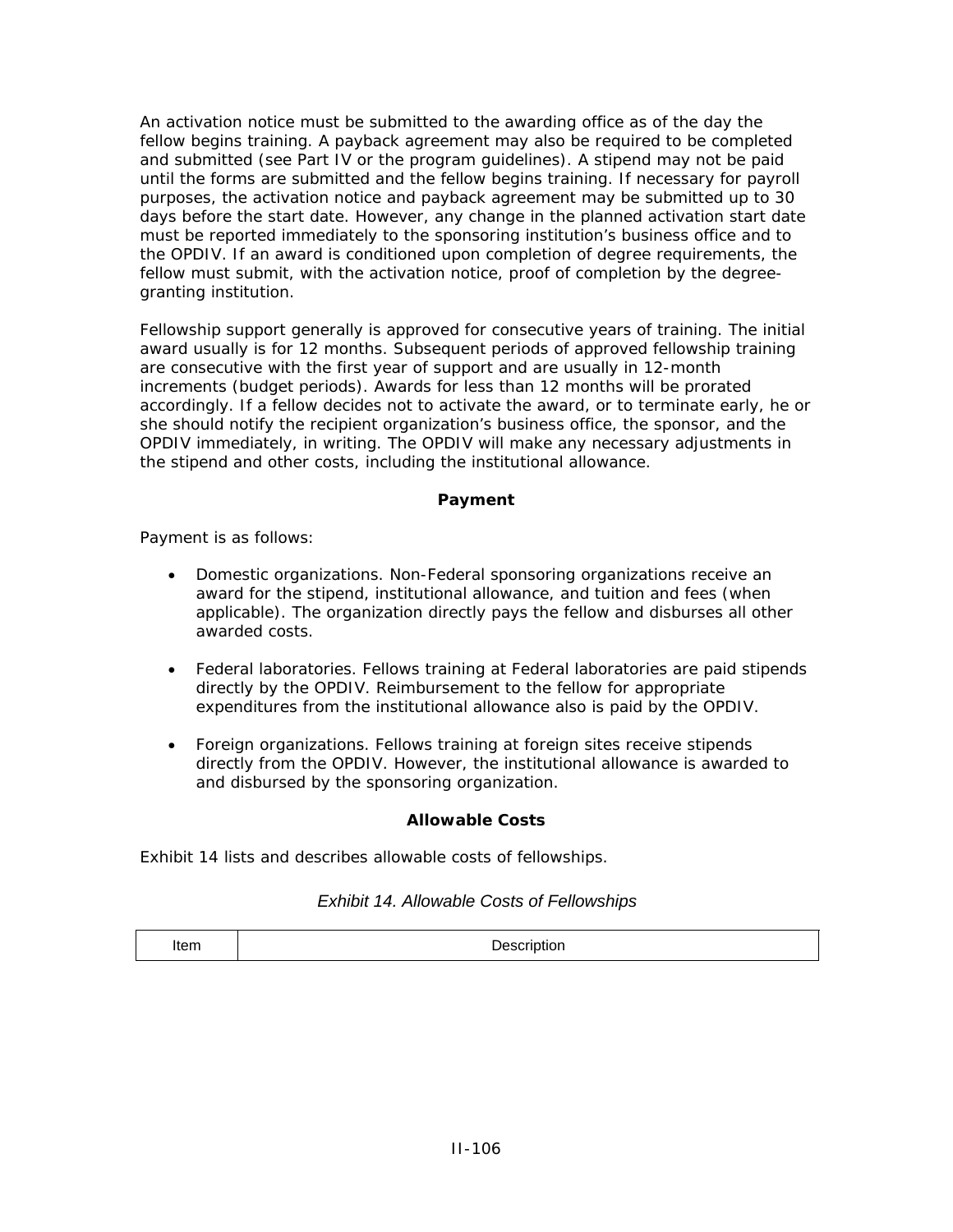## *Exhibit 14. Allowable Costs of Fellowships*

| Item                                                                                              | Description                                                                                                                                                                                                                                                                                                                                                                                                                                                                                                                                                                                                                                                                                                                                                                                                                                                                                                                                                                                                       |
|---------------------------------------------------------------------------------------------------|-------------------------------------------------------------------------------------------------------------------------------------------------------------------------------------------------------------------------------------------------------------------------------------------------------------------------------------------------------------------------------------------------------------------------------------------------------------------------------------------------------------------------------------------------------------------------------------------------------------------------------------------------------------------------------------------------------------------------------------------------------------------------------------------------------------------------------------------------------------------------------------------------------------------------------------------------------------------------------------------------------------------|
| Stipend                                                                                           | A stipend is provided as a subsistence allowance for fellows to help defray living<br>expenses during the training experience. It is not provided as a condition of<br>employment with either the Federal government or the sponsoring organization.<br>Stipends must be paid in accordance with stipend levels established by the OPDIV,<br>which are based on a 12-month full-time training appointment. In the event of early<br>termination, the stipend will be prorated according to the amount of time spent in<br>training, and the OPDIV will issue a revised NoA. No departure from the standard<br>stipend provided by the OPDIV under the fellowship may be negotiated by the<br>sponsoring institution with the fellow.<br>Stipend levels are updated nearly every year. When increases are approved, they are<br>published and posted on the OPDIV Web site. The awarding office will adjust<br>fellowship awards on their anniversary dates to include the currently applicable stipend<br>amount. |
| Institutional<br>allowance                                                                        | An institutional allowance is generally provided to help support the costs of training.<br>The specific levels of allowance for support, including those for individuals training at<br>Federal laboratories, for-profit organizations, or foreign organizations, are published by<br>the OPDIV and posted on its Web site. Costs for tuition and fees, where appropriate,<br>will be awarded independent of the institutional allowance.                                                                                                                                                                                                                                                                                                                                                                                                                                                                                                                                                                         |
|                                                                                                   | The institutional allowance is a fixed amount. Expenditures under institutional<br>allowances are not subject to OPDIV prior-approval requirements, and the institution is<br>not required to account for these expenditures on an actual cost basis. Except for<br>fellows at Federal training sites, consistent with OPDIV policy governing the type of<br>expenditures appropriate for the institutional allowance, the sponsoring organization<br>authorizes the expenditure of the institutional allowance on behalf of the fellow<br>according to the organization's policy. The organization is entitled to expend up to the<br>full institutional allowance upon official activation of the award. However, if an individual<br>fellow is not in a training status for more than 6 months of the award year, only one-half<br>of that year's institutional allowance may be charged to the grant. The NoA will be<br>revised and the balance must be refunded to the OPDIV.                               |
|                                                                                                   | The type of sponsoring institution dictates what costs may be charged to this category<br>and how the funds are to be administered.                                                                                                                                                                                                                                                                                                                                                                                                                                                                                                                                                                                                                                                                                                                                                                                                                                                                               |
| Non-Federal<br>public and<br>private non-<br>profit<br>organizations<br>(domestic and<br>foreign) | The allowance is intended to defray expenses for the individual fellow such as supplies,<br>equipment, travel to meetings, and health insurance and to otherwise offset, insofar as<br>possible, appropriate administrative costs of training. Funds are paid directly to and<br>administered by the sponsoring organization.                                                                                                                                                                                                                                                                                                                                                                                                                                                                                                                                                                                                                                                                                     |
| Federal<br>laboratories                                                                           | The allowance is intended to cover the costs of meeting travel, health insurance, and<br>books. Funds are administered by the OPDIV.                                                                                                                                                                                                                                                                                                                                                                                                                                                                                                                                                                                                                                                                                                                                                                                                                                                                              |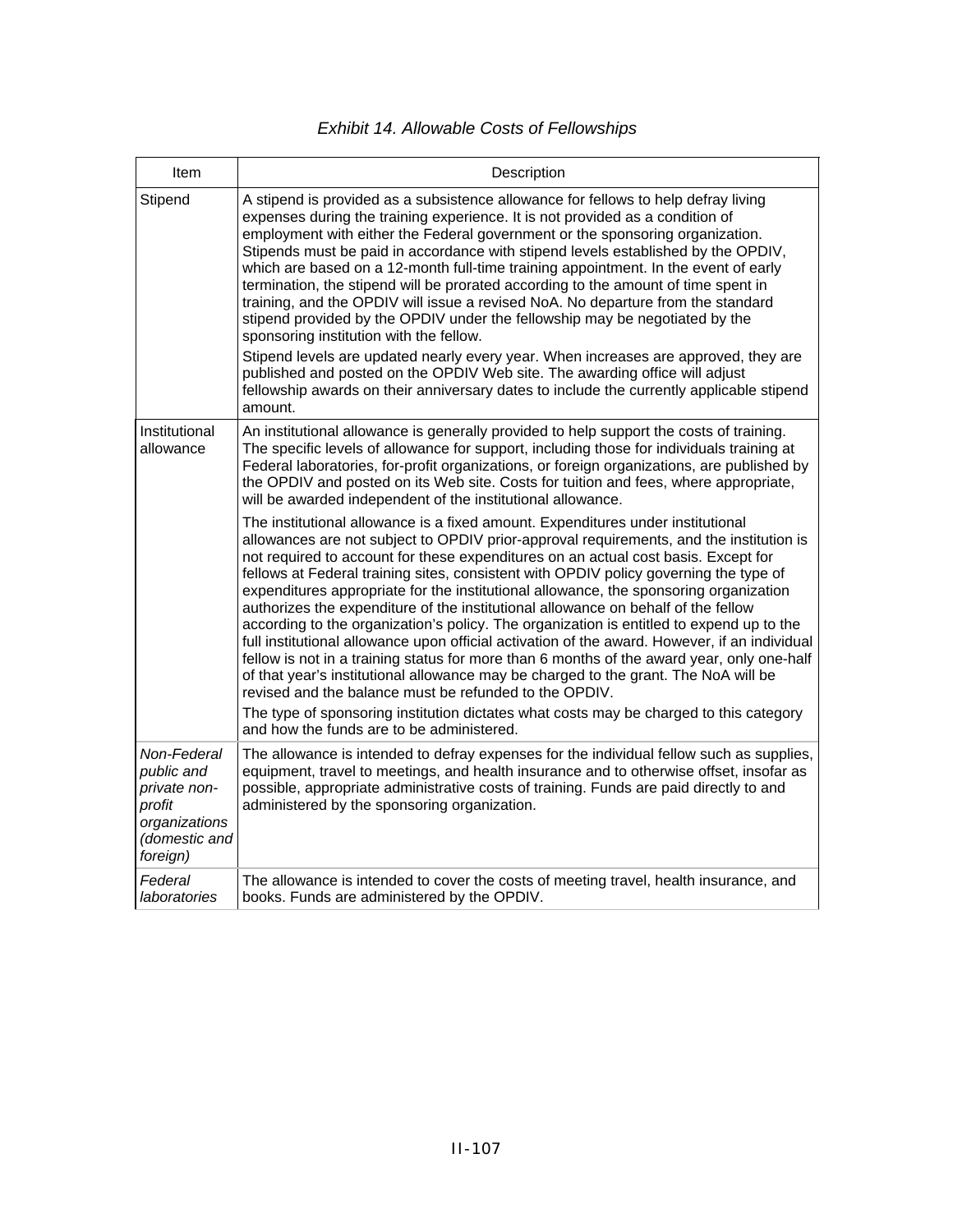## *Exhibit 14. Allowable Costs of Fellowships*

| Item                                   | Description                                                                                                                                                                                                                                                                                                                                                                                                                                                                                                                                                                                                                                                           |
|----------------------------------------|-----------------------------------------------------------------------------------------------------------------------------------------------------------------------------------------------------------------------------------------------------------------------------------------------------------------------------------------------------------------------------------------------------------------------------------------------------------------------------------------------------------------------------------------------------------------------------------------------------------------------------------------------------------------------|
| For-profit<br>institutions             | The allowance is intended to cover the costs of meeting travel, health insurance, and<br>books. Funds are paid directly to the sponsoring organization for disbursement to the<br>fellow.                                                                                                                                                                                                                                                                                                                                                                                                                                                                             |
|                                        | The following are guidelines for the use of the institutional allowance:                                                                                                                                                                                                                                                                                                                                                                                                                                                                                                                                                                                              |
|                                        | • Travel. Payment for travel to meetings is appropriate when it is necessary for the<br>individual's training and when the costs are incurred within the period of grant-<br>supported training. For fellows at Federal laboratories, reimbursement of travel costs<br>must be in accordance with current Federal travel regulations. Funds may not be<br>expended to cover the costs of travel between the fellow's place of residence and<br>the domestic training organization, except that the sponsoring organization may<br>authorize the cost of a one-way travel allowance in an individual case of extreme<br>hardship.                                      |
|                                        | ◆ Extraordinary costs. Additional funds may be requested by the organization when<br>the training of a fellow involves extraordinary costs for travel to field sites remote<br>from the sponsoring organization or accommodations for fellows who are disabled,<br>as defined by the Americans with Disabilities Act. The funds requested for<br>extraordinary costs must be reasonable in relationship to the total dollars awarded<br>under a fellowship and must be directly related to the approved training activity.<br>Such additional funds will be provided only in exceptional circumstances that are<br>fully justified and explained by the organization. |
|                                        | ◆ Health insurance. A fellow's health insurance is an allowable cost only if applied<br>consistently to all people in a similar training status regardless of the source of<br>support. Family health insurance is an allowable cost for fellows who have families<br>and are eligible for family health insurance coverage at the sponsoring organization.<br>Self-only health insurance is an allowable cost for fellows without families. Health<br>insurance can include coverage for costs such as vision and/or dental care if<br>consistent with organizational policy.                                                                                        |
| Tuition and<br>fees                    | Costs associated with tuition and fees are allowable only if they are required for<br>specific courses in support of the training. The recipient should consult the OPDIV<br>guidelines or Part IV for specific guidance on the reimbursement of tuition and fees.                                                                                                                                                                                                                                                                                                                                                                                                    |
| Travel to<br>foreign<br>training sites | For fellows at foreign training sites, in addition to the institutional allowance, awards<br>may include a single economy or coach round-trip travel fare. No allowance is provided<br>for dependents. U.S. flag air carriers must be used to the maximum extent possible<br>when commercial air transportation is the means of travel between the United States<br>and a foreign country or between foreign countries. This requirement will not be<br>influenced by factors of cost, convenience, or personal travel preference.                                                                                                                                    |
| Employee<br>benefits                   | Since fellowships are not provided as a condition of employment with either the Federal<br>government or the sponsoring organization, recipients may not seek funds, or charge<br>fellowship awards, for costs that normally would be associated with employee benefits<br>(for example, FICA, workers compensation, and unemployment insurance).                                                                                                                                                                                                                                                                                                                     |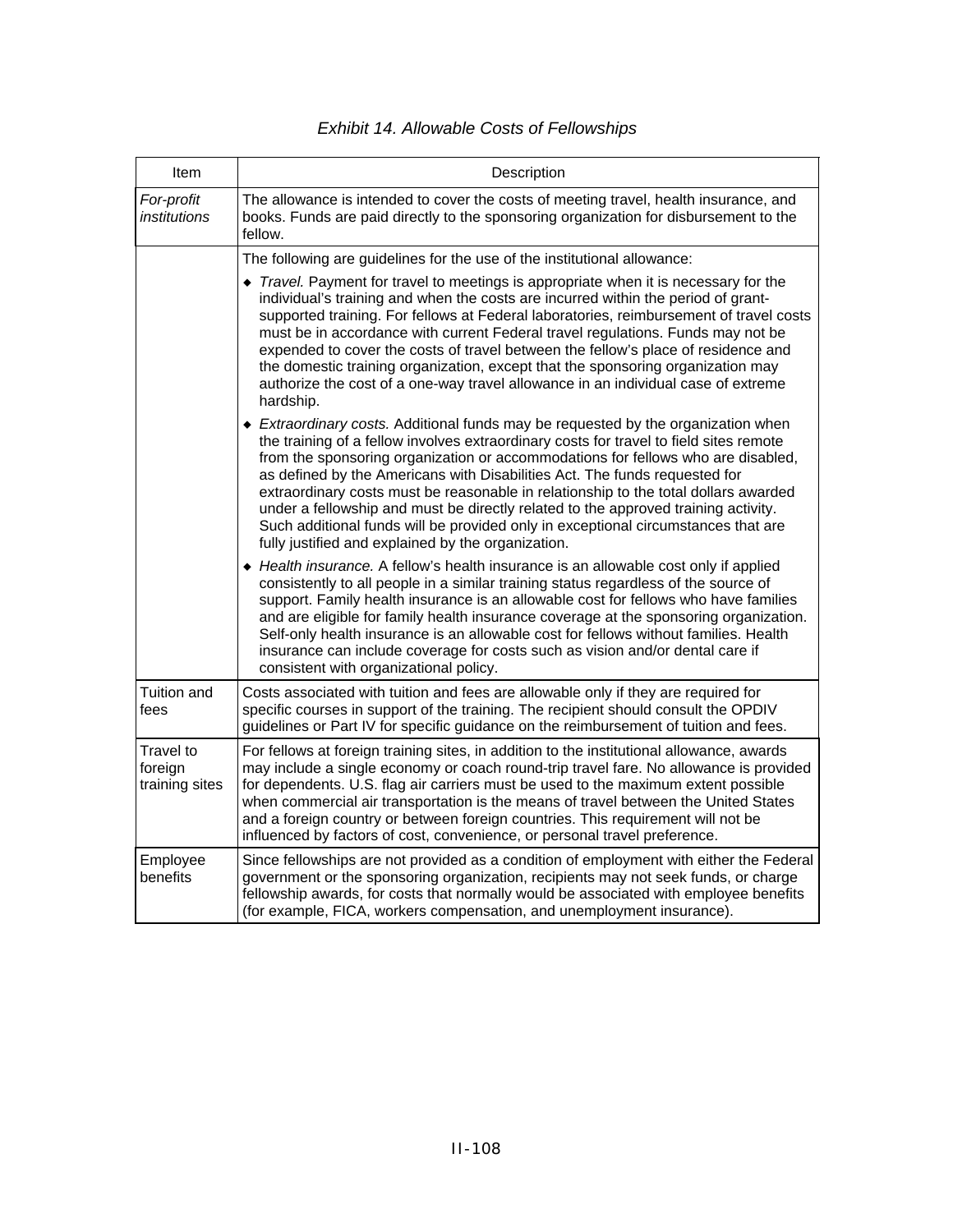#### **Supplementation of Stipends, Compensation, and Other Income**

#### **Stipend Supplementation**

Fellows receive stipends to defray living expenses. Stipends may be supplemented by an organization from non-Federal funds provided this supplementation does not require any additional obligation from the fellow. An organization can determine the amount of stipend supplementation, if any, it will provide according to its own formally established policies governing stipend support. These policies must be consistently applied to all individuals in a similar status regardless of the source of funds. Federal funds may not be used for stipend supplementation unless specifically authorized under the terms of the program from which funds are derived. Under no circumstances may OPDIV funds be used for supplementation. An individual may use Federal educational loan funds or VA benefits when permitted by those programs as described in this section.

#### **Compensation**

Fellows may seek part-time employment incidental to their training program to offset further their expenses. Funds characterized as compensation may be paid to fellows only when there is an employer-employee relationship, the payments are for services rendered, and the situation otherwise meets the conditions for compensation of students as detailed in "Selected Items of Cost." In addition, compensation must be in accordance with organizational policies applied consistently to both federally and non-federally supported activities and must be supported by acceptable accounting records that reflect the employer-employee relationship agreement. Under these conditions, the funds provided as compensation (salary, fringe benefits, and/or tuition remission) for services rendered, such as teaching or laboratory assistance, are not considered stipend supplementation; they are allowable charges to Federal grants, including HHS grants. However, the OPDIV expects that compensation from HHS grants will be for limited part-time employment apart from the normal training activities. Compensation may not be paid from a grant that supports the same activity that is part of the fellow's planned training experience as approved in the fellowship application. Under no circumstances may the conditions of stipend supplementation or the services provided for compensation interfere with, detract from, or prolong the fellow's approved training program. Fellowship sponsors must approve all instances of employment on HHS grants to verify that the circumstances will not detract from or prolong the approved training program.

#### **Concurrent Benefits**

A fellowship under the Kirschstein-National Research Service Awards may not be held concurrently with another federally sponsored fellowship or similar Federal award that provides a stipend or otherwise duplicates provisions of the fellowship award.

#### **Educational Loans or GI Bill**

An individual may accept concurrent educational remuneration from the VA (GI Bill) and Federal educational loan funds. Such funds are not considered supplementation or compensation.

#### **Taxability of Stipends**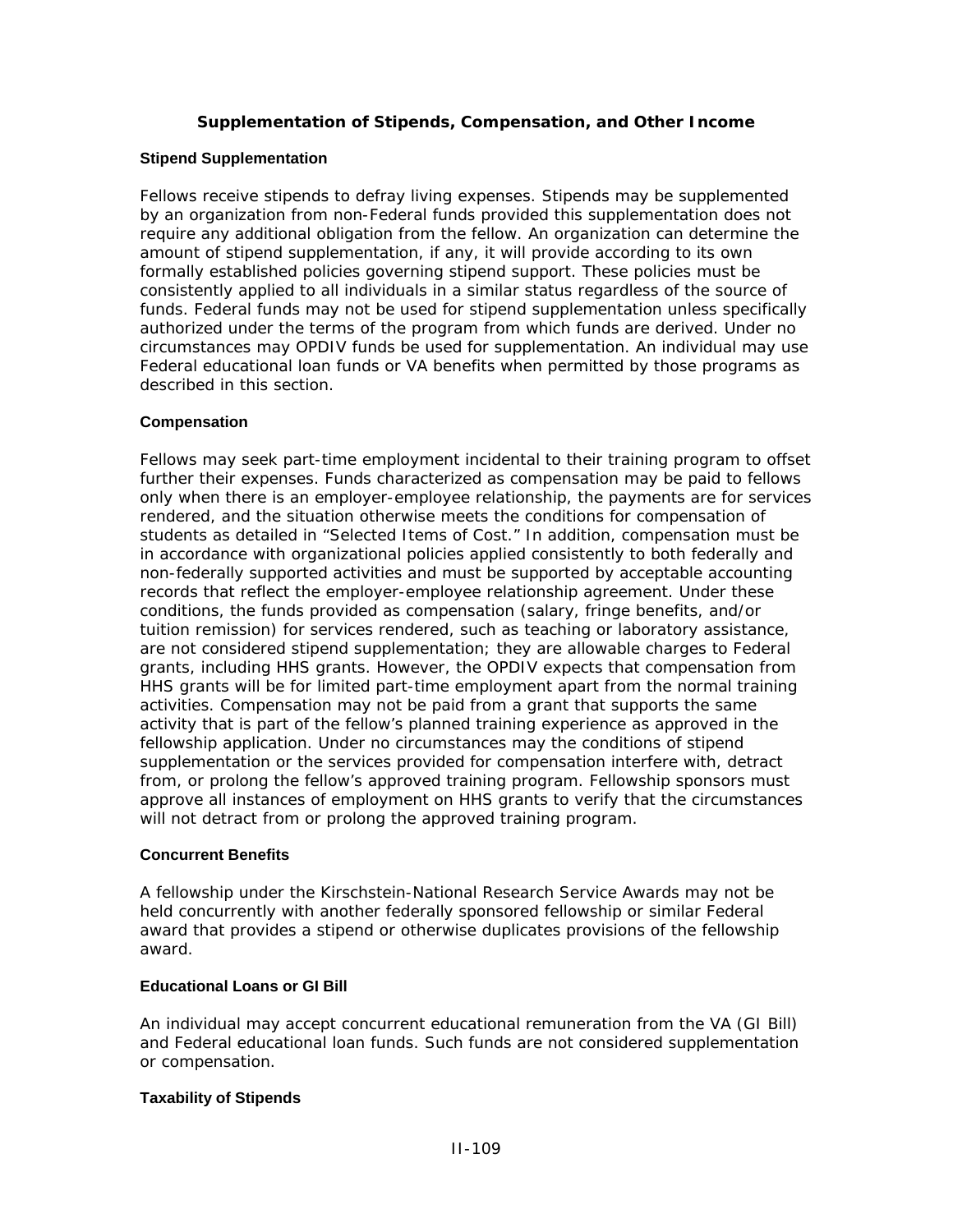Section 117 of the Internal Revenue Code applies to the tax treatment of scholarships and fellowships. Degree candidates may exclude from gross income (for tax purposes) any amount used for course tuition and related expenses such as fees, books, supplies, and equipment required for courses of instruction at a qualified educational organization. Non-degree candidates are required to report as gross income any monies paid on their behalf for stipends or any course tuition and fees required for attendance. The taxability of stipends in no way alters the relationship between fellows and sponsoring organizations. Stipends are not considered salaries. In addition, recipients of fellowships are not considered to be in an employeeemployer relationship with the OPDIV or the sponsoring organization solely as a result of the fellowship award. The interpretation and implementation of the tax laws are the domain of the IRS and the courts. HHS takes no position on what the status may be for a particular taxpayer, and it does not have the authority to dispense tax advice. Individuals should consult their local IRS office about the applicability of the law to their situation and for information on their tax obligations.

#### **Form 1099**

Although stipends are not considered salaries, this income is still subject to Federal and, sometimes, State income tax. Such income may be reported by the sponsoring organization on IRS Form 1099, Statement of Miscellaneous Income. Normally, the business office of the sponsoring organization will be responsible for annually preparing and issuing IRS Form 1099 for fellows paid through the organization (fellows at domestic non-Federal organizations). Sponsoring organizations are not required to issue a Form 1099, but it is a useful form of documentation of income received and a reminder to the fellow that some tax liability may exist. Fellows are reminded that, even if the sponsoring organization does not issue a Form 1099, they still are required to report stipends as income. The OPDIV will issue a Form 1099 for each fellow training at a Federal or foreign laboratory and receiving a stipend check from the U.S. Treasury.

#### **Reporting Requirements**

The submission of the forms described in this section is critical to establishing and paying stipends and other costs and determining payback service, if applicable. All of these forms generally are available in PDF-fillable and RTF formats at the OPDIV Web site or [http://grants.nih.gov/grants/forms.htm.](http://grants1.nih.gov/grants/forms.htm) The awarding office may provide copies of applicable forms with—or reference the Web site in—the NoA.

#### **Activation Notice**

Immediately upon the initiation of training, the individual must complete and sign a fellowship activation notice (e.g., PHS 416-5), obtain the signature of the authorized organizational representative, and forward the notice along with a payback agreement (where required) to the awarding office. For fellows paid directly by the OPDIV, the activation notice is required at the start of each award year. The form should not be submitted before the fellow actually begins training. Stipend checks are issued when both the activation notice and the payback agreement (where required) are received by the awarding office. For fellows whose stipend is paid through the organization, the activation notice is required for the initial year only. The activation notice may be submitted up to 30 days before the individual begins training if necessary for payroll purposes. However, the organization must not release any funds until the individual has started training. Furthermore, if the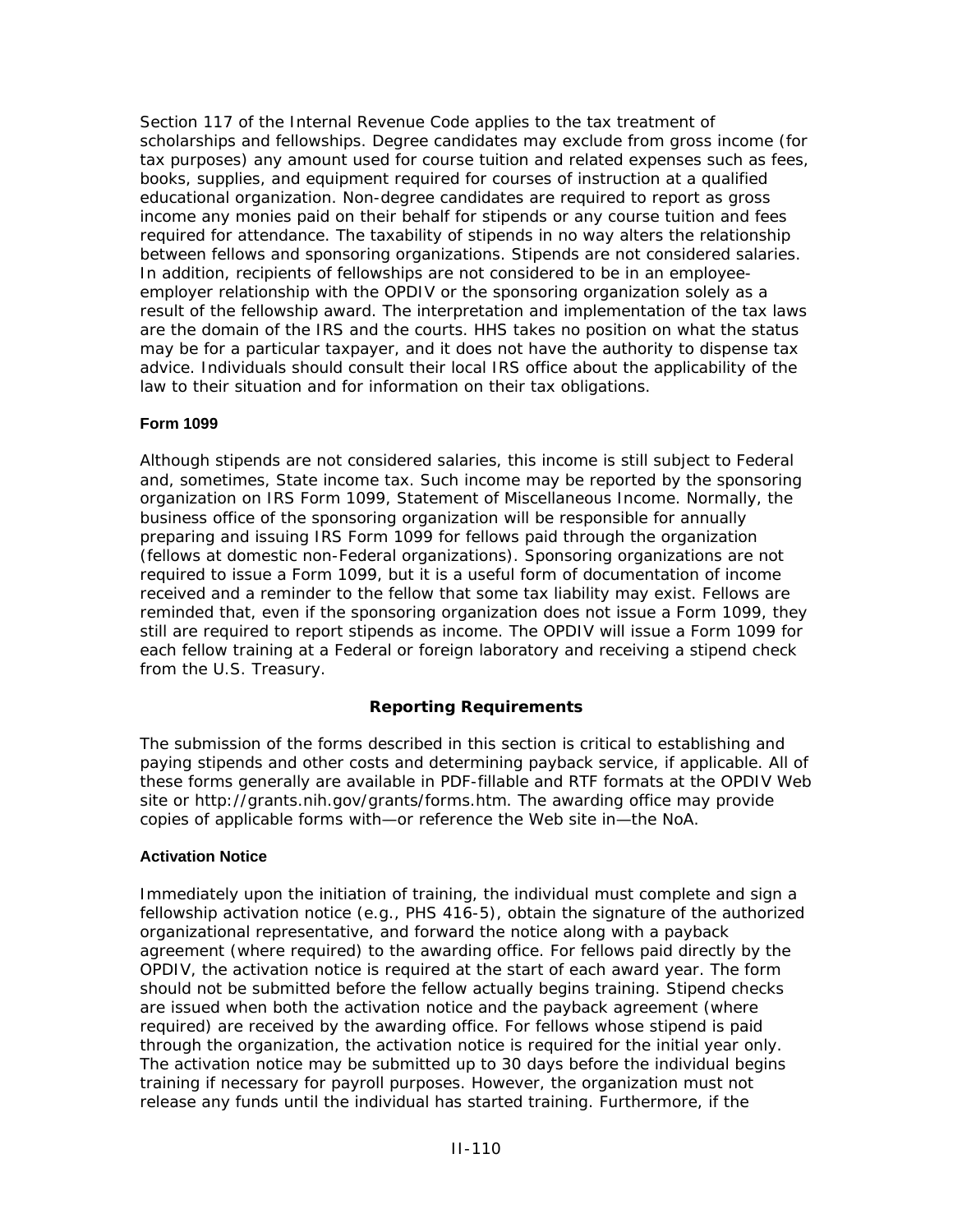individual does not begin training on the day indicated, the organization must notify the awarding office immediately. Competing continuation awards must be activated on the day following the end of the last budget period of the previous award.

#### **Payback Agreement**

A payback agreement (e.g., PHS 6031), where required, must be signed by each person who is to receive a fellowship. Recipients should consult the OPDIV program guidelines or Part IV for guidance regarding the submission of a payback agreement.

#### **Termination Notice**

The termination notice (e.g., PHS 416-7) (along with the activation notice and the award notice) is the basis for validating the total period of fellowship support and establishing the amount of payback obligation, if any. A reminder of this reporting requirement may be sent to the fellow by the awarding office before the scheduled termination date. For early terminations, the completed form will be required immediately upon receipt of notification from the fellow or an authorized organizational representative. The lack of timely and accurate information on this form could adversely affect the payback process.

#### **Progress Reports**

Progress reports must be submitted for non-competing continuation support. Progress report forms and instructions generally are available from the OPDIV Web site or at [http://grants.nih.gov/grants/forms.htm](http://grants1.nih.gov/grants/forms.htm). Report form pages are available in PDF-fillable and RTF formats. Inadequate or incomplete progress reports may be returned to the fellow for revision and may result in a delay of continued support. A final progress report is required as part of the termination notice.

#### **Financial Status Report**

An annual or final FSR is not required on fellowship awards.

#### **Changes in the Project/Activity**

Fellowship awards are made for training at a specific organization under the guidance of a particular sponsor. OPDIV approval is required for a transfer of the award to another organization, a change in sponsor, or a project/activity change. As part of the approval process, if a fellow sponsored by a domestic non-Federal organization requests a transfer to another domestic non-Federal organization before the end of the current award year, the initial organization may be requested to continue to pay the stipend until the end of the current year. Disposition of the institutional allowance is negotiable between the two sponsoring organizations. No activation notice is required from the new sponsoring organization.

Transfers involving Federal or foreign sponsoring organizations require unique administrative procedures and approvals. Because each transfer varies depending on individual circumstances, the sponsoring organization should contact the awarding office for specific guidance.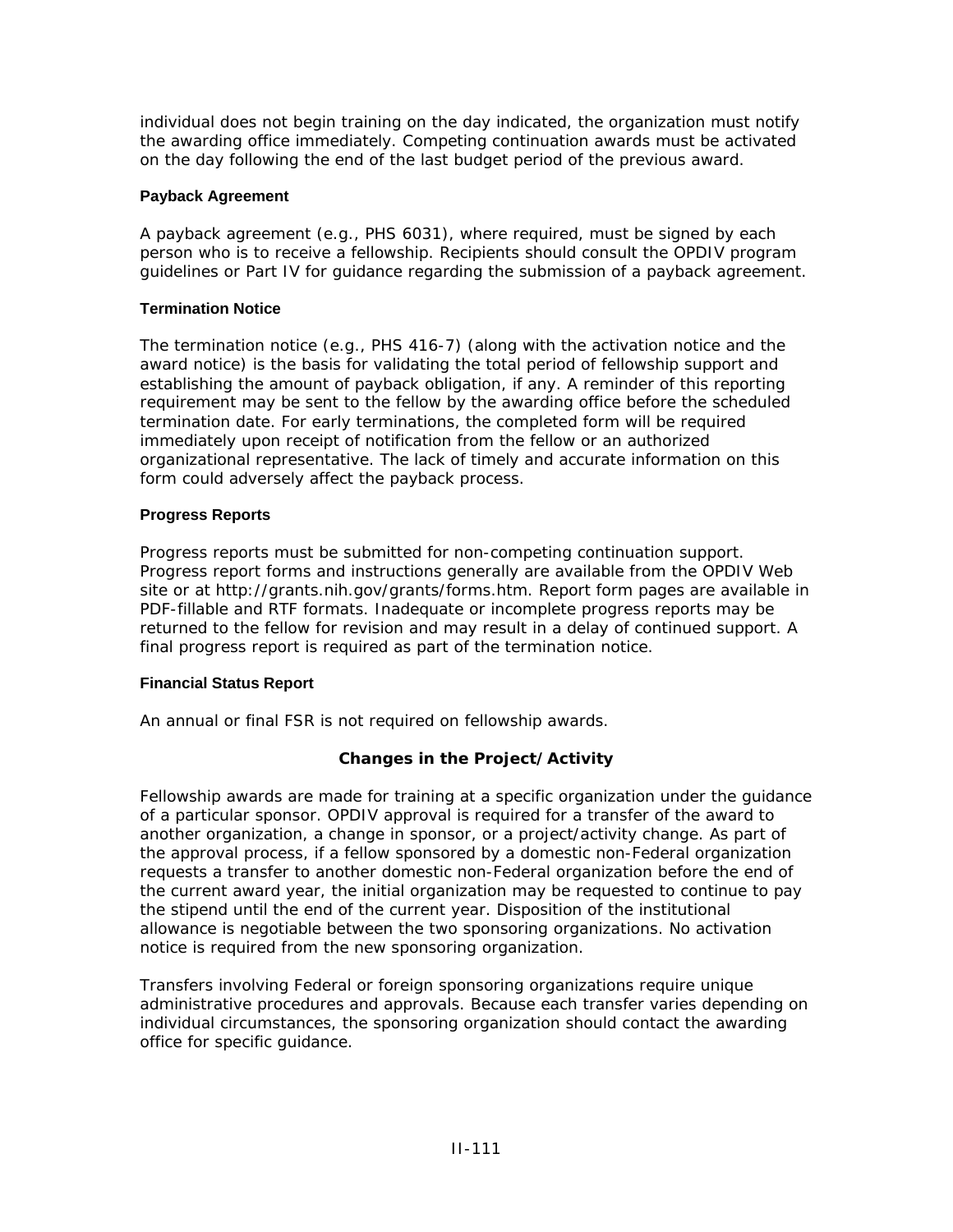Any proposed change in the individual's specified area of training must be reviewed and approved in writing by the OPDIV to ensure that the training continues to fall within the area of the original reviewed application. When the sponsor is going to be absent for more than 3 months, an interim sponsor must be named by the organization and approved in writing by the OPDIV.

#### **Consecutive Support**

If a fellow switches from one grant mechanism to another (e.g., from an institutional research training grant to a fellowship or from one OPDIV or OPDIV component to another), the requirement for payback service incurred is deferred until the total period of support is completed. All fellowship applications are reviewed to determine if previous fellowship support has been provided.

#### **Termination**

An OPDIV may terminate a fellowship before its normal expiration date if it determines that the recipient has materially failed to comply with the terms and conditions of the award or to carry out the purpose for which it was made. If an award is terminated for cause, the OPDIV will notify the fellow in writing of the determination, the reasons for the determination, the effective date, and the right to appeal the decision.

The OPDIV also may terminate an award at the request of the sponsoring organization or the recipient. The awarding office must be notified immediately if a sponsoring organization wants to terminate an individual fellow or the fellow decides to terminate training before the scheduled expiration date. If a fellowship is terminated early, the stipend must be prorated according to the amount of time spent in training, and the award notice will be revised. The balance of any institutional allowance (at least one-half) must be refunded if the training has been for 6 months or less.

#### **Copyright**

Except as otherwise provided in the conditions of the award, when a publication or similar copyrightable material is developed from work supported by HHS, the author is free to arrange for copyright without approval of the OPDIV. Such copyrighted materials are subject to a royalty-free, nonexclusive, and irrevocable license to the Federal government to reproduce them, translate them, publish them, and use and dispose of them, and to authorize others to do so for Federal government purposes.

#### **Inventions and Patents**

Fellowships funded primarily for educational purposes are not subject to invention reporting requirements nor does the OPDIV have any rights to inventions under those awards (as specified in 37 CFR 401.1(b)). Kirschstein-National Research Service Award fellows training at HHS represent an exception to this policy. Those fellows are subject to the provisions of EO 10096 and the OPDIV determines the disposition of rights to any invention conceived or actually reduced to practice during the period of the fellowship.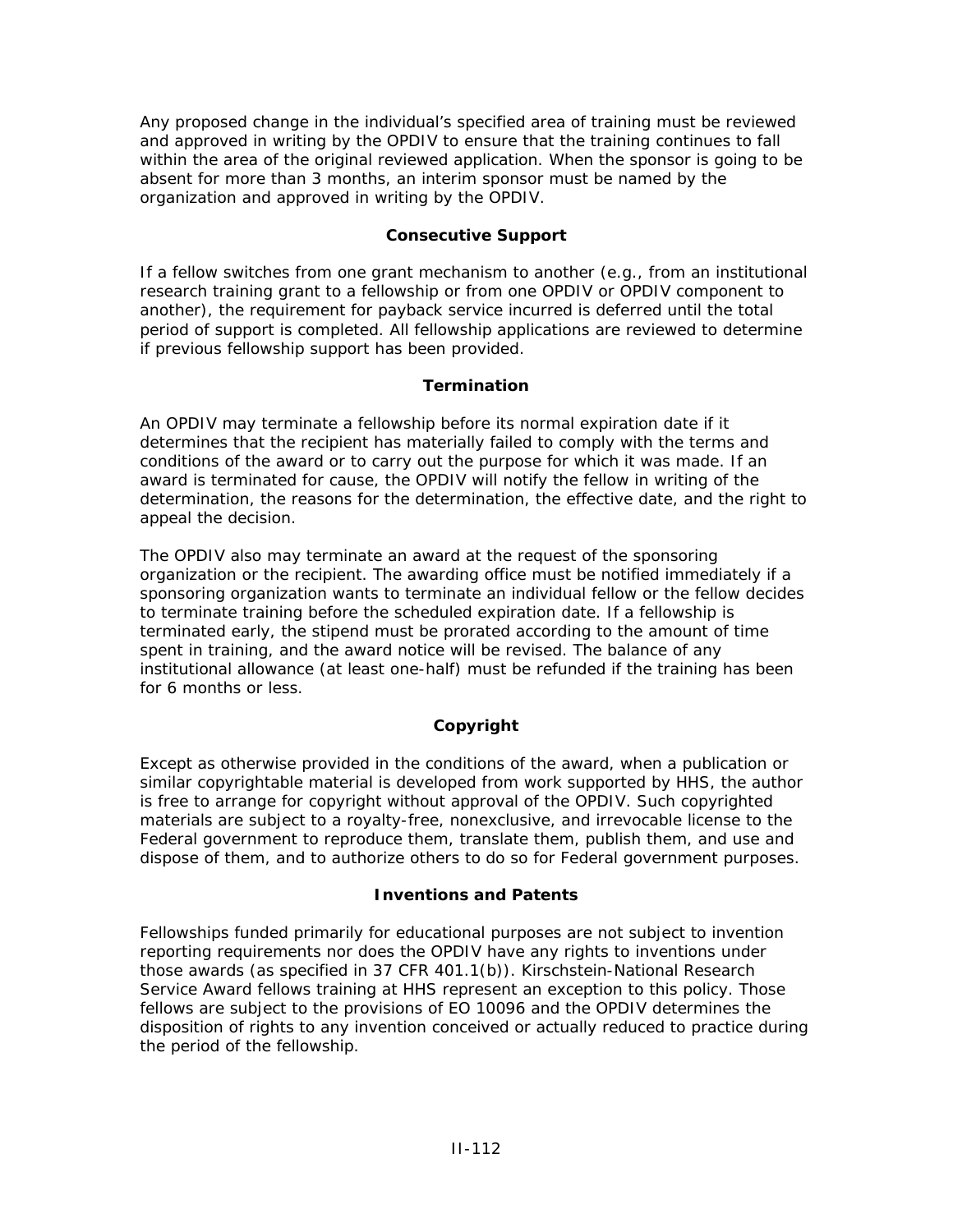#### **Disposition of Professional Fees**

Fees resulting from clinical practice, professional consultation, or other comparable activities performed pursuant to the purpose of the award must be assigned to the sponsoring organization for disposition in accordance with established organizational policy. The term "professional fees" does not apply to honoraria, fees for scholarly writing, delivery of occasional outside lectures, or service in an advisory capacity to public or private non-profit organizations, which, if permitted by organizational policy, may be retained by the fellow.

## **Requirements for Specific Types of Recipients**

## **Grants to Foreign Organizations, International Organizations, and Domestic Grants with Foreign Components and Subawards to Foreign Organizations**

Most of the policies contained in this HHS GPS apply to grants made to foreign organizations and international organizations (hereafter "foreign grants"), including the requirements of 45 CFR part 74 or 45 CFR part 92, as applicable to the type of foreign organization, and the cost principles incorporated by reference in those regulations. If an applicant/recipient would be unable to comply with these requirements, the authorized organizational representative should contact the GMO. Specific exceptions and modifications of the HHS GPS requirements for foreign grants, and highlights of other policies, are set forth in this section. This section also includes policies that apply to domestic grants with a foreign component.

#### **Public Policy Requirements**

All public policy requirements included in "Public Policy Requirements" in Part I apply to foreign grants, with the following exceptions:

- *Civil rights.* None of the civil rights requirements specified in "Public Policy Requirements" apply to foreign grants.
- *Debarment and suspension.* Applicants and recipients that are foreign governments or governmental entities, public international organizations, or foreign-government-owned or -controlled (in whole or in part) entities are not subject to the debarment or suspension certification requirement or to debarment or suspension under 45 CFR part 76. All other foreign organizations and international organizations are subject to these requirements.
- *Drug-free workplace.* Foreign applicants and recipients may be exempted from the drug-free workplace requirements of 45 CFR part 83 based on a documented finding by the OPDIV that application of those requirements is inconsistent with U.S. international obligations or the laws and regulations of a foreign government.
- *Environmental requirements.* Receipt of a grant does not make a foreign applicant/recipient subject to environmental requirements that would not otherwise apply to it.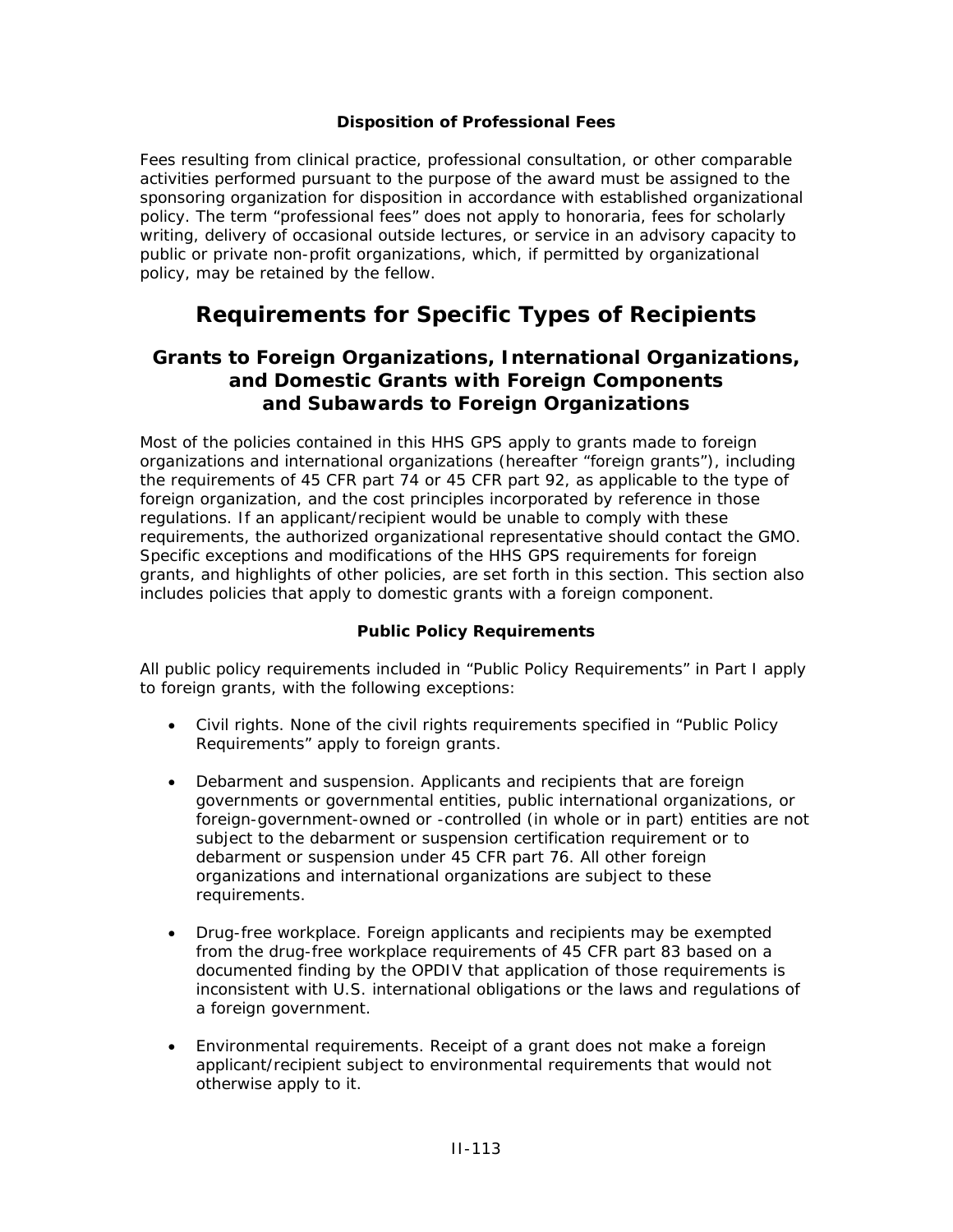#### **Funding and Payment**

The application budget, requests for funds, and financial reports must be stated in U.S. dollars using the currency rate in effect at the time of submission. Once an award is made, the OPDIV may adjust for currency exchange fluctuations as part of the non-competing continuation award process. This may result in an upward or downward adjustment from the total approved budget for that budget period based on the net change from the prior year's award.

Awards to foreign organizations and international organizations generally are paid by the OPDIV's servicing finance office rather than through PMS unless the recipient is serviced by a U.S. owned- or -based bank. All payments will be in U.S. dollars at the rate of exchange current at the time of payment. Foreign recipients are strongly encouraged to use U.S. banks to ensure that payments arrive on time.

Payments are made by U.S. Treasury check. If paid by the OPDIV, grants normally will be paid on a predetermined quarterly advance basis, usually in four equal installments, unless the total amount of the award is \$25,000 or less. If the amount advanced to an organization based on the predetermined quarterly advance is insufficient to meet the grant's cash requirements, the recipient must make a written request to the GMO for any additional funds needed. If payments are made by PMS, they are made on the same basis as for domestic grants (see "HHS Grants Process— Payment").

#### **Allowable Costs**

The costs that are generally allowable under grants to domestic organizations also are allowable under foreign grants, with the following exceptions:

- *A&R.* Major A&R costs are unallowable under foreign grants and domestic grants with foreign components. Minor A&R costs are allowable (see "Cost Considerations—Allowable Costs and Activities" and "Prior-Approval Requirements").
- *Audit costs.* Costs of financial-related audits are allowable (see "Audit" in this section).
- *Customs and import duties.* These costs, which include consular fees, customs surtax, value-added taxes, and other related charges, are unallowable under foreign grants and domestic grants with foreign components.
- *Indirect costs.* With the exception of the American University of Beirut, which is not considered a foreign organization, and the World Health Organization, indirect costs will not be reimbursed.
- *Research patient care costs.* Research patient care costs are allowable only in exceptional circumstances as determined by the OPDIV.

#### **Prior-Approval Requirements**

Foreign grants generally are included in expanded authorities.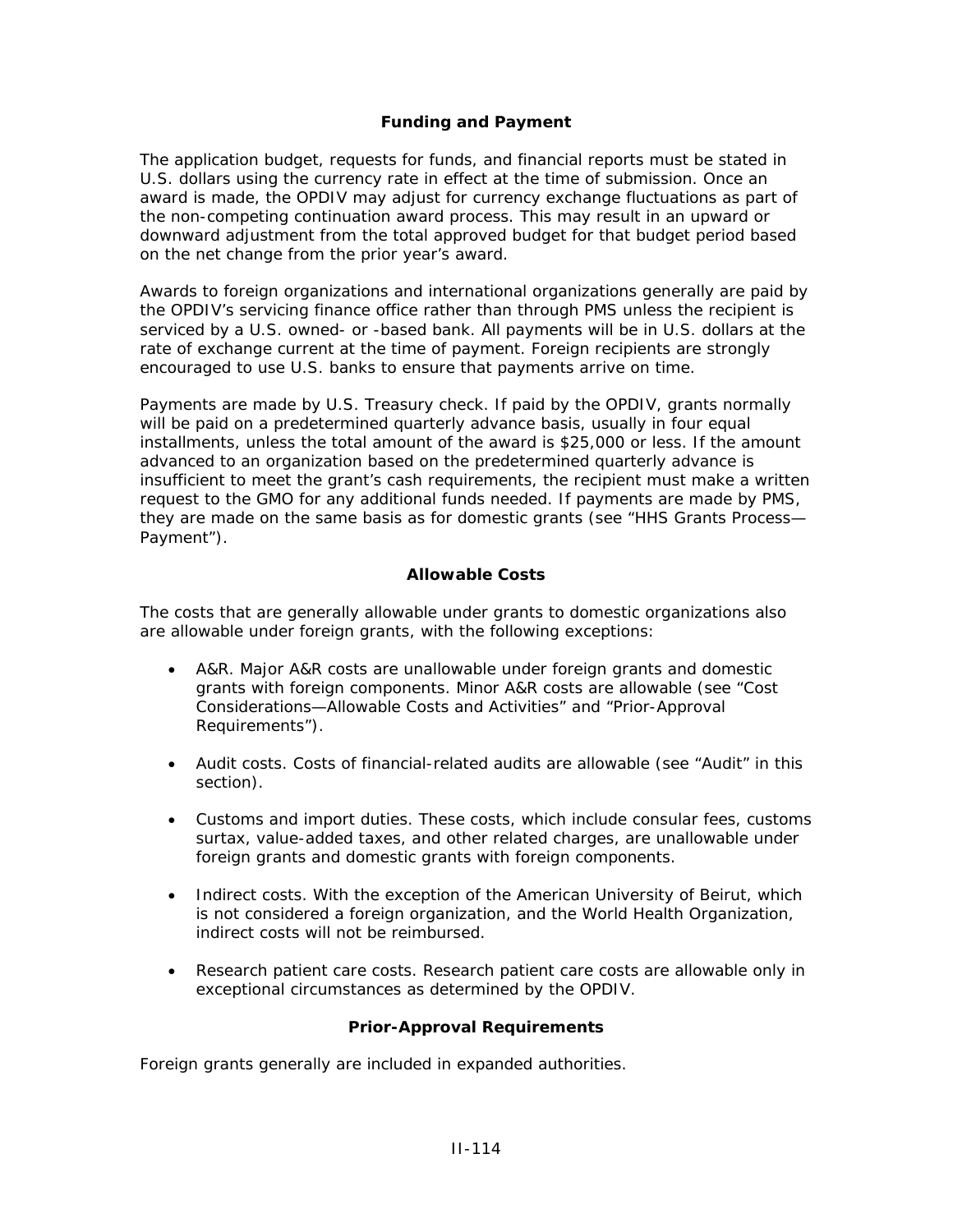A change in the performance site within a foreign country or performance in a country other than that specified in the approved application requires OPDIV prior approval. The transfer of work by a domestic recipient to a foreign component also requires OPDIV prior approval.

A change of grantee organization that involves the transfer of a grant to or between foreign organizations or international organizations requires OPDIV approval and, where applicable, the associated National Advisory Council or Board. OPDIV approval also is required for the transfer of a grant from a foreign organization to a domestic organization.

#### **Audit**

Foreign recipients are subject to the same audit requirements as for-profit organizations (specified in 45 CFR 74.26(d)).

#### **Subawards**

Subawards to foreign entities that are considered financial assistance arrangements (rather than acquisition of goods or services) require special oversight by recipients. The recipient must do the following:

- Ensure that appropriate OPDIV approval is obtained for a foreign subaward; i.e., that the OPDIV approves of the intent to subaward (subgrant) as defined in 45 CFR 74.2 and 45 CFR 92.3 (see "Prior Approval Requirements—OPDIV Prior Approval"). The recipient does not have to obtain GMO approval of the selected subrecipient or the agreement between the recipient and subrecipient.
- Determine whether the subaward recipient is subject to OMB Circular A-133 audit requirements (generally the case only if the subaward recipient has direct awards from HHS because HHS has adopted A-133 as the standard audit requirement for foreign recipients).
- Determine appropriate means of oversight, including review of reports, or onsite reviews, or alternatives to an A-133 audit if one will not be available during the period of the subaward, as part of seeking OPDIV approval, and indicate how it will monitor foreign subawards.
- Provide adequate evidence during its own A-133 audit and in reports to the OPDIV that it is meeting its subrecipient monitoring responsibilities.

## **Grants to Federal Institutions and Allowable Costs and Payments to (or on Behalf of) Federal Employees under Grants**

Most of the policies contained in this HHS GPS apply to grants made to Federal institutions. If an applicant/recipient would be unable to comply with these requirements, the authorized Federal official should contact the GMO. Specific exceptions and modifications of the HHS GPS requirements for Federal recipients, and highlights of other policies, are set forth in this section.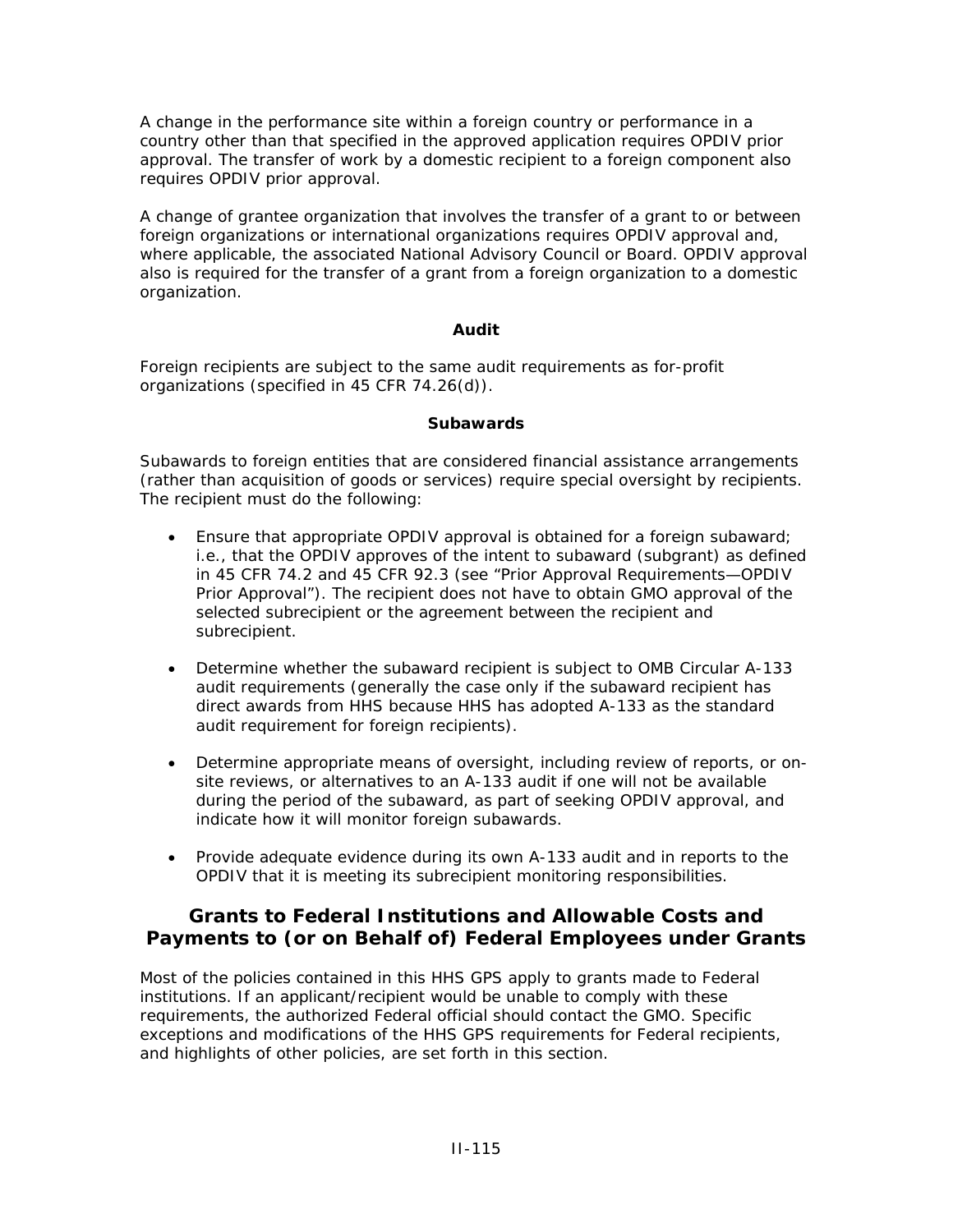#### **Eligibility**

Federal institutions are eligible to receive certain types of grants from PHS OPDIVs. This includes, but is not necessarily limited to, grants for research, training, and demonstration projects. Federal institutions must meet the eligibility requirements of the grant program from which support is sought. However, in no case may an awarding office issue a grant award to any component of its own OPDIV.

Although the performance site may be at a level lower than the agency or department, when an award is made to an eligible Federal institution, the Federal agency or department will be the designated recipient and must assume responsibility for the project. Federal institutions must also ensure that their own authorizing legislation will allow them to receive a PHS grant and be able to comply with the award terms and conditions.

A document certifying both the assumption of responsibility and authority to receive a grant must be submitted at the time of each new and competing continuation application. The certification must be signed by the head of the responsible Federal department or independent agency or a designee who reports directly to the department or agency head. (In the case of the Department of Defense, the Departments of the Army, Navy, and Air Force are considered the Federal department and their Secretaries as the responsible Department head.)

The certification requirement does not apply to VA hospitals, Bureau of Prisons (Department of Justice) hospitals, IHS hospitals, or other PHS OPDIVs applying for grants. Generally an award to a PHS OPDIV other than to an IHS hospital will be considered only if a project cannot be supported within the mission of the applicant OPDIV or organizational segment, the activity cannot be performed elsewhere, its non-pursuit would have an adverse or potentially important impact on the OPDIV mission, and a grant is determined to be the appropriate means of carrying out the activity.

#### **Payment**

Grants to DoD normally will be paid by U.S. Treasury check after submission of the appropriate interagency form. Payments to all other Federal departments and agencies generally will be accomplished by transfers of funds between appropriations.

#### **Allowable Costs under Grants to Federal Institutions**

Allowable costs under grants to Federal institutions will be determined by the established policies of the institution, consistently applied to both its own activities and to grant-supported activities, and by the requirements shown in Exhibit 15. In the absence of a governing organizational policy, the cost principles for State, local, and Indian tribal governments [\(OMB Circular A-87\)](http://www.whitehouse.gov/omb/circulars/a087/a87_2004.html) will apply.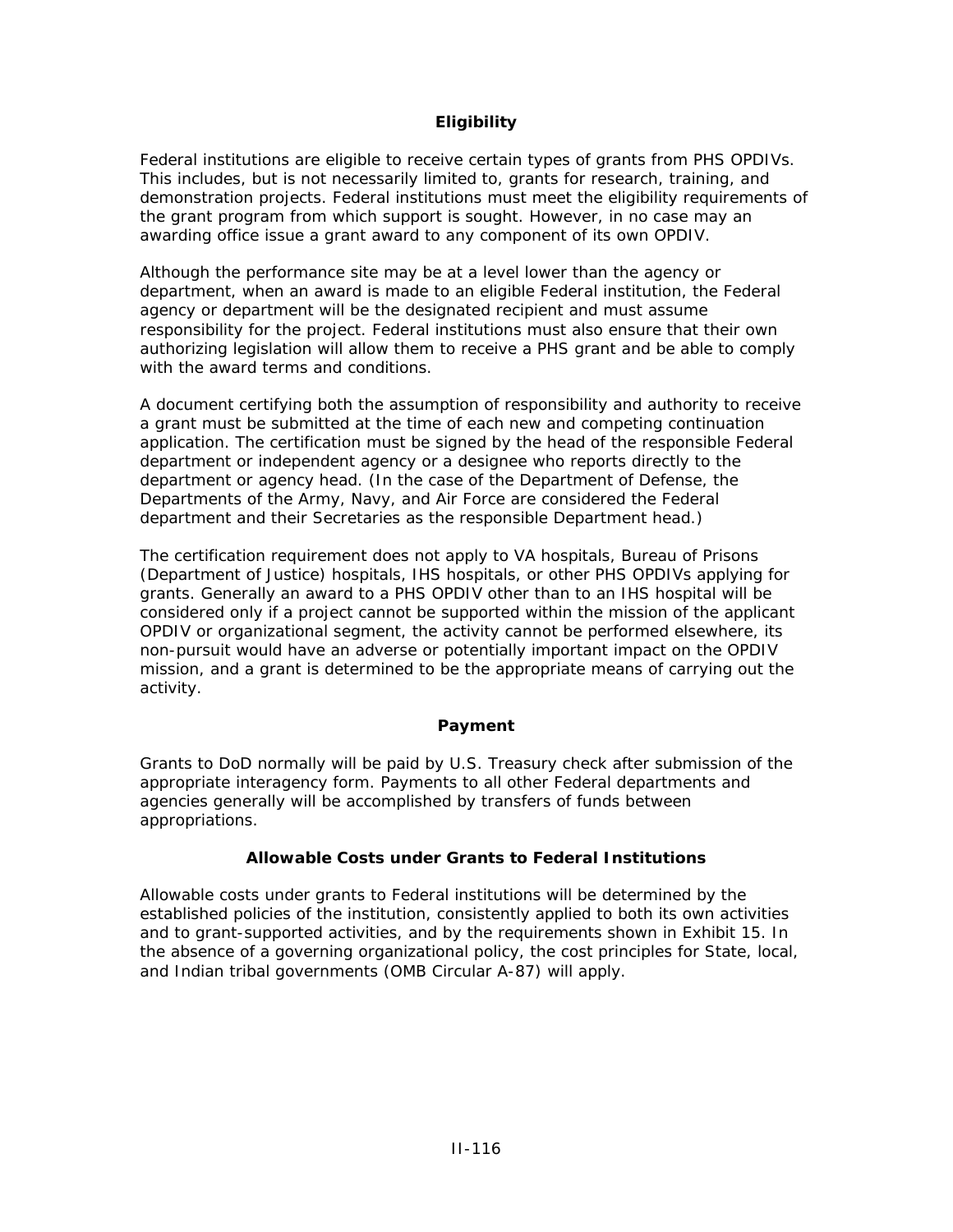| These costs are<br>allowable<br>only as specified | lf                                                                                                                                                                                                                                                                                                                                                                                                                                                                                                                                                                                                                                                                                                                                                                                                                                                                                                                                                                                                                                                                                                                                          |
|---------------------------------------------------|---------------------------------------------------------------------------------------------------------------------------------------------------------------------------------------------------------------------------------------------------------------------------------------------------------------------------------------------------------------------------------------------------------------------------------------------------------------------------------------------------------------------------------------------------------------------------------------------------------------------------------------------------------------------------------------------------------------------------------------------------------------------------------------------------------------------------------------------------------------------------------------------------------------------------------------------------------------------------------------------------------------------------------------------------------------------------------------------------------------------------------------------|
| Indirect costs                                    | Indirect costs will not be provided to Federal institutions.                                                                                                                                                                                                                                                                                                                                                                                                                                                                                                                                                                                                                                                                                                                                                                                                                                                                                                                                                                                                                                                                                |
| Institutional allowances<br>under fellowships     | Institutional allowances may be requested by Federal institutions sponsoring<br>a predoctoral or postdoctoral fellow.                                                                                                                                                                                                                                                                                                                                                                                                                                                                                                                                                                                                                                                                                                                                                                                                                                                                                                                                                                                                                       |
| Federal (U.S.<br>Government) employees            | No salary or fringe benefit payments may be made from HHS grant funds to<br>support career, career-conditional, or other Federal employees (civilian or<br>uniformed services) with permanent appointments provided for under existing<br>position ceilings of a Federal institution receiving a grant. While the level of<br>effort required for the project must be allowed by the recipient as part of the<br>individuals' official duties, salary costs associated with an individual<br>participating in an official capacity as a Federal employee under a grant to<br>that Federal institution are not allowable costs under an HHS grant. See<br>"Payments to (or on behalf of) Federal Employees under Grants" for the<br>conditions under which salary and fringe benefits may be paid for Federal<br>employees working on a grant-supported project when the recipient is a non-<br>Federal organization or a Federal institution other than the one that employs<br>the individual.<br>Project-related travel costs of such employees are allowable as long as they<br>consistent with the FTR. See Exhibit 16 in this section. |
| Payments to temporary<br>employees                | Payments to individuals specifically hired to assist in the performance of the<br>grant are allowable.                                                                                                                                                                                                                                                                                                                                                                                                                                                                                                                                                                                                                                                                                                                                                                                                                                                                                                                                                                                                                                      |

#### *Exhibit 15. Allowable Costs under Grants to Federal Institutions*

#### **Equipment Accountability**

HHS will consider all nonexpendable personal property acquired under a grant awarded to a Federal institution as federally owned, subject to 45 CFR 92.32. Upon completion of the award, or when the property is no longer needed, the recipient must request disposition instructions from the OPDIV.

#### **Procurement Requirements**

Procurement under grants to Federal institutions is governed by the FAR and the recipient agency's FAR supplement.

#### **Intellectual Property**

Inventions resulting from grants supporting the activities of Federal employees under grants to Federal institutions must be reported simultaneously to the OPDIV and to the employing agency under the terms of EO 10096, as amended, and are subject to the licensing requirements of 37 CFR part 401. (See [https://s-](https://s-edison.info.nih.gov/iEdison/)

[edison.info.nih.gov/iEdison/](https://s-edison.info.nih.gov/iEdison/) for reporting requirements.) In cases where the VA is involved with the invention but is not the recipient, and the recipient chooses not to elect title or pursue practical application of an invention, the recipient must note VA's involvement on its notice to the OPDIV and provide a courtesy copy of the OPDIV notification to the appropriate VA office. The OPDIV will notify the recipient and the VA whether the OPDIV has an interest in taking title and/or continuing the pursuit of practical application of the invention.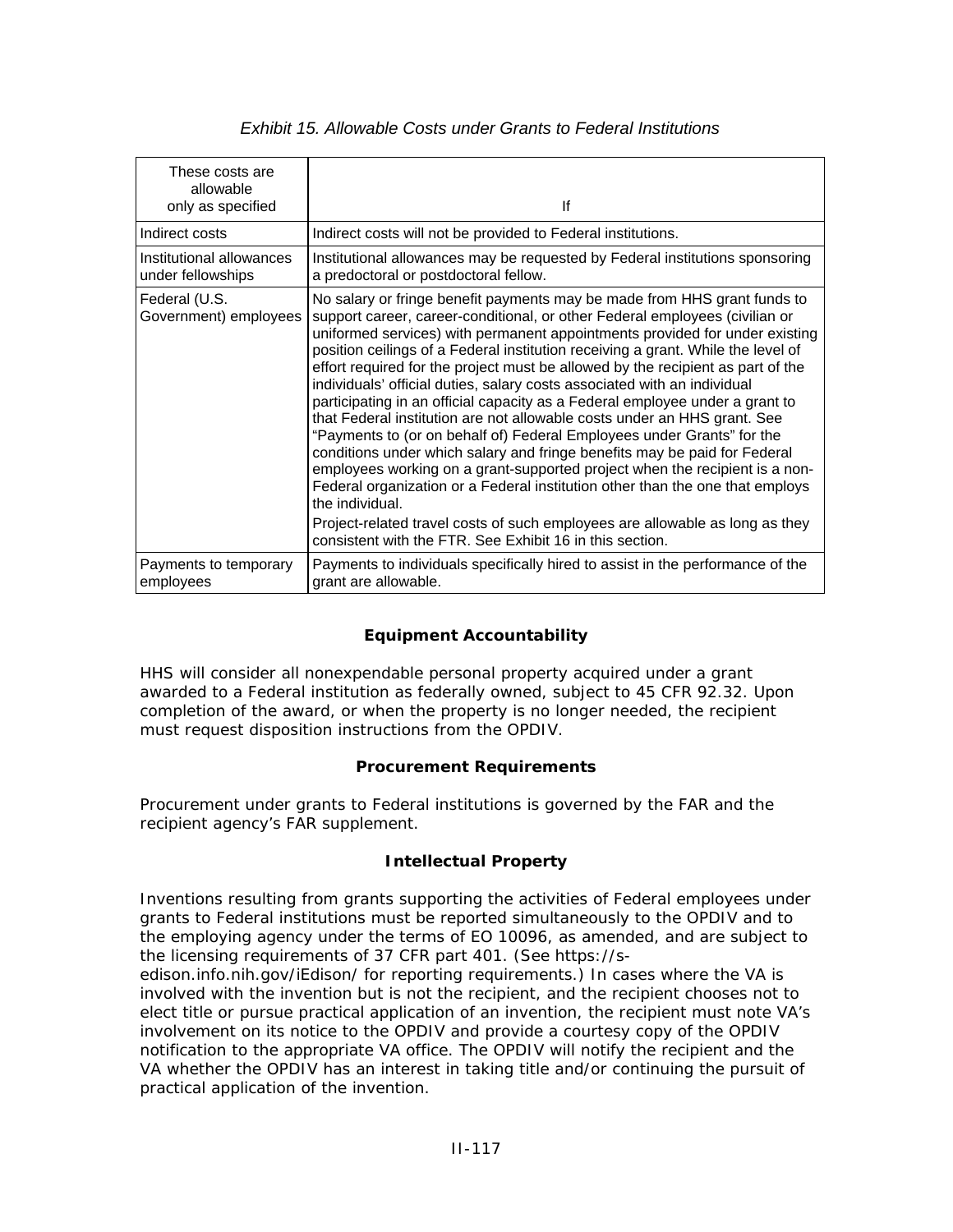#### **Reporting Requirements**

Federal institutions must submit annual FSRs and progress reports.

#### **Allowable Costs and Payments to (or on Behalf of) Federal Employees under Grants**

Exhibit 16 lists and describes allowable costs and payments to Federal employees under grants.

| Item                              | Description                                                                                                                                                                                                                                                                                                                                                                                                                                                                                                                                                                                                                                                                                                                                                                                                                                                                                                                                                                                                                                                                                                                                                                                                                               |
|-----------------------------------|-------------------------------------------------------------------------------------------------------------------------------------------------------------------------------------------------------------------------------------------------------------------------------------------------------------------------------------------------------------------------------------------------------------------------------------------------------------------------------------------------------------------------------------------------------------------------------------------------------------------------------------------------------------------------------------------------------------------------------------------------------------------------------------------------------------------------------------------------------------------------------------------------------------------------------------------------------------------------------------------------------------------------------------------------------------------------------------------------------------------------------------------------------------------------------------------------------------------------------------------|
| General                           | Only four types of costs—consultant fees, outpatient or subject costs, salary or fringe<br>benefits (when the employee is not an employee of a recipient Federal institution or is a<br>part-time VA employee as described in this exhibit), and travel costs—can be charged to<br>OPDIV grants on behalf of Federal employees, whether by a recipient or subrecipient, and<br>under the conditions specified only. Applicants/recipients should advise any Federal<br>employees with whom these types of arrangements may be made to consult with their<br>employing agency concerning their ability to meet the required conditions.<br>The applicant/recipient must submit, as part of the grant application or subsequent<br>request, any letters or documentation specified below, and that documentation must be<br>deemed acceptable by the GMO before the Federal employee may be involved in a<br>project.<br>These limitations do not apply to individuals that are classified as special government<br>employees because of service on advisory groups or as a result of a formal consulting<br>arrangement with a Federal agency. (See the HHS Standards of Conduct at 45 CFR part<br>73, Subpart J for additional guidance.) |
| Consultant<br>fees                | These costs are allowable only for medical personnel of the Uniformed Services of the<br>United States (excluding PHS Commissioned Officers) and when all of the following<br>conditions are present:<br>• The employees are providing the kind and extent of medical services approved in the<br>grant award.<br>• Adequate numbers of qualified civilian personnel are not available to provide these<br>services, and eligible Federal medical personnel are hired only in addition to those<br>qualified civilian medical personnel, if any, who are available.<br>The applicant/recipient organization provides prior written authorization from the proposed<br>consultant's commanding officer that he or she is authorized to work on the grant-<br>supported activity during non-duty hours or while on authorized leave, and can be paid for<br>his or her efforts.                                                                                                                                                                                                                                                                                                                                                             |
| Outpatient<br>or subject<br>costs | These costs are allowable when the employee is an outpatient or subject under study in<br>connection with grant-supported activities.                                                                                                                                                                                                                                                                                                                                                                                                                                                                                                                                                                                                                                                                                                                                                                                                                                                                                                                                                                                                                                                                                                     |

#### *Exhibit 16. Allowable Costs and Payments to (or on Behalf of) Federal Employees under Grants*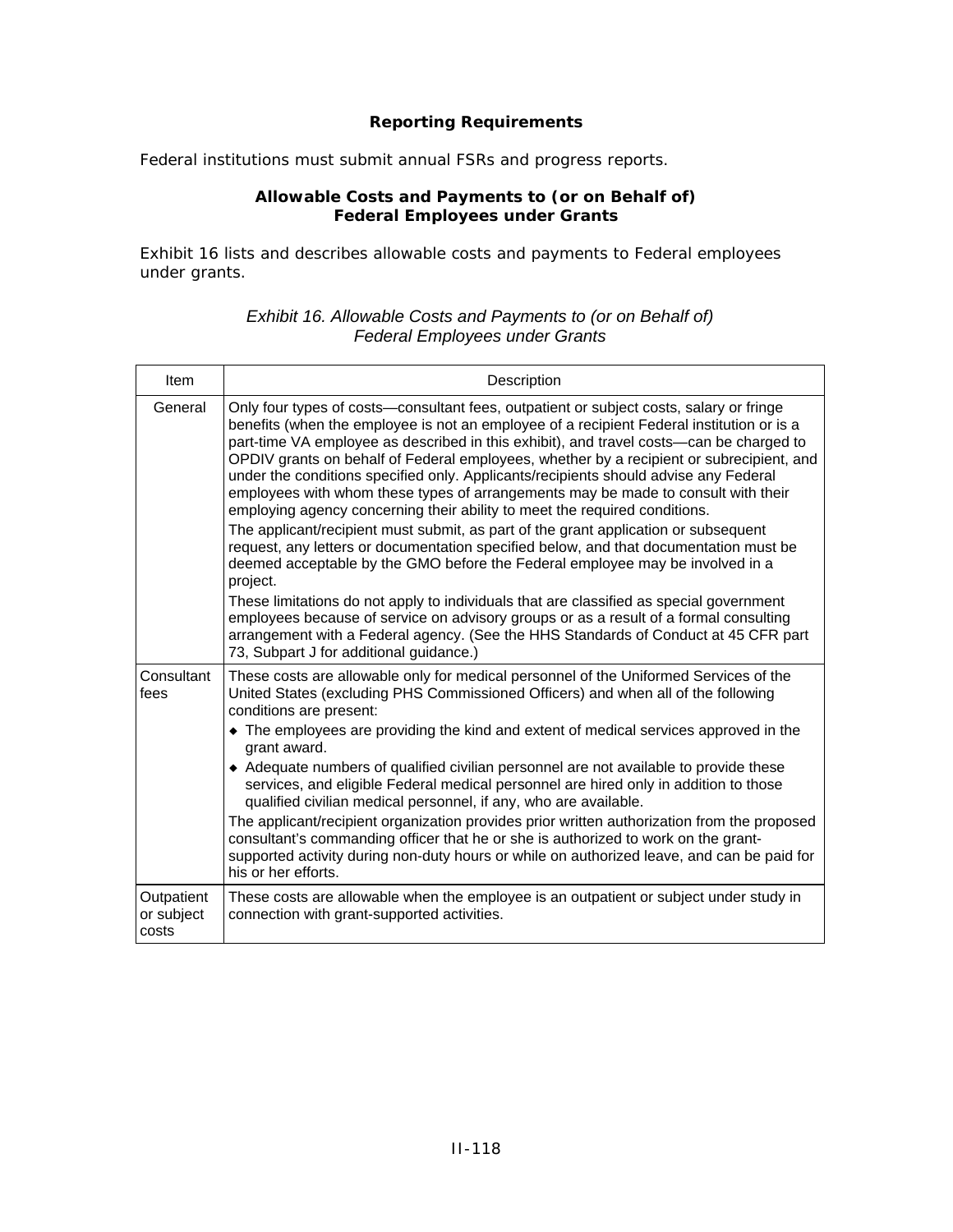#### *Exhibit 16. Allowable Costs and Payments to (or on Behalf of) Federal Employees under Grants*

| Item                            | Description                                                                                                                                                                                                                                                                                                                                                                                                                                                                                                                                                                                                                                                          |
|---------------------------------|----------------------------------------------------------------------------------------------------------------------------------------------------------------------------------------------------------------------------------------------------------------------------------------------------------------------------------------------------------------------------------------------------------------------------------------------------------------------------------------------------------------------------------------------------------------------------------------------------------------------------------------------------------------------|
| Salary or<br>fringe<br>benefits | Salary payments may be made from OPDIV grant funds to career, career-conditional, or<br>other Federal employees (civilian or uniformed services) with permanent appointments<br>provided under existing position ceilings of a Federal institution only if prior approval is<br>obtained from an authorized official of the employee's agency and the employee is one of<br>the following:                                                                                                                                                                                                                                                                           |
|                                 | • A PHS Commissioned Officer or a civil service employee carrying out duties for which<br>specific statutory authorization exists permitting direct Federal assistance in lieu of cash<br>under the grant, or where the government is reimbursed for services rendered subject<br>to restrictions applicable to such personnel, including the applicable Federal standards<br>of conduct (for HHS, 45 CFR part 73).                                                                                                                                                                                                                                                  |
|                                 | ◆ A PHS Commissioned Officer on LWOP if the                                                                                                                                                                                                                                                                                                                                                                                                                                                                                                                                                                                                                          |
|                                 | recipient has obtained written prior approval from the OPDIV;                                                                                                                                                                                                                                                                                                                                                                                                                                                                                                                                                                                                        |
|                                 | total amount of salary paid from OPDIV grant funds is proportional to the time<br>devoted to the project and does not exceed the total annual amount of pay and<br>allowances the individual would have received if not in LWOP status; and                                                                                                                                                                                                                                                                                                                                                                                                                          |
|                                 | parties concerned have made a prior determination that there is no possibility of dual<br>compensation and there is no actual or apparent conflict of interest or other violation<br>of the applicable standards of conduct.                                                                                                                                                                                                                                                                                                                                                                                                                                         |
|                                 | • A civil service employee participating in a grant to a non-Federal organization and all of<br>the following conditions are met:                                                                                                                                                                                                                                                                                                                                                                                                                                                                                                                                    |
|                                 | - The individual is participating as part of an approved IPA assignment in a role other<br>than as PI/PD. IPA assignments generally do not exceed 2 years and may not<br>exceed 4 years of continuous duration (5 U.S.C. 3372). Based on this statutory time<br>restriction, the involvement of the civil service employee should be limited in scope.<br>Therefore, the proposed PI/PD for an HHS grant may not be participating through an<br>IPA. On a case-by-case basis, the OPDIV may determine that certain other key<br>personnel on the project are sufficiently critical to its long-term success that<br>participation through an IPA is not appropriate. |
|                                 | - Before making any payment from HHS grant funds to such an employee, the<br>recipient must certify that the employee is on an IPA assignment and must provide<br>adequate documentation, as determined by OPDIV, of the IPA assignment and<br>information about its nature and duration.                                                                                                                                                                                                                                                                                                                                                                            |
|                                 | The level of effort required for the project must be allowed by the employing agency<br>as part of the individual's official duties. Salary payments from OPDIV grant funds<br>must be proportional to the time an individual devotes to the grant-supported project.<br>The total salary support may not exceed the normal level of compensation from<br>Federal salary if the individual were not participating in the grant.                                                                                                                                                                                                                                      |
|                                 | The parties concerned have made a prior determination that there is no possibility of<br>$\blacksquare$<br>dual compensation and there is no actual or apparent conflict of interest or other<br>violation of the applicable standards of conduct.                                                                                                                                                                                                                                                                                                                                                                                                                   |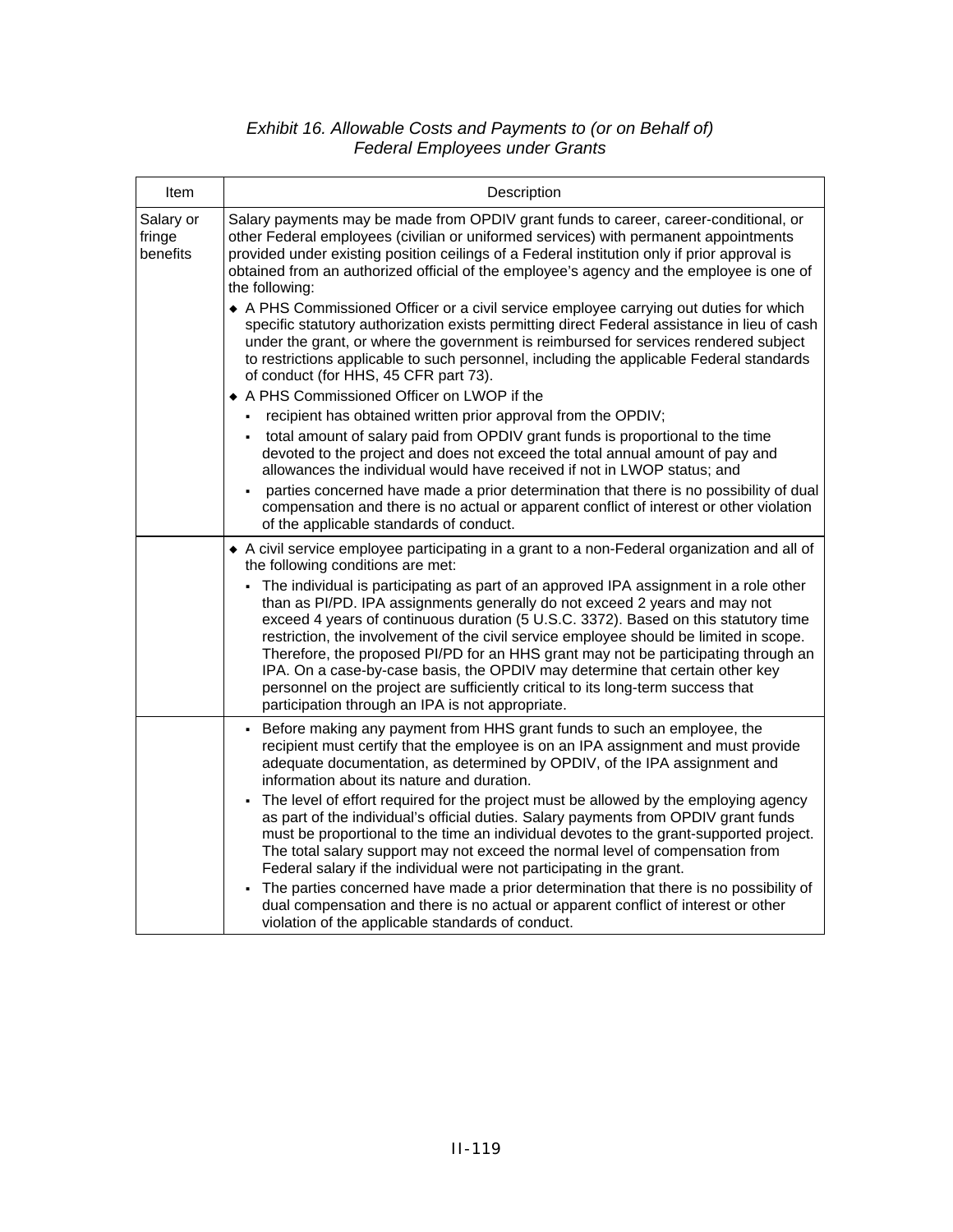#### *Exhibit 16. Allowable Costs and Payments to (or on Behalf of) Federal Employees under Grants*

| Item                                                               | Description                                                                                                                                                                                                                                                                                                                                                                                                                                                                                                                                                                                                                                                                                                                                                                          |
|--------------------------------------------------------------------|--------------------------------------------------------------------------------------------------------------------------------------------------------------------------------------------------------------------------------------------------------------------------------------------------------------------------------------------------------------------------------------------------------------------------------------------------------------------------------------------------------------------------------------------------------------------------------------------------------------------------------------------------------------------------------------------------------------------------------------------------------------------------------------|
| <b>Salaries</b><br>under<br>research<br>grants to<br><b>VANPCs</b> | In accordance with the established policies and salary structure of the VANPC, if the PI is<br>a part-time VA employee, grant funds may be used to pay the differential between the<br>individual's VA part-time salary and the salary level for a full-time VANPC commitment in<br>proportion to the level of effort devoted to the project. Therefore, if the PI has a part-time<br>appointment with the VANPC, an appropriate portion of the individual's salary that would<br>otherwise be supported by the non-profit VANPC may be charged to the grant. An HHS<br>grant may not be the source of funding for an increase in an investigator's salary<br>regardless of the type of entity with which the investigator holds an appointment (e.g.,<br>university, VA, or VANPC). |
| Travel<br>costs                                                    | These costs are allowable if the employee is<br>◆ performing allowable reimbursable services as specified under "Salary or Fringe<br>Benefits" above, or<br>• attending an OPDIV grant-supported conference<br>- during non-duty hours,<br>• while in a preexisting LWOP status or one that continues beyond the conference, or<br>while on detail to a State or local government, educational institution, or other non-<br>profit organization.<br>Such payments must be made in accordance with established organizational policy,<br>consistently applied regardless of the source of funds, and the parties concerned must<br>take reasonable steps to ensure that there is no actual or apparent conflict of interest.                                                         |

## **Grants to For-Profit Organizations**

#### **General**

For-profit organizations generally are subject to the same requirements specified in the HHS GPS for non-profit organizations, including those relating to personal property title and management. However, some of the terms and conditions for grants to for-profit (commercial) organizations vary from the standard terms and conditions included in the HHS GPS. In addition, the terms and conditions of the SBIR and STTR programs vary from those otherwise applicable to for-profit organizations. This section addresses separately the policies applicable to for-profit organizations generally and those that apply to SBIR and STTR awards specifically. It also highlights several policies that apply equally to for-profit and non-profit recipients. If an exception is not stated below or in the NoA, the public policy requirements cited in the "Public Policy Requirements" section of this HHS GPS, including the requirements for the protection of human subjects and animal welfare, apply.

#### **Allowable Costs and Payment of Fee**

No cost principles are specifically applicable to grants to for-profit organizations. Therefore, the cost principles for commercial organizations set forth in the FAR (48 CFR Subpart 31.2) generally are used to determine allowable costs under HHS grants to for-profit organizations. As provided in those costs principles, allowable travel costs may not exceed those established by the FTR (available at [http://www.gsa.gov\)](http://www.gsa.gov/Portal/gsa/ep/contentView.do?contentId=13095&contentType=GSA_DOCUMENT). In addition, as provided in 45 CFR 74.27(a), HHS does not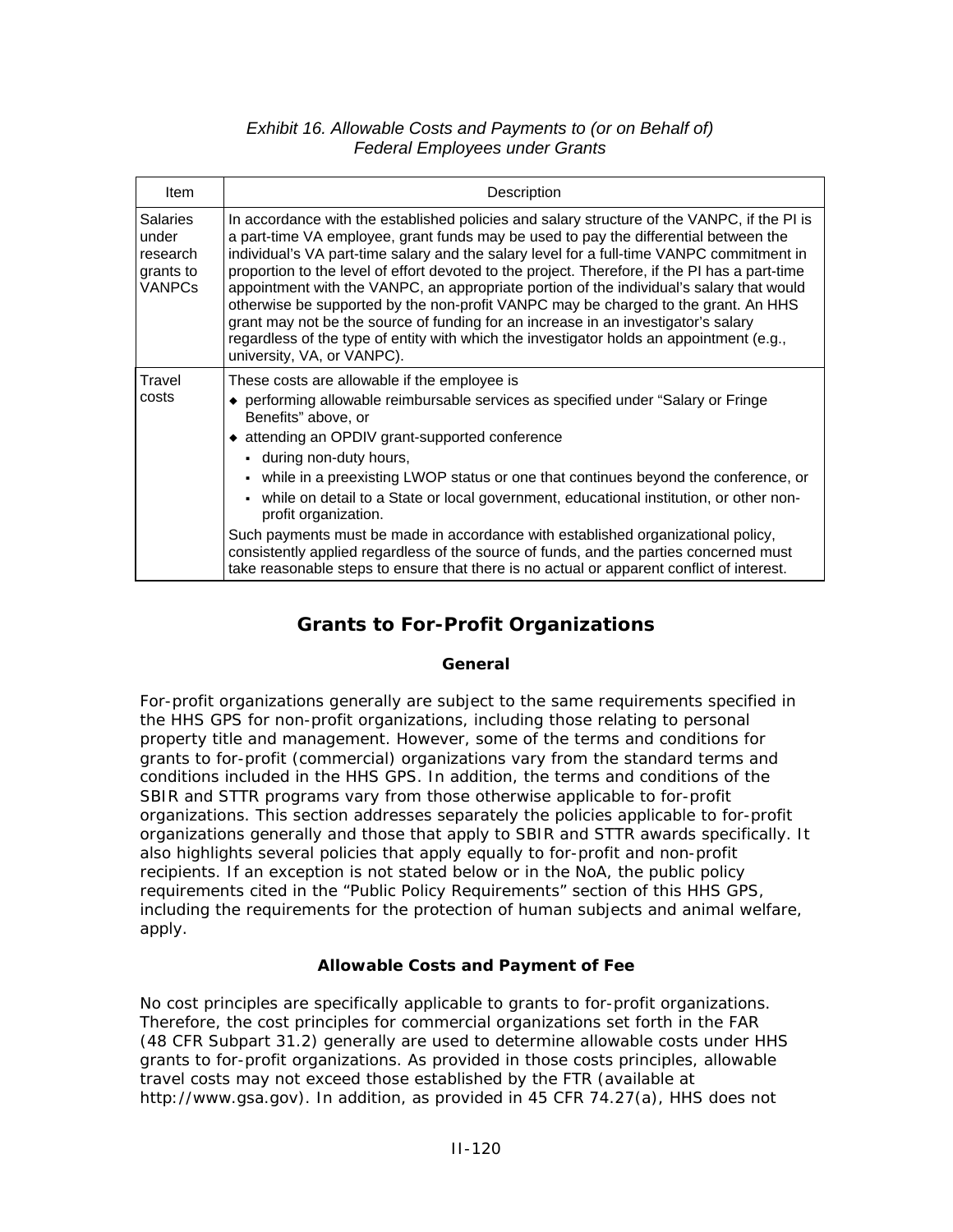allow for-profit organizations to be reimbursed for IR&D (self-sponsored) costs. The cost principles in 45 CFR part 74, Appendix E, are used to determine allowable costs under HHS grants to proprietary hospitals.

Except for grants awarded under the SBIR/STTR programs, no profit or fee will be provided to a for-profit organization, whether as a recipient or subrecipient. A profit or fee under a grant is not a cost, but is an amount in excess of actual allowable direct and indirect costs. In accordance with normal commercial practice, a profit/fee may be paid to a contractor under an HHS grant providing routine goods or services to the recipient.

#### **Intellectual Property**

Intellectual property requirements set forth in 37 CFR part 401 apply to for-profit organizations, whether small businesses or large businesses. However, invention reporting requirements for for-profit organizations differ somewhat from those for non-profit organizations. When the recipient is a for-profit organization, assignment of invention rights to a third party does not require OPDIV approval. To the extent authorized by 35 U.S.C. 205 (the Patent Act, as amended), the Federal government will not make public any information disclosing a Federal government-supported invention.

#### **Audit**

The requirements for non-Federal audits of for-profit organizations are specified in 45 CFR 74.26(d). A for-profit organization is required to have a non-Federal audit if, during its fiscal year, it expended a total of \$500,000 or more under one or more HHS awards (as a direct recipient and/or as a subrecipient). Title 45, part 74.26(d), of the CFR incorporates the thresholds and deadlines of OMB Circular A-133 but provides for-profit organizations two options regarding the type of audit that will satisfy the audit requirements:

- A financial-related audit, as defined in, and in accordance with, the Government Auditing Standards, of all its HHS awards. The standards, commonly known as the "Yellow Book" (GPO stock 020-000-00-265-4), are available at <http://www.gao.gov/govaud/ybk01.htm>. The Government Auditing Standards audits must be completed and submitted within 30 days after receipt of the auditor's report or 9 months after the end of the audit period (i.e., the end of the organization's fiscal year), whichever is earlier.
- An audit that meets the requirements of OMB Circular A-133. OMB Circular A-133 is available at [http://www.whitehouse.gov/omb/circulars/a133/a133.html.](http://www.whitehouse.gov/omb/circulars/a133/a133.html)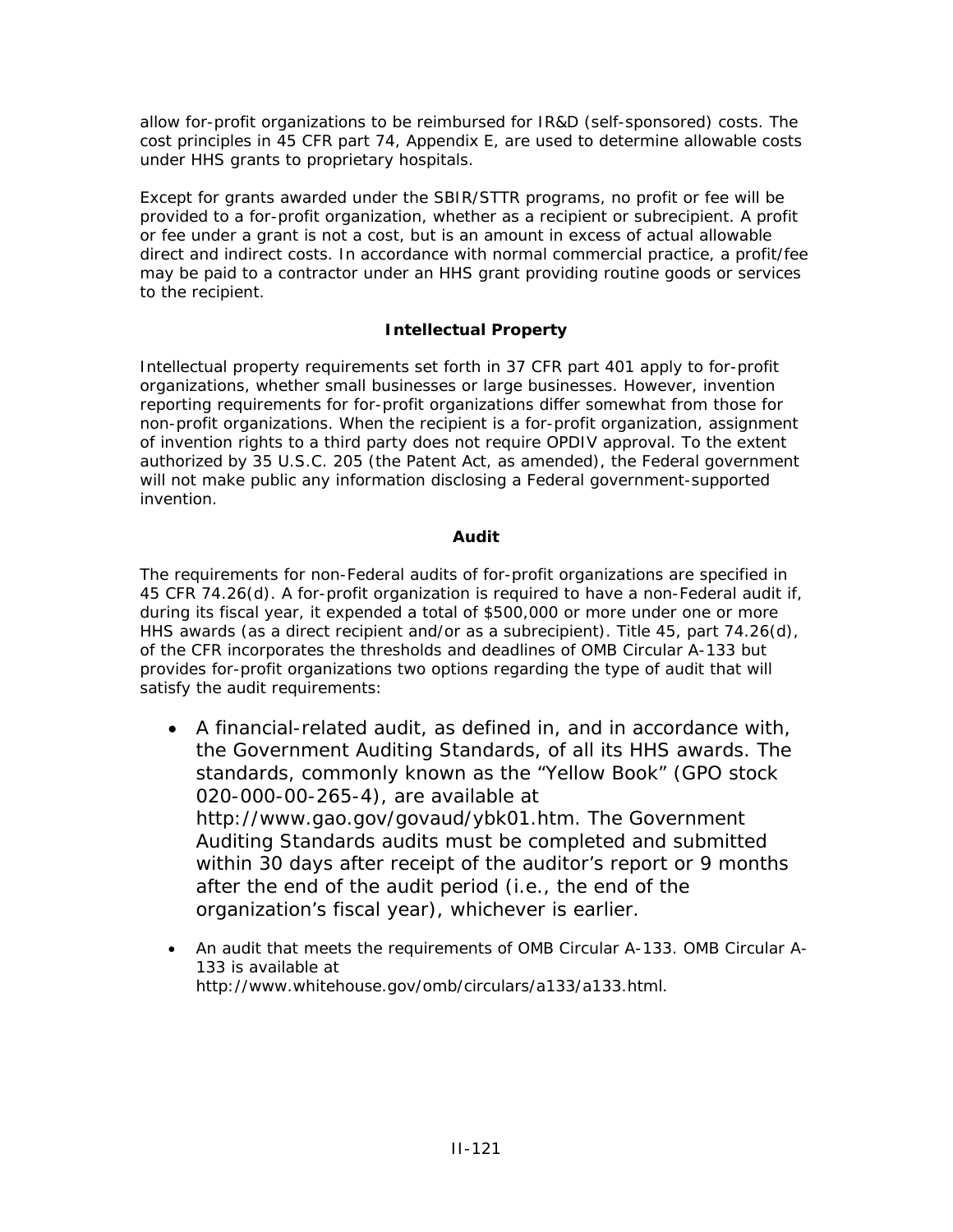Within 30 days after receipt of the auditor's report(s), or 9 months after the end of the audit period, i.e., the end of the organization's fiscal year, whichever is earlier, the audit must be submitted to the following office:

National External Audit Review Center HHS Office of Audit Services 323 West 8th Street Lucas Place Room 514 Kansas City, MO 64105.

For-profit organizations expending less than \$500,000 a year are not required to have an annual audit for that year but must make their grant-related records available to the OPDIV or other designated officials for review or audit.

#### **Small Business Innovation Research and Small Business Technology Transfer Programs**

Certain OPDIVs are required by statute to reserve a portion of its annual extramural budget for projects under the SBIR and STTR programs. These programs primarily are intended to encourage private-sector commercialization of technology and to increase small business participation in federally funded R&D.

Both the SBIR and STTR programs consist of the following three phases; however, individual projects may not be eligible for all three phases:

- *Phase I.* The objective of this phase is to establish the technical merit and feasibility of proposed research or R&D efforts and to determine the quality of performance of the applicant (small business concern or SBC) before providing further Federal support in Phase II.
- *Phase II.* The objective of this phase is to continue the research or R&D efforts initiated in Phase I. Funding will be based on the results of Phase I and the scientific and technical merit and commercial potential of the Phase II application. Only Phase I recipients are eligible to receive Phase II funding. Unless submitted as a Fast-Track application [\(see below\)](http://grants1.nih.gov/grants/policy/nihgps_2003/NIHGPS_Part13.htm#NIH_Fast_Track_application_process#NIH_Fast_Track_application_process), Phase II applications may be submitted only after the Phase I award is made. OPDIVs expect non Fast-Track Phase II applications to be submitted within the first six receipt dates following expiration of the Phase I budget period, i.e., normally 2 years beyond the expiration date of the Phase I award.
- *Phase III.* The objective of this phase, where appropriate, is for the SBC to pursue, with non-Federal funds, the commercialization of the results of the research or R&D funded in Phases I and II.

There are two major differences between the SBIR and STTR programs:

• The STTR program requires that the SBC formally partner with a single, nonprofit research institution in the collaborative conduct of a project that has potential for commercialization. To be eligible for an STTR award, at least 40 percent of the research must be performed by the SBC and at least 30 percent of the research must be performed by a domestic non-profit research institution through a formal, cooperative arrangement. Such organizations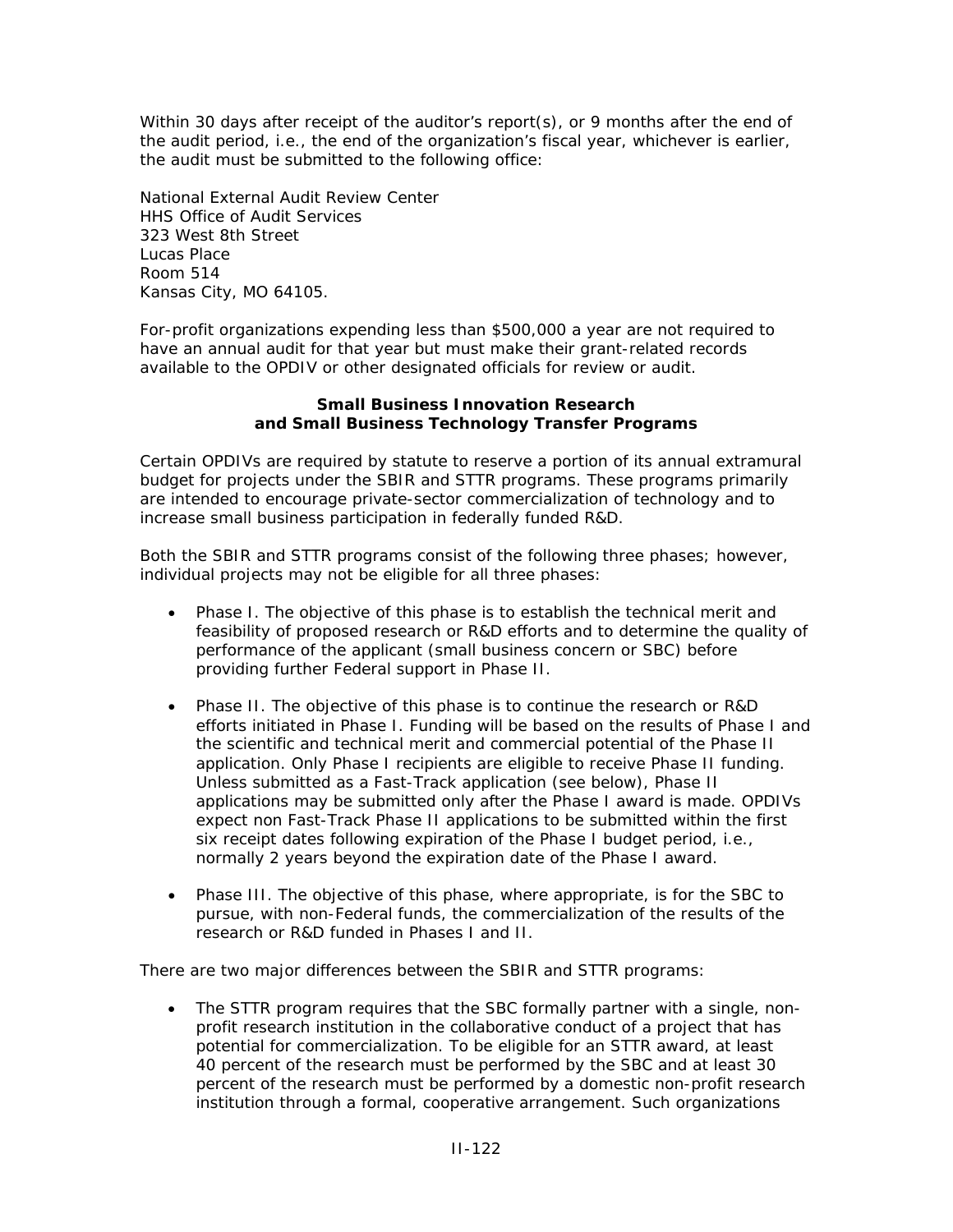include universities, non-profit hospitals, and other non-profit research organizations as well as Federally Funded Research and Development Centers. (The same requirement applies to Phase I and to Phase II.) STTR grants are awarded to the SBC, which will receive all of the funding for the project and disperse the appropriate funding to the research institution. The SBIR program does not have this requirement; therefore, the SBC may conduct the entire SBIR project without outside collaboration.

• The SBIR program requires that the primary employment of the PI (greater than 50 percent of the individual's time) be with the SBC at the time of award and during the conduct of the project. The STTR program does not have this requirement, i.e., the PI may have his or her primary employment with an organization other than the SBC, including the collaborating research institution. However, there must be an official relationship between the PI and the SBC. As an eligibility criterion, the PI also is required to devote at least 10 percent of his or her time to the STTR project.

The Fast-Track application process expedites award decisions and funding of SBIR and STTR Phase II applications for scientifically meritorious projects that have a high potential for commercialization. The Fast-Track process allows Phase I and Phase II grant applications to be submitted and reviewed together. Typically, Fast-Track applications will receive a single rating. An OPDIV determines whether to allow SBCs to use the Fast-Track review option. Therefore, before submitting applications for Fast-Track review, applicants are strongly encouraged to consult with OPDIV program staff. SBIR/STTR Phase I and Phase II applications submitted concurrently without prior consultation with the OPDIV may be redirected for review under the OPDIV's normal review procedures. For additional information on the submission of Fast-Track applications, see the OPDIV's SBIR/STTR program solicitations.

#### **Qualification as a Small Business Concern**

Each organization receiving a grant under the SBIR/STTR programs must qualify as a U.S.-owned SBC—an entity that, at the time of the Phase I and Phase II awards, meets all of the following criteria:

- The entity is organized for profit and has a place of business located in the United States, operates primarily within the United States, or makes a significant contribution to the U.S. economy through payment of taxes or use of American products, materials, or labor.
- It is in the legal form of an individual proprietorship, partnership, limited liability company, corporation, joint venture, association, trust, or cooperative. If the entity is a joint venture, there can be no more than 49 percent participation by foreign business entities.
- As provided by the express terms of 13 CFR 121.702(a), it is at least 51 percent owned and controlled by one or more individuals who are citizens of, or permanent resident aliens in, the United States. In the case of a joint venture, each party to the venture must be 51 percent owned and controlled by one or more individuals who are citizens of, or permanent resident aliens in, the United States. Under these regulations, corporations or artificial entities cannot quality as individuals who are U.S. citizens. Further, indirect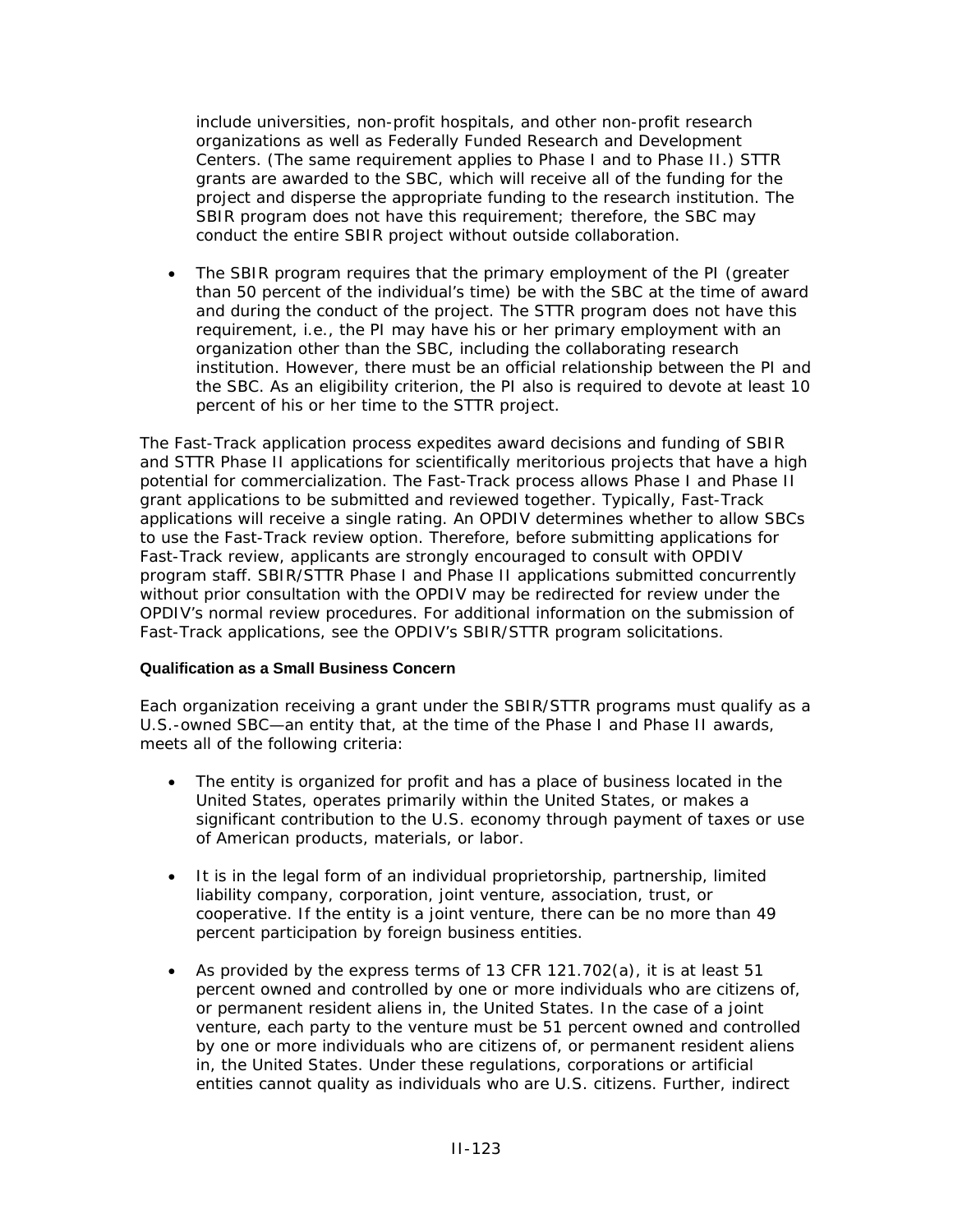ownership of the entity by a U.S. citizen does not satisfy the requirements of 13 CFR 121.702(a).

- h *Example 1.* An entity applying for an SBIR/STTR grant is 100 percent owned by Company A. Company A is 100 percent owned by U.S. citizens. The entity is not eligible for support under the SBIR/STTR program because it is not 51 percent directly owned and controlled by citizens of, or permanent resident aliens in, the United States.
- **►** Example 2. An entity applying for an SBIR/STTR grant is 51 percent owned by U.S. citizens of and permanent resident aliens in the United States and 49 percent owned by a corporation. The entity is eligible for support under the SBIR/STTR program, assuming it meets the other eligibility criteria (e.g., size), because 51 percent of the ownership rests directly with U.S. citizens and permanent resident aliens of the United States.
- The entity, including its affiliates, cannot have more than 500 employees. In accordance with 13 CFR 121.103, affiliation exists when, either directly or indirectly, (1) one concern controls or has the power to control the other, or (2) a third party or parties controls or has the power to control both. One of the circumstances that would lead to a finding that an organization is controlling or has the power to control another organization involves sharing common office space, employees, and/or other facilities (e.g., laboratory space). The research and analytical work performed by the recipient under an SBIR/STTR award is to be conducted in research space occupied by, available to, and under the control of, the recipient. However, when required by the project activity, access to special facilities or equipment in another organization is permitted, as in cases where the SBIR recipient has entered into a consortium arrangement with another organization for a specific, limited portion of the research project. See 13 CFR 121.3-2(a) and 13 CFR 121.3-2(t) for additional information concerning this criterion.

All appropriate factors will be considered in determining whether an entity qualifies for an SBIR/STTR award, including common ownership, common management, and contractual relationships.

#### **Place of Performance**

For both Phase I and Phase II SBIR/STTR awards, the research or R&D project activity must be performed in its entirety in the United States. (The United States is defined as the 50 States, the territories and possessions of the United States, the Commonwealth of Puerto Rico, the Federated States of Micronesia, the Republic of Palau, the Republic of the Marshall Islands, and the District of Columbia.)

In those rare instances where the study design requires use of a foreign site (e.g., to conduct testing of specific patient populations), the investigator must thoroughly justify in the application the need for use of a foreign site. Similarly, in those rare instances where it may be necessary to purchase materials from other countries, investigators must thoroughly justify the request. The OPDIV will consider these instances on a case-by-case basis, and they should be discussed with cognizant OPDIV staff before submitting an application. Whether the request is approved or disapproved, it will be explicitly addressed in the NoA if an award is made. Whenever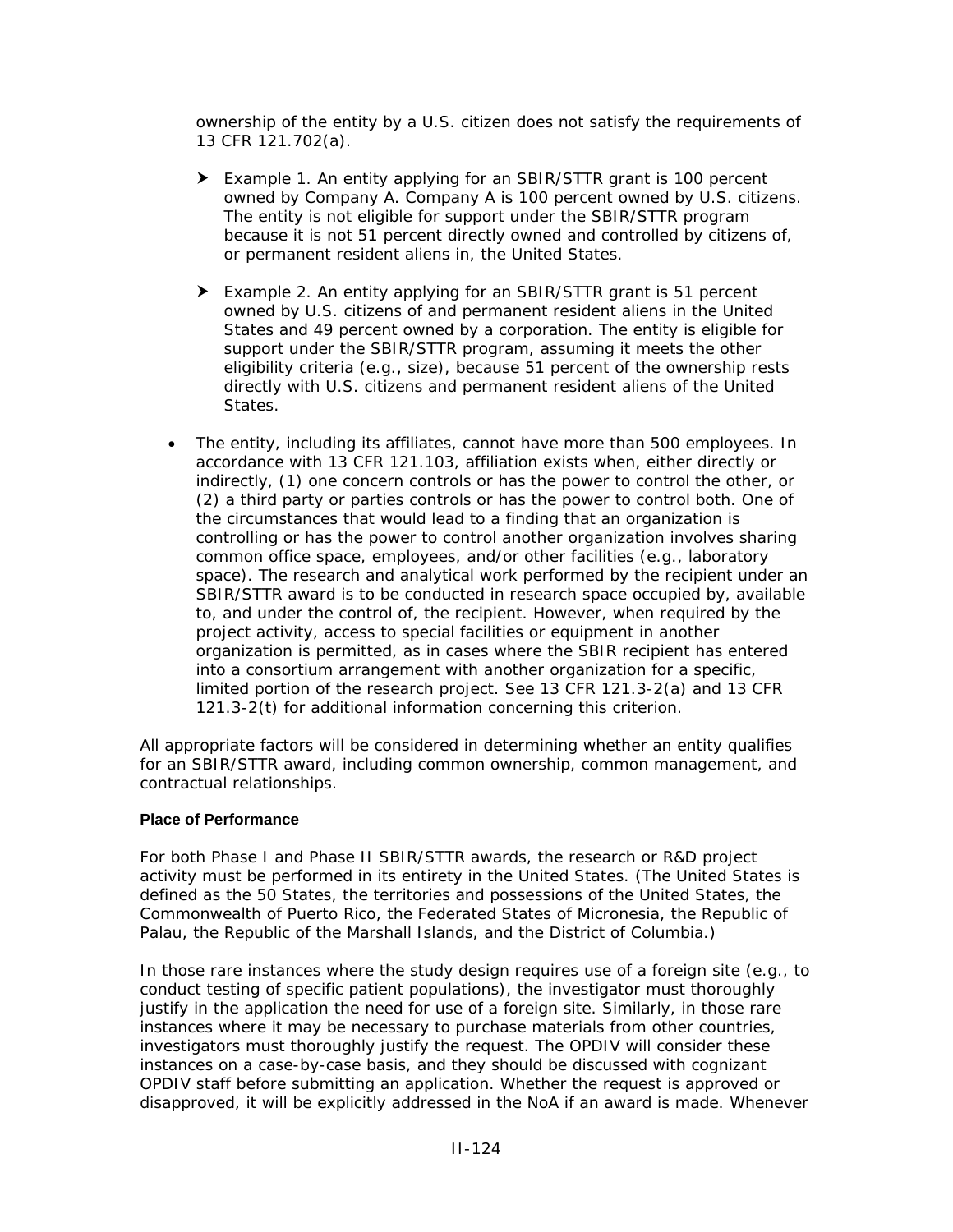possible, work outside the United States, which is necessary to the completion of the project, should be supported by funding other than SBIR/STTR grants.

#### **Minimum Level of Effort**

Generally, under SBIR Phase I awards, a minimum of two-thirds or 67 percent of the research or analytical effort must be carried out by the SBC. In addition, payments, in the aggregate, to consultants, consortium participants and contractors for portions of the scientific/technical effort generally may not exceed 33 percent of the total requested amount.

Generally, under SBIR Phase II awards, a minimum of one-half or 50 percent of the research or analytical effort must be carried out by the SBC. In addition, payments, in the aggregate, to consultants, consortium participants, and contractors for portions of the scientific/technical effort generally may not exceed 50 percent of the total requested amount.

For STTR awards (both Phase I and Phase II), at least 40 percent of the work is to be performed by the SBC and at least 30 percent of the work is to be performed by the single, non-profit research institution. The basis for determining the percentage of work to be performed by each of the cooperating parties is the total of direct and F&A costs attributable to each party, unless otherwise described and justified in the "Contractual Arrangements" portion of the "Research Plan" section of the grant application.

#### **Public Policy Requirements**

The requirements concerning disclosure of financial conflicts of interest (see "[Public](http://grants1.nih.gov/grants/policy/nihgps_2003/NIHGPS_Part4.htm#_Financial_Conflict_of)  [Policy Requirements—Other Research-Related Requirements—Financial Conflict of](http://grants1.nih.gov/grants/policy/nihgps_2003/NIHGPS_Part4.htm#_Financial_Conflict_of)  [Interest"](http://grants1.nih.gov/grants/policy/nihgps_2003/NIHGPS_Part4.htm#_Financial_Conflict_of)) do not apply to applications or awards under Phase I of the SBIR/STTR programs.

#### **Allowable Costs and Fee**

*Profit or Fee.* A reasonable profit or fee may be paid to an SBC receiving an award under Phase I or Phase II of the SBIR and STTR programs. The profit or fee is not considered a "cost" for purposes of determining allowable use, program income accountability, or audit thresholds. The profit or fee may be used by the SBC for any purpose, including additional effort under the SBIR/STTR award. It is intended to provide a reasonable profit consistent with normal profit margins for for-profit organizations for R&D work. Fee amounts may not exceed 8 percent of total costs (direct plus indirect) exclusive of fee, unless there is compelling justification and the request is approved by the OPDIV. Regardless, total costs and fee must be accommodated within the statutory limitations on the size of awards under the SBIR/STTR programs (see Part IV for allowable fee percentage). The profit or fee should be drawn from PMS in increments proportional to the drawdown of funds for direct and indirect costs. The profit or fee applies solely to the SBC receiving the SBIR/STTR award and not to any other participant; however, in accordance with normal commercial practice, the SBC may pay a profit or fee to a contractor providing routine goods or services to the SBC under the grant.

For multi-year awards, i.e., those where the approved project period will exceed 1 year, the overall fee negotiated will be divided into the number of years in the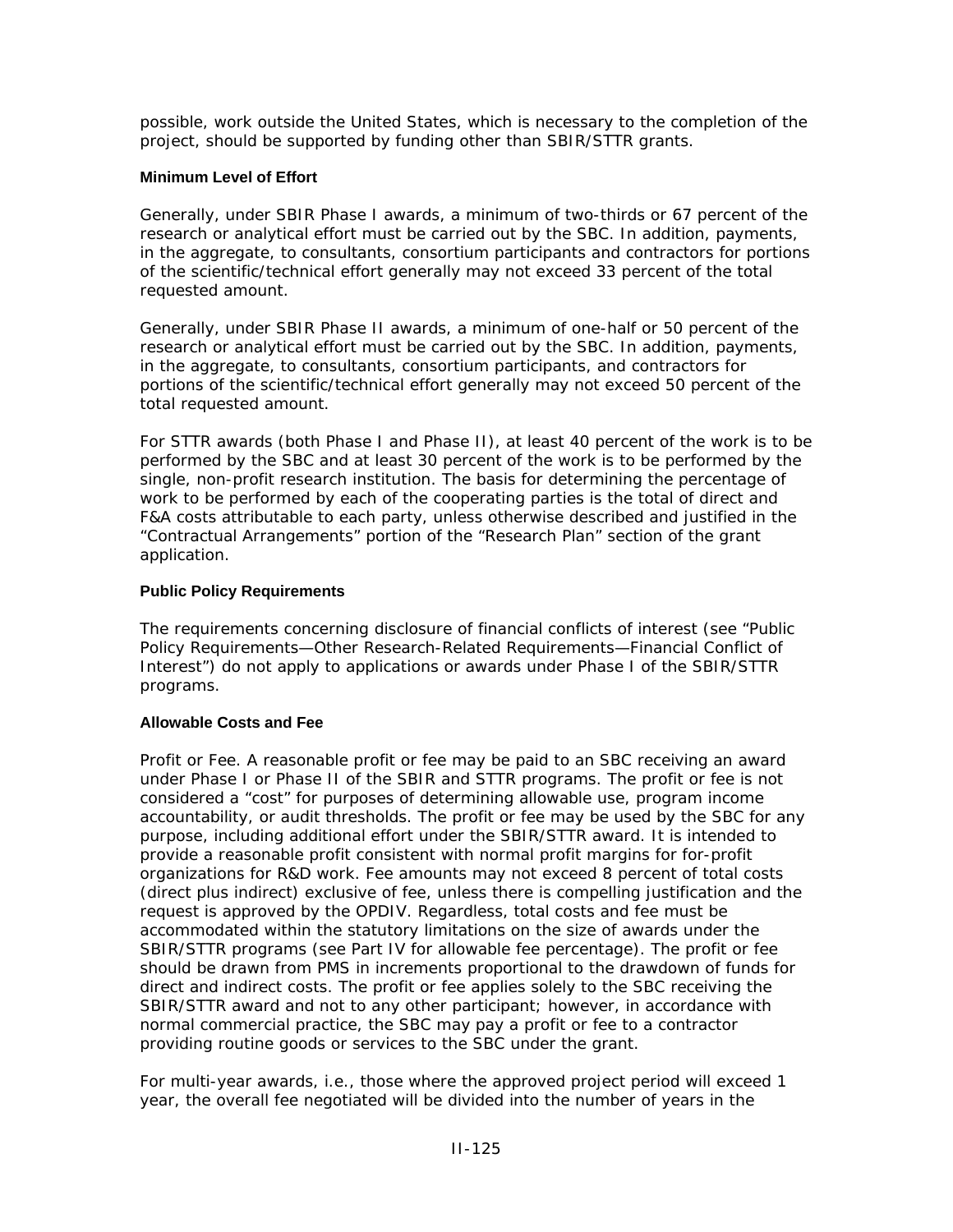project period and the resulting amount added to each budget period as a "fixed fee." The fee paid is not subject to the cost principle tests of allowability and it will not be adjusted downward based on actual allowable costs incurred. However, in the event of a termination or the withholding a non-competing continuation award for failure to make satisfactory progress, non-compliance with the terms and conditions of a previous award or absence of an appropriation, the recipient is not entitled to any fee amount in excess of the negotiated percentage applied to the period for which grant support has been provided.

#### *Indirect Costs.*

- *Phase I.* If the applicant SBC has a currently effective indirect cost rate with a Federal agency, that rate should be used when calculating proposed indirect costs for an application. (However, the rate must be adjusted for IR&D expenses, which are not allowable under HHS awards.) If the applicant SBC does not have a currently effective negotiated indirect cost rate with a Federal agency, the applicant should propose estimated indirect costs at a rate not to exceed 40 percent of the total direct costs. However, SBCs are reminded that only actual indirect costs are to be charged to projects. (If awarded at a rate of 40 percent or less, the rate used to charge actual indirect costs to projects cannot exceed the awarded rate unless the SBC negotiates an indirect cost rate with a Federal agency.) OPDIVs will not negotiate indirect cost rates for Phase I awards.
- *Phase II.* If the applicant SBC has a currently effective negotiated indirect cost rate with a Federal agency, that rate should be used when calculating proposed indirect costs for an application. (However, the rate must be adjusted for IR&D expenses, which are not allowable under HHS awards.) If the applicant SBC does not have a currently effective negotiated indirect cost rate with a Federal agency, the applicant should propose an estimated indirect cost rate in the application. If the requested indirect cost rate is 25 percent of total direct costs or less, no further justification is required at the time of award, and indirect costs will be awarded at the requested rate. However, SBCs are reminded that only actual indirect costs may be charged to projects. If awarded at a rate of 25 percent or less of total direct costs, the rate used to charge actual indirect costs to projects cannot exceed the awarded rate unless the SBC negotiates an indirect cost rate with DFAS. DFAS—the office authorized to negotiate indirect cost rates with SBCs receiving HHS SBIR/STTR awards—will negotiate indirect cost rates for SBCs receiving Phase II awards that requested a rate greater than 25 percent of total direct costs.

Upon request, the applicant SBC should provide DFAS with an indirect cost proposal and supporting financial data for its most recently completed fiscal year. If financial data are not available for the most recently completed fiscal year, the applicant should submit a proposal showing estimated rates with supporting documentation. Further information about DFAS is available at its Web site or by telephone (see Part III of the HHS GPS).

#### **Market Research**

HHS will not support market research, including studies of the literature that lead to a new or expanded statement of work, under the grant. For purposes of the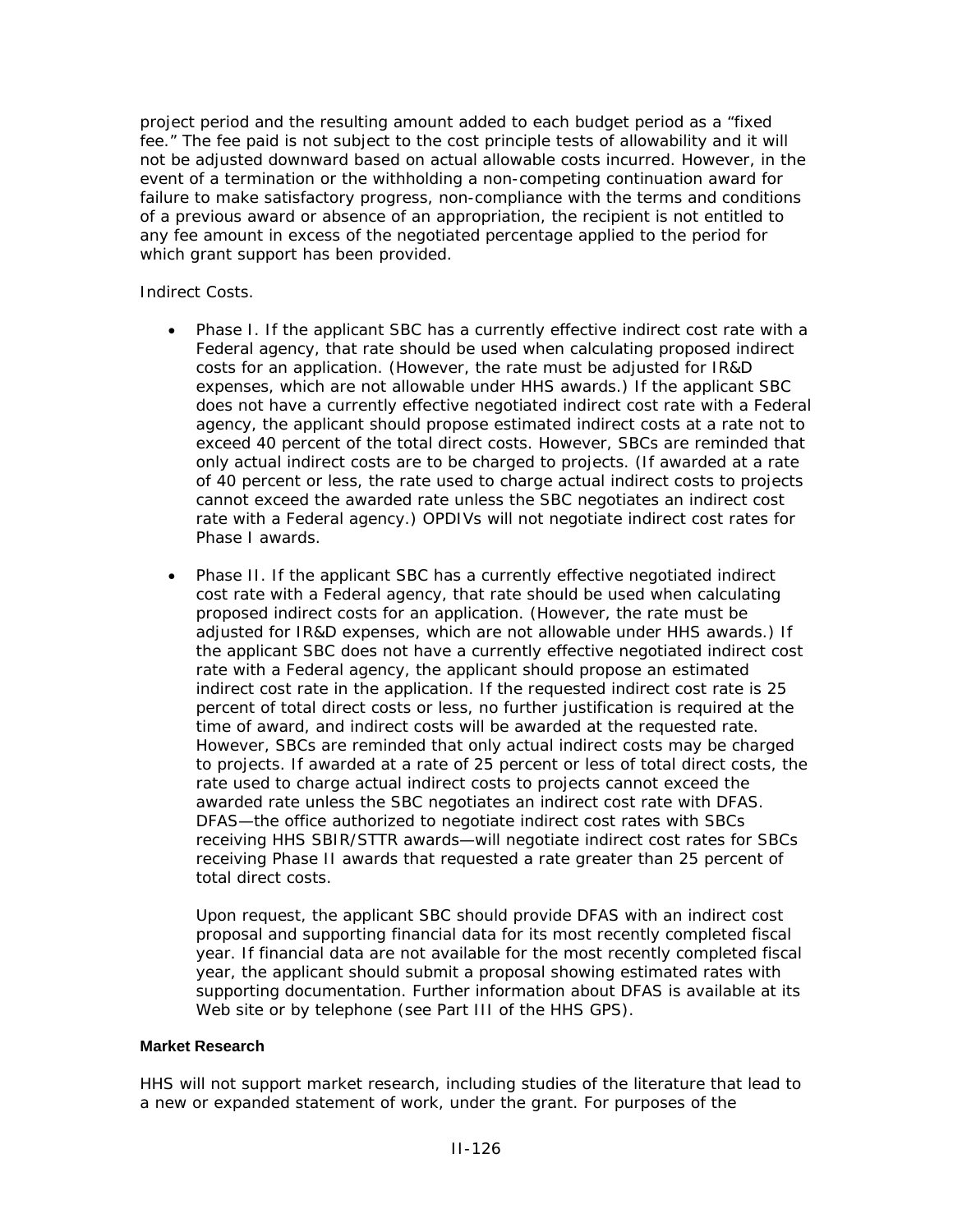SBIR/STTR programs, "market research" is the systematic gathering, editing, recording, computing, and analyzing of data about problems relating to the sale and distribution of the subject of the proposed research. It includes various types of research, such as the size of potential markets and potential sales volume, the identification of consumers most apt to purchase the products, and the advertising media most likely to stimulate their purchases. However, "market research" does not include activities under a research plan or protocol that include a survey of the public as part of the objectives of the project to determine the impact of the subject of the research on the behavior of individuals.

#### **Intellectual Property**

Rights to data, including software developed under the terms of any funding agreement resulting from an HHS award, must remain with the recipient except that any such copyrighted material is subject to a royalty-free, nonexclusive and irrevocable license to the Federal government to reproduce, publish, or otherwise use the material, and to authorize others to do so for Federal purposes. In addition, under the SBIR/STTR programs, in contrast to awards to for-profit organizations under other support mechanisms, such data must not be released outside the Federal government without the recipient's permission for a period of 4 years from completion of the project under which the data were generated.

The STTR program requires that the small business recipient and the single, nonprofit research institution execute an agreement allocating between the parties intellectual property rights and rights, if any, to carry out follow-on research, development, or commercialization of the subject research. (A model agreement, "Allocation of Rights in Intellectual Property and Rights to Carry Out Follow-On Research, Development, or Commercialization," is available at the NIH Web site at [http://grants.nih.gov/grants/funding/sbir.htm](http://grants1.nih.gov/grants/funding/sbir.htm).) By signing the face page of the grant application, the SBC's AOO certifies that the agreement with the research institution will be effective at the time the grant award is made. A copy of the agreement must be furnished upon request to the awarding office.

SBIR/STTR recipients are covered by 37 CFR part 401 with respect to inventions and patents.

*Data Sharing.* Applicants for SBIR Phase II funding of \$500,000 or more of direct costs in any single year must comply with the HHS policy on data sharing consistent with the Small Business Act. If the final data would not be amenable to sharing, e.g., proprietary data, the SBC should explain that in the application. In addition, as indicated under "Intellectual Property" in this subsection, whether or not the award meets the threshold for data sharing, the OPDIV will not release data outside the Federal government without the recipient's permission for a period of 4 years from completion of the project under which the data were generated. The entire policy may be found at [http://grants.nih.gov/grants/policy/data\\_sharing/index.htm.](http://grants.nih.gov/grants/policy/data_sharing/index.htm)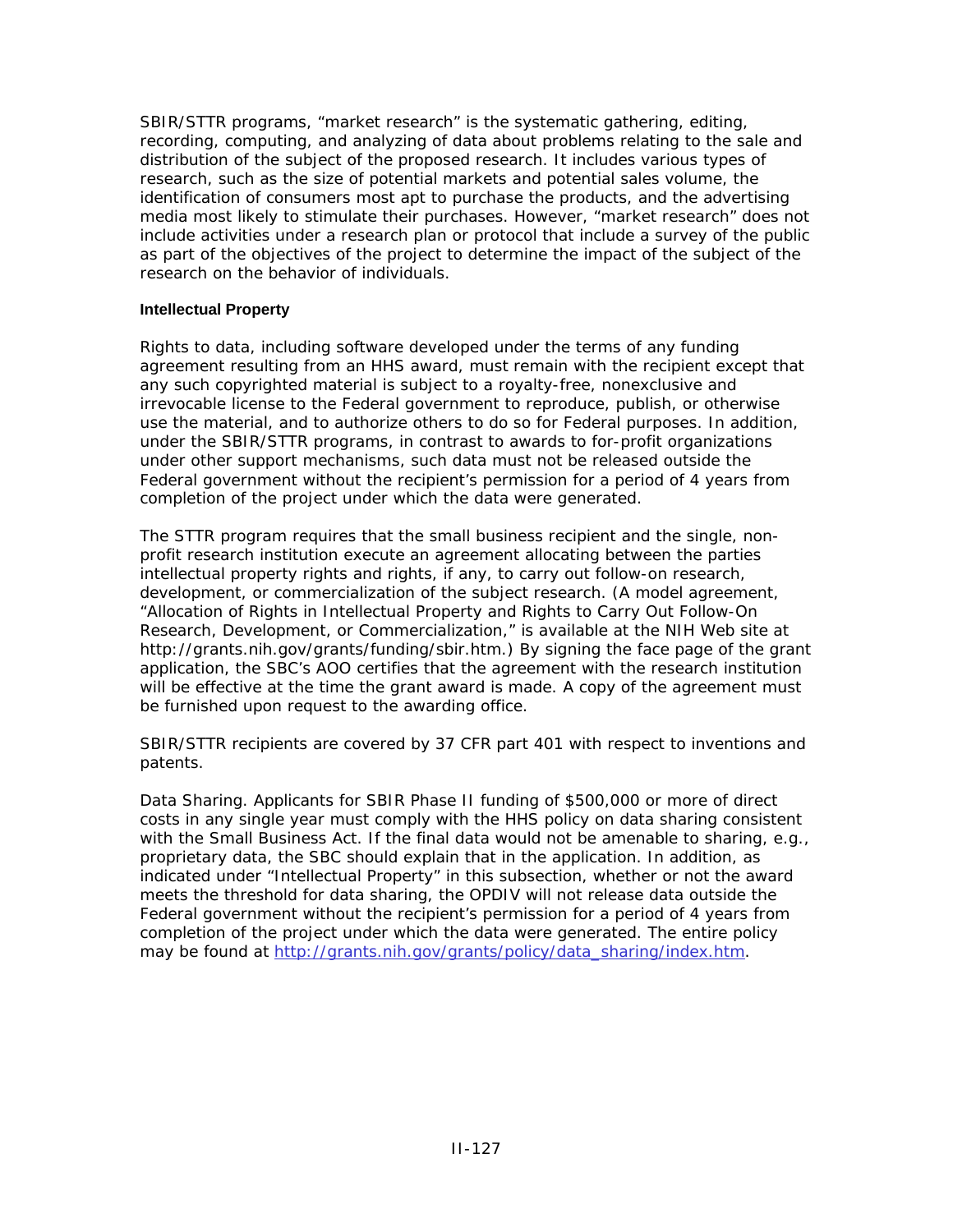# **Part III: Points of Contact**

Exhibit 17 lists pertinent offices and officials, along with their addresses and telephone numbers.

| <b>Office or Official</b>                                                                   | Address and telephone numbers                                                                                                                                                                                                                                                                              |
|---------------------------------------------------------------------------------------------|------------------------------------------------------------------------------------------------------------------------------------------------------------------------------------------------------------------------------------------------------------------------------------------------------------|
| Office of the Inspector General (OIG)<br>http://www.oig.hhs.gov                             | Department of Health and Human Services<br><b>OIG Hotline</b><br>Attn: HOTLINE<br>330 Independence Avenue, SW<br>Washington, DC 20201<br>800-HHS-TIPS (1-800-447-8477)<br>e-mail: HHSTips@org.hhs.gov                                                                                                      |
| Office for Human Research Protections                                                       | For questions concerning A-133 audit requirements:<br><b>National External Audit Resources</b><br>Office of Audit Services<br>323 West 8th Street<br>Lucas Place, Room 514<br>Kansas City, MO 64105<br>800-374-6714 (voice)<br>816-374-6727 (fax)<br>http://harvester.census.gov/sac<br>The Tower Building |
| (OHRP)<br>http://www.hhs.gov/ohrp                                                           | 1101 Wootton Parkway, Suite 200<br>Rockville, MD 20852<br>866-447-4777 (toll free)<br>240-453-6900 (local)<br>e-mail: ohrp@osophs.dhhs.gov                                                                                                                                                                 |
| Office of Laboratory Animal Welfare<br>(OLAW)<br>http://grants.nih.gov/grants/olaw/olaw.htm | 6705 Rockledge Drive<br>Rockledge I, Suite 360, MSC-7982<br>Bethesda, MD 20892-7982<br>301-496-7163<br>e-mail:<br>olaw@od.nih.gov (for general questions, copies of<br>documents, or compliance issues)<br>assurance.olaw@od.nih.gov (for questions or information<br>about assurances)                    |
| Office of Research Integrity (ORI)<br>http://ori.dhhs.gov                                   | The Tower Building<br>1101 Wootton Parkway, Suite 750<br>Rockville, MD 20852<br>240-453-8200<br>e-mail: askORI@osophs.dhhs.gov                                                                                                                                                                             |

### *Exhibit 17. Points of Contact*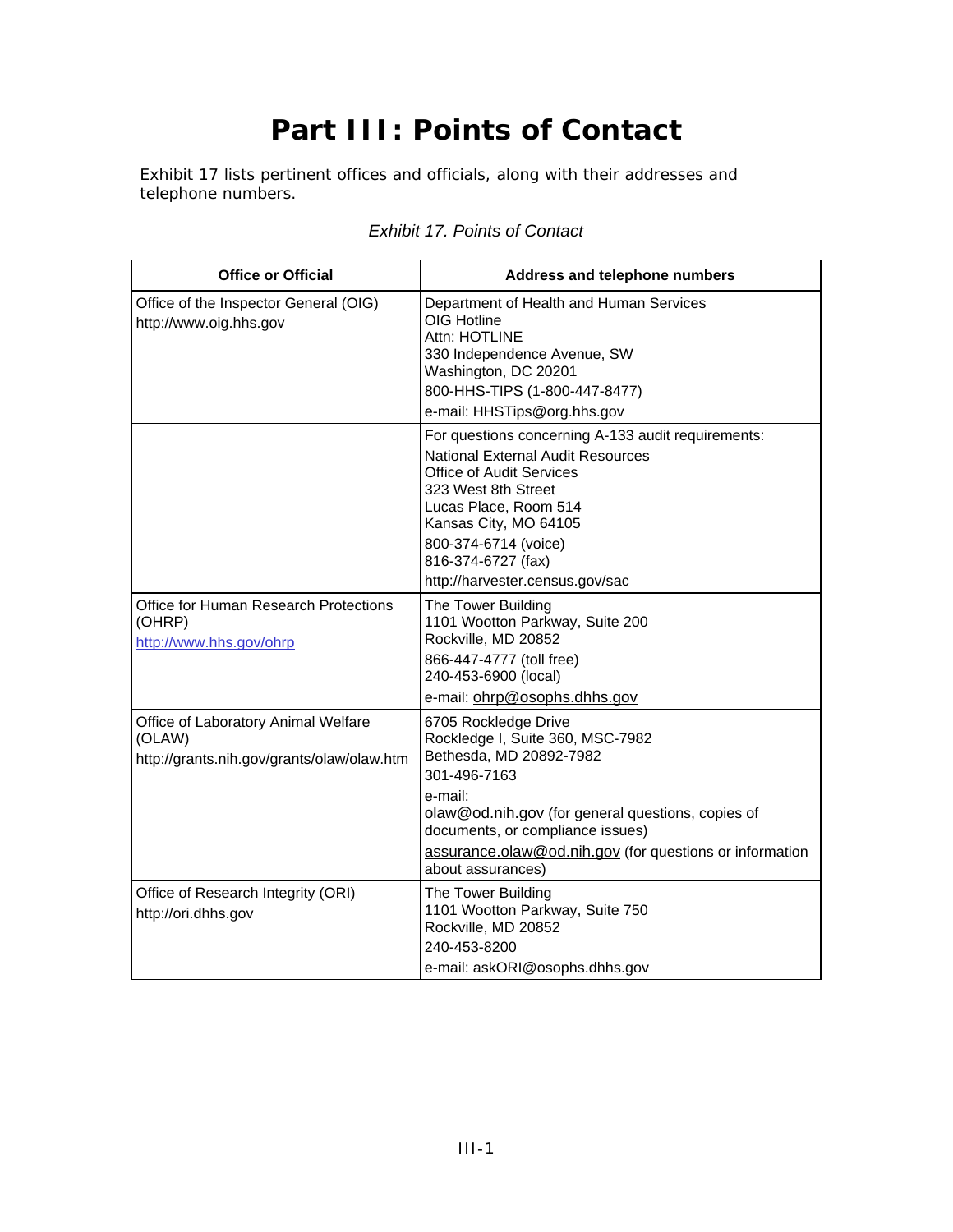| <b>Office or Official</b>                                                                                                                                                                                                           | Address and telephone numbers                                                                                                                                                                                                                                                                                                                                                                                              |
|-------------------------------------------------------------------------------------------------------------------------------------------------------------------------------------------------------------------------------------|----------------------------------------------------------------------------------------------------------------------------------------------------------------------------------------------------------------------------------------------------------------------------------------------------------------------------------------------------------------------------------------------------------------------------|
| Departmental Appeals Board (DAB)<br>http://www.hhs.gov/dab/                                                                                                                                                                         | Department of Health and Human Services<br>Departmental Appeals Board, MS 6132<br>Alternative Dispute Resolution and Civil Remedies<br><b>Divisions</b><br>330 Independence Avenue, SW<br>Room G-644<br>Washington, DC 20201<br>Note: DAB does not receive courier deliveries at this<br>address.<br>202-565-0200 (Chair and Appellate and ADR Divisions)<br>202-565-9462 (Civil Remedies Division)<br>e-mail: DAB@hhs.gov |
| Office for Civil Rights (OCR)<br>http://www.hhs.gov/ocr                                                                                                                                                                             | Office of Program Operations<br>200 Independence Avenue, SW<br>Room 509 F<br>Washington, DC 20201<br>800-368-1019<br>e-mail: OCRMail@hhs.gov                                                                                                                                                                                                                                                                               |
| Program Support Center<br><b>Financial Management Service</b><br>Division of Payment Management (DPM)<br>http://www.dpm.psc.gov<br>http://www.dpm.psc.gov/Contact.aspx<br>(Find Account Representative                              | P.O. Box 6021<br>Rockville, MD 20852<br>301-443-9193<br>301-443-3586 (fax)<br>e-mail: info@psc.dhhs.gov                                                                                                                                                                                                                                                                                                                    |
| Division of Cost Allocation (DCA)                                                                                                                                                                                                   |                                                                                                                                                                                                                                                                                                                                                                                                                            |
| http://rates.psc.gov/                                                                                                                                                                                                               |                                                                                                                                                                                                                                                                                                                                                                                                                            |
| Mid-Atlantic Field Office<br>(Services Alabama, Delaware, District of<br>Columbia, Florida, Georgia, Kentucky,<br>Maryland, Mississippi, North Carolina,<br>Pennsylvania, South Carolina, Tennessee,<br>Virginia and West Virginia) | 330 Independence Avenue, SW<br>Cohen Building, Room 10-67<br>Washington, DC 20201<br>202-401-2808                                                                                                                                                                                                                                                                                                                          |
| Northeastern Field Office<br>(Services Connecticut, Maine,<br>Massachusetts, New Hampshire, New<br>Jersey, New York, Rhode Island, Vermont,<br>Puerto Rico, the Virgin Islands, Canada<br>and Europe)                               | 26 Federal Plaza<br>Room 41-122<br>New York, NY 10278<br>212-264-2069                                                                                                                                                                                                                                                                                                                                                      |
| <b>Central States Field Office</b><br>(Services Arkansas, Illinois, Indiana, Iowa,<br>Kansas, Louisiana, Michigan, Minnesota,<br>Missouri, Nebraska, New Mexico, Ohio,<br>Oklahoma, Texas and Wisconsin)                            | 1301 Young Street<br><b>Room 702</b><br>Dallas, TX 75202<br>214-767-3261                                                                                                                                                                                                                                                                                                                                                   |
| <b>Western Field Office</b><br>(Services Alaska, Arizona, California,<br>Colorado, Hawaii, Idaho, Montana,<br>Nevada, North Dakota, Oregon, South<br>Dakota, Utah, Washington, Wyoming,<br>Australia, and Asia)                     | 50 United Nations Plaza<br><b>Room 347</b><br>San Francisco, CA 94102<br>415-437-7820                                                                                                                                                                                                                                                                                                                                      |

### *Exhibit 17. Points of Contact*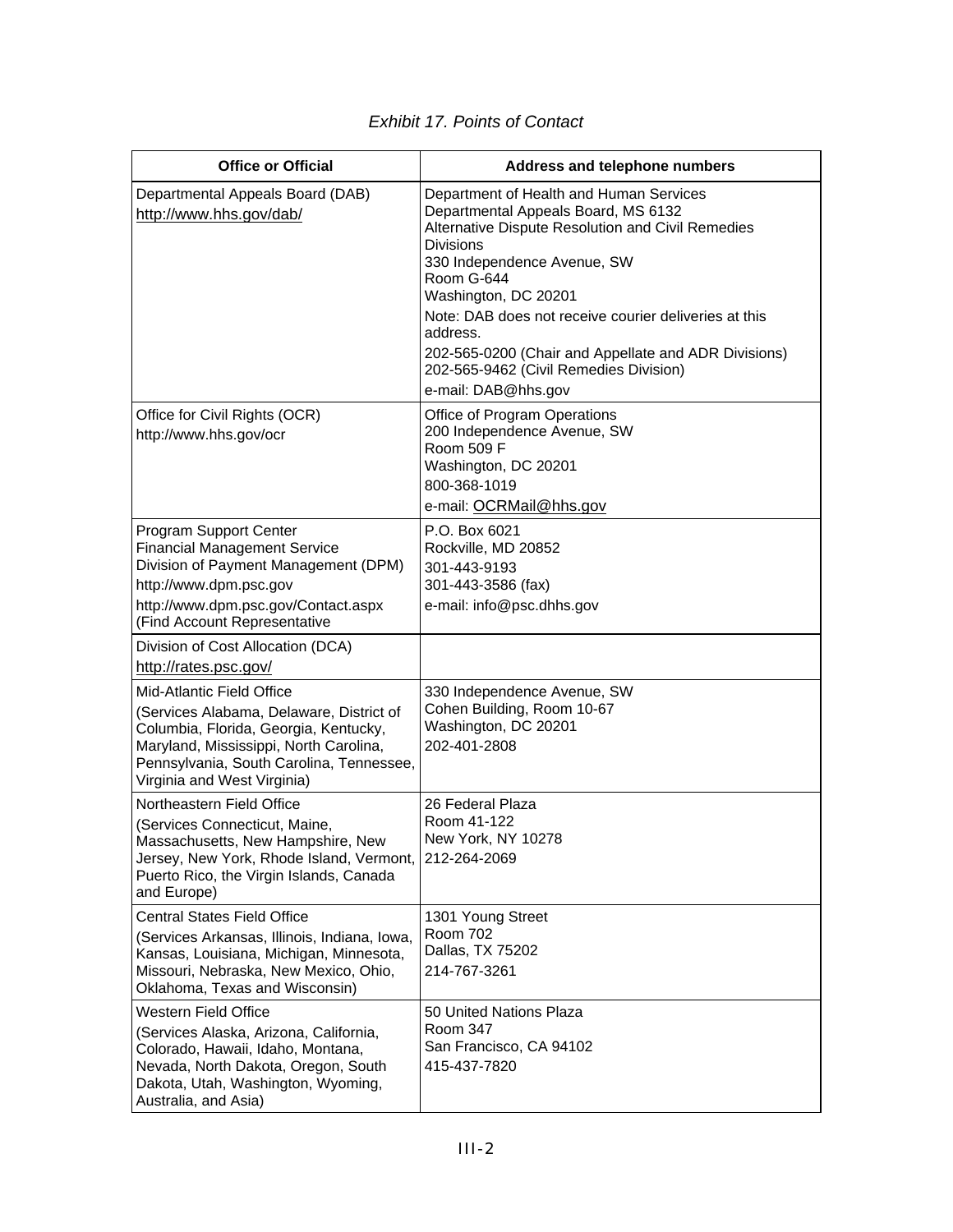### *Exhibit 17. Points of Contact*

| <b>Office or Official</b>               | Address and telephone numbers       |
|-----------------------------------------|-------------------------------------|
| Office of Acquisition Management and    | 6100 Executive Boulevard, Room 6B05 |
| Policy (OAMP)                           | MSC-7540                            |
| Division of Financial Advisory Services | Bethesda, MD 20892-7540             |
| (DFAS)                                  | 301-496-4401                        |
| http://oamp.od.nih.gov/dfas/dfas.asp    | 301-402-0177                        |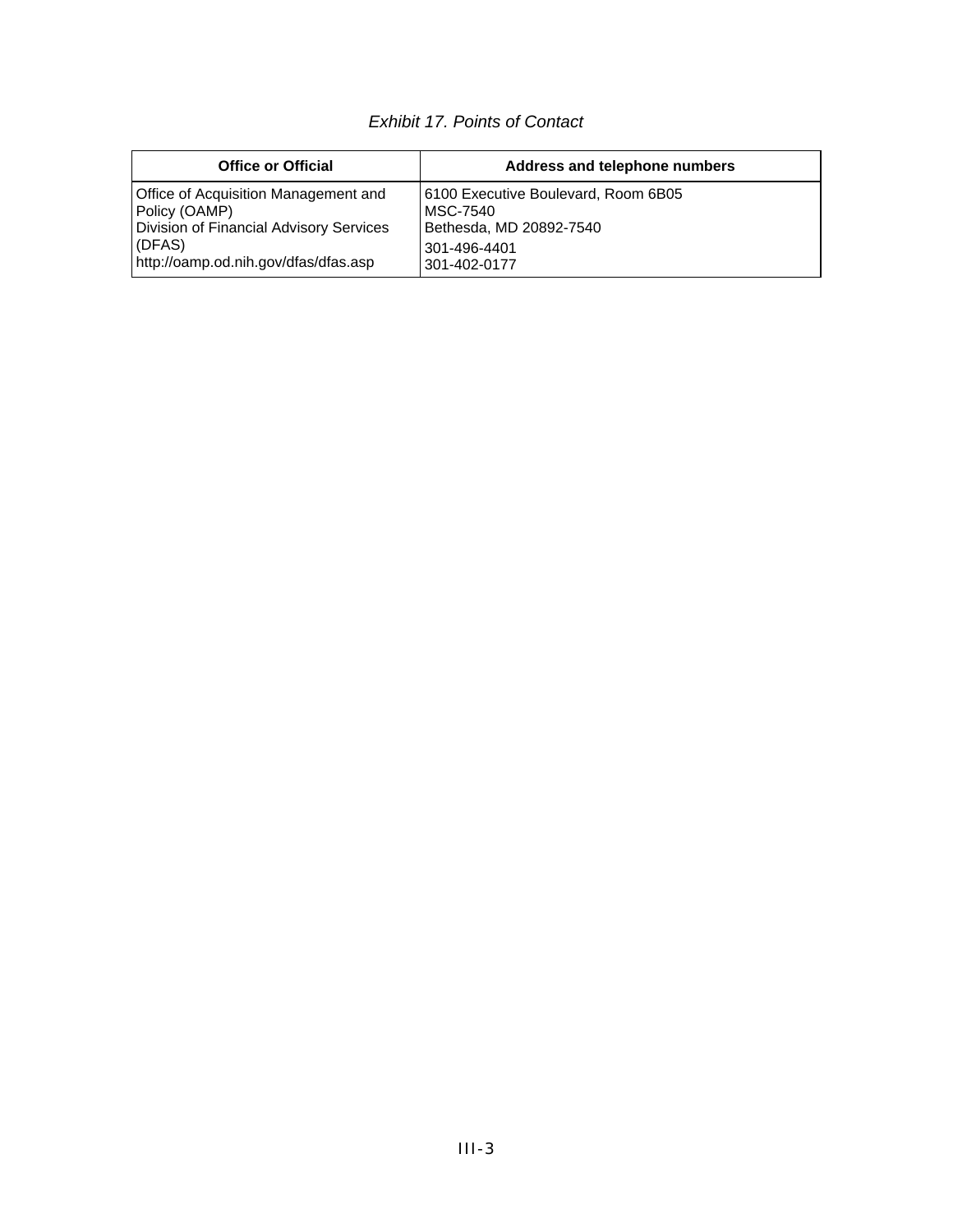# **Appendix A: Abbreviations**

Following are abbreviations of terms used throughout this document. They are included in a single location as an aid to the reader.

| A&R          | alteration and renovation                    |
|--------------|----------------------------------------------|
| <b>ACH</b>   | <b>Automated Clearinghouse</b>               |
| <b>AHRQ</b>  | Agency for Healthcare Research and Quality   |
| CDC          | Centers for Disease Control and Prevention   |
| <b>CFR</b>   | Code of Federal Regulations                  |
| CoC          | certificate of confidentiality               |
| DAB          | Departmental Appeals Board                   |
| <b>DCA</b>   | Division of Cost Allocation, HHS             |
| <b>DEA</b>   | Drug Enforcement Administration              |
| <b>DFAS</b>  | Division of Financial Advisory Services, NIH |
| <b>DoC</b>   | Department of Commerce                       |
| <b>DoD</b>   | Department of Defense                        |
| DoL          | Department of Labor                          |
| <b>DPM</b>   | Division of Payment Management, HHS          |
| EIN          | <b>Entity Identification Number</b>          |
| EO           | <b>Executive Order</b>                       |
| F&A          | facilities and administrative (costs)        |
| <b>FAC</b>   | <b>Federal Audit Clearinghouse</b>           |
| <b>FAR</b>   | <b>Federal Acquisition Regulation</b>        |
| <b>FCTR</b>  | Federal Cash Transactions Report (SF 272)    |
| <b>FDA</b>   | Food and Drug Administration                 |
| <b>FEMA</b>  | Federal Emergency Management Agency          |
| <b>FOIA</b>  | Freedom of Information Act                   |
| <b>FSR</b>   | Financial Status Report (SF 269 or 269A)     |
| <b>FTR</b>   | <b>Federal Travel Regulation</b>             |
| <b>FWA</b>   | Federal-Wide Assurance                       |
| <b>GMO</b>   | <b>Grants Management Officer</b>             |
| <b>GMS</b>   | <b>Grants Management Specialist</b>          |
| GPO          | <b>Government Printing Office</b>            |
| <b>GSA</b>   | <b>General Services Administration</b>       |
| <b>HHS</b>   | Department of Health and Human Services      |
| <b>HRSA</b>  | Health Resources and Services Administration |
| <b>IACUC</b> | Institutional Animal Care and Use Committee  |
| <b>IDE</b>   | investigational device exception             |
| <b>IHS</b>   | <b>Indian Health Service</b>                 |
| <b>IND</b>   | Investigational new drug                     |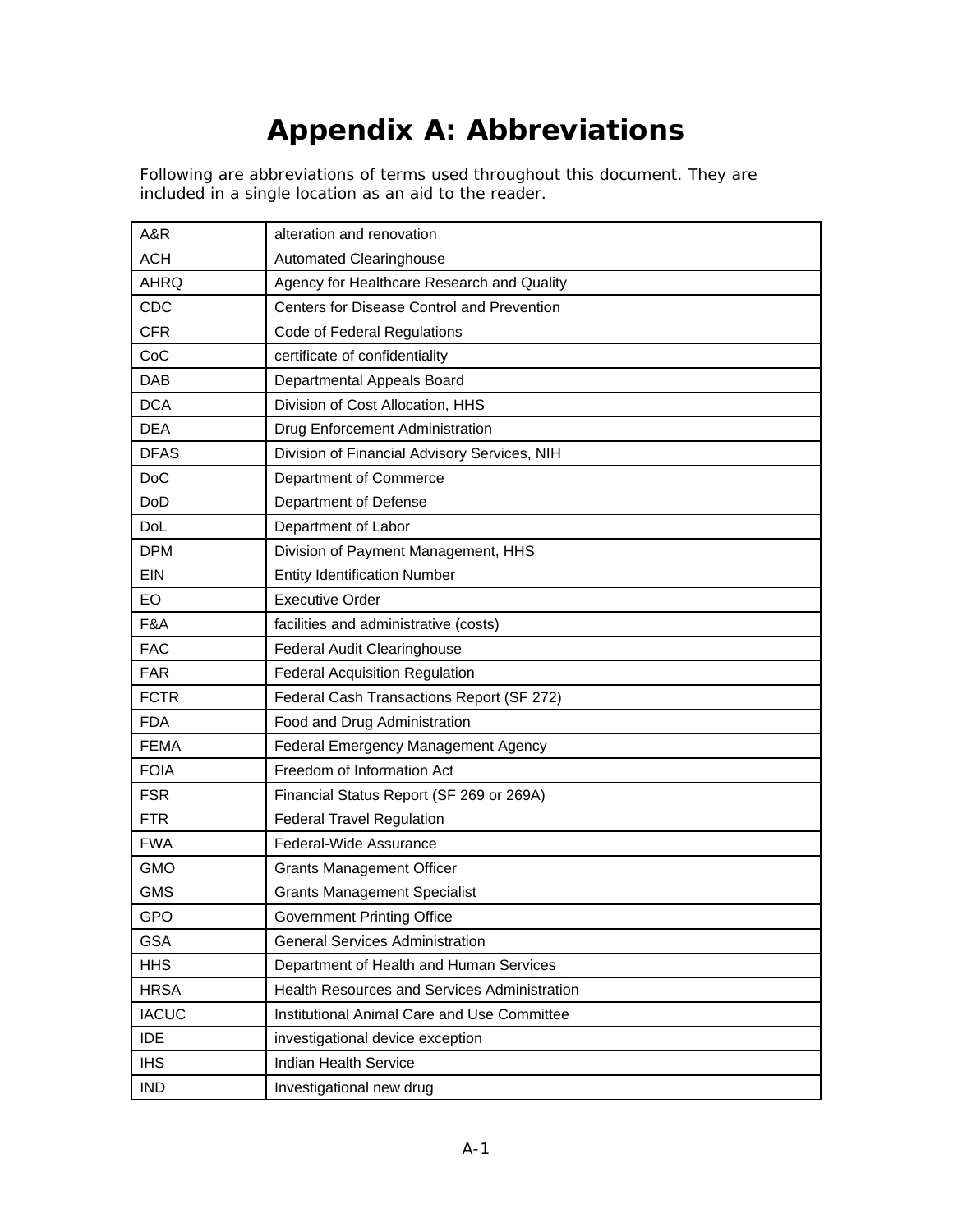| <b>IPA</b>    | Intergovernmental Personnel Act                           |
|---------------|-----------------------------------------------------------|
| IR&D          | independent research and development                      |
| <b>IRB</b>    | <b>Institutional Review Board</b>                         |
| <b>IRS</b>    | Internal Revenue Service                                  |
| LOI           | Letter of intent                                          |
| <b>LWOP</b>   | leave without pay                                         |
| <b>NEARC</b>  | National External Audit Review Center, OIG                |
| <b>NEPA</b>   | National Environmental Policy Act                         |
| <b>NFI</b>    | Notice of Federal Interest                                |
| <b>NIH</b>    | National Institutes of Health                             |
| NoA           | Notice of Award (Notice of Grant Award)                   |
| <b>OCR</b>    | Office for Civil Rights, HHS                              |
| <b>OFCCP</b>  | Office of Federal Contract Compliance Programs, DoL       |
| OG            | <b>Office of Grants</b>                                   |
| <b>OHRP</b>   | Office for Human Research Protections                     |
| <b>OIG</b>    | Office of the Inspector General                           |
| <b>OLAW</b>   | Office of Laboratory Animal Welfare, NIH                  |
| <b>OMB</b>    | Office of Management and Budget                           |
| <b>ONR</b>    | Office of Naval Research                                  |
| <b>OPDIV</b>  | <b>Operating Division</b>                                 |
| <b>OPHS</b>   | Office of Public Health and Science                       |
| <b>ORI</b>    | Office of Research Integrity                              |
| <b>PA</b>     | program announcement                                      |
| PD.           | Program Director/Project Director                         |
| <b>PHS</b>    | <b>Public Health Service</b>                              |
| PI.           | Principal Investigator                                    |
| P.L.          | <b>Public Law</b>                                         |
| <b>PMS</b>    | Payment Management System                                 |
| PO            | Project Officer/Program Official                          |
| <b>PRA</b>    | Paperwork Reduction Act                                   |
| <b>RA</b>     | <b>Review Administrator</b>                               |
| R&D           | research and development                                  |
| <b>RFA</b>    | <b>Request For Applications</b>                           |
| <b>SAMHSA</b> | Substance Abuse and Mental Health Services Administration |
| <b>SBA</b>    | <b>Small Business Administration</b>                      |
| <b>SBC</b>    | small business concern                                    |
| <b>SBIR</b>   | Small Business Innovation Research Program                |
| <b>SF</b>     | <b>Standard Form</b>                                      |
| <b>SPOC</b>   | State Single Point of Contact                             |
| <b>STTR</b>   | Small Business Technology Transfer Program                |
| U.S.C.        | <b>United States Code</b>                                 |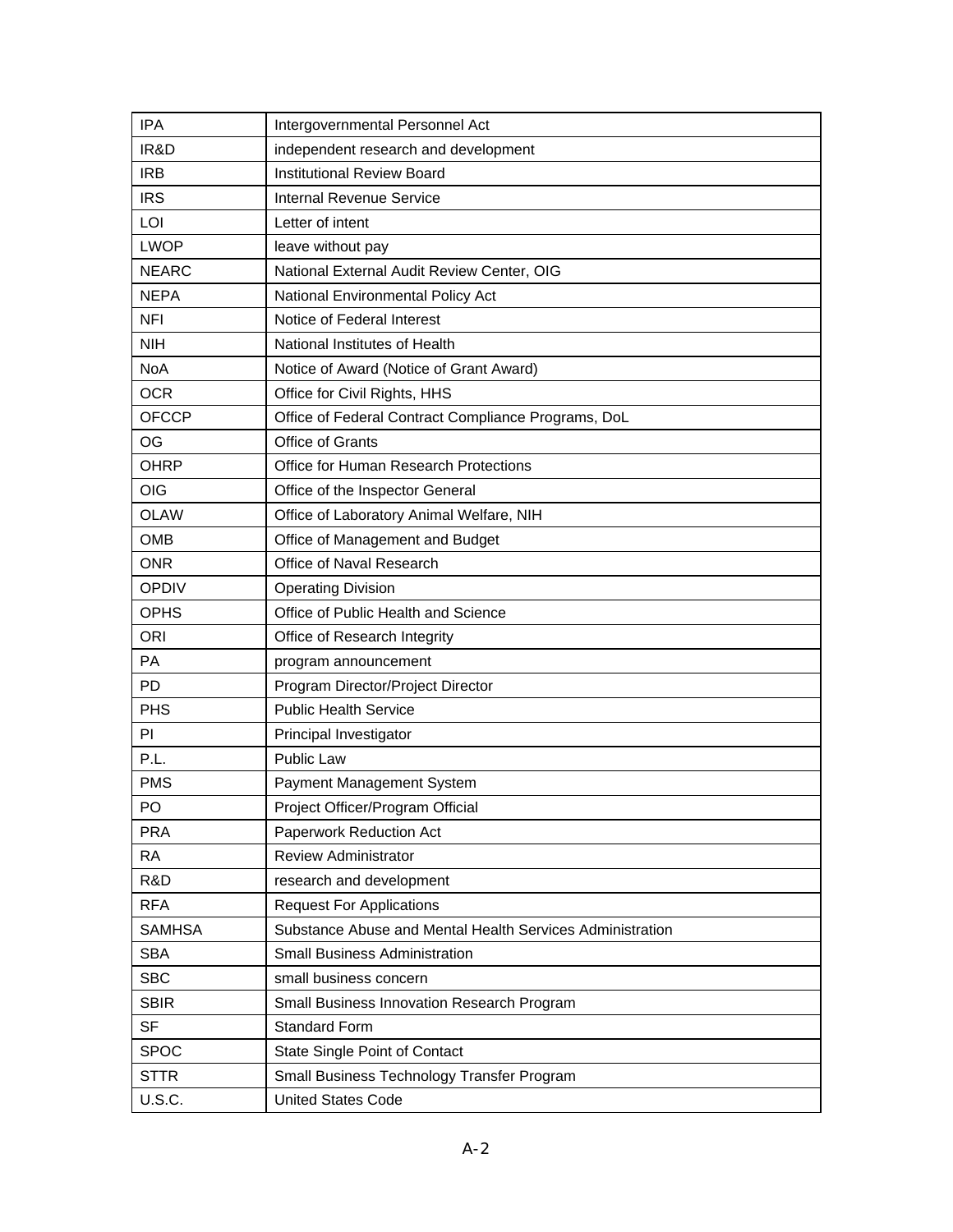| USDA  | United States Department of Agriculture       |
|-------|-----------------------------------------------|
| - VA  | Department of Veterans Affairs                |
| VANPC | VA-Affiliated Non-Profit Research Corporation |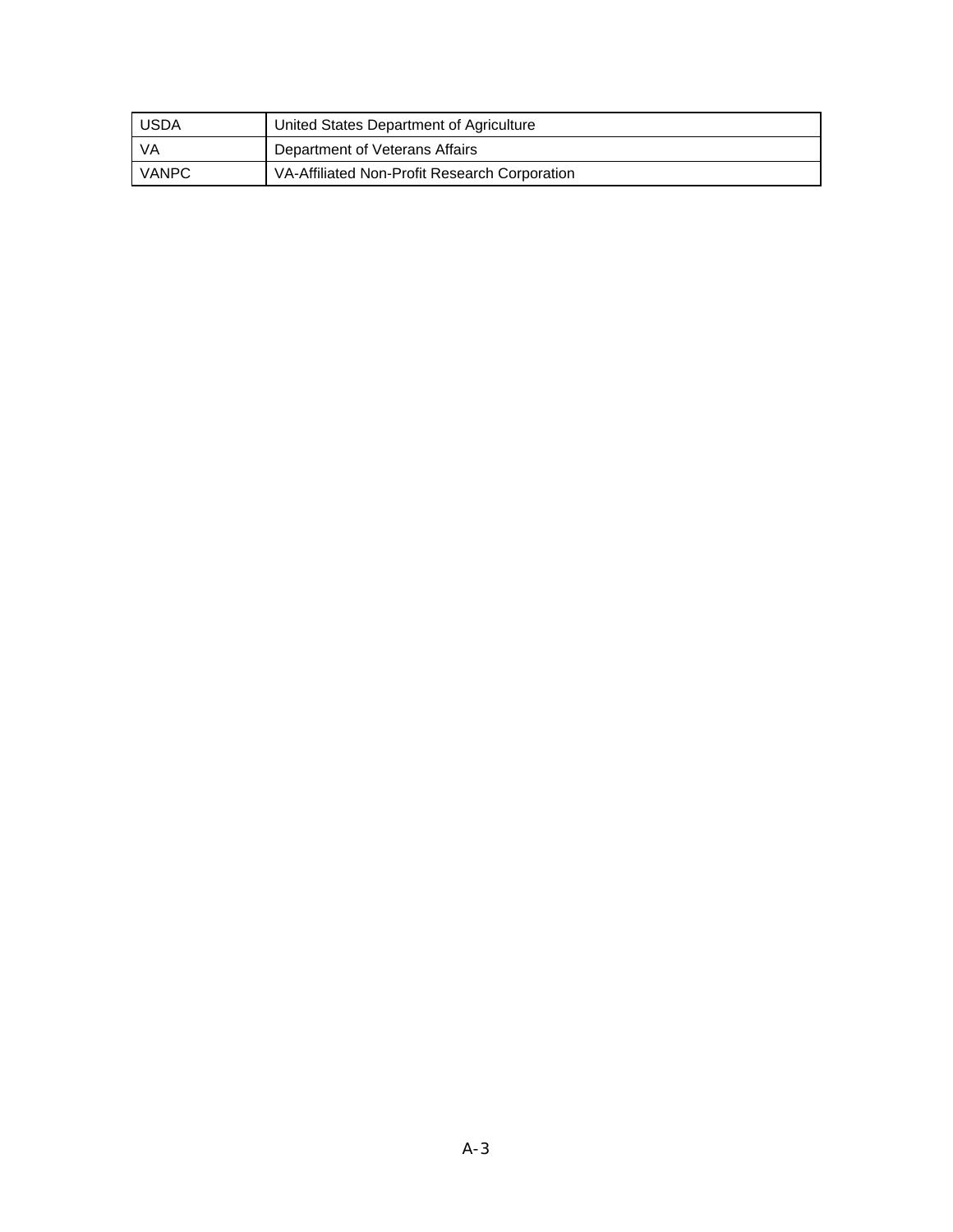# **Appendix B: Glossary**

This glossary defines terms commonly used in the HHS GPS. These definitions are included for purposes of clarity in this document and are not intended to replace controlling definitions found in applicable statutes and regulations. The policy associated with these definitions is found in Part II of the HHS GPS, unless otherwise indicated.

| accrual basis                  | An accounting method in which revenues and expenses are identified with<br>specific periods of time, such as a month or year, and are recorded when they<br>are earned or incurred without regard to the date of receipt or payment of cash;<br>distinguished from cash basis.                                                                                                                                                                                                                                                                                                                                                                                                                                                                  |
|--------------------------------|-------------------------------------------------------------------------------------------------------------------------------------------------------------------------------------------------------------------------------------------------------------------------------------------------------------------------------------------------------------------------------------------------------------------------------------------------------------------------------------------------------------------------------------------------------------------------------------------------------------------------------------------------------------------------------------------------------------------------------------------------|
| acquisition cost               | The net invoice price of property or supplies, including the cost of modifications,<br>attachments, accessories, or auxiliary apparatus necessary to make the<br>property usable for the purpose for which it was acquired. Other charges, such<br>as the cost of installation, transportation, taxes, duty, and protective in-transit<br>insurance, are included or excluded from the unit acquisition cost in<br>accordance with the recipient's regular accounting practices. The term does not<br>include costs for rental of property or alteration and rental of real property.                                                                                                                                                           |
| administrative<br>requirements | The general practices that are common to the administration of grants, such as<br>financial accountability, reporting, equipment management, and retention of<br>records.                                                                                                                                                                                                                                                                                                                                                                                                                                                                                                                                                                       |
| advance payment                | A payment made to a recipient upon its request either before cash<br>disbursements are made by the recipient or through the use of predetermined<br>payment schedules. Most HHS advance payments are made by the Payment<br>Management System (PMS), the HHS centralized grant payment system.                                                                                                                                                                                                                                                                                                                                                                                                                                                  |
| allocable cost                 | A cost that is allocable to a particular cost objective (i.e., a specific function,<br>grant project, service, department, or other activity) in accordance with the<br>relative benefits received. A cost is allocable to a Federal award where it is<br>treated consistently with other costs incurred for the same purpose in like<br>circumstances and (1) is incurred specifically for the award, (2) benefits both<br>the award and other work and can be distributed in reasonable proportion to<br>the benefits received, or (3) is necessary for the overall operation of the<br>organization.                                                                                                                                         |
| allowable cost                 | A cost incurred by a recipient that is                                                                                                                                                                                                                                                                                                                                                                                                                                                                                                                                                                                                                                                                                                          |
|                                | (1) reasonable for the performance of the award;<br>(2) allocable;<br>(3) in conformance with any limitations or exclusions set forth in the Federal<br>cost principles applicable to the organization incurring the cost or in the NoA as<br>to the type or amount of cost;<br>(4) consistent with regulations, policies, and procedures of the recipient that are<br>applied uniformly to both federally supported and other activities of the<br>organization;<br>(5) accorded consistent treatment as a direct or indirect cost;<br>(6) determined in accordance with generally accepted accounting principles;<br>and<br>(7) not included as a cost in any other federally supported award (unless<br>specifically authorized by statute). |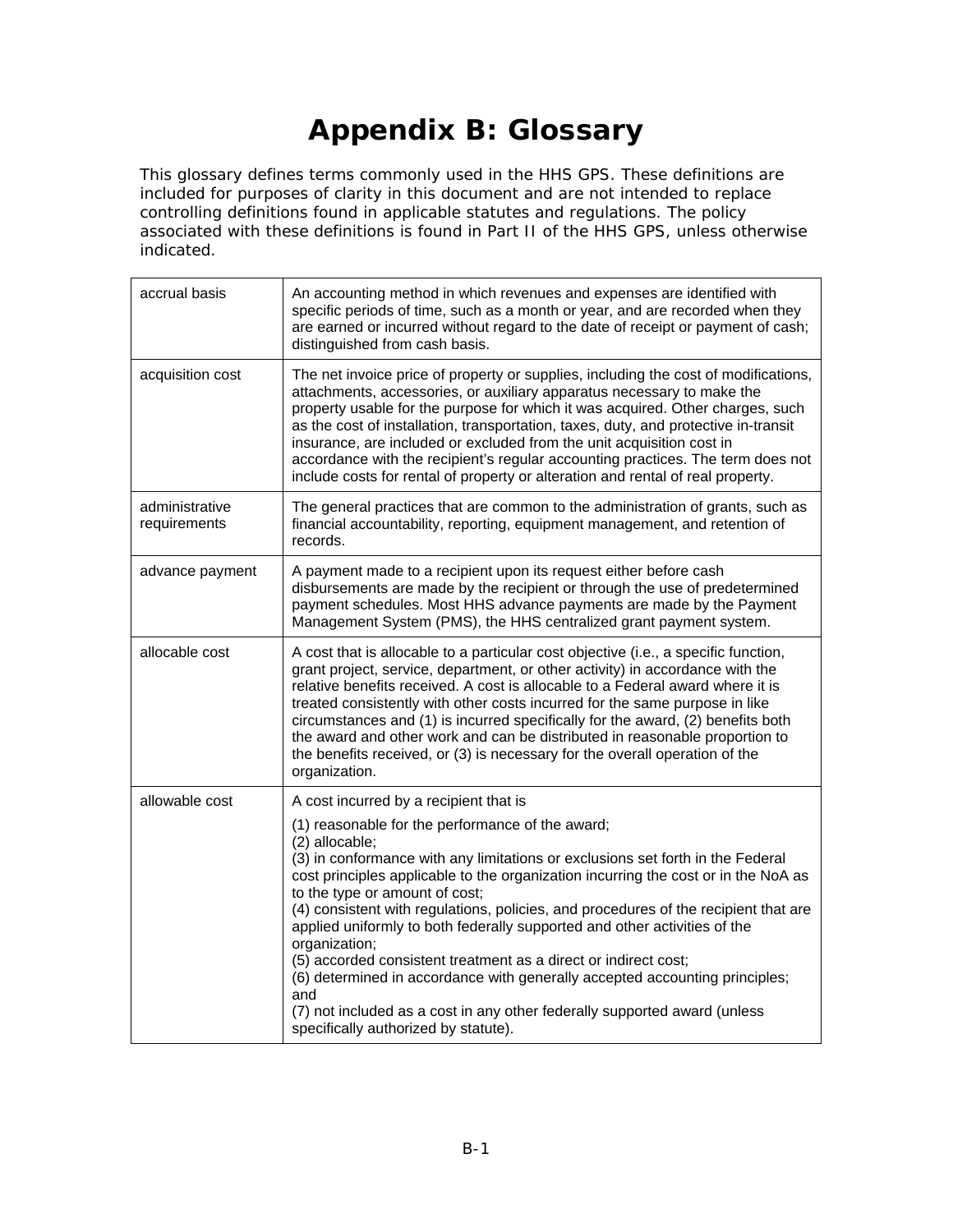| alteration and<br>renovation      | Work that changes the interior arrangements or other physical characteristics of<br>an existing facility or installed equipment so that it can be used more effectively<br>for its currently designated purpose or adapted to an alternative use to meet a<br>programmatic requirement. Alteration and renovation may include work referred<br>to as improvements, conversion, rehabilitation, remodeling, or modernization,<br>but is distinguished from construction and large-scale permanent<br>improvements.                                                                                                               |
|-----------------------------------|---------------------------------------------------------------------------------------------------------------------------------------------------------------------------------------------------------------------------------------------------------------------------------------------------------------------------------------------------------------------------------------------------------------------------------------------------------------------------------------------------------------------------------------------------------------------------------------------------------------------------------|
| alternative dispute<br>resolution | A process in which mediation or other techniques are used to avoid or resolve<br>disputes. Alternative dispute resolution is intended to reduce cost, delay, and<br>contentiousness in the resolution process as well as to prevent disputes from<br>escalating to levels requiring more formal or judicial resolution.                                                                                                                                                                                                                                                                                                         |
| applicable credit                 | Those receipts that offset or reduce direct or indirect costs. Typical examples of<br>such transactions include purchase discounts, rebates, or allowances;<br>recoveries or indemnities on losses; insurance refunds; and adjustments of<br>overpayments or erroneous charges.                                                                                                                                                                                                                                                                                                                                                 |
| application                       | A request for financial support of a project, program, or activity submitted on<br>specified forms and in accordance with OPDIV instructions. (See "Types of<br>Applications and Letters of Intent" in Part I for an explanation of the types of<br>applications.)                                                                                                                                                                                                                                                                                                                                                              |
| approved budget                   | The financial expenditure plan for a grant-supported project, program, or<br>activity, including revisions approved by the OPDIV and permissible revisions<br>made by the recipient. The approved budget consists of Federal (grant) funds<br>and, if required by the terms and conditions of the award, non-Federal<br>participation in the form of matching or cost sharing. Expenditures under an<br>approved budget that consists of both Federal and non-Federal shares are<br>deemed to be borne by the recipient in the same proportion as the percentage<br>of Federal/non-Federal participation in the overall budget. |
| assurance                         | A written statement by an applicant, normally included with the application,<br>indicating that it will abide by a particular requirement if a grant is awarded.<br>(See Part I.)                                                                                                                                                                                                                                                                                                                                                                                                                                               |
| audit resolution                  | The process of resolving audit findings, including those related to management<br>and systems deficiencies and monetary findings (i.e., questioned costs).                                                                                                                                                                                                                                                                                                                                                                                                                                                                      |
| award                             | The document that provides OPDIV funds to a recipient to carry out an<br>approved program or project (based on an approved application or progress<br>report). The term, when used as a noun, is sometimes used interchangeably<br>with "grant."                                                                                                                                                                                                                                                                                                                                                                                |
| awarding office                   | The OPDIV organizational component responsible for the business<br>management and non-programmatic aspects of the award and administration<br>of grants. When referring to the focal point for recipient-initiated prior approval<br>requests or actions by an awarding office that may require changes in the<br>terms and conditions of award, reference will be to the GMO.                                                                                                                                                                                                                                                  |
| budget periods                    | The intervals of time (usually 12 months each) into which a project period is<br>divided for budgetary and funding purposes. Funding of individual budget<br>periods sometimes is referred to as "incremental funding."                                                                                                                                                                                                                                                                                                                                                                                                         |
| carryover                         | Unobligated Federal funds remaining at the end of any budget period that may<br>be carried forward to another budget period to cover allowable costs of that<br>budget period (whether as an offset or additional authorization). Obligated but<br>unliquidated funds are not considered carryover.                                                                                                                                                                                                                                                                                                                             |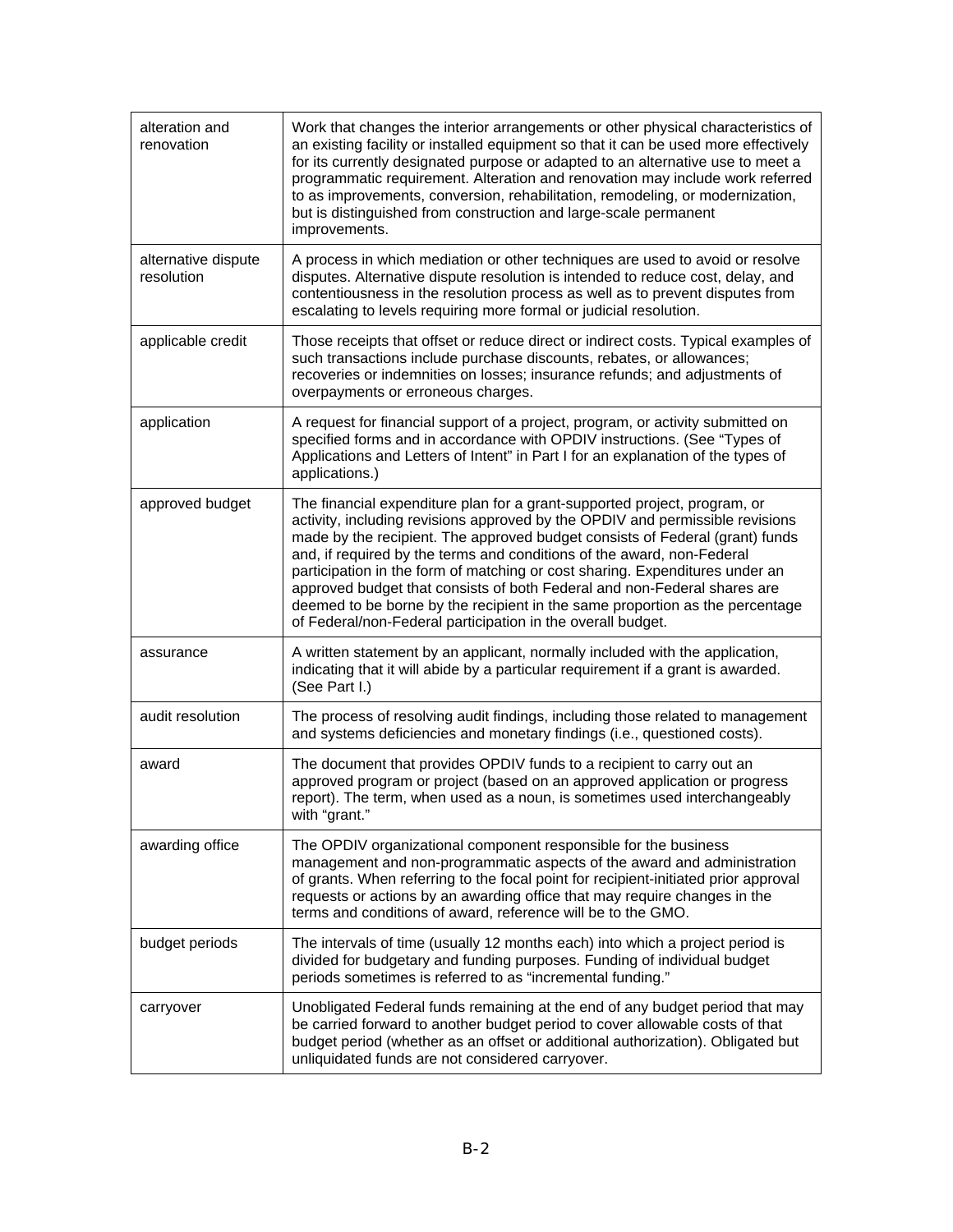| cash basis             | An accounting method in which revenue and expenses are recorded on the<br>books of account when received and paid, respectively, without regard to the<br>period in which they are earned or incurred; distinguished from accrual basis.                                                                                                                                                                                                                                                                     |
|------------------------|--------------------------------------------------------------------------------------------------------------------------------------------------------------------------------------------------------------------------------------------------------------------------------------------------------------------------------------------------------------------------------------------------------------------------------------------------------------------------------------------------------------|
| cash contribution      | The recipient's cash outlay, including the outlay of money contributed to the<br>recipient by third parties.                                                                                                                                                                                                                                                                                                                                                                                                 |
| change of grantee      | A process in which the legal and administrative responsibility for a grant-<br>supported project, program, or activity is transferred from one legal entity to<br>another before the end of the project period. This action also may be termed<br>"transfer of a grant."                                                                                                                                                                                                                                     |
| clinical trial         | A biomedical or behavioral research study of human subjects that is designed<br>to answer specific questions about biomedical or behavioral interventions<br>(drugs, treatments, devices, or new ways of using known drugs, treatments, or<br>devices). Clinical trials are used to determine whether new biomedical or<br>behavioral interventions are safe, efficacious, and effective. Clinical trials of an<br>experimental drug, treatment, device, or intervention may proceed through four<br>phases: |
|                        | Phase I-testing in a small group of people (e.g., 20 to 80) to determine<br>efficacy and evaluate safety (e.g., determine a safe dosage range and identify<br>side effects).                                                                                                                                                                                                                                                                                                                                 |
|                        | Phase II-study in a larger group of people (several hundred) to determine<br>efficacy and further evaluate safety.                                                                                                                                                                                                                                                                                                                                                                                           |
|                        | Phase III—study to (1) determine efficacy in large groups of people (from<br>several hundred to several thousand) by comparing the intervention to other<br>standard or experimental interventions, (2) monitor adverse effects, and (3)<br>collect information to allow safe use.                                                                                                                                                                                                                           |
|                        | Phase IV-studies done after the intervention has been marketed. These<br>studies are designed to monitor the effectiveness of the approved intervention<br>in the general population and to collect information about any adverse effects<br>associated with widespread use.                                                                                                                                                                                                                                 |
| closeout               | The process by which an OPDIV determines whether all applicable<br>administrative actions and all work required under the award have been<br>completed by the recipient and the awarding office.                                                                                                                                                                                                                                                                                                             |
| cognizant agency       | The Federal agency that, on behalf of all Federal agencies, is responsible for<br>reviewing, negotiating, and approving cost allocation plans, indirect cost rate<br>and similar rates; monitoring non-Federal audit reports; conducting Federal<br>audits as necessary; and resolving cross-cutting audit findings. The cognizant<br>agency under applicable cost principles and under OMB Circular A-133 may be<br>different for a given recipient.                                                        |
| competition            | A process in which applications undergo an objective review; the applications<br>are evaluated against established review criteria and scored and rated<br>accordingly.                                                                                                                                                                                                                                                                                                                                      |
| competitive<br>segment | The initial project period recommended for support (up to 5 years) or each<br>extension of a project period resulting from a competing continuation award.                                                                                                                                                                                                                                                                                                                                                   |
| completion date        | The date on which all work under an award is completed or the date in the NoA<br>(as amended) on which Federal sponsorship ends (i.e., the end of a project<br>period).                                                                                                                                                                                                                                                                                                                                      |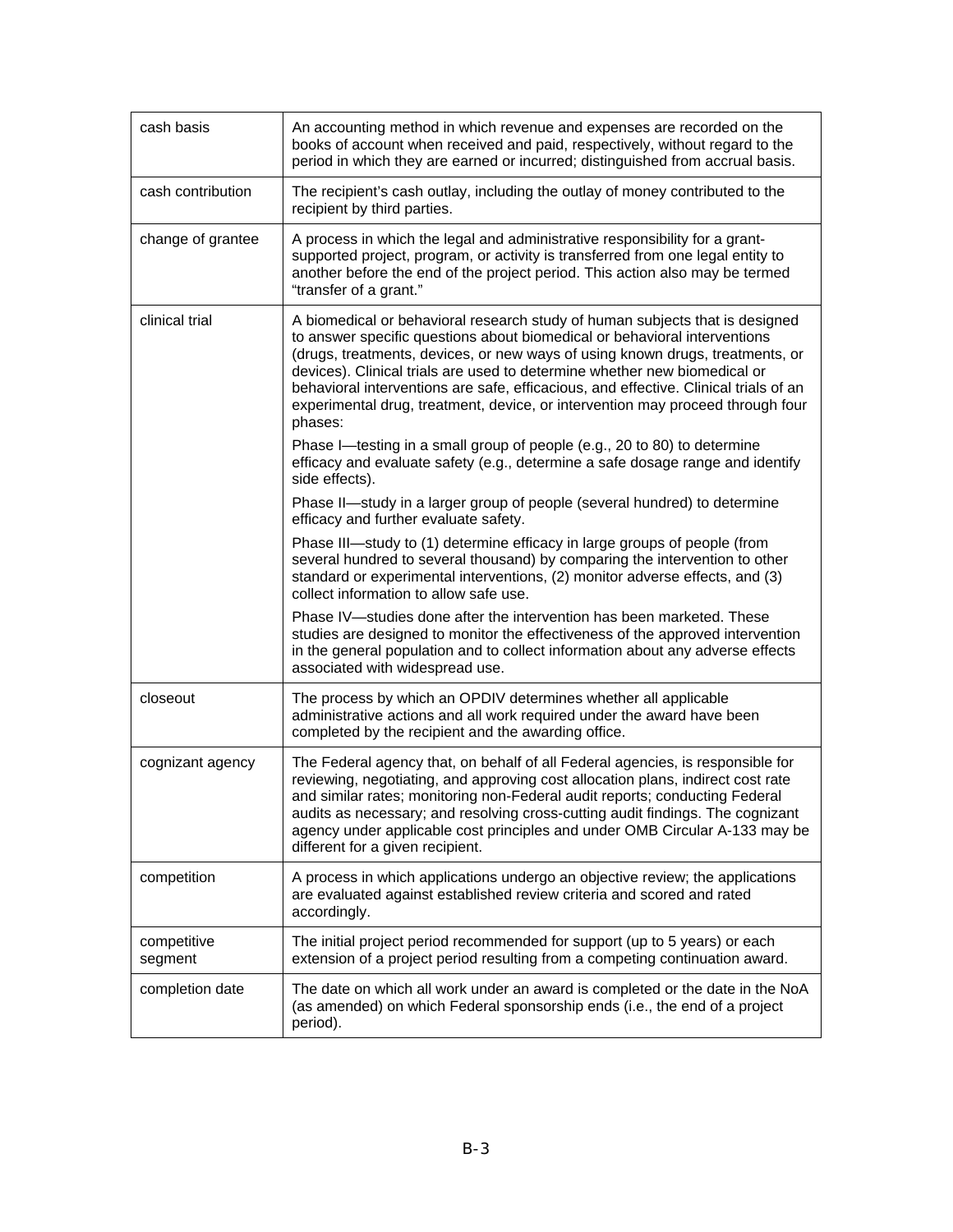| consortium<br>agreement       | A formal agreement whereby a project is carried out by a recipient and one or<br>more other organizations that are separate legal entities. Under the agreement,<br>the recipient must perform a substantive role in the conduct of the planned<br>project or program activity and not merely serve as a conduit of funds to<br>another party or parties. Consortium agreements are considered subawards for<br>purposes of this policy statement. |
|-------------------------------|----------------------------------------------------------------------------------------------------------------------------------------------------------------------------------------------------------------------------------------------------------------------------------------------------------------------------------------------------------------------------------------------------------------------------------------------------|
| contract under a<br>grant     | A written agreement between a recipient and a third party to acquire<br>commercial goods or services.                                                                                                                                                                                                                                                                                                                                              |
| construction                  | A project to support the initial building or major A&R (i.e., large-scale<br>modernization or permanent improvement) of a facility.                                                                                                                                                                                                                                                                                                                |
| consultant                    | An individual who provides professional advice or services for a fee, but<br>normally not as an employee of the engaging party. The term "consultant" also<br>includes a firm that provides paid professional advice or services.                                                                                                                                                                                                                  |
| cooperative<br>agreement      | A financial assistance support mechanism used when there will be substantial<br>Federal programmatic involvement. Substantial involvement means that OPDIV<br>program staff will collaborate or participate in project or program activities as<br>specified in the NoA.                                                                                                                                                                           |
| copyright                     | A form of protection provided by the laws of the United States (Title 17, U.S.<br>Code) to the authors of "original works of authorship," including literary,<br>dramatic, musical, artistic, and certain other intellectual works, including<br>computer programs. This protection is available to both published and<br>unpublished works.                                                                                                       |
| cost analysis                 | The breakdown and verification of cost data proposed in an application budget,<br>including evaluating specific elements of costs and examining them to<br>determine the necessity, reasonableness, and allocability of the costs and their<br>allowability pursuant to the applicable Federal cost principles and other<br>governing requirements.                                                                                                |
| cost sharing                  | See "matching or cost sharing."                                                                                                                                                                                                                                                                                                                                                                                                                    |
| Departmental<br>Appeals Board | The administrative board responsible for resolving certain disputes arising<br>under HHS assistance programs. The DAB provides an impartial adjudicatory<br>hearing process for appealing certain final written decisions by GMOs. The<br>DAB's jurisdiction is specified in 45 CFR part 16, "Procedures for HHS Grant<br>Appeals Board."                                                                                                          |
| direct assistance             | A financial assistance support mechanism, which must be specifically<br>authorized by statute, whereby goods or services are provided to recipients in<br>lieu of cash. Direct assistance generally involves the assignment of Federal<br>personnel or the provision of equipment or supplies such as vaccines. This type<br>of financial assistance also is described as "non-monetary assistance."                                               |
| direct costs                  | Costs that can be identified specifically with a particular sponsored project, an<br>instructional activity, or any other institutional activity, or that can be directly<br>assigned to such activities relatively easily with a high degree of accuracy.                                                                                                                                                                                         |
| domestic<br>organization      | A public (including a State or other governmental agency) or private non-profit<br>or for-profit organization that is located in the United States or its territories, is<br>subject to U.S. laws, and assumes legal and financial accountability for funds<br>awarded and for the performance of the grant-supported activities.                                                                                                                  |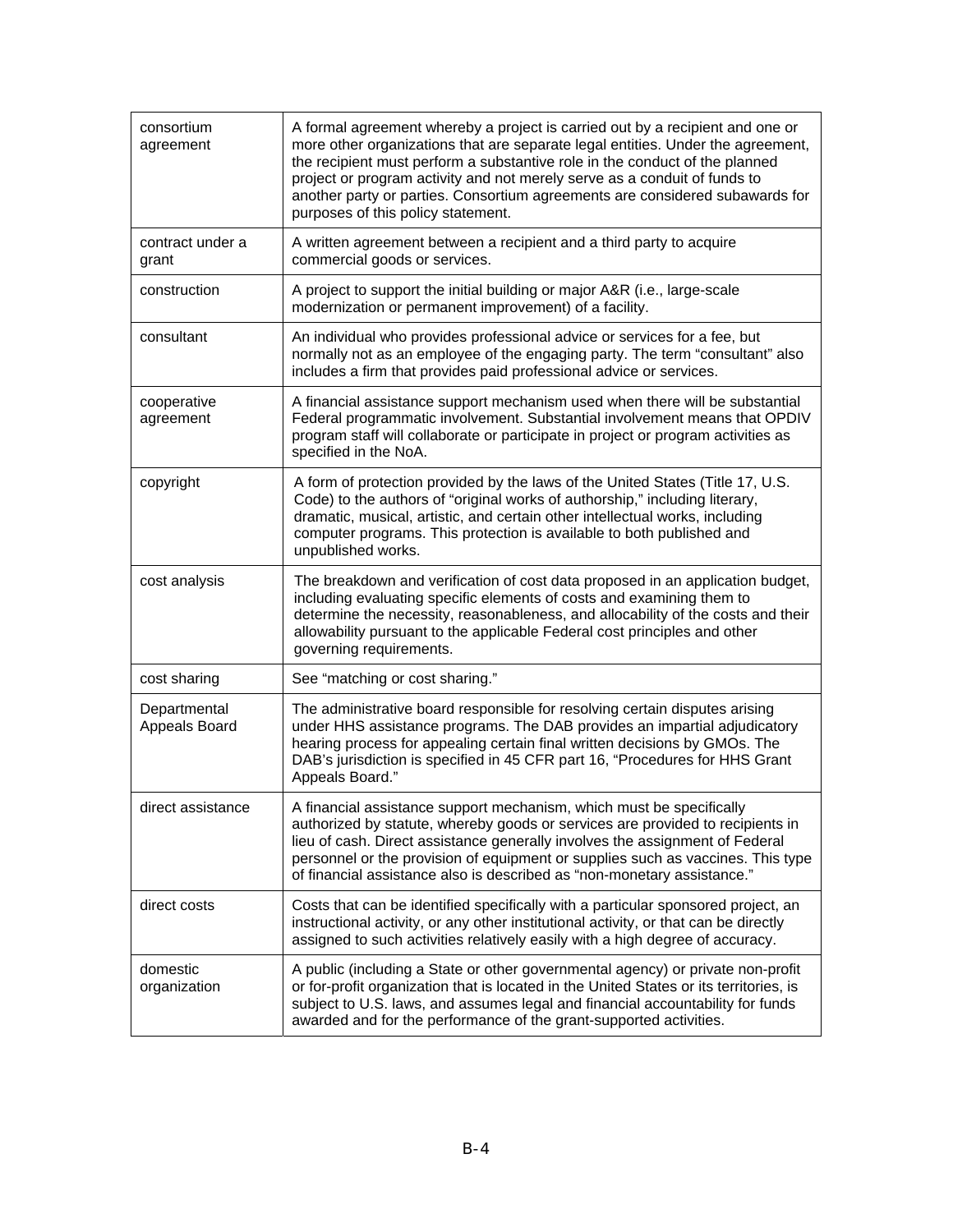| <b>Entity Identification</b><br>Number              | A three-part coding scheme of 12 characters used in PMS to identify<br>organizations and individuals. The first character identifies the recipient as an<br>organization or an individual. The next 9 characters are the Internal Revenue<br>Service tax number identification (TIN) for organizations or the social security<br>number (SSN) for individuals. The last 2 characters are a suffix to provide<br>distinction between organizational entities that are assigned a single EIN and<br>those that have more than one EIN. The entities could be subsidiaries,<br>divisions, branches, subdivisions, or other organizational groupings of a major<br>organizational entity. |
|-----------------------------------------------------|---------------------------------------------------------------------------------------------------------------------------------------------------------------------------------------------------------------------------------------------------------------------------------------------------------------------------------------------------------------------------------------------------------------------------------------------------------------------------------------------------------------------------------------------------------------------------------------------------------------------------------------------------------------------------------------|
| equipment                                           | An article of tangible nonexpendable personal property that has a useful life of<br>more than 1 year and an acquisition cost of \$5,000 or more per unit or the<br>capitalization threshold established by the recipient, whichever is less.                                                                                                                                                                                                                                                                                                                                                                                                                                          |
| excess property                                     | The property under the control of any OPDIV that, as determined by the head<br>of the OPDIV or designee, is no longer required for its needs or the discharge<br>of its responsibilities.                                                                                                                                                                                                                                                                                                                                                                                                                                                                                             |
| exempt property                                     | Tangible personal property acquired, in whole or part, with Federal funds,<br>where the OPDIV has statutory authority to vest title in the recipient without<br>further obligation to the Federal government.                                                                                                                                                                                                                                                                                                                                                                                                                                                                         |
| expanded<br>authorities                             | Operating authorities provided to recipients that waive the requirement for<br>OPDIV prior approval for specified actions.                                                                                                                                                                                                                                                                                                                                                                                                                                                                                                                                                            |
| expenditure report                                  | For non-construction grants, generally the FSR; and for construction grants, the<br>Outlay Report and Request for Reimbursement for Construction Programs.                                                                                                                                                                                                                                                                                                                                                                                                                                                                                                                            |
| expiration date                                     | The date signifying the end of the current budget period, as indicated in the<br>NoA, after which the recipient does not have authority to obligate grant funds.                                                                                                                                                                                                                                                                                                                                                                                                                                                                                                                      |
| facilities and<br>administrative costs              | See "indirect costs."                                                                                                                                                                                                                                                                                                                                                                                                                                                                                                                                                                                                                                                                 |
| Federal cash<br>transactions report                 | A standard form, PMS 272, used to obtain disbursement information and to<br>monitor cash advanced to recipients.                                                                                                                                                                                                                                                                                                                                                                                                                                                                                                                                                                      |
| <b>Federal funds</b><br>authorized                  | The total amount of Federal funds obligated by the OPDIV for use by the<br>recipient. This amount may include any authorized carryover of unobligated<br>funds from one of the two preceding budget periods.                                                                                                                                                                                                                                                                                                                                                                                                                                                                          |
| Federal institution                                 | A Cabinet-level department or independent agency of the executive branch of                                                                                                                                                                                                                                                                                                                                                                                                                                                                                                                                                                                                           |
|                                                     | the Federal government or any component organization of such a department<br>or agency.                                                                                                                                                                                                                                                                                                                                                                                                                                                                                                                                                                                               |
| <b>Federal share</b>                                | The amount, generally expressed as a percentage of total project costs, of<br>financial, property, and other direct assistance provided by the OPDIV, as<br>specified in the NoA.                                                                                                                                                                                                                                                                                                                                                                                                                                                                                                     |
| federally recognized<br>Indian tribal<br>government | The governing body of an Indian tribe, band, nation, or other organized group<br>or community, including any Native village as defined in Section 3 of the Alaska<br>Native Claims Settlement Act of 1971 (43 U.S.C. 1601 et seq.), that is certified<br>by the Secretary of the Interior as eligible for the special programs and services<br>provided through the Bureau of Indian Affairs and the Indian Health Service.                                                                                                                                                                                                                                                           |
| fee                                                 | An amount, in addition to actual, allowable costs, paid to an organization<br>providing goods or services consistent with normal commercial practice. This<br>payment also is referred to as "profit."                                                                                                                                                                                                                                                                                                                                                                                                                                                                                |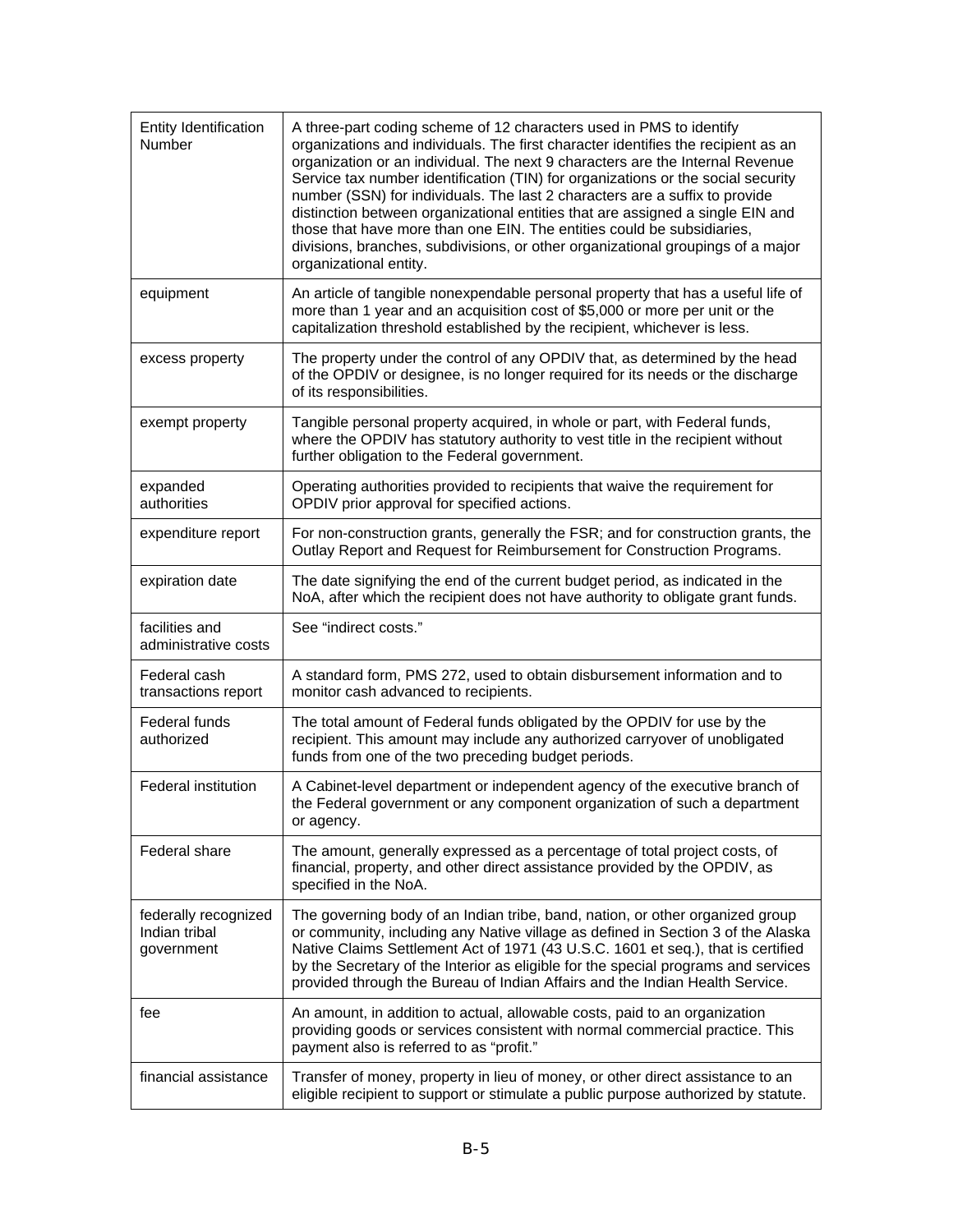| <b>Financial Status</b><br>Report          | A standard Federal form, SF 269 (long form) or SF 269A (short form), that<br>shows the status of funds in non-construction programs and is used to monitor<br>the financial progress of awards. The forms require information on total outlays<br>(Federal and recipient shares) and unobligated balances of Federal funds. The<br>long form is used for grants that involve program income.                                                                 |
|--------------------------------------------|--------------------------------------------------------------------------------------------------------------------------------------------------------------------------------------------------------------------------------------------------------------------------------------------------------------------------------------------------------------------------------------------------------------------------------------------------------------|
| flow-down or<br>flow-through<br>provisions | The rules governing whether, and how, grant terms apply to subawards or<br>contracts under grants.                                                                                                                                                                                                                                                                                                                                                           |
| foreign<br>component                       | The performance of any significant element or segment of a project outside of<br>the United States, either by the recipient or by a researcher or other individual<br>employed by a foreign organization, whether or not grant funds are expended.                                                                                                                                                                                                           |
| foreign<br>organization                    | An organization located in a country other than the United States and its<br>territories that is subject to the laws of that country, regardless of the citizenship<br>of the proposed PI/PD.                                                                                                                                                                                                                                                                |
| for-profit<br>organization                 | An organization, institution, corporation, or other legal entity that is organized or<br>operated for the profit or financial benefit of its shareholders or other owners.<br>Such organizations also are referred to as "commercial organizations."                                                                                                                                                                                                         |
| full-time<br>appointment                   | The number of days per week and/or months per year representing full-time<br>effort at the applicant/recipient organization, as specified in organizational<br>policy. The organization's policy must be applied consistently, regardless of the<br>source of support.                                                                                                                                                                                       |
| funding opportunity<br>announcement        | An OPDIV's formally issued announcement of the availability of Federal funding<br>through one of its financial assistance programs. The announcement invites<br>applications and provides such information as eligibility and evaluation criteria,<br>funding preferences/priorities, how to obtain application kits, and the<br>submission deadline (see Part I).                                                                                           |
| grant                                      | A financial assistance support mechanism providing money, property or other<br>direct assistance in lieu of money, or both, to an eligible entity to carry out an<br>approved project or activity in support of a public purpose and not the direct<br>benefit of the government. A grant is used whenever the OPDIV anticipates no<br>substantial programmatic involvement with the recipient during performance of<br>the financially assisted activities. |
| grant-supported<br>project or activity     | Those activities specified or described in an application or in a subsequent<br>submission that are approved by an OPDIV for funding, regardless of whether<br>Federal funding constitutes all or only a portion of the financial support<br>necessary to carry them out.                                                                                                                                                                                    |
| high risk                                  | The term used to describe a recipient who is at risk of financial failure or failure<br>to perform based on a history of poor performance or poor business practices,<br>financial instability, or inadequate management systems.                                                                                                                                                                                                                            |
| human subject                              | A living individual about whom an investigator obtains data through intervention<br>or interaction with the individual or obtains identifiable private information.<br>Regulations governing the use of human subjects extend to use of human<br>organs, tissues, and body fluids from identifiable individuals as human subjects<br>and to graphic, written, or recorded information derived from such individuals.                                         |
| indirect costs                             | Costs that are incurred by a recipient for common or joint objectives and cannot<br>be identified specifically with a particular project or program. These costs also<br>are known as "facilities and administrative costs."                                                                                                                                                                                                                                 |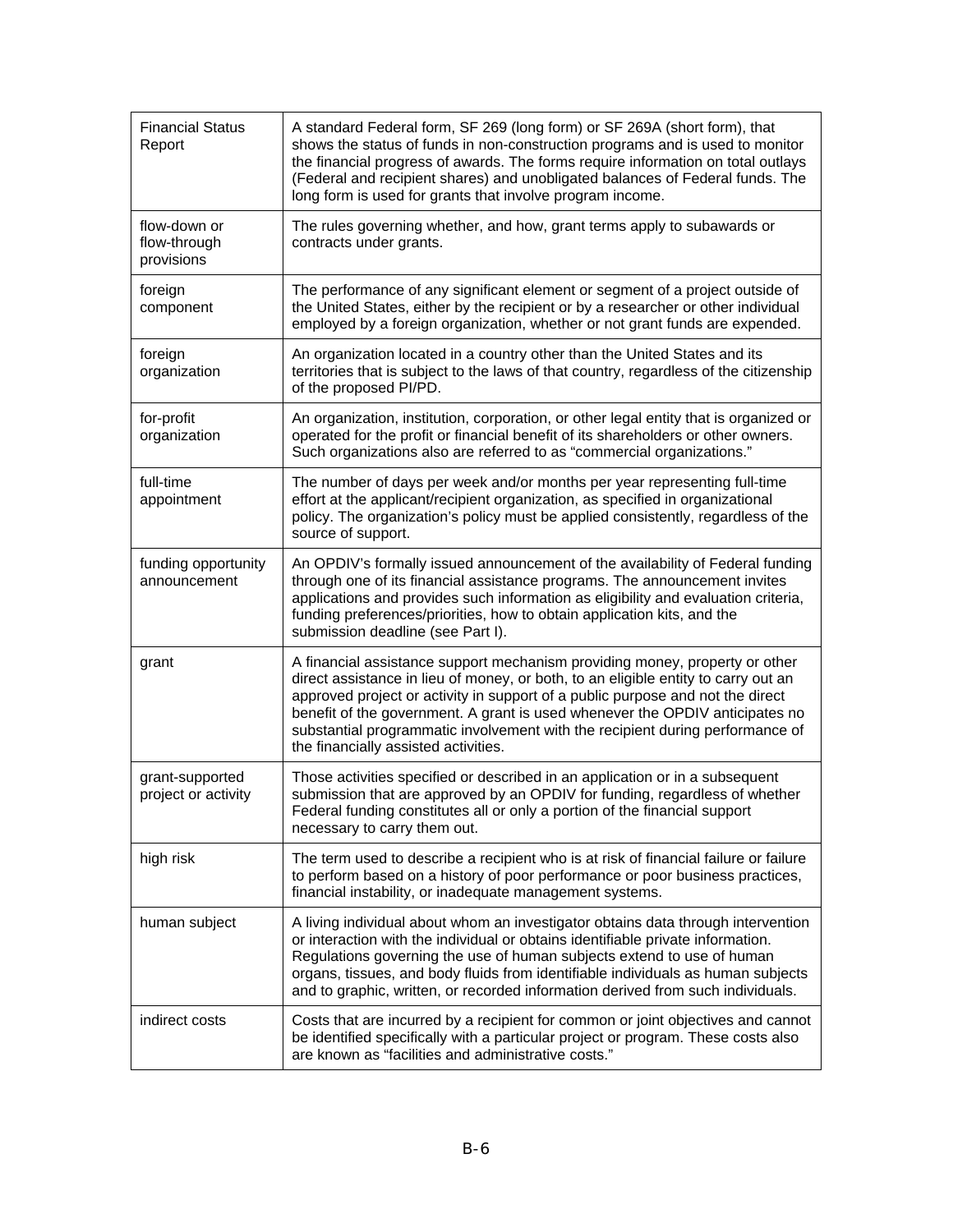| institutional review<br>board | An administrative body whose purpose is to protect the rights and welfare of<br>human subjects recruited to participate in research activities conducted under<br>the auspices of the organization with which it is affiliated. The IRB has the<br>authority to approve, require modifications in, or disapprove all research<br>activities that fall within its jurisdiction.                                                                                                                                                                                                                                  |
|-------------------------------|-----------------------------------------------------------------------------------------------------------------------------------------------------------------------------------------------------------------------------------------------------------------------------------------------------------------------------------------------------------------------------------------------------------------------------------------------------------------------------------------------------------------------------------------------------------------------------------------------------------------|
| intangible property           | This term means property that ordinarily does not have physical existence. It<br>includes, but is not limited to, copyrights for which assignments of rights are<br>acquired under awards; patents and other intellectual property for which<br>ownership is acquired under awards; loans, notes, and other debt instruments<br>(even if considered tangible for other purposes); lease agreements; and stock<br>and other instruments of property ownership. The term excludes copyrights,<br>patents, and other intellectual property that are generated or developed, rather<br>than acquired, under awards. |
| international<br>organization | An organization that identifies itself as international or intergovernmental and<br>has membership from, and represents the interests of, more than one country,<br>without regard to whether the headquarters of the organization and location of<br>the activity are inside or outside of the United States.                                                                                                                                                                                                                                                                                                  |
| invention                     | Any discovery that is or may be patentable or otherwise protectable. The term<br>"subject invention" means any invention of an awardee conceived or first<br>actually reduced to practice in the performance of work under a funding<br>agreement, i.e., contract, grant, or cooperative agreement.                                                                                                                                                                                                                                                                                                             |
| key personnel                 | The PI/PD and other individuals who contribute to the programmatic<br>development or execution of a project or program in a substantive, measurable<br>way, whether or not they receive salaries or compensation under the grant.                                                                                                                                                                                                                                                                                                                                                                               |
| local government              | A county, municipality, city, town, township, local public authority (including any<br>public and Indian housing agency), school district, special district, intra-State<br>district, council of governments (whether or not incorporated under State law),<br>any other regional or interstate government entity (such as regional planning<br>agencies), or any agency or instrumentality of a local government. The term<br>does not include institutions of higher education and hospitals.                                                                                                                 |
| matching or cost<br>sharing   | The value of third-party in-kind contributions and the portion of the costs of a<br>federally assisted project or program not borne by the Federal government.<br>Costs used to satisfy matching or cost-sharing requirements are subject to the<br>same policies governing allowability as other costs under the approved budget.                                                                                                                                                                                                                                                                              |
| misconduct in<br>science      | See "research misconduct."                                                                                                                                                                                                                                                                                                                                                                                                                                                                                                                                                                                      |
| monitoring                    | A process in which a grant's programmatic performance and business<br>management performance are assessed by reviewing information gathered<br>from various required reports, audits, site visits, and other sources.                                                                                                                                                                                                                                                                                                                                                                                           |
| non-competing<br>extension    | A limited period of time beyond the end of the project period, authorized by an<br>OPDIV or a recipient under an expanded authority, needed to complete project<br>activities.                                                                                                                                                                                                                                                                                                                                                                                                                                  |
| non-Federal share             | The portion of allowable project costs not borne by the Federal government.                                                                                                                                                                                                                                                                                                                                                                                                                                                                                                                                     |
| objective review              | An advisory review of discretionary grant applications conducted by unbiased<br>reviewers with expertise in the programmatic area for which applications are<br>submitted.                                                                                                                                                                                                                                                                                                                                                                                                                                      |
| obligations                   | The amounts of orders placed, contracts and subawards, goods and services<br>received, and similar transactions by a recipient during a budget period that will<br>require payment during the same or a future budget period.                                                                                                                                                                                                                                                                                                                                                                                   |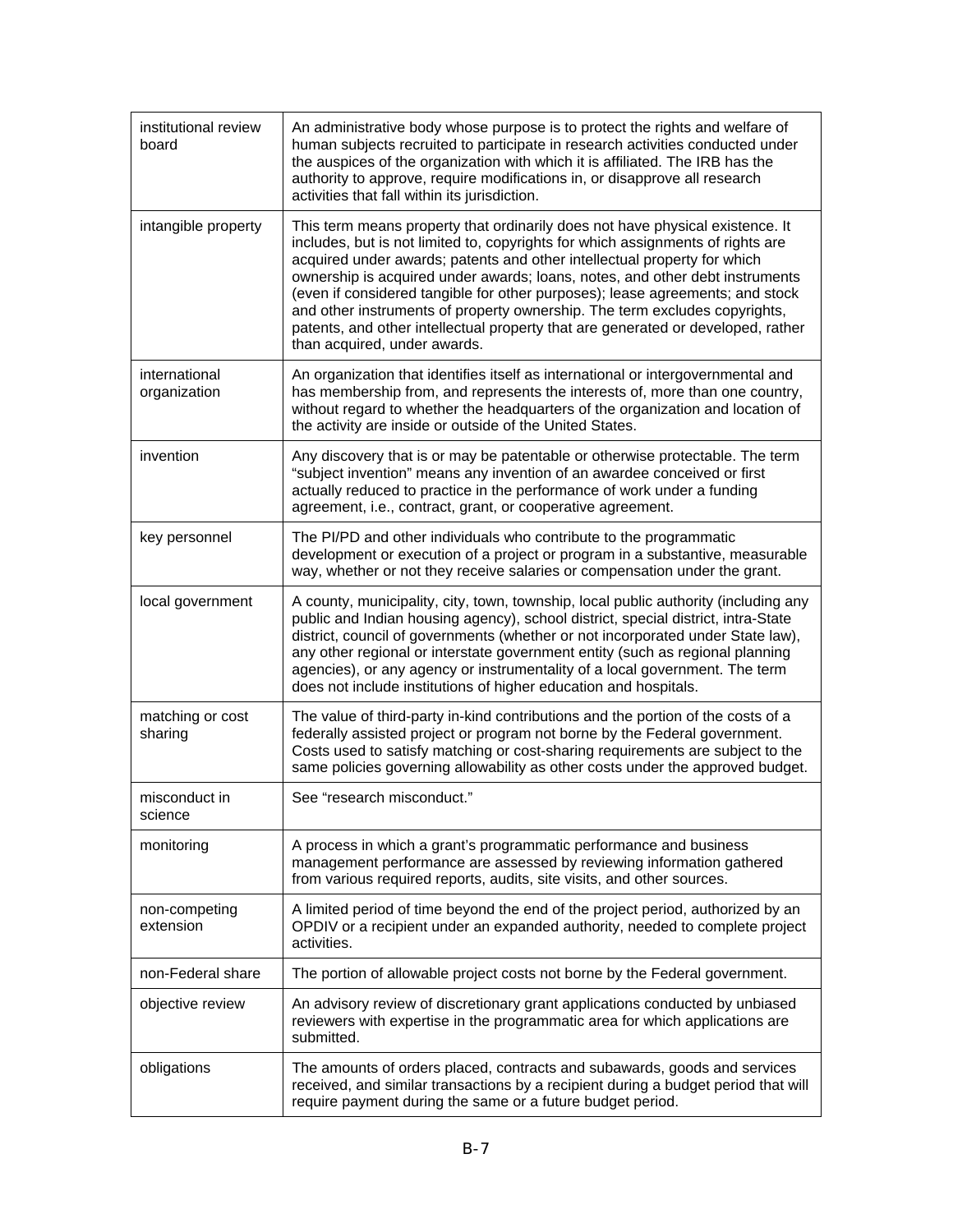| outlays or<br>expenditures  | The charges made to the federally sponsored project or program. They may be<br>reported on a cash or accrual basis.                                                                                                                                                                                                                                                                                                                                                                                                                                                                       |
|-----------------------------|-------------------------------------------------------------------------------------------------------------------------------------------------------------------------------------------------------------------------------------------------------------------------------------------------------------------------------------------------------------------------------------------------------------------------------------------------------------------------------------------------------------------------------------------------------------------------------------------|
| patent                      | A property right awarded by the Federal government whereby the government<br>grants the right to exclude others from making, using, or selling the invention<br>for a period of years.                                                                                                                                                                                                                                                                                                                                                                                                    |
| peer review                 | A form of objective review, generally required by statute, in which the<br>assessment of scientific or technical merit of applications is carried out by<br>individuals with knowledge and expertise equivalent (peer) to that of the<br>individuals whose applications for support they are reviewing.                                                                                                                                                                                                                                                                                   |
| pre-award costs             | Costs incurred prior to the beginning date of the project period, in anticipation<br>of an award and at the applicant's own risk, for otherwise allowable costs.                                                                                                                                                                                                                                                                                                                                                                                                                          |
| prior approval              | Written consent or issuance of an award by the OPDIV GMO in response to a<br>written request from the recipient to incur a specific direct cost or take other<br>action that requires such approval (as specified in Part II of the HHS GPS). If<br>the costs or other actions are specifically identified in an application, approval<br>of the application, and issuance of an award based thereon, constitutes such<br>authorization. Prior approval for components of indirect costs must be obtained<br>from the cognizant agency or as specified in the applicable cost principles. |
| profit                      | See "fee."                                                                                                                                                                                                                                                                                                                                                                                                                                                                                                                                                                                |
| program income              | Gross income earned by a recipient that is directly generated by the grant-<br>supported project, program, or activity or earned as a result of the award.                                                                                                                                                                                                                                                                                                                                                                                                                                |
| progress report             | Periodic, usually annual, reports submitted by the recipient and used by the<br>OPDIV to assess progress and, except for the final progress report, to<br>determine whether to provide funding for the budget period subsequent to that<br>covered by the report.                                                                                                                                                                                                                                                                                                                         |
| project or program<br>costs | The total allowable costs incurred by a recipient (and the value of in-kind<br>contributions made by third parties) in accomplishing the objectives of the<br>award during the project period.                                                                                                                                                                                                                                                                                                                                                                                            |
| project period              | The total time for which support of a project has been programmatically<br>approved. The total project period comprises the initial competitive segment,<br>any subsequent competitive segments resulting from a competing continuation<br>award, and any non-competing extensions.                                                                                                                                                                                                                                                                                                       |
| real property               | Land, including land improvements, structures, and appurtenances, but not<br>movable machinery and equipment.                                                                                                                                                                                                                                                                                                                                                                                                                                                                             |
| reasonable cost             | A cost whose nature or amount does not exceed that which would be incurred<br>by a prudent person under the circumstances prevailing when the decision was<br>made to incur the cost.                                                                                                                                                                                                                                                                                                                                                                                                     |
| recipient                   | The organization or individual that receives a grant or cooperative agreement<br>award from an OPDIV and is responsible and accountable for the use of the<br>funds provided and for the performance of the grant-supported project or<br>activity. The recipient is the entire legal entity even if a particular component is<br>designated in the NoA. The term includes "grantee."                                                                                                                                                                                                     |
| reimbursement               | A payment made to a recipient upon its request after it makes cash<br>disbursements. Most reimbursement payments are processed through the<br>Payment Management System (PMS), the Department's centralized grants<br>payment system.                                                                                                                                                                                                                                                                                                                                                     |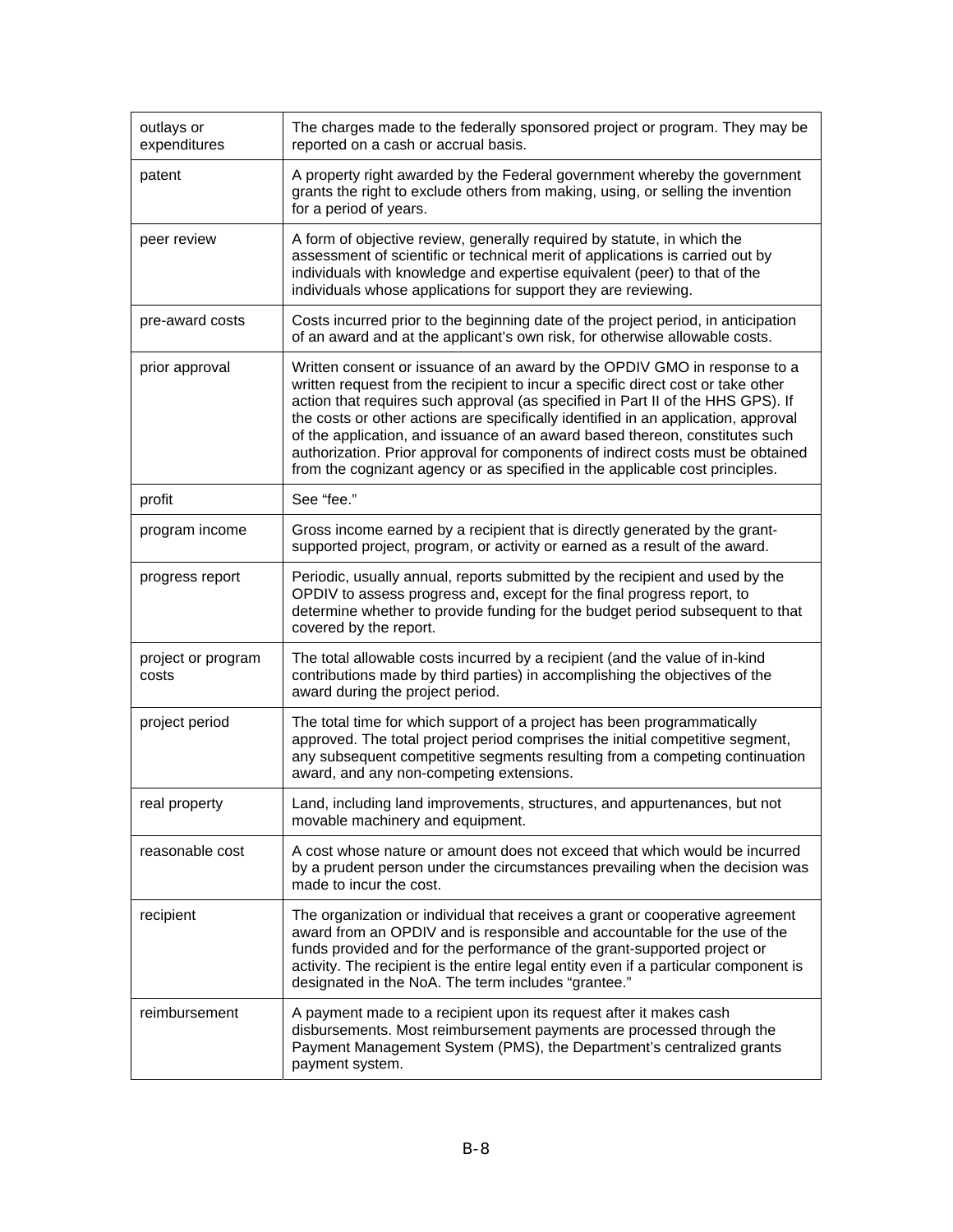| research                   | A systematic, intensive study intended to increase knowledge or understanding<br>of the subject studied, a systematic study specifically directed toward applying<br>new knowledge to meet a recognized need, or a systematic application of<br>knowledge to the production of useful materials, devices, and systems or<br>methods, including design, development, and improvement of prototypes and<br>new processes to meet specific requirements. Also termed "research and<br>development."                                                                                                                     |
|----------------------------|----------------------------------------------------------------------------------------------------------------------------------------------------------------------------------------------------------------------------------------------------------------------------------------------------------------------------------------------------------------------------------------------------------------------------------------------------------------------------------------------------------------------------------------------------------------------------------------------------------------------|
| research<br>misconduct     | Fabrication, falsification, or plagiarism in proposing, performing, or reviewing<br>research, or in reporting research results. Fabrication is making up data or<br>results and recording or reporting them. Falsification is manipulating research<br>materials, equipment, or processes, or changing or omitting data or results<br>such that research is not accurately represented in the research record.<br>Plagiarism is the appropriation of another person's ideas, processes, results, or<br>words without giving appropriate credit. The term does not include honest error<br>or differences of opinion. |
| research patient<br>care   | Routine and ancillary services provided by hospitals to patients participating in<br>research programs. The costs of these services are normally assigned to<br>individual research projects through the development and application of<br>research patient care rates or amounts (collectively referred to as "rates").                                                                                                                                                                                                                                                                                             |
| significant<br>rebudgeting | A threshold that is reached when expenditures in a single direct cost budget<br>category deviate (increase or decrease) from the approved budget amount for<br>that budget category for that budget period by a specified amount, usually more<br>than 25 percent of the total costs awarded. Significant rebudgeting is one<br>indicator of change in scope.                                                                                                                                                                                                                                                        |
| small business<br>concern  | A business that is independently owned and operated and not dominant in its<br>field of operation; has its principal place of business in the United States and is<br>organized for profit; is at least 51 percent owned or, in the case of a publicly<br>owned business, at least 51 percent of its voting stock is owned by U.S.<br>citizens or lawfully admitted permanent resident aliens; has, including its<br>affiliates, not more than 500 employees; and meets other regulatory<br>requirements established by the SBA at 13 CFR 121.                                                                       |
| State government           | The government of any State of the United States, the District of Columbia, the<br>Commonwealth of Puerto Rico, any U.S. territory or possession, or any agency<br>or instrumentality of a State exclusive of local governments. State institutions of<br>higher education and State hospitals are not considered State governments for<br>purposes of the HHS general administrative requirements for grants and the<br>HHS GPS.                                                                                                                                                                                    |
| stipend                    | A payment made to an individual under a fellowship or training grant in<br>accordance with established levels to provide for the individual's living<br>expenses during the period of training. A stipend is not considered<br>compensation for the services expected of an employee.                                                                                                                                                                                                                                                                                                                                |
| subaward                   | Financial assistance in the form of money or property in lieu of money provided<br>under an award by a recipient to an eligible subrecipient (or by an eligible<br>subrecipient to a lower-tier subrecipient). The term includes financial assistance<br>when provided by any legal agreement, even if the agreement is called a<br>contract, but does not include either procurement of goods or services or, for<br>purposes of this policy statement, any form of assistance other than grants and<br>cooperative agreements. The term includes consortium agreements.                                            |
| subrecipient               | An entity that receives a subaward from a recipient or another subrecipient<br>under an award of financial assistance and is accountable to the recipient or<br>other subrecipient for the use of the Federal funds provided by the subaward.                                                                                                                                                                                                                                                                                                                                                                        |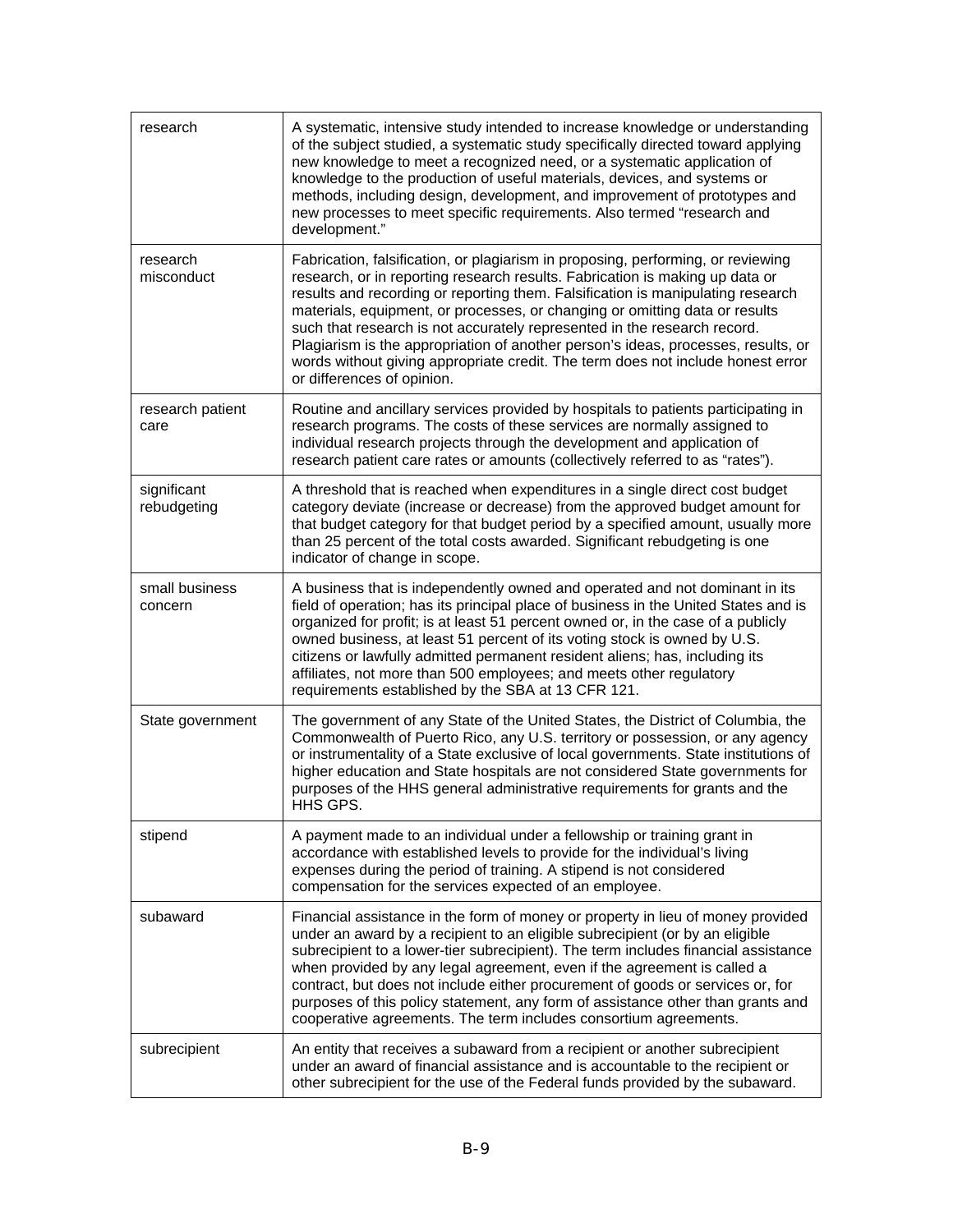| substantive<br>programmatic work     | The primary project activities for which grant support is provided.                                                                                                                                                                                                                                                                                                                                                                                                                   |
|--------------------------------------|---------------------------------------------------------------------------------------------------------------------------------------------------------------------------------------------------------------------------------------------------------------------------------------------------------------------------------------------------------------------------------------------------------------------------------------------------------------------------------------|
| supplies                             | Personal property other than equipment, intangible property, and debt<br>instruments. The category of "supplies" includes items that could be considered<br>equipment, but do not meet the threshold definition.                                                                                                                                                                                                                                                                      |
| suspension                           | Temporary withdrawal of a recipient's authority to obligate grant funds, pending<br>either corrective action by the recipient, as specified by the OPDIV, or a<br>decision by the OPDIV to terminate the award. This meaning of the term<br>"suspension" differs from that used in conjunction with the debarment and<br>suspension process.                                                                                                                                          |
| tangible property                    | Equipment, supplies, and any other property other than that defined as<br>intangible property. It also does not include copyrights, patents, and other<br>intellectual property that is generated or developed (rather than acquired) under<br>an award.                                                                                                                                                                                                                              |
| termination                          | Permanent withdrawal by the OPDIV of a recipient's authority to obligate<br>previously awarded grant funds before that authority would otherwise expire,<br>including the voluntary relinquishment of that authority by the recipient.                                                                                                                                                                                                                                                |
| terms and<br>conditions of award     | All legal requirements imposed on a grant by the OPDIV, whether based on<br>statute, regulation, policy, or other document referenced in the NoA, or<br>specified by the NoA itself. In addition to general terms and conditions, the NoA<br>may include other conditions that are considered necessary to attain the<br>award's objectives, facilitate post-award administration, conserve grant funds,<br>or otherwise protect the Federal government's interests.                  |
| third-party in-kind<br>contributions | The value of non-cash contributions directly benefiting a grant-supported<br>project or program that is provided by non-Federal third parties to the recipient,<br>the subrecipient, or a cost-type contractor under the grant or subgrant without<br>charge. In-kind contributions may be in the form of real property, equipment,<br>supplies and other expendable property, and goods and services directly<br>benefiting and specifically identifiable to the project or program. |
| total project or<br>program costs    | The total allowable costs (both direct and indirect) incurred by the recipient to<br>carry out a grant-supported project or activity. Total project or program costs<br>include costs charged to the award and costs borne by the recipient to satisfy a<br>matching or cost-sharing requirement.                                                                                                                                                                                     |
| unallowable cost                     | A cost specified by law or regulation, Federal cost principles, or term and<br>condition of award that may not be reimbursed under a grant or cooperative<br>agreement                                                                                                                                                                                                                                                                                                                |
| unliquidated<br>obligations          | The amount of obligations incurred by the recipient that has not been paid (for<br>financial reports prepared on a cash basis) or the amount of obligations<br>incurred by the recipient for which an outlay has not been recorded (for reports<br>prepared on an accrual basis).                                                                                                                                                                                                     |
| unobligated balance                  | The portion of the funds authorized by the Federal agency that has not been<br>obligated by the recipient.                                                                                                                                                                                                                                                                                                                                                                            |
| vertebrate animal                    | Any live animal having a backbone or spinal column used or intended for use in<br>research, research training, experimentation, biological testing, or related<br>purposes.                                                                                                                                                                                                                                                                                                           |
| withholding of<br>payment            | An action taken by an OPDIV, after appropriate administrative procedures have<br>been followed, that restricts a recipient's ability to access its grant funds until<br>the recipient takes corrective action required by the OPDIV.                                                                                                                                                                                                                                                  |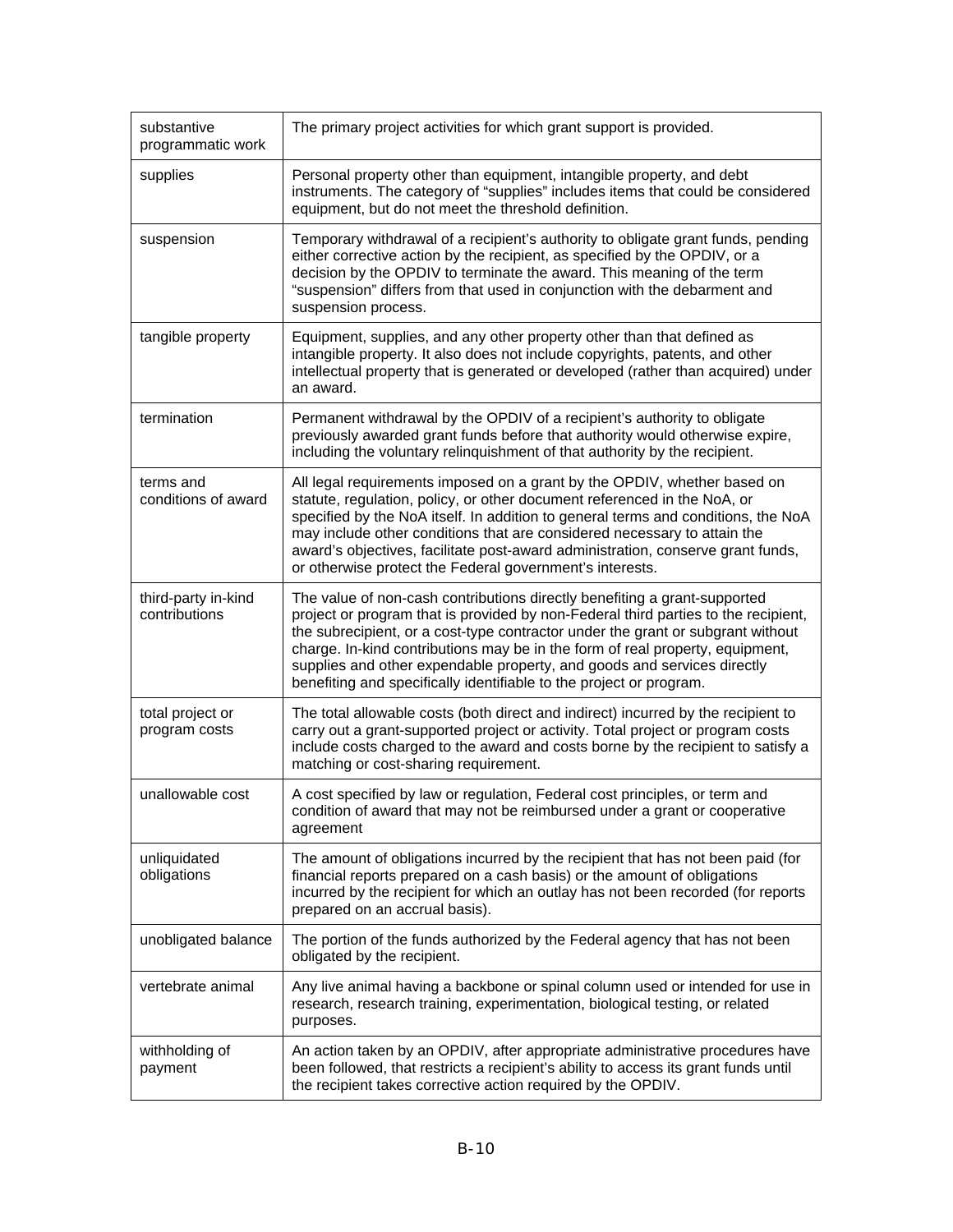| withholding of | A decision by an OPDIV not to make a non-competing continuation award         |
|----------------|-------------------------------------------------------------------------------|
| support        | within a previously approved project period.                                  |
| woman-owned    | A business that is, at least, 51 percent owned, controlled, and operated by a |
| business       | woman or women.                                                               |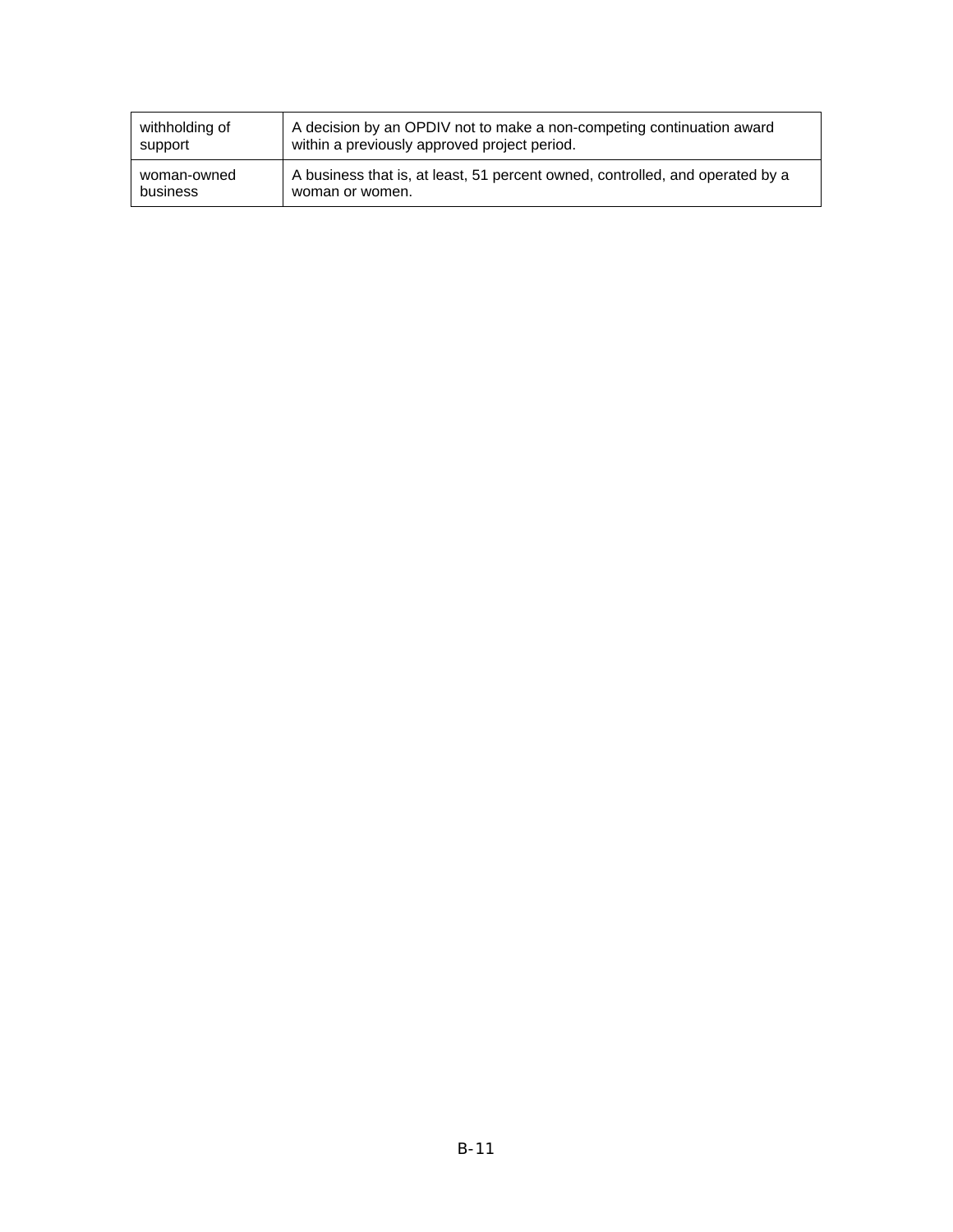# **Index**

Page references containing an  $n$  refer to footnotes.<br>Pages references preceded by  $B$  refer to definitions

### $\mathbf{A}$

| Acknowledgment                                                     |  |
|--------------------------------------------------------------------|--|
|                                                                    |  |
|                                                                    |  |
|                                                                    |  |
|                                                                    |  |
|                                                                    |  |
|                                                                    |  |
|                                                                    |  |
|                                                                    |  |
|                                                                    |  |
|                                                                    |  |
|                                                                    |  |
|                                                                    |  |
|                                                                    |  |
|                                                                    |  |
|                                                                    |  |
|                                                                    |  |
|                                                                    |  |
|                                                                    |  |
|                                                                    |  |
|                                                                    |  |
| Also see Cost considerations; specific types of grants, recipients |  |
| Alteration and renovation (A&R). Also see Construction grants      |  |
|                                                                    |  |
|                                                                    |  |
|                                                                    |  |
|                                                                    |  |
|                                                                    |  |
|                                                                    |  |
|                                                                    |  |
|                                                                    |  |
| Appeals procedures                                                 |  |
|                                                                    |  |
|                                                                    |  |
|                                                                    |  |
|                                                                    |  |
| Application                                                        |  |
|                                                                    |  |
|                                                                    |  |
|                                                                    |  |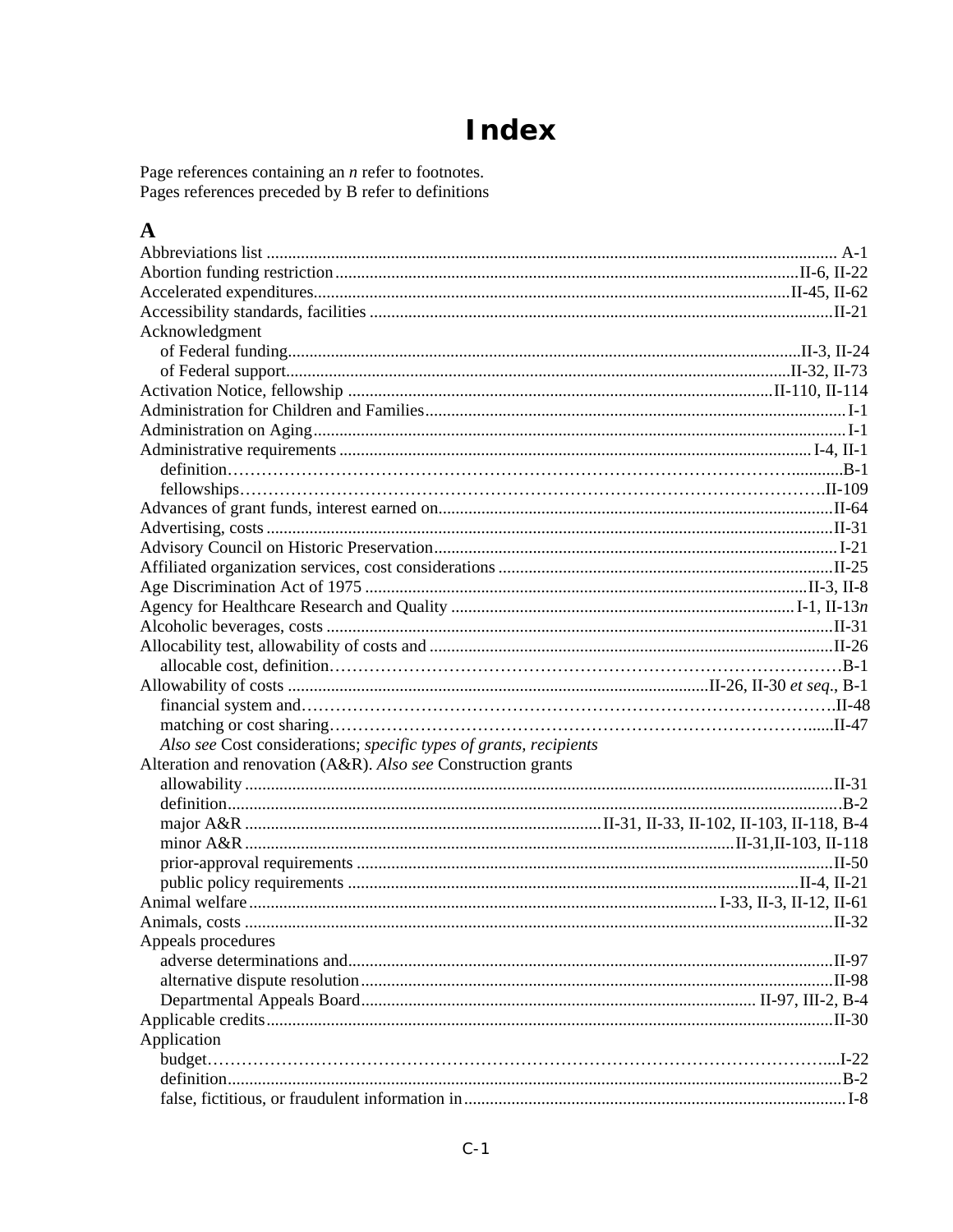| Application process                                                          |  |
|------------------------------------------------------------------------------|--|
|                                                                              |  |
|                                                                              |  |
|                                                                              |  |
|                                                                              |  |
|                                                                              |  |
| Also see specific types of grants, recipients                                |  |
| Application review process                                                   |  |
|                                                                              |  |
|                                                                              |  |
|                                                                              |  |
|                                                                              |  |
|                                                                              |  |
|                                                                              |  |
|                                                                              |  |
|                                                                              |  |
|                                                                              |  |
| Assurances                                                                   |  |
|                                                                              |  |
|                                                                              |  |
|                                                                              |  |
|                                                                              |  |
|                                                                              |  |
|                                                                              |  |
|                                                                              |  |
|                                                                              |  |
|                                                                              |  |
|                                                                              |  |
| foreign organizations, international organizations, and domestic grants with |  |
|                                                                              |  |
|                                                                              |  |
|                                                                              |  |
|                                                                              |  |
|                                                                              |  |
|                                                                              |  |
|                                                                              |  |
|                                                                              |  |

## $\mathbf{B}$

| Also see Inventions and patents |  |
|---------------------------------|--|
|                                 |  |
|                                 |  |
|                                 |  |
|                                 |  |
| <b>Budget</b>                   |  |
|                                 |  |
|                                 |  |
|                                 |  |
|                                 |  |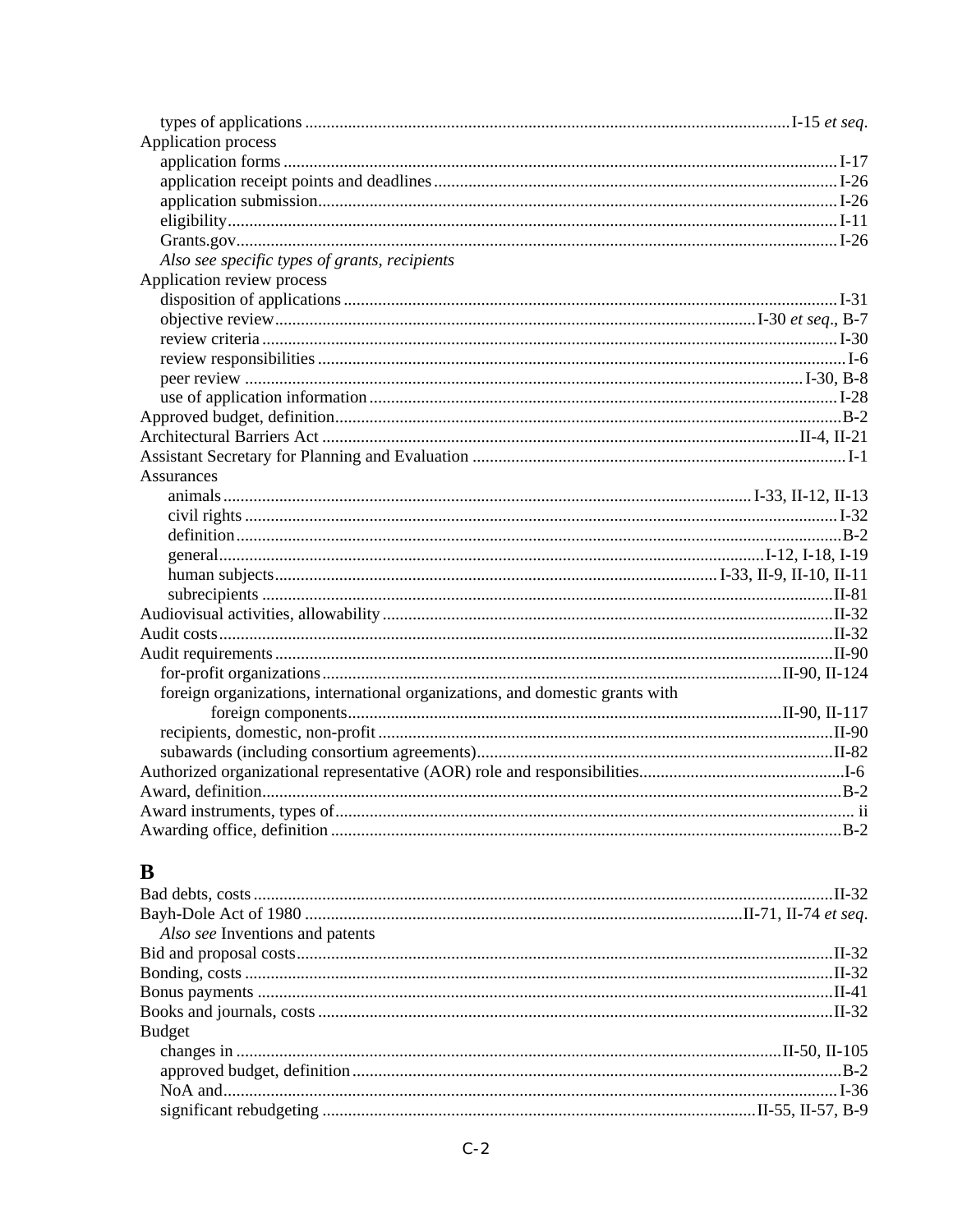| Budget periods       |  |
|----------------------|--|
|                      |  |
|                      |  |
| Also see Funding     |  |
| Building acquisition |  |
|                      |  |
|                      |  |
|                      |  |

### $\mathbf C$

| Career awards                            |  |
|------------------------------------------|--|
|                                          |  |
|                                          |  |
|                                          |  |
| Carryover of unobligated balances        |  |
|                                          |  |
|                                          |  |
|                                          |  |
|                                          |  |
|                                          |  |
|                                          |  |
|                                          |  |
|                                          |  |
|                                          |  |
|                                          |  |
|                                          |  |
| Change of grantee organization           |  |
|                                          |  |
|                                          |  |
|                                          |  |
|                                          |  |
| Changes in project and budget            |  |
| See Prior approval; Expanded authorities |  |
|                                          |  |
| Children                                 |  |
|                                          |  |
|                                          |  |
|                                          |  |
|                                          |  |
|                                          |  |
|                                          |  |
| Civil rights                             |  |
|                                          |  |
|                                          |  |
|                                          |  |
|                                          |  |
| Also see Limited English Proficiency     |  |
|                                          |  |
|                                          |  |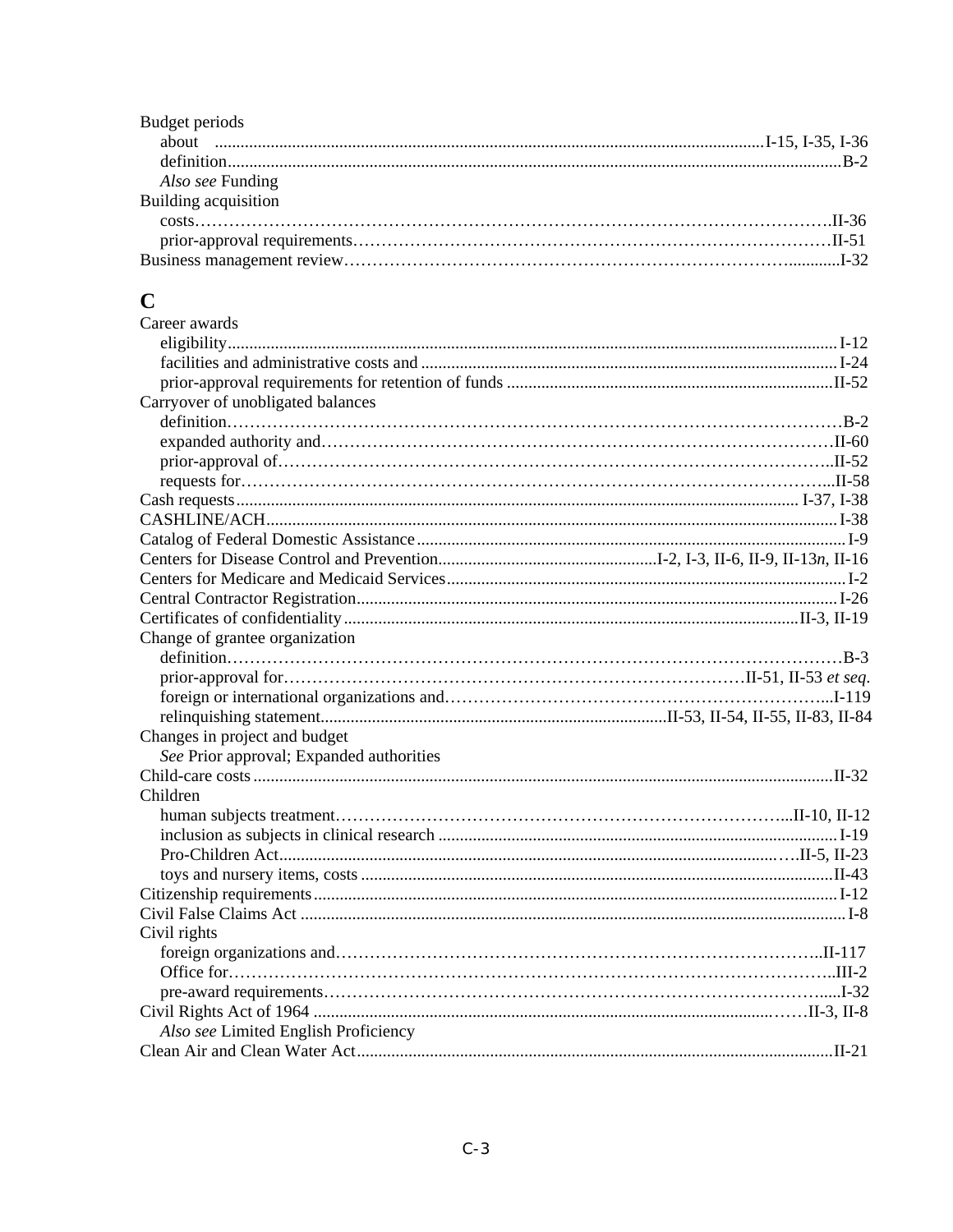| Clinical research                                           |  |
|-------------------------------------------------------------|--|
|                                                             |  |
|                                                             |  |
|                                                             |  |
|                                                             |  |
|                                                             |  |
|                                                             |  |
| Cloning. See Human embryonic stem cell research and cloning |  |
| Closeout                                                    |  |
|                                                             |  |
|                                                             |  |
|                                                             |  |
|                                                             |  |
|                                                             |  |
| Compensation                                                |  |
|                                                             |  |
|                                                             |  |
|                                                             |  |
|                                                             |  |
|                                                             |  |
|                                                             |  |
|                                                             |  |
| Also see Salaries and wages                                 |  |
| Competing continuation application                          |  |
|                                                             |  |
|                                                             |  |
|                                                             |  |
|                                                             |  |
|                                                             |  |
|                                                             |  |
| Conference grants                                           |  |
|                                                             |  |
|                                                             |  |
|                                                             |  |
|                                                             |  |
|                                                             |  |
|                                                             |  |
|                                                             |  |
|                                                             |  |
| Confidentiality                                             |  |
|                                                             |  |
|                                                             |  |
|                                                             |  |
| Conflict of interest,                                       |  |
|                                                             |  |
|                                                             |  |
|                                                             |  |
|                                                             |  |
|                                                             |  |
|                                                             |  |
|                                                             |  |
|                                                             |  |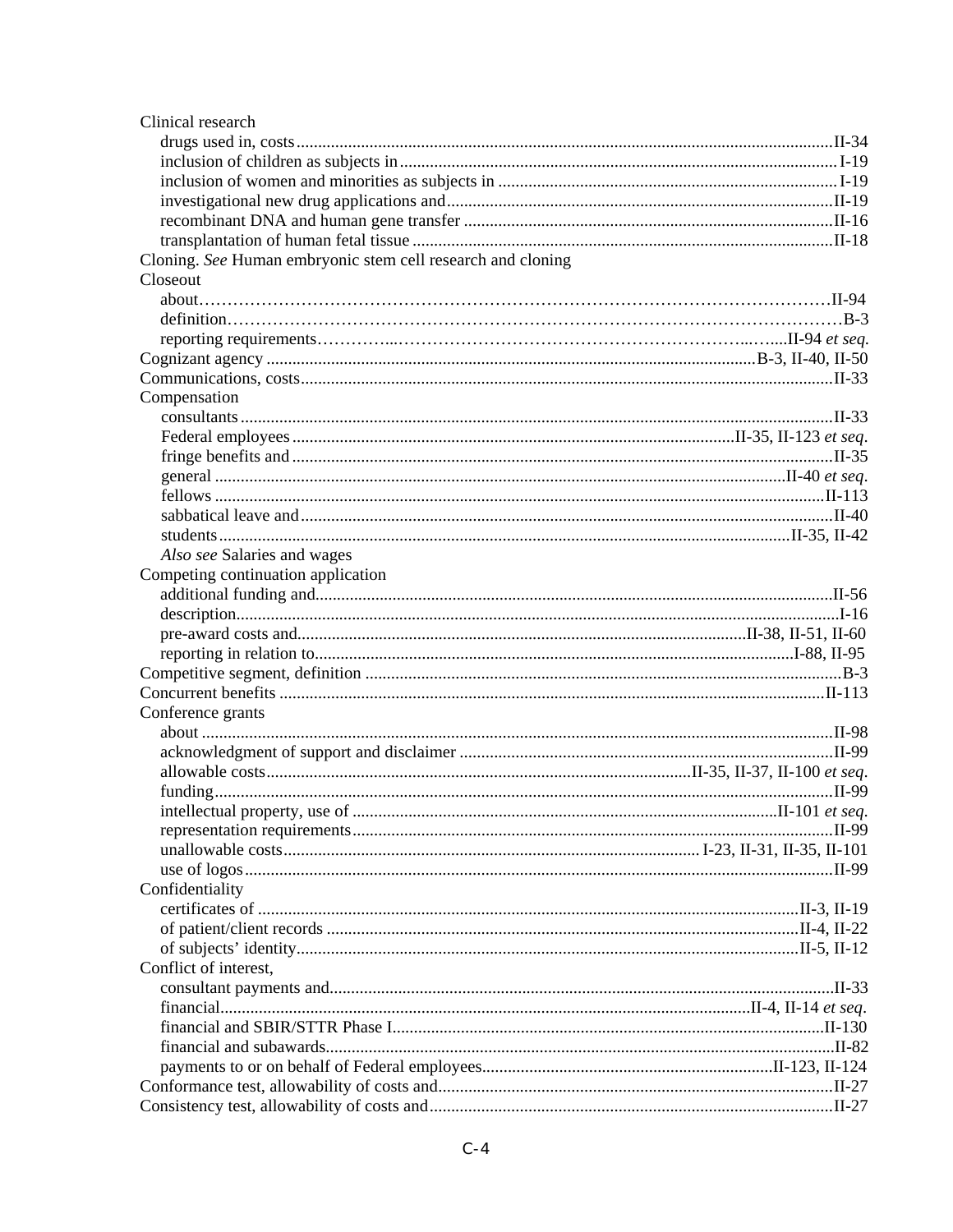| Consortium agreement                                                                 |  |
|--------------------------------------------------------------------------------------|--|
|                                                                                      |  |
|                                                                                      |  |
|                                                                                      |  |
|                                                                                      |  |
|                                                                                      |  |
| Also see Subawards; Subrecipients                                                    |  |
| Construction. Also see Construction grants                                           |  |
|                                                                                      |  |
|                                                                                      |  |
| Construction grants                                                                  |  |
|                                                                                      |  |
|                                                                                      |  |
| equal employment opportunity, labor standards, and other requirements II-106 et seq. |  |
|                                                                                      |  |
|                                                                                      |  |
|                                                                                      |  |
|                                                                                      |  |
|                                                                                      |  |
|                                                                                      |  |
|                                                                                      |  |
|                                                                                      |  |
|                                                                                      |  |
|                                                                                      |  |
|                                                                                      |  |
| Contract under a grant                                                               |  |
|                                                                                      |  |
|                                                                                      |  |
|                                                                                      |  |
|                                                                                      |  |
|                                                                                      |  |
|                                                                                      |  |
| Cooperative agreement                                                                |  |
|                                                                                      |  |
|                                                                                      |  |
| Copyright. Also see intangible property                                              |  |
|                                                                                      |  |
|                                                                                      |  |
|                                                                                      |  |
|                                                                                      |  |
|                                                                                      |  |
|                                                                                      |  |
|                                                                                      |  |
|                                                                                      |  |
| Cost considerations                                                                  |  |
|                                                                                      |  |
|                                                                                      |  |
|                                                                                      |  |
|                                                                                      |  |
|                                                                                      |  |
|                                                                                      |  |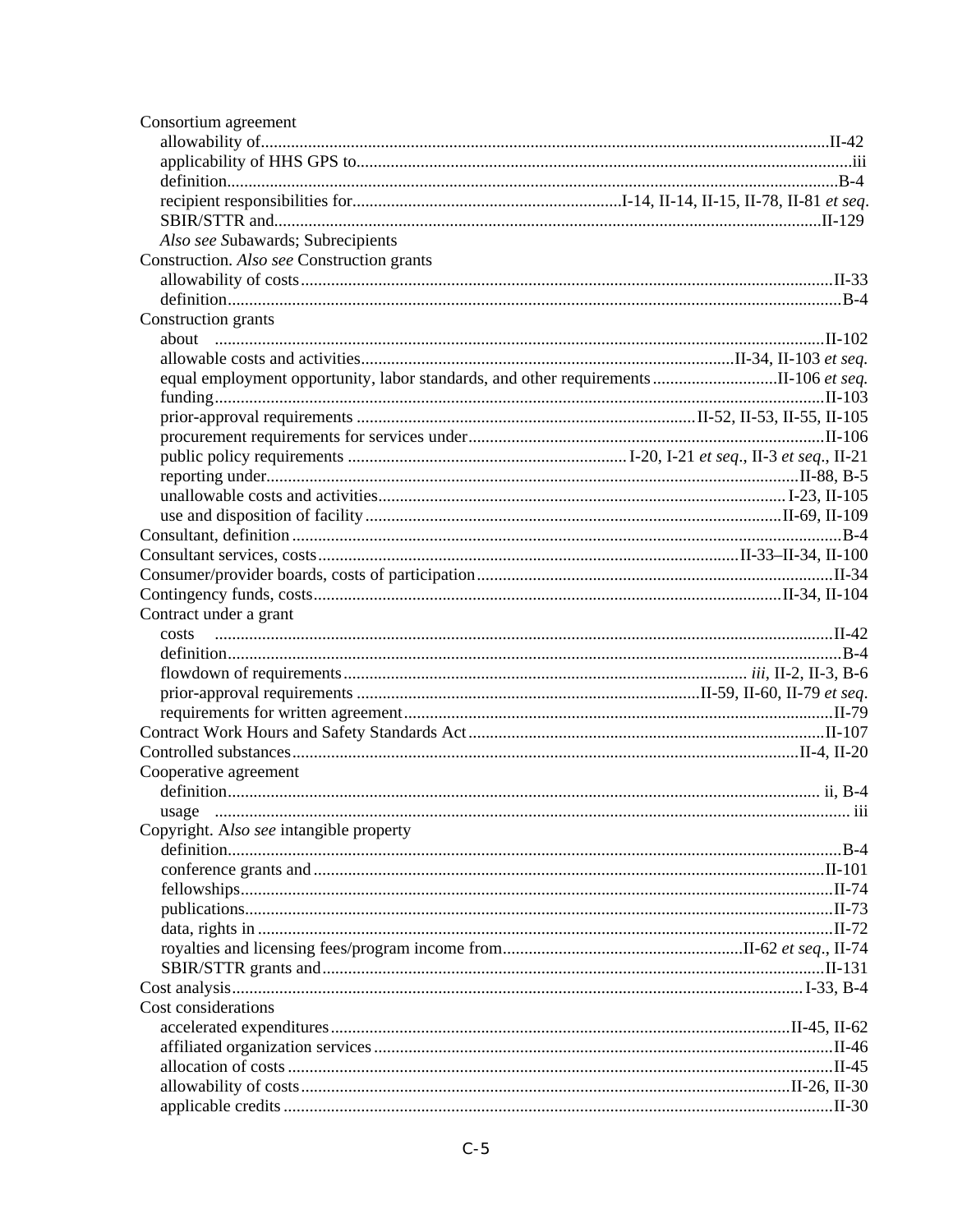| Also see specific types of grants, recipients |  |
|-----------------------------------------------|--|
| Cost principles for                           |  |
|                                               |  |
|                                               |  |
|                                               |  |
|                                               |  |
| State, local, and Indian tribal governments   |  |
|                                               |  |
| Cost sharing. See Matching or cost sharing    |  |
|                                               |  |
|                                               |  |
|                                               |  |

### $\mathbf{D}$

| Data. See Copyright; Research data and results |  |
|------------------------------------------------|--|
| Deadlines. See Application process             |  |
|                                                |  |
|                                                |  |
|                                                |  |
|                                                |  |
|                                                |  |
| Also see Suspension and debarment              |  |
| Debt                                           |  |
|                                                |  |
|                                                |  |
|                                                |  |
|                                                |  |
|                                                |  |
|                                                |  |
|                                                |  |
|                                                |  |
|                                                |  |
|                                                |  |
|                                                |  |
|                                                |  |
|                                                |  |
| Domestic organization                          |  |
|                                                |  |
|                                                |  |
|                                                |  |
|                                                |  |
|                                                |  |
|                                                |  |
|                                                |  |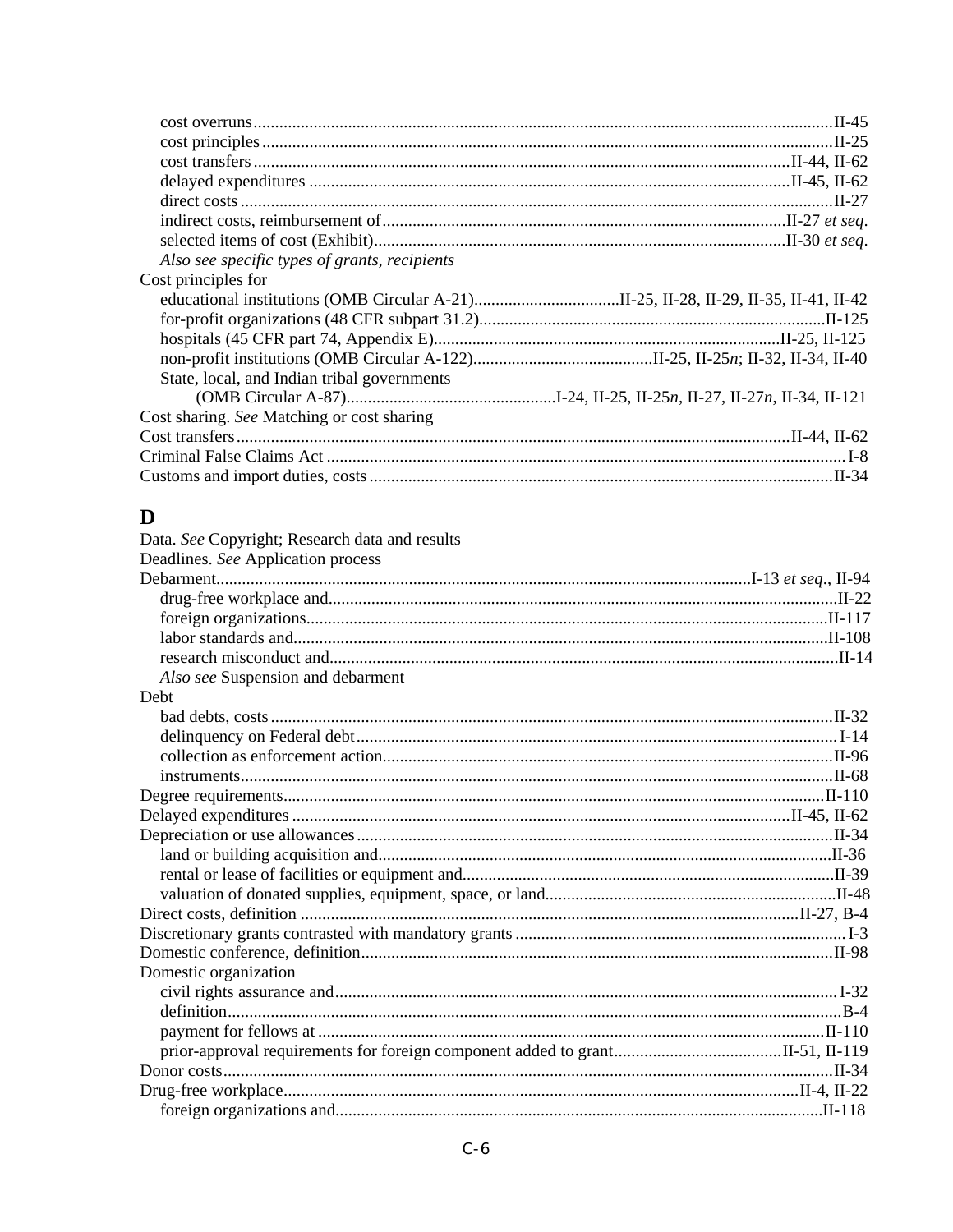### Drugs

| Dues or membership fees |  |
|-------------------------|--|
|                         |  |
|                         |  |
|                         |  |
|                         |  |

### $\mathbf E$

| Eligibility                                                       |  |
|-------------------------------------------------------------------|--|
|                                                                   |  |
|                                                                   |  |
|                                                                   |  |
|                                                                   |  |
|                                                                   |  |
|                                                                   |  |
|                                                                   |  |
| <b>Enforcement</b> actions                                        |  |
|                                                                   |  |
|                                                                   |  |
|                                                                   |  |
|                                                                   |  |
|                                                                   |  |
|                                                                   |  |
|                                                                   |  |
| Environmental impact                                              |  |
|                                                                   |  |
|                                                                   |  |
|                                                                   |  |
| Equipment. Also see Alteration and renovation; Property; Supplies |  |
|                                                                   |  |
|                                                                   |  |
|                                                                   |  |
|                                                                   |  |
|                                                                   |  |
|                                                                   |  |
|                                                                   |  |
|                                                                   |  |
|                                                                   |  |
|                                                                   |  |
|                                                                   |  |
|                                                                   |  |
|                                                                   |  |
|                                                                   |  |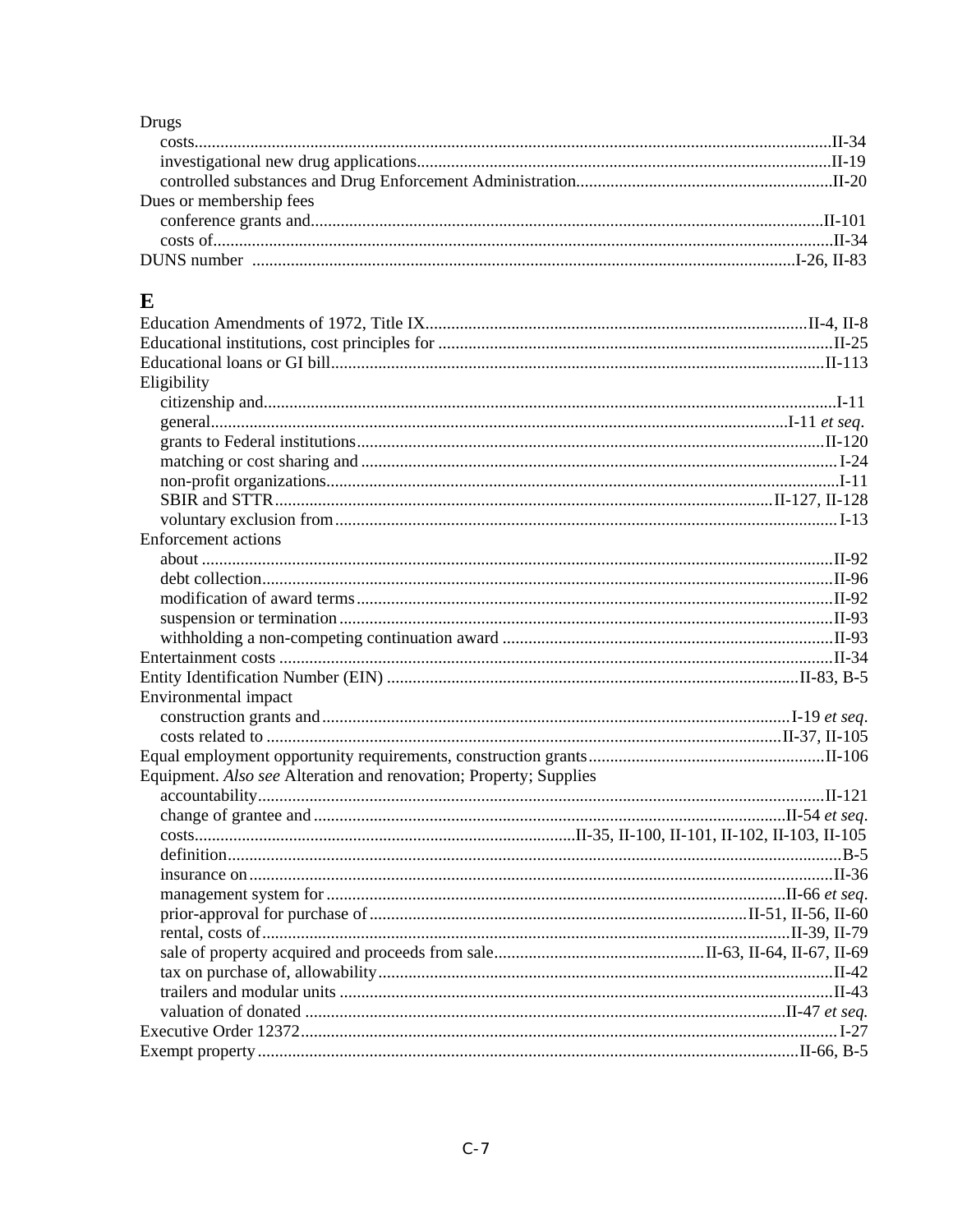| Expanded authorities |  |
|----------------------|--|
|                      |  |
|                      |  |
|                      |  |
|                      |  |
|                      |  |
|                      |  |
|                      |  |
|                      |  |
| Expenditures         |  |
|                      |  |
|                      |  |
|                      |  |
|                      |  |
|                      |  |
| Extensions           |  |
|                      |  |
|                      |  |

### $\mathbf{F}$

| Facilities acquisition, alteration and renovation, and construction. See Alteration and renovation; Building |  |
|--------------------------------------------------------------------------------------------------------------|--|
| acquisition; Construction; Construction grants                                                               |  |
| Facilities and administrative costs. See Indirect costs                                                      |  |
| Federal employees                                                                                            |  |
|                                                                                                              |  |
|                                                                                                              |  |
|                                                                                                              |  |
| Federal institution, grants to                                                                               |  |
|                                                                                                              |  |
|                                                                                                              |  |
|                                                                                                              |  |
|                                                                                                              |  |
|                                                                                                              |  |
|                                                                                                              |  |
|                                                                                                              |  |
|                                                                                                              |  |
|                                                                                                              |  |
|                                                                                                              |  |
| Fellowships (Ruth L. Kirschstein National Research Service Awards)                                           |  |
|                                                                                                              |  |
|                                                                                                              |  |
|                                                                                                              |  |
|                                                                                                              |  |
|                                                                                                              |  |
|                                                                                                              |  |
|                                                                                                              |  |
|                                                                                                              |  |
|                                                                                                              |  |
|                                                                                                              |  |
|                                                                                                              |  |
|                                                                                                              |  |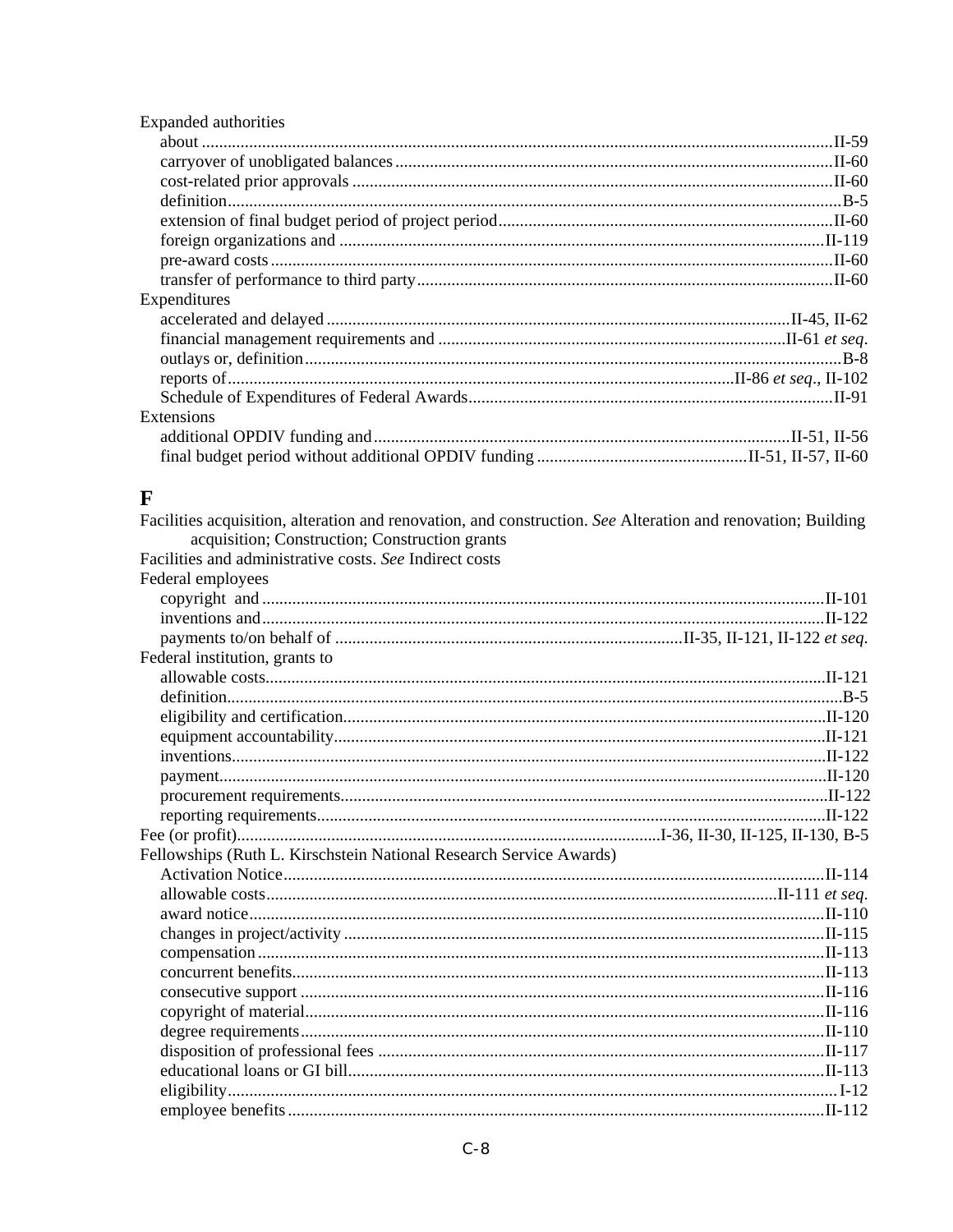| Financial conflict of interest                                                                          |  |
|---------------------------------------------------------------------------------------------------------|--|
|                                                                                                         |  |
|                                                                                                         |  |
|                                                                                                         |  |
|                                                                                                         |  |
| Financial reporting                                                                                     |  |
|                                                                                                         |  |
|                                                                                                         |  |
|                                                                                                         |  |
|                                                                                                         |  |
|                                                                                                         |  |
|                                                                                                         |  |
|                                                                                                         |  |
|                                                                                                         |  |
| For-profit organization, grants to                                                                      |  |
|                                                                                                         |  |
|                                                                                                         |  |
| audit                                                                                                   |  |
|                                                                                                         |  |
|                                                                                                         |  |
|                                                                                                         |  |
| Also see SBIR and STTR programs                                                                         |  |
|                                                                                                         |  |
|                                                                                                         |  |
|                                                                                                         |  |
| Also see Grants to foreign organizations, international organizations, and domestic grants with foreign |  |
| components                                                                                              |  |
|                                                                                                         |  |
|                                                                                                         |  |
|                                                                                                         |  |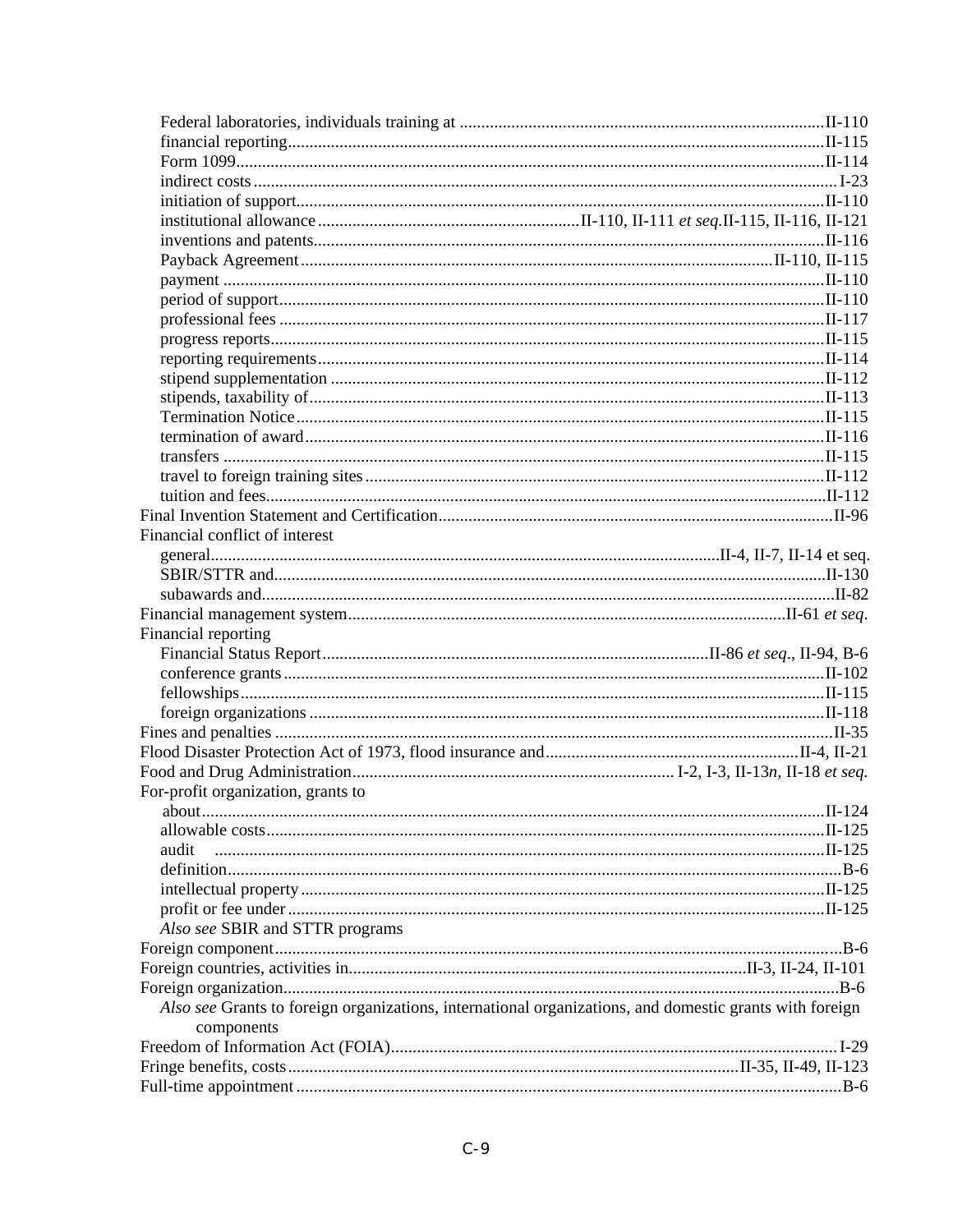### Funding

| grants to foreign organizations, international organizations, and domestic grants with |  |
|----------------------------------------------------------------------------------------|--|
|                                                                                        |  |
|                                                                                        |  |
|                                                                                        |  |
|                                                                                        |  |
| Funding opportunity announcement                                                       |  |
|                                                                                        |  |
|                                                                                        |  |
| matching or cost sharing                                                               |  |
|                                                                                        |  |
|                                                                                        |  |

### $\mathbf G$

| GI Bill. See Educational loans or GI bill                                                                |  |
|----------------------------------------------------------------------------------------------------------|--|
| Grant                                                                                                    |  |
|                                                                                                          |  |
|                                                                                                          |  |
| Grant appeals procedures. See Appeals procedures                                                         |  |
|                                                                                                          |  |
| Grantee. See Recipient                                                                                   |  |
| Grants.gov                                                                                               |  |
|                                                                                                          |  |
|                                                                                                          |  |
|                                                                                                          |  |
|                                                                                                          |  |
| Grants to foreign institutions, international organizations, and domestic grants with foreign components |  |
|                                                                                                          |  |
|                                                                                                          |  |
| audit                                                                                                    |  |
|                                                                                                          |  |
|                                                                                                          |  |
|                                                                                                          |  |
|                                                                                                          |  |
|                                                                                                          |  |
|                                                                                                          |  |
|                                                                                                          |  |

| H                       |  |
|-------------------------|--|
| Handicapped individuals |  |
|                         |  |
|                         |  |
|                         |  |
|                         |  |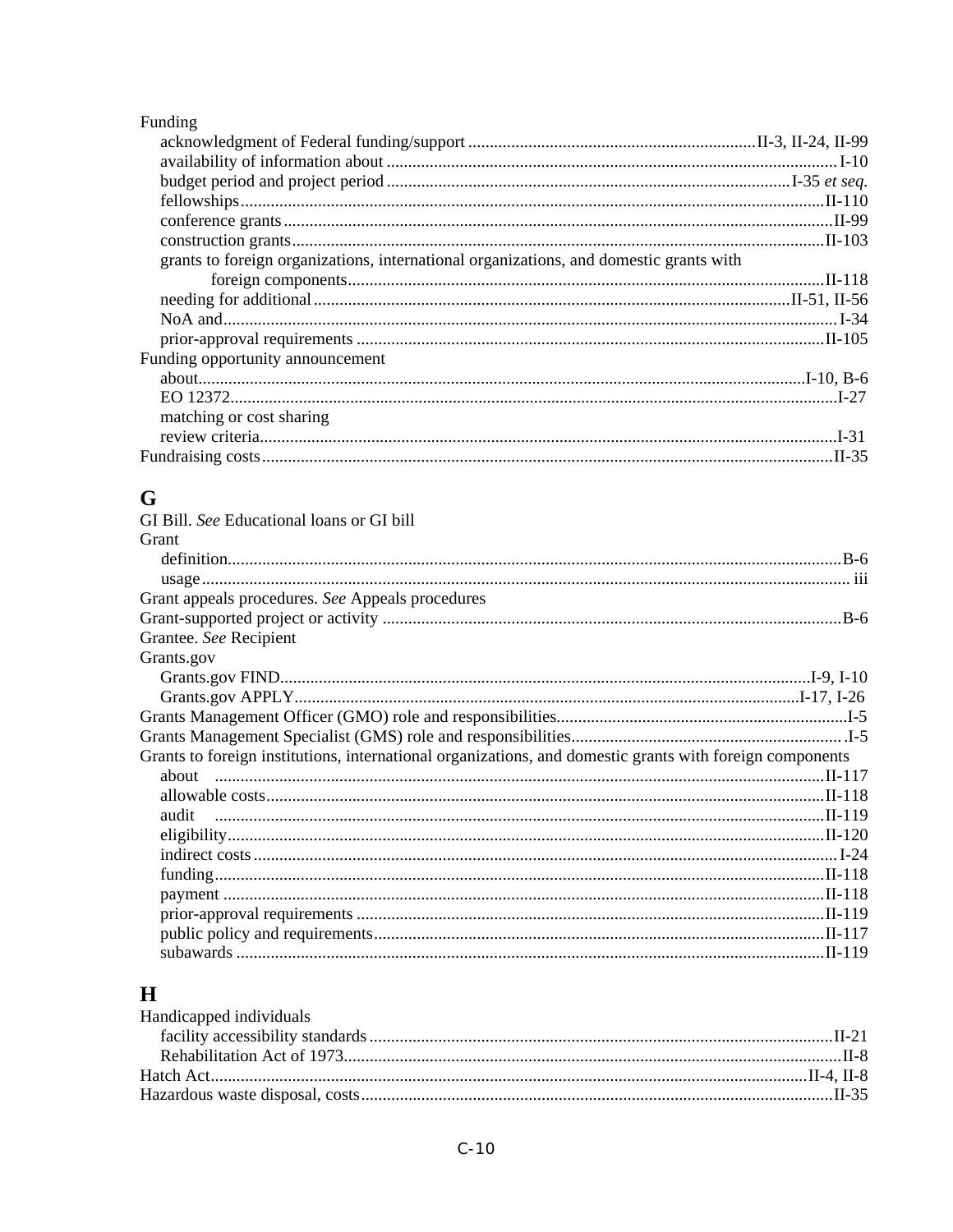| Health and Human Services, Department of (HHS)   |  |
|--------------------------------------------------|--|
|                                                  |  |
|                                                  |  |
|                                                  |  |
|                                                  |  |
| Also see Institutional allowance for fellowships |  |
|                                                  |  |
|                                                  |  |
| Historic properties and archeological sites      |  |
|                                                  |  |
|                                                  |  |
|                                                  |  |
| Hospitals                                        |  |
|                                                  |  |
|                                                  |  |
| Also see Research patient care costs             |  |
|                                                  |  |
| Human fetal tissue                               |  |
|                                                  |  |
|                                                  |  |
|                                                  |  |
|                                                  |  |
| Human subjects                                   |  |
|                                                  |  |
|                                                  |  |
|                                                  |  |

### $\mathbf I$

| Indian tribal governments |  |
|---------------------------|--|
|                           |  |
|                           |  |
|                           |  |
|                           |  |
|                           |  |
|                           |  |
| Indirect costs            |  |
|                           |  |
|                           |  |
|                           |  |
|                           |  |
|                           |  |
|                           |  |
|                           |  |
|                           |  |
|                           |  |
|                           |  |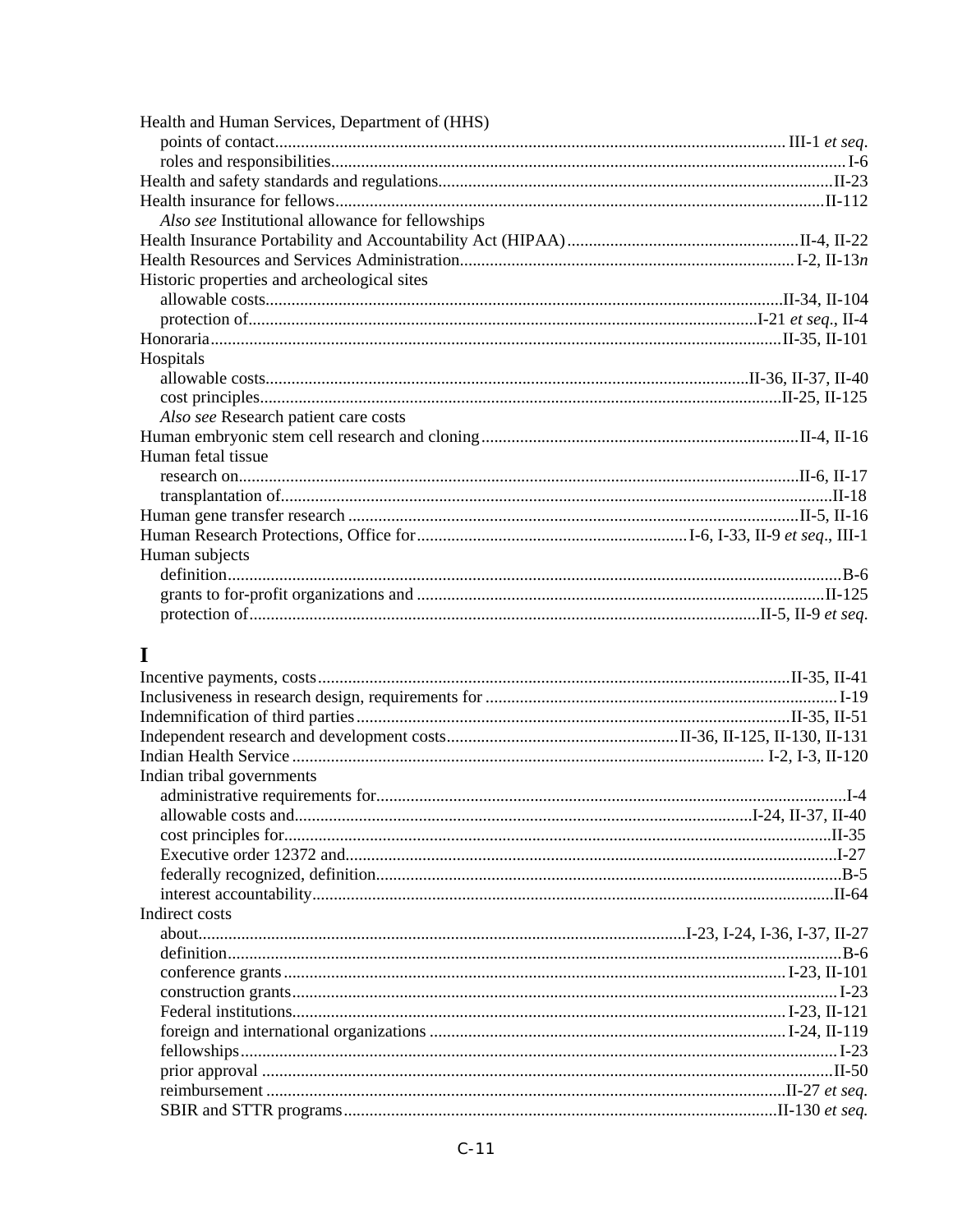| Information availability                                                                                |  |
|---------------------------------------------------------------------------------------------------------|--|
|                                                                                                         |  |
|                                                                                                         |  |
|                                                                                                         |  |
|                                                                                                         |  |
|                                                                                                         |  |
| In-kind contributions. See Third-party in-kind contributions                                            |  |
|                                                                                                         |  |
|                                                                                                         |  |
| <b>Institutional Review Board (IRB)</b>                                                                 |  |
|                                                                                                         |  |
|                                                                                                         |  |
|                                                                                                         |  |
| Insurance                                                                                               |  |
|                                                                                                         |  |
| costs                                                                                                   |  |
|                                                                                                         |  |
|                                                                                                         |  |
| II-70                                                                                                   |  |
|                                                                                                         |  |
| Intellectual property                                                                                   |  |
|                                                                                                         |  |
|                                                                                                         |  |
|                                                                                                         |  |
|                                                                                                         |  |
|                                                                                                         |  |
|                                                                                                         |  |
|                                                                                                         |  |
| Also see Intangible property                                                                            |  |
| Interest                                                                                                |  |
|                                                                                                         |  |
| costs                                                                                                   |  |
|                                                                                                         |  |
|                                                                                                         |  |
|                                                                                                         |  |
| Also see Grants to foreign organizations, international organizations, and domestic grants with foreign |  |
| components                                                                                              |  |
| Inventions and patents. Also see Bayh-Dole Act of 1980                                                  |  |
| costs                                                                                                   |  |
|                                                                                                         |  |
|                                                                                                         |  |
|                                                                                                         |  |
|                                                                                                         |  |
| Investigational new drug (INDs) applications/investigational device exceptions (IDEs)II-5, II-18, II-19 |  |

### ${\bf J}$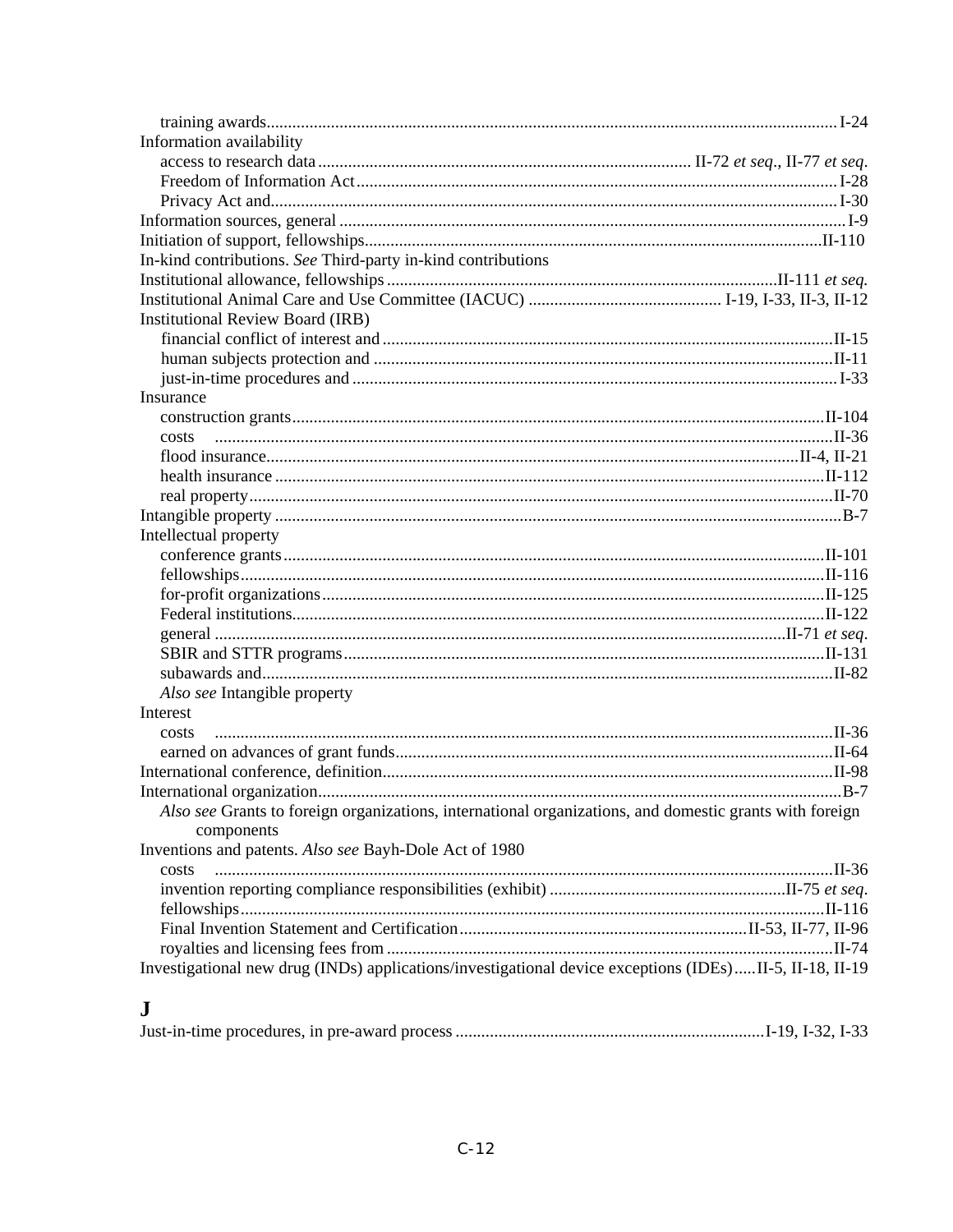# K<br>Key

### $\mathbf{L}$

| Licensing |  |
|-----------|--|
|           |  |
|           |  |
|           |  |
|           |  |
| Lobbying  |  |
|           |  |
|           |  |
|           |  |
|           |  |

### $\mathbf{M}$

| Management systems and procedures                                                  |  |
|------------------------------------------------------------------------------------|--|
|                                                                                    |  |
|                                                                                    |  |
|                                                                                    |  |
|                                                                                    |  |
| Matching or cost sharing                                                           |  |
|                                                                                    |  |
|                                                                                    |  |
|                                                                                    |  |
|                                                                                    |  |
|                                                                                    |  |
| Membership fees. See Dues or membership fees                                       |  |
| <b>Minorities</b>                                                                  |  |
|                                                                                    |  |
|                                                                                    |  |
|                                                                                    |  |
|                                                                                    |  |
| <i>Also see</i> Construction                                                       |  |
|                                                                                    |  |
| Moving, costs. See Recruitment costs; Relocation costs; Transportation of property |  |
|                                                                                    |  |
|                                                                                    |  |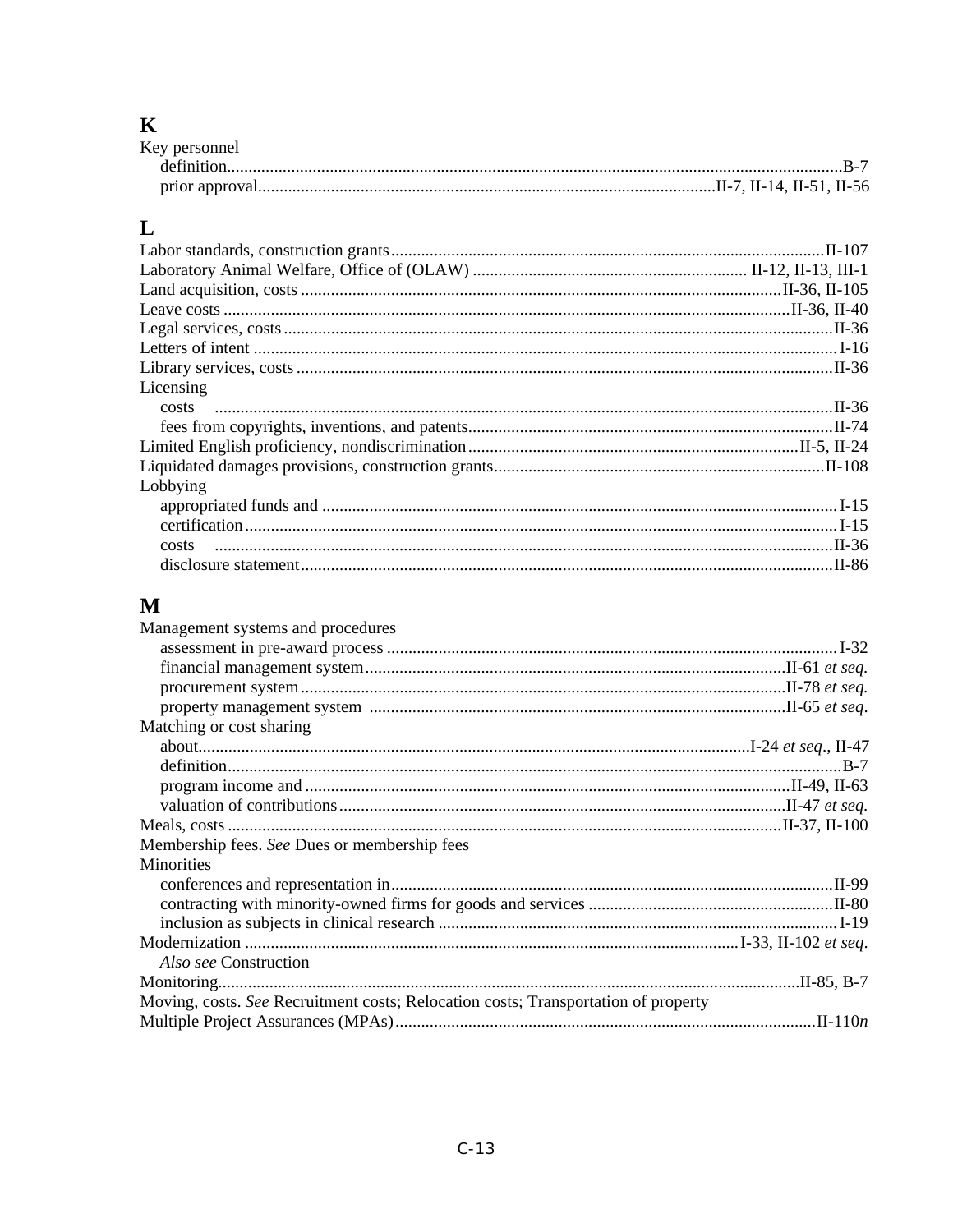### $\mathbf N$

| NIH Guidelines for Research Involving Recombinant           |  |
|-------------------------------------------------------------|--|
|                                                             |  |
| Non-competing continuation                                  |  |
|                                                             |  |
|                                                             |  |
| Also see Withholding of support                             |  |
| Non-Competing Grant Progress Report (PHS 2590)              |  |
| See Non-competing continuation application; Progress report |  |
|                                                             |  |
|                                                             |  |
|                                                             |  |
| Notice of Award (NoA)                                       |  |
|                                                             |  |
|                                                             |  |
|                                                             |  |
|                                                             |  |
|                                                             |  |
|                                                             |  |
|                                                             |  |
|                                                             |  |
|                                                             |  |

### $\overline{\mathbf{O}}$

| Office of Management and Budget (OMB) Circulars |  |
|-------------------------------------------------|--|
|                                                 |  |
|                                                 |  |
|                                                 |  |
|                                                 |  |
|                                                 |  |
|                                                 |  |
|                                                 |  |
|                                                 |  |
| Overtime. See Salaries and wages                |  |
|                                                 |  |

### $\mathbf{P}$

| Patents. See Inventions and patents |  |
|-------------------------------------|--|
|                                     |  |
|                                     |  |
|                                     |  |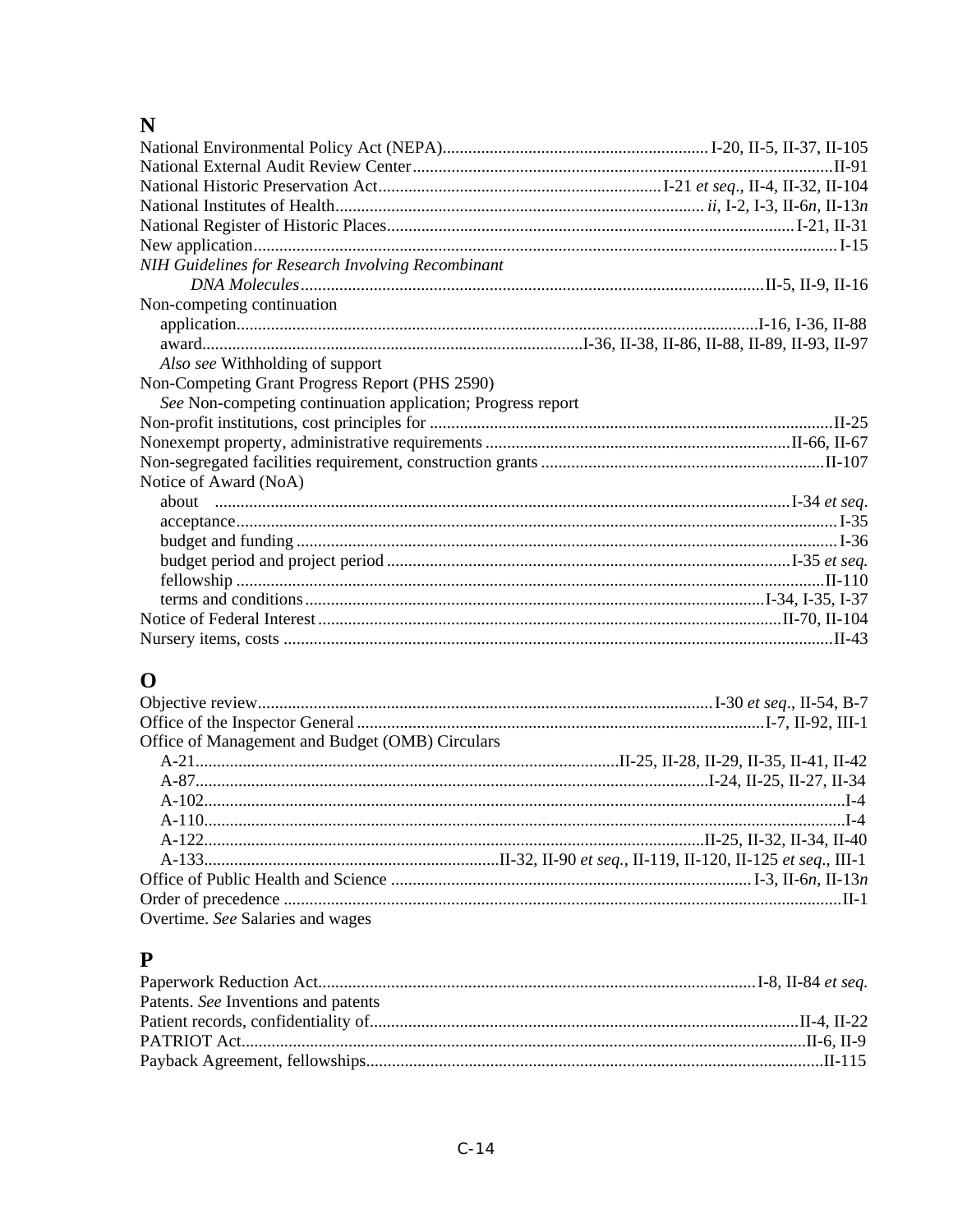| Payment                                                                                            |  |
|----------------------------------------------------------------------------------------------------|--|
| about                                                                                              |  |
|                                                                                                    |  |
|                                                                                                    |  |
|                                                                                                    |  |
|                                                                                                    |  |
|                                                                                                    |  |
|                                                                                                    |  |
|                                                                                                    |  |
|                                                                                                    |  |
|                                                                                                    |  |
| Peer review. See Objective review                                                                  |  |
|                                                                                                    |  |
|                                                                                                    |  |
|                                                                                                    |  |
|                                                                                                    |  |
| Pre-award activities                                                                               |  |
|                                                                                                    |  |
|                                                                                                    |  |
|                                                                                                    |  |
|                                                                                                    |  |
|                                                                                                    |  |
| Preservation of Open Competition and Government Neutrality toward Government Contractors' Labor    |  |
|                                                                                                    |  |
| Principal Investigator (PI)/Program or Project Director                                            |  |
|                                                                                                    |  |
|                                                                                                    |  |
| Principles for Determining Costs Applicable to Research and Development under Grants and Contracts |  |
|                                                                                                    |  |
| Prior-approval requirements                                                                        |  |
|                                                                                                    |  |
|                                                                                                    |  |
|                                                                                                    |  |
|                                                                                                    |  |
|                                                                                                    |  |
|                                                                                                    |  |
|                                                                                                    |  |
|                                                                                                    |  |
|                                                                                                    |  |
|                                                                                                    |  |
|                                                                                                    |  |
|                                                                                                    |  |
|                                                                                                    |  |
|                                                                                                    |  |
|                                                                                                    |  |
|                                                                                                    |  |
|                                                                                                    |  |
|                                                                                                    |  |
|                                                                                                    |  |
|                                                                                                    |  |
|                                                                                                    |  |
|                                                                                                    |  |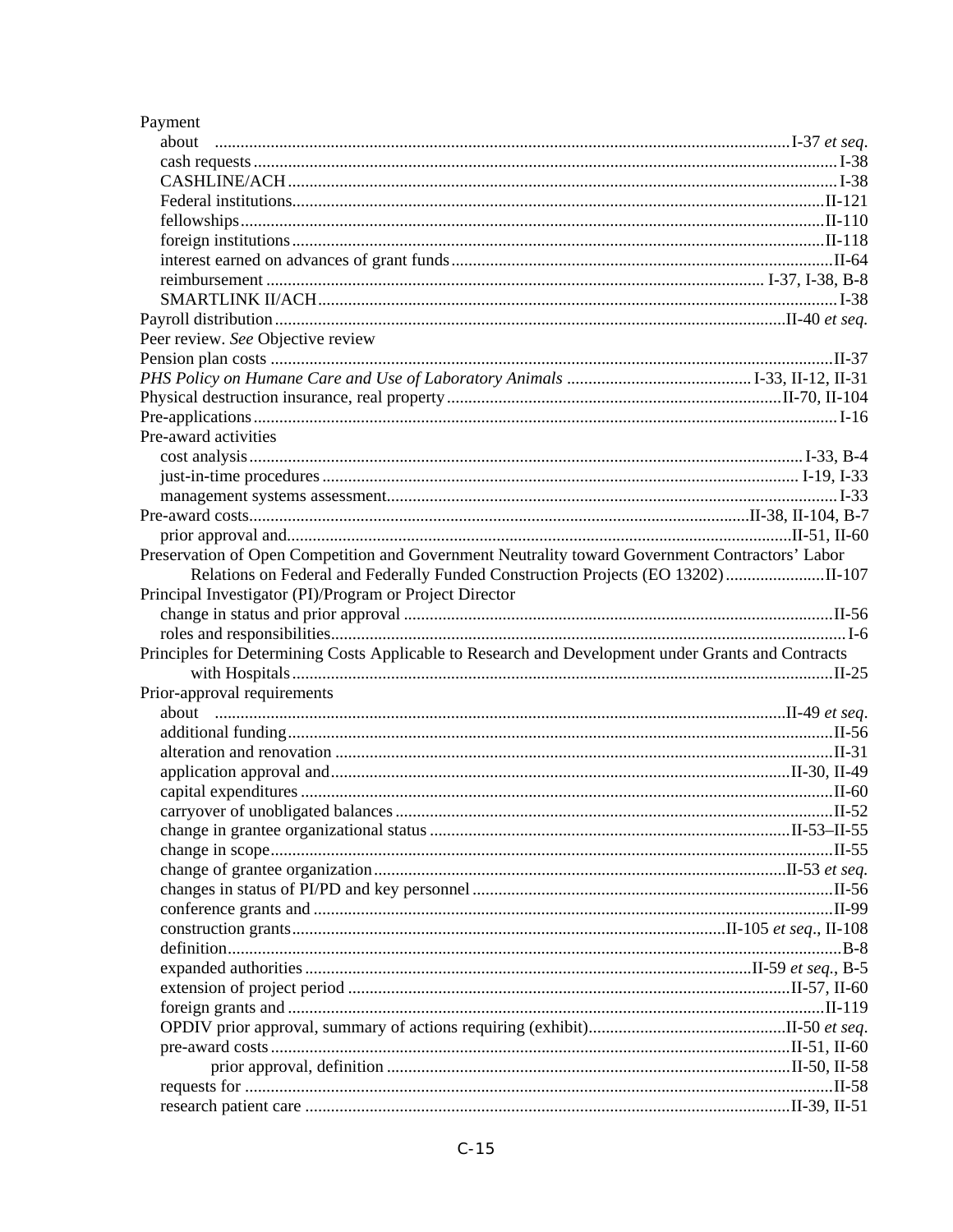| Also see Cost considerations                                                                   |  |
|------------------------------------------------------------------------------------------------|--|
|                                                                                                |  |
|                                                                                                |  |
| Procurement requirements                                                                       |  |
|                                                                                                |  |
|                                                                                                |  |
|                                                                                                |  |
|                                                                                                |  |
| Profit. See Fee                                                                                |  |
| Program Director. See Principal Investigator/Program or Project Director                       |  |
|                                                                                                |  |
| Program income                                                                                 |  |
|                                                                                                |  |
|                                                                                                |  |
|                                                                                                |  |
|                                                                                                |  |
|                                                                                                |  |
| Progress reports                                                                               |  |
|                                                                                                |  |
|                                                                                                |  |
|                                                                                                |  |
|                                                                                                |  |
|                                                                                                |  |
|                                                                                                |  |
| Project Director. See Principal Investigator/Program or Project Director                       |  |
|                                                                                                |  |
|                                                                                                |  |
|                                                                                                |  |
|                                                                                                |  |
|                                                                                                |  |
| Public disclosure                                                                              |  |
|                                                                                                |  |
|                                                                                                |  |
|                                                                                                |  |
|                                                                                                |  |
|                                                                                                |  |
| Public policy requirements                                                                     |  |
|                                                                                                |  |
|                                                                                                |  |
|                                                                                                |  |
| grants to foreign organizations, international organizations, and domestic grants with foreign |  |
|                                                                                                |  |
|                                                                                                |  |
|                                                                                                |  |
|                                                                                                |  |
| Publication                                                                                    |  |
| about                                                                                          |  |
|                                                                                                |  |
| costs                                                                                          |  |
|                                                                                                |  |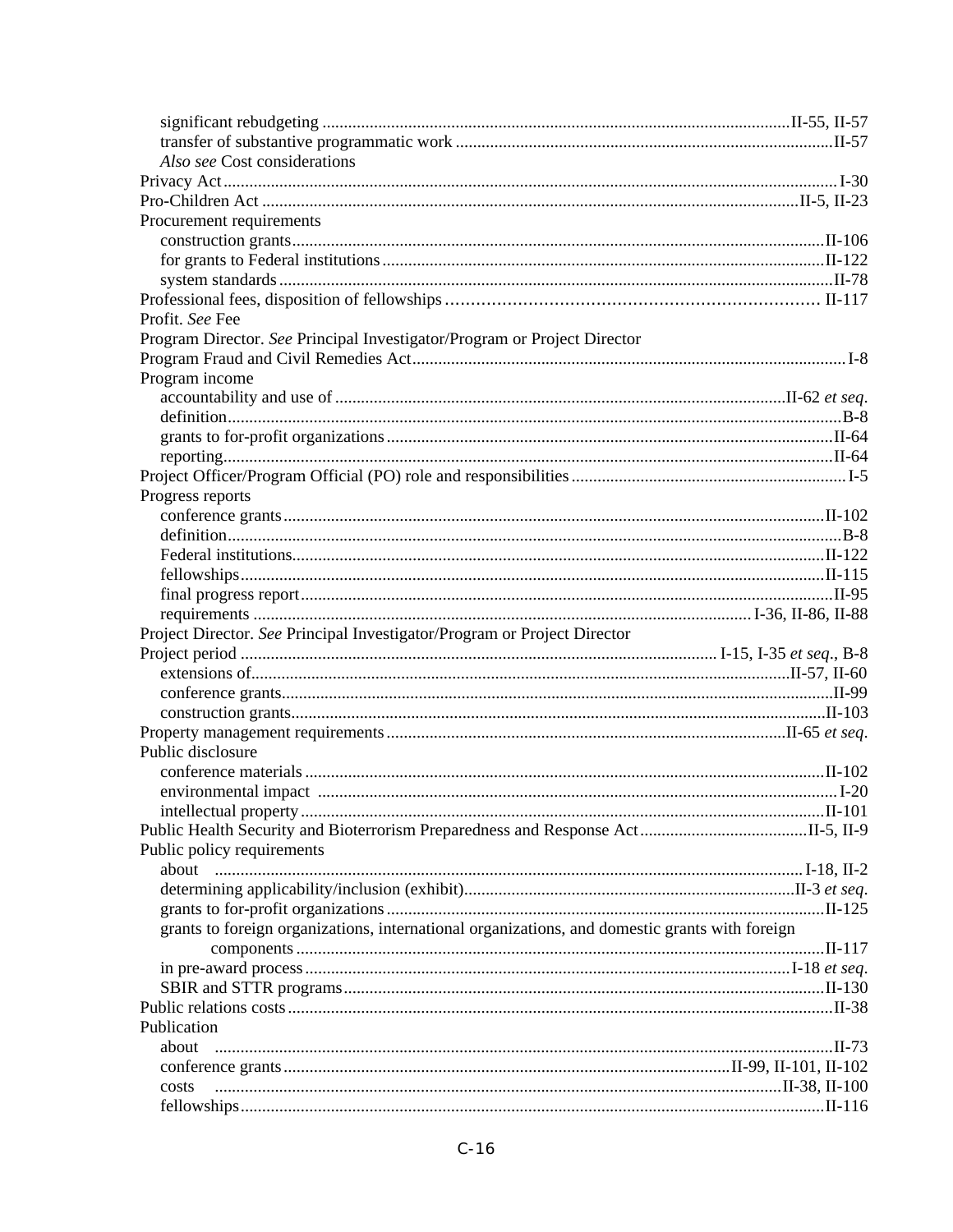### $\mathbf R$

| Real property                                                                                       |  |
|-----------------------------------------------------------------------------------------------------|--|
|                                                                                                     |  |
|                                                                                                     |  |
|                                                                                                     |  |
|                                                                                                     |  |
|                                                                                                     |  |
|                                                                                                     |  |
| Recipient. Also see Grantee                                                                         |  |
|                                                                                                     |  |
|                                                                                                     |  |
|                                                                                                     |  |
|                                                                                                     |  |
|                                                                                                     |  |
|                                                                                                     |  |
|                                                                                                     |  |
|                                                                                                     |  |
|                                                                                                     |  |
|                                                                                                     |  |
| Reimbursement                                                                                       |  |
| of indirect costs. See Indirect costs                                                               |  |
|                                                                                                     |  |
| Also see Enforcement actions                                                                        |  |
|                                                                                                     |  |
| Relinquishing statement. See Change of grantee                                                      |  |
|                                                                                                     |  |
|                                                                                                     |  |
| Relocation assistance. See Uniform Relocation Assistance and Real Property Acquisition Policies Act |  |
|                                                                                                     |  |
| Rental or lease of facilities and equipment                                                         |  |
|                                                                                                     |  |
|                                                                                                     |  |
| Reporting requirements                                                                              |  |
|                                                                                                     |  |
|                                                                                                     |  |
|                                                                                                     |  |
|                                                                                                     |  |
|                                                                                                     |  |
|                                                                                                     |  |
|                                                                                                     |  |
|                                                                                                     |  |
|                                                                                                     |  |
|                                                                                                     |  |
|                                                                                                     |  |
|                                                                                                     |  |
|                                                                                                     |  |
|                                                                                                     |  |
| Research data and results                                                                           |  |
|                                                                                                     |  |
|                                                                                                     |  |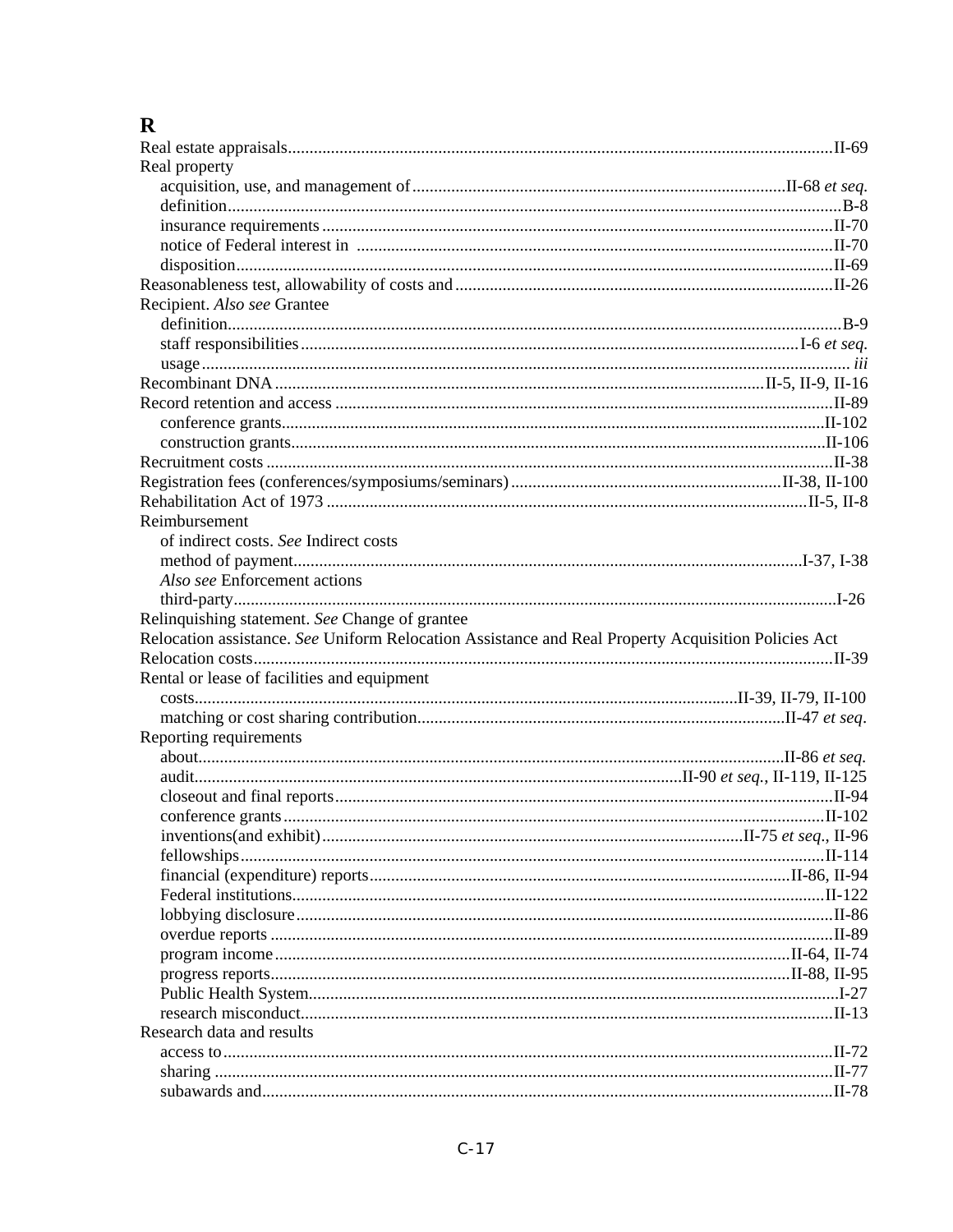| Research patient care                                                               |  |
|-------------------------------------------------------------------------------------|--|
|                                                                                     |  |
|                                                                                     |  |
|                                                                                     |  |
|                                                                                     |  |
|                                                                                     |  |
|                                                                                     |  |
|                                                                                     |  |
| Responsibility of Applicants for Promoting Objectivity in Research for which        |  |
|                                                                                     |  |
|                                                                                     |  |
|                                                                                     |  |
|                                                                                     |  |
|                                                                                     |  |
|                                                                                     |  |
| S                                                                                   |  |
|                                                                                     |  |
|                                                                                     |  |
|                                                                                     |  |
| Salaries and wages                                                                  |  |
|                                                                                     |  |
|                                                                                     |  |
| costs                                                                               |  |
|                                                                                     |  |
|                                                                                     |  |
| Sale                                                                                |  |
|                                                                                     |  |
|                                                                                     |  |
|                                                                                     |  |
|                                                                                     |  |
| Scientific meetings. See Conference grants                                          |  |
| Scope, change in and prior approval of                                              |  |
|                                                                                     |  |
|                                                                                     |  |
|                                                                                     |  |
|                                                                                     |  |
|                                                                                     |  |
|                                                                                     |  |
| Small Business Innovation Research and Technology Transfer Programs (SBIR and STTR) |  |
| about                                                                               |  |
|                                                                                     |  |
|                                                                                     |  |
|                                                                                     |  |
|                                                                                     |  |
|                                                                                     |  |
|                                                                                     |  |
|                                                                                     |  |
|                                                                                     |  |
|                                                                                     |  |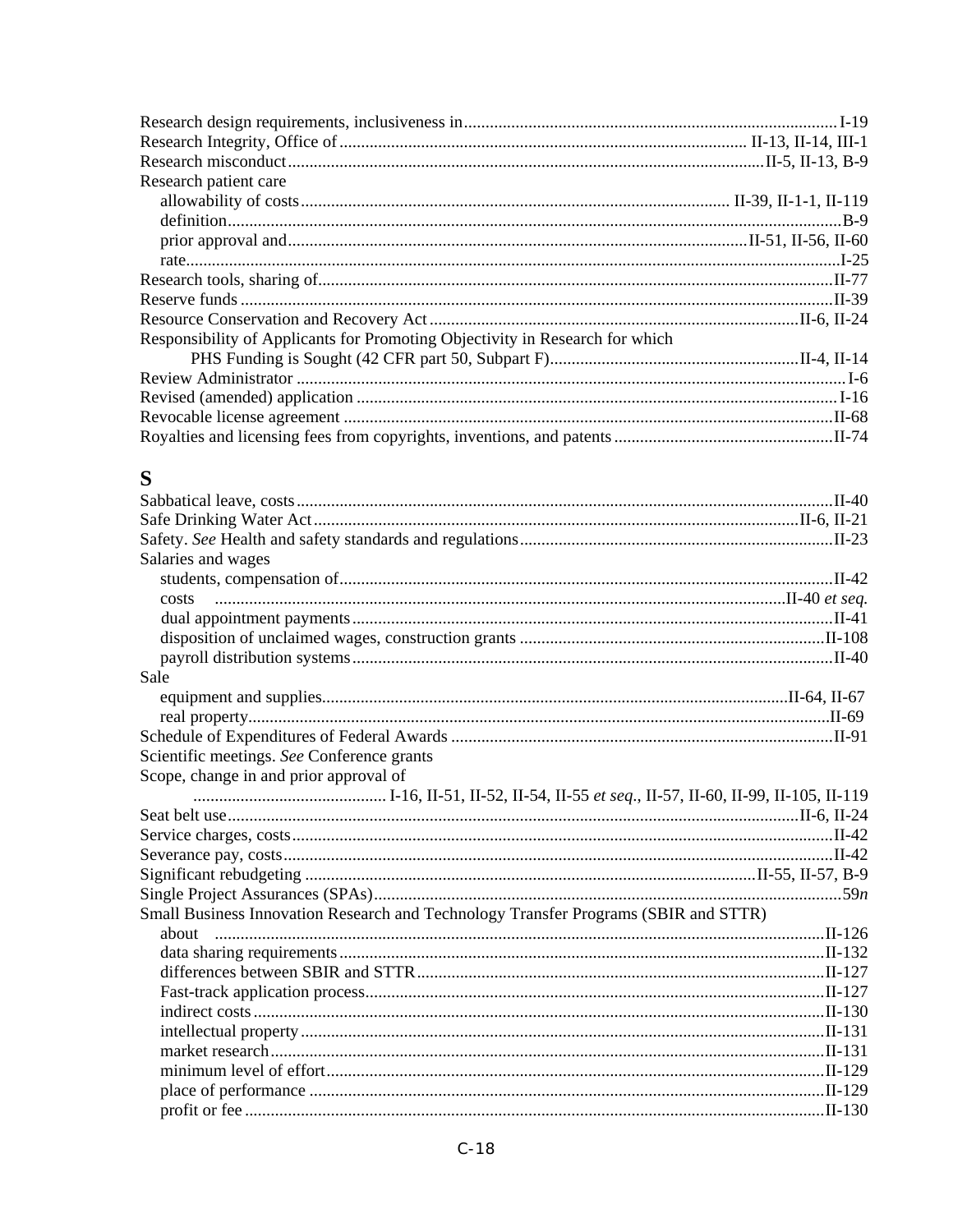| Smoke-free environment                                                                                 |  |
|--------------------------------------------------------------------------------------------------------|--|
|                                                                                                        |  |
|                                                                                                        |  |
|                                                                                                        |  |
| Standards of Privacy of Individuals Identifiable Health Information (HIPAA) (Privacy Rule) II-4, II-22 |  |
| State, local, and Indian tribal governments                                                            |  |
|                                                                                                        |  |
|                                                                                                        |  |
|                                                                                                        |  |
|                                                                                                        |  |
| Uniform Administrative Requirements for Grants and Cooperative                                         |  |
|                                                                                                        |  |
|                                                                                                        |  |
|                                                                                                        |  |
| <b>Stipends</b>                                                                                        |  |
|                                                                                                        |  |
|                                                                                                        |  |
|                                                                                                        |  |
|                                                                                                        |  |
|                                                                                                        |  |
|                                                                                                        |  |
| Subawards (including consortium agreements)                                                            |  |
|                                                                                                        |  |
|                                                                                                        |  |
|                                                                                                        |  |
|                                                                                                        |  |
|                                                                                                        |  |
|                                                                                                        |  |
|                                                                                                        |  |
|                                                                                                        |  |
|                                                                                                        |  |
|                                                                                                        |  |
|                                                                                                        |  |
|                                                                                                        |  |
|                                                                                                        |  |
|                                                                                                        |  |
|                                                                                                        |  |
|                                                                                                        |  |
|                                                                                                        |  |
| Also see Research patient care costs                                                                   |  |
| Submission of applications                                                                             |  |
|                                                                                                        |  |
|                                                                                                        |  |
|                                                                                                        |  |
|                                                                                                        |  |
|                                                                                                        |  |
|                                                                                                        |  |
|                                                                                                        |  |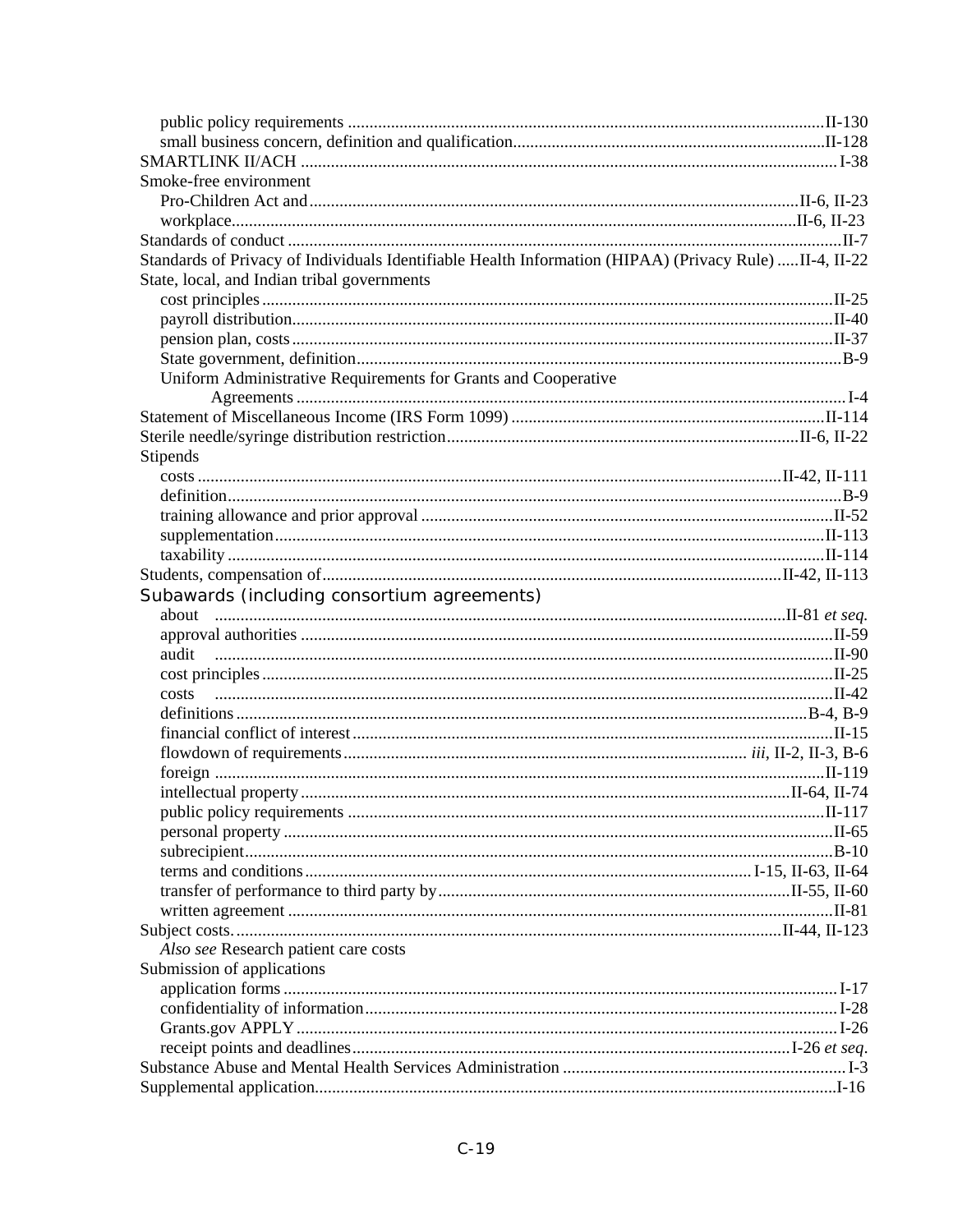| Supplies. Also see Equipment                               |  |
|------------------------------------------------------------|--|
|                                                            |  |
|                                                            |  |
|                                                            |  |
|                                                            |  |
|                                                            |  |
| Suspension (post-award). Also see Debarment and suspension |  |
|                                                            |  |
|                                                            |  |
|                                                            |  |
|                                                            |  |

### $\mathbf T$

| Technology transfer policy. See Bayh-Dole Act of 1980; Inventions and patents                     |  |
|---------------------------------------------------------------------------------------------------|--|
| Termination                                                                                       |  |
| costs                                                                                             |  |
|                                                                                                   |  |
|                                                                                                   |  |
|                                                                                                   |  |
| Terms and conditions of award. Also see Cost considerations; Notice of Award; Payment; Pre-award  |  |
| activities; Public policy requirements                                                            |  |
|                                                                                                   |  |
|                                                                                                   |  |
|                                                                                                   |  |
|                                                                                                   |  |
|                                                                                                   |  |
|                                                                                                   |  |
|                                                                                                   |  |
|                                                                                                   |  |
|                                                                                                   |  |
|                                                                                                   |  |
| Transfer of funds between construction and nonconstruction work, prior-approval requirementsII-52 |  |
|                                                                                                   |  |
|                                                                                                   |  |
|                                                                                                   |  |
| Travel                                                                                            |  |
| costs                                                                                             |  |
|                                                                                                   |  |
|                                                                                                   |  |
| Tuition and fees                                                                                  |  |
|                                                                                                   |  |
|                                                                                                   |  |
|                                                                                                   |  |

# $\mathbf U$

| Uniform Relocation Assistance and Real Property Acquisition                                         |  |
|-----------------------------------------------------------------------------------------------------|--|
|                                                                                                     |  |
| Uniting and Strengthening America by Providing Appropriate Tools Required to Intercept and Obstruct |  |
|                                                                                                     |  |
| Unobligated balances. See Carryover of unobligated balances                                         |  |
|                                                                                                     |  |